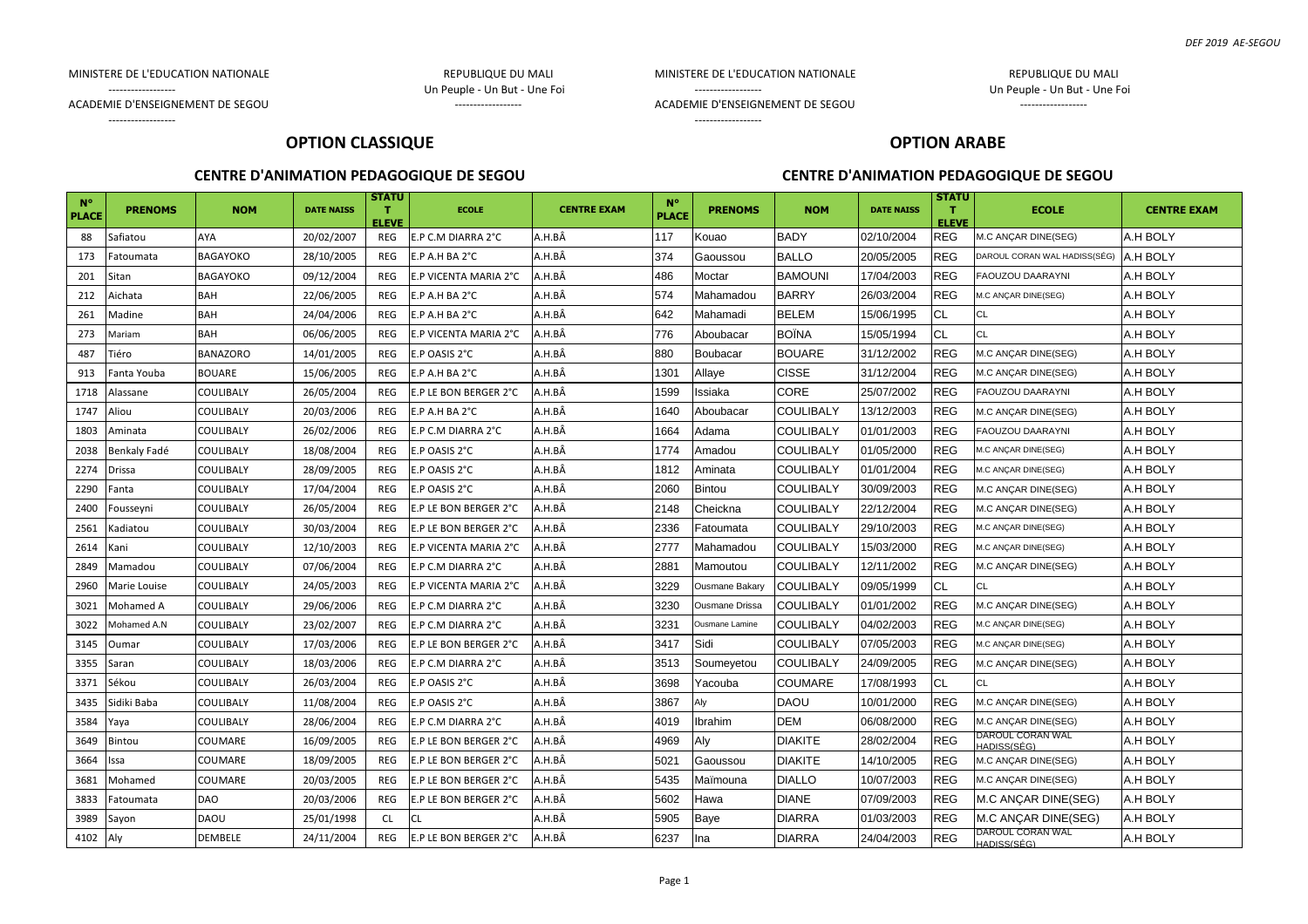| $N^{\circ}$<br>PLACE | <b>PRENOMS</b>                                                                                                                                                                                                                                                          | <b>NOM</b>        | <b>DATE NAISS</b> | <b>STATU</b><br>T.<br><b>ELEVE</b> | <b>ECOLE</b>          | <b>CENTRE EXAM</b> | $N^{\circ}$<br><b>PLACE</b> | <b>PRENOMS</b>          | <b>NOM</b>       | <b>DATE NAISS</b> | <b>STATU</b><br>$\mathbf{T}$<br><b>ELEVE</b> | <b>ECOLE</b>                                               | <b>CENTRE EXAM</b> |
|----------------------|-------------------------------------------------------------------------------------------------------------------------------------------------------------------------------------------------------------------------------------------------------------------------|-------------------|-------------------|------------------------------------|-----------------------|--------------------|-----------------------------|-------------------------|------------------|-------------------|----------------------------------------------|------------------------------------------------------------|--------------------|
| 4330                 | Fatime                                                                                                                                                                                                                                                                  | DEMBELE           | 19/12/2004        | <b>CL</b>                          | CL.                   | A.H.BÂ             | 6772                        | Seydou                  | <b>DIARRA</b>    | 14/06/2002        | <b>REG</b>                                   | M.C ANÇAR DINE(SEG)                                        | A.H BOLY           |
| 4421                 | ssiaka                                                                                                                                                                                                                                                                  | DEMBELE           | 12/05/2005        | <b>REG</b>                         | E.P OASIS 2°C         | A.H.BÂ             | 7005                        | <b>Mohamed Guidio</b>   | <b>DIAWARA</b>   | 02/02/2004        | <b>REG</b>                                   | DAROUL CORAN WAL HADISS(SÉG)                               | A.H BOLY           |
| 4430                 | <adia< td=""><td>DEMBELE</td><td>07/04/2005</td><td><b>REG</b></td><td>E.P A.H BA 2°C</td><td>A.H.BÂ</td><td>7084</td><td>Mahamadou Aguibou DICKO</td><td></td><td>29/11/2000</td><td><b>REG</b></td><td>DAROUL CORAN WAL<br/>HADISS(SÉG)</td><td>A.H BOLY</td></adia<> | DEMBELE           | 07/04/2005        | <b>REG</b>                         | E.P A.H BA 2°C        | A.H.BÂ             | 7084                        | Mahamadou Aguibou DICKO |                  | 29/11/2000        | <b>REG</b>                                   | DAROUL CORAN WAL<br>HADISS(SÉG)                            | A.H BOLY           |
| 4651                 | <b>Odile</b>                                                                                                                                                                                                                                                            | DEMBELE           | 14/02/2004        | REG                                | E.P VICENTA MARIA 2°C | A.H.BÂ             | 7568                        | Aby                     | <b>DOUMBIA</b>   | 18/08/2004        | <b>REG</b>                                   | M.C ANÇAR DINE(SEG)                                        | A.H BOLY           |
| 4794                 | <b>Tacherif Sidiki</b>                                                                                                                                                                                                                                                  | DEMBELE           | 01/01/2005        | REG                                | E.P LE BON BERGER 2°C | A.H.BÂ             | 8248                        | Mohamed                 | <b>GANAME</b>    | 10/03/2003        | <b>REG</b>                                   | <b>FAOUZOU DAARAYNI</b>                                    | A.H BOLY           |
| 4955                 | ۱by                                                                                                                                                                                                                                                                     | DIAKITE           | 30/10/2005        | REG                                | E.P A.H BA 2°C        | A.H.BÂ             | 8253                        | Hamidou                 | <b>GANSONRE</b>  | 25/09/1989        | <b>CL</b>                                    | СL                                                         | A.H BOLY           |
| 5023                 | labibatou                                                                                                                                                                                                                                                               | DIAKITE           | 21/04/2006        | <b>REG</b>                         | E.P C.M DIARRA 2°C    | A.H.BÂ             | 8906                        | Yacouba                 | <b>KANGAMA</b>   | 10/02/2002        | <b>REG</b>                                   | M.C ANÇAR DINE(SEG)                                        | A.H BOLY           |
| 5122                 | Aboubacar Abdou                                                                                                                                                                                                                                                         | <b>DIALLO</b>     | 03/01/2005        | REG                                | E.P OASIS 2°C         | A.H.BÂ             | 8977                        | Hawa                    | <b>KANTE</b>     | 20/09/2004        | <b>REG</b>                                   | DAROUL CORAN WAL<br><u>HADISS(SÉG)</u><br>DAROUL CORAN WAL | A.H BOLY           |
| 5576                 | 'aya                                                                                                                                                                                                                                                                    | DIALLO            | 16/04/2005        | REG                                | E.P OASIS 2°C         | A.H.BÄ             | 8993                        | Yahaya                  | KANTE            | 03/07/2003        | <b>REG</b>                                   | HADISS(SÉG)                                                | A.H BOLY           |
| 5805                 | Assanatou                                                                                                                                                                                                                                                               | <b>DIARRA</b>     | 05/04/2005        | REG                                | E.P A.H BA 2°C        | A.H.BÂ             | 9505                        | Youba                   | KEÏTA            | 18/08/2002        | <b>REG</b>                                   | M.C ANÇAR DINE(SEG)                                        | A.H BOLY           |
| 6010                 | Demba                                                                                                                                                                                                                                                                   | DIARRA            | 12/02/2003        | REG                                | E.P LE BON BERGER 2°C | A.H.BÂ             | 9582                        | Nassirou                | KOANDA           | 30/03/1998        | <b>CL</b>                                    | СL                                                         | A.H BOLY           |
| 6226                 | brahim                                                                                                                                                                                                                                                                  | <b>DIARRA</b>     | 04/12/2005        | REG                                | E.P C.M DIARRA 2°C    | A.H.BÂ             | 9852                        | Koniba                  | KONATE           | 07/10/2005        | <b>REG</b>                                   | DAROUL CORAN WAL<br>HADISS(SÉG)                            | A.H BOLY           |
| 6497                 | Aariam Mogola                                                                                                                                                                                                                                                           | <b>DIARRA</b>     | 12/07/2004        | REG                                | E.P C.M DIARRA 2°C    | A.H.BÂ             | 0330                        | Sory Ibrahim            | KONE             | 01/11/2002        | <b>REG</b>                                   | M.C ANÇAR DINE(SEG)                                        | A.H BOLY           |
| 6499                 | Mariam Seydou                                                                                                                                                                                                                                                           | DIARRA            | 01/11/2001        | REG                                | E.P C.M DIARRA 2°C    | A.H.BÂ             | 0478                        | Moussa                  | KOROBARA         | 29/05/2004        | <b>REG</b>                                   | DAROUL CORAN WAL<br>HADISS(SÉG)                            | A.H BOLY           |
| 6603                 | Nana Issa                                                                                                                                                                                                                                                               | <b>DIARRA</b>     | 09/01/2006        | <b>REG</b>                         | E.P VICENTA MARIA 2°C | A.H.BÂ             | 0795                        | <b>Abdoul Razak</b>     | MAÏGA            | 01/01/2003        | <b>REG</b>                                   | DAROUL CORAN WAL<br>HADISS/SÉG                             | A.H BOLY           |
| 6618                 | √ènè                                                                                                                                                                                                                                                                    | <b>DIARRA</b>     | 19/12/2003        | REG                                | E.P VICENTA MARIA 2°C | A.H.BÂ             | 10873                       | Fatoumata I             | MAÎGA            | 09/02/2004        | <b>REG</b>                                   | DAROUL CORAN WAL<br>HADISS(SÉG)                            | A.H BOLY           |
| 6760                 | Séwéssé Victoria                                                                                                                                                                                                                                                        | <b>DIARRA</b>     | 05/05/2006        | REG                                | E.P C.M DIARRA 2°C    | A.H.BÂ             | 0875                        | Fatoumata Y             | MAÏGA            | 23/05/2005        | <b>REG</b>                                   | DAROUL CORAN WAL<br><u>HADISS(SÉG)</u><br>DAROUL CORAN WAL | A.H BOLY           |
| 6845                 | Soumana                                                                                                                                                                                                                                                                 | <b>DIARRA</b>     | 11/06/2004        | REG                                | E.P OASIS 2°C         | A.H.BÂ             | 10884                       | Hamza                   | MAÏGA            | 23/02/2004        | <b>REG</b>                                   | <u>HADISS(SÉG)</u><br>DAROUL CORAN WAL                     | A.H BOLY           |
| 6898                 | anou Dit Emmanuel                                                                                                                                                                                                                                                       | <b>DIARRA</b>     | 08/06/2005        | REG                                | E.P OASIS 2°C         | A.H.BÂ             | 10889                       | Ibrahim                 | MAÏGA            | 20/12/2003        | <b>REG</b>                                   | HADISS(SÉG)                                                | A.H BOLY           |
| 7256                 | Aminata                                                                                                                                                                                                                                                                 | <b>DJIRE</b>      | 19/03/2006        | <b>REG</b>                         | E.P C.M DIARRA 2°C    | A.H.BÂ             | 0935                        | Ousmane<br>Mahamadou    | MAÏGA            | 12/05/2006        | <b>REG</b>                                   | DAROUL CORAN WAL<br><u>HADISS(SÉG)</u><br>DAROUL CORAN WAL | A.H BOLY           |
| 7424                 | Aïssata                                                                                                                                                                                                                                                                 | DOLO              | 09/10/2005        | <b>REG</b>                         | E.P A.H BA 2°C        | A.H.BÂ             | 10950                       | Saoudatou               | MAÏGA            | 21/06/2004        | <b>REG</b>                                   | <u>HADISS(SÉG)</u><br>DAROUL CORAN WAL                     | A.H BOLY           |
| 7597                 | Daouda                                                                                                                                                                                                                                                                  | DOUMBIA           | 06/11/2006        | <b>REG</b>                         | E.P OASIS 2°C         | A.H.BÂ             | 0974                        | Zéïnabou                | MAÏGA            | 05/11/2006        | <b>REG</b>                                   | HADISS(SÉG                                                 | A.H BOLY           |
| 7632                 | assine                                                                                                                                                                                                                                                                  | <b>DOUMBIA</b>    | 05/03/2006        | REG                                | E.P A.H BA 2°C        | A.H.BÂ             | 11003                       | Amadou                  | <b>MALLE</b>     | 06/02/2003        | <b>REG</b>                                   | <u>BAROUL CORAN WAL</u><br>HADISS(SÉG)                     | A.H BOLY           |
| 7690                 | Zeinabou N                                                                                                                                                                                                                                                              | DOUMBIA           | 10/01/2007        | REG                                | E.P LE BON BERGER 2°C | A.H.BÄ             | 1051                        | Madani                  | MALLE            | 28/08/2002        | <b>REG</b>                                   | M.C ANÇAR DINE(SEG)                                        | A.H BOLY           |
| 7745                 | Abdoulaye                                                                                                                                                                                                                                                               | DRAME             | 23/03/2003        | REG                                | E.P OASIS 2°C         | A.H.BÂ             | 11123                       | Amidou                  | <b>MARIKO</b>    | 25/01/2002        | <b>REG</b>                                   | FAOUZOU DAARAYNI                                           | A.H BOLY           |
| 7824                 | <sup>-</sup> atoumata                                                                                                                                                                                                                                                   | <b>FAINKE</b>     | 05/01/2004        | <b>REG</b>                         | E.P VICENTA MARIA 2°C | A.H.BÂ             | 1228                        | Souleymane              | <b>MOHAMED</b>   | 01/01/2004        | <b>REG</b>                                   | DAROUL CORAN WAL<br>HADISS(SÉG)                            | A.H BOLY           |
| 8014                 | Aïchata                                                                                                                                                                                                                                                                 | FASKOYE           | 05/05/2004        | <b>REG</b>                         | E.P LE BON BERGER 2°C | A.H.BÂ             | 1582                        | IluobdA<br>Guelilou     | <b>OUEDRAOGO</b> | 06/01/1995        | <b>CL</b>                                    | СL                                                         | A.H BOLY           |
| 8154                 | 'ahiya                                                                                                                                                                                                                                                                  | FOFANA            | 10/07/2005        | REG                                | E.P C.M DIARRA 2°C    | A.H.BÂ             | 11589                       | Aly                     | <b>OUEDRAOGO</b> | 14/05/2001        | <b>REG</b>                                   | <b>FAOUZOU DAARAYNI</b>                                    | A.H BOLY           |
| 8182                 | Gadidia Alou                                                                                                                                                                                                                                                            | FOMBA             | 06/01/2006        | REG                                | E.P LE BON BERGER 2°C | A.H.BÂ             | 11633                       | Sahabane                | <b>OUEDRAOGO</b> | 20/12/1996        | <b>CL</b>                                    | СL                                                         | A.H BOLY           |
| 8198                 | Sanata Marie                                                                                                                                                                                                                                                            | FOMBA             | 05/05/2003        | REG                                | E.P VICENTA MARIA 2°C | A.H.BÂ             | 11647                       | Zénabo                  | <b>OUEDRAOGO</b> | 01/01/2003        | <b>REG</b>                                   | <b>FAOUZOU DAARAYNI</b>                                    | A.H BOLY           |
| 8345                 | Gadiatou Hamidou                                                                                                                                                                                                                                                        | GOROU             | 27/07/2005        | REG                                | E.P A.H BA 2°C        | A.H.BÂ             | 11651                       | Sirantou                | <b>OUELEGUEM</b> | 01/01/2006        | <b>REG</b>                                   | M.C ANÇAR DINE(SEG)                                        | A.H BOLY           |
| 8346                 | Modibo                                                                                                                                                                                                                                                                  | GOROU             | 07/09/2003        | <b>REG</b>                         | E.P OASIS 2°C         | A.H.BÂ             | 11654                       | Aïchatou                | <b>OUEREMI</b>   | 10/05/2005        | <b>REG</b>                                   | FAOUZOU DAARAYNI                                           | A.H BOLY           |
| 8347                 | sevdou                                                                                                                                                                                                                                                                  | GOROU             | 06/05/2005        | REG                                | E.P C.M DIARRA 2°C    | A.H.BÂ             | 11799                       | Madou                   | <b>POMA</b>      | 15/04/2002        | <b>REG</b>                                   | M.C ANÇAR DINE(SEG)                                        | A.H BOLY           |
| 8369                 | atoumata                                                                                                                                                                                                                                                                | <b>GUIDJILAYE</b> | 03/05/2005        | <b>REG</b>                         | E.P VICENTA MARIA 2°C | A.H.BÂ             | 12066                       | <b>Bintou</b>           | <b>SAMAKE</b>    | 11/04/2003        | <b>REG</b>                                   | M.C ANÇAR DINE(SEG)                                        | A.H BOLY           |
| 8641                 | vionamed                                                                                                                                                                                                                                                                | HAÏDARA           | 20/05/2005        | REG                                | E.P A.H BA 2°C        | A.H.BÂ             | 2303                        | Guébré                  | SANGARA          | 01/01/2005        | <b>REG</b>                                   | <b>DAROUL CORAN WAL</b><br>HADISS/SÉG                      | A.H BOLY           |
| 8661                 | Agaly Ag                                                                                                                                                                                                                                                                | HAMADALAMINE      | 14/12/2004        | REG                                | E.P A.H BA 2°C        | A.H.BÂ             | 12455                       | Abdoul Salam            | SANKARA          | 09/02/2002        | <b>REG</b>                                   | FAOUZOU DAARAYNI                                           | A.H BOLY           |
| 8750                 | Sanouhan Pelagie                                                                                                                                                                                                                                                        | KAMATE            | 11/10/2004        | REG                                | E.P VICENTA MARIA 2°C | A.H.BÂ             | 2544                        | Flagnouma               | SANOGO           | 10/07/2003        | <b>REG</b>                                   | M.C ANÇAR DINE(SEG)                                        | A.H BOLY           |
| 8844                 | Aicha                                                                                                                                                                                                                                                                   | KANE              | 04/06/2004        | <b>REG</b>                         | E.P VICENTA MARIA 2°C | A.H.BÂ             | 12708                       | <b>Issa</b>             | <b>SAVADOGO</b>  | 01/01/2000        | <b>REG</b>                                   | <b>FAOUZOU DAARAYNI</b>                                    | A.H BOLY           |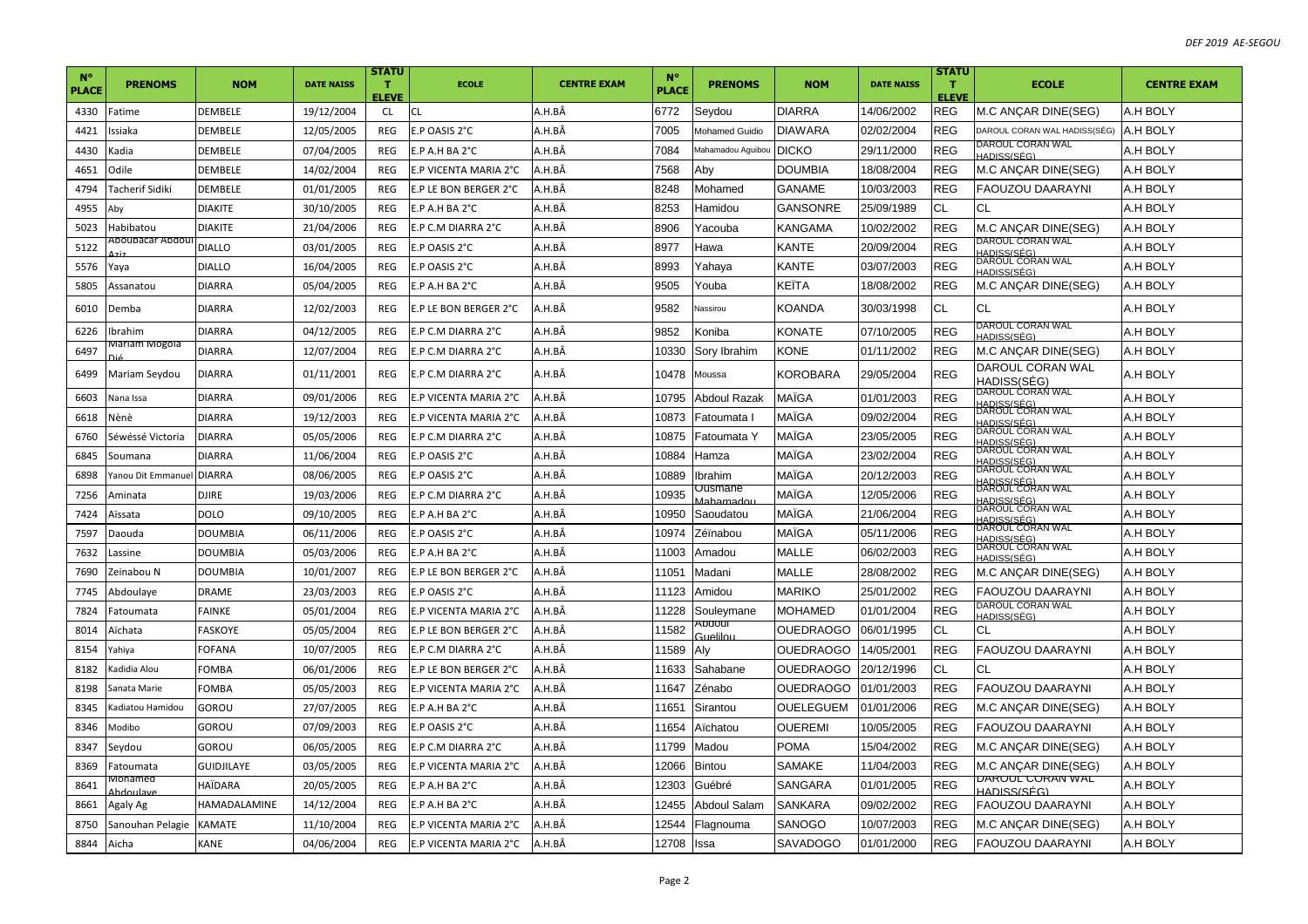| $N^{\circ}$<br>PLACE | <b>PRENOMS</b>             | <b>NOM</b>                                                                                                                                                                                                                       | <b>DATE NAISS</b> | <b>STATU</b><br>T.<br><b>ELEVE</b> | <b>ECOLE</b>              | <b>CENTRE EXAM</b> | $N^{\circ}$<br><b>PLACE</b> | <b>PRENOMS</b>      | <b>NOM</b>       | <b>DATE NAISS</b> | <b>STATU</b><br>T.<br><b>ELEVE</b> | <b>ECOLE</b>                           | <b>CENTRE EXAM</b> |
|----------------------|----------------------------|----------------------------------------------------------------------------------------------------------------------------------------------------------------------------------------------------------------------------------|-------------------|------------------------------------|---------------------------|--------------------|-----------------------------|---------------------|------------------|-------------------|------------------------------------|----------------------------------------|--------------------|
| 8873                 | Mahamadou                  | <b>KANE</b>                                                                                                                                                                                                                      | 18/10/2006        | REG                                | E.P C.M DIARRA 2°C        | A.H.BÂ             | 12781                       | Yahaya              | <b>SIBY</b>      | 07/10/2003        | <b>REG</b>                         | DAROUL CORAN WAL<br>HADISS(SEG)        | A.H BOLY           |
| 8944                 | Maimouna                   | KANTA                                                                                                                                                                                                                            | 05/12/2004        | <b>REG</b>                         | $E.P$ A.H BA $2^{\circ}C$ | A.H.BÄ             | 12795                       | Aïcha               | <b>SIDIBE</b>    | 25/11/2004        | <b>REG</b>                         | DAROUL CORAN WAL<br>HADISS(SÉG)        | A.H BOLY           |
| 9143                 | Moulaye                    | KATILE                                                                                                                                                                                                                           | 20/12/2006        | REG                                | E.P C.M DIARRA 2°C        | A.H.BÂ             | 13000                       | Moumouni            | <b>SIMPORE</b>   | 19/10/2002        | <b>REG</b>                         | <b>FAOUZOU DAARAYNI</b>                | A.H BOLY           |
| 9178                 | Awa                        | KEBO                                                                                                                                                                                                                             | 18/10/1997        | <b>CL</b>                          | CL                        | A.H.BÂ             | 3738                        | Aly                 | TANGARA          | 04/04/2004        | REG                                | DAROUL CORAN WAL<br>HADISS(SÉG)        | A.H BOLY           |
| 9296                 | Augustine                  | KEÏTA                                                                                                                                                                                                                            | 12/03/2004        | <b>REG</b>                         | E.P VICENTA MARIA 2°C     | A.H.BÂ             | 3815                        | <b>Cheick Oumar</b> | <b>TANGARA</b>   | 16/02/2003        | REG                                | MED EL<br><u>ZI VWIVROHKUHNJ</u>       | A.H BOLY           |
| 9297                 | Awa                        | KEÏTA                                                                                                                                                                                                                            | 18/10/2005        | REG                                | E.P LE BON BERGER 2°C     | A.H.BÂ             | 3860                        | Fatoumata           | TANGARA          | 01/04/2005        | REG                                | DAROUL CORAN WAL<br>HADISS(SÉG)        | A.H BOLY           |
| 9361                 | Gaoussou                   | <eïta< td=""><td>03/09/2006</td><td>REG</td><td>E.P OASIS 2°C</td><td>A.H.BÄ</td><td>3934</td><td>Mahamadou</td><td>TANGARA</td><td>01/01/1999</td><td>CL</td><td>СL</td><td>A.H BOLY</td></eïta<>                               | 03/09/2006        | REG                                | E.P OASIS 2°C             | A.H.BÄ             | 3934                        | Mahamadou           | TANGARA          | 01/01/1999        | CL                                 | СL                                     | A.H BOLY           |
| 9365                 | iabibatou<br><u>Aamadi</u> | <eïta< td=""><td>17/08/2005</td><td>REG</td><td>E.P VICENTA MARIA 2°C</td><td>A.H.BÂ</td><td>3996</td><td>Moussa</td><td>TANGARA</td><td>31/12/2002</td><td><b>REG</b></td><td>M.C ANÇAR DINE(SEG)</td><td>A.H BOLY</td></eïta<> | 17/08/2005        | REG                                | E.P VICENTA MARIA 2°C     | A.H.BÂ             | 3996                        | Moussa              | TANGARA          | 31/12/2002        | <b>REG</b>                         | M.C ANÇAR DINE(SEG)                    | A.H BOLY           |
| 9379                 | Joséphine                  | <eïta< td=""><td>01/06/2004</td><td>REG</td><td>E.P OASIS 2°C</td><td>A.H.BÂ</td><td>14153</td><td>Digui</td><td>TESSOUGUE</td><td>01/01/2002</td><td><b>REG</b></td><td>M.C ANÇAR DINE(SEG)</td><td>A.H BOLY</td></eïta<>       | 01/06/2004        | REG                                | E.P OASIS 2°C             | A.H.BÂ             | 14153                       | Digui               | TESSOUGUE        | 01/01/2002        | <b>REG</b>                         | M.C ANÇAR DINE(SEG)                    | A.H BOLY           |
| 9383                 | Kadiatou                   | KEÏTA                                                                                                                                                                                                                            | 26/04/2006        | REG                                | E.P OASIS 2°C             | A.H.BÂ             | 14754                       | Rokiatou            | <b>TOURE</b>     | 29/09/2003        | <b>REG</b>                         | M.C ANÇAR DINE(SEG)                    | A.H BOLY           |
| 9389                 | Karia                      | KEÏTA                                                                                                                                                                                                                            | 20/01/2006        | <b>REG</b>                         | E.P C.M DIARRA 2°C        | A.H.BÄ             | 14782                       | Zéinabou            | <b>TOURE</b>     | 24/07/2004        | <b>REG</b>                         | DAROUL CORAN WAL<br><u>HADISS(SÉG)</u> | A.H BOLY           |
| 9433                 | Mariam A.K                 | (EÏTA                                                                                                                                                                                                                            | 04/11/2005        | REG                                | E.P VICENTA MARIA 2°C     | A.H.BÂ             | 14867                       | Adiaratou           | TRAORE           | 03/07/2004        | <b>REG</b>                         | FAOUZOU DAARAYNI                       | A.H BOLY           |
| 9462                 | Penda                      | <eïta< td=""><td>14/05/2006</td><td>REG</td><td>E.P OASIS 2°C</td><td>A.H.BÂ</td><td>15143</td><td><b>Bakary</b></td><td>TRAORE</td><td>13/09/2002</td><td>REG</td><td>M.C ANÇAR DINE(SEG)</td><td>A.H BOLY</td></eïta<>         | 14/05/2006        | REG                                | E.P OASIS 2°C             | A.H.BÂ             | 15143                       | <b>Bakary</b>       | TRAORE           | 13/09/2002        | REG                                | M.C ANÇAR DINE(SEG)                    | A.H BOLY           |
| 9477                 | Séga Dite Aïchata          | KEÏTA                                                                                                                                                                                                                            | 23/06/2004        | REG                                | E.P OASIS 2°C             | A.H.BÂ             | 15458                       | Fatoumata           | TRAORE           | 15/09/2000        | REG                                | FAOUZOU DAARAYNI                       | A.H BOLY           |
| 9807                 | Bourama Wanjoo             | <b>CONATE</b>                                                                                                                                                                                                                    | 09/01/2007        | <b>REG</b>                         | E.P A.H BA 2°C            | A.H.BÂ             | 15930                       | Mariam              | <b>TRAORE</b>    | 06/12/2004        | <b>REG</b>                         | DAROUL CORAN WAL<br>HADISS/SÉG         | A.H BOLY           |
| 9856                 | Lalla                      | <b>CONATE</b>                                                                                                                                                                                                                    | 02/05/2005        | REG                                | E.P LE BON BERGER 2°C     | A.H.BÂ             | 16153                       | Oumou               | TRAORE           | 10/01/2006        | REG                                | DAROUL CORAN WAL<br>HADISS(SÉG)        | A.H BOLY           |
| 9858                 | Lassina                    | <b>CONATE</b>                                                                                                                                                                                                                    | 24/10/2005        | REG                                | E.P OASIS 2°C             | A.H.BÄ             | 6237                        | Safiatou            | <b>TRAORE</b>    | 12/07/2000        | <b>REG</b>                         | M.C ANÇAR DINE(SEG)                    | A.H BOLY           |
| 9981                 | Adama                      | <b>CONE</b>                                                                                                                                                                                                                      | 05/01/2006        | REG                                | E.P OASIS 2°C             | A.H.BÂ             | 16600                       | Kadiatou            | YALCOUE          | 24/07/2006        | REG                                | DAROUL CORAN WAL<br>HADISS(SÉG)        | A.H BOLY           |
| 9986                 | Adiaratou                  | <b>ONE</b>                                                                                                                                                                                                                       | 04/06/2006        | REG                                | E.P VICENTA MARIA 2°C     | A.H.BÂ             | 16767                       | Ousséini            | ZOROM            | 01/01/1999        | <b>CL</b>                          | СL                                     | A.H BOLY           |
| 10066                | Bezoun                     | <b>CONE</b>                                                                                                                                                                                                                      | 06/08/2005        | REG                                | E.P LE BON BERGER 2°C     | A.H.BÂ             | 99                          | Abdoulaye           | <b>BABY</b>      | 04/06/2006        | REG                                | AL ISLAHI WAL NAJAHI                   | C.C/A1             |
| 10125                | Fatoumata                  | <b>CONE</b>                                                                                                                                                                                                                      | 21/01/2006        | REG                                | E.P OASIS 2°C             | A.H.BÂ             | 491                         | Amadou              | <b>BANGOURA</b>  | 07/12/2004        | <b>REG</b>                         | AL ISLAHI WAL NAJAHI                   | C.C/A1             |
| 10136                | Fatoumata S                | <b>ONE</b>                                                                                                                                                                                                                       | 14/04/2007        | REG                                | E.P C.M DIARRA 2°C        | A.H.BÄ             | 493                         | Mariam              | <b>BANGOURA</b>  | 30/09/2002        | REG                                | AL ISLAHI WAL NAJAHI                   | C.C/A1             |
| 10310                | Seydou A                   | <b>CONE</b>                                                                                                                                                                                                                      | 23/07/2006        | REG                                | A DAGNON 2°C/A            | A.H.BÂ             | 637                         | Abdourahim          | <b>BELEM</b>     | 20/04/2004        | REG                                | SABILOUL HOUDA                         | C.C/A1             |
| 10352                | Yacouba                    | <b>ONE</b>                                                                                                                                                                                                                       | 13/03/2005        | <b>REG</b>                         | E.P LE BON BERGER 2°C     | A.H.BÄ             | 725                         | Moulaye             | <b>BERTHE</b>    | 17/06/2003        | <b>REG</b>                         | M.C CHARIF ISMAEL WAL<br>KITABI WA     | C.C/A1             |
| 10359                | Zanso Bénédicte            | <b>ONE</b>                                                                                                                                                                                                                       | 31/12/2003        | REG                                | E.P VICENTA MARIA 2°C     | A.H.BÂ             | 1756                        | Alou                | COULIBALY        | 02/05/2004        | REG                                | SABILOUL HOUDA                         | C.C/A1             |
| 10568                | Sidi                       | KOUMARE                                                                                                                                                                                                                          | 02/12/2004        | REG                                | E.P OASIS 2°C             | A.H.BÂ             | 2030                        | Baye Amadou         | <b>COULIBALY</b> | 09/02/2005        | <b>REG</b>                         | AL ISLAHI WAL NAJAHI                   | C.C/A1             |
| 10638 Sindy          |                            | <b>COUYATE</b>                                                                                                                                                                                                                   | 28/10/2006        | REG                                | E.P VICENTA MARIA 2°C     | A.H.BÂ             | 3619                        | Zakariaou           | COULIBALY        | 31/12/2002        | <b>REG</b>                         | M.C CHARIF ISMAEL WAL<br>KITABI WA     | C.C/A1             |
| 10700                | Issa Ould                  | MAHFOUZ                                                                                                                                                                                                                          | 03/09/2004        | REG                                | E.P A.H BA 2°C            | A.H.BÂ             | 3624                        | Zéïnabou            | COULIBALY        | 31/12/2003        | REG                                | AL ISLAHI WAL NAJAHI                   | C.C/A1             |
| 10816                | Alassane                   | MAÏGA                                                                                                                                                                                                                            | 03/11/2006        | <b>REG</b>                         | E.P LE BON BERGER 2°C     | A.H.BÂ             | 3861                        | Aïssatou            | <b>DAOU</b>      | 09/04/2003        | <b>REG</b>                         | AL ISLAHI WAL NAJAHI                   | C.C/A1             |
| 10896                | Kadidiatou                 | MAÏGA                                                                                                                                                                                                                            | 24/09/2005        | REG                                | E.P VICENTA MARIA 2°C     | A.H.BÂ             | 4187                        | Bakary              | <b>DEMBELE</b>   | 16/09/2003        | REG                                | SABILOUL HOUDA                         | C.C/A1             |
| 10928                | Moussa                     | MAÏGA                                                                                                                                                                                                                            | 01/10/2005        | REG                                | E.P A.H BA 2°C            | A.H.BÂ             | 4191                        | Balakissa           | <b>DEMBELE</b>   | 21/12/2005        | <b>REG</b>                         | AL ISLAHI WAL NAJAHI                   | C.C/A1             |
| 10931                | Nouhoum A                  | MAÏGA                                                                                                                                                                                                                            | 11/05/2006        | REG                                | E.P C.M DIARRA 2°C        | A.H.BÂ             | 4261                        | Cheick Syata        | <b>DEMBELE</b>   | 21/04/2005        | REG                                | SABILOUL HOUDA                         | C.C/A1             |
|                      | 11367 Aminata              | NIAMASSOUMOU                                                                                                                                                                                                                     | 31/12/1994        | <b>CL</b>                          | <b>CL</b>                 | A.H.BÂ             | 4715                        | Salimata            | <b>DEMBELE</b>   | 27/09/2005        | <b>REG</b>                         | SABILOUL HOUDA                         | C.C/A1             |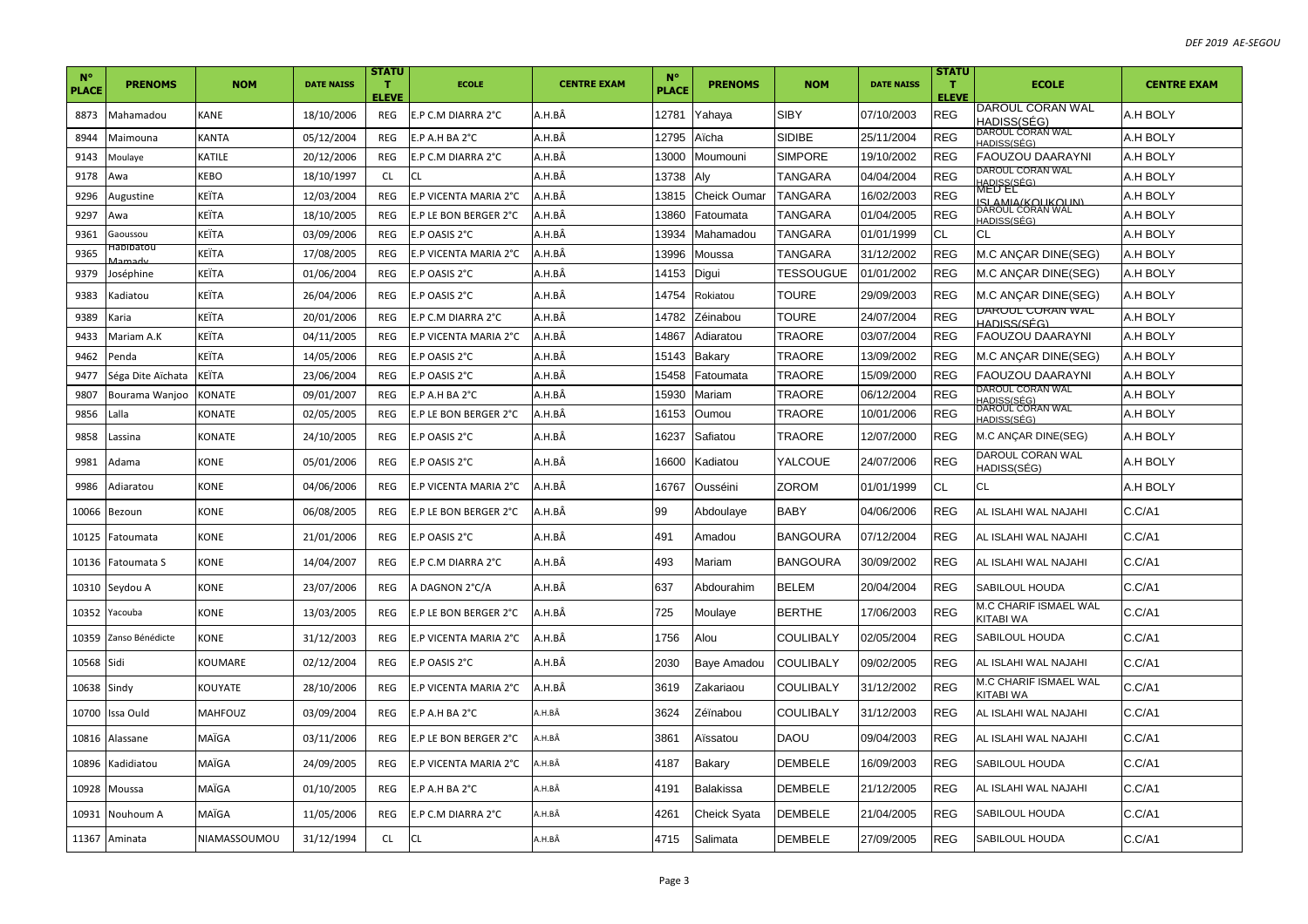| $N^{\circ}$<br><b>PLACE</b> | <b>PRENOMS</b>               | <b>NOM</b>      | <b>DATE NAISS</b> | <b>STATU</b><br>т<br><b>ELEVE</b> | <b>ECOLE</b>          | <b>CENTRE EXAM</b> | $N^{\circ}$<br>PLACE | <b>PRENOMS</b>      | <b>NOM</b>      | <b>DATE NAISS</b> | <b>STATU</b><br>т<br><b>ELEVE</b> | <b>ECOLE</b>                              | <b>CENTRE EXAM</b> |
|-----------------------------|------------------------------|-----------------|-------------------|-----------------------------------|-----------------------|--------------------|----------------------|---------------------|-----------------|-------------------|-----------------------------------|-------------------------------------------|--------------------|
| 11523                       | Diakalia                     | <b>OUATTARA</b> | 01/01/2003        | REG                               | E.P LE BON BERGER 2°C | A.H.BÂ             | 4843                 | Aboubacar           | <b>DENON</b>    | 25/09/2005        | REG                               | C. E. ISLAMIQUE                           | C.C/A1             |
| 11540                       | Sességué Bernadette OUATTARA |                 | 18/02/2001        | REG                               | E.P VICENTA MARIA 2°C | A.H.BÂ             | 5139                 | Aïchata             | <b>DIALLO</b>   | 12/06/2005        | <b>REG</b>                        | AL ISLAHI WAL NAJAHI                      | C.C/A1             |
| 12164                       | <b>Mariam Cheick</b>         | SAMAKE          | 30/05/2006        | REG                               | E.P VICENTA MARIA 2°C | A.H.BÂ             | 5212                 | Assatou             | <b>DIALLO</b>   | 31/12/2006        | <b>REG</b>                        | AL ISLAHI WAL NAJAHI                      | C.C/A1             |
| 12203                       | Safiatou                     | SAMAKE          | 09/03/2005        | REG                               | E.P OASIS 2°C         | A.H.BÂ             | 5267                 | <b>Brahima</b>      | <b>DIALLO</b>   | 14/06/2004        | <b>REG</b>                        | AL ISLAHI WAL NAJAHI                      | C.C/A1             |
| 12225                       | Sidi Mohamed                 | SAMAKE          | 12/10/2005        | REG                               | E.P C.M DIARRA 2°C    | A.H.BÂ             | 5297                 | Djénéba             | <b>DIALLO</b>   | 01/02/2006        | <b>REG</b>                        | AL ISLAHI WAL NAJAHI                      | C.C/A1             |
| 12239                       | Soumaïla                     | SAMAKE          | 06/01/2006        | REG                               | E.P OASIS 2°C         | A.H.BÂ             | 5387                 | Kadiatou            | <b>DIALLO</b>   | 21/06/2004        | <b>REG</b>                        | <b>SABILOUL HOUDA</b>                     | C.C/A1             |
|                             | 12262 Ramatou                | SAMASSA         | 24/08/2005        | REG                               | E.P OASIS 2°C         | A.H.BÂ             | 5724                 | Alou                | <b>DIARRA</b>   | 31/12/2004        | <b>REG</b>                        | AL ISLAHI WAL NAJAHI                      | C.C/A1             |
| 12284                       | Djénéba                      | SAMPI           | 23/08/2001        | REG                               | E.P LE BON BERGER 2°C | A.H.BÂ             | 5952                 | Boubacar            | <b>DIARRA</b>   | 17/07/2003        | <b>REG</b>                        | C. E. ISLAMIQUE                           | C.C/A1             |
| 12339                       | Bakary Tiéblé                | SANGARE         | 11/09/2006        | REG                               | E.P OASIS 2°C         | A.H.BÂ             | 6382                 | Mahamadou           | <b>DIARRA</b>   | 11/12/2002        | <b>REG</b>                        | M.C CHARIF ISMAEL WAL<br><b>KITABI WA</b> | C.C/A1             |
| 12402 Mariam                |                              | SANGARE         | 17/03/2003        | REG                               | E.P VICENTA MARIA 2°C | A.H.BÂ             | 6965                 | Aminata             | <b>DIAWARA</b>  | 31/12/2003        | <b>REG</b>                        | AL ISLAHI WAL NAJAHI                      | C.C/A1             |
| 12748                       | Aboubacar                    | SEREME          | 18/12/2004        | REG                               | E.P OASIS 2°C         | A.H.BÂ             | 7213                 | Dicko               | <b>DJIGUIBA</b> | 20/06/2003        | <b>REG</b>                        | AL ISLAHI WAL NAJAHI                      | C.C/A1             |
| 12749                       | Yacouba                      | SEREME          | 02/09/2005        | REG                               | E.P LE BON BERGER 2°C | A.H.BÂ             | 7268                 | Balkassim           | <b>DJIRE</b>    | 09/04/2005        | <b>REG</b>                        | SABILOUL HOUDA                            | C.C/A1             |
| 12822                       | Blanseni                     | <b>SIDIBE</b>   | 30/06/2005        | REG                               | E.P LE BON BERGER 2°C | A.H.BÂ             | 7341                 | Lassine             | <b>DJIRE</b>    | 15/04/2005        | <b>REG</b>                        | SABILOUL HOUDA                            | C.C/A1             |
| 12838                       | <b>Drissa</b>                | SIDIBE          | 08/06/2006        | REG                               | E.P LE BON BERGER 2°C | A.H.BÂ             | 7387                 | Sékou               | <b>DJIRE</b>    | 05/01/2004        | REG                               | SABILOUL HOUDA                            | C.C/A1             |
| 12959                       | Yacouba                      | SIDIBE          | 30/10/2006        | REG                               | E.P OASIS 2°C         | A.H.BÂ             | 7463                 | Ibrahim             | <b>DONKO</b>    | 31/12/2004        | <b>REG</b>                        | <b>SABILOUL HOUDA</b>                     | C.C/A1             |
| 13009                       | Bintou                       | SINAYOKO        | 21/06/2004        | REG                               | E.P C.M DIARRA 2°C    | A.H.BÂ             | 7788                 | Moussa              | <b>DRAME</b>    | 02/03/2002        | <b>REG</b>                        | AL ISLAHI WAL NAJAHI                      | C.C/A1             |
| 13121                       | Mamadou                      | <b>SISSOKO</b>  | 31/12/2004        | REG                               | E.P LE BON BERGER 2°C | A.H.BÂ             | 7977                 | Rokiatou            | <b>FANE</b>     | 13/02/2004        | <b>REG</b>                        | AL ISLAHI WAL NAJAHI                      | C.C/A1             |
|                             | 13152 Seydou B               | SISSOKO         | 22/05/2007        | REG                               | E.P C.M DIARRA 2°C    | A.H.BÂ             | 8189                 | Mohamed             | FOMBA           | 30/05/2004        | <b>REG</b>                        | <b>SABILOUL HOUDA</b>                     | C.C/A1             |
| 13399 Sadio                 |                              | SOUMOUNOU       | 19/05/2006        | REG                               | E.P C.M DIARRA 2°C    | A.H.BÂ             | 8419                 | Djamila             | <b>GUINDO</b>   | 01/01/2003        | <b>REG</b>                        | .E.ISLAMIQUE ET ARABE                     | C.C/A1             |
| 13406                       | Souleymane                   | SOUMOUNTERA     | 05/08/2005        | REG                               | E.P C.M DIARRA 2°C    | A.H.BÂ             | 8600                 | Cheick O            | HAÏDARA         | 25/11/2004        | <b>REG</b>                        | C. E. ISLAMIQUE                           | C.C/A1             |
| 13434                       | Bernadette                   | SOW             | 30/09/2003        | REG                               | E.P VICENTA MARIA 2°C | A.H.BÂ             | 8611                 | Fatoumata<br>Zaraou | HAÏDARA         | 18/08/2004        | REG                               | AL ISLAHI WAL NAJAHI                      | C.C/A1             |
| 13442                       | Cheick Oumar                 | sow             | 05/01/2002        | REG                               | E.P C.M DIARRA 2°C    | A.H.BÂ             | 8630                 | Mahamadou           | HAÏDARA         | 01/03/2003        | <b>REG</b>                        | M.C CHARIF ISMAEL WAL<br>KITABI WA        | C.C/A1             |
| 13483                       | Nènè                         | SOW             | 09/12/2006        | REG                               | E.P A.H BA 2°C        | A.H.BÂ             | 8863                 | Fatoumata           | <b>KANE</b>     | 02/06/2002        | <b>REG</b>                        | .E.ISLAMIQUE ET ARABE                     | C.C/A1             |
| 13562                       | Hamidou                      | SYLLA           | 23/06/2002        | REG                               | E.P OASIS 2°C         | A.H.BÂ             | 9168                 | Drissa              | KEBE            | 12/08/2004        | <b>REG</b>                        | AL ISLAHI WAL NAJAHI                      | C.C/A1             |
| 13847                       | Dramane                      | TANGARA         | 21/09/2003        | REG                               | E.P LE BON BERGER 2°C | A.H.BÂ             | 9176                 | Sékou               | KEBE            | 10/01/2005        | <b>REG</b>                        | AL ISLAHI WAL NAJAHI                      | C.C/A1             |
| 14192                       | Fatumatou<br>Madani          | THIAM           | 24/02/2004        | REG                               | E.P VICENTA MARIA 2°C | A.H.BÂ             | 9451                 | Nouhoum             | KEÏTA           | 04/04/2004        | <b>REG</b>                        | SABILOUL HOUDA                            | C.C/A1             |
| 14288                       | Mariam                       | TIENOU          | 07/12/2005        | REG                               | E.P C.M DIARRA 2°C    | A.H.BÂ             | 9623                 | Aïssata             | KOÎTA           | 01/01/2004        | <b>REG</b>                        | <b>I.E.ISLAMIQUE ET ARABE</b>             | C.C/A1             |
| 14366                       | Mamadou                      | <b>TOGO</b>     | 05/12/2005        | REG                               | E.P A.H BA 2°C        | A.H.BÂ             | 9988                 | Adjaratou           | <b>KONE</b>     | 14/05/2006        | <b>REG</b>                        | AL ISLAHI WAL NAJAHI                      | C.C/A1             |
| 14373                       | <b>Mariam Saleck</b>         | TOGO            | 31/05/2006        | REG                               | E.P VICENTA MARIA 2°C | A.H.BÂ             | 10261                | Moussa              | KONE            | 04/04/2004        | REG                               | SABILOUL HOUDA                            | C.C/A1             |
| 14378 Oumar                 |                              | TOGO            | 03/08/2005        | REG                               | E.P LE BON BERGER 2°C | A.H.BÂ             | 10263                | Moussa Dèdè         | KONE            | 27/02/2002        | <b>REG</b>                        | .E.ISLAMIQUE ET ARABE                     | C.C/A1             |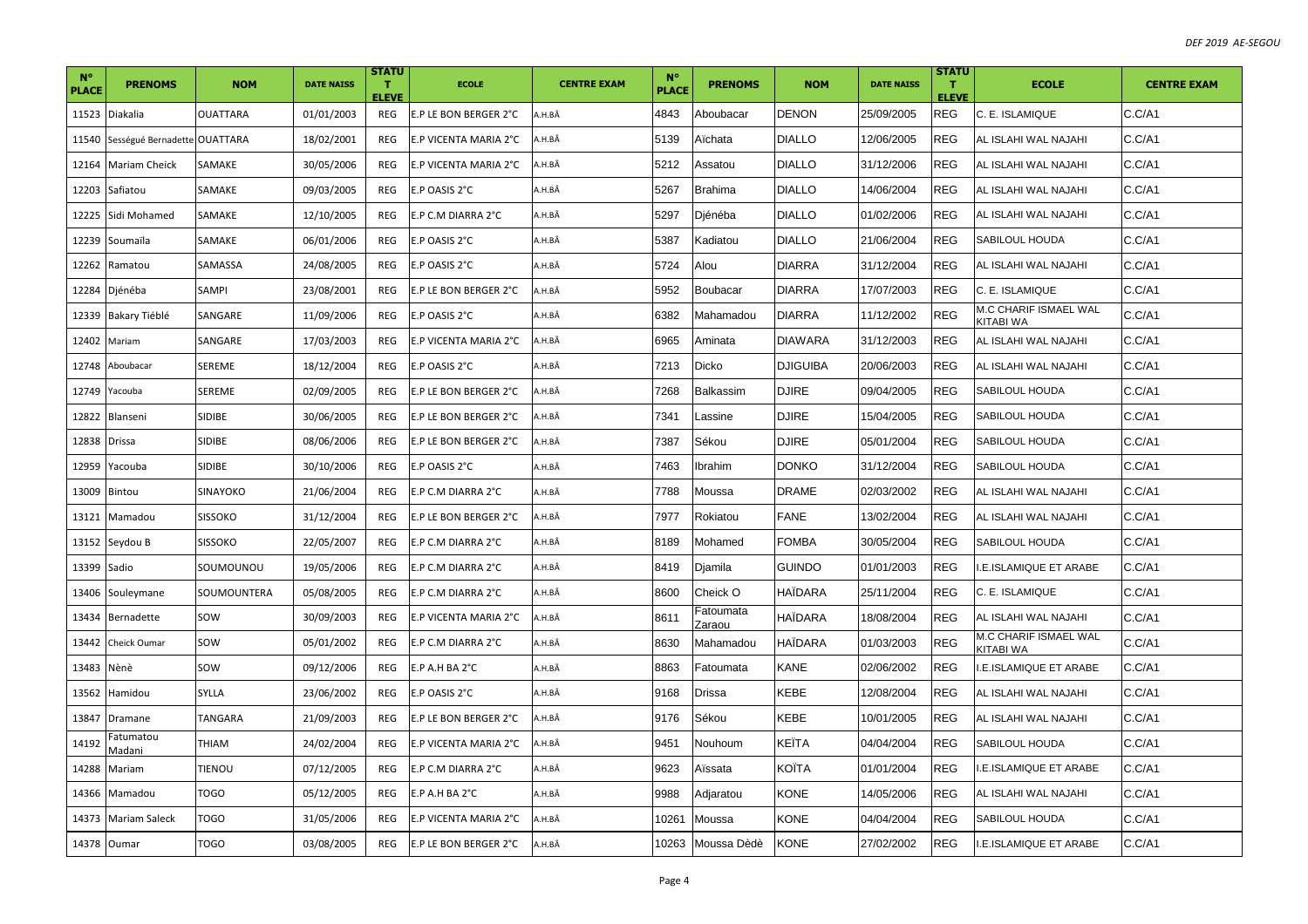| $N^{\circ}$<br>PLACE | <b>PRENOMS</b>                  | <b>NOM</b>      | <b>DATE NAISS</b> | <b>STATU</b><br>$\mathbf{T}$<br><b>ELEVE</b> | <b>ECOLE</b>          | <b>CENTRE EXAM</b> | $N^{\circ}$<br><b>PLACE</b> | <b>PRENOMS</b> | <b>NOM</b>       | <b>DATE NAISS</b> | <b>STATU</b><br>$\mathbf{T}$<br><b>ELEVE</b> | <b>ECOLE</b>                       | <b>CENTRE EXAM</b> |
|----------------------|---------------------------------|-----------------|-------------------|----------------------------------------------|-----------------------|--------------------|-----------------------------|----------------|------------------|-------------------|----------------------------------------------|------------------------------------|--------------------|
| 14395                | Cheick Oumar                    | TOGOLA          | 08/05/2006        | REG                                          | E.P C.M DIARRA 2°C    | A.H.BÂ             | 10295                       | Safouratou     | <b>KONE</b>      | 19/10/2004        | REG                                          | AL ISLAHI WAL NAJAHI               | C.C/A1             |
| 14406                | Gadidiatou Dite<br>lazia        | TOGOLA          | 13/08/2005        | REG                                          | E.P VICENTA MARIA 2°C | A.H.BÂ             | 0345                        | Tidiane        | <b>KONE</b>      | 11/06/2004        | <b>REG</b>                                   | AL ISLAHI WAL NAJAHI               | C.C/A1             |
| 14743                | Oumou                           | TOURE           | 01/05/2002        | <b>CL</b>                                    | CL                    | A.H.BÂ             | 10463                       | Banta          | <b>KONTE</b>     | 16/12/2004        | <b>REG</b>                                   | SABILOUL HOUDA                     | C.C/A1             |
| 14763                | Sekou Amirou<br><u>Iamadoun</u> | TOURE           | 12/11/2005        | REG                                          | E.P A.H BA 2°C        | A.H.BÂ             | 10855                       | Fadimata       | MAÏGA            | 03/03/2004        | <b>REG</b>                                   | AL ISLAHI WAL NAJAHI               | C.C/A1             |
| 14773                | Toëba                           | TOURE           | 03/12/2002        | CL.                                          | CL                    | A.H.BÂ             | 11009                       | Arouna         | <b>MALLE</b>     | 27/03/2005        | <b>REG</b>                                   | SABILOUL HOUDA                     | C.C/A1             |
| 14778                | 'acouba<br>Thiambou             | TOURE           | 09/09/2005        | REG                                          | E.P A.H BA 2°C        | A.H.BÂ             | 11014                       | Bakary         | <b>MALLE</b>     | 22/12/2001        | <b>REG</b>                                   | <b>I.E.ISLAMIQUE ET ARABE</b>      | C.C/A1             |
| 14839                | Aboudrahamane                   | <b>TRAORE</b>   | 11/01/2005        | REG                                          | E.P A.H BA 2°C        | A.H.BÂ             | 11157                       | Mohamadou      | <b>MARIKO</b>    | 05/01/2004        | <b>REG</b>                                   | SABILOUL HOUDA                     | C.C/A1             |
|                      | 14972 Amadou                    | TRAORE          | 24/10/2006        | REG                                          | E.P C.M DIARRA 2°C    | A.H.BÂ             | 1516                        | Alassane       | <b>OUATTARA</b>  | 13/11/2005        | <b>REG</b>                                   | SABILOUL HOUDA                     | C.C/A1             |
| 15202                | Bintou                          | TRAORE          | 09/01/2006        | REG                                          | E.P VICENTA MARIA 2°C | A.H.BÂ             | 11528                       | Issouf         | <b>OUATTARA</b>  | 13/05/2005        | REG                                          | SABILOUL HOUDA                     | C.C/A1             |
| 15324                | Djelika                         | TRAORE          | 05/01/2004        | REG                                          | E.P LE BON BERGER 2°C | A.H.BÂ             | 11539                       | Salif          | <b>OUATTARA</b>  | 11/03/2005        | <b>REG</b>                                   | SABILOUL HOUDA                     | C.C/A1             |
| 15666 Kadia          |                                 | TRAORE          | 03/06/2005        | REG                                          | E.P LE BON BERGER 2°C | A.H.BÂ             | 1587                        | Aïssata        | <b>OUEDRAOGO</b> | 05/04/2004        | <b>REG</b>                                   | AL ISLAHI WAL NAJAHI               | C.C/A1             |
| 15732                | Karim                           | TRAORE          | 20/09/2005        | REG                                          | E.P LE BON BERGER 2°C | A.H.BÂ             | 2195                        | Ramata         | <b>SAMAKE</b>    | 10/02/2006        | <b>REG</b>                                   | AL ISLAHI WAL NAJAHI               | C.C/A1             |
| 15745                | Korotimi                        | TRAORE          | 05/04/2002        | <b>CL</b>                                    | CL                    | A.H.BÂ             | 2366                        | Harouna        | SANGARE          | 28/06/2003        | <b>REG</b>                                   | I.E.ISLAMIQUE ET ARABE             | C.C/A1             |
| 15763                | La Alla Zouhoura                | TRAORE          | 15/12/2005        | REG                                          | E.P C.M DIARRA 2°C    | A.H.BÂ             | 2419                        | Ousmane        | SANGARE          | 30/12/2003        | <b>REG</b>                                   | I.E.ISLAMIQUE ET ARABE             | C.C/A1             |
| 16507                | Youssouf                        | TRAORE          | 12/08/2004        | REG                                          | E.P LE BON BERGER 2°C | A.H.BÂ             | 12683                       | Hamadou        | <b>SARE</b>      | 10/03/2004        | <b>REG</b>                                   | <b>SABILOUL HOUDA</b>              | C.C/A1             |
| 16550                | Mamadou                         | WAGNE           | 01/10/2005        | <b>REG</b>                                   | E.P A.H BA 2°C        | A.H.BÂ             | 13432                       | <b>Bambie</b>  | SOW              | 04/02/2002        | <b>REG</b>                                   | AL ISLAHI WAL NAJAHI               | C.C/A1             |
| 16751                | Modibo Kane                     | ZERBO           | 27/08/2006        | REG                                          | E.P C.M DIARRA 2°C    | A.H.BÂ             | 13462                       | Kadidiatou     | SOW              | 17/08/2003        | <b>REG</b>                                   | AL ISLAHI WAL NAJAHI               | C.C/A1             |
| 98                   | Adam                            | BÂ              | 01/01/2006        | REG                                          | A.D.T/A               | ABBÉ DAVID TRAORÉ  | 13467                       | Mahamadou      | SOW              | 19/04/2005        | <b>REG</b>                                   | AL ISLAHI WAL NAJAHI               | C.C/A1             |
| 123                  | Abdoulaye                       | <b>BAGAYOGO</b> | 03/02/2006        | REG                                          | A.D.T/B               | ABBÉ DAVID TRAORÉ  | 3477                        | Mohamed        | SOW              | 11/03/2003        | <b>REG</b>                                   | C. E. ISLAMIQUE                    | C.C/A1             |
| 666                  | <b>\braham</b><br>ioumaïla      | BERTHE          | 09/01/2004        | <b>REG</b>                                   | A.D.T/B               | ABBÉ DAVID TRAORÉ  | 13507                       | Assanatou      | SY               | 23/02/2006        | <b>REG</b>                                   | AL ISLAHI WAL NAJAHI               | C.C/A1             |
| 830                  | Alhassan                        | <b>BOUARE</b>   | 15/01/2006        | REG                                          | A.D.T/A               | ABBÉ DAVID TRAORÉ  | 13675                       | Mohamed        | <b>TAMBOURA</b>  | 10/09/2005        | <b>REG</b>                                   | SABILOUL HOUDA                     | C.C/A1             |
| 1074                 | Samakoro                        | BOUARE          | 27/10/2005        | <b>REG</b>                                   | A.D.T/B               | ABBÉ DAVID TRAORÉ  | 13724                       | Aïchata        | TANGARA          | 08/09/2004        | <b>REG</b>                                   | SABILOUL HOUDA                     | C.C/A1             |
| 1309                 | Aminata                         | <b>CISSE</b>    | 29/04/2005        | REG                                          | A.D.T/A               | ABBÉ DAVID TRAORÉ  | 3829                        | Djénéba        | TANGARA          | 15/06/2004        | <b>REG</b>                                   | AL ISLAHI WAL NAJAHI               | C.C/A1             |
| 1448                 | Mamadou                         | <b>CISSE</b>    | 17/05/2005        | REG                                          | A.D.T/A               | ABBÉ DAVID TRAORÉ  | 14071                       | Yaya           | <b>TANGARA</b>   | 28/10/2003        | <b>REG</b>                                   | SABILOUL HOUDA                     | C.C/A1             |
| 1456                 | Mamoutou                        | <b>CISSE</b>    | 01/12/2002        | REG                                          | A.D.T/B               | ABBÉ DAVID TRAORÉ  | 4248                        | Fatoumata      | THIERO           | 04/06/2005        | <b>REG</b>                                   | SABILOUL HOUDA                     | C.C/A1             |
| 1495                 | Néné                            | <b>CISSE</b>    | 02/09/2003        | <b>CL</b>                                    | CL                    | ABBÉ DAVID TRAORÉ  | 4255                        | Lassina        | THIERO           | 31/01/2004        | <b>REG</b>                                   | <b>.E.ISLAMIQUE ET ARABE</b>       | C.C/A1             |
| 1529                 | Saliou Jules Rémy               | <b>CISSE</b>    | 20/08/2006        | REG                                          | A.D.T/A               | ABBÉ DAVID TRAORÉ  | 14262                       | Moussa         | THIERO           | 15/03/2005        | <b>REG</b>                                   | SABILOUL HOUDA                     | C.C/A1             |
| 2146                 | Cheick Tidiane B                | COULIBALY       | 30/10/2005        | REG                                          | A.D.T/A               | ABBÉ DAVID TRAORÉ  | 14807                       | Abdoulaye      | TRAORE           | 31/12/2003        | <b>REG</b>                                   | <b>.E.ISLAMIQUE ET ARABE</b>       | C.C/A1             |
| 2485                 | Ibrahim                         | COULIBALY       | 21/11/2004        | REG                                          | A.D.T/A               | ABBÉ DAVID TRAORÉ  | 14951                       | Alou           | TRAORE           | 27/08/2000        | <b>REG</b>                                   | M.C CHARIF ISMAEL WAL<br>KITABI WA | C.C/A1             |
| 2526                 | acob Habib<br>Abraham           | COULIBALY       | 20/01/2006        | REG                                          | A.D.T/B               | ABBÉ DAVID TRAORÉ  |                             | 16063 Mountaga | TRAORE           | 29/01/2005        | <b>REG</b>                                   | C. E. ISLAMIQUE                    | C.C/A1             |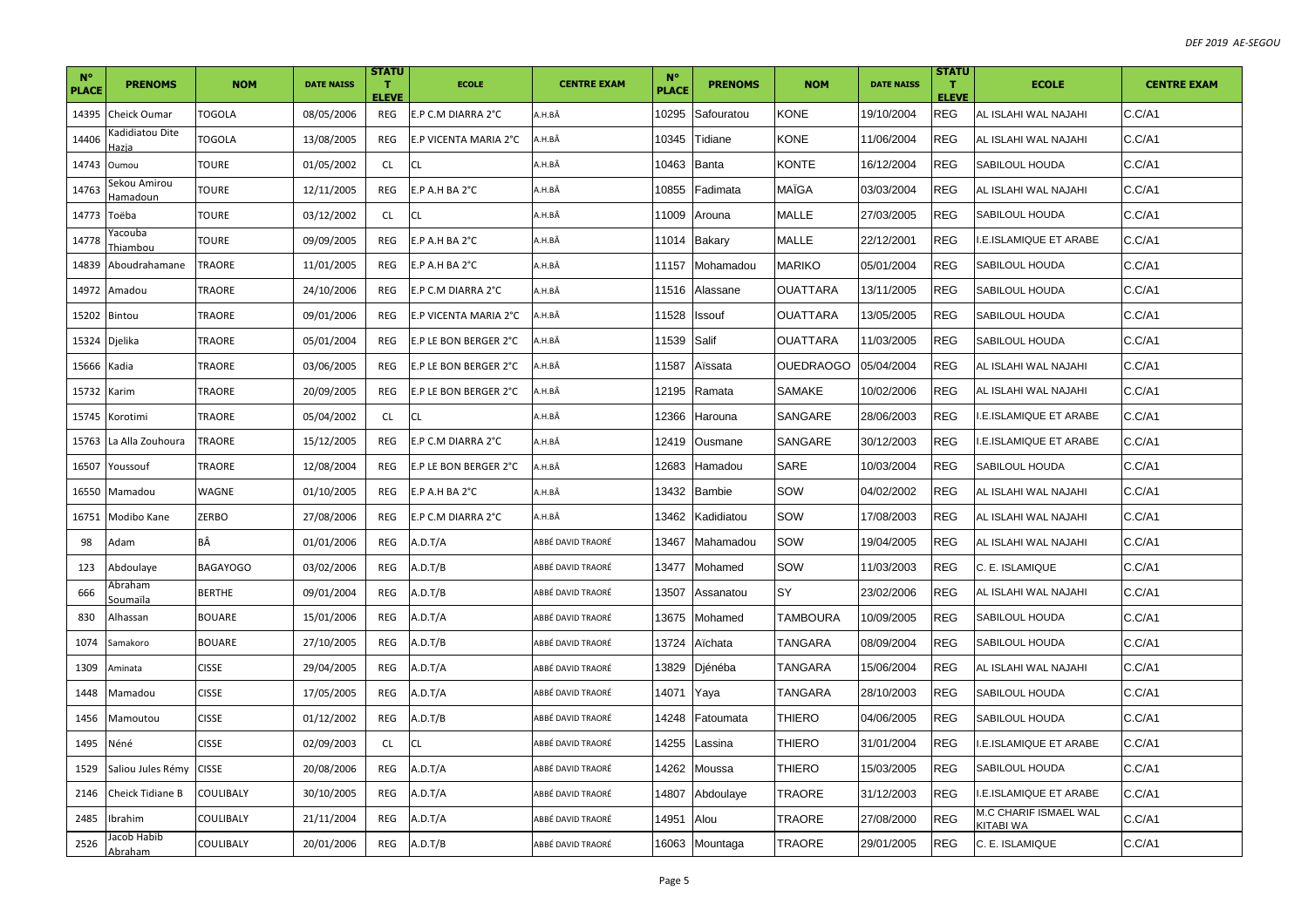| $N^{\circ}$<br><b>PLACE</b> | <b>PRENOMS</b>            | <b>NOM</b>     | <b>DATE NAISS</b> | <b>STATU</b><br>т<br><b>ELEVE</b> | <b>ECOLE</b> | <b>CENTRE EXAM</b> | $N^{\circ}$<br><b>PLACE</b> | <b>PRENOMS</b> | <b>NOM</b>      | <b>DATE NAISS</b> | <b>STATU</b><br>т<br><b>ELEVE</b> | <b>ECOLE</b>                          | <b>CENTRE EXAM</b> |
|-----------------------------|---------------------------|----------------|-------------------|-----------------------------------|--------------|--------------------|-----------------------------|----------------|-----------------|-------------------|-----------------------------------|---------------------------------------|--------------------|
| 2729                        | Lassiné                   | COULIBALY      | 29/12/2004        | REG                               | A.D.T/A      | ABBÉ DAVID TRAORÉ  | 16327                       | Sidi           | TRAORE          | 17/09/2005        | <b>REG</b>                        | SABILOUL HOUDA                        | C.C/A1             |
| 2943                        | Vlariam Mamadou<br>Moctar | COULIBALY      | 30/07/2003        | REG                               | A.D.T/A      | ABBÉ DAVID TRAORÉ  | 16740                       | Fatoumata      | ZERBO           | 06/02/2005        | <b>REG</b>                        | AL ISLAHI WAL NAJAHI                  | C.C/A1             |
| 3161                        | Oumou                     | COULIBALY      | 21/04/2005        | REG                               | A.D.T/B      | ABBÉ DAVID TRAORÉ  | 674                         | Aïchatou       | <b>BERTHE</b>   | 19/11/2003        | <b>REG</b>                        | SABIL EL FALAH(CINZANA)               | CINZANA 1°C/A      |
| 3347                        | Saoudatou                 | COULIBALY      | 24/05/2003        | REG                               | A.D.T/B      | ABBÉ DAVID TRAORÉ  | 1724                        | Ali            | COULIBALY       | 31/12/2004        | <b>REG</b>                        | SABIL EL FALAH(CINZANA)               | CINZANA 1°C/A      |
| 3413                        | Sibiry                    | COULIBALY      | 01/06/2004        | REG                               | A.D.T/A      | ABBÉ DAVID TRAORÉ  | 1896                        | Assétou        | COULIBALY       | 10/04/2005        | <b>REG</b>                        | SABIL EL FALAH(CINZANA)               | CINZANA 1°C/A      |
| 3438                        | Sidy El Moctar            | COULIBALY      | 27/07/2006        | REG                               | A.D.T/A      | ABBÉ DAVID TRAORÉ  | 2120                        | Bréhima        | COULIBALY       | 06/08/1995        | <b>CL</b>                         | СL                                    | CINZANA 1°C/A      |
| 3439                        | Sidy Mohamed              | COULIBALY      | 19/12/2005        | REG                               | A.D.T/B      | ABBÉ DAVID TRAORÉ  | 3906                        | Drissa         | <b>DAOU</b>     | 11/06/2004        | <b>REG</b>                        | SABIL EL FALAH(CINZANA)               | CINZANA 1°C/A      |
| 3704                        | Adam                      | DABO           | 07/12/2006        | REG                               | A.D.T/A      | ABBÉ DAVID TRAORÉ  | 7655                        | Moussa         | <b>DOUMBIA</b>  | 31/12/2004        | <b>REG</b>                        | SABIL EL FALAH(CINZANA)               | CINZANA 1°C/A      |
| 3721                        | Nécène Agnès              | DABOU          | 19/05/2005        | REG                               | A.D.T/B      | ABBÉ DAVID TRAORÉ  | 9671                        | Moussa         | KOITA           | 23/12/2001        | <b>REG</b>                        | SABIL EL FALAH(CINZANA)               | CINZANA 1°C/A      |
| 3722                        | Sama Maria                | DABOU          | 19/05/2005        | REG                               | A.D.T/A      | ABBÉ DAVID TRAORÉ  | 10109                       | Dramane        | KONE            | 01/01/2004        | <b>REG</b>                        | SABIL EL FALAH(CINZANA)               | CINZANA 1°C/A      |
| 3806                        | Younoussa                 | DANFAGA        | 15/11/2005        | REG                               | A.D.T/A      | ABBÉ DAVID TRAORÉ  | 11142                       | Fatoumata      | MARIKO          | 03/12/2004        | <b>REG</b>                        | SABIL EL FALAH(CINZANA)               | CINZANA 1°C/A      |
| 3842                        | Oumar Porzié              | <b>DAO</b>     | 29/04/2004        | REG                               | A.D.T/A      | ABBÉ DAVID TRAORÉ  | 12237                       | Souleymane     | <b>SAMAKE</b>   | 04/06/2004        | <b>REG</b>                        | SABIL EL FALAH(CINZANA)               | CINZANA 1°C/A      |
| 4165                        | Assitan                   | DEMBELE        | 12/12/2002        | REG                               | A.D.T/B      | ABBÉ DAVID TRAORÉ  | 12908                       | Mariam         | SIDIBE          | 20/09/2004        | <b>REG</b>                        | SABIL EL FALAH(CINZANA)               | CINZANA 1°C/A      |
| 4227                        | Bintou Founè              | DEMBELE        | 20/09/2004        | REG                               | A.D.T/A      | ABBÉ DAVID TRAORÉ  | 15711                       | Kadidiatou     | TRAORE          | 25/12/2000        | <b>REG</b>                        | SABIL EL FALAH(CINZANA)               | CINZANA 1°C/A      |
| 4395                        | Hawa                      | DEMBELE        | 19/03/2002        | <b>CL</b>                         | CL.          | ABBÉ DAVID TRAORÉ  | 116                         | Salimata       | <b>BADO</b>     | 30/11/2004        | <b>REG</b>                        | SABIL EL ISLAMIA<br>NASSORIATY        | FA KEÏTA 1℃/B      |
| 4505                        | Mahamadou<br>.amine       | DEMBELE        | 26/11/2005        | <b>REG</b>                        | A.D.T/A      | ABBÉ DAVID TRAORÉ  | 194                         | Oumou          | <b>BAGAYOKO</b> | 12/11/2005        | <b>REG</b>                        | NAHAROUN NAJAHI                       | FA KEÏTA 1°C/B     |
| 4515                        | Malamine                  | DEMBELE        | 08/09/2005        | REG                               | A.D.T/B      | ABBÉ DAVID TRAORÉ  | 310                         | Misbahou       | <b>BAKOUAN</b>  | 01/05/2003        | <b>REG</b>                        | SABIL EL ISLAMIA<br>NASSORIATY        | FA KEÏTA 1°C/B     |
| 4516                        | Mama                      | DEMBELE        | 11/10/2005        | <b>REG</b>                        | A.D.T/A      | ABBÉ DAVID TRAORÉ  | 382                         | Ibrahima       | BALLO           | 27/10/2005        | <b>REG</b>                        | TORIQOU NAJATI                        | FA KEÏTA 1℃/B      |
| 4696                        | Rebecca Awa               | DEMBELE        | 30/09/2006        | REG                               | A.D.T/A      | ABBÉ DAVID TRAORÉ  | 517                         | Aïssata        | BARRY           | 27/11/2004        | <b>REG</b>                        | HAYATOUL ISLAM                        | FA KEITA 1°C/B     |
| 4917                        | Pinda                     | DIABATE        | 04/07/2004        | <b>CL</b>                         | CL           | ABBÉ DAVID TRAORÉ  | 536                         | Bintou         | <b>BARRY</b>    | 30/11/2002        | <b>REG</b>                        | MED BINTOU ARAMA                      | FA KEITA 1°C/B     |
| 4922                        | Tidiane                   | DIABATE        | 25/06/2005        | REG                               | A.D.T/A      | ABBÉ DAVID TRAORÉ  | 596                         | Oumar          | <b>BARRY</b>    | 31/12/2005        | <b>REG</b>                        | M.C SEMEBOUGOU<br>DIAWANBÉ            | FA KEITA 1°C/B     |
| 4968                        | Alou Ali                  | <b>DIAKITE</b> | 14/09/2006        | REG                               | A.D.T/B      | ABBÉ DAVID TRAORÉ  | 617                         | Aliou          | <b>BASSOUM</b>  | 31/12/2004        | <b>REG</b>                        | SABIL EL ISLAMIA<br>NASSORIATY        | FA KEÏTA 1℃/B      |
| 5070                        | Moussa                    | DIAKITE        | 14/01/2004        | REG                               | A.D.T/A      | ABBÉ DAVID TRAORÉ  | 654                         | Hawa           | BENGALY         | 27/04/2005        | <b>REG</b>                        | TORIQOU NAJATI                        | FA KEÏTA 1℃/B      |
| 5074                        | Moussa Samba              | <b>DIAKITE</b> | 18/08/2004        | REG                               | A.D.T/A      | ABBÉ DAVID TRAORÉ  | 664                         | Abdoulaye      | <b>BERTHE</b>   | 26/06/2004        | <b>REG</b>                        | SABIL EL ISLAMIA<br>NASSORIATY        | FA KEÏTA 1°C/B     |
| 5092                        | Samou                     | <b>DIAKITE</b> | 09/02/2006        | <b>REG</b>                        | A.D.T/B      | ABBÉ DAVID TRAORÉ  | 734                         | Samba          | <b>BERTHE</b>   | 01/06/2005        | <b>REG</b>                        | SABIL EL ISLAMIA<br>NASSORIATY        | FA KEÏTA 1°C/B     |
| 5103                        | Younoussa                 | DIAKITE        | 04/12/2006        | <b>REG</b>                        | A.D.T/A      | ABBÉ DAVID TRAORÉ  | 749                         | Mohamed        | BIKIEGA         | 10/07/2003        | <b>REG</b>                        | NAHAROUN NAJAHI                       | FA KEÏTA 1℃/B      |
| 5319                        | atimatou                  | DIALLO         | 03/06/2006        | <b>REG</b>                        | A.D.T/A      | ABBÉ DAVID TRAORÉ  | 750                         | Nématou        | BIKIEGA         | 28/03/2006        | <b>REG</b>                        | NAHAROUN NAJAHI                       | FA KEITA 1°C/B     |
| 5393                        | Kankou M                  | DIALLO         | 26/11/2004        | REG                               | A.D.T/B      | ABBÉ DAVID TRAORÉ  | 1093                        | Sitan          | BOUARE          | 25/06/2002        | <b>REG</b>                        | SABIL EL ISLAMIA<br>NASSORIATY        | FA KEÏTA 1℃/B      |
| 5452                        | Mariam                    | DIALLO         | 08/09/2003        | REG                               | A.D.T/A      | ABBÉ DAVID TRAORÉ  | 1117                        | Youssouf       | BOUARE          | 30/04/2002        | <b>REG</b>                        | SABIL EL ISLAMIA<br><b>VASSORIATY</b> | FA KEITA 1°C/B     |
| 5750                        | Amadou Bakary             | <b>DIARRA</b>  | 17/04/2005        | REG                               | A.D.T/A      | ABBÉ DAVID TRAORÉ  | 1196                        | Kandé          | CAMARA          | 13/10/2004        | <b>REG</b>                        | HAYATOUL ISLAM                        | lFA KEÏTA 1℃/B     |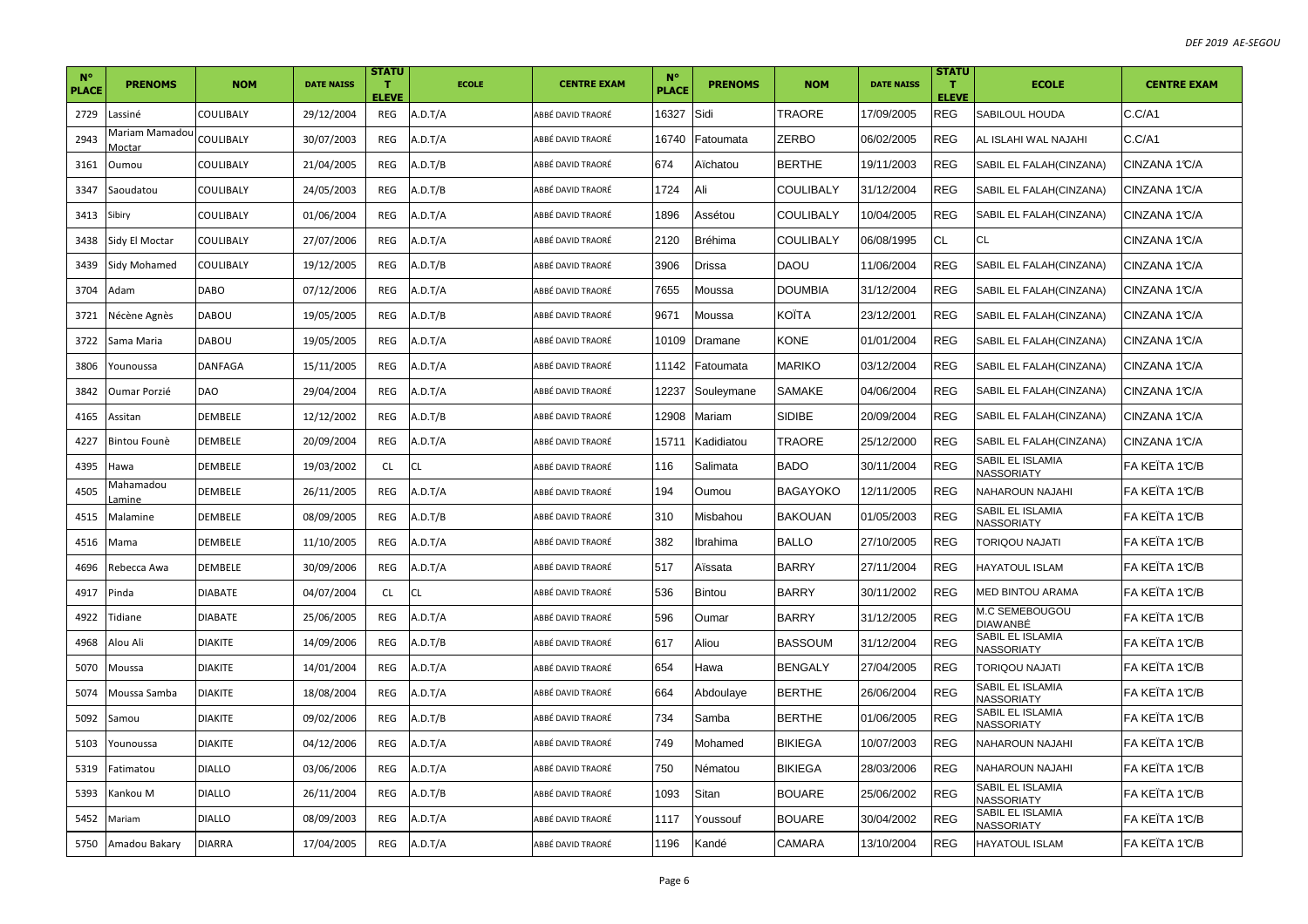| $N^{\circ}$<br>PLACE | <b>PRENOMS</b>                    | <b>NOM</b>      | <b>DATE NAISS</b> | <b>STATU</b><br>$\mathbf{T}$<br><b>ELEVE</b> | <b>ECOLE</b> | <b>CENTRE EXAM</b> | $N^{\circ}$<br><b>PLACE</b> | <b>PRENOMS</b>         | <b>NOM</b>       | <b>DATE NAISS</b> | <b>STATU</b><br>т<br><b>ELEVE</b> | <b>ECOLE</b>                          | <b>CENTRE EXAM</b> |
|----------------------|-----------------------------------|-----------------|-------------------|----------------------------------------------|--------------|--------------------|-----------------------------|------------------------|------------------|-------------------|-----------------------------------|---------------------------------------|--------------------|
| 6160                 | atoumata Siré                     | <b>DIARRA</b>   | 22/10/2006        | REG                                          | A.D.T/A      | ABBÉ DAVID TRAORÉ  | 1312                        | Aminata                | <b>CISSE</b>     | 25/04/2002        | <b>REG</b>                        | SABIL EL ISLAMIA<br><b>NASSORIATY</b> | FA KEÏTA 1℃/B      |
| 6223                 | brahim                            | <b>DIARRA</b>   | 25/08/2004        | REG                                          | A.D.T/A      | ABBÉ DAVID TRAORÉ  | 1319                        | Assan                  | <b>CISSE</b>     | 15/09/2003        | <b>REG</b>                        | SABIL EL ISLAMIA<br>NASSORIATY        | FA KEÏTA 1℃/B      |
| 6247                 | émima Deté<br>Aarie Noelle        | <b>DIARRA</b>   | 16/02/2006        | REG                                          | A.D.T/B      | ABBÉ DAVID TRAORÉ  | 1323                        | Bafily                 | <b>CISSE</b>     | 31/12/2003        | <b>REG</b>                        | SABIL EL ISLAMIA<br>NASSORIATY        | FA KEÏTA 1°C/B     |
| 6837                 | Souleymane Dit<br>)anki           | <b>DIARRA</b>   | 15/10/2006        | REG                                          | A.D.T/B      | ABBÉ DAVID TRAORÉ  | 1346                        | Djénébou               | <b>CISSE</b>     | 05/04/2003        | <b>REG</b>                        | <b>HAYATOUL ISLAM</b>                 | FA KEITA 1°C/B     |
| 6940                 | Alhassane Dit                     | <b>DIASSANA</b> | 08/08/2005        | <b>REG</b>                                   | A.D.T/A      | ABBÉ DAVID TRAORÉ  | 1512                        | Oumou                  | <b>CISSE</b>     | 23/06/2005        | <b>REG</b>                        | <b>TORIQOU NAJATI</b>                 | FA KEÏTA 1℃/B      |
| 6941                 | Alhousseyni Dit<br>ian Koro       | <b>DIASSANA</b> | 08/08/2005        | <b>REG</b>                                   | A.D.T/B      | ABBÉ DAVID TRAORÉ  | 1697                        | Ahmadou                | <b>COULIBALY</b> | 26/04/2005        | <b>REG</b>                        | HAYATOUL ISLAM                        | FA KEÏTA 1℃/B      |
| 6980                 | Djenebou                          | <b>DIAWARA</b>  | 04/01/2005        | REG                                          | A.D.T/B      | ABBÉ DAVID TRAORÉ  | 1862                        | Aphoussatou            | <b>COULIBALY</b> | 07/04/2005        | <b>REG</b>                        | SABIL EL ISLAMIA<br><b>NASSORIATY</b> | FA KEÏTA 1°C/B     |
| 7078                 | adiatou                           | <b>DICKO</b>    | 12/04/2006        | REG                                          | A.D.T/B      | ABBÉ DAVID TRAORÉ  | 2401                        | Fousseyni              | <b>COULIBALY</b> | 09/03/2004        | <b>REG</b>                        | <b>MED BINTOU ARAMA</b>               | FA KEÏTA 1℃/B      |
| 7092                 | Modibo                            | <b>DICKO</b>    | 16/12/2006        | <b>REG</b>                                   | A.D.T/A      | ABBÉ DAVID TRAORÉ  | 2411                        | Gaoussou               | <b>COULIBALY</b> | 18/05/2003        | <b>REG</b>                        | SABIL EL ISLAMIA<br><b>NASSORIATY</b> | FA KEÏTA 1°C/B     |
| 7104                 | Jumar Mohamed                     | <b>DICKO</b>    | 20/12/2004        | REG                                          | A.D.T/A      | ABBÉ DAVID TRAORÉ  | 2542                        | Kadia                  | <b>COULIBALY</b> | 26/04/2003        | <b>REG</b>                        | SABIL EL ISLAMIA<br>NASSORIATY        | FA KEÏTA 1°C/B     |
| 7203                 | Antandou                          | <b>DJIGUIBA</b> | 13/02/2006        | REG                                          | A.D.T/B      | ABBÉ DAVID TRAORÉ  | 2601                        | Kadidiatou<br>Soumaila | <b>COULIBALY</b> | 03/11/2002        | <b>REG</b>                        | <b>HAYATOUL ISLAM</b>                 | FA KEÏTA 1°C/B     |
| 7566                 | Abdramane Fakoly DOUMBIA          |                 | 27/05/2006        | <b>REG</b>                                   | A.D.T/B      | ABBÉ DAVID TRAORÉ  | 2773                        | Mahamadou              | <b>COULIBALY</b> | 18/02/2005        | <b>REG</b>                        | HAYATOUL ISLAM                        | FA KEÏTA 1℃/B      |
| 7734                 | Georgette                         | <b>DRAGO</b>    | 18/09/2005        | REG                                          | A.D.T/A      | ABBÉ DAVID TRAORÉ  | 2781                        | Mahamadou              | <b>COULIBALY</b> | 28/10/2003        | <b>REG</b>                        | SABIL EL ISLAMIA<br>NASSORIATY        | FA KEÏTA 1℃/B      |
| 7739                 | Thérèse                           | <b>DRAGO</b>    | 27/04/2006        | REG                                          | A.D.T/B      | ABBÉ DAVID TRAORÉ  | 2827                        | Maïmounata             | <b>COULIBALY</b> | 06/10/2004        | <b>REG</b>                        | <b>TARBIYATOUL HOUDA</b>              | FA KEÏTA 1°C/B     |
| 8236                 | lamadjoul                         | <b>GAMBY</b>    | 01/05/2006        | REG                                          | A.D.T/A      | ABBÉ DAVID TRAORÉ  | 3684                        | Moussa                 | <b>COUMARE</b>   | 02/12/2003        | <b>REG</b>                        | TORIQOU NAJATI                        | FA KEÏTA 1°C/B     |
| 8411                 | 3inta                             | GUINDO          | 28/08/2007        | <b>REG</b>                                   | A.D.T/B      | ABBÉ DAVID TRAORÉ  | 3923                        | Hawoye                 | DAOU             | 03/11/2004        | <b>REG</b>                        | SABIL EL ISLAMIA<br><b>NASSORIATY</b> | FA KEÏTA 1℃/B      |
| 8520                 | (oumba Dite<br>Jéné Cheick        | <b>GUISSE</b>   | 24/10/2005        | REG                                          | A.D.T/A      | ABBÉ DAVID TRAORÉ  | 4046                        | Adam                   | <b>DEMBELE</b>   | 31/12/2003        | <b>REG</b>                        | <b>TORIQOU NAJATI</b>                 | FA KEÏTA 1℃/B      |
| 8521                 | <b>Dumou Cheick</b>               | <b>GUISSE</b>   | 02/01/2006        | REG                                          | A.D.T/B      | ABBÉ DAVID TRAORÉ  | 4310                        | Dramane                | <b>DEMBELE</b>   | 06/10/2004        | <b>REG</b>                        | SABIL EL ISLAMIA<br>NASSORIATY        | FA KEÏTA 1°C/B     |
| 8574                 | Abdoul Aziz                       | HAÏDARA         | 30/08/2006        | REG                                          | A.D.T/A      | ABBÉ DAVID TRAORÉ  | 4861                        | Mariam                 | <b>DIA</b>       | 08/11/2005        | <b>REG</b>                        | HAYATOUL ISLAM                        | FA KEÏTA 1°C/B     |
| 8612                 | Gaoussou                          | <b>HAÏDARA</b>  | 31/05/2006        | REG                                          | A.D.T/B      | ABBÉ DAVID TRAORÉ  | 5330                        | Fatoumata              | <b>DIALLO</b>    | 24/07/2004        | <b>REG</b>                        | HAYATOUL ISLAM                        | FA KEITA 1°C/B     |
| 8685                 | atoumata Fanta                    | <b>KABORE</b>   | 14/04/2006        | <b>REG</b>                                   | A.D.T/A      | ABBÉ DAVID TRAORÉ  | 5374                        | Ibrahim                | <b>DIALLO</b>    | 12/10/2005        | <b>REG</b>                        | <b>TORIQOU NAJATI</b>                 | FA KEÏTA 1°C/B     |
| 8743                 | Jouhounzo<br>réderic <sup>.</sup> | KAMATE          | 06/01/2005        | <b>REG</b>                                   | A.D.T/A      | ABBÉ DAVID TRAORÉ  | 5512                        | Oumou                  | <b>DIALLO</b>    | 21/09/2002        | <b>REG</b>                        | <b>MED BINTOU ARAMA</b>               | FA KEÏTA 1°C/B     |
| 8796                 | Vlamadou Lamine<br>Gaoussou       | KAMITE          | 26/10/2006        | REG                                          | A.D.T/A      | ABBÉ DAVID TRAORÉ  | 5578                        | Yaya                   | <b>DIALLO</b>    | 02/10/2005        | <b>REG</b>                        | TORIQOU NAJATI                        | FA KEÏTA 1°C/B     |
| 8807                 | <b>Dusmane Francis</b>            | <b>KAMITE</b>   | 26/11/2006        | REG                                          | A.D.T/B      | ABBÉ DAVID TRAORÉ  | 5649                        | Abdoulaye              | <b>DIARRA</b>    | 01/01/2002        | <b>REG</b>                        | SABIL EL ISLAMIA<br>NASSORIATY        | FA KEÏTA 1℃/B      |
| 8969                 | Cheick Oumar                      | <b>KANTE</b>    | 30/04/2004        | <b>REG</b>                                   | A.D.T/B      | ABBÉ DAVID TRAORÉ  | 6232                        | Ibrahima               | <b>DIARRA</b>    | 01/01/2004        | <b>REG</b>                        | <b>HAYATOUL ISLAM</b>                 | FA KEÏTA 1°C/B     |
| 8978                 | brahim Kalil                      | KANTE           | 15/04/2006        | REG                                          | A.D.T/A      | ABBÉ DAVID TRAORÉ  | 6383                        | Mahamadou              | <b>DIARRA</b>    | 31/12/2002        | <b>REG</b>                        | <b>M.C SEMEBOUGOU</b><br>DIAWANBÉ     | FA KEITA 1°C/B     |
| 9052                 | atoumata                          | KASSAMBARA      | 10/01/2006        | REG                                          | A.D.T/A      | ABBÉ DAVID TRAORÉ  | 6432                        | Mamadou                | <b>DIARRA</b>    | 01/01/2005        | <b>REG</b>                        | HAYATOUL ISLAM                        | FA KEÏTA 1℃/B      |
| 9343                 | Etienne                           | KEÏTA           | 22/01/1998        | CL                                           | CL           | ABBÉ DAVID TRAORÉ  | 6475                        | Mariam                 | <b>DIARRA</b>    | 01/03/2007        | <b>REG</b>                        | HAYATOUL ISLAM                        | FA KEÏTA 1℃/B      |
| 9411                 | Maïmouna                          | KEÏTA           | 26/02/2006        | REG                                          | A.D.T/A      | ABBÉ DAVID TRAORÉ  | 6754                        | Sékou                  | <b>DIARRA</b>    | 06/05/2002        | <b>REG</b>                        | MED BINTOU ARAMA                      | FA KEÏTA 1℃/B      |
| 9463                 | Pobanou Donat                     | KEÏTA           | 01/01/2002        | REG                                          | A.D.T/B      | ABBÉ DAVID TRAORÉ  | 6762                        | Seybou<br>Yacouba      | <b>DIARRA</b>    | 27/03/2004        | <b>REG</b>                        | NAHAROUN NAJAHI                       | FA KEÏTA 1°C/B     |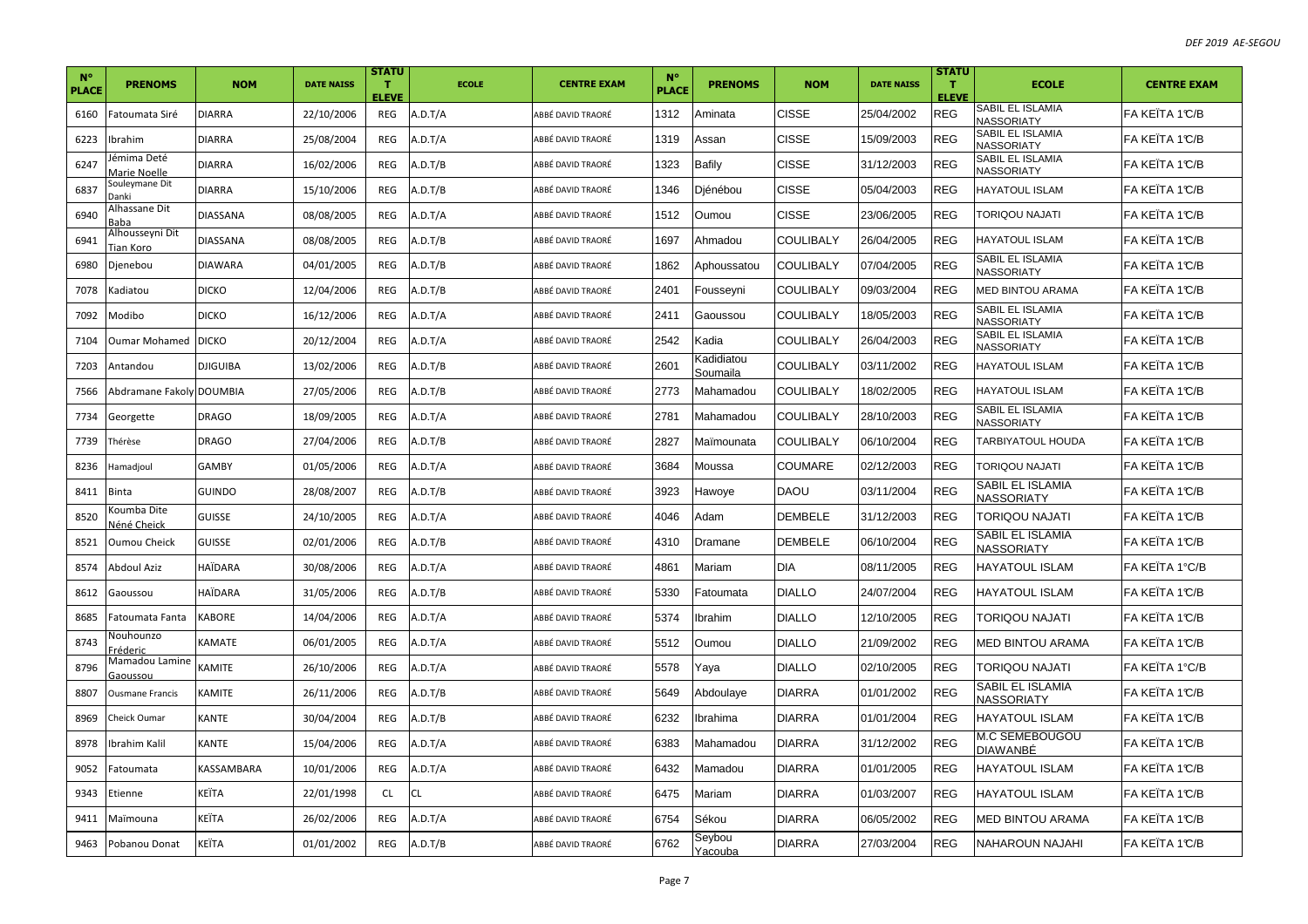| $N^{\circ}$<br><b>PLACE</b> | <b>PRENOMS</b>                         | <b>NOM</b>   | <b>DATE NAISS</b> | <b>STATU</b><br>T.<br><b>ELEVE</b> | <b>ECOLE</b> | <b>CENTRE EXAM</b> | $N^{\circ}$<br><b>PLACE</b> | <b>PRENOMS</b>      | <b>NOM</b>            | <b>DATE NAISS</b> | <b>STATU</b><br>т<br><b>ELEVE</b> | <b>ECOLE</b>                          | <b>CENTRE EXAM</b> |
|-----------------------------|----------------------------------------|--------------|-------------------|------------------------------------|--------------|--------------------|-----------------------------|---------------------|-----------------------|-------------------|-----------------------------------|---------------------------------------|--------------------|
| 9467                        | Sadio                                  | KEÏTA        | 07/03/2006        | REG                                | A.D.T/B      | ABBÉ DAVID TRAORÉ  | 6781                        | Seydou<br>Amadou    | <b>DIARRA</b>         | 31/12/2004        | <b>REG</b>                        | NAHAROUN NAJAHI                       | FA KEÏTA 1℃/B      |
| 9883                        | Marie Ivonne                           | KONATE       | 28/08/2006        | REG                                | A.D.T/A      | ABBÉ DAVID TRAORÉ  | 6958                        | Modibo              | <b>DIAW</b>           | 30/09/2005        | <b>REG</b>                        | SABIL EL ISLAMIA<br>NASSORIATY        | FA KEÏTA 1℃/B      |
| 10092                       | Diankiné                               | KONE         | 13/03/2006        | REG                                | A.D.T/A      | ABBÉ DAVID TRAORÉ  | 7075                        | Hawa                | <b>DICKO</b>          | 24/11/2005        | <b>REG</b>                        | HAYATOUL ISLAM                        | FA KEÏTA 1°C/B     |
| 10135                       | Fatoumata Marie<br>eanne               | <b>KONE</b>  | 30/05/2004        | REG                                | A.D.T/B      | ABBÉ DAVID TRAORÉ  | 7423                        | Mamy                | <b>DOKOUNOU</b>       | 01/01/2004        | <b>REG</b>                        | SABIL EL ISLAMIA<br>NASSORIATY        | FA KEÏTA 1℃/B      |
| 10244                       | Mohamed                                | KONE         | 11/12/2004        | REG                                | A.D.T/B      | ABBÉ DAVID TRAORÉ  | 7464                        | Amadou              | DORO                  | 24/04/2002        | <b>REG</b>                        | SABIL EL ISLAMIA<br>NASSORIATY        | FA KEÏTA 1℃/B      |
| 10300                       | Sama Leontine                          | <b>KONE</b>  | 29/10/2004        | REG                                | A.D.T/B      | ABBÉ DAVID TRAORÉ  | 7465                        | Djénéba             | DORO                  | 05/09/2004        | <b>REG</b>                        | SABIL EL ISLAMIA<br>NASSORIATY        | FA KEÏTA 1℃/B      |
| 10464                       | <b>Bassalif</b>                        | <b>KONTE</b> | 27/08/2005        | REG                                | A.D.T/B      | ABBÉ DAVID TRAORÉ  | 7551                        | Sinaly              | DOUGOUMAL             | 12/05/2004        | <b>REG</b>                        | <b>NAHAROUN NAJAHI</b>                | FA KEÏTA 1℃/B      |
| 10531                       | Adam                                   | KOUMARE      | 21/10/2005        | REG                                | A.D.T/A      | ABBÉ DAVID TRAORÉ  | 7804                        | Youssouf            | <b>DRAME</b>          | 03/01/2002        | <b>REG</b>                        | SABIL EL ISLAMIA<br>NASSORIATY        | FA KEÏTA 1℃/B      |
| 10620                       | Abdoulaye Sebéké KOUYATE               |              | 29/09/2006        | <b>REG</b>                         | A.D.T/B      | ABBÉ DAVID TRAORÉ  | 8170                        | Adama               | FOMBA                 | 02/02/2006        | <b>REG</b>                        | <b>TORIQOU NAJATI</b>                 | FA KEÏTA 1°C/B     |
| 10629                       | Diawoye Mountaga                       | KOUYATE      | 29/11/2004        | REG                                | A.D.T/A      | ABBÉ DAVID TRAORÉ  | 8375                        | Abdoulaye           | Guindo                | 31/12/2005        | <b>REG</b>                        | SABIL EL ISLAMIA<br>NASSORIATY        | FA KEÏTA 1℃/B      |
| 10644                       | Didier Almoudou                        | KY           | 26/01/2006        | REG                                | A.D.T/A      | ABBÉ DAVID TRAORÉ  | 8579                        | Abdouramane         | <b>HAÏDARA</b>        | 23/12/2003        | <b>REG</b>                        | <b>SABIL EL ISLAMIA</b><br>NASSORIATY | FA KEÏTA 1℃/B      |
| 10647                       | Felix                                  | <b>KY</b>    | 30/10/2005        | REG                                | A.D.T/A      | ABBÉ DAVID TRAORÉ  | 8657                        | Sidi Ibrahim        | HAÏDARA               | 20/02/2006        | <b>REG</b>                        | <b>HAYATOUL ISLAM</b>                 | FA KEÏTA 1°C/B     |
| 10651                       | Vital                                  | KY           | 11/10/2005        | REG                                | A.D.T/B      | ABBÉ DAVID TRAORÉ  | 8921                        | Haran               | KANSAYE               | 12/05/2005        | <b>REG</b>                        | HAYATOUL ISLAM                        | FA KEÏTA 1℃/B      |
| 10731                       | <b>Boubacar</b>                        | MAIGA        | 09/11/2005        | REG                                | A.D.T/B      | ABBÉ DAVID TRAORÉ  | 9013                        | Koumba              | KARAGNARA             | 31/12/2004        | <b>REG</b>                        | HAYATOUL ISLAM                        | FA KEÏTA 1℃/B      |
| 10847                       | Dado                                   | MAÏGA        | 08/05/2001        | <b>CL</b>                          | CL.          | ABBÉ DAVID TRAORÉ  | 9286                        | Aminata             | KEÏTA                 | 05/08/2005        | <b>REG</b>                        | SABIL EL ISLAMIA<br>NASSORIATY        | FA KEÏTA 1℃/B      |
| 10872                       | Fatoumata<br>Hamidou                   | MAÏGA        | 03/10/2005        | REG                                | A.D.T/A      | ABBÉ DAVID TRAORÉ  | 9672                        | Moussa              | KOÏTA                 | 07/01/2005        | <b>REG</b>                        | SABIL EL ISLAMIA<br>NASSORIATY        | FA KEÏTA 1℃/B      |
| 10888                       | Hawa Minkaïla                          | MAÏGA        | 22/01/2006        | REG                                | A.D.T/B      | ABBÉ DAVID TRAORÉ  | 9717                        | Hawa                | KONAKIO               | 14/10/2005        | <b>REG</b>                        | <b>HAYATOUL ISLAM</b>                 | FA KEÏTA 1℃/B      |
| 10897                       | <adidiatou<br>acqueline</adidiatou<br> | MAÏGA        | 10/05/2004        | <b>REG</b>                         | A.D.T/B      | ABBÉ DAVID TRAORÉ  | 9831                        | Fatoumata           | KONATE                | 13/10/2002        | <b>REG</b>                        | SABIL EL ISLAMIA<br>NASSORIATY        | FA KEÏTA 1℃/B      |
| 10944                       | Salif                                  | MAÏGA        | 11/04/2007        | REG                                | A.D.T/A      | ABBÉ DAVID TRAORÉ  | 9877                        | Mamadou<br>Bachirou | KONATE                | 05/12/2002        | <b>REG</b>                        | NAHAROUN NAJAHI                       | FA KEÏTA 1℃/B      |
| 10947                       | Salihou                                | MAÏGA        | 18/09/2006        | REG                                | A.D.T/B      | ABBÉ DAVID TRAORÉ  | 10360                       | Zeinabou            | <b>KONE</b>           | 12/05/2003        | <b>REG</b>                        | SABIL EL ISLAMIA<br>NASSORIATY        | FA KEÏTA 1℃/B      |
| 11317                       | <b>Ousmane Kassim</b>                  | NASSIRE      | 11/10/2005        | REG                                | A.D.T/B      | ABBÉ DAVID TRAORÉ  | 10371                       | Issa                | KONFOUROU             | 30/12/2004        | <b>REG</b>                        | <b>TORIQOU NAJATI</b>                 | FA KEÏTA 1℃/B      |
| 11379                       | Mamadou                                | NIAMBELE     | 04/05/2006        | REG                                | A.D.T/B      | ABBÉ DAVID TRAORÉ  | 10421                       | Mahamadou           | KONTA                 | 08/05/2004        | <b>REG</b>                        | HAYATOUL ISLAM                        | FA KEÏTA 1℃/B      |
| 11387                       | Moussa Balla                           | <b>NIANG</b> | 28/09/2005        | REG                                | A.D.T/A      | ABBÉ DAVID TRAORÉ  | 10479                       | Fatoumata           | KOROKOCHI             | 11/09/2004        | <b>REG</b>                        | SABIL EL ISLAMIA<br>NASSORIATY        | FA KEÏTA 1℃/B      |
| 11400                       | Hamassila                              | NIANGADOU    | 19/08/2005        | REG                                | A.D.T/B      | ABBÉ DAVID TRAORÉ  | 10577                       | Abdine              | <b>KOUNTA</b>         | 31/12/2002        | <b>REG</b>                        | SABIL EL ISLAMIA<br>NASSORIATY        | FA KEÏTA 1℃/B      |
| 11418                       | Hawa                                   | NIANGALY     | 01/02/2005        | REG                                | A.D.T/B      | ABBÉ DAVID TRAORÉ  | 10586                       | Sidi Yaya           | <b>KOUNTA</b>         | 09/03/2000        | <b>REG</b>                        | SABIL EL ISLAMIA<br>NASSORIATY        | FA KEÏTA 1℃/B      |
| 11906                       | Minata                                 | SACKO        | 04/08/2004        | <b>REG</b>                         | A.D.T/B      | ABBÉ DAVID TRAORÉ  | 10691                       | Amou                | MAGASSOUBA 27/11/2003 |                   | <b>REG</b>                        | NAHAROUN NAJAHI                       | FA KEITA 1℃/B      |
| 11977                       | Samba Ould                             | SAID         | 22/06/2005        | <b>REG</b>                         | A.D.T/B      | ABBÉ DAVID TRAORÉ  | 10698                       | Djibril             | MAGUIRAGA             | 05/10/2005        | <b>REG</b>                        | HAYATOUL ISLAM                        | FA KEÏTA 1℃/B      |
| 12217                       | Sayon                                  | SAMAKE       | 13/04/2005        | REG                                | A.D.T/B      | ABBÉ DAVID TRAORÉ  | 10881                       | Hamedi              | MAÏGA                 | 22/02/2003        | <b>REG</b>                        | HAYATOUL ISLAM                        | FA KEÏTA 1℃/B      |
| 12305                       | Aboubacar<br>Francois                  | SANGARE      | 29/09/2005        | REG                                | A.D.T/A      | ABBÉ DAVID TRAORÉ  | 10939                       | Rokiatou            | MAÎGA                 | 03/10/2006        | <b>REG</b>                        | <b>TORIQOU NAJATI</b>                 | FA KEÏTA 1℃/B      |
| 12335 Assitan               |                                        | SANGARE      | 17/09/2006        | REG                                | A.D.T/A      | ABBÉ DAVID TRAORÉ  | 10962                       | Souleymane          | <b>MAÏGA</b>          | 26/11/2002        | <b>REG</b>                        | <b>TORIQOU NAJATI</b>                 | FA KEITA 1°C/B     |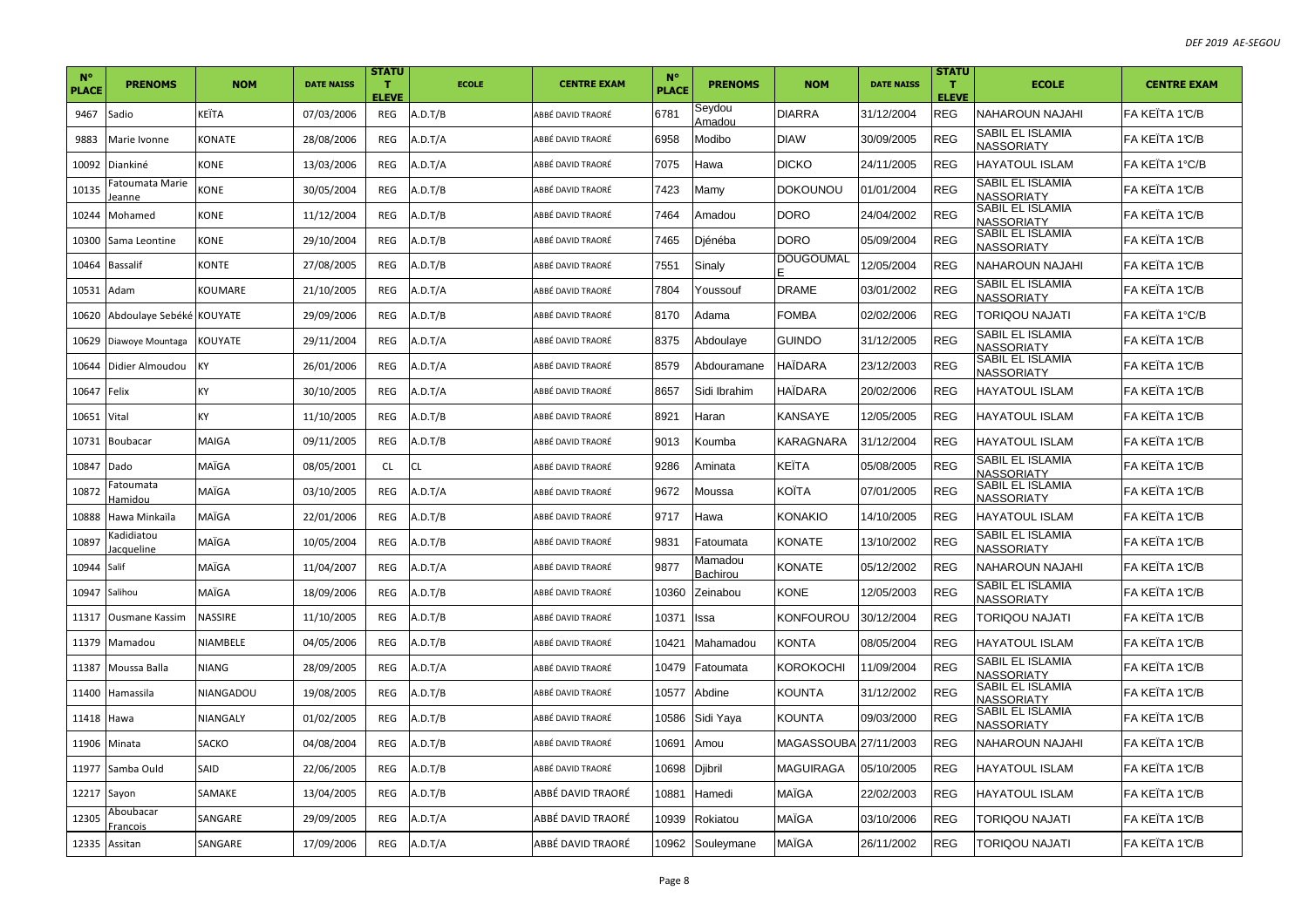| $N^{\circ}$<br><b>PLACE</b> | <b>PRENOMS</b>                | <b>NOM</b>    | <b>DATE NAISS</b> | <b>STATU</b><br>$\mathbf{T}$<br><b>ELEVE</b> | <b>ECOLE</b> | <b>CENTRE EXAM</b> | $N^{\circ}$<br><b>PLACE</b> | <b>PRENOMS</b> | <b>NOM</b>        | <b>DATE NAISS</b> | <b>STATU</b><br>T.<br><b>ELEVE</b> | <b>ECOLE</b>                          | <b>CENTRE EXAM</b> |
|-----------------------------|-------------------------------|---------------|-------------------|----------------------------------------------|--------------|--------------------|-----------------------------|----------------|-------------------|-------------------|------------------------------------|---------------------------------------|--------------------|
| 12432 Serge                 |                               | SANGARE       | 05/01/2006        | REG                                          | A.D.T/A      | ABBÉ DAVID TRAORÉ  | 11230                       | Zeinabou       | <b>MOHAMED</b>    | 07/10/2003        | REG                                | SABIL EL ISLAMIA<br>NASSORIATY        | FA KEÏTA 1°C/B     |
| 12441                       | Tougoussa                     | SANGARE       | 06/12/2005        | REG                                          | A.D.T/A      | ABBÉ DAVID TRAORÉ  | 11280                       | Dramane        | <b>NAKO</b>       | 01/01/2004        | <b>REG</b>                         | SABIL EL ISLAMIA<br><b>NASSORIATY</b> | FA KEÏTA 1°C/B     |
| 12560                       | Issiaka                       | SANOGO        | 30/01/1998        | <b>CL</b>                                    | CL           | ABBÉ DAVID TRAORÉ  | 11440                       | Mamou          | <b>NIARE</b>      | 13/04/2005        | <b>REG</b>                         | SABIL EL ISLAMIA<br><b>NASSORIATY</b> | FA KEÏTA 1°C/B     |
| 12668                       | Koura Yvette                  | SANOU         | 15/01/2006        | REG                                          | A.D.T/A      | ABBÉ DAVID TRAORÉ  | 11544                       | Abdoul Wahab   | <b>OUEDRAGO</b>   | 08/07/2005        | <b>REG</b>                         | NAHAROUN NAJAHI                       | FA KEÏTA 1°C/B     |
| 12783                       | Abdoulaye                     | SIDIBE        | 13/04/2006        | REG                                          | A.D.T/B      | ABBÉ DAVID TRAORÉ  | 11652                       | Alassane       | <b>OUENOGO</b>    | 29/12/2003        | <b>REG</b>                         | SABIL EL ISLAMIA<br><b>NASSORIATY</b> | FA KEÏTA 1°C/B     |
| 12794                       | Adama                         | <b>SIDIBE</b> | 31/07/2005        | REG                                          | A.D.T/B      | ABBÉ DAVID TRAORÉ  | 11673                       | Youssouf       | <b>OULALE</b>     | 22/11/2004        | <b>REG</b>                         | SABIL EL ISLAMIA<br><b>NASSORIATY</b> | FA KEÏTA 1°C/B     |
| 12806                       | Aminata                       | <b>SIDIBE</b> | 01/01/2003        | <b>CL</b>                                    | CL.          | ABBÉ DAVID TRAORÉ  | 11771                       | <b>Drissa</b>  | <b>PLEA</b>       | 22/05/2005        | <b>REG</b>                         | <b>NAHAROUN NAJAHI</b>                | FA KEÏTA 1°C/B     |
| 12985                       | Mamary                        | SIMAGA        | 28/11/2004        | REG                                          | A.D.T/B      | ABBÉ DAVID TRAORÉ  | 11809                       | Mahamadou      | <b>POUDIOUGOU</b> | 30/06/2001        | <b>REG</b>                         | <b>SABIL EL ISLAMIA</b><br>NASSORIATY | FA KEÏTA 1°C/B     |
| 13089                       | <b>Brehima</b>                | SISSOKO       | 02/11/2005        | REG                                          | A.D.T/A      | ABBÉ DAVID TRAORÉ  | 12268                       | Mahamadou      | ISAMASSEKOUI      | 31/12/2003        | <b>REG</b>                         | SABIL EL ISLAMIA<br><b>NASSORIATY</b> | FA KEÏTA 1°C/B     |
| 13095                       | Djénéba                       | SISSOKO       | 24/02/2006        | REG                                          | A.D.T/A      | ABBÉ DAVID TRAORÉ  | 12315                       | Ahamadou       | <b>SANGARE</b>    | 24/03/2004        | <b>REG</b>                         | M.C SEMEBOUGOU<br><b>DIAWANBÉ</b>     | FA KEÎTA 1°C/B     |
| 13096                       | Djouma                        | SISSOKO       | 21/11/2004        | REG                                          | A.D.T/A      | ABBÉ DAVID TRAORÉ  | 12324                       | Aly            | SANGARE           | 11/06/2005        | <b>REG</b>                         | SABIL EL ISLAMIA<br><b>NASSORIATY</b> | lFA KEÏTA 1℃/B     |
| 13317                       | Eriyen Delphine               | SOMBORO       | 29/12/2006        | REG                                          | A.D.T/B      | ABBÉ DAVID TRAORÉ  | 12351                       | Daouda         | SANGARE           | 11/06/2005        | <b>REG</b>                         | SABIL EL ISLAMIA<br>NASSORIATY        | FA KEÏTA 1°C/B     |
| 13320                       | Yagnine Larissa               | SOMBORO       | 26/03/2006        | <b>REG</b>                                   | A.D.T/B      | ABBÉ DAVID TRAORÉ  | 12371                       | Ibrahim        | <b>SANGARE</b>    | 06/12/2001        | <b>REG</b>                         | <b>MED BINTOU ARAMA</b>               | FA KEITA 1°C/B     |
| 13446                       | Fatouma                       | sow           | 06/10/2003        | REG                                          | A.D.T/A      | ABBÉ DAVID TRAORÉ  | 12389                       | Mahamadou      | <b>SANGARE</b>    | 02/03/2004        | <b>REG</b>                         | M.C SEMEBOUGOU<br><b>DIAWANBÉ</b>     | FA KEÏTA 1°C/B     |
| 13482                       | Nana Kadidiatou               | sow           | 22/05/2006        | REG                                          | A.D.T/A      | ABBÉ DAVID TRAORÉ  | 12766                       | Hassane        | <b>SIABANA</b>    | 13/10/2004        | <b>REG</b>                         | SABIL EL ISLAMIA<br>NASSORIATY        | FA KEÏTA 1°C/B     |
| 13856                       | Fatoumata                     | TANGARA       | 14/04/2005        | <b>REG</b>                                   | A.D.T/A      | ABBÉ DAVID TRAORÉ  | 13145                       | Oumou          | <b>SISSOKO</b>    | 29/09/2005        | <b>REG</b>                         | <b>HAYATOUL ISLAM</b>                 | FA KEÏTA 1°C/B     |
| 14159                       | Barthélémi                    | THERA         | 16/08/2006        | REG                                          | A.D.T/B      | ABBÉ DAVID TRAORÉ  | 13276                       | Youssouf       | <b>SOGOBA</b>     | 05/06/2005        | <b>REG</b>                         | TORIQOU NAJATI                        | FA KEÏTA 1°C/B     |
| 14221                       | Amadou                        | THIERO        | 03/12/2006        | <b>REG</b>                                   | A.D.T/B      | ABBÉ DAVID TRAORÉ  | 13428                       | Assitan        | SOW               | 01/03/2003        | <b>REG</b>                         | SABIL EL ISLAMIA<br>NASSORIATY        | FA KEÏTA 1°C/B     |
| 14333                       | Aïchata                       | <b>TOGO</b>   | 12/02/2004        | <b>CL</b>                                    | СL           | ABBÉ DAVID TRAORÉ  | 13449                       | Fatoumata      | SOW               | 05/02/2006        | <b>REG</b>                         | <b>HAYATOUL ISLAM</b>                 | IFA KEÏTA 1℃/B     |
| 14336                       | Amadou                        | <b>TOGO</b>   | 31/12/2005        | REG                                          | A.D.T/B      | ABBÉ DAVID TRAORÉ  | 13460                       | Ibrahim        | SOW               | 13/12/2001        | <b>REG</b>                         | TORIQOU NAJATI                        | FA KEÏTA 1°C/B     |
| 14463                       | Kadidia Mohamed TONY          |               | 30/07/2005        | REG                                          | A.D.T/A      | ABBÉ DAVID TRAORÉ  | 13674                       | Modibo         | <b>TAMBOURA</b>   | 31/12/2003        | <b>REG</b>                         | <b>SABIL EL ISLAMIA</b><br>NASSORIATY | FA KEÎTA 1°C/B     |
| 14653                       | lindou<br><b>Iamadassalia</b> | TOURE         | 17/08/2006        | REG                                          | A.D.T/A      | ABBÉ DAVID TRAORÉ  | 13683                       | Oumou          | <b>TAMBOURA</b>   | 18/01/2005        | <b>REG</b>                         | <b>HAYATOUL ISLAM</b>                 | FA KEÏTA 1°C/B     |
| 14715                       | Mohamar                       | <b>TOURE</b>  | 20/06/2002        | REG                                          | A.D.T/A      | ABBÉ DAVID TRAORÉ  | 13834                       | Diénéba        | <b>TANGARA</b>    | 18/01/2004        | <b>REG</b>                         | <b>HAYATOUL ISLAM</b>                 | FA KEÏTA 1°C/B     |
| 14798                       | Abdoulaye                     | TRAORE        | 15/11/2005        | REG                                          | A.D.T/B      | ABBÉ DAVID TRAORÉ  | 13883                       | Galadié        | <b>TANGARA</b>    | 15/05/2002        | <b>REG</b>                         | SABIL EL ISLAMIA<br>NASSORIATY        | FA KEÏTA 1°C/B     |
| 14840                       | Achata                        | TRAORE        | 20/07/2001        | <b>CL</b>                                    | CL           | ABBÉ DAVID TRAORÉ  | 14039                       | Sékahamadou    | <b>TANGARA</b>    | 02/05/2001        | <b>REG</b>                         | <b>MED BINTOU ARAMA</b>               | FA KEÏTA 1°C/B     |
| 14962                       | Alou Karamoko                 | TRAORE        | 06/09/2004        | <b>REG</b>                                   | A.D.T/B      | ABBÉ DAVID TRAORÉ  | 14140                       | Alv            | TERETA            | 15/03/2002        | <b>REG</b>                         | NAHAROUN NAJAHI                       | IFA KEITA 1°C/B    |
| 15235                       | Boubacar<br>Mamadou           | TRAORE        | 08/04/2006        | REG                                          | A.D.T/B      | ABBÉ DAVID TRAORÉ  | 14152                       | Kadiatou       | <b>TESSOGUE</b>   | 01/12/2004        | <b>REG</b>                         | SABIL EL ISLAMIA<br>NASSORIATY        | FA KEÏTA 1°C/B     |
| 15242                       | Bourama                       | TRAORE        | 17/09/2005        | REG                                          | A.D.T/A      | ABBÉ DAVID TRAORÉ  | 14538                       | Adama          | <b>TOURE</b>      | 01/01/2004        | <b>REG</b>                         | <b>SABIL EL ISLAMIA</b><br>NASSORIATY | FA KEITA 1 C/B     |
| 15293                       | Daouda                        | TRAORE        | 16/06/2003        | REG                                          | A.D.T/B      | ABBÉ DAVID TRAORÉ  | 15793                       | Lassine        | <b>TRAORE</b>     | 13/12/2003        | <b>REG</b>                         | <b>NAHAROUN NAJAHI</b>                | FA KEÏTA 1°C/B     |
|                             | 15426 Fatoumata               | <b>TRAORE</b> | 02/02/2002        | REG                                          | A.D.T/A      | ABBÉ DAVID TRAORÉ  | 15946                       | Mariam         | <b>TRAORE</b>     | 28/03/2006        | <b>REG</b>                         | <b>NAHAROUN NAJAHI</b>                | FA KEÏTA 1°C/B     |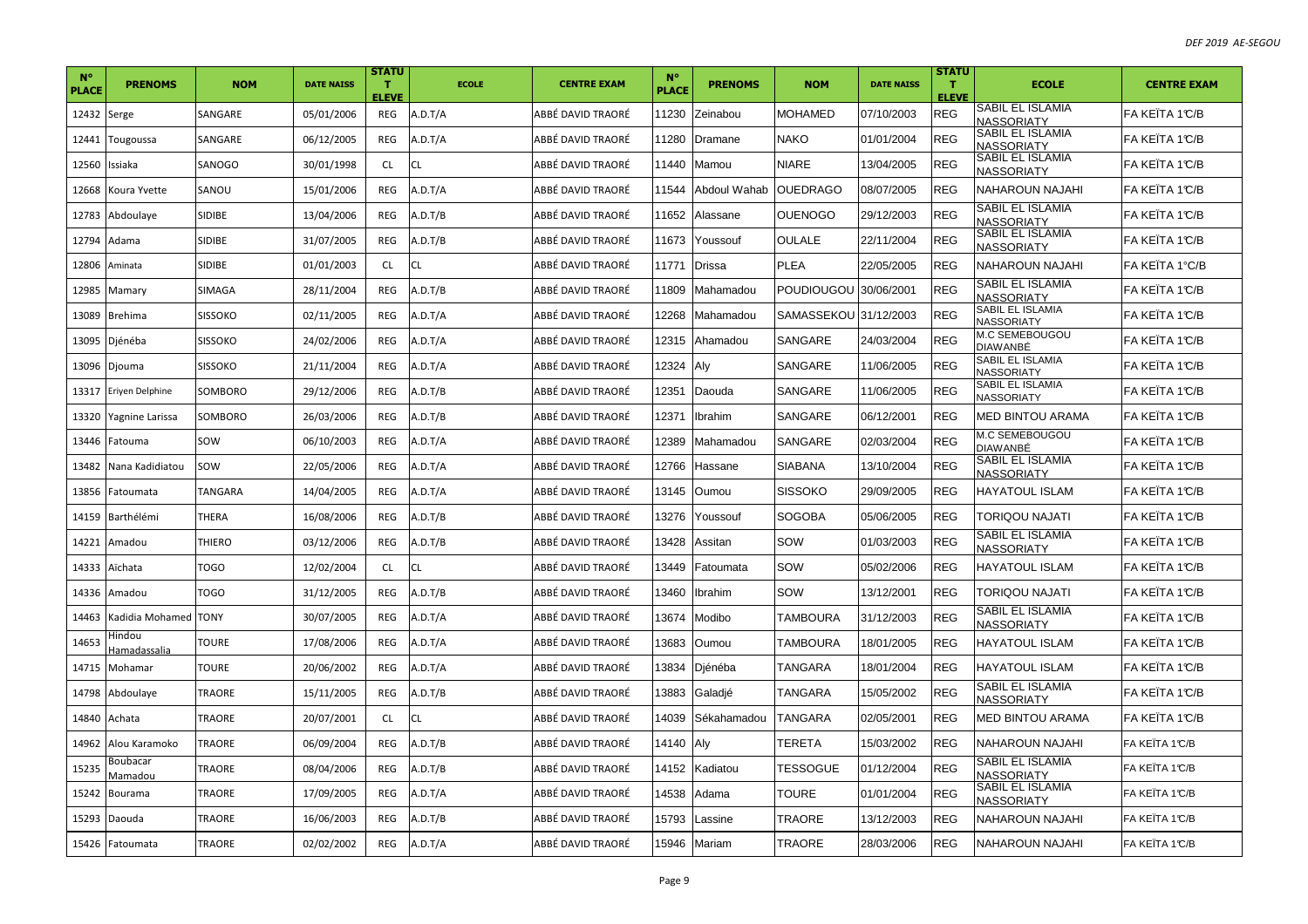| $N^{\circ}$<br><b>PLACE</b> | <b>PRENOMS</b>     | <b>NOM</b>           | <b>DATE NAISS</b> | <b>STATU</b><br>$\mathbf{T}$<br><b>ELEVE</b> | <b>ECOLE</b>         | <b>CENTRE EXAM</b> | $N^{\circ}$<br><b>PLACE</b> | <b>PRENOMS</b>          | <b>NOM</b>       | <b>DATE NAISS</b> | <b>STATU</b><br>T.<br><b>ELEVE</b> | <b>ECOLE</b>                           | <b>CENTRE EXAM</b>     |
|-----------------------------|--------------------|----------------------|-------------------|----------------------------------------------|----------------------|--------------------|-----------------------------|-------------------------|------------------|-------------------|------------------------------------|----------------------------------------|------------------------|
| 15441                       | Fatoumata          | TRAORE               | 23/11/2001        | CL                                           | CL                   | ABBÉ DAVID TRAORÉ  | 15951                       | Mariam                  | <b>TRAORE</b>    | 15/08/2002        | REG                                | SABIL EL ISLAMIA<br><b>NASSORIATY</b>  | FA KEÏTA 1°C/B         |
| 15494                       | atoumata<br>Amadou | TRAORE               | 28/05/2004        | REG                                          | A.D.T/B              | ABBÉ DAVID TRAORÉ  | 16023                       | Modibo                  | TRAORE           | 29/08/2003        | <b>REG</b>                         | TORIQOU NAJATI                         | FA KEÏTA 1°C/B         |
| 15660                       | Joseph Dieudonné   | <b>TRAORE</b>        | 20/12/2004        | <b>REG</b>                                   | A.D.T/B              | ABBÉ DAVID TRAORÉ  | 16191                       | Ousmane                 | <b>TRAORE</b>    | 22/09/2002        | <b>REG</b>                         | <b>SABIL EL ISLAMIA</b><br>NASSORIATY  | FA KEÏTA 1°C/B         |
| 15662                       | Julienne           | TRAORE               | 22/10/2006        | REG                                          | A.D.T/B              | ABBÉ DAVID TRAORÉ  | 16291                       | Sékou                   | <b>TRAORE</b>    | 02/05/2005        | <b>REG</b>                         | <b>TORIQOU NAJATI</b>                  | FA KEÏTA 1°C/B         |
| 15993                       | Mastan Nitié       | <b><i>TRAORE</i></b> | 06/07/2005        | REG                                          | A.D.T/A              | ABBÉ DAVID TRAORÉ  | 16326                       | Sidi                    | <b>TRAORE</b>    | 31/12/2002        | <b>REG</b>                         | SABIL EL ISLAMIA<br>NASSORIATY         | FA KEÏTA 1°C/B         |
| 16026                       | Mody               | TRAORE               | 16/02/2005        | REG                                          | A.D.T/B              | ABBÉ DAVID TRAORÉ  | 16519                       | Youssouf                | <b>TRAORE</b>    | 19/08/2006        | <b>REG</b>                         | TORIQOU NAJATI                         | FA KEÏTA 1°C/B         |
| 16122                       | Oumar              | TRAORE               | 29/12/2005        | REG                                          | A.D.T/A              | ABBÉ DAVID TRAORÉ  | 16605                       | Adjaratou               | <b>YALCOUYE</b>  | 04/03/2002        | <b>REG</b>                         | SABIL EL ISLAMIA<br>NASSORIATY         | FA KEÏTA 1°C/B         |
| 16225                       | Rose               | TRAORE               | 27/03/2002        | REG                                          | A.D.T/B              | ABBÉ DAVID TRAORÉ  | 16636                       | Aly                     | YANOGUE          | 17/05/2004        | <b>REG</b>                         | SABIL EL ISLAMIA<br>NASSORIATY         | FA KEÏTA 1°C/B         |
| 16235                       | Safiatou           | <b>TRAORE</b>        | 08/10/2005        | REG                                          | A.D.T/A              | ABBÉ DAVID TRAORÉ  | 16768                       | Abdoul Gualilou         | <b>ZOROME</b>    | 07/05/2002        | <b>REG</b>                         | SABIL EL ISLAMIA<br><b>NASSORIATY</b>  | FA KEÏTA 1°C/B         |
| 16242                       | Salif              | TRAORE               | 15/05/2005        | REG                                          | A.D.T/B              | ABBÉ DAVID TRAORÉ  | 296                         | Sékou                   | <b>BAH</b>       | 18/03/2000        | <b>REG</b>                         | D.C.W HADITH(PELENG)                   | FA KEITA 1°C/C         |
| 16282                       | Séga Ibrahima      | TRAORE               | 23/10/2007        | REG                                          | A.D.T/B              | ABBÉ DAVID TRAORÉ  | 477                         | Thierno                 | <b>BAMBERA</b>   | 23/06/2003        | <b>REG</b>                         | <b>ROUHOUDINE</b>                      | FA KEÏTA 1°C/C         |
| 16449                       | Thiémoko N'Tji     | TRAORE               | 10/09/2006        | REG                                          | A.D.T/A              | ABBÉ DAVID TRAORÉ  | 1497                        | Nouhoum                 | <b>CISSE</b>     | 11/09/2003        | <b>REG</b>                         | <b>ROUHOUDINE</b>                      | FA KEÏTA 1 C/C         |
| 16485                       | Yacouba Ibrahim    | TRAORE               | 10/04/2007        | REG                                          | A.D.T/A              | ABBÉ DAVID TRAORÉ  | 1864                        | Arabiata                | <b>COULIBALY</b> | 23/05/2003        | REG                                | TARBIATOUL BANINI WAL<br><b>BANATI</b> | FA KEÏTA 1°C/C         |
| 16660                       | Molibo             | YATASSAYE            | 26/07/2005        | REG                                          | A.D.T/B              | ABBÉ DAVID TRAORÉ  | 6184                        | Gaoussou                | <b>DIARRA</b>    | 31/12/2004        | <b>REG</b>                         | TARBIATOUL BANINI WAL<br><b>BANATI</b> | FA KEÏTA 1°C/C         |
| 16725                       | Boubacar           | YOSSI                | 20/05/2006        | REG                                          | A.D.T/B              | ABBÉ DAVID TRAORÉ  | 6604                        | Nana Kadidia            | <b>DIARRA</b>    | 26/02/2004        | <b>REG</b>                         | <b>ROUHOUDINE</b>                      | FA KEÏTA 1°C/C         |
| 35                          | Bah Mounirou       | ANE                  | 22/08/2005        | <b>REG</b>                                   | E.P BAKARY KEÏTA 2°C | ADAMA DAGNON 1°C   | 11434                       | Djénébou                | <b>NIARE</b>     | 26/05/2004        | <b>REG</b>                         | TARBIATOUL BANINI WAL<br><b>BANATI</b> | FA KEÏTA 1°C/C         |
| 154                         | Noumoutènè         | <b>BAGAYOGO</b>      | 14/07/2005        | REG                                          | E.P BAKARY KEÏTA 2°C | ADAMA DAGNON 1°C   | 12054                       | Aya                     | <b>SAMAKE</b>    | 31/12/1997        | <b>CL</b>                          | <b>CL</b>                              | FA KEÏTA 1°C/C         |
| 205                         | Abdoulaye          | BAH                  | 01/01/2000        | <b>REG</b>                                   | A DAGNON 2°C/B       | ADAMA DAGNON 1°C   | 12415                       | Oumou                   | <b>SANGARE</b>   | 23/02/2006        | <b>REG</b>                         | D.C.W HADITH(PÉLENG)                   | FA KEÏTA 1°C/C         |
| 340                         | Aoua               | <b>BALLO</b>         | 05/10/2000        | <b>CL</b>                                    | CL                   | ADAMA DAGNON 1°C   | 13904                       | Issiaka                 | <b>TANGARA</b>   | 09/04/2005        | REG                                | HADIKATOUL ISLAM                       | FA KEÏTA 1°C/C         |
| 597                         | Oumou              | <b>BARRY</b>         | 07/09/2003        | REG                                          | A DAGNON 2°C/B       | ADAMA DAGNON 1°C   | 14054                       | Souleymane              | <b>TANGARA</b>   | 16/09/2001        | <b>REG</b>                         | <b>HADIKATOUL ISLAM</b>                | FA KEÏTA 1°C/C         |
| 894                         | Djéneba            | BOUARE               | 17/03/2005        | REG                                          | A DAGNON 2°C/B       | ADAMA DAGNON 1°C   | 14337                       | Aminata                 | <b>TOGO</b>      | 14/04/2005        | <b>REG</b>                         | <b>HADIKATOUL ISLAM</b>                | FA KEITA 1°C/C         |
| 903                         | Dramane Koma       | <b>BOUARE</b>        | 19/04/2005        | REG                                          | A DAGNON 2°C/B       | ADAMA DAGNON 1°C   | 14342                       | Awa                     | <b>TOGO</b>      | 22/06/2003        | <b>REG</b>                         | TARBIATOUL BANINI WAL<br><b>BANATI</b> | FA KEÏTA 1 C/C         |
| 946                         | Gaoussou           | <b>BOUARE</b>        | 10/06/2006        | REG                                          | E.P BAKARY KEÏTA 2°C | ADAMA DAGNON 1°C   | 14416                       | Mamadou                 | <b>TOGOLA</b>    | 31/05/2003        | <b>REG</b>                         | TARBIATOUL BANINI WAL<br>BANATI        | FA KEÏTA 1°C/C         |
| 1172                        | Djénéba            | CAMARA               | 11/11/2006        | REG                                          | E.P BAKARY KEÏTA 2°C | ADAMA DAGNON 1°C   | 16166                       | Oumou                   | <b>TRAORE</b>    | 03/01/2005        | <b>REG</b>                         | <b>ROUHOUDINE</b>                      | FA KEÏTA 1°C/C         |
| 1397                        | Hawa               | <b>CISSE</b>         | 14/06/2003        | REG                                          | A DAGNON 2°C/B       | ADAMA DAGNON 1°C   | 16699                       | Daouda                  | YATTOURA         | 13/08/2002        | <b>REG</b>                         | <b>ROUHOUDINE</b>                      | FA KEÏTA 1°C/C         |
| 1653                        | Adama              | COULIBALY            | 13/03/2003        | <b>REG</b>                                   | A DAGNON 2°C/B       | ADAMA DAGNON 1°C   | 16763                       | Moussa                  | <b>ZONGO</b>     | 01/01/1995        | <b>CL</b>                          | СL                                     | FA KEÏTA 1°C/C         |
| 1715                        | Aïssatou           | COULIBALY            | 16/02/2005        | REG                                          | A DAGNON 2°C/B       | ADAMA DAGNON 1°C   | 16770                       | Kanoumody               | <b>ZOROME</b>    | 03/10/2005        | <b>REG</b>                         | D.C.W HADITH(PÉLENG)                   | IFA KEÏTA 1℃/C         |
| 1734                        | Alimata            | COULIBALY            | 08/10/2005        | REG                                          | E.P BAKARY KEÏTA 2°C | ADAMA DAGNON 1°C   | 346                         | Bakary                  | <b>BALLO</b>     | 07/08/2006        | <b>REG</b>                         | EL ANOUAR AL ISLAMIA                   | <b>HAMDALLAYE II/A</b> |
| 1769                        | Amadou             | COULIBALY            | 07/05/2002        | REG                                          | A DAGNON 2°C/B       | ADAMA DAGNON 1°C   | 400                         | Mahamadou A<br>Chouadou | <b>BALLO</b>     | 13/03/1998        | CL                                 | CL                                     | <b>HAMDALLAYE II/A</b> |
| 1865                        | Aramatou           | COULIBALY            | 01/01/2000        | <b>CL</b>                                    | CL                   | ADAMA DAGNON 1°C   | 413                         | Moussa                  | <b>BALLO</b>     | 23/01/2001        | <b>REG</b>                         | EL ANOUAR AL ISLAMIA                   | <b>HAMDALLAYE II/A</b> |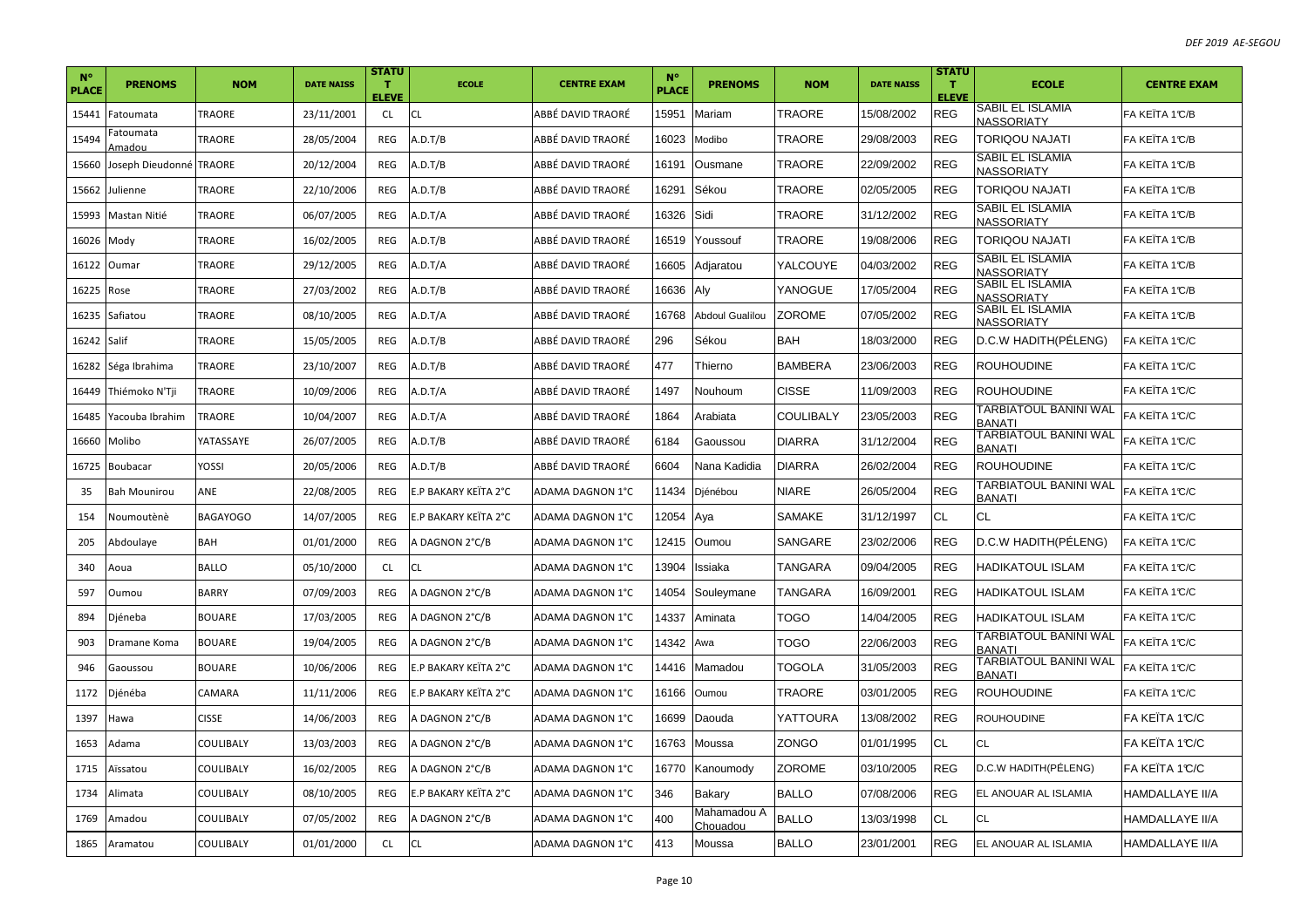| $N^{\circ}$<br><b>PLACE</b> | <b>PRENOMS</b>                | <b>NOM</b>       | <b>DATE NAISS</b> | <b>STATU</b><br>т<br><b>ELEVE</b> | <b>ECOLE</b>         | <b>CENTRE EXAM</b> | $N^{\circ}$<br><b>PLACE</b> | <b>PRENOMS</b>             | <b>NOM</b>       | <b>DATE NAISS</b> | <b>STATU</b><br>т<br><b>ELEVE</b> | <b>ECOLE</b>            | <b>CENTRE EXAM</b>     |
|-----------------------------|-------------------------------|------------------|-------------------|-----------------------------------|----------------------|--------------------|-----------------------------|----------------------------|------------------|-------------------|-----------------------------------|-------------------------|------------------------|
| 1886                        | Assétou                       | COULIBALY        | 07/04/2005        | REG                               | A DAGNON 2°C/B       | ADAMA DAGNON 1°C   | 514                         | Aguibou                    | <b>BARRY</b>     | 01/01/1999        | CL                                | CL                      | HAMDALLAYE II/A        |
| 2017                        | Ba-Oumou                      | COULIBALY        | 10/02/1999        | <b>CL</b>                         | <b>CL</b>            | ADAMA DAGNON 1°C   | 518                         | Aïssata                    | <b>BARRY</b>     | 27/11/2001        | <b>REG</b>                        | <b>SEBIL EL FALAH/C</b> | HAMDALLAYE II/A        |
| 2184                        | Diahara N                     | COULIBALY        | 22/01/2005        | REG                               | E.P BAKARY KEÏTA 2°C | ADAMA DAGNON 1°C   | 525                         | Aminata                    | <b>BARRY</b>     | 15/01/2005        | <b>REG</b>                        | <b>SEBIL EL FALAH/C</b> | HAMDALLAYE II/A        |
| 2286                        | Fadima                        | COULIBALY        | 04/08/2005        | REG                               | A DAGNON 2°C/B       | ADAMA DAGNON 1°C   | 576                         | Mahamadou                  | <b>BARRY</b>     | 01/01/2006        | <b>REG</b>                        | SEBIL EL FALAH/A        | <b>HAMDALLAYE II/A</b> |
| 2303                        | atoumata                      | COULIBALY        | 21/04/2005        | REG                               | A DAGNON 2°C/B       | ADAMA DAGNON 1°C   | 585                         | Misbahou                   | <b>BARRY</b>     | 23/04/2001        | <b>REG</b>                        | SEBIL EL FALAH/C        | HAMDALLAYE II/A        |
| 2325                        | atoumata                      | COULIBALY        | 31/12/2004        | REG                               | E.P BAKARY KEÏTA 2°C | ADAMA DAGNON 1°C   | 589                         | Mouhamed El<br>Mansour     | <b>BARRY</b>     | 22/12/2003        | <b>REG</b>                        | SEBIL EL FALAH/C        | HAMDALLAYE II/A        |
| 2446                        | Hawa                          | COULIBALY        | 05/04/2005        | REG                               | A DAGNON 2°C/B       | ADAMA DAGNON 1°C   | 902                         | Dramane                    | <b>BOUARE</b>    | 08/01/2003        | <b>REG</b>                        | SEBIL EL FALAH/C        | <b>HAMDALLAYE II/A</b> |
| 2552                        | Kadiatou                      | COULIBALY        | 11/10/2003        | REG                               | A DAGNON 2°C/B       | ADAMA DAGNON 1°C   | 940                         | Fili Baba                  | <b>BOUARE</b>    | 13/10/2005        | <b>REG</b>                        | EL ANOUAR AL ISLAMIA    | HAMDALLAYE II/A        |
| 2580                        | adiatou)<br><i>A</i> ahamadou | <b>COULIBALY</b> | 10/06/2004        | <b>REG</b>                        | A DAGNON 2°C/B       | ADAMA DAGNON 1°C   | 1006                        | Mariam                     | <b>BOUARE</b>    | 02/09/2003        | <b>REG</b>                        | EL ANOUAR AL ISLAMIA    | HAMDALLAYE II/A        |
| 2694                        | alla Fatouma                  | COULIBALY        | 14/11/2005        | REG                               | E.P BAKARY KEÏTA 2°C | ADAMA DAGNON 1°C   | 1048                        | Oumou                      | <b>BOUARE</b>    | 02/12/2003        | <b>REG</b>                        | EL ANOUAR AL ISLAMIA    | HAMDALLAYE II/A        |
| 3058                        | Moussa                        | COULIBALY        | 07/05/2001        | <b>REG</b>                        | E.P BAKARY KEÏTA 2°C | ADAMA DAGNON 1°C   | 326                         | Bakaye                     | <b>CISSE</b>     | 16/01/2005        | <b>REG</b>                        | SEBIL EL FALAH/A        | HAMDALLAYE II/A        |
| 3107                        | Naza                          | COULIBALY        | 04/01/2005        | REG                               | A DAGNON 2°C/B       | ADAMA DAGNON 1°C   | 1536                        | Sidi Ahmad<br>Bakaye       | <b>CISSE</b>     | 15/02/2005        | <b>REG</b>                        | SEBIL EL FALAH/A        | <b>HAMDALLAYE II/A</b> |
| 3141                        | Oumar                         | COULIBALY        | 09/11/2004        | REG                               | A DAGNON 2°C/B       | ADAMA DAGNON 1°C   | 596                         | Mohamed                    | <b>CONDE</b>     | 01/01/1995        | <b>CL</b>                         | <b>CL</b>               | HAMDALLAYE II/A        |
| 3735                        | Abdoulaye Zazey               | DACO             | 24/05/2006        | REG                               | E.P BAKARY KEÏTA 2°C | ADAMA DAGNON 1°C   | 1618                        | Abdoulaye                  | <b>COULIBALY</b> | 17/05/2003        | <b>REG</b>                        | EL ANOUAR AL ISLAMIA    | HAMDALLAYE II/A        |
| 3737                        | Issa                          | <b>DAFF</b>      | 20/11/2002        | REG                               | E.P BAKARY KEÏTA 2°C | ADAMA DAGNON 1°C   | 1641                        | Aboubacar                  | <b>COULIBALY</b> | 06/08/2003        | <b>REG</b>                        | SEBIL EL FALAH/A        | <b>HAMDALLAYE II/A</b> |
| 3908                        | Emile                         | DAOU             | 10/10/2003        | REG                               | A DAGNON 2°C/B       | ADAMA DAGNON 1°C   | 2145                        | Cheick Oumar<br>Dit Badaby | <b>COULIBALY</b> | 07/09/2002        | <b>REG</b>                        | SEBIL EL FALAH/A        | <b>HAMDALLAYE II/A</b> |
| 3932                        | Kalidou                       | DAOU             | 12/11/2000        | <b>CL</b>                         | CL                   | ADAMA DAGNON 1°C   | 2742                        | Madani                     | <b>COULIBALY</b> | 18/05/2003        | <b>REG</b>                        | SEBIL EL FALAH/A        | HAMDALLAYE II/A        |
| 3977                        | Paula Mathilde                | DAOU             | 31/01/1997        | <b>CL</b>                         | <b>CL</b>            | ADAMA DAGNON 1°C   | 2788                        | Mahamadou<br>Bachirou      | <b>COULIBALY</b> | 15/02/2005        | <b>REG</b>                        | SEBIL EL FALAH/A        | HAMDALLAYE II/A        |
| 4012                        | Alou                          | <b>DARAMBE</b>   | 08/04/2005        | <b>REG</b>                        | E.P BAKARY KEÏTA 2°C | ADAMA DAGNON 1°C   | 2840                        | Mama                       | COULIBALY        | 27/01/2002        | <b>REG</b>                        | <b>SEBIL EL FALAH/C</b> | HAMDALLAYE II/A        |
| 4248                        | Boureïma                      | DEMBELE          | 02/12/2002        | REG                               | A DAGNON 2°C/B       | ADAMA DAGNON 1°C   | 2927                        | Mariam                     | COULIBALY        | 07/12/2003        | <b>REG</b>                        | SEBIL EL FALAH/A        | <b>HAMDALLAYE II/A</b> |
| 4255                        | Cheick Hamala                 | DEMBELE          | 28/11/2003        | REG                               | A DAGNON 2°C/B       | ADAMA DAGNON 1°C   | 3070                        | Moussa                     | <b>COULIBALY</b> | 22/08/2005        | <b>REG</b>                        | SEBIL EL FALAH/C        | HAMDALLAYE II/A        |
| 4322                        | Fanta                         | DEMBELE          | 24/11/2003        | REG                               | A DAGNON 2°C/B       | ADAMA DAGNON 1°C   | 3535                        | Téibou                     | <b>COULIBALY</b> | 19/05/2006        | <b>REG</b>                        | SEBIL EL FALAH/A        | HAMDALLAYE II/A        |
| 4406                        | Ibrahim                       | DEMBELE          | 11/12/2005        | REG                               | E.P BAKARY KEÏTA 2°C | ADAMA DAGNON 1°C   | 3691                        | Sékou                      | <b>COUMARE</b>   | 16/11/2003        | <b>REG</b>                        | SEBIL EL FALAH/C        | HAMDALLAYE II/A        |
| 4410                        | Ina                           | DEMBELE          | 23/03/2003        | REG                               | A DAGNON 2°C/B       | ADAMA DAGNON 1°C   | 3902                        | Djouma                     | <b>DAOU</b>      | 10/06/2003        | <b>REG</b>                        | EL ANOUAR AL ISLAMIA    | HAMDALLAYE II/A        |
| 4900                        | Ibrahim                       | <b>DIABATE</b>   | 11/03/2002        | <b>CL</b>                         | <b>CL</b>            | ADAMA DAGNON 1°C   | 4152                        | Assan                      | <b>DEMBELE</b>   | 13/06/2005        | <b>REG</b>                        | EL ANOUAR AL ISLAMIA    | <b>HAMDALLAYE II/A</b> |
| 4919                        | Salifou                       | <b>DIABATE</b>   | 13/01/2000        | <b>CL</b>                         | <b>CL</b>            | ADAMA DAGNON 1°C   | 4530                        | Mamou                      | <b>DEMBELE</b>   | 01/01/1998        | <b>CL</b>                         | <b>CL</b>               | HAMDALLAYE II/A        |
| 4993                        | Boubacar                      | <b>DIAKITE</b>   | 14/03/2004        | REG                               | E.P BAKARY KEÏTA 2°C | ADAMA DAGNON 1°C   | 4699                        | Rokia                      | <b>DEMBELE</b>   | 04/02/2002        | <b>REG</b>                        | EL ANOUAR AL ISLAMIA    | HAMDALLAYE II/A        |
| 5047                        | Maïmouna                      | <b>DIAKITE</b>   | 17/09/2005        | <b>REG</b>                        | A DAGNON 2°C/B       | ADAMA DAGNON 1°C   | 4776                        | Sitan Founè                | <b>DEMBELE</b>   | 24/12/2004        | <b>REG</b>                        | <b>SEBIL EL FALAH/A</b> | <b>HAMDALLAYE II/A</b> |
| 5076                        | Nana Kadidia                  | <b>DIAKITE</b>   | 13/09/2005        | REG                               | A DAGNON 2°C/B       | ADAMA DAGNON 1°C   | 4853                        | Ibrahim                    | DERO             | 17/07/2001        | <b>REG</b>                        | SEBIL EL FALAH/A        | HAMDALLAYE II/A        |
| 5096                        | Souleymane                    | DIAKITE          | 27/12/2005        | REG                               | A DAGNON 2°C/B       | ADAMA DAGNON 1°C   | 5281                        | Dabourou                   | <b>DIALLO</b>    | 20/03/2004        | <b>REG</b>                        | <b>SEBIL EL FALAH/A</b> | <b>HAMDALLAYE II/A</b> |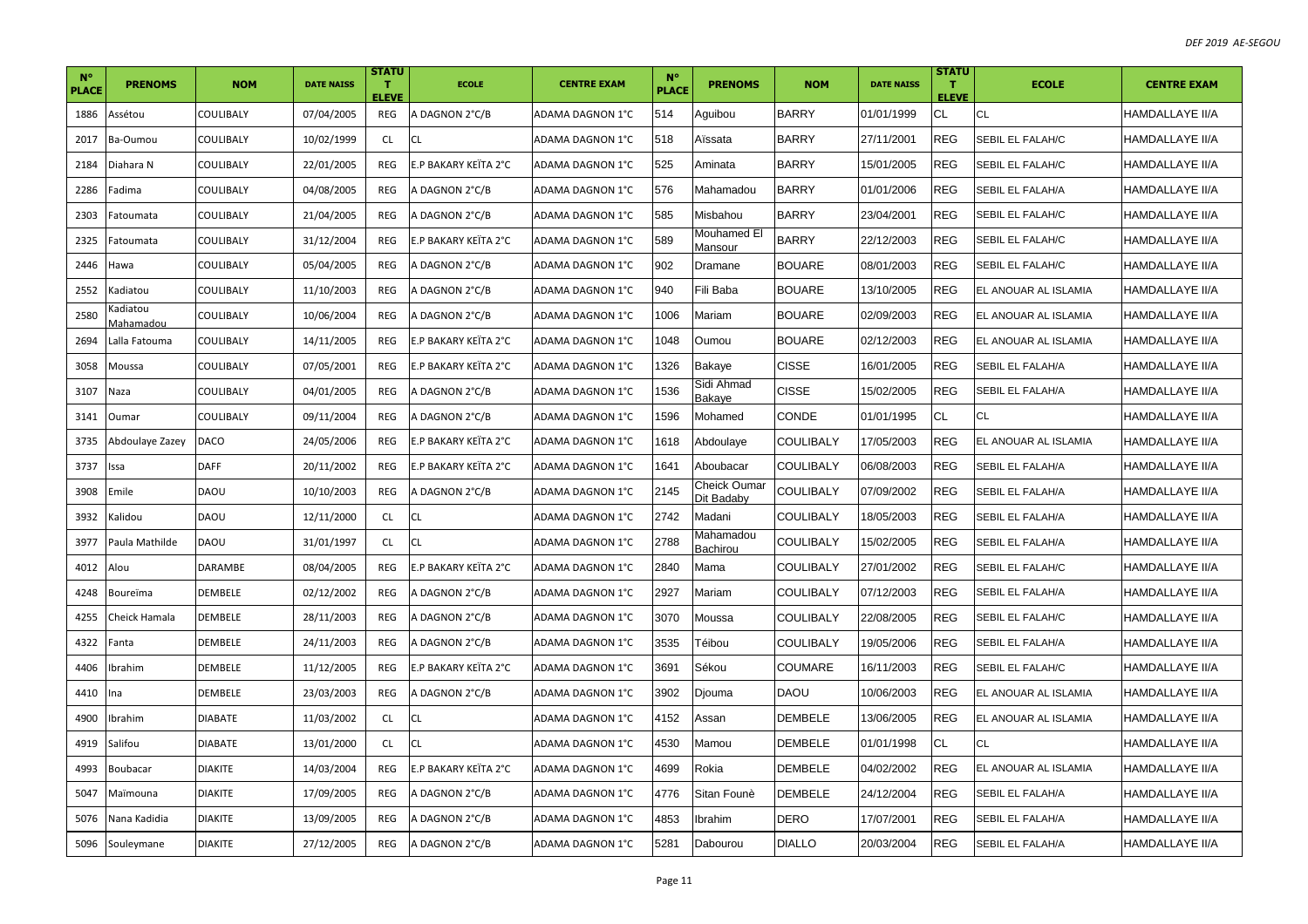| $N^{\circ}$<br><b>PLACE</b> | <b>PRENOMS</b> | <b>NOM</b>     | <b>DATE NAISS</b> | <b>STATU</b><br>T.<br><b>ELEVE</b> | <b>ECOLE</b>         | <b>CENTRE EXAM</b> | $N^{\circ}$<br><b>PLACE</b> | <b>PRENOMS</b>           | <b>NOM</b>     | <b>DATE NAISS</b> | <b>STATU</b><br>п.<br><b>ELEVE</b> | <b>ECOLE</b>         | <b>CENTRE EXAM</b>     |
|-----------------------------|----------------|----------------|-------------------|------------------------------------|----------------------|--------------------|-----------------------------|--------------------------|----------------|-------------------|------------------------------------|----------------------|------------------------|
| 5273                        | Cheickna       | <b>DIALLO</b>  | 01/12/2005        | REG                                | E.P BAKARY KEITA 2°C | ADAMA DAGNON 1°C   | 5347                        | Fousseyni                | <b>DIALLO</b>  | 01/01/2002        | <b>REG</b>                         | EL ANOUAR AL ISLAMIA | HAMDALLAYE II/A        |
| 5294                        | Djeneba        | <b>DIALLO</b>  | 17/05/2005        | REG                                | A DAGNON 2°C/B       | ADAMA DAGNON 1°C   | 5364                        | Hassimi                  | <b>DIALLO</b>  | 20/11/2002        | <b>REG</b>                         | SEBIL EL FALAH/A     | <b>HAMDALLAYE II/A</b> |
| 5317                        | Fanta Kally    | <b>DIALLO</b>  | 25/10/2005        | REG                                | A DAGNON 2°C/B       | ADAMA DAGNON 1°C   | 5524                        | Ousmane                  | <b>DIALLO</b>  | 21/05/2004        | <b>REG</b>                         | EL ANOUAR AL ISLAMIA | <b>HAMDALLAYE II/A</b> |
| 5371                        | Ibrahim        | <b>DIALLO</b>  | 17/03/2002        | REG                                | A DAGNON 2°C/B       | ADAMA DAGNON 1°C   | 5617                        | <b>Bassirou</b>          | <b>DIAO</b>    | 21/10/2002        | <b>REG</b>                         | SEBIL EL FALAH/A     | <b>HAMDALLAYE II/A</b> |
| 5443                        | Mamadou        | <b>DIALLO</b>  | 23/10/2004        | REG                                | E.P BAKARY KEÏTA 2°C | ADAMA DAGNON 1°C   | 5677                        | Adama                    | <b>DIARRA</b>  | 03/01/2004        | <b>REG</b>                         | EL ANOUAR AL ISLAMIA | HAMDALLAYE II/A        |
| 5815                        | Assitan        | <b>DIARRA</b>  | 29/02/2000        | <b>CL</b>                          | <b>CL</b>            | ADAMA DAGNON 1°C   | 5685                        | Adama                    | <b>DIARRA</b>  | 01/01/2002        | <b>REG</b>                         | SEBIL EL FALAH/A     | <b>HAMDALLAYE II/A</b> |
| 5818                        | Assitan        | <b>DIARRA</b>  | 28/05/2003        | REG                                | E.P BAKARY KEÏTA 2°C | ADAMA DAGNON 1°C   | 5963                        | Bourama                  | <b>DIARRA</b>  | 17/05/2002        | <b>REG</b>                         | EL ANOUAR AL ISLAMIA | <b>HAMDALLAYE II/A</b> |
| 6083                        | Fanta          | <b>DIARRA</b>  | 17/10/2006        | REG                                | A DAGNON 2°C/B       | ADAMA DAGNON 1°C   | 6321                        | Koniba                   | <b>DIARRA</b>  | 31/12/2002        | <b>REG</b>                         | EL ANOUAR AL ISLAMIA | HAMDALLAYE II/A        |
| 6327                        | Korotoumou     | <b>DIARRA</b>  | 17/01/2002        | REG                                | A DAGNON 2°C/B       | ADAMA DAGNON 1°C   | 6397                        | Mahamoud<br>Couraichiyou | DIARRA         | 06/09/1992        | <b>CL</b>                          | CL                   | HAMDALLAYE II/A        |
| 6471                        | Mariam         | <b>DIARRA</b>  | 01/12/2004        | REG                                | E.P BAKARY KEÏTA 2°C | ADAMA DAGNON 1°C   | 7314                        | Hawa                     | <b>DJIRE</b>   | 07/10/2002        | <b>REG</b>                         | SEBIL EL FALAH/C     | HAMDALLAYE II/A        |
| 6597                        | Nana           | DIARRA         | 29/09/2006        | REG                                | E.P BAKARY KEÏTA 2°C | ADAMA DAGNON 1°C   | 7467                        | Abdou<br>Samadou         | DOUANI         | 07/04/2004        | <b>REG</b>                         | SEBIL EL FALAH/A     | <b>HAMDALLAYE II/A</b> |
| 6632                        | Oumar          | <b>DIARRA</b>  | 14/12/2001        | <b>CL</b>                          | <b>CL</b>            | ADAMA DAGNON 1°C   | 7738                        | Sidiki                   | <b>DRAGO</b>   | 31/12/1999        | <b>CL</b>                          | CL                   | <b>HAMDALLAYE II/A</b> |
| 6740                        | Saran          | DIARRA         | 27/03/2003        | REG                                | A DAGNON 2°C/B       | ADAMA DAGNON 1°C   | 8238                        | Hamidou                  | GAMSORE        | 25/11/2003        | <b>REG</b>                         | EL ANOUAR AL ISLAMIA | HAMDALLAYE II/A        |
| 6871                        | Tidiani        | <b>DIARRA</b>  | 26/11/2003        | <b>CL</b>                          | <b>CL</b>            | ADAMA DAGNON 1°C   | 8241                        | Soumaïla                 | GAMSORE        | 01/01/2004        | <b>REG</b>                         | EL ANOUAR AL ISLAMIA | <b>HAMDALLAYE II/A</b> |
| 7421                        | Modibo         | DOHO           | 24/03/2002        | REG                                | A DAGNON 2°C/B       | ADAMA DAGNON 1°C   | 8383                        | Adama                    | Guindo         | 17/02/2004        | <b>REG</b>                         | SEBIL EL FALAH/C     | HAMDALLAYE II/A        |
| 7470                        | Nana           | DOUCOUNE       | 05/11/2004        | REG                                | A DAGNON 2°C/B       | ADAMA DAGNON 1°C   | 8461                        | Malick                   | <b>GUINDO</b>  | 03/03/2005        | <b>REG</b>                         | EL ANOUAR AL ISLAMIA | <b>HAMDALLAYE II/A</b> |
| 7586                        | Bintou         | <b>DOUMBIA</b> | 08/07/2005        | REG                                | E.P BAKARY KEITA 2°C | ADAMA DAGNON 1°C   | 8591                        | Assétou                  | HAÏDARA        | 20/05/2004        | <b>REG</b>                         | SEBIL EL FALAH/C     | <b>HAMDALLAYE II/A</b> |
| 7687                        | Yaya           | DOUMBIA        | 22/12/2005        | <b>REG</b>                         | E.P BAKARY KEITA 2°C | ADAMA DAGNON 1°C   | 8626                        | Lalla Fatouma            | <b>HAIDARA</b> | 11/05/2004        | <b>REG</b>                         | SEBIL EL FALAH/C     | HAMDALLAYE II/A        |
| 7691                        | Astan          | <b>DOUMBO</b>  | 17/04/2006        | REG                                | A DAGNON 2°C/B       | ADAMA DAGNON 1°C   | 8894                        | Sékou                    | KANE           | 24/09/2000        | <b>REG</b>                         | SEBIL EL FALAH/C     | <b>HAMDALLAYE II/A</b> |
| 7715                        | Fanta          | <b>DRABO</b>   | 29/05/2002        | REG                                | A DAGNON 2°C/B       | ADAMA DAGNON 1°C   | 9012                        | Hamadou                  | KARABINTA      | 02/11/2003        | <b>REG</b>                         | EL ANOUAR AL ISLAMIA | <b>HAMDALLAYE II/A</b> |
| 7719                        | Issa           | <b>DRABO</b>   | 06/10/2003        | REG                                | E.P BAKARY KEITA 2°C | ADAMA DAGNON 1°C   | 9413                        | Maïmouna                 | KEÏTA          | 04/12/2002        | <b>REG</b>                         | SEBIL EL FALAH/A     | <b>HAMDALLAYE II/A</b> |
| 7730                        | Sekou          | <b>DRABO</b>   | 20/12/2005        | REG                                | A DAGNON 2°C/B       | ADAMA DAGNON 1°C   | 9495                        | Souleymane               | KEÏTA          | 01/01/2002        | <b>REG</b>                         | SEBIL EL FALAH/A     | <b>HAMDALLAYE II/A</b> |
| 7903                        | Bafing         | FANE           | 13/04/2003        | REG                                | A DAGNON 2°C/B       | ADAMA DAGNON 1°C   | 9763                        | Abouzari                 | KONATE         | 31/12/2006        | <b>REG</b>                         | SEBIL EL FALAH/A     | HAMDALLAYE II/A        |
| 8300                        | Bahawa         | GOÏTA          | 24/06/2006        | REG                                | A DAGNON 2°C/B       | ADAMA DAGNON 1°C   | 9826                        | Fatoumata                | KONATE         | 02/03/2006        | <b>REG</b>                         | EL ANOUAR AL ISLAMIA | <b>HAMDALLAYE II/A</b> |
| 8584                        | Aïssata        | HAÏDARA        | 10/11/2002        | REG                                | A DAGNON 2°C/B       | ADAMA DAGNON 1°C   | 9936                        | Sinaly                   | KONATE         | 31/12/2001        | <b>REG</b>                         | SEBIL EL FALAH/A     | <b>HAMDALLAYE II/A</b> |
| 9282                        | Aminata        | KEÏTA          | 23/11/2005        | <b>REG</b>                         | A DAGNON 2°C/B       | ADAMA DAGNON 1°C   | 9954                        | Youssouf                 | KONATE         | 11/03/2005        | <b>REG</b>                         | EL ANOUAR AL ISLAMIA | HAMDALLAYE II/A        |
| 9412                        | Maïmouna       | KEÏTA          | 08/08/2003        | REG                                | E.P BAKARY KEÏTA 2°C | ADAMA DAGNON 1°C   | 10306                       | Sékou                    | KONE           | 05/01/2005        | <b>REG</b>                         | SEBIL EL FALAH/A     | HAMDALLAYE II/A        |
| 9470                        | Salimata       | KEÏTA          | 13/04/2004        | REG                                | A DAGNON 2°C/B       | ADAMA DAGNON 1°C   | 10476                       | Amadou                   | KORBIOGO       | 04/11/2002        | <b>REG</b>                         | EL ANOUAR AL ISLAMIA | HAMDALLAYE II/A        |
| 10036                       | Assétou        | KONE           | 28/04/2006        | REG                                | E.P BAKARY KEITA 2°C | ADAMA DAGNON 1°C   | 10477                       | Ousmane                  | KORBIOGO       | 15/10/2002        | <b>REG</b>                         | EL ANOUAR AL ISLAMIA | HAMDALLAYE II/A        |
|                             | 10065 Bazourou | KONE           | 07/02/2005        | CL.                                | <b>CL</b>            | ADAMA DAGNON 1°C   | 10850                       | Djouma                   | MAÏGA          | 12/11/2004        | <b>REG</b>                         | SEBIL EL FALAH/C     | <b>HAMDALLAYE II/A</b> |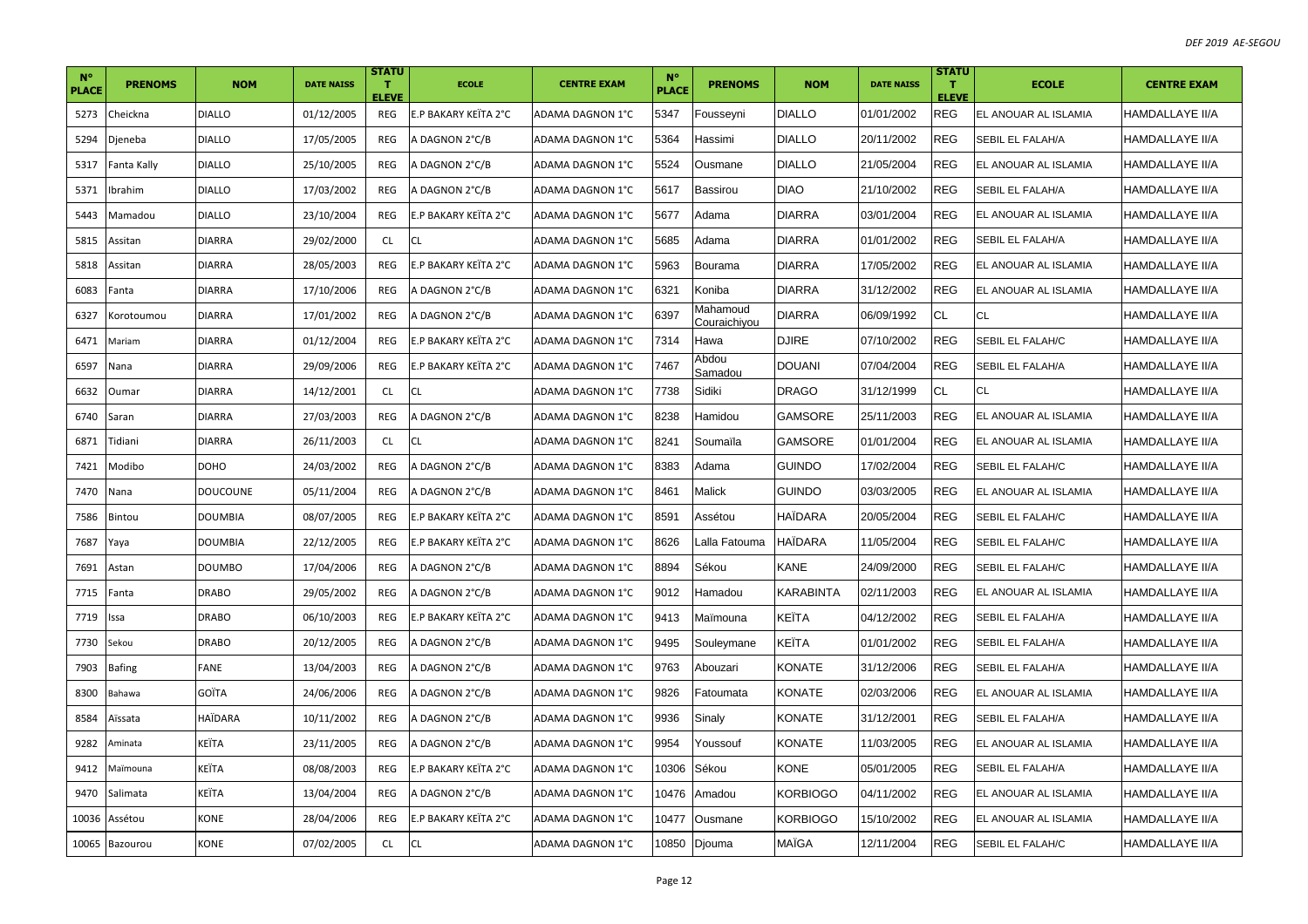| $N^{\circ}$<br><b>PLACE</b> | <b>PRENOMS</b>         | <b>NOM</b>       | <b>DATE NAISS</b> | <b>STATU</b><br>$\mathbf T$<br><b>ELEVE</b> | <b>ECOLE</b>         | <b>CENTRE EXAM</b> | $N^{\circ}$<br><b>PLACE</b> | <b>PRENOMS</b>           | <b>NOM</b>      | <b>DATE NAISS</b> | <b>STATU</b><br>$\mathbf T$<br><b>ELEVE</b> | <b>ECOLE</b>         | <b>CENTRE EXAM</b>     |
|-----------------------------|------------------------|------------------|-------------------|---------------------------------------------|----------------------|--------------------|-----------------------------|--------------------------|-----------------|-------------------|---------------------------------------------|----------------------|------------------------|
| 10604                       | Adama                  | KOURIBA          | 16/04/2004        | REG                                         | A DAGNON 2°C/B       | ADAMA DAGNON 1°C   | 10957                       | Seydou Nour              | MAÏGA           | 21/12/2003        | <b>REG</b>                                  | SEBIL EL FALAH/C     | HAMDALLAYE II/A        |
| 11071                       | Salimata               | MALLE            | 06/04/2002        | <b>CL</b>                                   | <b>CL</b>            | ADAMA DAGNON 1°C   | 10984                       | Ousmane                  | <b>MAKADJI</b>  | 04/11/2002        | <b>REG</b>                                  | SEBIL EL FALAH/A     | HAMDALLAYE II/A        |
| 11294                       | Alassane               | NANTOUME         | 11/11/2005        | REG                                         | E.P BAKARY KEÏTA 2°C | ADAMA DAGNON 1°C   | 1083                        | Souleymane               | <b>MALLE</b>    | 14/08/1998        | <b>CL</b>                                   | <b>CL</b>            | <b>HAMDALLAYE II/A</b> |
| 11299                       | Bintou Founè           | <b>NANTOUME</b>  | 11/11/2005        | REG                                         | E.P BAKARY KEITA 2°C | ADAMA DAGNON 1°C   | 11310                       | Ousman                   | <b>NAON</b>     | 01/01/1993        | <b>CL</b>                                   | <b>CL</b>            | <b>HAMDALLAYE II/A</b> |
| 11303                       | Merépeï                | NANTOUME         | 05/10/2004        | REG                                         | E.P BAKARY KEITA 2°C | ADAMA DAGNON 1°C   | 1328                        | Fatimatou                | N'DIAYE         | 28/03/2006        | <b>REG</b>                                  | SEBIL EL FALAH/C     | HAMDALLAYE II/A        |
| 11481                       | Chukwuebuka<br>William | <b>NWIBE</b>     | 24/09/2002        | REG                                         | A DAGNON 2°C/B       | ADAMA DAGNON 1°C   | 1518                        | Amatoulahi               | <b>OUATTARA</b> | 23/10/2004        | <b>REG</b>                                  | SEBIL EL FALAH/A     | <b>HAMDALLAYE II/A</b> |
| 11490                       | Djénébou               | <b>OMBOTIME</b>  | 10/10/2001        | <b>CL</b>                                   | <b>CL</b>            | ADAMA DAGNON 1°C   | 11524                       | Diakina                  | <b>OUATTARA</b> | 13/04/2001        | <b>REG</b>                                  | SEBIL EL FALAH/C     | <b>HAMDALLAYE II/A</b> |
| 11698                       | Karim                  | <b>OUOLOGUEM</b> | 17/02/2002        | REG                                         | A DAGNON 2°C/B       | ADAMA DAGNON 1°C   | 1527                        | drisse Sidick<br>amine.  | <b>OUATTARA</b> | 08/08/1992        | <b>CL</b>                                   | CL                   | HAMDALLAYE II/A        |
| 11775                       | Founè                  | PLEA             | 02/08/2002        | REG                                         | A DAGNON 2°C/B       | ADAMA DAGNON 1°C   | 11537                       | Ousmane                  | OUATTARA        | 20/05/2000        | <b>REG</b>                                  | SEBIL EL FALAH/A     | HAMDALLAYE II/A        |
| 11797                       | Wassa                  | PLEA             | 02/08/2002        | REG                                         | A DAGNON 2°C/B       | ADAMA DAGNON 1°C   | 1562                        | Mahamadou                | <b>OUEDRAGO</b> | 13/05/2004        | <b>REG</b>                                  | EL ANOUAR AL ISLAMIA | HAMDALLAYE II/A        |
| 11800                       | Djélika                | PORGHO           | 29/12/2001        | REG                                         | A DAGNON 2°C/B       | ADAMA DAGNON 1°C   | 11796                       | Soumeïla                 | <b>PLEA</b>     | 03/07/2004        | <b>REG</b>                                  | SEBIL EL FALAH/C     | HAMDALLAYE II/A        |
| 11861                       | Fatoumata              | SACKO            | 26/03/2001        | REG                                         | A DAGNON 2°C/B       | ADAMA DAGNON 1°C   | 11876                       | Housseyni                | <b>SACKO</b>    | 01/01/2003        | <b>REG</b>                                  | EL ANOUAR AL ISLAMIA | <b>HAMDALLAYE II/A</b> |
| 12018                       | Aïcha                  | SAMAKE           | 16/11/2002        | REG                                         | A DAGNON 2°C/B       | ADAMA DAGNON 1°C   | 1900                        | Mansour                  | <b>SACKO</b>    | 07/10/2002        | <b>REG</b>                                  | SEBIL EL FALAH/C     | HAMDALLAYE II/A        |
| 12342                       | Bintou                 | SANGARE          | 31/12/2003        | <b>CL</b>                                   | <b>CL</b>            | ADAMA DAGNON 1°C   | 2027                        | Alou                     | SAMAKE          | 07/01/2002        | <b>REG</b>                                  | SEBIL EL FALAH/C     | <b>HAMDALLAYE II/A</b> |
| 12420                       | Rafan                  | SANGARE          | 25/06/2002        | REG                                         | E.P BAKARY KEÏTA 2°C | ADAMA DAGNON 1°C   | 2238                        | Souleymane<br>Abdoulave  | <b>SAMAKE</b>   | 21/09/2005        | <b>REG</b>                                  | SEBIL EL FALAH/A     | HAMDALLAYE II/A        |
| 12930                       | Oumou                  | SIDIBE           | 10/01/1996        | <b>CL</b>                                   | <b>CL</b>            | ADAMA DAGNON 1°C   | 2293                        | Safiatou                 | <b>SANFO</b>    | 17/10/2002        | <b>REG</b>                                  | EL ANOUAR AL ISLAMIA | HAMDALLAYE II/A        |
| 12941                       | Salimata               | <b>SIDIBE</b>    | 20/03/2004        | REG                                         | E.P BAKARY KEÏTA 2°C | ADAMA DAGNON 1°C   | 2597                        | Mariam                   | SANOGO          | 30/03/2004        | <b>REG</b>                                  | SEBIL EL FALAH/A     | <b>HAMDALLAYE II/A</b> |
| 13066                       | Batouli Amidou         | SISSAKO          | 01/01/2007        | <b>REG</b>                                  | E.P BAKARY KEÏTA 2°C | ADAMA DAGNON 1°C   | 3348                        | Mouhamadou<br>El Habibou | SOSSO           | 05/01/2006        | <b>REG</b>                                  | SEBIL EL FALAH/A     | HAMDALLAYE II/A        |
| 13151                       | Sékouba                | <b>SISSOKO</b>   | 07/01/2004        | CL                                          | <b>CL</b>            | ADAMA DAGNON 1°C   | 3354                        | Hili                     | SOUCKO          | 11/04/2003        | <b>REG</b>                                  | SEBIL EL FALAH/A     | <b>HAMDALLAYE II/A</b> |
| 13222                       | Kadiatou               | SOGOBA           | 01/11/2007        | REG                                         | E.P BAKARY KEÏTA 2°C | ADAMA DAGNON 1°C   | 13431                       | Bahouréla                | SOW             | 20/06/2005        | <b>REG</b>                                  | SEBIL EL FALAH/A     | <b>HAMDALLAYE II/A</b> |
| 13233                       | Lasseni                | SOGOBA           | 30/01/2006        | REG                                         | E.P BAKARY KEITA 2°C | ADAMA DAGNON 1°C   | 3707                        | Abdoulaye                | <b>TANGARA</b>  | 05/03/2004        | <b>REG</b>                                  | SEBIL EL FALAH/A     | HAMDALLAYE II/A        |
| 13255                       | Ousmane                | SOGOBA           | 01/05/2005        | REG                                         | A DAGNON 2°C/B       | ADAMA DAGNON 1°C   | 14017                       | Oumou                    | <b>TANGARA</b>  | 31/12/2003        | <b>REG</b>                                  | EL ANOUAR AL ISLAMIA | <b>HAMDALLAYE II/A</b> |
| 13392                       | Assitan                | SOUMOUNOU        | 25/07/2004        | REG                                         | A DAGNON 2°C/B       | ADAMA DAGNON 1°C   | 14049                       | Sitan                    | <b>TANGARA</b>  | 22/02/2003        | <b>REG</b>                                  | EL ANOUAR AL ISLAMIA | HAMDALLAYE II/A        |
| 13400                       | Sinaly                 | SOUMOUNOU        | 17/01/2005        | REG                                         | A DAGNON 2°C/B       | ADAMA DAGNON 1°C   | 14304                       | Kadidiatou               | <b>TIIRERA</b>  | 07/11/2004        | <b>REG</b>                                  | SEBIL EL FALAH/A     | HAMDALLAYE II/A        |
| 13519                       | Aminata                | SYLLA            | 13/03/2005        | REG                                         | A DAGNON 2°C/B       | ADAMA DAGNON 1°C   | 14305                       | Sewu                     | <b>TIJANI</b>   | 26/01/2005        | <b>REG</b>                                  | TAHAZIB ISLAMIQUE    | <b>HAMDALLAYE II/A</b> |
| 13800                       | Bokary                 | TANGARA          | 05/01/1998        | CL                                          | <b>CL</b>            | ADAMA DAGNON 1°C   | 14315                       | Abdoul Kadhiri           | <b>TIRERA</b>   | 09/08/2003        | <b>REG</b>                                  | SEBIL EL FALAH/A     | HAMDALLAYE II/A        |
| 13811                       | <b>Brema</b>           | TANGARA          | 05/07/2001        | REG                                         | A DAGNON 2°C/B       | ADAMA DAGNON 1°C   | 14534                       | Aboubacar<br>Sély Ahmed  | TOURE           | 11/11/2005        | <b>REG</b>                                  | SEBIL EL FALAH/A     | HAMDALLAYE II/A        |
| 13876                       | <b>Fily Yaya</b>       | TANGARA          | 15/02/2006        | REG                                         | E.P BAKARY KEITA 2°C | ADAMA DAGNON 1°C   | 14642                       | Hamidou                  | <b>TOURE</b>    | 19/01/2003        | <b>REG</b>                                  | SEBIL EL FALAH/C     | HAMDALLAYE II/A        |
| 13954                       | Mamadou                | TANGARA          | 23/08/1994        | CL                                          | <b>CL</b>            | ADAMA DAGNON 1°C   | 14878                       | Ahmad                    | TRAORE          | 19/10/2005        | <b>REG</b>                                  | SEBIL EL FALAH/C     | HAMDALLAYE II/A        |
| 14128 Anta                  |                        | TEME             | 01/01/2002        | REG                                         | E.P BAKARY KEITA 2°C | ADAMA DAGNON 1°C   | 14890                       | Aïchatou                 | <b>TRAORE</b>   | 08/01/2005        | <b>REG</b>                                  | SEBIL EL FALAH/C     | <b>HAMDALLAYE II/A</b> |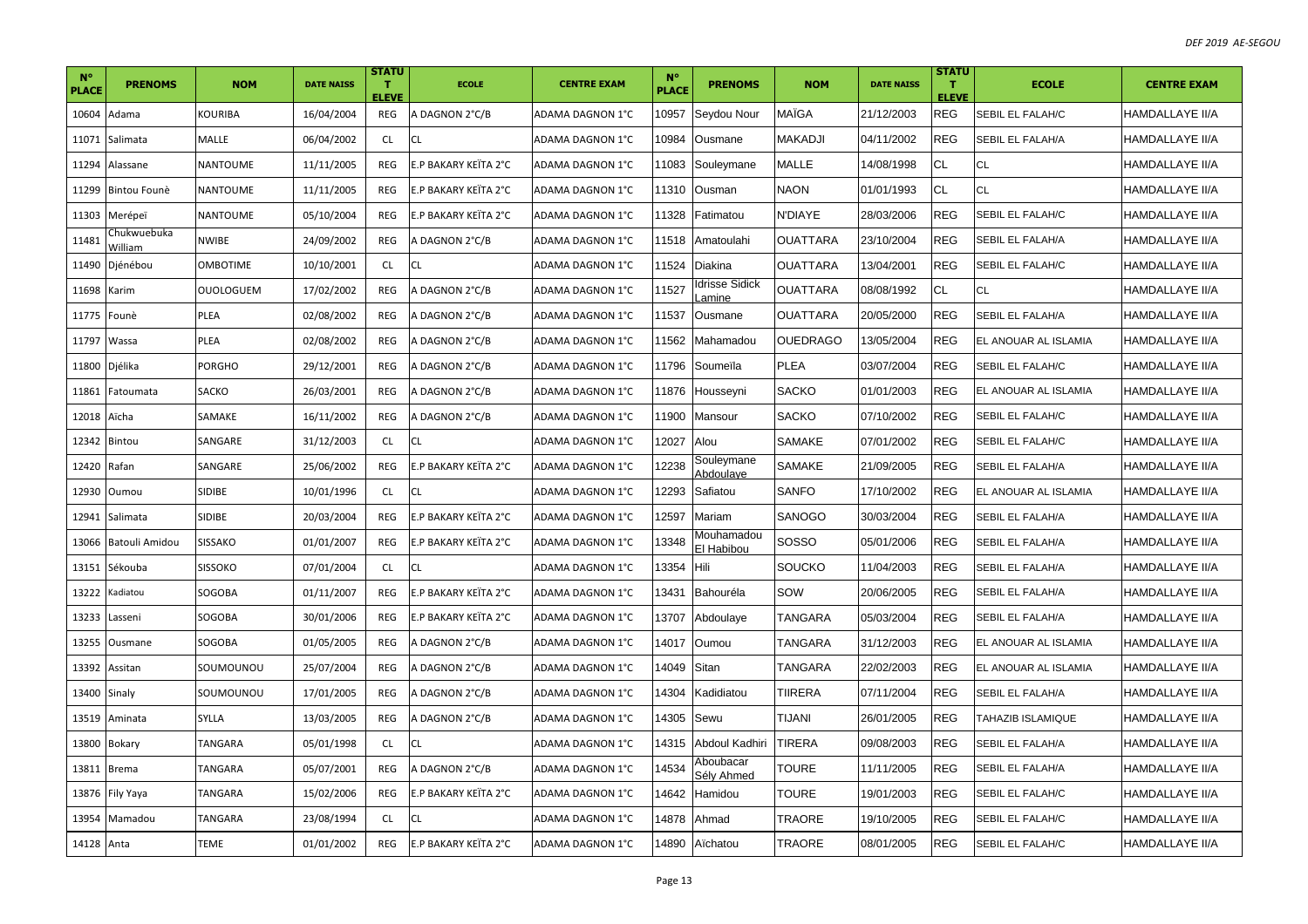| $N^{\circ}$<br><b>PLACE</b> | <b>PRENOMS</b>                | <b>NOM</b>      | <b>DATE NAISS</b> | <b>STATU</b><br>$\mathbf T$<br><b>ELEVE</b> | <b>ECOLE</b>         | <b>CENTRE EXAM</b> | $N^{\circ}$<br><b>PLACE</b> | <b>PRENOMS</b>        | <b>NOM</b>       | <b>DATE NAISS</b> | <b>STATU</b><br>$\mathbf{T}$<br><b>ELEVE</b> | <b>ECOLE</b>           | <b>CENTRE EXAM</b>     |
|-----------------------------|-------------------------------|-----------------|-------------------|---------------------------------------------|----------------------|--------------------|-----------------------------|-----------------------|------------------|-------------------|----------------------------------------------|------------------------|------------------------|
| 14350                       | Djénébou                      | <b>TOGO</b>     | 04/12/2002        | REG                                         | A DAGNON 2°C/B       | ADAMA DAGNON 1°C   | 15063                       | Arouna                | <b>TRAORE</b>    | 06/08/2001        | <b>REG</b>                                   | SEBIL EL FALAH/C       | <b>HAMDALLAYE II/A</b> |
| 14691                       | Maliki                        | TOURE           | 03/05/2002        | CL                                          | <b>CL</b>            | ADAMA DAGNON 1°C   | 15100                       | Assitan               | TRAORE           | 17/09/2005        | REG                                          | SEBIL EL FALAH/C       | <b>HAMDALLAYE II/A</b> |
| 14792                       | Abdoul Boubacar               | TRAORE          | 29/12/2003        | REG                                         | E.P BAKARY KEITA 2°C | ADAMA DAGNON 1°C   | 15741                       | Koni                  | TRAORE           | 15/11/2001        | REG                                          | EL ANOUAR AL ISLAMIA   | <b>HAMDALLAYE II/A</b> |
| 14887                       | Aïchatou                      | TRAORE          | 07/10/2002        | REG                                         | A DAGNON 2°C/B       | ADAMA DAGNON 1°C   | 15954                       | Mariam                | TRAORE           | 27/07/2006        | REG                                          | SEBIL EL FALAH/C       | <b>HAMDALLAYE II/A</b> |
| 14895                       | Aïssata                       | TRAORE          | 14/06/2004        | REG                                         | A DAGNON 2°C/B       | ADAMA DAGNON 1°C   | 16175                       | Oumou<br>Alkoussoum   | TRAORE           | 08/04/2004        | REG                                          | SEBIL EL FALAH/A       | HAMDALLAYE II/A        |
| 15074                       | Assanatou                     | TRAORE          | 15/03/2006        | REG                                         | E.P BAKARY KEITA 2°C | ADAMA DAGNON 1°C   | 6306                        | Seydou                | TRAORE           | 02/09/1992        | <b>CL</b>                                    | СL                     | <b>HAMDALLAYE II/A</b> |
| 15190                       | Bendo Ousmane                 | TRAORE          | 26/07/2005        | REG                                         | E.P BAKARY KEITA 2°C | ADAMA DAGNON 1°C   | 16713                       | Kosoumana             | <b>YENA</b>      | 20/01/2003        | <b>REG</b>                                   | EL ANOUAR AL ISLAMIA   | <b>HAMDALLAYE II/A</b> |
| 15195                       | Bintou                        | TRAORE          | 25/02/2005        | REG                                         | A DAGNON 2°C/B       | ADAMA DAGNON 1°C   | 6720                        | Abdoul Wahab          | <b>YEYE</b>      | 31/03/2005        | REG                                          | EL ANOUAR AL ISLAMIA   | <b>HAMDALLAYE II/A</b> |
| 15241                       | Bourama                       | TRAORE          | 02/07/2003        | REG                                         | A DAGNON 2°C/B       | ADAMA DAGNON 1°C   | 275                         | Mariam                | <b>BAH</b>       | 10/10/2005        | <b>REG</b>                                   | SOUMEYA EL ISLAMIA     | MISSIRA 1°C            |
| 15304                       | Demba                         | TRAORE          | 01/01/1999        | <b>CL</b>                                   | <b>CL</b>            | ADAMA DAGNON 1°C   | 471                         | Ousmane               | <b>BAMBA</b>     | 26/07/2002        | REG                                          | SEBIL EL FALAH (SV)    | MISSIRA 1°C            |
| 15322                       | Dje Dit Madou                 | TRAORE          | 25/11/2002        | CL                                          | <b>CL</b>            | ADAMA DAGNON 1°C   | 565                         | Hamady                | <b>BARRY</b>     | 17/11/2004        | <b>REG</b>                                   | SOUMEYA EL ISLAMIA     | MISSIRA 1℃             |
| 15334                       | Djénéba                       | TRAORE          | 11/11/2001        | <b>CL</b>                                   | <b>CL</b>            | ADAMA DAGNON 1°C   | 743                         | Zoulékaou             | <b>BERTHE</b>    | 10/04/2003        | REG                                          | SOUMEYA EL ISLAMIA     | MISSIRA 1°C            |
| 15425                       | Fatoumata                     | TRAORE          | 20/01/2004        | <b>REG</b>                                  | A DAGNON 2°C/B       | ADAMA DAGNON 1°C   | 1017                        | Mohamadou<br>Moctar   | <b>BOUARE</b>    | 22/10/2004        | REG                                          | NAJAH WAL FALAH        | MISSIRA 1℃             |
| 15454                       | Fatoumata                     | TRAORE          | 16/10/2006        | REG                                         | E.P BAKARY KEÏTA 2°C | ADAMA DAGNON 1°C   | 069                         | Rokiatou              | <b>BOUARE</b>    | 13/06/2003        | REG                                          | NAJAH WAL FALAH        | MISSIRA 1°C            |
| 15622                       | Ibrahim                       | TRAORE          | 07/06/2006        | REG                                         | E.P BAKARY KEITA 2°C | ADAMA DAGNON 1°C   | 1480                        | Mohamed<br>Bouvé      | <b>CISSE</b>     | 31/05/2003        | <b>REG</b>                                   | SEBIL EL FALAH (SV)    | MISSIRA 1°C            |
| 15873                       | Malado                        | TRAORE          | 04/11/2005        | REG                                         | E.P BAKARY KEITA 2°C | ADAMA DAGNON 1°C   | 605                         | Abdou                 | COULIBALY        | 16/06/2003        | REG                                          | NAJAH WAL FALAH        | MISSIRA 1°C            |
| 15980                       | Mariame Moussa                | TRAORE          | 16/01/2007        | REG                                         | E.P BAKARY KEITA 2°C | ADAMA DAGNON 1°C   | 1763                        | Alpha                 | <b>COULIBALY</b> | 03/03/2004        | REG                                          | SEBIL EL FALAH (SV)    | MISSIRA 1°C            |
| 16025                       | Modibo Aly                    | TRAORE          | 30/07/2005        | REG                                         | E.P BAKARY KEITA 2°C | ADAMA DAGNON 1°C   | 2490                        | Ibrahim               | COULIBALY        | 24/01/2005        | REG                                          | NAJAH WAL FALAH        | MISSIRA 1℃             |
| 16155                       | Oumou                         | TRAORE          | 16/01/2004        | REG                                         | E.P BAKARY KEITA 2°C | ADAMA DAGNON 1°C   | 2641                        | Kassoum               | COULIBALY        | 12/12/2003        | REG                                          | SEBIL EL FALAH (SV)    | MISSIRA 1℃             |
| 16272                       | Sarata                        | TRAORE          | 01/11/2004        | REG                                         | E.P BAKARY KEITA 2°C | ADAMA DAGNON 1°C   | 3224                        | Ousmane               | <b>COULIBALY</b> | 10/07/2003        | <b>REG</b>                                   | NAJAH WAL FALAH        | MISSIRA 1°C            |
| 16428                       | Sounkalo                      | TRAORE          | 28/09/2004        | REG                                         | E.P BAKARY KEITA 2°C | ADAMA DAGNON 1°C   | 3283                        | Rokiatou              | <b>COULIBALY</b> | 31/12/2003        | <b>REG</b>                                   | NAJAH WAL FALAH        | MISSIRA 1°C            |
| 16654                       | Thya                          | YARRA           | 28/09/2003        | <b>REG</b>                                  | A DAGNON 2°C/B       | ADAMA DAGNON 1°C   | 3751                        | <b>Bintou</b>         | <b>DAGNON</b>    | 27/11/2006        | <b>REG</b>                                   | SOUMEYA EL ISLAMIA     | MISSIRA 1°C            |
| 16723                       | Djénèba                       | YOLLO           | 05/05/2002        | REG                                         | A DAGNON 2°C/B       | ADAMA DAGNON 1°C   | 4036                        | Abdramane             | <b>DEMBELE</b>   | 22/09/2003        | REG                                          | NAJAH WAL FALAH        | MISSIRA 1°C            |
| 14                          | Hinda                         | AGABDINE        | 12/01/2002        | <b>REG</b>                                  | A DAGNON 2°C/A       | ADAMA DAGNON 2°C   | 1192                        | Barakatou             | <b>DEMBELE</b>   | 21/08/2005        | <b>REG</b>                                   | SOUMEYA EL ISLAMIA     | MISSIRA 1°C            |
| 165                         | Awa                           | <b>BAGAYOKO</b> | 15/01/2003        | REG                                         | A DAGNON 2°C/A       | ADAMA DAGNON 2°C   | 4254                        | Cheick<br>Amaoula     | <b>DEMBELE</b>   | 17/12/2003        | REG                                          | NAJAH WAL FALAH        | MISSIRA 1°C            |
| 193                         | Odiaba                        | <b>BAGAYOKO</b> | 11/09/2000        | <b>REG</b>                                  | A DAGNON 2°C/A       | ADAMA DAGNON 2°C   | 4328                        | Fanta Dramane DEMBELE |                  | 06/06/1998        | СL                                           | СL                     | MISSIRA 1℃             |
| 304                         | Souleymane                    | BAH             | 01/01/2004        | REG                                         | A DAGNON 2°C/A       | ADAMA DAGNON 2°C   | 4831                        | Zéinabou              | <b>DEMBELE</b>   | 14/12/2005        | REG                                          | <b>NAJAH WAL FALAH</b> | MISSIRA 1℃             |
| 331                         | Aminata                       | <b>BALLO</b>    | 30/10/2003        | REG                                         | A DAGNON 2°C/A       | ADAMA DAGNON 2°C   | 5183                        | Amadou                | <b>DIALLO</b>    | 05/05/2003        | <b>REG</b>                                   | NAJAH WAL FALAH        | MISSIRA 1°C            |
| 708                         | Fatoumata<br><u>Mahamadou</u> | <b>BERTHE</b>   | 10/03/2003        | REG                                         | A DAGNON 2°C/A       | ADAMA DAGNON 2°C   | 5495                        | N'Kouba               | <b>DIALLO</b>    | 18/06/2003        | REG                                          | SEBIL EL FALAH (SV)    | MISSIRA 1℃             |
| 759                         | Aïssata                       | <b>BOCOUM</b>   | 06/05/2005        | REG                                         | A DAGNON 2°C/A       | ADAMA DAGNON 2°C   | 5548                        | Sidi                  | <b>DIALLO</b>    | 17/06/2004        | REG                                          | NAJAH WAL FALAH        | MISSIRA 1°C            |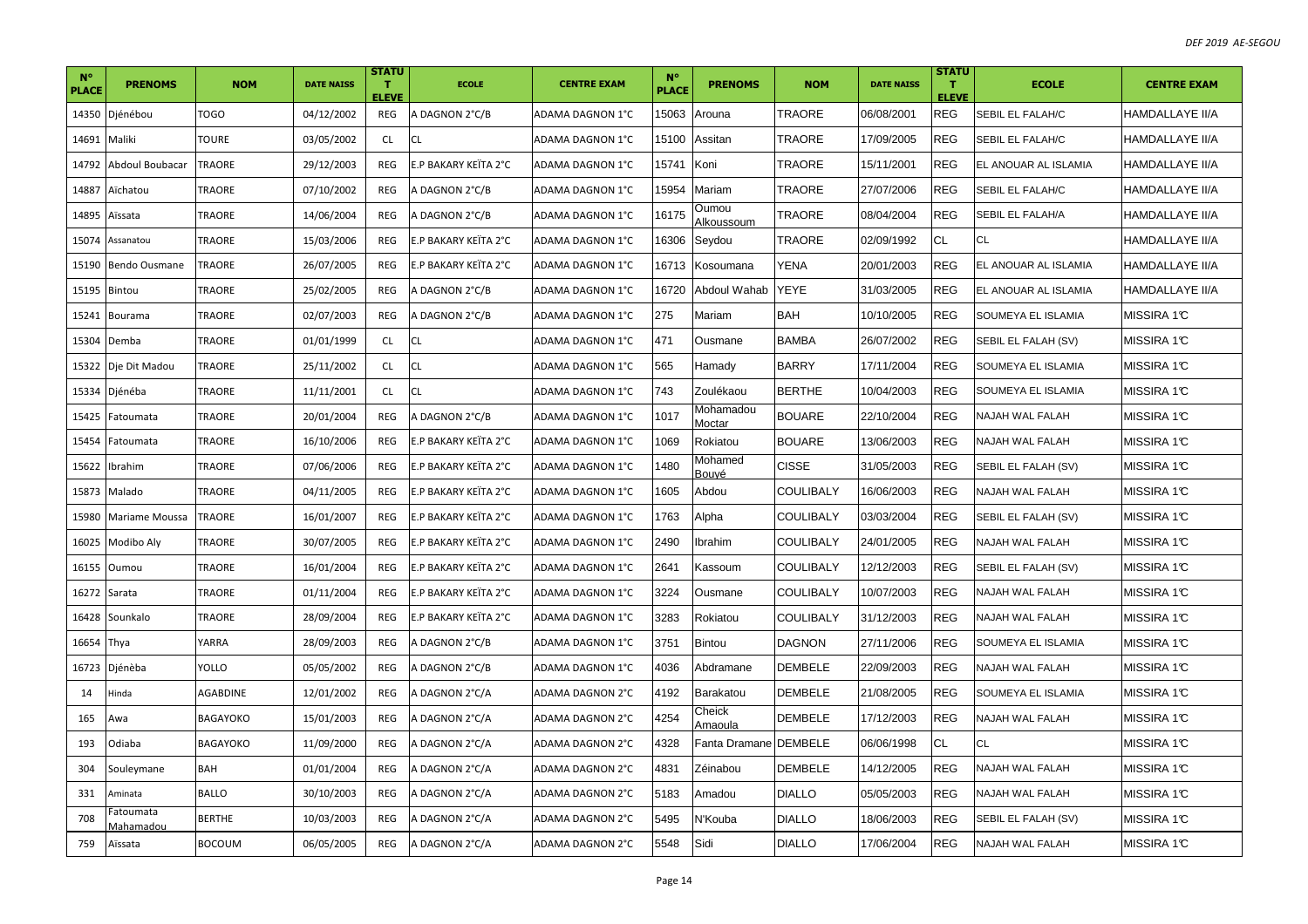| $N^{\circ}$<br><b>PLACE</b> | <b>PRENOMS</b>                                                                                                                                                                                                                                                                  | <b>NOM</b>    | <b>DATE NAISS</b> | <b>STATU</b><br>$\mathbf T$<br><b>ELEVE</b> | <b>ECOLE</b>   | <b>CENTRE EXAM</b> | $N^{\circ}$<br><b>PLACE</b> | <b>PRENOMS</b>      | <b>NOM</b>       | <b>DATE NAISS</b> | <b>STATU</b><br>T.<br><b>ELEVE</b> | <b>ECOLE</b>              | <b>CENTRE EXAM</b> |
|-----------------------------|---------------------------------------------------------------------------------------------------------------------------------------------------------------------------------------------------------------------------------------------------------------------------------|---------------|-------------------|---------------------------------------------|----------------|--------------------|-----------------------------|---------------------|------------------|-------------------|------------------------------------|---------------------------|--------------------|
| 935                         | Fatoumata A                                                                                                                                                                                                                                                                     | <b>BOUARE</b> | 24/10/2005        | REG                                         | A DAGNON 2°C/A | ADAMA DAGNON 2°C   | 5747                        | Amadou              | <b>DIARRA</b>    | 29/09/2004        | <b>REG</b>                         | SEBIL EL FALAH (SV)       | MISSIRA 1°C        |
| 1131                        | Aïchata                                                                                                                                                                                                                                                                         | CADRY         | 02/03/2005        | REG                                         | A DAGNON 2°C/A | ADAMA DAGNON 2°C   | 5812                        | Assiatou            | <b>DIARRA</b>    | 11/10/2004        | <b>REG</b>                         | SEBIL EL FALAH (SV)       | MISSIRA 1℃         |
| 1201                        | Madani                                                                                                                                                                                                                                                                          | CAMARA        | 29/04/2000        | REG                                         | A DAGNON 2°C/A | ADAMA DAGNON 2°C   | 6005                        | Daouda              | <b>DIARRA</b>    | 17/03/2003        | <b>REG</b>                         | SEBIL EL FALAH (SV)       | MISSIRA 1°C        |
| 1544                        | Tenin                                                                                                                                                                                                                                                                           | <b>CISSE</b>  | 20/10/2002        | <b>CL</b>                                   | <b>CL</b>      | ADAMA DAGNON 2°C   | 6175                        | Fousseyni           | <b>DIARRA</b>    | 01/03/2003        | <b>REG</b>                         | <b>NAJAH WAL FALAH</b>    | MISSIRA 1°C        |
| 1843                        | Aminata Issa                                                                                                                                                                                                                                                                    | COULIBALY     | 24/09/2001        | <b>CL</b>                                   | <b>CL</b>      | ADAMA DAGNON 2°C   | 6639                        | Oumar               | <b>DIARRA</b>    | 20/03/2004        | <b>REG</b>                         | SEBIL EL FALAH (SV)       | MISSIRA 1℃         |
| 1885                        | Assétou                                                                                                                                                                                                                                                                         | COULIBALY     | 24/10/2004        | REG                                         | A DAGNON 2°C/A | ADAMA DAGNON 2°C   | 6801                        | Sidiki              | <b>DIARRA</b>    | 28/08/2004        | <b>REG</b>                         | SEBIL EL FALAH (SV)       | MISSIRA 1°C        |
| 2069                        | 3intou Amadou<br>idiani                                                                                                                                                                                                                                                         | COULIBALY     | 25/05/2002        | REG                                         | A DAGNON 2°C/A | ADAMA DAGNON 2°C   | 7353                        | Mariam              | <b>DJIRE</b>     | 03/09/2005        | <b>REG</b>                         | <b>NAJAH WAL FALAH</b>    | MISSIRA 1℃         |
| 2073                        | <b>Bintou Sayon</b>                                                                                                                                                                                                                                                             | COULIBALY     | 15/08/2003        | REG                                         | A DAGNON 2°C/A | ADAMA DAGNON 2°C   | 7369                        | Moussa              | <b>DJIRE</b>     | 02/04/2004        | <b>REG</b>                         | SEBIL EL FALAH (SV)       | MISSIRA 1°C        |
| 2074                        | <b>Bintou Soumana</b>                                                                                                                                                                                                                                                           | COULIBALY     | 31/12/2004        | REG                                         | A DAGNON 2°C/A | ADAMA DAGNON 2°C   | 7397                        | Tata                | <b>DJIRE</b>     | 24/12/2004        | <b>REG</b>                         | <b>NAJAH WAL FALAH</b>    | MISSIRA 1°C        |
| 2135                        | Chata                                                                                                                                                                                                                                                                           | COULIBALY     | 20/05/2004        | REG                                         | A DAGNON 2°C/A | ADAMA DAGNON 2°C   | 7403                        | Youssouf            | <b>DJIRE</b>     | 12/12/2004        | <b>REG</b>                         | NAJAH WAL FALAH           | MISSIRA 1°C        |
| 2192                        | Diominè                                                                                                                                                                                                                                                                         | COULIBALY     | 27/12/2005        | REG                                         | A DAGNON 2°C/A | ADAMA DAGNON 2°C   | 7404                        | Youssouf            | <b>DJIRE</b>     | 03/07/2004        | <b>REG</b>                         | SOUMEYA EL ISLAMIA        | MISSIRA 1℃         |
| 2302                        | Fatoumata                                                                                                                                                                                                                                                                       | COULIBALY     | 31/12/2001        | REG                                         | A DAGNON 2°C/A | ADAMA DAGNON 2°C   | 7575                        | Aïchatou            | <b>DOUMBIA</b>   | 20/04/2005        | <b>REG</b>                         | <b>SOUMEYA EL ISLAMIA</b> | MISSIRA 1°C        |
| 2365                        | Fatoumata Adama                                                                                                                                                                                                                                                                 | COULIBALY     | 20/07/2005        | REG                                         | A DAGNON 2°C/A | ADAMA DAGNON 2°C   | 7872                        | Marifou             | <b>FAMATA</b>    | 31/12/2004        | <b>REG</b>                         | NAJAH WAL FALAH           | MISSIRA 1°C        |
| 2445                        | Hawa                                                                                                                                                                                                                                                                            | COULIBALY     | 22/05/2000        | REG                                         | A DAGNON 2°C/A | ADAMA DAGNON 2°C   | 3234                        | <b>Bousso</b>       | <b>GAMBY</b>     | 02/05/2007        | <b>REG</b>                         | SOUMEYA EL ISLAMIA        | MISSIRA 1°C        |
| 2574                        | Kadiatou B                                                                                                                                                                                                                                                                      | COULIBALY     | 03/03/2003        | REG                                         | A DAGNON 2°C/A | ADAMA DAGNON 2°C   | 3235                        | Fatoumata           | <b>GAMBY</b>     | 05/11/2005        | <b>REG</b>                         | SOUMEYA EL ISLAMIA        | MISSIRA 1℃         |
| 2579                        | Kadiatou Lassine                                                                                                                                                                                                                                                                | COULIBALY     | 13/01/2003        | REG                                         | A DAGNON 2°C/A | ADAMA DAGNON 2°C   | 8642                        | Mohamed<br>Moctar   | HAÏDARA          | 22/09/2004        | <b>REG</b>                         | NAJAH WAL FALAH           | MISSIRA 1°C        |
| 2582                        | <adiatou mèmè<="" td=""><td>COULIBALY</td><td>30/07/2002</td><td>REG</td><td>A DAGNON 2°C/A</td><td>ADAMA DAGNON 2°C</td><td>8643</td><td>Mohamed<br/>Sanoussi</td><td>HAIDARA</td><td>14/10/2003</td><td><b>REG</b></td><td>NAJAH WAL FALAH</td><td>MISSIRA 1°C</td></adiatou> | COULIBALY     | 30/07/2002        | REG                                         | A DAGNON 2°C/A | ADAMA DAGNON 2°C   | 8643                        | Mohamed<br>Sanoussi | HAIDARA          | 14/10/2003        | <b>REG</b>                         | NAJAH WAL FALAH           | MISSIRA 1°C        |
| 2584                        | Kadiatou Seydou                                                                                                                                                                                                                                                                 | COULIBALY     | 31/12/2002        | <b>REG</b>                                  | A DAGNON 2°C/A | ADAMA DAGNON 2°C   | 8788                        | Fatimata            | KAMITE           | 20/02/2003        | <b>REG</b>                         | NAJAH WAL FALAH           | MISSIRA 1°C        |
| 2905                        | Mariam                                                                                                                                                                                                                                                                          | COULIBALY     | 22/09/2002        | <b>CL</b>                                   | <b>CL</b>      | ADAMA DAGNON 2°C   | 8926                        | Aboubacar           | KANSSAYE         | 24/04/2004        | REG                                | SOUMEYA EL ISLAMIA        | MISSIRA 1℃         |
| 3010                        | Mohamed                                                                                                                                                                                                                                                                         | COULIBALY     | 04/07/2004        | REG                                         | A DAGNON 2°C/A | ADAMA DAGNON 2°C   | 9024                        | Kadidjatou          | <b>KARAMBE</b>   | 13/09/2003        | <b>REG</b>                         | <b>NAJAH WAL FALAH</b>    | MISSIRA 1°C        |
| 3082                        | Nafissatou                                                                                                                                                                                                                                                                      | COULIBALY     | 06/05/2002        | REG                                         | A DAGNON 2°C/A | ADAMA DAGNON 2°C   | 9551                        | <b>Bintou</b>       | KINDA            | 02/01/2004        | <b>REG</b>                         | <b>NAJAH WAL FALAH</b>    | MISSIRA 1°C        |
| 3090                        | Nana                                                                                                                                                                                                                                                                            | COULIBALY     | 06/06/2002        | REG                                         | A DAGNON 2°C/A | ADAMA DAGNON 2°C   | 9556                        | Mohamad             | <b>KINDO</b>     | 20/03/2004        | <b>REG</b>                         | SEBIL EL FALAH (SV)       | MISSIRA 1℃         |
| 3201                        | Oumou Bekaye                                                                                                                                                                                                                                                                    | COULIBALY     | 17/04/2005        | REG                                         | A DAGNON 2°C/A | ADAMA DAGNON 2°C   | 9976                        | Aboubacar           | KONE             | 08/05/2005        | <b>REG</b>                         | SOUMEYA EL ISLAMIA        | MISSIRA 1℃         |
| 3244                        | Pény Assétou                                                                                                                                                                                                                                                                    | COULIBALY     | 01/01/2005        | REG                                         | A DAGNON 2°C/A | ADAMA DAGNON 2°C   | 0689                        | Sidi                | <b>MAGASSA</b>   | 05/05/2003        | <b>REG</b>                         | SOUMEYA EL ISLAMIA        | MISSIRA 1°C        |
| 3321                        | Salimata                                                                                                                                                                                                                                                                        | COULIBALY     | 21/04/2002        | REG                                         | A DAGNON 2°C/A | ADAMA DAGNON 2°C   | 0926                        | Mohaya              | MAÏGA            | 02/01/2004        | <b>REG</b>                         | SOUMEYA EL ISLAMIA        | MISSIRA 1°C        |
| 3536                        | Tènè                                                                                                                                                                                                                                                                            | COULIBALY     | 31/10/2000        | CL                                          | CL             | ADAMA DAGNON 2°C   | 10943                       | Saïd                | MAÏGA            | 02/07/2005        | <b>REG</b>                         | SOUMEYA EL ISLAMIA        | MISSIRA 1°C        |
| 3556                        | Wassa                                                                                                                                                                                                                                                                           | COULIBALY     | 02/06/2002        | REG                                         | A DAGNON 2°C/A | ADAMA DAGNON 2°C   | 1112                        | Mody                | MAREGA           | 01/11/2003        | <b>REG</b>                         | SOUMEYA EL ISLAMIA        | MISSIRA 1℃         |
| 3840                        | Nana Kadidia                                                                                                                                                                                                                                                                    | DAO           | 04/07/1999        | <b>CL</b>                                   | <b>CL</b>      | ADAMA DAGNON 2°C   | 11350                       | Sékou               | N'DIAYE          | 12/05/2006        | <b>REG</b>                         | SOUMEYA EL ISLAMIA        | MISSIRA 1°C        |
| 3925                        | Israel                                                                                                                                                                                                                                                                          | DAOU          | 14/11/2004        | REG                                         | A DAGNON 2°C/A | ADAMA DAGNON 2°C   | 1397                        | Aboubacar           | NIANGADOU        | 10/01/2003        | <b>REG</b>                         | NAJAH WAL FALAH           | MISSIRA 1°C        |
| 3927                        | Jean                                                                                                                                                                                                                                                                            | DAOU          | 09/08/2005        | REG                                         | A DAGNON 2°C/A | ADAMA DAGNON 2°C   | 11584                       | Abdoul<br>Rassidou  | <b>OUEDRAOGO</b> | 22/03/2006        | <b>REG</b>                         | SEBIL EL FALAH (SV)       | MISSIRA 1°C        |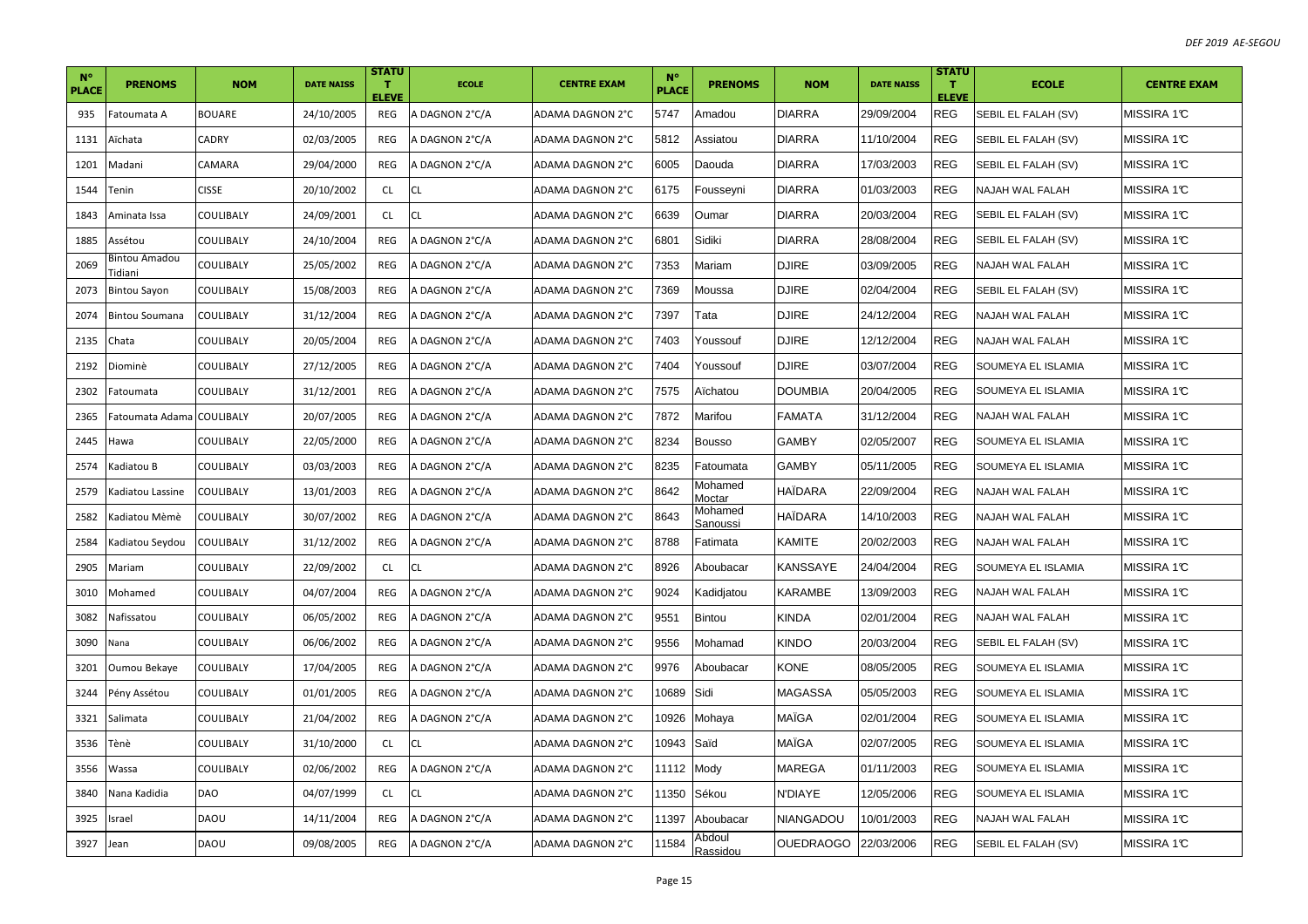| $N^{\circ}$<br><b>PLACE</b> | <b>PRENOMS</b>       | <b>NOM</b>      | <b>DATE NAISS</b> | <b>STATU</b><br>т<br><b>ELEVE</b> | <b>ECOLE</b>   | <b>CENTRE EXAM</b> | $N^{\circ}$<br><b>PLACE</b> | <b>PRENOMS</b>       | <b>NOM</b>            | <b>DATE NAISS</b> | <b>STATU</b><br>т.<br><b>ELEVE</b> | <b>ECOLE</b>        | <b>CENTRE EXAM</b> |
|-----------------------------|----------------------|-----------------|-------------------|-----------------------------------|----------------|--------------------|-----------------------------|----------------------|-----------------------|-------------------|------------------------------------|---------------------|--------------------|
| 3948                        | Mamadi               | <b>DAOU</b>     | 30/10/2002        | REG                               | A DAGNON 2°C/A | ADAMA DAGNON 2°C   | 11658                       | Abdoulaye            | <b>OULALE</b>         | 31/12/2004        | <b>REG</b>                         | NAJAH WAL FALAH     | MISSIRA 1°C        |
| 4037                        | Aboubacar            | DEMBELE         | 22/09/2004        | REG                               | A DAGNON 2°C/A | ADAMA DAGNON 2°C   | 11853                       | Diarraah             | <b>SACKO</b>          | 23/04/2001        | <b>REG</b>                         | SOUMEYA EL ISLAMIA  | MISSIRA 1℃         |
| 4164                        | Assitan              | DEMBELE         | 26/05/2003        | REG                               | A DAGNON 2°C/A | ADAMA DAGNON 2°C   | 12193                       | Ousmane              | <b>SAMAKE</b>         | 06/05/2004        | <b>REG</b>                         | NAJAH WAL FALAH     | MISSIRA 1°C        |
| 4375                        | Gaoussou             | DEMBELE         | 14/11/2003        | REG                               | A DAGNON 2°C/A | ADAMA DAGNON 2°C   | 2269                        | Mahamadou            | SAMASSEKOU 31/12/2004 |                   | <b>REG</b>                         | SEBIL EL FALAH (SV) | MISSIRA 1°C        |
| 4422                        | Issouf Tara          | DEMBELE         | 22/11/2000        | CL.                               | <b>CL</b>      | ADAMA DAGNON 2°C   | 12447                       | <b>Brahima</b>       | SANGHO                | 09/02/2003        | <b>REG</b>                         | SEBIL EL FALAH (SV) | MISSIRA 1℃         |
| 4428                        | Kabayi Nicodem       | DEMBELE         | 16/04/2005        | REG                               | A DAGNON 2°C/A | ADAMA DAGNON 2°C   | 2502                        | Binta                | SANOGO                | 07/03/2005        | <b>REG</b>                         | SOUMEYA EL ISLAMIA  | MISSIRA 1℃         |
| 4434                        | Kadiatou             | <b>DEMBELE</b>  | 06/09/2003        | REG                               | A DAGNON 2°C/A | ADAMA DAGNON 2°C   | 2507                        | Boubacar             | SANOGO                | 23/10/2003        | <b>REG</b>                         | NAJAH WAL FALAH     | MISSIRA 1℃         |
| 4519                        | Mamadou              | DEMBELE         | 01/01/2004        | REG                               | A DAGNON 2°C/A | ADAMA DAGNON 2°C   | 2681                        | Moussa               | <b>SANTARA</b>        | 29/08/2004        | <b>REG</b>                         | NAJAH WAL FALAH     | MISSIRA 1℃         |
| 4672                        | Ousmane              | DEMBELE         | 19/09/2003        | REG                               | A DAGNON 2°C/A | ADAMA DAGNON 2°C   | 3279                        | Aïssata              | <b>SOGODOGO</b>       | 15/03/2006        | <b>REG</b>                         | SOUMEYA EL ISLAMIA  | MISSIRA 1°C        |
| 4791                        | Soungalo             | DEMBELE         | 12/09/2003        | REG                               | A DAGNON 2°C/A | ADAMA DAGNON 2°C   | 3380                        | Maïmouna             | SOUMARE               | 30/01/2006        | <b>REG</b>                         | SOUMEYA EL ISLAMIA  | MISSIRA 1℃         |
| 4956                        | Adama                | <b>DIAKITE</b>  | 21/12/2003        | REG                               | A DAGNON 2°C/A | ADAMA DAGNON 2°C   | 3407                        | Amadou               | SOUMOUTER             | 01/01/2003        | <b>REG</b>                         | NAJAH WAL FALAH     | MISSIRA 1℃         |
| 5022                        | Habi                 | <b>DIAKITE</b>  | 14/08/2002        | REG                               | A DAGNON 2°C/A | ADAMA DAGNON 2°C   | 3623                        | Haby                 | <b>TALL</b>           | 20/05/2006        | <b>REG</b>                         | SEBIL EL FALAH (SV) | MISSIRA 1℃         |
| 5081                        | Oumou                | <b>DIAKITE</b>  | 14/03/2001        | REG                               | A DAGNON 2°C/A | ADAMA DAGNON 2°C   | 13735                       | Alimatou             | TANGARA               | 26/03/2005        | <b>REG</b>                         | NAJAH WAL FALAH     | MISSIRA 1℃         |
| 5251                        | Boubacar             | <b>DIALLO</b>   | 31/12/2004        | REG                               | A DAGNON 2°C/A | ADAMA DAGNON 2°C   | 3752                        | Aminata              | TANGARA               | 15/01/2004        | <b>REG</b>                         | NAJAH WAL FALAH     | MISSIRA 1°C        |
| 5339                        | atoumata Dite        | <b>DIALLO</b>   | 01/01/2005        | REG                               | A DAGNON 2°C/A | ADAMA DAGNON 2°C   | 3825                        | Daouda               | TANGARA               | 19/11/2005        | <b>REG</b>                         | SOUMEYA EL ISLAMIA  | MISSIRA 1°C        |
| 5482                        | Vlohamed<br>achirou  | DIALLO          | 01/01/2006        | REG                               | A DAGNON 2°C/A | ADAMA DAGNON 2°C   | 14092                       | Yaya                 | TARE                  | 19/05/2004        | <b>REG</b>                         | SEBIL EL FALAH (SV) | MISSIRA 1℃         |
| 5853                        | Ba Oumou             | <b>DIARRA</b>   | 08/12/2003        | REG                               | A DAGNON 2°C/A | ADAMA DAGNON 2°C   | 14217                       | Moumine              | <b>THIERE</b>         | 31/12/2003        | <b>REG</b>                         | SEBIL EL FALAH (SV) | MISSIRA 1°C        |
| 5879                        | <b>Bakary Baomar</b> | <b>DIARRA</b>   | 12/04/2004        | REG                               | A DAGNON 2°C/A | ADAMA DAGNON 2°C   | 14250                       | Gaoussou             | <b>THIERO</b>         | 17/08/2004        | <b>REG</b>                         | NAJAH WAL FALAH     | MISSIRA 1℃         |
| 5921                        | Bintou               | <b>DIARRA</b>   | 22/11/2002        | CL.                               | <b>CL</b>      | ADAMA DAGNON 2°C   | 14448                       | Abdoulaye            | <b>TOLO</b>           | 21/09/2005        | <b>REG</b>                         | SEBIL EL FALAH (SV) | MISSIRA 1℃         |
| 6186                        | Gaoussou Hadi        | <b>DIARRA</b>   | 20/06/2007        | REG                               | A DAGNON 2°C/A | ADAMA DAGNON 2°C   | 14656                       | Ibrahim              | <b>TOURE</b>          | 15/11/2006        | <b>REG</b>                         | SOUMEYA EL ISLAMIA  | MISSIRA 1℃         |
| 6253                        | Kadia                | <b>DIARRA</b>   | 25/06/2003        | REG                               | A DAGNON 2°C/A | ADAMA DAGNON 2°C   | 14680                       | Mahamadou            | TOURE                 | 31/12/2003        | <b>REG</b>                         | NAJAH WAL FALAH     | MISSIRA 1°C        |
| 6257                        | Kadia                | DIARRA          | 12/03/2001        | <b>CL</b>                         | <b>CL</b>      | ADAMA DAGNON 2°C   | 14681                       | Mahamadou            | <b>TOURE</b>          | 06/12/2006        | <b>REG</b>                         | NAJAH WAL FALAH     | MISSIRA 1°C        |
| 6529                        | Modibo               | <b>DIARRA</b>   | 22/06/2002        | REG                               | A DAGNON 2°C/A | ADAMA DAGNON 2°C   | 14682                       | Mahamadou            | TOURE                 | 17/04/2003        | <b>REG</b>                         | NAJAH WAL FALAH     | MISSIRA 1°C        |
| 6594                        | Nana                 | <b>DIARRA</b>   | 13/11/2002        | REG                               | A DAGNON 2°C/A | ADAMA DAGNON 2°C   | 14833                       | Aboubacar            | <b>TRAORE</b>         | 03/06/2004        | <b>REG</b>                         | NAJAH WAL FALAH     | MISSIRA 1℃         |
| 6634                        | Oumar                | <b>DIARRA</b>   | 05/02/2002        | CL                                | <b>CL</b>      | ADAMA DAGNON 2°C   | 14877                       | Ahamadou<br>Tidiani  | TRAORE                | 06/04/2004        | <b>REG</b>                         | NAJAH WAL FALAH     | MISSIRA 1°C        |
| 6652                        | Oumou                | DIARRA          | 20/05/2002        | <b>CL</b>                         | <b>CL</b>      | ADAMA DAGNON 2°C   | 15177                       | <b>Bassirou</b>      | TRAORE                | 20/08/2003        | <b>REG</b>                         | NAJAH WAL FALAH     | MISSIRA 1℃         |
| 6707                        | Safiatou             | <b>DIARRA</b>   | 28/05/2003        | REG                               | A DAGNON 2°C/A | ADAMA DAGNON 2°C   | 15363                       | Diénébou             | <b>TRAORE</b>         | 04/07/2004        | <b>REG</b>                         | NAJAH WAL FALAH     | MISSIRA 1°C        |
| 6870                        | Tidiani              | DIARRA          | 13/04/2001        | REG                               | A DAGNON 2°C/A | ADAMA DAGNON 2°C   | 15485                       | Fatoumata            | TRAORE                | 11/06/2005        | <b>REG</b>                         | SOUMEYA EL ISLAMIA  | MISSIRA 1℃         |
| 6944                        | Aminata              | DIASSANA        | 01/04/2002        | CL                                | <b>CL</b>      | ADAMA DAGNON 2°C   | 5511                        | Fatoumata            | TRAORE                | 25/01/2004        | <b>REG</b>                         | NAJAH WAL FALAH     | MISSIRA 1°C        |
| 6946                        | Awa                  | DIASSANA        | 31/12/2004        | REG                               | A DAGNON 2°C/A | ADAMA DAGNON 2°C   | 15521                       | Fatoumata<br>Mamadou | <b>TRAORE</b>         | 28/11/2004        | <b>REG</b>                         | NAJAH WAL FALAH     | MISSIRA 1℃         |
| 7414                        | Bintou               | <b>DJONI</b>    | 25/08/2003        | REG                               | A DAGNON 2°C/A | ADAMA DAGNON 2°C   | 15725                       | Kani                 | TRAORE                | 17/12/2004        | <b>REG</b>                         | SOUMEYA EL ISLAMIA  | MISSIRA 1℃         |
| 7478                        | Ba Oumou             | <b>DOUCOURE</b> | 31/03/2002        | <b>CL</b>                         | <b>CL</b>      | ADAMA DAGNON 2°C   | 15767                       | Lalaïcha             | TRAORE                | 21/12/2005        | <b>REG</b>                         | SEBIL EL FALAH (SV) | MISSIRA 1°C        |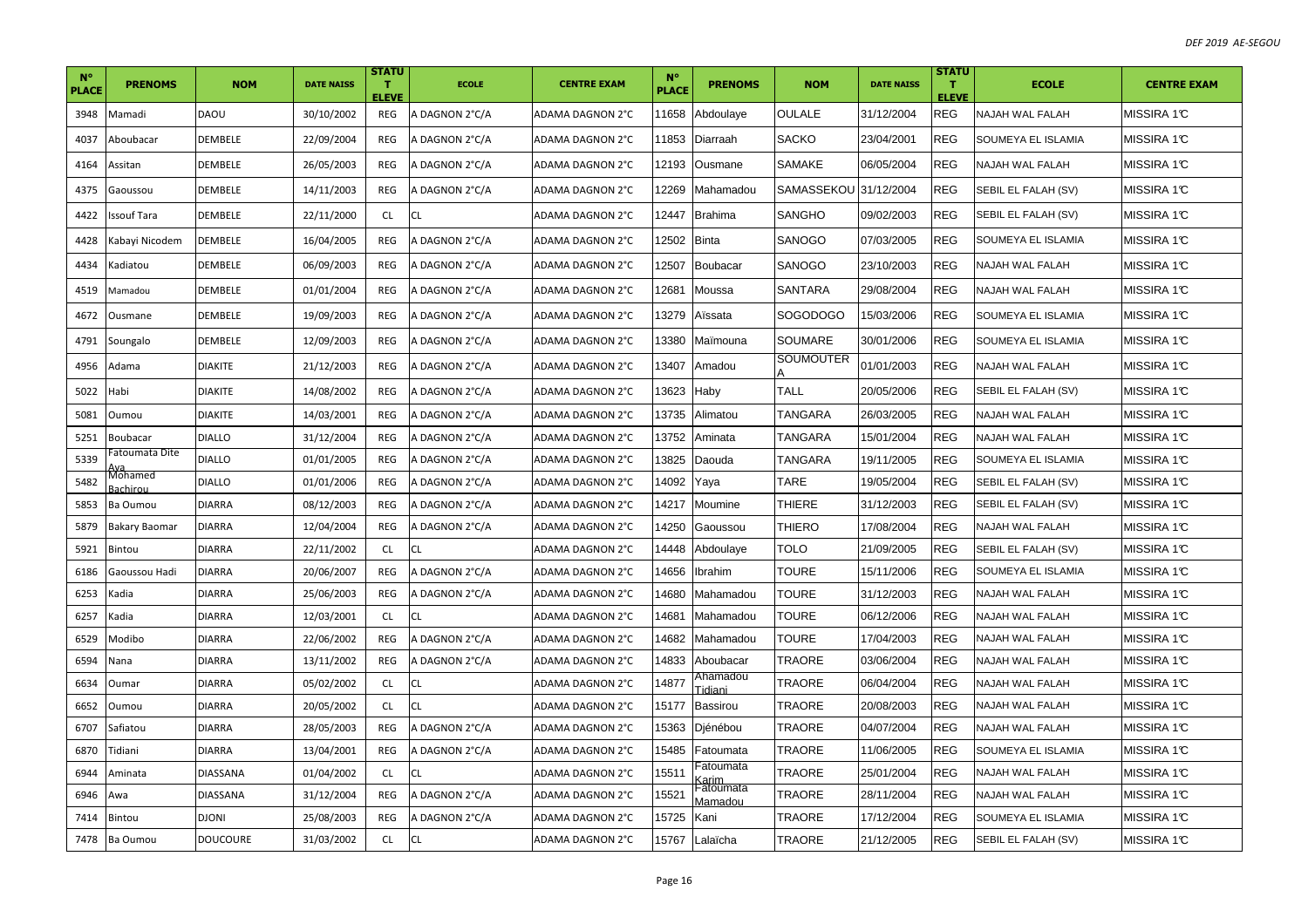| $N^{\circ}$<br><b>PLACE</b> | <b>PRENOMS</b> | <b>NOM</b>      | <b>DATE NAISS</b> | <b>STATU</b><br>т<br>ELEVE | <b>ECOLE</b>   | <b>CENTRE EXAM</b> | $N^{\circ}$<br><b>PLACE</b> | <b>PRENOMS</b>             | <b>NOM</b>       | <b>DATE NAISS</b> | <b>STATU</b><br>т<br><b>ELEVE</b> | <b>ECOLE</b>            | <b>CENTRE EXAM</b> |
|-----------------------------|----------------|-----------------|-------------------|----------------------------|----------------|--------------------|-----------------------------|----------------------------|------------------|-------------------|-----------------------------------|-------------------------|--------------------|
| 7501                        | Labasse        | <b>DOUCOURE</b> | 21/02/2004        | REG                        | A DAGNON 2°C/A | ADAMA DAGNON 2°C   | 15812                       | Madou                      | TRAORE           | 16/12/2005        | REG                               | SEBIL EL FALAH (SV)     | MISSIRA 1℃         |
| 7616                        | Gorga          | <b>DOUMBIA</b>  | 04/10/2002        | REG                        | A DAGNON 2°C/A | ADAMA DAGNON 2°C   | 16042                       | Mohamed                    | <b>TRAORE</b>    | 07/06/2004        | <b>REG</b>                        | NAJAH WAL FALAH         | MISSIRA 1℃         |
| 7870                        | Adam           | FAMATA          | 17/01/2000        | REG                        | A DAGNON 2°C/A | ADAMA DAGNON 2°C   | 16049                       | <b>Mohamed Said</b>        | <b>TRAORE</b>    | 19/04/2004        | <b>REG</b>                        | SEBIL EL FALAH (SV)     | MISSIRA 1℃         |
| 7893                        | Amidiata       | FANE            | 22/12/2002        | REG                        | A DAGNON 2°C/A | ADAMA DAGNON 2°C   | 16053                       | Mouhamed                   | TRAORE           | 01/01/2004        | REG                               | NAJAH WAL FALAH         | MISSIRA 1℃         |
| 7958                        | Mariam         | FANE            | 23/09/2005        | REG                        | A DAGNON 2°C/A | ADAMA DAGNON 2°C   | 16233                       | Sadio                      | TRAORE           | 20/05/2003        | <b>REG</b>                        | SEBIL EL FALAH (SV)     | MISSIRA 1℃         |
| 7984                        | Sitan          | FANE            | 01/09/2003        | REG                        | A DAGNON 2°C/A | ADAMA DAGNON 2°C   | 16312                       | Seydou                     | TRAORE           | 03/03/2003        | REG                               | NAJAH WAL FALAH         | MISSIRA 1℃         |
| 8500                        | Yassamba       | <b>GUINDO</b>   | 05/08/2005        | <b>REG</b>                 | A DAGNON 2°C/A | ADAMA DAGNON 2°C   | 16325                       | Sidi                       | TRAORE           | 01/01/2004        | REG                               | NAJAH WAL FALAH         | MISSIRA 1℃         |
| 8503                        | Youssouf       | <b>GUINDO</b>   | 01/01/2003        | <b>REG</b>                 | A DAGNON 2°C/A | ADAMA DAGNON 2°C   | 16335                       | Sidiki                     | <b>TRAORE</b>    | 20/12/2003        | <b>REG</b>                        | SEBIL EL FALAH (SV)     | MISSIRA 1℃         |
| 8596                        | Bekaye         | HAÏDARA         | 12/11/2003        | REG                        | A DAGNON 2°C/A | ADAMA DAGNON 2°C   | 16513                       | Youssouf                   | TRAORE           | 05/03/2003        | <b>REG</b>                        | NAJAH WAL FALAH         | MISSIRA 1℃         |
| 8634                        | Mariam         | HAÏDARA         | 13/08/2004        | <b>REG</b>                 | A DAGNON 2°C/A | ADAMA DAGNON 2°C   | 16543                       | Aboubacary                 | TROUPO           | 31/12/2004        | <b>REG</b>                        | SEBIL EL FALAH (SV)     | MISSIRA 1℃         |
| 8810                        | Souleymane     | KAMITE          | 31/12/2004        | REG                        | A DAGNON 2°C/A | ADAMA DAGNON 2°C   | 16544                       | Ousmane                    | TROUPO           | 31/12/2004        | <b>REG</b>                        | SEBIL EL FALAH (SV)     | MISSIRA 1℃         |
| 8849                        | Alou Badara    | KANE            | 02/05/2001        | CL                         | СL             | ADAMA DAGNON 2°C   | 376                         | Hawa                       | <b>BALLO</b>     | 31/12/2002        | <b>REG</b>                        | MOUHAMADIYA             | SONINKOURA 1℃/D    |
| 8899                        | Tamba          | KANE            | 07/03/2004        | REG                        | A DAGNON 2°C/A | ADAMA DAGNON 2°C   | 547                         | Chaka                      | <b>BARRY</b>     | 18/05/2004        | <b>REG</b>                        | MOUHAMADIYA             | SONINKOURA 1°C/D   |
| 8904                        | Fatoumata      | <b>KANFANA</b>  | 11/12/2002        | REG                        | A DAGNON 2°C/A | ADAMA DAGNON 2°C   | 819                         | Aboubacar                  | <b>BOUARE</b>    | 10/06/2004        | <b>REG</b>                        | SABIL EL RICHAD         | SONINKOURA 1°C/D   |
| 8916                        | Aïchata        | KANSAYE         | 03/04/2003        | REG                        | A DAGNON 2°C/A | ADAMA DAGNON 2°C   | 1180                        | Fatoumata                  | <b>CAMARA</b>    | 27/01/2002        | <b>REG</b>                        | MOUHAMADIYA             | SONINKOURA 1℃/D    |
| 8922                        | Mariam         | KANSAYE         | 04/10/2001        | <b>CL</b>                  | CL             | ADAMA DAGNON 2°C   | 1261                        | Wassa                      | <b>CAMARA</b>    | 10/09/2004        | <b>REG</b>                        | SABIL EL RICHAD         | SONINKOURA 1℃/D    |
| 9169                        | Fatoumata      | KEBE            | 20/07/2003        | REG                        | A DAGNON 2°C/A | ADAMA DAGNON 2°C   | 1389                        | Hallé                      | CISSE            | 02/05/2005        | REG                               | SABIL EL RICHAD         | SONINKOURA 1℃/D    |
| 9782                        | Aminata Madou  | KONATE          | 24/01/2002        | <b>REG</b>                 | A DAGNON 2°C/A | ADAMA DAGNON 2°C   | 1477                        | Mohamed                    | <b>CISSE</b>     | 02/12/2004        | <b>REG</b>                        | SABIL EL RICHAD         | SONINKOURA 1℃/D    |
| 9932                        | Seydou Mohamed | KONATE          | 10/09/2004        | <b>REG</b>                 | A DAGNON 2°C/A | ADAMA DAGNON 2°C   | 1525                        | Safiatou                   | <b>CISSE</b>     | 14/11/2004        | REG                               | SABIL EL RICHAD         | SONINKOURA 1℃/D    |
| 10205                       | Mahamadou      | KONE            | 08/10/2003        | <b>REG</b>                 | A DAGNON 2°C/A | ADAMA DAGNON 2°C   | 1531                        | Sarata                     | <b>CISSE</b>     | 10/01/2006        | <b>REG</b>                        | TAHAZIB ISLAMIQUE       | SONINKOURA 1℃/D    |
| 10608                       | Hawa           | KOURIBA         | 11/07/2006        | REG                        | A DAGNON 2°C/A | ADAMA DAGNON 2°C   | 2587                        | Kadidia                    | <b>COULIBALY</b> | 23/05/2002        | <b>REG</b>                        | MOUHAMADIYA             | SONINKOURA 1°C/D   |
| 10611                       | Aminata        | KOUROUMA        | 17/06/2001        | CL                         | <b>CL</b>      | ADAMA DAGNON 2°C   | 2639                        | Kassoum                    | <b>COULIBALY</b> | 01/03/2005        | <b>REG</b>                        | <b>MOUHAMADIYA</b>      | SONINKOURA 1℃/D    |
| 10613                       | Aïcha          | KOUROUNTE       | 14/02/2004        | CL.                        |                | ADAMA DAGNON 2°C   | 2693                        | Lalla                      | COULIBALY        | 17/07/2004        | <b>REG</b>                        | SABIL EL RICHAD         | SONINKOURA 1℃/D    |
| 10617                       | Aminata        | KOUSSOUBE       | 14/08/2000        | REG                        | A DAGNON 2°C/A | ADAMA DAGNON 2°C   | 2782                        | Mahamadou                  | <b>COULIBALY</b> | 15/11/2004        | <b>REG</b>                        | SABIL EL RICHAD         | SONINKOURA 1℃/D    |
| 10859                       | Fado Alassane  | MAÏGA           | 14/08/2005        | REG                        | A DAGNON 2°C/A | ADAMA DAGNON 2°C   | 2805                        | Mahamane<br><u> Almamv</u> | <b>COULIBALY</b> | 26/05/2005        | <b>REG</b>                        | TAHAZIB ISLAMIQUE       | SONINKOURA 1℃/D    |
| 10941                       | Safiatou       | MAÏGA           | 15/09/2005        | REG                        | A DAGNON 2°C/A | ADAMA DAGNON 2°C   | 3014                        | Mohamed                    | COULIBALY        | 29/10/2006        | <b>REG</b>                        | MOUHAMADIYA             | SONINKOURA 1℃/D    |
| 11088                       | Yacouba        | MALLE           | 21/10/2000        | CL                         | CL             | ADAMA DAGNON 2°C   | 3273                        | Rokia                      | <b>COULIBALY</b> | 06/07/2003        | <b>REG</b>                        | SABIL EL RICHAD         | SONINKOURA 1℃/D    |
| 11156                       | Mariama        | <b>MARIKO</b>   | 06/09/2004        | REG                        | A DAGNON 2°C/A | ADAMA DAGNON 2°C   | 3642                        | Aminata                    | <b>COUMARE</b>   | 18/04/2006        | <b>REG</b>                        | AL KAFALATOU AL ISLAMIA | SONINKOURA 1°C/D   |
| 11572                       | Oumar          | <b>OUEDRAGO</b> | 06/06/2004        | <b>CL</b>                  | <b>CL</b>      | ADAMA DAGNON 2°C   | 4444                        | Kadidiatou                 | <b>DEMBELE</b>   | 17/08/2003        | <b>REG</b>                        | SABIL EL RICHAD         | SONINKOURA 1℃/D    |
| 11951                       | Fatoumata      | SAGARA          | 01/08/2002        | <b>CL</b>                  | CL.            | ADAMA DAGNON 2°C   | 4451                        | Karamoko<br>brim           | <b>DEMBELE</b>   | 02/02/2009        | <b>REG</b>                        | AL KAFALATOU AL ISLAMIA | SONINKOURA 1℃/D    |
| 12468                       | Alimata        | SANOGO          | 04/03/2002        | CL.                        |                | ADAMA DAGNON 2°C   | 4458                        | Kassim                     | <b>DEMBELE</b>   | 28/02/2005        | <b>REG</b>                        | MOUHAMADIYA             | SONINKOURA 1℃/D    |
| 12545                       | Fousseyni      | SANOGO          | 01/01/2002        | REG                        | A DAGNON 2°C/A | ADAMA DAGNON 2°C   | 4867                        | Abdoul Karim               | <b>DIABATE</b>   | 17/03/2005        | <b>REG</b>                        | SABIL EL RICHAD         | SONINKOURA 1℃/D    |
| 12825 Chaka                 |                | SIDIBE          | 04/01/2005        | REG                        | A DAGNON 2°C/A | ADAMA DAGNON 2°C   | 4905                        | Mahamadou                  | <b>DIABATE</b>   | 27/12/2006        | <b>REG</b>                        | SABIL EL RICHAD         | SONINKOURA 1°C/D   |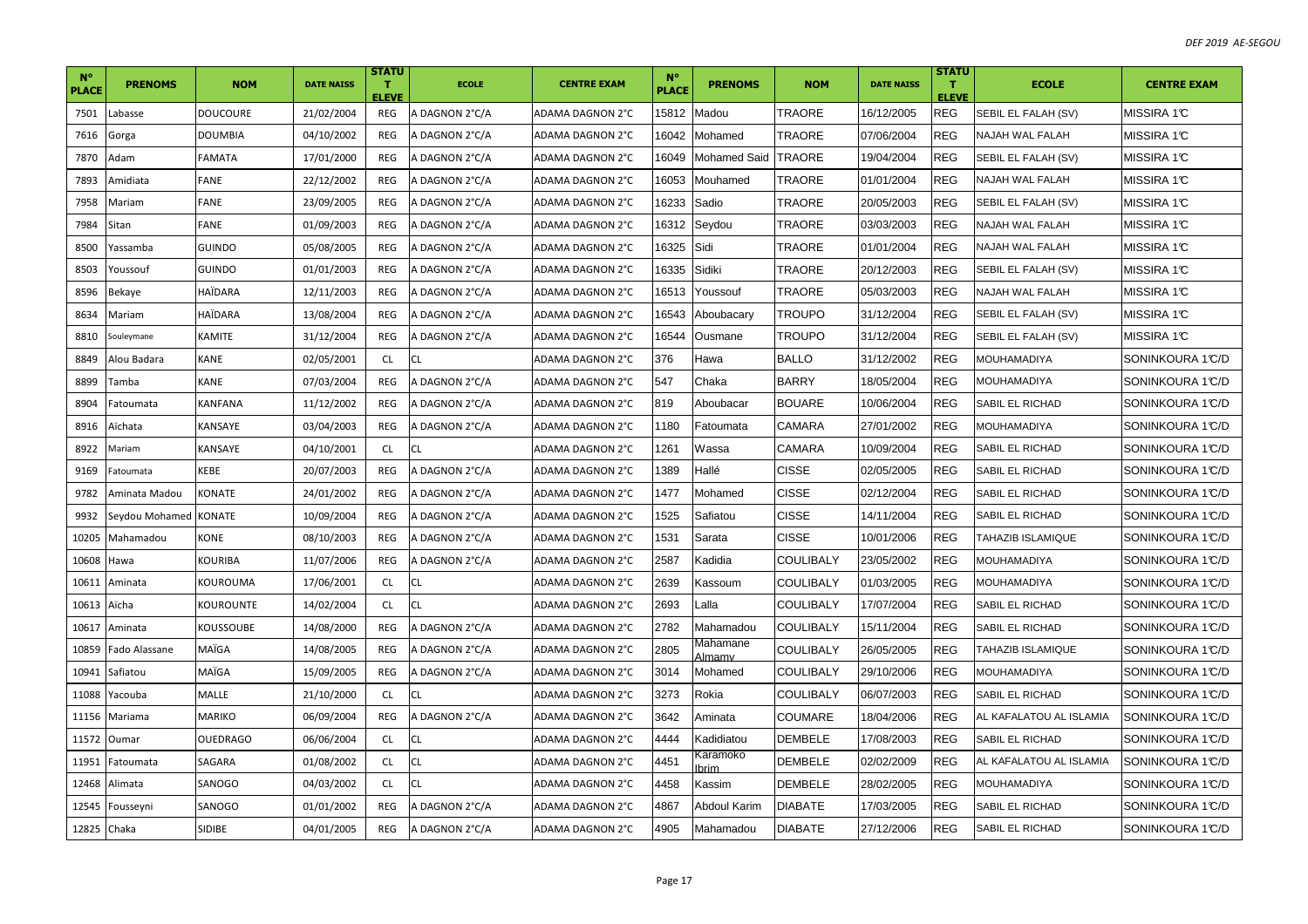| $N^{\circ}$<br><b>PLACE</b> | <b>PRENOMS</b>         | <b>NOM</b>       | <b>DATE NAISS</b> | <b>STATU</b><br>т<br>ELEVE | <b>ECOLE</b>      | <b>CENTRE EXAM</b> | <b>N°</b><br><b>PLACE</b> | <b>PRENOMS</b>      | <b>NOM</b>       | <b>DATE NAISS</b> | <b>STATU</b><br>т<br><b>ELEVE</b> | <b>ECOLE</b>             | <b>CENTRE EXAM</b> |
|-----------------------------|------------------------|------------------|-------------------|----------------------------|-------------------|--------------------|---------------------------|---------------------|------------------|-------------------|-----------------------------------|--------------------------|--------------------|
| 12899                       | Mama                   | SIDIBE           | 01/01/2002        | <b>CL</b>                  | <b>CL</b>         | ADAMA DAGNON 2°C   | 5031                      | Kadidiatou          | <b>DIAKITE</b>   | 19/09/2005        | <b>REG</b>                        | AL KAFALATOU AL ISLAMIA  | SONINKOURA 1°C/D   |
| 12954                       | Souleymane             | <b>SIDIBE</b>    | 18/05/2005        | REG                        | A DAGNON 2°C/A    | ADAMA DAGNON 2°C   | 5366                      | Hawa                | <b>DIALLO</b>    | 05/11/2004        | <b>REG</b>                        | AL KAFALATOU AL ISLAMIA  | SONINKOURA 1°C/D   |
| 13174                       | Adama                  | SOGOBA           | 15/09/2003        | <b>CL</b>                  | CL                | ADAMA DAGNON 2°C   | 5774                      | Aminata             | <b>DIARRA</b>    | 19/09/2002        | <b>REG</b>                        | <b>SABIL EL RICHAD</b>   | SONINKOURA 1℃/D    |
| 13200                       | Fanta                  | SOGOBA           | 01/08/2003        | <b>REG</b>                 | A DAGNON 2°C/A    | ADAMA DAGNON 2°C   | 6136                      | Fatoumata           | <b>DIARRA</b>    | 23/01/2003        | <b>REG</b>                        | SABIL EL RICHAD          | SONINKOURA 1℃/D    |
| 13213                       | Harouna                | SOGOBA           | 20/12/2000        | <b>REG</b>                 | A DAGNON 2°C/A    | ADAMA DAGNON 2°C   | 6933                      | Kalilou             | DIARRASSOU       | 08/01/2005        | <b>REG</b>                        | TAHAZIB ISLAMIQUE        | SONINKOURA 1°C/D   |
| 13445                       | Fanta                  | SOW              | 28/10/2001        | <b>REG</b>                 | A DAGNON 2°C/A    | ADAMA DAGNON 2°C   | 6961                      | Aïche               | <b>DIAWARA</b>   | 10/01/2004        | <b>REG</b>                        | SABIL EL RICHAD          | SONINKOURA 1°C/D   |
| 13534                       | <b>Bakari</b>          | SYLLA            | 17/06/2004        | <b>REG</b>                 | A DAGNON 2°C/A    | ADAMA DAGNON 2°C   | 7172                      | Doussou             | <b>DJARISSO</b>  | 29/05/2005        | <b>REG</b>                        | SABIL EL RICHAD          | SONINKOURA 1℃/D    |
| 13731                       | Alima                  | TANGARA          | 10/12/1998        | <b>CL</b>                  | <b>CL</b>         | ADAMA DAGNON 2°C   | 7200                      | Alima               | <b>DJIGUIBA</b>  | 12/11/2006        | <b>REG</b>                        | <b>TAHAZIB ISLAMIQUE</b> | SONINKOURA 1°C/D   |
| 13812                       | Chaka                  | TANGARA          | 28/04/2003        | REG                        | A DAGNON 2°C/A    | ADAMA DAGNON 2°C   | 7286                      | Coumba              | <b>DJIRE</b>     | 12/05/2005        | <b>REG</b>                        | SABIL EL RICHAD          | SONINKOURA 1°C/D   |
| 13990                       | Mountaga               | TANGARA          | 23/08/2002        | <b>CL</b>                  | <b>CL</b>         | ADAMA DAGNON 2°C   | 7405                      | Zénabou             | <b>DJIRE</b>     | 12/01/2005        | <b>REG</b>                        | AL KAFALATOU AL ISLAMIA  | SONINKOURA 1°C/D   |
| 14099                       | Afsatou                | <b>TEBSOUGUE</b> | 05/09/2004        | <b>REG</b>                 | A DAGNON 2°C/A    | ADAMA DAGNON 2°C   | 7527                      | Soumaïla            | <b>DOUCOURE</b>  | 11/10/2005        | REG                               | AL KAFALATOU AL ISLAMIA  | SONINKOURA 1℃/D    |
| 14133                       | Aminata                | <b>TEPSIKE</b>   | 10/05/2008        | <b>REG</b>                 | A DAGNON 2°C/A    | ADAMA DAGNON 2°C   | 7669                      | Safiatou            | <b>DOUMBIA</b>   | 28/02/2005        | <b>REG</b>                        | SABIL EL RICHAD          | SONINKOURA 1°C/D   |
| 14930                       | Alimata                | <b>TRAORE</b>    | 11/06/2006        | <b>REG</b>                 | A DAGNON 2°C/A    | ADAMA DAGNON 2°C   | 8099                      | Mahamadou           | <b>FOFANA</b>    | 24/05/2003        | REG                               | <b>TAHAZIB ISLAMIQUE</b> | SONINKOURA 1°C/D   |
| 14947                       | Alou                   | TRAORE           | 07/10/2003        | <b>CL</b>                  | CL                | ADAMA DAGNON 2°C   | 8376                      | Abdoulaye           | <b>GUINDO</b>    | 14/04/2004        | <b>REG</b>                        | <b>SABIL EL RICHAD</b>   | SONINKOURA 1℃/D    |
| 15043                       | Aminata Dite<br>∕ladiè | <b>TRAORE</b>    | 18/03/2002        | <b>CL</b>                  | <b>CL</b>         | ADAMA DAGNON 2°C   | 8493                      | Sombi               | Guindo           | 04/12/2003        | <b>REG</b>                        | <b>SABIL EL RICHAD</b>   | SONINKOURA 1°C/D   |
| 15353                       | Djénéba Noumory        | <b>TRAORE</b>    | 19/07/2004        | REG                        | A DAGNON 2°C/A    | ADAMA DAGNON 2°C   | 8581                      | Adama               | HAIDARA          | 01/01/2004        | <b>REG</b>                        | SABIL EL RICHAD          | SONINKOURA 1℃/D    |
| 15616                       | Hindou                 | TRAORE           | 11/09/2004        | REG                        | A DAGNON 2°C/A    | ADAMA DAGNON 2°C   | 8614                      | Hamidou             | HAÏDARA          | 01/01/2004        | <b>REG</b>                        | SABIL EL RICHAD          | SONINKOURA 1°C/D   |
| 15716                       | adidiatou)<br>Mamadou  | <b>TRAORE</b>    | 07/06/2004        | <b>REG</b>                 | A DAGNON 2°C/A    | ADAMA DAGNON 2°C   | 8615                      | Hawa                | HAÏDARA          | 31/01/2006        | <b>REG</b>                        | AL KAFALATOU AL ISLAMIA  | SONINKOURA 1°C/D   |
| 15923                       | Mariam                 | <b>TRAORE</b>    | 05/06/2003        | REG                        | A DAGNON 2°C/A    | ADAMA DAGNON 2°C   | 8620                      | Kadiatou            | HAÏDARA          | 13/12/2005        | <b>REG</b>                        | AL KAFALATOU AL ISLAMIA  | SONINKOURA 1°C/D   |
| 16064                       | Moussa                 | TRAORE           | 29/04/2004        | <b>REG</b>                 | A DAGNON 2°C/A    | ADAMA DAGNON 2°C   | 8689                      | Harouna             | KAFANA           | 06/08/2004        | <b>REG</b>                        | SABIL EL RICHAD          | SONINKOURA 1°C/D   |
| 16148                       | Oumou                  | <b>TRAORE</b>    | 17/04/2004        | REG                        | A DAGNON 2°C/A    | ADAMA DAGNON 2°C   | 8845                      | Aïchatou            | KANE             | 06/08/2004        | <b>REG</b>                        | <b>SABIL EL RICHAD</b>   | SONINKOURA 1°C/D   |
| 16182                       | Ousmane                | TRAORE           | 23/04/2001        | <b>CL</b>                  | <b>CL</b>         | ADAMA DAGNON 2°C   | 9666                      | Mariam              | KOÎTA            | 20/05/2004        | <b>REG</b>                        | <b>SABIL EL RICHAD</b>   | SONINKOURA 1℃/D    |
| 16284                       | Sékou                  | TRAORE           | 09/08/2005        | <b>REG</b>                 | A DAGNON 2°C/A    | ADAMA DAGNON 2°C   | 10020                     | Aminata             | KONE             | 11/10/2004        | <b>REG</b>                        | MOUHAMADIYA              | SONINKOURA 1℃/D    |
| 16389                       | Sorofin                | TRAORE           | 13/08/2004        | <b>CL</b>                  | CL                | ADAMA DAGNON 2°C   | 10059                     | <b>Barakissa</b>    | KONE             | 07/05/2005        | <b>REG</b>                        | SABIL EL RICHAD          | SONINKOURA 1°C/D   |
| 16532                       | Zire                   | <b>TRAORE</b>    | 31/07/2005        | <b>REG</b>                 | A DAGNON 2°C/A    | ADAMA DAGNON 2°C   | 11019                     | Daouda              | <b>MALLE</b>     | 13/05/2004        | REG                               | SABIL EL RICHAD          | SONINKOURA 1°C/D   |
| 16613                       | Hama                   | YALCOUYE         | 12/07/2001        | <b>REG</b>                 | A DAGNON 2°C/A    | ADAMA DAGNON 2°C   | 11067                     | Ousmane             | MALLE            | 02/03/2004        | <b>REG</b>                        | SABIL EL RICHAD          | SONINKOURA 1°C/D   |
| 29                          | Zaïnabou               | <b>ALAKE</b>     | 26/08/2004        | REG                        | E.P D TANGARA 2°C | <b>B.B 1°C/C</b>   | 11080                     | Sinaly              | MALLE            | 31/12/2005        | <b>REG</b>                        | TAHAZIB ISLAMIQUE        | SONINKOURA 1°C/D   |
| 84                          | Alpha A.T.M            | <b>ATJI</b>      | 19/03/2005        | REG                        | E.P D TANGARA 2°C | $B.B.1^{\circ}C/C$ | 11279                     | Abdoulaye<br>Maliki | NAKANIBA         | 27/09/2004        | <b>REG</b>                        | SABIL EL RICHAD          | SONINKOURA 1°C/D   |
| 96                          | Oumou Ousmane          | <b>BA</b>        | 02/01/2006        | REG                        | E.P D TANGARA 2°C | $B.B.1^{\circ}C/C$ | 11395                     | Nènè                | NIANGADO         | 18/12/2004        | <b>REG</b>                        | MOUHAMADIYA              | SONINKOURA 1℃/D    |
| 267                         | Mamadou Martin         | <b>BAH</b>       | 16/02/2006        | REG                        | E.P D TANGARA 2°C | $B.B.1^{\circ}C/C$ | 11488                     | Rokiatou            | <b>OMBOTIMBE</b> | 29/08/2003        | REG                               | SABIL EL RICHAD          | SONINKOURA 1℃/D    |
| 628                         | Fatimatou              | <b>BATHILY</b>   | 10/03/2005        | <b>REG</b>                 | E.P D TANGARA 2°C | $B.B.1^{\circ}C/C$ | 11520                     | Arouna              | OUATTARA         | 01/05/2005        | <b>REG</b>                        | <b>TAHAZIB ISLAMIQUE</b> | SONINKOURA 1°C/D   |
| 659                         | Sata                   | BENGALY          | 11/10/2005        | <b>REG</b>                 | E.P D TANGARA 2°C | $B.B.1^{\circ}C/C$ | 11682                     | Chaka               | OUNOGO           | 01/01/2004        | <b>REG</b>                        | SABIL EL RICHAD          | SONINKOURA 1°C/D   |
| 660                         | Souaïbou               | <b>BENGALY</b>   | 31/05/2005        | REG                        | E.P D TANGARA 2°C | $B.B.1^{\circ}C/C$ | 11821                     | Abdoul Karim        | <b>SACKO</b>     | 27/03/2004        | <b>REG</b>                        | <b>SABIL EL RICHAD</b>   | SONINKOURA 1°C/D   |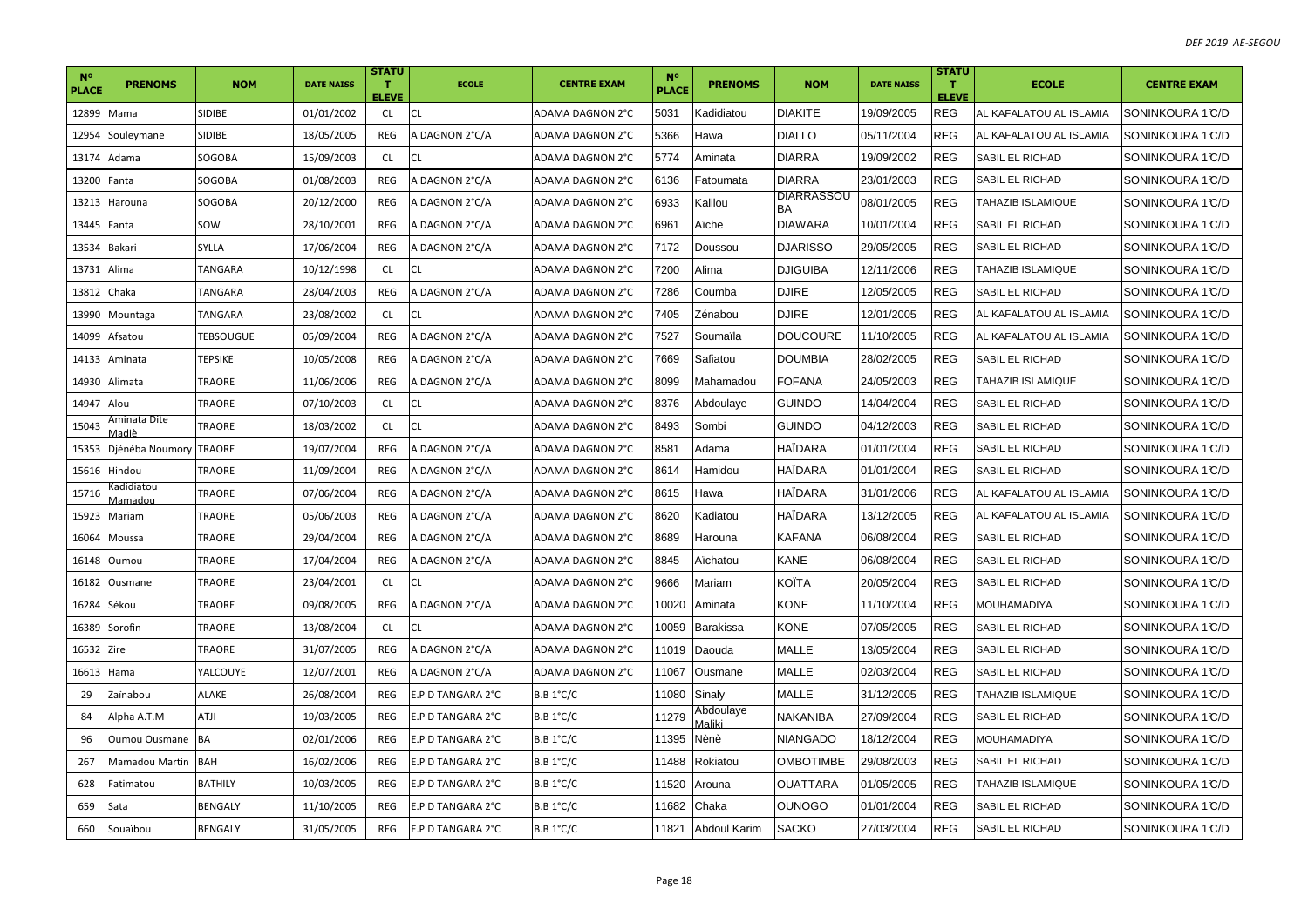| <b>N°</b><br><b>PLACE</b> | <b>PRENOMS</b>       | <b>NOM</b>    | <b>DATE NAISS</b> | <b>STATU</b><br>$\mathbf{T}$<br><b>ELEVE</b> | <b>ECOLE</b>        | <b>CENTRE EXAM</b> | $N^{\circ}$<br><b>PLACE</b> | <b>PRENOMS</b> | <b>NOM</b>     | <b>DATE NAISS</b> | <b>STATU</b><br>т<br><b>ELEVE</b> | <b>ECOLE</b>               | <b>CENTRE EXAM</b> |
|---------------------------|----------------------|---------------|-------------------|----------------------------------------------|---------------------|--------------------|-----------------------------|----------------|----------------|-------------------|-----------------------------------|----------------------------|--------------------|
| 726                       | Moussa               | BERTHE        | 09/11/2006        | REG                                          | E.P D TANGARA 2°C   | $B.B.1^{\circ}C/C$ | 11882                       | Kadiatou       | <b>SACKO</b>   | 08/12/2003        | <b>REG</b>                        | <b>MOUHAMADIYA</b>         | SONINKOURA 1℃/D    |
| 888                       | Christine            | <b>BOUARE</b> | 31/12/2001        | <b>CL</b>                                    | CL                  | $B.B.1^{\circ}C/C$ | 11915                       | Moussa         | <b>SACKO</b>   | 02/06/2004        | <b>REG</b>                        | SABIL EL RICHAD            | SONINKOURA 1℃/D    |
| 1104                      | Soumaila             | <b>BOUARE</b> | 16/06/2003        | <b>CL</b>                                    | <b>CL</b>           | $B.B.1^{\circ}C/C$ | 12016                       | Adama          | <b>SAMAKE</b>  | 15/04/2005        | <b>REG</b>                        | TAHAZIB ISLAMIQUE          | SONINKOURA 1℃/D    |
| 1262                      | Youma                | CAMARA        | 06/04/2005        | REG                                          | E.P D TANGARA 2°C   | $B.B.1^{\circ}C/C$ | 12073                       | Boubacar       | SAMAKE         | 05/08/2004        | <b>REG</b>                        | SABIL EL RICHAD            | SONINKOURA 1℃/D    |
| 1279                      | Adama                | <b>CISSE</b>  | 28/05/2005        | REG                                          | E.P D TANGARA 2°C   | $B.B.1^{\circ}C/C$ | 12285                       | <b>Bachir</b>  | SANA           | 10/04/2002        | REG                               | <b>MOUHAMADIYA</b>         | SONINKOURA 1℃/D    |
| 1877                      | Assan Dite Badiallo  | COULIBALY     | 13/04/2003        | <b>REG</b>                                   | E.P D TANGARA 2°C   | <b>B.B 1°C/C</b>   | 12292                       | Adama          | SANFO          | 17/12/2003        | <b>REG</b>                        | SABIL EL RICHAD            | SONINKOURA 1℃/D    |
| 2247                      | Djouma               | COULIBALY     | 11/04/2006        | REG                                          | E.P D TANGARA 2°C   | <b>B.B 1°C/C</b>   | 12350                       | Coumba         | SANGARE        | 14/12/2003        | <b>REG</b>                        | MOUHAMADIYA                | SONINKOURA 1℃/D    |
| 2478                      | Hawa Modibo<br>)umar | COULIBALY     | 15/12/2005        | REG                                          | E.P D TANGARA 2°C   | $B.B.1^{\circ}C/C$ | 12362                       | Fatoumata      | SANGARE        | 26/01/2007        | <b>REG</b>                        | <b>MOUHAMADIYA</b>         | SONINKOURA 1℃/D    |
| 2510                      | ssa                  | COULIBALY     | 18/03/2004        | REG                                          | E.P D TANGARA 2°C   | <b>B.B 1°C/C</b>   | 12378                       | Kadidiatou     | SANGARE        | 05/12/2005        | <b>REG</b>                        | SABIL EL RICHAD            | SONINKOURA 1°C/D   |
| 2711                      | Lasséni              | COULIBALY     | 13/02/2006        | REG                                          | E.P D TANGARA 2°C   | $B.B.1^{\circ}C/C$ | 12456                       | Mariétou       | SANKARA        | 27/05/2004        | <b>REG</b>                        | SABIL EL RICHAD            | SONINKOURA 1℃/D    |
| 2995                      | Modibo               | COULIBALY     | 13/01/2005        | REG                                          | E.P D TANGARA 2°C   | $B.B.1^{\circ}C/C$ | 12721                       | Daouda         | SAWADOGO       | 02/05/2003        | REG                               | MOUHAMADIYA                | SONINKOURA 1℃/D    |
| 3177                      | Oumou                | COULIBALY     | 12/08/2004        | REG                                          | E.P D TANGARA 2°C   | $B.B.1^{\circ}C/C$ | 12759                       | Zoumana        | <b>SERETA</b>  | 31/12/2002        | <b>REG</b>                        | MOUHAMADIYA                | SONINKOURA 1℃/D    |
| 3251                      | Ramata               | COULIBALY     | 15/10/2006        | REG                                          | E.P D TANGARA 2°C   | $B.B.1^{\circ}C/C$ | 13061                       | Youssouf       | <b>SININTA</b> | 14/10/2004        | <b>REG</b>                        | MOUHAMADIYA                | SONINKOURA 1°C/D   |
| 3493                      | Souleymane A         | COULIBALY     | 09/10/2006        | REG                                          | E.P D TANGARA 2°C   | $B.B.1^{\circ}C/C$ | 13343                       | Aziz           | SORO           | 05/08/2002        | <b>REG</b>                        | MOUHAMADIYA                | SONINKOURA 1℃/D    |
| 3612                      | Youssouf             | COULIBALY     | 16/04/2001        | REG                                          | E.P D TANGARA 2°C   | $B.B.1^{\circ}C/C$ | 13960                       | Mamary         | TANGARA        | 31/12/2003        | <b>REG</b>                        | SABIL EL RICHAD            | SONINKOURA 1℃/D    |
| 3742                      | Yah                  | DAFFE         | 27/12/2006        | REG                                          | E.P D TANGARA 2°C   | $B.B.1^{\circ}C/C$ | 14196                       | Mariam         | THIAM          | 16/08/2005        | <b>REG</b>                        | AL KAFALATOU AL ISLAMIA    | SONINKOURA 1℃/D    |
| 3904                      | Dramane Cherif       | DAOU          | 07/03/2005        | REG                                          | E.P D TANGARA 2°C   | $B.B.1^{\circ}C/C$ | 14222                       | Amadou         | THIERO         | 01/11/2005        | <b>REG</b>                        | AL KAFALATOU AL ISLAMIA    | SONINKOURA 1℃/D    |
| 3947                      | Malick               | DAOU          | 07/03/2005        | REG                                          | E.P D TANGARA 2°C   | <b>B.B 1°C/C</b>   | 14942                       | Alimatou       | TRAORE         | 31/12/2004        | <b>REG</b>                        | SABIL EL RICHAD            | SONINKOURA 1℃/D    |
| 4176                      | Astan                | DEMBELE       | 22/09/2004        | REG                                          | E.P D TANGARA 2°C   | $B.B.1^{\circ}C/C$ | 14943                       | Alimatou       | TRAORE         | 03/01/2004        | REG                               | SABIL EL RICHAD            | SONINKOURA 1℃/D    |
| 4507                      | Mahamoud             | DEMBELE       | 14/03/2005        | REG                                          | E.P D TANGARA 2°C   | $B.B.1^{\circ}C/C$ | 15641                       | Ichaka         | TRAORE         | 08/01/2006        | <b>REG</b>                        | SABIL EL RICHAD            | SONINKOURA 1℃/D    |
| 4746                      | Seydou               | DEMBELE       | 17/10/2003        | <b>CL</b>                                    | CL                  | $B.B.1^{\circ}C/C$ | 15647                       | Idrissa        | <b>TRAORE</b>  | 27/05/2005        | <b>REG</b>                        | SABIL EL RICHAD            | SONINKOURA 1°C/D   |
| 4874                      | Aïssata              | DIABATE       | 26/01/2004        | REG                                          | E.P D TANGARA 2°C   | $B.B.1^{\circ}C/C$ | 16368                       | Sitan Amadou   | TRAORE         | 09/04/2005        | <b>REG</b>                        | SABIL EL RICHAD            | SONINKOURA 1℃/D    |
| 4946                      | Mariam               | DIABY         | 29/08/2005        | REG                                          | E.P D TANGARA 2°C   | $B.B.1^{\circ}C/C$ | 16757                       | Malik          | ZINA           | 15/02/2004        | REG                               | SABIL EL RICHAD            | SONINKOURA 1℃/D    |
| 5129                      | Adam                 | <b>DIALLO</b> | 22/11/2004        | <b>REG</b>                                   | E.P D TANGARA 2°C   | <b>B.B 1°C/C</b>   | 16760                       | Koko           | <b>ZIRANPO</b> | 31/12/2005        | <b>REG</b>                        | AL KAFALATOU AL ISLAMIA    | SONINKOURA 1°C/D   |
| 5269                      | Bréma                | <b>DIALLO</b> | 08/01/2005        | REG                                          | E.P D TANGARA 2°C   | $B.B.1^{\circ}C/C$ |                             |                |                |                   |                                   |                            |                    |
| 5645                      | Abdoulaye            | <b>DIARRA</b> | 16/10/2005        | REG                                          | E.P D TANGARA 2°C   | $B.B.1^{\circ}C/C$ |                             |                |                |                   |                                   | Ségou, le 02 Novembre 2020 |                    |
| 5694                      | Aïchata              | DIARRA        | 17/03/2005        | REG                                          | E.P D TANGARA 2°C   | $B.B.1^{\circ}C/C$ |                             |                |                |                   |                                   | Le Directeur,              |                    |
| 5754                      | Ambadouyon<br>unhve  | DIARRA        | 16/01/2006        | REG                                          | E.P D TANGARA 2°C   | $B.B.1^{\circ}C/C$ |                             |                |                |                   |                                   |                            |                    |
| 6506                      | Mariame              | DIARRA        | 11/08/2004        | REG                                          | E.P F.A RAMATOULAYE | $B.B.1^{\circ}C/C$ |                             |                |                |                   |                                   |                            |                    |
| 6905                      | 'oomyo Luisine       | DIARRA        | 16/03/2006        | <b>REG</b>                                   | E.P D TANGARA 2°C   | $B.B.1^{\circ}C/C$ |                             |                |                |                   |                                   | Itous AG Ahmed IKNAN       |                    |
| 7021                      | Zariatou M'Baye      | DIAWARA       | 19/09/2005        | REG                                          | E.P D TANGARA 2°C   | $B.B.1^{\circ}C/C$ |                             |                |                |                   |                                   |                            |                    |
| 7728                      | Moulaye              | <b>DRABO</b>  | 26/10/2004        | REG                                          | E.P D TANGARA 2°C   | $B.B.1^{\circ}C/C$ |                             |                |                |                   |                                   |                            |                    |
| 8060                      | Daouda               | FOFANA        | 22/05/2006        | REG                                          | E.P D TANGARA 2°C   | <b>B.B 1°C/C</b>   |                             |                |                |                   |                                   |                            |                    |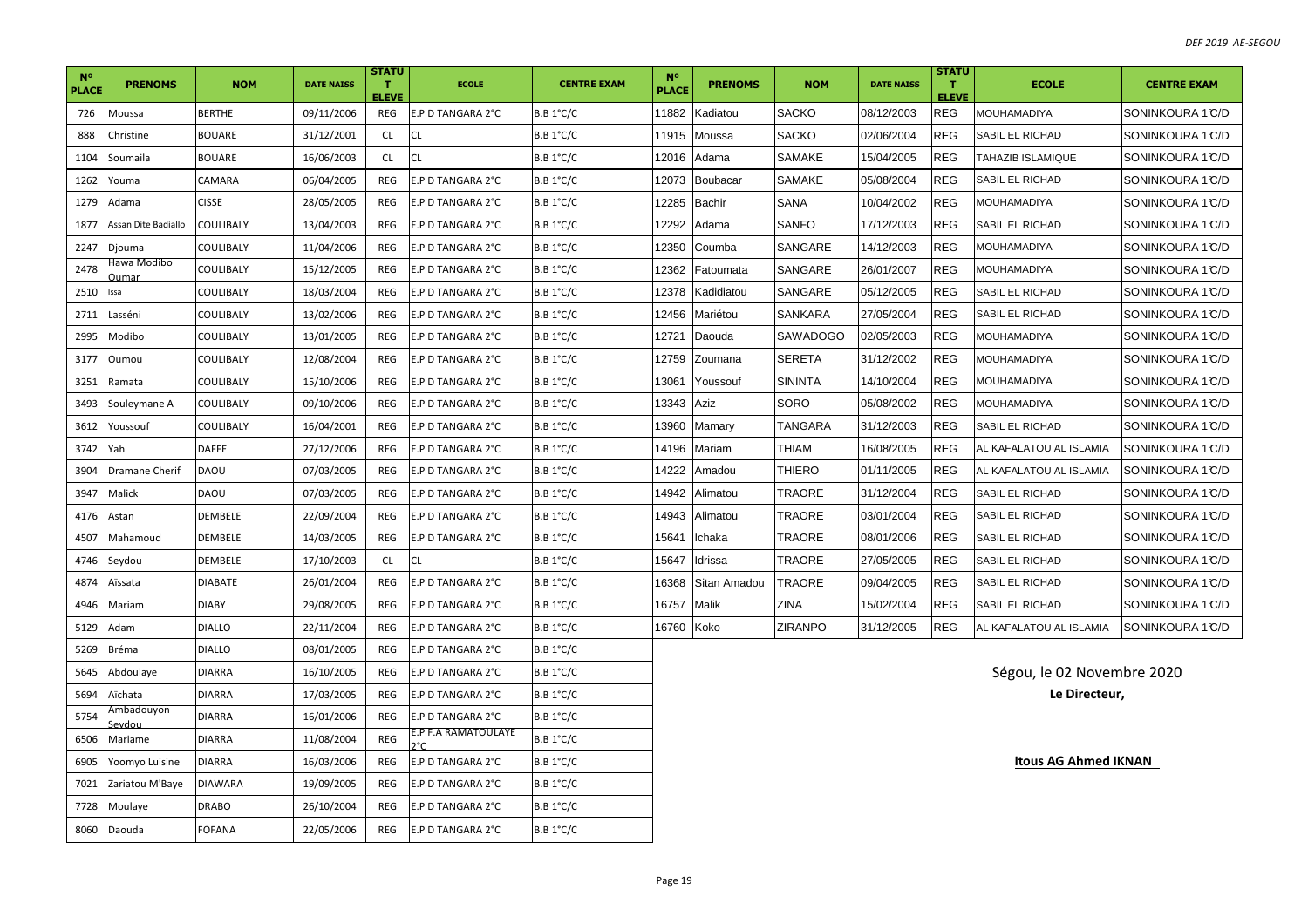| $N^{\circ}$<br><b>PLACE</b> | <b>PRENOMS</b>           | <b>NOM</b> | <b>DATE NAISS</b> | <b>STATU</b><br>п.<br><b>ELEVE</b> | <b>ECOLE</b>                         | <b>CENTRE EXAM</b> | $N^{\circ}$<br><b>PLACE</b> | <b>PRENOMS</b> | <b>NOM</b> | <b>DATE NAISS</b> | <b>STATU</b><br>$\mathbf{T}$<br><b>ELEVE</b> | <b>ECOLE</b> | <b>CENTRE EXAM</b> |
|-----------------------------|--------------------------|------------|-------------------|------------------------------------|--------------------------------------|--------------------|-----------------------------|----------------|------------|-------------------|----------------------------------------------|--------------|--------------------|
| 8081                        | Ibrahim                  | FOFANA     | 03/01/2006        | REG                                | E.P D TANGARA 2°C                    | B.B 1°C/C          |                             |                |            |                   |                                              |              |                    |
| 8107                        | Malado                   | FOFANA     | 01/07/2004        | REG                                | E.P D TANGARA 2°C                    | $B.B.1^{\circ}C/C$ |                             |                |            |                   |                                              |              |                    |
| 8116                        | Mamoudou                 | FOFANA     | 17/11/1999        | CL                                 | CL.                                  | B.B 1°C/C          |                             |                |            |                   |                                              |              |                    |
| 8137                        | Ousmane                  | FOFANA     | 25/01/2003        | REG                                | E.P D TANGARA 2°C                    | B.B 1°C/C          |                             |                |            |                   |                                              |              |                    |
| 8519                        | Bourama                  | GUISSE     | 15/10/2005        | REG                                | E.P D TANGARA 2°C                    | B.B 1°C/C          |                             |                |            |                   |                                              |              |                    |
| 8625                        | Lala Aïchatou            | HAÏDARA    | 24/11/2005        | REG                                | E.P D TANGARA 2°C                    | $B.B.1^{\circ}C/C$ |                             |                |            |                   |                                              |              |                    |
| 8923                        | Mariam                   | KANSAYE    | 07/02/2004        | REG                                | E.P F.A RAMATOULAYE<br>$2^{\circ}$ C | B.B 1°C/C          |                             |                |            |                   |                                              |              |                    |
| 9541                        | Kadiatou                 | KIDA       | 01/08/2005        | REG                                | E.P D TANGARA 2°C                    | B.B 1°C/C          |                             |                |            |                   |                                              |              |                    |
| 9874                        | Mamadou                  | KONATE     | 17/06/2003        | CL                                 | CL                                   | <b>B.B 1°C/C</b>   |                             |                |            |                   |                                              |              |                    |
| 9961                        | Aboubacar                | KONDO      | 30/05/2004        | REG                                | E.P D TANGARA 2°C                    | $B.B.1^{\circ}C/C$ |                             |                |            |                   |                                              |              |                    |
| 10011                       | Ami                      | KONE       | 10/03/2003        | REG                                | E.P D TANGARA 2°C                    | B.B 1°C/C          |                             |                |            |                   |                                              |              |                    |
| 10103                       | Djénébou                 | KONE       | 22/06/2005        | REG                                | E.P D TANGARA 2°C                    | <b>B.B 1°C/C</b>   |                             |                |            |                   |                                              |              |                    |
| 10537                       | Amadou<br><b>Mohamed</b> | KOUMARE    | 26/09/2005        | REG                                | E.P D TANGARA 2°C                    | B.B 1°C/C          |                             |                |            |                   |                                              |              |                    |
| 10729                       | Awa                      | MAIGA      | 23/06/2005        | REG                                | E.P F.A RAMATOULAYE<br>er,           | B.B 1°C/C          |                             |                |            |                   |                                              |              |                    |
| 10781                       | Samira                   | MAIGA      | 27/07/2005        | REG                                | E.P F.A RAMATOULAYE<br>ን°C           | $B.B.1^{\circ}C/C$ |                             |                |            |                   |                                              |              |                    |
| 10869                       | Fatoumata                | MAÏGA      | 21/12/2005        | REG                                | E.P D TANGARA 2°C                    | B.B 1°C/C          |                             |                |            |                   |                                              |              |                    |
| 10891                       | Idrissa Ali              | MAÏGA      | 30/11/2005        | REG                                | E.P D TANGARA 2°C                    | <b>B.B 1°C/C</b>   |                             |                |            |                   |                                              |              |                    |
| 11259                       | Safiatou                 | MOUNKORO   | 24/10/2005        | REG                                | E.P D TANGARA 2°C                    | B.B 1°C/C          |                             |                |            |                   |                                              |              |                    |
|                             | 11394 Modibo             | NIANGADO   | 22/12/2005        | REG                                | E.P D TANGARA 2°C                    | B.B 1°C/C          |                             |                |            |                   |                                              |              |                    |
| 11463                       | Mamadou                  | NIMAGA     | 21/05/2000        | CL.                                | CL.                                  | B.B 1°C/C          |                             |                |            |                   |                                              |              |                    |
|                             | 11877 Ibrahim            | SACKO      | 10/01/2006        | REG                                | E.P D TANGARA 2°C                    | B.B 1°C/C          |                             |                |            |                   |                                              |              |                    |
| 11935                       | Souleymane M             | SACKO      | 09/04/2002        | REG                                | E.P D TANGARA 2°C                    | B.B 1°C/C          |                             |                |            |                   |                                              |              |                    |
| 12006                       | Abdoul Aziz              | SAMAKE     | 19/05/2006        | REG                                | E.P D TANGARA 2°C                    | $B.B.1^{\circ}C/C$ |                             |                |            |                   |                                              |              |                    |
|                             | 12088 Dramane            | SAMAKE     | 01/01/2002        | CL                                 | CL                                   | $B.B.1^{\circ}C/C$ |                             |                |            |                   |                                              |              |                    |
| 12355                       | Djénébou                 | SANGARE    | 31/03/2000        | CL.                                | <b>CL</b>                            | <b>B.B 1°C/C</b>   |                             |                |            |                   |                                              |              |                    |
| 12540                       | Fatoumata<br>Amadou      | SANOGO     | 13/03/2006        | REG                                | E.P D TANGARA 2°C                    | B.B 1°C/C          |                             |                |            |                   |                                              |              |                    |
| 12543                       | Fatoumata Sidiki         | SANOGO     | 12/04/2005        | REG                                | E.P D TANGARA 2°C                    | <b>B.B 1°C/C</b>   |                             |                |            |                   |                                              |              |                    |
| 12593                       | Mariam                   | SANOGO     | 10/12/2004        | CL                                 | CL.                                  | $B.B.1^{\circ}C/C$ |                             |                |            |                   |                                              |              |                    |
| 12680                       | Mahamane Yah             | SANTARA    | 07/08/2003        | <b>CL</b>                          | CL                                   | B.B 1°C/C          |                             |                |            |                   |                                              |              |                    |
|                             | 13074 Aïssata            | SISSOKO    | 24/12/2005        | REG                                | E.P D TANGARA 2°C                    | B.B 1°C/C          |                             |                |            |                   |                                              |              |                    |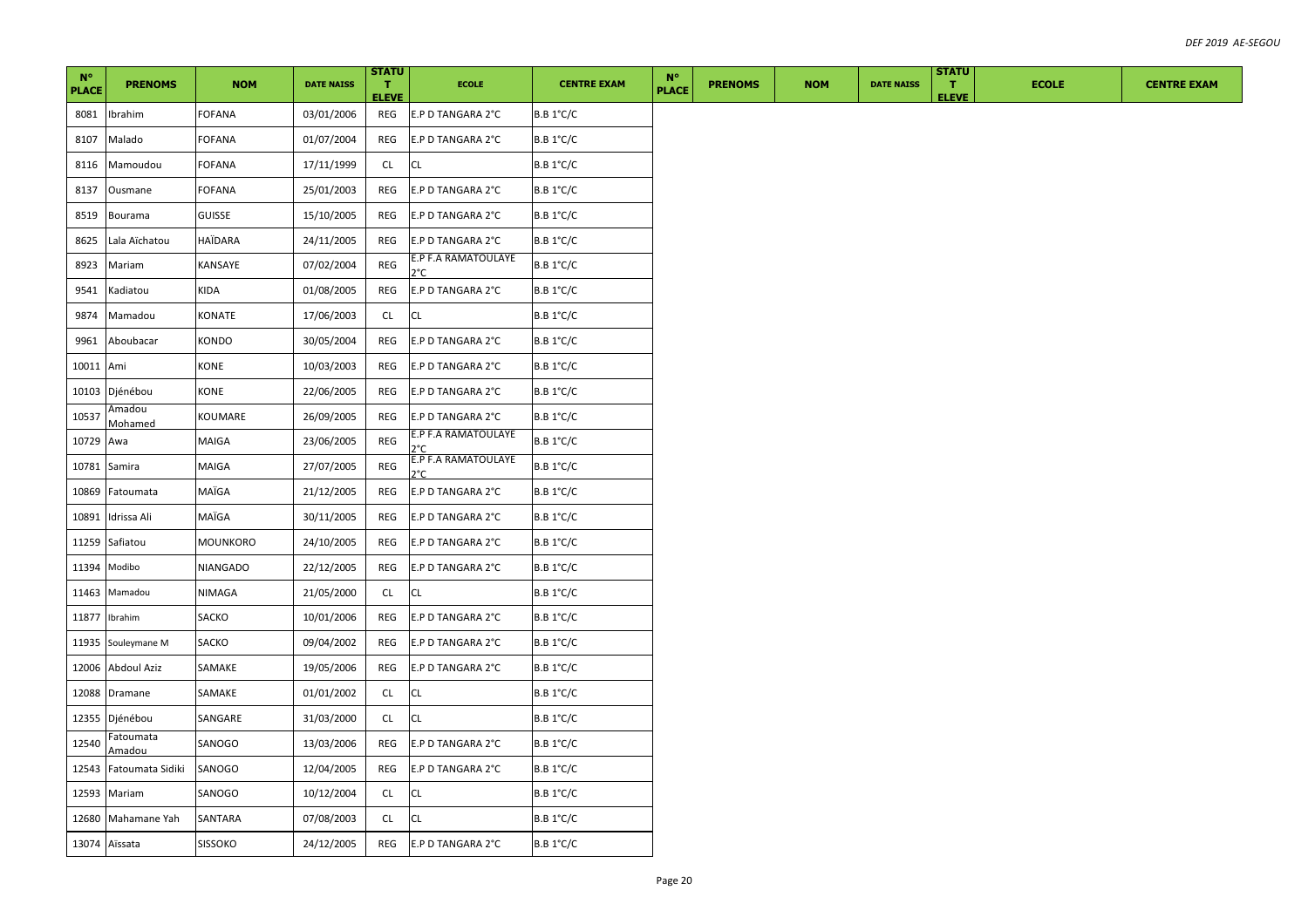| $N^{\circ}$<br><b>PLACE</b> | <b>PRENOMS</b>           | <b>NOM</b>     | <b>DATE NAISS</b> | <b>STATU</b><br>T.<br><b>ELEVE</b> | <b>ECOLE</b>            | <b>CENTRE EXAM</b>    | $N^{\circ}$<br><b>PLACE</b> | <b>PRENOMS</b> | <b>NOM</b> | <b>DATE NAISS</b> | <b>STATU</b><br>л.<br><b>ELEVE</b> | <b>ECOLE</b> | <b>CENTRE EXAM</b> |
|-----------------------------|--------------------------|----------------|-------------------|------------------------------------|-------------------------|-----------------------|-----------------------------|----------------|------------|-------------------|------------------------------------|--------------|--------------------|
| 13076                       | Alfousseyni              | <b>SISSOKO</b> | 01/08/2006        | REG                                | E.P D TANGARA 2°C       | $B.B.1^{\circ}C/C$    |                             |                |            |                   |                                    |              |                    |
| 13426                       | Aminata                  | sow            | 22/07/2005        | REG                                | E.P D TANGARA 2°C       | $B.B.1^{\circ}C/C$    |                             |                |            |                   |                                    |              |                    |
| 13497                       | Seydou                   | sow            | 17/06/2005        | REG                                | E.P D TANGARA 2°C       | B.B 1°C/C             |                             |                |            |                   |                                    |              |                    |
| 13547                       | Cheick Oumar<br>Ibrahim  | SYLLA          | 01/02/2005        | REG                                | E.P D TANGARA 2°C       | $B.B.1^{\circ}C/C$    |                             |                |            |                   |                                    |              |                    |
| 13844                       | Djibril Sory             | TANGARA        | 17/12/2004        | REG                                | E.P D TANGARA 2°C       | $B.B.1^{\circ}C/C$    |                             |                |            |                   |                                    |              |                    |
| 13987                       | Moulaye                  | TANGARA        | 28/06/2004        | REG                                | E.P F.A RAMATOULAYE 2°C | $B.B.1^{\circ}C/C$    |                             |                |            |                   |                                    |              |                    |
| 14194                       | Kadidiatou               | THIAM          | 28/08/2005        | REG                                | E.P D TANGARA 2°C       | <b>B.B 1°C/C</b>      |                             |                |            |                   |                                    |              |                    |
| 14223                       | Amadou Demba             | THIERO         | 17/07/2004        | REG                                | E.P D TANGARA 2°C       | B.B 1°C/C             |                             |                |            |                   |                                    |              |                    |
| 14247                       | Fatoumata                | <b>THIERO</b>  | 08/05/2000        | REG                                | E.P D TANGARA 2°C       | <b>B.B 1°C/C</b>      |                             |                |            |                   |                                    |              |                    |
| 14264                       | Oumou                    | THIERO         | 17/07/2007        | REG                                | E.P D TANGARA 2°C       | $B.B.1^{\circ}C/C$    |                             |                |            |                   |                                    |              |                    |
| 15263                       | Chawa                    | TRAORE         | 12/09/2004        | REG                                | E.P D TANGARA 2°C       | <b>B.B 1°C/C</b>      |                             |                |            |                   |                                    |              |                    |
| 15268                       | Cheick Amadou<br>Tidiane | TRAORE         | 04/03/2003        | CL                                 | CL                      | <b>B.B 1°C/C</b>      |                             |                |            |                   |                                    |              |                    |
| 15309                       | Diaminatou               | TRAORE         | 10/02/2004        | REG                                | E.P D TANGARA 2°C       | B.B 1°C/C             |                             |                |            |                   |                                    |              |                    |
| 15341                       | Djénéba                  | TRAORE         | 20/01/2002        | REG                                | E.P F.A RAMATOULAYE 2°C | $B.B.1^{\circ}C/C$    |                             |                |            |                   |                                    |              |                    |
| 15749                       | Korotimi                 | TRAORE         | 17/02/2003        | REG                                | E.P D TANGARA 2°C       | B.B 1°C/C             |                             |                |            |                   |                                    |              |                    |
| 16185                       | Ousmane                  | <b>TRAORE</b>  | 20/07/2006        | REG                                | E.P D TANGARA 2°C       | <b>B.B 1°C/C</b>      |                             |                |            |                   |                                    |              |                    |
| 16218                       | Rokiatou                 | TRAORE         | 28/03/2002        | CL                                 | CL                      | B.B 1°C/C             |                             |                |            |                   |                                    |              |                    |
| 265                         | Mamadou                  | BAH            | 09/02/2003        | REG                                | <b>B.BOUARÉ 2°C/A</b>   | B.BOUARÉ 1°C/A        |                             |                |            |                   |                                    |              |                    |
| 685                         | Astan                    | <b>BERTHE</b>  | 12/09/2002        | REG                                | <b>B.BOUARÉ 2°C/A</b>   | B.BOUARÉ 1°C/A        |                             |                |            |                   |                                    |              |                    |
| 739                         | Tidiane                  | <b>BERTHE</b>  | 06/06/2003        | REG                                | <b>B.BOUARÉ 2°C/A</b>   | B.BOUARÉ 1°C/A        |                             |                |            |                   |                                    |              |                    |
| 802                         | Penda                    | BOMBOTE        | 15/04/2005        | REG                                | <b>B.BOUARÉ 2°C/A</b>   | B.BOUARÉ 1°C/A        |                             |                |            |                   |                                    |              |                    |
| 803                         | Mohamed Kazali           | <b>BOMOTE</b>  | 09/08/2006        | REG                                | <b>B.BOUARÉ 2°C/A</b>   | B.BOUARÉ 1°C/A        |                             |                |            |                   |                                    |              |                    |
| 1284                        | Ahmed Assalia            | <b>CISSE</b>   | 11/09/2005        | REG                                | <b>B.BOUARÉ 2°C/A</b>   | B.BOUARÉ 1°C/A        |                             |                |            |                   |                                    |              |                    |
| 2307                        | Fatoumata                | COULIBALY      | 09/09/2005        | REG                                | <b>B.BOUARÉ 2°C/A</b>   | <b>B.BOUARÉ 1°C/A</b> |                             |                |            |                   |                                    |              |                    |
| 2447                        | Hawa                     | COULIBALY      | 15/10/2005        | REG                                | <b>B.BOUARÉ 2°C/A</b>   | B.BOUARÉ 1°C/A        |                             |                |            |                   |                                    |              |                    |
| 2668                        | Korotoum                 | COULIBALY      | 18/01/2002        | CL                                 | CL.                     | B.BOUARÉ 1°C/A        |                             |                |            |                   |                                    |              |                    |
| 3104                        | Natima                   | COULIBALY      | 25/03/2004        | REG                                | <b>B.BOUARÉ 2°C/A</b>   | B.BOUARÉ 1°C/A        |                             |                |            |                   |                                    |              |                    |
| 3258                        | Rokia                    | COULIBALY      | 12/05/2005        | REG                                | <b>B.BOUARÉ 2°C/A</b>   | B.BOUARÉ 1°C/A        |                             |                |            |                   |                                    |              |                    |
| 3714                        | Nana                     | DABO           | 13/03/2005        | REG                                | <b>B.BOUARÉ 2°C/A</b>   | <b>B.BOUARÉ 1°C/A</b> |                             |                |            |                   |                                    |              |                    |
|                             | 3852 Abdoul Kadri        | DAOU           | 24/03/2005        | REG                                | <b>B.BOUARÉ 2°C/A</b>   | B.BOUARÉ 1°C/A        |                             |                |            |                   |                                    |              |                    |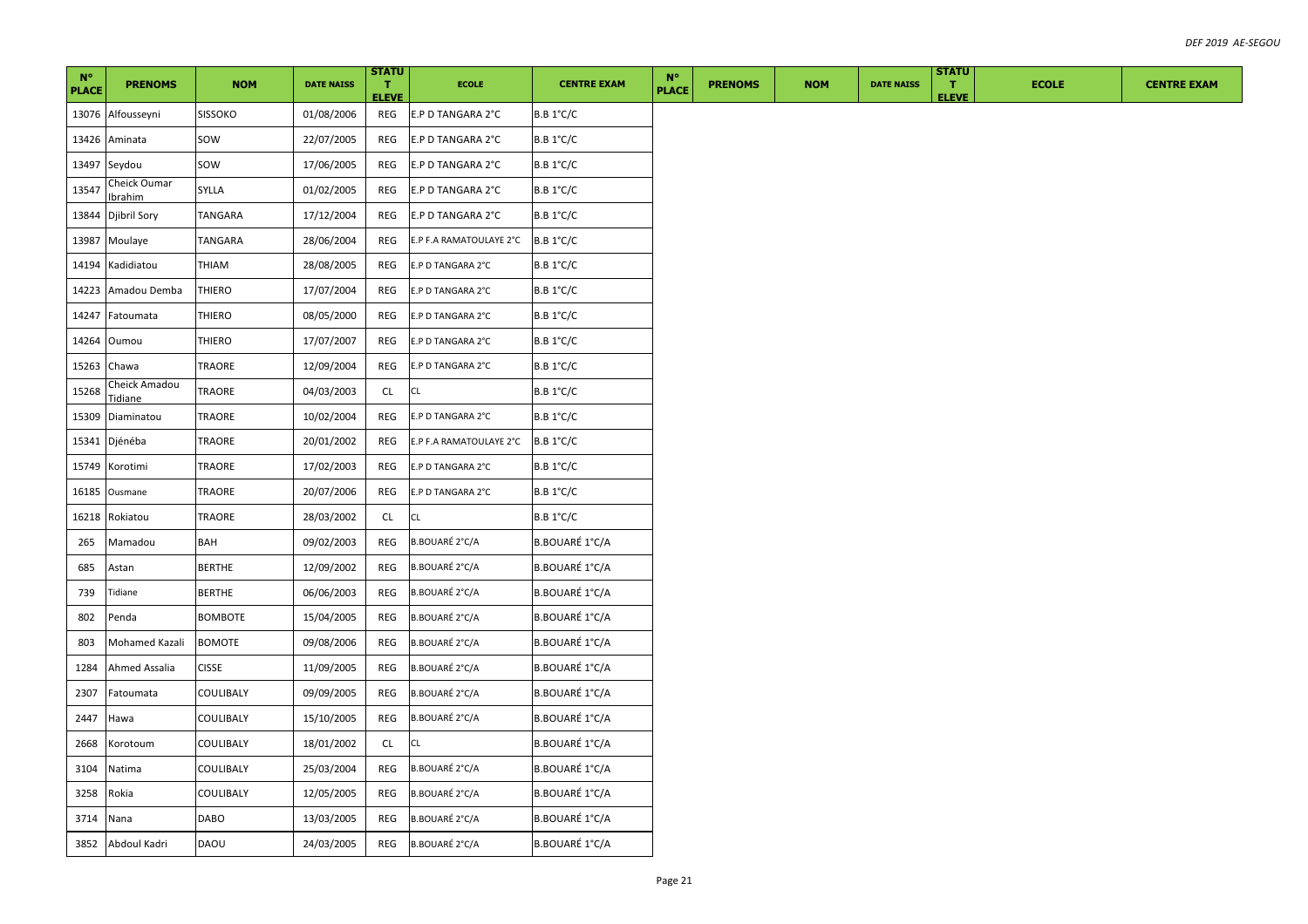| $N^{\circ}$<br><b>PLACE</b> | <b>PRENOMS</b>                    | <b>NOM</b>     | <b>DATE NAISS</b> | <b>STATU</b><br>т.<br><b>ELEVE</b> | <b>ECOLE</b>          | <b>CENTRE EXAM</b>    | $N^{\circ}$<br><b>PLACE</b> | <b>PRENOMS</b> | <b>NOM</b> | <b>DATE NAISS</b> | <b>STATU</b><br>T.<br><b>ELEVE</b> | <b>ECOLE</b> | <b>CENTRE EXAM</b> |
|-----------------------------|-----------------------------------|----------------|-------------------|------------------------------------|-----------------------|-----------------------|-----------------------------|----------------|------------|-------------------|------------------------------------|--------------|--------------------|
| 4118                        | Aminata                           | DEMBELE        | 09/09/2000        | REG                                | B.BOUARÉ 2°C/A        | B.BOUARÉ 1°C/A        |                             |                |            |                   |                                    |              |                    |
| 4333                        | Fatoumata                         | DEMBELE        | 02/04/2005        | REG                                | B.BOUARÉ 2°C/A        | B.BOUARÉ 1°C/A        |                             |                |            |                   |                                    |              |                    |
| 4392                        | Hawa                              | DEMBELE        | 17/10/2004        | REG                                | B.BOUARÉ 2°C/A        | B.BOUARÉ 1°C/A        |                             |                |            |                   |                                    |              |                    |
| 4673                        | Ousmane                           | DEMBELE        | 10/06/2001        | REG                                | B.BOUARÉ 2°C/A        | B.BOUARÉ 1°C/A        |                             |                |            |                   |                                    |              |                    |
| 4865                        | Zé Abdoulaye                      | DIA            | 05/12/2003        | REG                                | B.BOUARÉ 2°C/A        | B.BOUARÉ 1°C/A        |                             |                |            |                   |                                    |              |                    |
| 4931                        | Alima                             | <b>DIABY</b>   | 05/08/2003        | REG                                | B.BOUARÉ 2°C/A        | B.BOUARÉ 1°C/A        |                             |                |            |                   |                                    |              |                    |
| 5563                        | Soumaïla                          | DIALLO         | 04/11/2004        | REG                                | B.BOUARÉ 2°C/A        | B.BOUARÉ 1°C/A        |                             |                |            |                   |                                    |              |                    |
| 5669                        | Adama                             | DIARRA         | 19/10/2001        | REG                                | B.BOUARÉ 2°C/A        | B.BOUARÉ 1°C/A        |                             |                |            |                   |                                    |              |                    |
| 6102                        | Fatoumata                         | <b>DIARRA</b>  | 25/12/2004        | REG                                | B.BOUARÉ 2°C/A        | B.BOUARÉ 1°C/A        |                             |                |            |                   |                                    |              |                    |
| 6266                        | Kadiatou                          | DIARRA         | 20/02/2004        | REG                                | B.BOUARÉ 2°C/A        | B.BOUARÉ 1°C/A        |                             |                |            |                   |                                    |              |                    |
| 6363                        | Madou                             | DIARRA         | 23/09/2004        | REG                                | B.BOUARÉ 2°C/A        | B.BOUARÉ 1°C/A        |                             |                |            |                   |                                    |              |                    |
| 6450                        | Mamoudou                          | <b>DIARRA</b>  | 11/09/2005        | REG                                | B.BOUARÉ 2°C/A        | B.BOUARÉ 1°C/A        |                             |                |            |                   |                                    |              |                    |
| 6500                        | Mariam Sidi                       | <b>DIARRA</b>  | 03/11/2005        | REG                                | B.BOUARÉ 2°C/A        | B.BOUARÉ 1°C/A        |                             |                |            |                   |                                    |              |                    |
| 6629                        | Oumar                             | <b>DIARRA</b>  | 28/03/2006        | REG                                | B.BOUARÉ 2°C/A        | B.BOUARÉ 1°C/A        |                             |                |            |                   |                                    |              |                    |
| 6720                        | Salimata                          | DIARRA         | 09/11/2002        | CL.                                | CL                    | B.BOUARÉ 1°C/A        |                             |                |            |                   |                                    |              |                    |
| 7409                        | Harber Yaya                       | <b>DJITEYE</b> | 14/09/2003        | REG                                | <b>B.BOUARÉ 2°C/A</b> | B.BOUARÉ 1°C/A        |                             |                |            |                   |                                    |              |                    |
| 7731                        | Seydou                            | <b>DRABO</b>   | 15/02/2003        | REG                                | B.BOUARÉ 2°C/A        | B.BOUARÉ 1°C/A        |                             |                |            |                   |                                    |              |                    |
| 8026                        | Adiara                            | FOFANA         | 04/05/2001        | REG                                | B.BOUARÉ 2°C/A        | B.BOUARÉ 1°C/A        |                             |                |            |                   |                                    |              |                    |
| 8111                        | Mamadou                           | FOFANA         | 12/05/2005        | REG                                | B.BOUARÉ 2°C/A        | B.BOUARÉ 1°C/A        |                             |                |            |                   |                                    |              |                    |
| 8619                        | Kadia                             | HAÏDARA        | 05/05/2005        | REG                                | B.BOUARÉ 2°C/A        | B.BOUARÉ 1°C/A        |                             |                |            |                   |                                    |              |                    |
| 8843                        | Achatou Amadou                    | KANE           | 19/12/2002        | REG                                | B.BOUARÉ 2°C/A        | B.BOUARÉ 1°C/A        |                             |                |            |                   |                                    |              |                    |
| 9832                        | Fatoumata<br>Amadou               | KONATE         | 20/04/2004        | REG                                | B.BOUARÉ 2°C/A        | B.BOUARÉ 1°C/A        |                             |                |            |                   |                                    |              |                    |
| 9834                        | Fatoumata Cheick<br><u>Amadou</u> | KONATE         | 15/04/2002        | REG                                | B.BOUARÉ 2°C/A        | B.BOUARÉ 1°C/A        |                             |                |            |                   |                                    |              |                    |
| 9871                        | Maïmouna                          | KONATE         | 25/02/2003        | <b>REG</b>                         | <b>B.BOUARÉ 2°C/A</b> | <b>B.BOUARÉ 1°C/A</b> |                             |                |            |                   |                                    |              |                    |
| 10400                       | Boubacar<br>Samakoro              | <b>KONTA</b>   | 06/11/2004        | REG                                | <b>B.BOUARÉ 2°C/A</b> | B.BOUARÉ 1°C/A        |                             |                |            |                   |                                    |              |                    |
| 10631                       | Hamadou                           | KOUYATE        | 24/09/2001        | REG                                | B.BOUARÉ 2°C/A        | B.BOUARÉ 1°C/A        |                             |                |            |                   |                                    |              |                    |
| 10861                       | Farimata                          | MAÏGA          | 16/09/2005        | REG                                | B.BOUARÉ 2°C/A        | B.BOUARÉ 1°C/A        |                             |                |            |                   |                                    |              |                    |
| 10882                       | Hamsatou                          | MAÏGA          | 15/08/2003        | REG                                | B.BOUARÉ 2°C/A        | B.BOUARÉ 1°C/A        |                             |                |            |                   |                                    |              |                    |
| 11376                       | Kadiatou                          | NIAMBELE       | 11/04/2005        | REG                                | <b>B.BOUARÉ 2°C/A</b> | <b>B.BOUARÉ 1°C/A</b> |                             |                |            |                   |                                    |              |                    |
|                             | 11377 Kadidiatou                  | NIAMBELE       | 20/01/2004        | REG                                | <b>B.BOUARÉ 2°C/A</b> | B.BOUARÉ 1°C/A        |                             |                |            |                   |                                    |              |                    |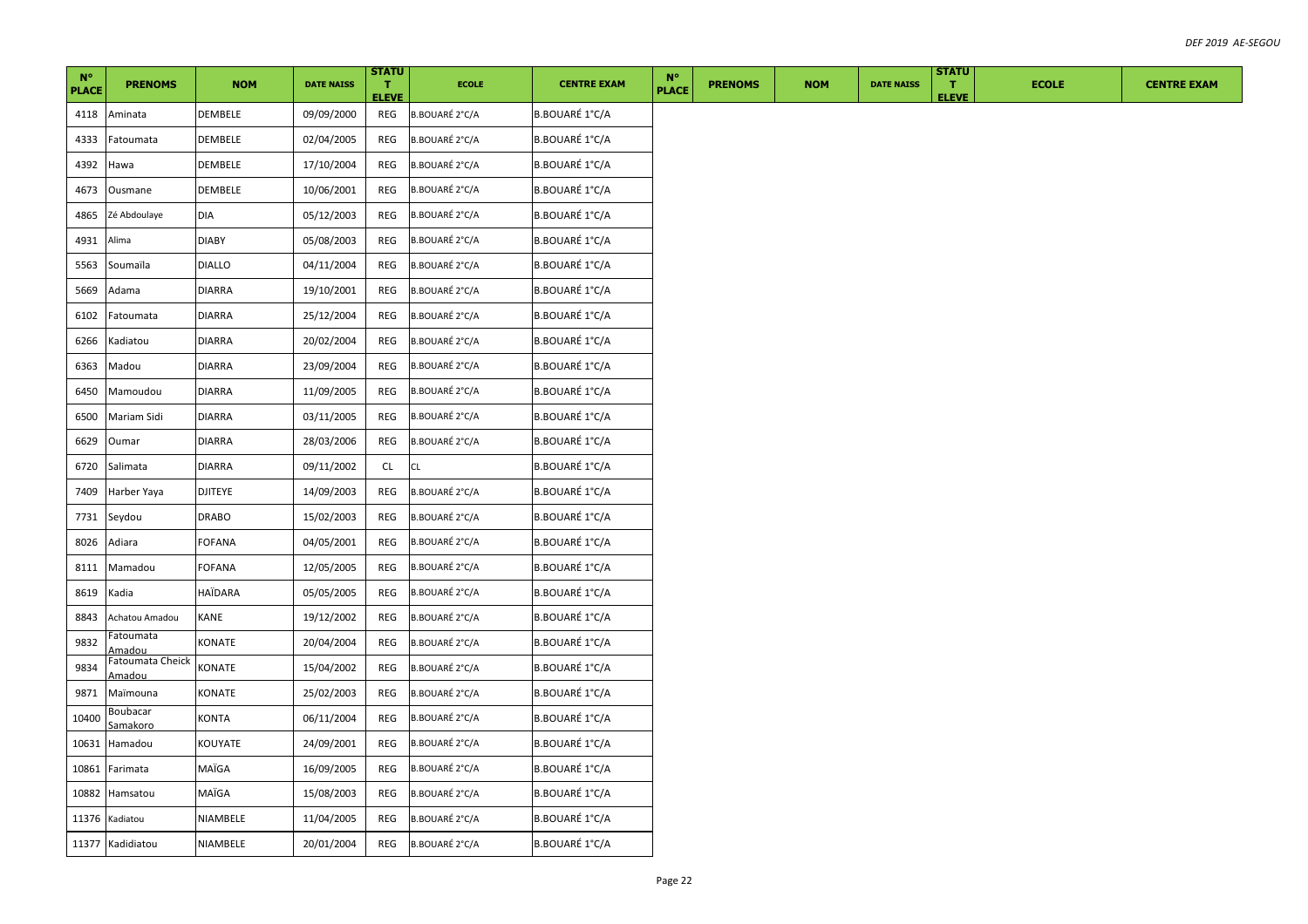| $N^{\circ}$<br><b>PLACE</b> | <b>PRENOMS</b>                    | <b>NOM</b>       | <b>DATE NAISS</b> | <b>STATU</b><br>т.  | <b>ECOLE</b>          | <b>CENTRE EXAM</b>    | $N^{\circ}$<br><b>PLACE</b> | <b>PRENOMS</b> | <b>NOM</b> | <b>DATE NAISS</b> | <b>STATU</b><br>л. | <b>ECOLE</b> | <b>CENTRE EXAM</b> |
|-----------------------------|-----------------------------------|------------------|-------------------|---------------------|-----------------------|-----------------------|-----------------------------|----------------|------------|-------------------|--------------------|--------------|--------------------|
| 11392 Kowy                  |                                   | NIANGADO         | 22/08/2004        | <b>ELEVE</b><br>REG | <b>B.BOUARÉ 2°C/A</b> | B.BOUARÉ 1°C/A        |                             |                |            |                   | <b>ELEVE</b>       |              |                    |
|                             | 11702 Mariam Bréhima              | <b>OUOLOGUEM</b> | 27/08/2004        | REG                 | B.BOUARÉ 2°C/A        | B.BOUARÉ 1°C/A        |                             |                |            |                   |                    |              |                    |
|                             | 11703 Mariam Ousmane OUOLOGUEM    |                  | 05/03/2005        | <b>REG</b>          | B.BOUARÉ 2°C/A        | <b>B.BOUARÉ 1°C/A</b> |                             |                |            |                   |                    |              |                    |
|                             | 12334 Assétou                     | SANGARE          | 24/05/2003        | REG                 | B.BOUARÉ 2°C/A        | <b>B.BOUARÉ 1°C/A</b> |                             |                |            |                   |                    |              |                    |
|                             | 12524 Djénébou                    | SANOGO           | 12/04/2002        | <b>REG</b>          | B.BOUARÉ 2°C/A        | B.BOUARÉ 1°C/A        |                             |                |            |                   |                    |              |                    |
|                             | 12998 Moustapha                   | SIMPARA          | 13/03/2004        | REG                 | B.BOUARÉ 2°C/A        | <b>B.BOUARÉ 1°C/A</b> |                             |                |            |                   |                    |              |                    |
|                             | 13043 Faraban Youssouf            | SININTA          | 18/01/2005        | REG                 | B.BOUARÉ 2°C/A        | B.BOUARÉ 1°C/A        |                             |                |            |                   |                    |              |                    |
| 13056                       | Nouhoum<br><u>Youssouf</u>        | SININTA          | 04/09/2006        | REG                 | B.BOUARÉ 2°C/A        | B.BOUARÉ 1°C/A        |                             |                |            |                   |                    |              |                    |
|                             | 13126 Mariam                      | SISSOKO          | 12/02/2005        | REG                 | B.BOUARÉ 2°C/A        | B.BOUARÉ 1°C/A        |                             |                |            |                   |                    |              |                    |
|                             | 13857 Fatoumata                   | TANGARA          | 29/05/2005        | REG                 | B.BOUARÉ 2°C/A        | B.BOUARÉ 1°C/A        |                             |                |            |                   |                    |              |                    |
| 13991                       | Moussa                            | TANGARA          | 31/12/2003        | REG                 | B.BOUARÉ 2°C/A        | B.BOUARÉ 1°C/A        |                             |                |            |                   |                    |              |                    |
|                             | 14218 Abdoulaye                   | THIERO           | 17/04/2005        | REG                 | B.BOUARÉ 2°C/A        | B.BOUARÉ 1°C/A        |                             |                |            |                   |                    |              |                    |
|                             | 15372 Djiguiya                    | TRAORE           | 25/04/2002        | REG                 | B.BOUARÉ 2°C/A        | B.BOUARÉ 1°C/A        |                             |                |            |                   |                    |              |                    |
| 77                          | Alousseini                        | ARME             | 17/08/2005        | REG                 | B.BOUARÉ 2°C/B        | B.BOUARE 2°C/B        |                             |                |            |                   |                    |              |                    |
| 244                         | Fatoumata Gnâ                     | BAH              | 24/01/2003        | REG                 | B.BOUARÉ 2°C/B        | B.BOUARE 2°C/B        |                             |                |            |                   |                    |              |                    |
| 919                         | Fatoumata                         | BOUARE           | 10/09/2002        | <b>CL</b>           | CL                    | <b>B.BOUARE 2°C/B</b> |                             |                |            |                   |                    |              |                    |
| 1302                        | Amadou                            | <b>CISSE</b>     | 23/02/2003        | REG                 | <b>B.BOUARÉ 2°C/B</b> | B.BOUARE 2°C/B        |                             |                |            |                   |                    |              |                    |
| 1402                        | Ibrahim                           | <b>CISSE</b>     | 14/09/2000        | CL                  | CL                    | <b>B.BOUARE 2°C/B</b> |                             |                |            |                   |                    |              |                    |
| 1889                        | Assétou                           | COULIBALY        | 25/11/1993        | <b>CL</b>           | CL                    | B.BOUARE 2°C/B        |                             |                |            |                   |                    |              |                    |
| 2046                        | <b>Binta</b>                      | COULIBALY        | 12/02/2002        | <b>CL</b>           | CL                    | B.BOUARE 2°C/B        |                             |                |            |                   |                    |              |                    |
| 2386                        | Féfé Tiéblé                       | COULIBALY        | 18/08/2005        | REG                 | B.BOUARÉ 2°C/B        | <b>B.BOUARE 2°C/B</b> |                             |                |            |                   |                    |              |                    |
| 2408                        | Gaoussou                          | COULIBALY        | 15/10/2005        | REG                 | <b>B.BOUARÉ 2°C/B</b> | <b>B.BOUARE 2°C/B</b> |                             |                |            |                   |                    |              |                    |
| 2937                        | Mariam Issa                       | COULIBALY        | 18/10/2005        | REG                 | <b>B.BOUARÉ 2°C/B</b> | <b>B.BOUARE 2°C/B</b> |                             |                |            |                   |                    |              |                    |
| 3202                        | Oumou Kaïrou                      | COULIBALY        | 19/12/1993        | CL                  | CL                    | <b>B.BOUARE 2°C/B</b> |                             |                |            |                   |                    |              |                    |
| 3301                        | Sadio Pierrette<br>Dibv           | COULIBALY        | 10/12/2001        | CL                  | CL                    | B.BOUARE 2°C/B        |                             |                |            |                   |                    |              |                    |
| 3368                        | Sékou                             | COULIBALY        | 20/10/2005        | REG                 | B.BOUARÉ 2°C/B        | <b>B.BOUARE 2°C/B</b> |                             |                |            |                   |                    |              |                    |
| 3369                        | Sékou                             | COULIBALY        | 25/01/2003        | CL                  | CL                    | <b>B.BOUARE 2°C/B</b> |                             |                |            |                   |                    |              |                    |
| 3609                        | Youssouf                          | COULIBALY        | 14/01/1970        | <b>CL</b>           | CL                    | <b>B.BOUARE 2°C/B</b> |                             |                |            |                   |                    |              |                    |
| 3787                        | Baouhan Marie<br><b>Madeheine</b> | DAKOUO           | 04/06/2002        | REG                 | B.BOUARÉ 2°C/B        | B.BOUARE 2°C/B        |                             |                |            |                   |                    |              |                    |
| 4101 Aly                    |                                   | DEMBELE          | 20/01/2002        | CL                  | CL                    | <b>B.BOUARE 2°C/B</b> |                             |                |            |                   |                    |              |                    |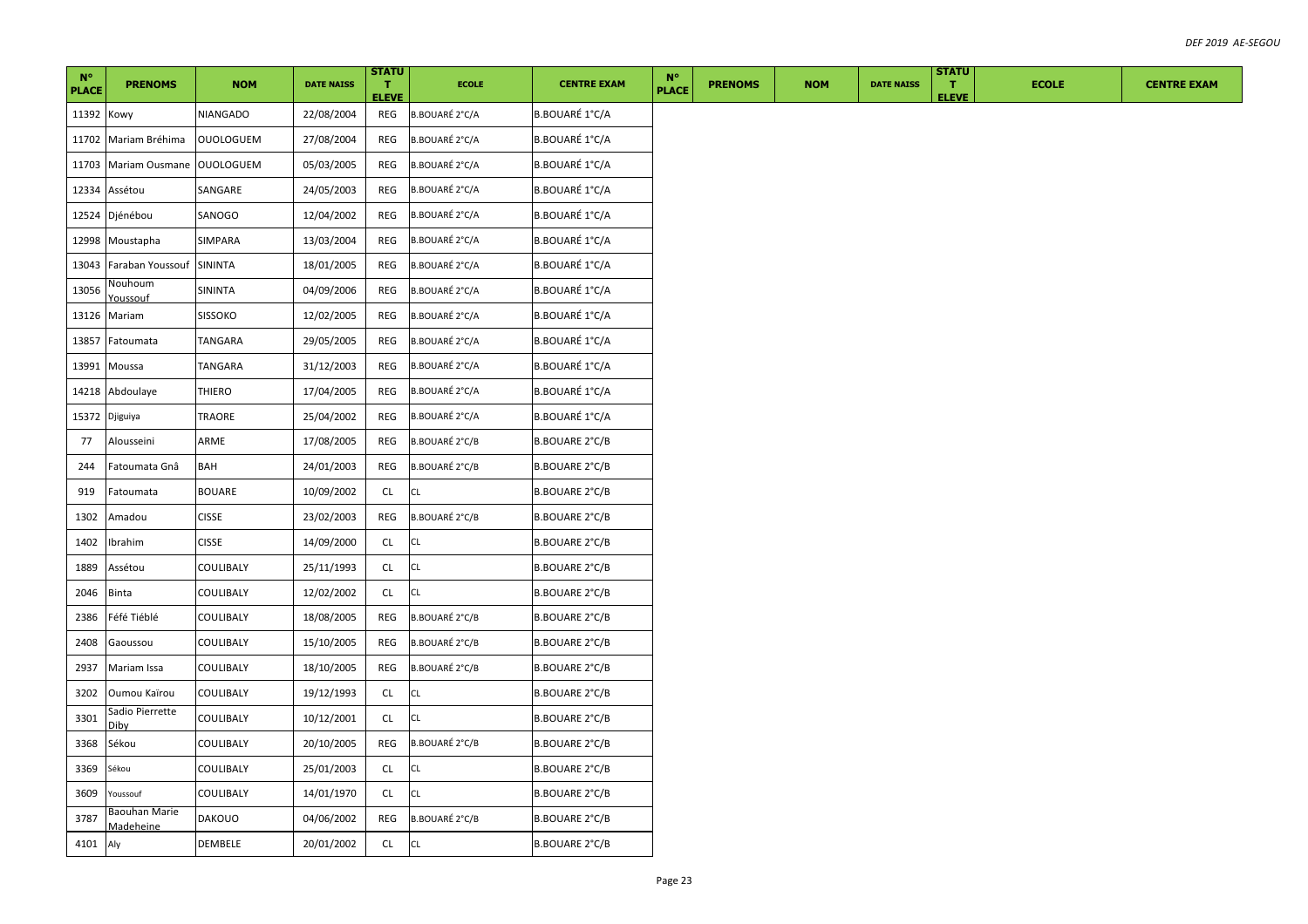| $N^{\circ}$<br><b>PLACE</b> | <b>PRENOMS</b>      | <b>NOM</b>      | <b>DATE NAISS</b> | <b>STATU</b><br>$\mathbf{T}$<br><b>ELEVE</b> | <b>ECOLE</b>          | <b>CENTRE EXAM</b>    | $N^{\circ}$<br><b>PLACE</b> | <b>PRENOMS</b> | <b>NOM</b> | <b>DATE NAISS</b> | <b>STATU</b><br>л.<br><b>ELEVE</b> | <b>ECOLE</b> | <b>CENTRE EXAM</b> |
|-----------------------------|---------------------|-----------------|-------------------|----------------------------------------------|-----------------------|-----------------------|-----------------------------|----------------|------------|-------------------|------------------------------------|--------------|--------------------|
| 4334                        | Fatoumata           | DEMBELE         | 19/10/2004        | REG                                          | B.BOUARÉ 2°C/B        | B.BOUARE 2°C/B        |                             |                |            |                   |                                    |              |                    |
| 4376                        | Gaoussou            | DEMBELE         | 07/11/2000        | REG                                          | B.BOUARÉ 2°C/B        | B.BOUARE 2°C/B        |                             |                |            |                   |                                    |              |                    |
| 4496                        | Mahamadou           | DEMBELE         | 07/05/2005        | REG                                          | <b>B.BOUARÉ 2°C/B</b> | B.BOUARE 2°C/B        |                             |                |            |                   |                                    |              |                    |
| 4540                        | Mariam              | DEMBELE         | 27/04/2007        | REG                                          | <b>B.BOUARÉ 2°C/B</b> | B.BOUARE 2°C/B        |                             |                |            |                   |                                    |              |                    |
| 4936                        | Kadia               | <b>DIABY</b>    | 08/04/2001        | REG                                          | <b>B.BOUARÉ 2°C/B</b> | <b>B.BOUARE 2°C/B</b> |                             |                |            |                   |                                    |              |                    |
| 5087                        | Safiatou            | DIAKITE         | 15/01/2003        | REG                                          | <b>B.BOUARÉ 2°C/B</b> | B.BOUARE 2°C/B        |                             |                |            |                   |                                    |              |                    |
| 5091                        | Salimatou           | <b>DIAKITE</b>  | 15/01/2000        | CL                                           | <b>CL</b>             | <b>B.BOUARE 2°C/B</b> |                             |                |            |                   |                                    |              |                    |
| 5151                        | Alassane Boiba      | <b>DIALLO</b>   | 14/01/2003        | REG                                          | <b>B.BOUARÉ 2°C/B</b> | <b>B.BOUARE 2°C/B</b> |                             |                |            |                   |                                    |              |                    |
| 5192                        | Aminata             | <b>DIALLO</b>   | 02/02/2002        | CL                                           | <b>CL</b>             | B.BOUARE 2°C/B        |                             |                |            |                   |                                    |              |                    |
| 5219                        | Awa                 | <b>DIALLO</b>   | 01/06/2003        | REG                                          | B.BOUARÉ 2°C/B        | <b>B.BOUARE 2°C/B</b> |                             |                |            |                   |                                    |              |                    |
| 5455                        | Mariam              | <b>DIALLO</b>   | 13/07/1998        | CL                                           | CL                    | B.BOUARE 2°C/B        |                             |                |            |                   |                                    |              |                    |
| 5893                        | Bandjougou          | <b>DIARRA</b>   | 17/08/2004        | REG                                          | B.BOUARÉ 2°C/B        | <b>B.BOUARE 2°C/B</b> |                             |                |            |                   |                                    |              |                    |
| 5917                        | Bintou              | <b>DIARRA</b>   | 01/08/2005        | REG                                          | B.BOUARÉ 2°C/B        | B.BOUARE 2°C/B        |                             |                |            |                   |                                    |              |                    |
| 5980                        | Cheick Oumar        | <b>DIARRA</b>   | 14/02/2003        | REG                                          | <b>B.BOUARÉ 2°C/B</b> | B.BOUARE 2°C/B        |                             |                |            |                   |                                    |              |                    |
| 6097                        | Faradji             | DIARRA          | 15/11/2003        | REG                                          | B.BOUARÉ 2°C/B        | B.BOUARE 2°C/B        |                             |                |            |                   |                                    |              |                    |
| 6469                        | Mariam              | <b>DIARRA</b>   | 07/12/1997        | CL                                           | <b>CL</b>             | <b>B.BOUARE 2°C/B</b> |                             |                |            |                   |                                    |              |                    |
| 6546                        | Mohamed<br>Bachirou | <b>DIARRA</b>   | 26/07/2004        | REG                                          | B.BOUARÉ 2°C/B        | <b>B.BOUARE 2°C/B</b> |                             |                |            |                   |                                    |              |                    |
| 6617                        | Nènè                | DIARRA          | 26/09/2002        | CL                                           | CL.                   | B.BOUARE 2°C/B        |                             |                |            |                   |                                    |              |                    |
| 6649                        | Oumou               | <b>DIARRA</b>   | 03/11/2003        | REG                                          | <b>B.BOUARÉ 2°C/B</b> | B.BOUARE 2°C/B        |                             |                |            |                   |                                    |              |                    |
| 6782                        | Siaka               | DIARRA          | 20/06/2000        | REG                                          | B.BOUARÉ 2°C/B        | B.BOUARE 2°C/B        |                             |                |            |                   |                                    |              |                    |
| 7555                        | Badou               | <b>DOUKOURE</b> | 01/01/2002        | REG                                          | B.BOUARÉ 2°C/B        | B.BOUARE 2°C/B        |                             |                |            |                   |                                    |              |                    |
| 7954                        | Mamadou             | FANE            | 05/06/2003        | <b>CL</b>                                    | <b>CL</b>             | B.BOUARE 2°C/B        |                             |                |            |                   |                                    |              |                    |
| 7978                        | Salimata            | FANE            | 18/11/2005        | REG                                          | B.BOUARÉ 2°C/B        | B.BOUARE 2°C/B        |                             |                |            |                   |                                    |              |                    |
| 8127                        | Nassira             | FOFANA          | 14/05/2005        | REG                                          | B.BOUARÉ 2°C/B        | B.BOUARE 2°C/B        |                             |                |            |                   |                                    |              |                    |
| 8169                        | Adama               | FOMBA           | 31/12/2003        | REG                                          | B.BOUARÉ 2°C/B        | B.BOUARE 2°C/B        |                             |                |            |                   |                                    |              |                    |
| 8412                        | Blénis              | GUINDO          | 24/02/1995        | CL.                                          | CL                    | B.BOUARE 2°C/B        |                             |                |            |                   |                                    |              |                    |
| 8421                        | Djénéba             | <b>GUINDO</b>   | 31/12/2003        | REG                                          | <b>B.BOUARÉ 2°C/B</b> | B.BOUARE 2°C/B        |                             |                |            |                   |                                    |              |                    |
| 8669                        | Seydou              | HERKA           | 24/03/2001        | CL.                                          | CL                    | B.BOUARE 2°C/B        |                             |                |            |                   |                                    |              |                    |
| 8860                        | Djénéba Amadou      | KANE            | 21/04/2000        | CL                                           | СL                    | B.BOUARE 2°C/B        |                             |                |            |                   |                                    |              |                    |
| 9082 Hawa                   |                     | KASSOGUE        | 24/06/1997        | CL                                           | <b>CL</b>             | <b>B.BOUARE 2°C/B</b> |                             |                |            |                   |                                    |              |                    |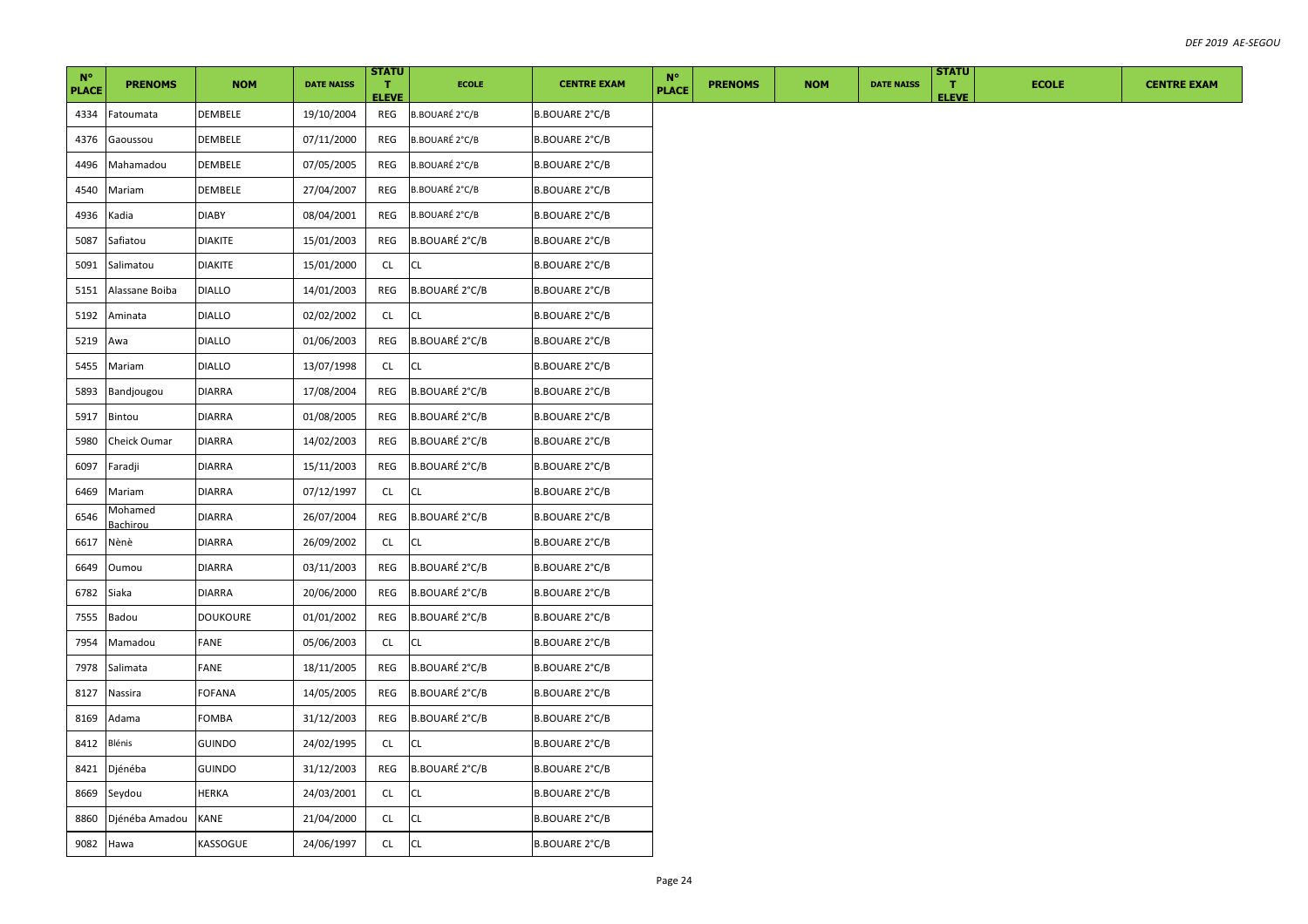| $N^{\circ}$<br><b>PLACE</b> | <b>PRENOMS</b>             | <b>NOM</b>      | <b>DATE NAISS</b> | <b>STATU</b><br>л.<br><b>ELEVE</b> | <b>ECOLE</b>          | <b>CENTRE EXAM</b>    | $N^{\circ}$<br><b>PLACE</b> | <b>PRENOMS</b> | <b>NOM</b> | <b>DATE NAISS</b> | <b>STATU</b><br>т.<br><b>ELEVE</b> | <b>ECOLE</b> | <b>CENTRE EXAM</b> |
|-----------------------------|----------------------------|-----------------|-------------------|------------------------------------|-----------------------|-----------------------|-----------------------------|----------------|------------|-------------------|------------------------------------|--------------|--------------------|
| 9308                        | Bintou                     | KEÏTA           | 19/08/2004        | REG                                | <b>B.BOUARÉ 2°C/B</b> | <b>B.BOUARE 2°C/B</b> |                             |                |            |                   |                                    |              |                    |
| 9315                        | <b>Boubacar</b>            | KEÏTA           | 27/12/1999        | <b>CL</b>                          | <b>CL</b>             | B.BOUARE 2°C/B        |                             |                |            |                   |                                    |              |                    |
| 9388                        | Kalilou                    | KEÏTA           | 31/12/2001        | REG                                | B.BOUARÉ 2°C/B        | B.BOUARE 2°C/B        |                             |                |            |                   |                                    |              |                    |
| 9393                        | Korya                      | KEÏTA           | 29/09/2005        | REG                                | B.BOUARÉ 2°C/B        | B.BOUARE 2°C/B        |                             |                |            |                   |                                    |              |                    |
| 9489                        | Sidi                       | KEÏTA           | 27/08/2003        | REG                                | B.BOUARÉ 2°C/B        | <b>B.BOUARE 2°C/B</b> |                             |                |            |                   |                                    |              |                    |
| 9719                        | Amara                      | KONANDJI        | 01/01/2006        | REG                                | B.BOUARÉ 2°C/B        | <b>B.BOUARE 2°C/B</b> |                             |                |            |                   |                                    |              |                    |
| 9843                        | Kadiatou                   | KONATE          | 16/06/2001        | CL                                 | CL                    | B.BOUARE 2°C/B        |                             |                |            |                   |                                    |              |                    |
| 10055                       | <b>Bakary Bassaro</b>      | KONE            | 20/02/2004        | REG                                | B.BOUARÉ 2°C/B        | B.BOUARE 2°C/B        |                             |                |            |                   |                                    |              |                    |
| 10204                       | Mah                        | KONE            | 02/02/1998        | CL                                 | CL                    | <b>B.BOUARE 2°C/B</b> |                             |                |            |                   |                                    |              |                    |
| 10245                       | Mohamed                    | KONE            | 10/05/2004        | REG                                | B.BOUARÉ 2°C/B        | <b>B.BOUARE 2°C/B</b> |                             |                |            |                   |                                    |              |                    |
| 10329                       | Sory                       | KONE            | 28/02/2005        | REG                                | <b>B.BOUARÉ 2°C/B</b> | <b>B.BOUARE 2°C/B</b> |                             |                |            |                   |                                    |              |                    |
| 10687                       | Massiré                    | MAGASSA         | 20/05/2003        | REG                                | B.BOUARÉ 2°C/B        | B.BOUARE 2°C/B        |                             |                |            |                   |                                    |              |                    |
| 10981                       | Kalifa Tabou               | MAKADJI         | 17/03/2005        | REG                                | B.BOUARÉ 2°C/B        | B.BOUARE 2°C/B        |                             |                |            |                   |                                    |              |                    |
| 10983                       | Mohamed<br><b>Mamoudou</b> | MAKADJI         | 27/12/2002        | CL                                 | CL                    | <b>B.BOUARE 2°C/B</b> |                             |                |            |                   |                                    |              |                    |
| 11122                       | Amidou                     | MARIKO          | 23/09/2003        | CL                                 | CL                    | B.BOUARE 2°C/B        |                             |                |            |                   |                                    |              |                    |
| 11432                       | Djélika                    | NIARE           | 10/09/1997        | <b>CL</b>                          | СL                    | <b>B.BOUARE 2°C/B</b> |                             |                |            |                   |                                    |              |                    |
| 11533                       | Mohamed                    | <b>OUATTARA</b> | 08/09/2003        | CL                                 | CL                    | <b>B.BOUARE 2°C/B</b> |                             |                |            |                   |                                    |              |                    |
| 11681                       | Aïssata                    | OUMAROU         | 31/12/2001        | REG                                | <b>B.BOUARÉ 2°C/B</b> | B.BOUARE 2°C/B        |                             |                |            |                   |                                    |              |                    |
| 11747 Rose                  |                            | PARE            | 01/01/2000        | CL                                 | СL                    | <b>B.BOUARE 2°C/B</b> |                             |                |            |                   |                                    |              |                    |
| 12182                       | Nama                       | SAMAKE          | 22/01/2003        | <b>CL</b>                          | CL                    | B.BOUARE 2°C/B        |                             |                |            |                   |                                    |              |                    |
| 12243 Syna                  |                            | SAMAKE          | 08/04/2005        | REG                                | <b>B.BOUARÉ 2°C/B</b> | B.BOUARE 2°C/B        |                             |                |            |                   |                                    |              |                    |
| 12383                       | Lassina                    | SANGARE         | 29/04/2003        | CL                                 | CL                    | B.BOUARE 2°C/B        |                             |                |            |                   |                                    |              |                    |
| 12503                       | Bintou                     | SANOGO          | 18/04/2004        | CL.                                | CL                    | <b>B.BOUARE 2°C/B</b> |                             |                |            |                   |                                    |              |                    |
| 12673                       | Assétou                    | SANOUSSI        | 07/03/2001        | REG                                | <b>B.BOUARÉ 2°C/B</b> | B.BOUARE 2°C/B        |                             |                |            |                   |                                    |              |                    |
| 13277                       | Zeïnabou                   | SOGOBA          | 12/05/2002        | REG                                | B.BOUARÉ 2°C/B        | B.BOUARE 2°C/B        |                             |                |            |                   |                                    |              |                    |
| 13405                       | Zeinabou                   | SOUMOUNOU       | 06/01/2004        | <b>CL</b>                          | CL                    | B.BOUARE 2°C/B        |                             |                |            |                   |                                    |              |                    |
| 13628                       | Oumou<br>Koulssoum         | <b>TALL</b>     | 30/05/2005        | REG                                | B.BOUARÉ 2°C/B        | <b>B.BOUARE 2°C/B</b> |                             |                |            |                   |                                    |              |                    |
| 13629                       | Salif Mountaga             | TALL            | 09/06/2005        | REG                                | B.BOUARÉ 2°C/B        | <b>B.BOUARE 2°C/B</b> |                             |                |            |                   |                                    |              |                    |
| 13680                       | Oumou                      | TAMBOURA        | 13/09/2002        | REG                                | B.BOUARÉ 2°C/B        | B.BOUARE 2°C/B        |                             |                |            |                   |                                    |              |                    |
|                             | 13839 Djenebou             | TANGARA         | 12/12/1991        | $\mathsf{CL}$                      | CL                    | <b>B.BOUARE 2°C/B</b> |                             |                |            |                   |                                    |              |                    |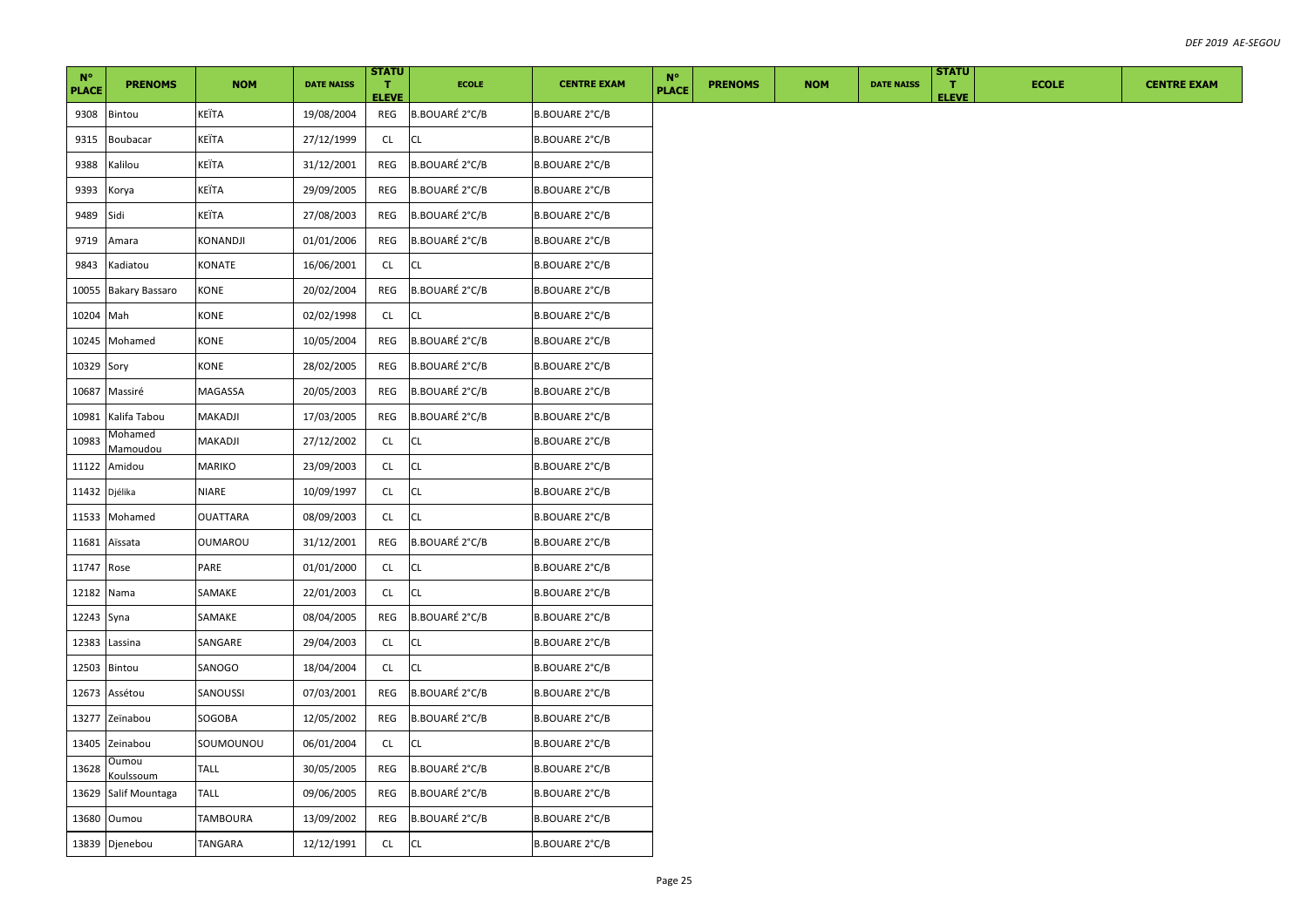| $N^{\circ}$  |                        |               |                   | <b>STATU</b>       |                       |                       | $N^{\circ}$  |                |            |                   | <b>STATU</b>       |              |
|--------------|------------------------|---------------|-------------------|--------------------|-----------------------|-----------------------|--------------|----------------|------------|-------------------|--------------------|--------------|
| <b>PLACE</b> | <b>PRENOMS</b>         | <b>NOM</b>    | <b>DATE NAISS</b> | т.<br><b>ELEVE</b> | <b>ECOLE</b>          | <b>CENTRE EXAM</b>    | <b>PLACE</b> | <b>PRENOMS</b> | <b>NOM</b> | <b>DATE NAISS</b> | т.<br><b>ELEVE</b> | <b>ECOLE</b> |
| 13915        | Kadidiatou             | TANGARA       | 30/01/1998        | CL                 | <b>CL</b>             | <b>B.BOUARE 2°C/B</b> |              |                |            |                   |                    |              |
| 13944        | Maïmouna               | TANGARA       | 22/02/2002        | CL                 | <b>CL</b>             | B.BOUARE 2°C/B        |              |                |            |                   |                    |              |
| 14187        | Abdrahamane            | <b>THIAM</b>  | 03/12/2004        | REG                | <b>B.BOUARÉ 2°C/B</b> | <b>B.BOUARE 2°C/B</b> |              |                |            |                   |                    |              |
| 14193        | Kadidiatou             | MAIHT         | 11/09/2007        | REG                | B.BOUARÉ 2°C/B        | B.BOUARE 2°C/B        |              |                |            |                   |                    |              |
| 14549        | Aïssata Dite Baro      | <b>TOURE</b>  | 26/11/2003        | REG                | B.BOUARÉ 2°C/B        | <b>B.BOUARE 2°C/B</b> |              |                |            |                   |                    |              |
| 14634        | Fatoumata Sidi<br>Hada | TOURE         | 10/04/2004        | REG                | B.BOUARÉ 2°C/B        | B.BOUARE 2°C/B        |              |                |            |                   |                    |              |
| 14781        | Zeinabou               | TOURE         | 04/11/1992        | CL.                | <b>CL</b>             | B.BOUARE 2°C/B        |              |                |            |                   |                    |              |
| 14826        | Aboubacar              | TRAORE        | 07/02/2002        | CL                 | CL                    | B.BOUARE 2°C/B        |              |                |            |                   |                    |              |
| 14845        | Adama                  | TRAORE        | 29/04/2005        | REG                | <b>B.BOUARÉ 2°C/B</b> | B.BOUARE 2°C/B        |              |                |            |                   |                    |              |
| 15073        | Assanatou              | TRAORE        | 11/10/2005        | <b>REG</b>         | B.BOUARÉ 2°C/B        | <b>B.BOUARE 2°C/B</b> |              |                |            |                   |                    |              |
| 15161        | Bakouma                | TRAORE        | 10/01/2003        | REG                | <b>B.BOUARÉ 2°C/B</b> | <b>B.BOUARE 2°C/B</b> |              |                |            |                   |                    |              |
| 15403        | Fanta                  | TRAORE        | 27/01/2005        | REG                | B.BOUARÉ 2°C/B        | <b>B.BOUARE 2°C/B</b> |              |                |            |                   |                    |              |
| 15430        | Fatoumata              | <b>TRAORE</b> | 03/02/2006        | REG                | B.BOUARÉ 2°C/B        | <b>B.BOUARE 2°C/B</b> |              |                |            |                   |                    |              |
|              | 16119 Odette           | TRAORE        | 12/02/1999        | CL                 | CL                    | <b>B.BOUARE 2°C/B</b> |              |                |            |                   |                    |              |
| 16395        | Souleymane             | TRAORE        | 03/06/2004        | REG                | B.BOUARÉ 2°C/B        | B.BOUARE 2°C/B        |              |                |            |                   |                    |              |
| 16700        | Sanata                 | YATTOURA      | 23/12/2002        | REG                | B.BOUARÉ 2°C/B        | B.BOUARE 2°C/B        |              |                |            |                   |                    |              |
| 16785        | Rokia                  | DIARRA        | 21/11/2000        | <b>CL</b>          | CL                    | B.BOUARE 2°C/B        |              |                |            |                   |                    |              |
| 16792        | Oumou                  | SANGARE       | 19/04/1996        | <b>CL</b>          | CL                    | B.BOUARE 2°C/B        |              |                |            |                   |                    |              |
| 43           | Mariam                 | ANIKE         | 20/01/2002        | REG                | <b>B.BOUARÉ 2°C/C</b> | B.BOUARÉ 2°C/C        |              |                |            |                   |                    |              |
| 254          | Kadidiatou             | BAH           | 20/08/2005        | REG                | B.BOUARÉ 2°C/C        | B.BOUARÉ 2°C/C        |              |                |            |                   |                    |              |
| 403          | Mamadou                | BALLO         | 12/11/2003        | REG                | B.BOUARÉ 2°C/C        | B.BOUARÉ 2°C/C        |              |                |            |                   |                    |              |
| 773          | Moctar                 | <b>BOCOUM</b> | 29/08/2005        | REG                | B.BOUARÉ 2°C/C        | B.BOUARÉ 2°C/C        |              |                |            |                   |                    |              |
| 917          | Fatoumata              | BOUARE        | 12/01/2005        | REG                | B.BOUARÉ 2°C/C        | B.BOUARÉ 2°C/C        |              |                |            |                   |                    |              |
| 1133         | Aboubacar              | CAMARA        | 24/11/2002        | REG                | B.BOUARÉ 2°C/C        | B.BOUARÉ 2°C/C        |              |                |            |                   |                    |              |
| 1182         | Fatoumata M            | CAMARA        | 23/09/2005        | REG                | B.BOUARÉ 2°C/C        | B.BOUARÉ 2°C/C        |              |                |            |                   |                    |              |
| 1703         | Aïchata                | COULIBALY     | 13/12/2004        | REG                | <b>B.BOUARÉ 2°C/C</b> | B.BOUARÉ 2°C/C        |              |                |            |                   |                    |              |
| 1937         | Awa                    | COULIBALY     | 21/04/2005        | REG                | <b>B.BOUARÉ 2°C/C</b> | B.BOUARÉ 2°C/C        |              |                |            |                   |                    |              |
| 2452         | Hawa                   | COULIBALY     | 30/08/2003        | CL                 | CL                    | <b>B.BOUARÉ 2°C/C</b> |              |                |            |                   |                    |              |
| 2486         | Ibrahim                | COULIBALY     | 31/12/2001        | REG                | <b>B.BOUARÉ 2°C/C</b> | B.BOUARÉ 2°C/C        |              |                |            |                   |                    |              |
| 2745 Madou   |                        | COULIBALY     | 01/01/2003        | REG                | <b>B.BOUARÉ 2°C/C</b> | B.BOUARÉ 2°C/C        |              |                |            |                   |                    |              |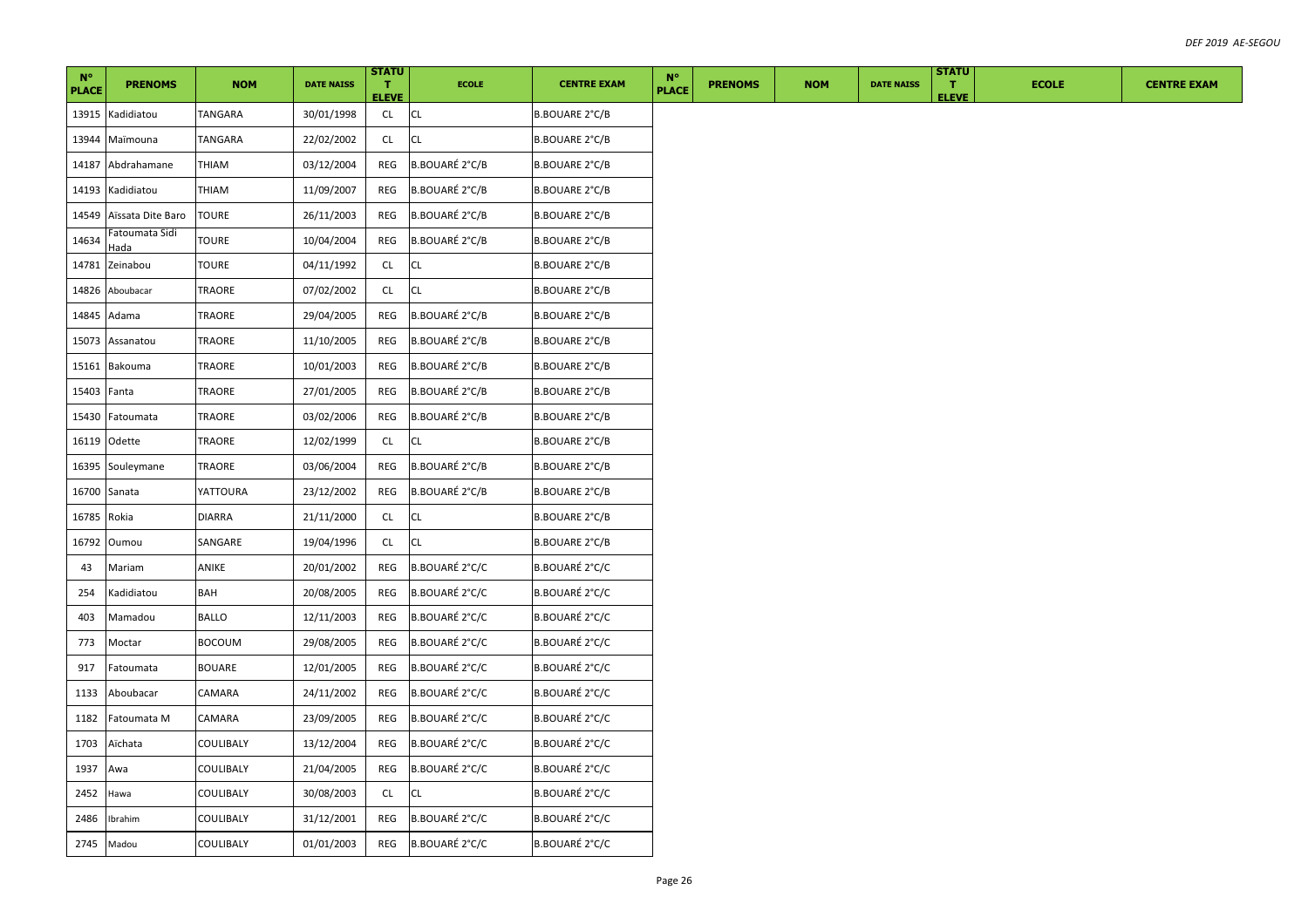| $N^{\circ}$<br><b>PLACE</b> | <b>PRENOMS</b>           | <b>NOM</b>    | <b>DATE NAISS</b> | <b>STATU</b><br>т.<br><b>ELEVE</b> | <b>ECOLE</b>          | <b>CENTRE EXAM</b>    | $N^{\circ}$<br><b>PLACE</b> | <b>PRENOMS</b> | <b>NOM</b> | <b>DATE NAISS</b> | <b>STATU</b><br>$\mathbf{T}$<br><b>ELEVE</b> | <b>ECOLE</b> | <b>CENTRE EXAM</b> |
|-----------------------------|--------------------------|---------------|-------------------|------------------------------------|-----------------------|-----------------------|-----------------------------|----------------|------------|-------------------|----------------------------------------------|--------------|--------------------|
| 2892                        | Mariam                   | COULIBALY     | 18/03/2004        | REG                                | <b>B.BOUARÉ 2°C/C</b> | B.BOUARÉ 2°C/C        |                             |                |            |                   |                                              |              |                    |
| 3100                        | Nana Kadidia             | COULIBALY     | 04/12/2003        | REG                                | <b>B.BOUARÉ 2°C/C</b> | B.BOUARÉ 2°C/C        |                             |                |            |                   |                                              |              |                    |
| 3552                        | Véronique                | COULIBALY     | 23/06/2003        | REG                                | <b>B.BOUARÉ 2°C/C</b> | <b>B.BOUARÉ 2°C/C</b> |                             |                |            |                   |                                              |              |                    |
| 3709                        | Hawa                     | DABO          | 17/10/2004        | REG                                | B.BOUARÉ 2°C/C        | B.BOUARÉ 2°C/C        |                             |                |            |                   |                                              |              |                    |
| 3711                        | Koressi                  | DABO          | 25/05/2003        | REG                                | B.BOUARÉ 2°C/C        | B.BOUARÉ 2°C/C        |                             |                |            |                   |                                              |              |                    |
| 3725                        | Léontine                 | DACKO         | 18/08/2001        | REG                                | <b>B.BOUARÉ 2°C/C</b> | B.BOUARÉ 2°C/C        |                             |                |            |                   |                                              |              |                    |
| 5605                        | Sadio Sidatty            | <b>DIANE</b>  | 11/08/2005        | REG                                | B.BOUARÉ 2°C/C        | B.BOUARÉ 2°C/C        |                             |                |            |                   |                                              |              |                    |
| 5691                        | Aïcha                    | <b>DIARRA</b> | 12/09/2004        | REG                                | B.BOUARÉ 2°C/C        | B.BOUARÉ 2°C/C        |                             |                |            |                   |                                              |              |                    |
| 6505                        | Mariame                  | <b>DIARRA</b> | 24/06/2005        | REG                                | B.BOUARÉ 2°C/C        | B.BOUARÉ 2°C/C        |                             |                |            |                   |                                              |              |                    |
| 6650                        | Oumou                    | DIARRA        | 10/03/2006        | REG                                | B.BOUARÉ 2°C/C        | B.BOUARÉ 2°C/C        |                             |                |            |                   |                                              |              |                    |
| 6826                        | Souleymane               | DIARRA        | 23/09/2005        | REG                                | B.BOUARÉ 2°C/C        | B.BOUARÉ 2°C/C        |                             |                |            |                   |                                              |              |                    |
| 6857                        | Taïbatou Dite<br>3ako    | DIARRA        | 15/03/2006        | REG                                | B.BOUARÉ 2°C/C        | B.BOUARÉ 2°C/C        |                             |                |            |                   |                                              |              |                    |
| 7763                        | Cheick Oumar             | DRAME         | 10/02/2005        | REG                                | B.BOUARÉ 2°C/C        | B.BOUARÉ 2°C/C        |                             |                |            |                   |                                              |              |                    |
| 8191                        | Moussa                   | FOMBA         | 21/09/2003        | REG                                | B.BOUARÉ 2°C/C        | B.BOUARÉ 2°C/C        |                             |                |            |                   |                                              |              |                    |
| 8654                        | Rabiatou                 | HAÏDARA       | 22/06/2002        | REG                                | B.BOUARÉ 2°C/C        | B.BOUARÉ 2°C/C        |                             |                |            |                   |                                              |              |                    |
| 9069                        | Karidjatou               | KASSINABIN    | 25/06/2006        | REG                                | B.BOUARÉ 2°C/C        | B.BOUARÉ 2°C/C        |                             |                |            |                   |                                              |              |                    |
| 9434                        | Mariam Madou             | KEÏTA         | 08/03/2005        | REG                                | B.BOUARÉ 2°C/C        | B.BOUARÉ 2°C/C        |                             |                |            |                   |                                              |              |                    |
| 9498                        | Soumana                  | KEÏTA         | 31/01/2005        | REG                                | B.BOUARÉ 2°C/C        | B.BOUARÉ 2°C/C        |                             |                |            |                   |                                              |              |                    |
| 9991                        | Ahmed El Madani          | <b>KONE</b>   | 20/03/2005        | REG                                | B.BOUARÉ 2°C/C        | B.BOUARÉ 2°C/C        |                             |                |            |                   |                                              |              |                    |
| 10005                       | Amadou                   | KONE          | 20/03/2005        | REG                                | <b>B.BOUARÉ 2°C/C</b> | B.BOUARÉ 2°C/C        |                             |                |            |                   |                                              |              |                    |
| 10015                       | Aminata                  | KONE          | 05/10/2002        | REG                                | B.BOUARÉ 2°C/C        | B.BOUARÉ 2°C/C        |                             |                |            |                   |                                              |              |                    |
| 10141                       | Fousseyni                | KONE          | 08/10/2000        | REG                                | B.BOUARÉ 2°C/C        | B.BOUARÉ 2°C/C        |                             |                |            |                   |                                              |              |                    |
| 10584                       | Fatima Zara<br>Abdoulaye | KOUNTA        | 08/07/2005        | REG                                | B.BOUARÉ 2°C/C        | B.BOUARÉ 2°C/C        |                             |                |            |                   |                                              |              |                    |
| 10904                       | Mahamadou<br>Yacouba     | MAÏGA         | 31/12/2003        | REG                                | B.BOUARÉ 2°C/C        | B.BOUARÉ 2°C/C        |                             |                |            |                   |                                              |              |                    |
| 10938                       | Rokia                    | MAÏGA         | 16/03/2002        | REG                                | B.BOUARÉ 2°C/C        | B.BOUARÉ 2°C/C        |                             |                |            |                   |                                              |              |                    |
| 10970                       | <b>Youssouf Attaher</b>  | MAÏGA         | 07/07/2005        | REG                                | B.BOUARÉ 2°C/C        | B.BOUARÉ 2°C/C        |                             |                |            |                   |                                              |              |                    |
| 11021                       | Djénéba                  | MALLE         | 31/12/2005        | REG                                | B.BOUARÉ 2°C/C        | B.BOUARÉ 2°C/C        |                             |                |            |                   |                                              |              |                    |
| 11127 Awa                   |                          | MARIKO        | 25/02/2004        | REG                                | B.BOUARÉ 2°C/C        | B.BOUARÉ 2°C/C        |                             |                |            |                   |                                              |              |                    |
|                             | 11902 Mariam             | SACKO         | 08/05/2006        | REG                                | B.BOUARÉ 2°C/C        | B.BOUARÉ 2°C/C        |                             |                |            |                   |                                              |              |                    |
|                             | 12189 Oumou              | SAMAKE        | 14/04/2005        | REG                                | B.BOUARÉ 2°C/C        | B.BOUARÉ 2°C/C        |                             |                |            |                   |                                              |              |                    |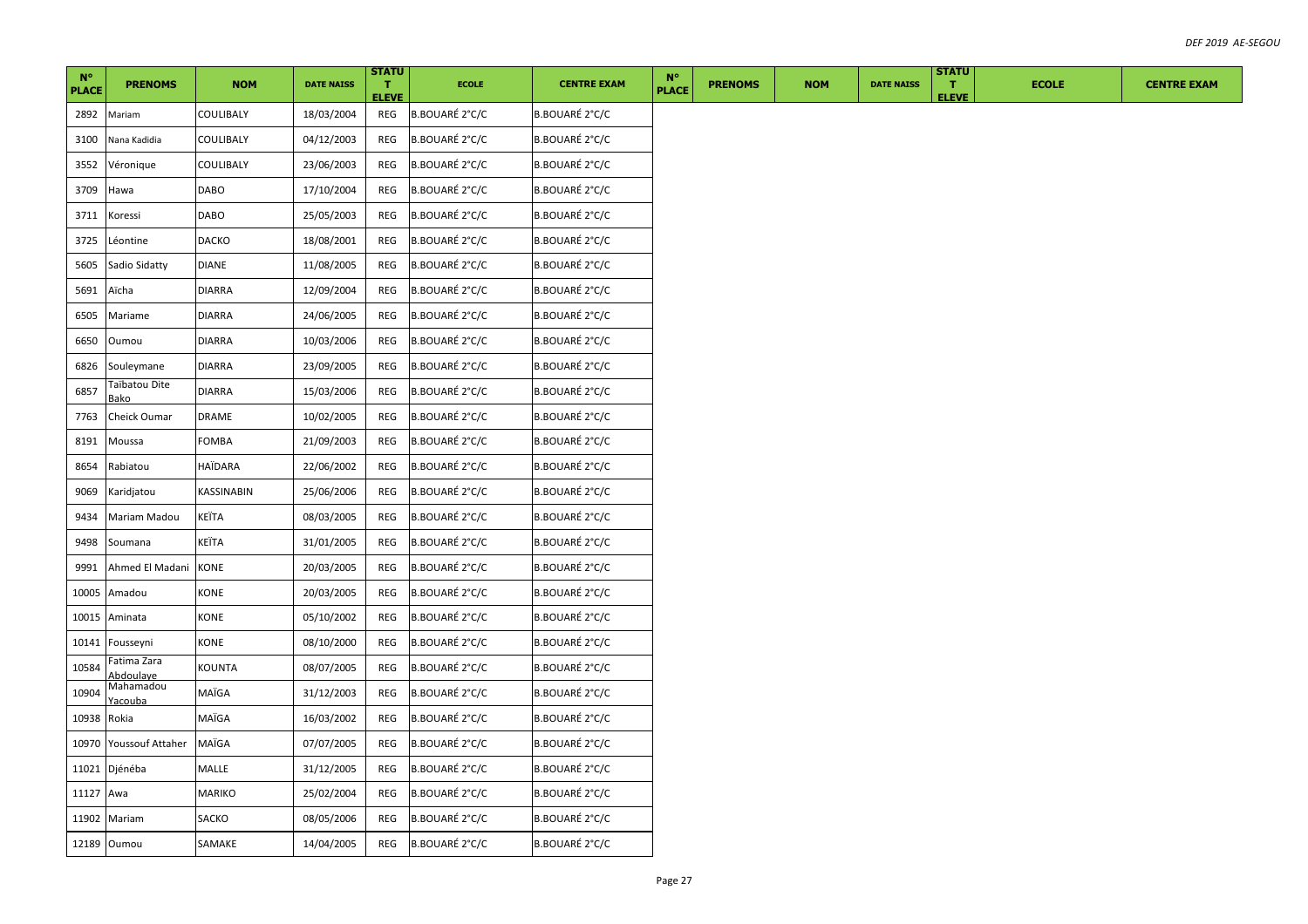| $N^{\circ}$<br><b>PLACE</b> | <b>PRENOMS</b>        | <b>NOM</b>        | <b>DATE NAISS</b> | <b>STATU</b><br>T.<br><b>ELEVE</b> | <b>ECOLE</b>                          | <b>CENTRE EXAM</b>    | $N^{\circ}$<br><b>PLACE</b> | <b>PRENOMS</b> | <b>NOM</b> | <b>DATE NAISS</b> | <b>STATU</b><br>$\mathbf{T}$<br><b>ELEVE</b> | <b>ECOLE</b> | <b>CENTRE EXAM</b> |
|-----------------------------|-----------------------|-------------------|-------------------|------------------------------------|---------------------------------------|-----------------------|-----------------------------|----------------|------------|-------------------|----------------------------------------------|--------------|--------------------|
|                             | 12230 Sitan Founé     | SAMAKE            | 21/01/2003        | REG                                | <b>B.BOUARÉ 2°C/C</b>                 | B.BOUARÉ 2°C/C        |                             |                |            |                   |                                              |              |                    |
| 12388                       | Mahamadou             | SANGARE           | 29/10/2002        | REG                                | B.BOUARÉ 2°C/C                        | B.BOUARÉ 2°C/C        |                             |                |            |                   |                                              |              |                    |
| 12605                       | Mohamed               | SANOGO            | 21/09/2004        | REG                                | B.BOUARÉ 2°C/C                        | B.BOUARÉ 2°C/C        |                             |                |            |                   |                                              |              |                    |
| 12842                       | Fatoumata             | SIDIBE            | 06/03/2003        | REG                                | B.BOUARÉ 2°C/C                        | B.BOUARÉ 2°C/C        |                             |                |            |                   |                                              |              |                    |
| 12982                       | Amadou                | SIMAGA            | 01/06/2005        | REG                                | <b>B.BOUARÉ 2°C/C</b>                 | <b>B.BOUARÉ 2°C/C</b> |                             |                |            |                   |                                              |              |                    |
| 13127                       | Mariam                | <b>SISSOKO</b>    | 09/10/2003        | REG                                | B.BOUARÉ 2°C/C                        | B.BOUARÉ 2°C/C        |                             |                |            |                   |                                              |              |                    |
| 13388                       | Alasssane             | SOUMOUNOU         | 16/01/2005        | REG                                | B.BOUARÉ 2°C/C                        | B.BOUARÉ 2°C/C        |                             |                |            |                   |                                              |              |                    |
| 13395                       | Koumba                | SOUMOUNOU         | 18/02/2002        | REG                                | B.BOUARÉ 2°C/C                        | B.BOUARÉ 2°C/C        |                             |                |            |                   |                                              |              |                    |
| 13516                       | Aïssata               | SYLLA             | 02/03/2005        | REG                                | B.BOUARÉ 2°C/C                        | B.BOUARÉ 2°C/C        |                             |                |            |                   |                                              |              |                    |
| 13901                       | lssa                  | TANGARA           | 10/01/2002        | REG                                | B.BOUARÉ 2°C/C                        | B.BOUARÉ 2°C/C        |                             |                |            |                   |                                              |              |                    |
| 14121                       | Modibo                | TEMBELY           | 31/12/2004        | REG                                | <b>B.BOUARÉ 2°C/C</b>                 | B.BOUARÉ 2°C/C        |                             |                |            |                   |                                              |              |                    |
| 14558                       | Aliou Abdoulaye       | <b>TOURE</b>      | 24/05/2005        | REG                                | <b>B.BOUARÉ 2°C/C</b>                 | B.BOUARÉ 2°C/C        |                             |                |            |                   |                                              |              |                    |
| 14713                       | Mohamadou             | TOURE             | 04/12/2003        | REG                                | B.BOUARÉ 2°C/C                        | B.BOUARÉ 2°C/C        |                             |                |            |                   |                                              |              |                    |
| 14843                       | Adam Amadou           | <b>TRAORE</b>     | 16/08/2004        | REG                                | B.BOUARÉ 2°C/C                        | B.BOUARÉ 2°C/C        |                             |                |            |                   |                                              |              |                    |
| 14846                       | Adama                 | TRAORE            | 23/01/2005        | REG                                | B.BOUARÉ 2°C/C                        | B.BOUARÉ 2°C/C        |                             |                |            |                   |                                              |              |                    |
| 14982                       | Amadou B              | TRAORE            | 02/10/2004        | REG                                | <b>B.BOUARÉ 2°C/C</b>                 | B.BOUARÉ 2°C/C        |                             |                |            |                   |                                              |              |                    |
| 15067                       | Assa Dite Ata         | TRAORE            | 26/09/2005        | REG                                | B.BOUARÉ 2°C/C                        | B.BOUARÉ 2°C/C        |                             |                |            |                   |                                              |              |                    |
| 15088                       | Assitan               | TRAORE            | 28/09/2004        | REG                                | B.BOUARÉ 2°C/C                        | B.BOUARÉ 2°C/C        |                             |                |            |                   |                                              |              |                    |
| 15137                       | Bakary                | TRAORE            | 29/11/2004        | REG                                | <b>B.BOUARÉ 2°C/C</b>                 | <b>B.BOUARÉ 2°C/C</b> |                             |                |            |                   |                                              |              |                    |
| 15271                       | Cheick Dahirou        | TRAORE            | 27/10/2006        | REG                                | B.BOUARÉ 2°C/C                        | B.BOUARÉ 2°C/C        |                             |                |            |                   |                                              |              |                    |
| 15294                       | Daouda                | TRAORE            | 20/05/2004        | REG                                | B.BOUARÉ 2°C/C                        | B.BOUARÉ 2°C/C        |                             |                |            |                   |                                              |              |                    |
| 15307                       | Diakaridia            | <b>TRAORE</b>     | 31/12/2005        | REG                                | B.BOUARÉ 2°C/C                        | B.BOUARÉ 2°C/C        |                             |                |            |                   |                                              |              |                    |
| 15398                       | Fabou                 | TRAORE            | 30/05/2003        | REG                                | <b>B.BOUARÉ 2°C/C</b>                 | B.BOUARÉ 2°C/C        |                             |                |            |                   |                                              |              |                    |
| 16448                       | Thérèse Marthe        | TRAORE            | 31/07/2005        | REG                                | B.BOUARÉ 2°C/C                        | B.BOUARÉ 2°C/C        |                             |                |            |                   |                                              |              |                    |
| 90                          | Adeizata Dite Taya BA |                   | 09/11/2005        | REG                                | <b>E.C KALANSO</b><br>N'GANA(ABT) 2°C | BAGADADJI 1°C         |                             |                |            |                   |                                              |              |                    |
| 97                          | Siaka Malick          | BA                | 07/08/2005        | REG                                | E.C KALANSO N'GANA(ABT)<br>2°C.       | BAGADADJI 1°C         |                             |                |            |                   |                                              |              |                    |
| 101                         | Fatoumata             | BABY              | 17/05/2003        | REG                                | E.P AÏSSATA KANÉ 2°C                  | <b>BAGADADJI 1°C</b>  |                             |                |            |                   |                                              |              |                    |
| 272                         | Mariam                | <b>BAH</b>        | 25/08/2005        | REG                                | E.P AÏSSATA KANÉ 2°C                  | <b>BAGADADJI 1°C</b>  |                             |                |            |                   |                                              |              |                    |
| 533                         | Bintou                | <b>BARRY</b>      | 11/09/2004        | REG                                | E.P WALIA 2°C                         | <b>BAGADADJI 1°C</b>  |                             |                |            |                   |                                              |              |                    |
| 648                         | Abdel Aziz            | <b>BEN ZAKOUR</b> | 31/08/2005        | <b>REG</b>                         | E.C KALANSO N'GANA(ABT)<br>2°C        | <b>BAGADADJI 1°C</b>  |                             |                |            |                   |                                              |              |                    |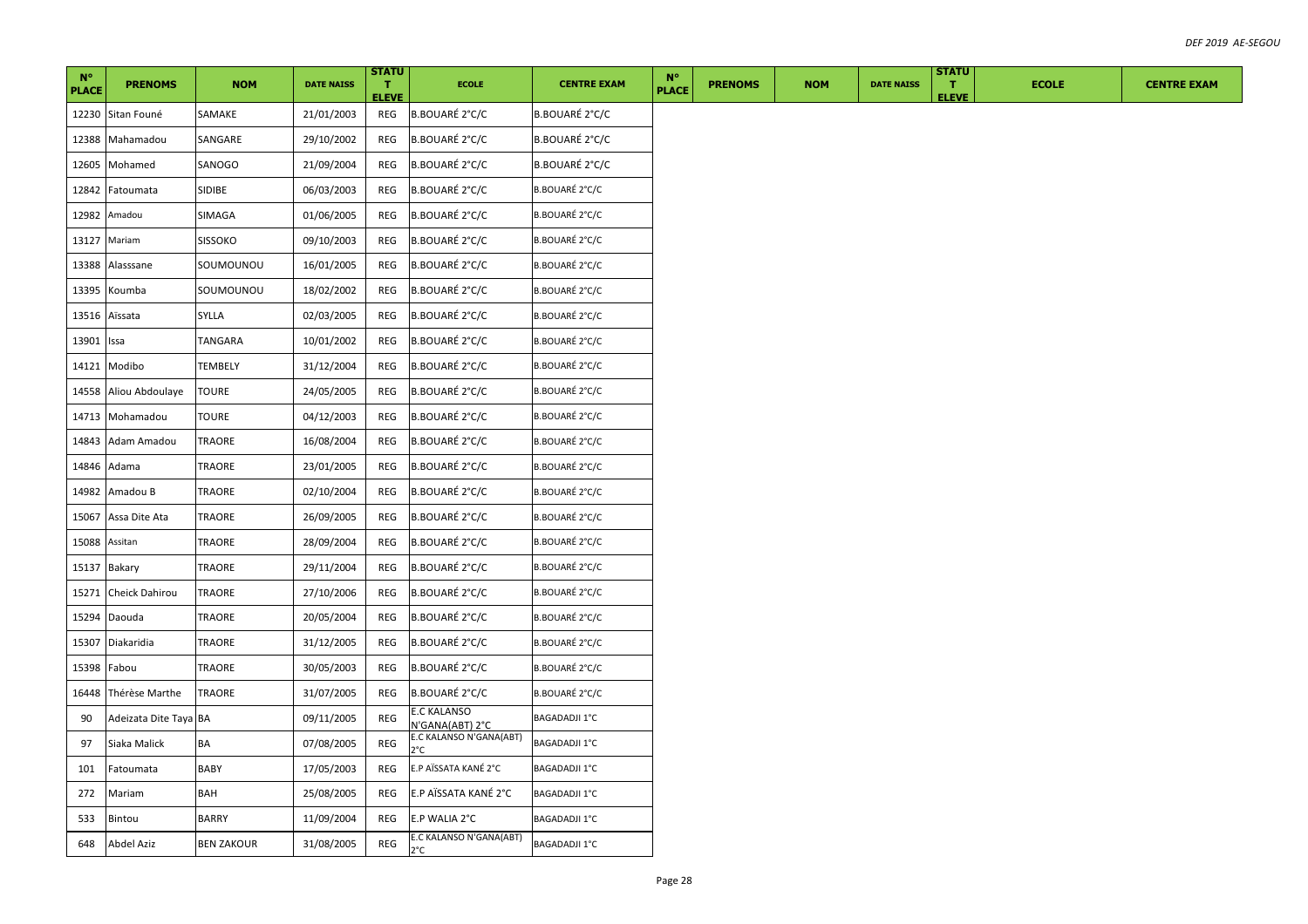| $N^{\circ}$<br><b>PLACE</b> | <b>PRENOMS</b>               | <b>NOM</b>     | <b>DATE NAISS</b> | <b>STATU</b><br>T.<br><b>ELEVE</b> | <b>ECOLE</b>                          | <b>CENTRE EXAM</b>   | $N^{\circ}$<br><b>PLACE</b> | <b>PRENOMS</b> | <b>NOM</b> | <b>DATE NAISS</b> | <b>STATU</b><br>т.<br><b>ELEVE</b> | <b>ECOLE</b> | <b>CENTRE EXAM</b> |
|-----------------------------|------------------------------|----------------|-------------------|------------------------------------|---------------------------------------|----------------------|-----------------------------|----------------|------------|-------------------|------------------------------------|--------------|--------------------|
| 651                         | Aïda                         | <b>BENGALY</b> | 26/09/2004        | REG                                | E.P WALIA 2°C                         | <b>BAGADADJI 1°C</b> |                             |                |            |                   |                                    |              |                    |
| 1362                        | Fatouma                      | <b>CISSE</b>   | 21/04/2005        | REG                                | E.P OUMAR TRAORÉ 2°C                  | <b>BAGADADJI 1°C</b> |                             |                |            |                   |                                    |              |                    |
| 1392                        | Hamadoun Ousmane CISSE       |                | 08/08/2006        | REG                                | E.C KALANSO<br>N'GANA(ABT) 2°C        | BAGADADJI 1°C        |                             |                |            |                   |                                    |              |                    |
| 1460                        | Mariam                       | <b>CISSE</b>   | 09/10/2006        | REG                                | E.P WALIA 2°C                         | <b>BAGADADJI 1°C</b> |                             |                |            |                   |                                    |              |                    |
| 1646                        | Aboubacar<br><u>Youssouf</u> | COULIBALY      | 03/06/2003        | REG                                | E.P AÏSSATA KANÉ 2°C                  | <b>BAGADADJI 1°C</b> |                             |                |            |                   |                                    |              |                    |
| 1722                        | Alfousseyni                  | COULIBALY      | 08/01/2003        | REG                                | E.P AÏSSATA KANÉ 2°C                  | <b>BAGADADJI 1°C</b> |                             |                |            |                   |                                    |              |                    |
| 1855                        | Aminétou                     | COULIBALY      | 24/07/2005        | REG                                | E.P F.A SALAM 2°C                     | <b>BAGADADJI 1°C</b> |                             |                |            |                   |                                    |              |                    |
| 2168                        | Daouda                       | COULIBALY      | 27/12/2005        | REG                                | E.P WALIA 2°C                         | <b>BAGADADJI 1°C</b> |                             |                |            |                   |                                    |              |                    |
| 2280                        | Elisé                        | COULIBALY      | 11/03/2006        | REG                                | E.C KALANSO N'GANA(ABT)<br>2°C        | <b>BAGADADJI 1°C</b> |                             |                |            |                   |                                    |              |                    |
| 2370                        | Fatoumata Bibi               | COULIBALY      | 22/07/2006        | REG                                | E.P WALIA 2°C                         | BAGADADJI 1°C        |                             |                |            |                   |                                    |              |                    |
| 2425                        | Haïné                        | COULIBALY      | 02/03/2003        | REG                                | E.P AÏSSATA KANÉ 2°C                  | <b>BAGADADJI 1°C</b> |                             |                |            |                   |                                    |              |                    |
| 2977                        | Michel Adama                 | COULIBALY      | 09/12/2004        | REG                                | E.P AÏSSATA KANÉ 2°C                  | <b>BAGADADJI 1°C</b> |                             |                |            |                   |                                    |              |                    |
| 3567                        | Yacouba                      | COULIBALY      | 06/10/2006        | REG                                | <b>E.C KALANSO</b><br>N'GANA(ABT) 2°C | BAGADADJI 1°C        |                             |                |            |                   |                                    |              |                    |
| 3687                        | Rokiatou                     | COUMARE        | 01/01/2006        | REG                                | E.P AÏSSATA KANÉ 2°C                  | <b>BAGADADJI 1°C</b> |                             |                |            |                   |                                    |              |                    |
| 3801                        | Sokona                       | DAMANDE        | 19/01/2004        | REG                                | E.P AÏSSATA KANÉ 2°C                  | <b>BAGADADJI 1°C</b> |                             |                |            |                   |                                    |              |                    |
| 3811                        | Coumba                       | DANTE          | 26/11/2006        | REG                                | E.P WALIA 2°C                         | BAGADADJI 1°C        |                             |                |            |                   |                                    |              |                    |
| 3816                        | Kalidou                      | DANTE          | 10/07/2006        | REG                                | E.P AÏSSATA KANÉ 2°C                  | <b>BAGADADJI 1°C</b> |                             |                |            |                   |                                    |              |                    |
| 4272                        | Delphine                     | DEMBELE        | 19/02/2006        | REG                                | E.P AÏSSATA KANÉ 2°C                  | <b>BAGADADJI 1°C</b> |                             |                |            |                   |                                    |              |                    |
| 4345                        | Fatoumata                    | <b>DEMBELE</b> | 21/08/2005        | REG                                | E.P OUMAR TRAORÉ 2°C                  | <b>BAGADADJI 1°C</b> |                             |                |            |                   |                                    |              |                    |
| 4378                        | Gaoussou                     | DEMBELE        | 19/09/2005        | REG                                | E.P WALIA 2°C                         | BAGADADJI 1°C        |                             |                |            |                   |                                    |              |                    |
| 4423                        | Jacques                      | DEMBELE        | 13/09/2003        | REG                                | E.P WALIA 2°C                         | BAGADADJI 1°C        |                             |                |            |                   |                                    |              |                    |
| 4809                        | Wassa                        | DEMBELE        | 09/02/2005        | REG                                | E.C KALANSO<br>N'GANA(ABT) 2°C        | <b>BAGADADJI 1°C</b> |                             |                |            |                   |                                    |              |                    |
| 4834                        | <b>Dicko</b>                 | DEMBELE        | 09/09/2003        | REG                                | E.P OUMAR TRAORÉ 2°C                  | <b>BAGADADJI 1°C</b> |                             |                |            |                   |                                    |              |                    |
| 4869                        | Aboubacar Moctar DIABATE     |                | 03/07/2005        | REG                                | E.P AÏSSATA KANÉ 2°C                  | <b>BAGADADJI 1°C</b> |                             |                |            |                   |                                    |              |                    |
| 4880                        | Assan                        | <b>DIABATE</b> | 30/10/2005        | REG                                | E.P WALIA 2°C                         | BAGADADJI 1°C        |                             |                |            |                   |                                    |              |                    |
| 4898                        | Hawa                         | <b>DIABATE</b> | 10/01/2003        | <b>CL</b>                          | CL                                    | <b>BAGADADJI 1°C</b> |                             |                |            |                   |                                    |              |                    |
| 4907                        | Mamoutou                     | <b>DIABATE</b> | 03/05/2004        | REG                                | E.P AÏSSATA KANÉ 2°C                  | <b>BAGADADJI 1°C</b> |                             |                |            |                   |                                    |              |                    |
| 4908                        | Mariam                       | <b>DIABATE</b> | 13/09/2002        | CL                                 | CL.                                   | <b>BAGADADJI 1°C</b> |                             |                |            |                   |                                    |              |                    |
| 4924                        | Yacouba                      | <b>DIABATE</b> | 19/09/2003        | REG                                | E.P WALIA 2°C                         | BAGADADJI 1°C        |                             |                |            |                   |                                    |              |                    |
| 4964                        | Aïchata                      | <b>DIAKITE</b> | 08/10/2004        | REG                                | E.P WALIA 2°C                         | <b>BAGADADJI 1°C</b> |                             |                |            |                   |                                    |              |                    |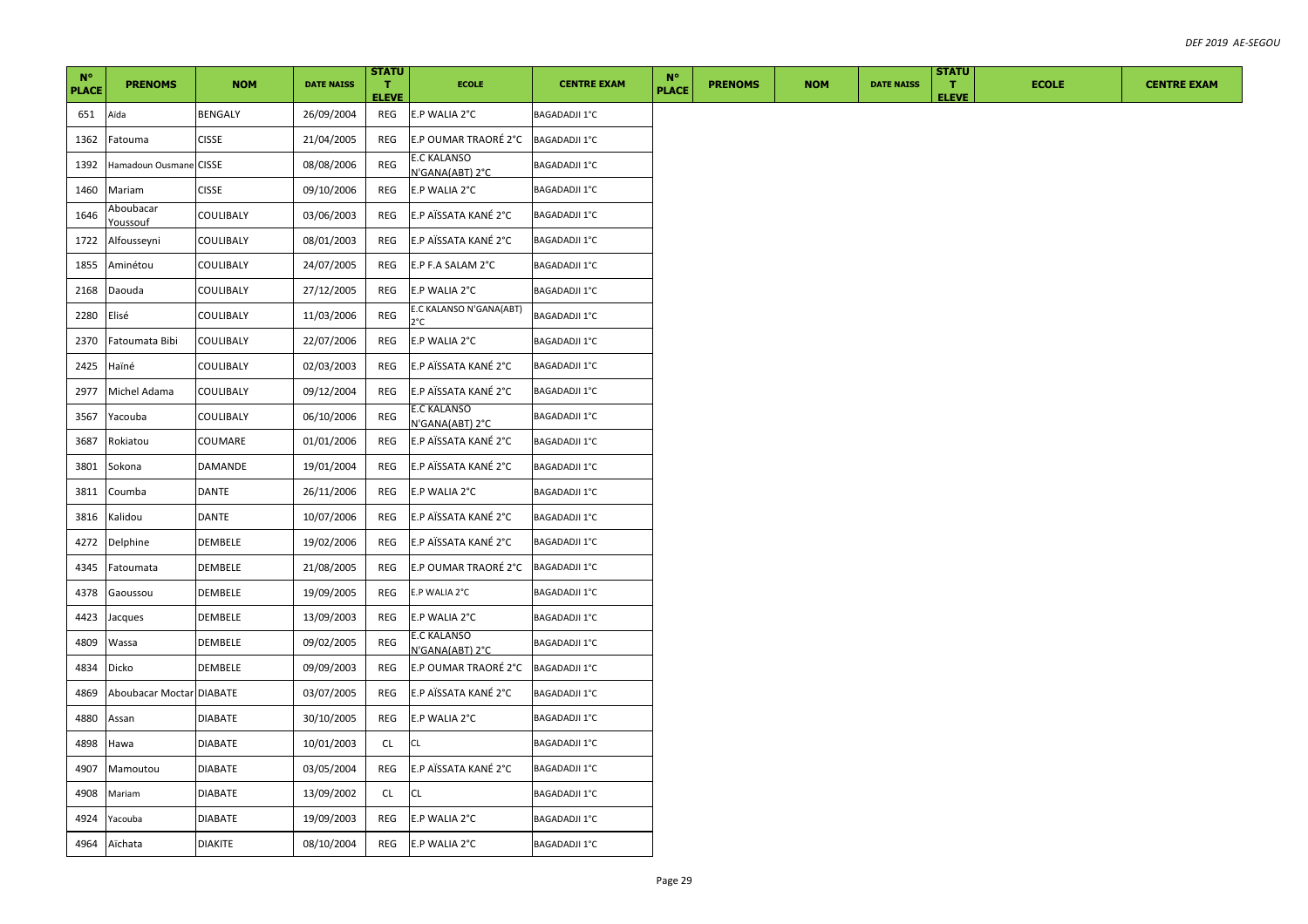| $N^{\circ}$<br><b>PLACE</b> | <b>PRENOMS</b>             | <b>NOM</b>      | <b>DATE NAISS</b> | <b>STATU</b><br>T.<br><b>ELEVE</b> | <b>ECOLE</b>                          | <b>CENTRE EXAM</b>   | $N^{\circ}$<br><b>PLACE</b> | <b>PRENOMS</b> | <b>NOM</b> | <b>DATE NAISS</b> | <b>STATU</b><br>T.<br><b>ELEVE</b> | <b>ECOLE</b> | <b>CENTRE EXAM</b> |
|-----------------------------|----------------------------|-----------------|-------------------|------------------------------------|---------------------------------------|----------------------|-----------------------------|----------------|------------|-------------------|------------------------------------|--------------|--------------------|
| 4966                        | Alhassane                  | <b>DIAKITE</b>  | 08/06/2005        | REG                                | E.P AÏSSATA KANÉ 2°C                  | <b>BAGADADJI 1°C</b> |                             |                |            |                   |                                    |              |                    |
| 5011                        | Fatimata                   | <b>DIAKITE</b>  | 25/08/2005        | REG                                | E.P AÏSSATA KANÉ 2°C                  | <b>BAGADADJI 1°C</b> |                             |                |            |                   |                                    |              |                    |
| 5025                        | Housseyni                  | <b>DIAKITE</b>  | 30/06/2005        | REG                                | E.P AÏSSATA KANÉ 2°C                  | <b>BAGADADJI 1°C</b> |                             |                |            |                   |                                    |              |                    |
| 5141                        | Aïchata Sékou              | <b>DIALLO</b>   | 27/07/2007        | REG                                | E.P AÏSSATA KANÉ 2°C                  | <b>BAGADADJI 1°C</b> |                             |                |            |                   |                                    |              |                    |
| 5146                        | Aïssata                    | <b>DIALLO</b>   | 24/02/2006        | REG                                | E.P WALIA 2°C                         | <b>BAGADADJI 1°C</b> |                             |                |            |                   |                                    |              |                    |
| 5225                        | <b>Ba Mariam</b>           | <b>DIALLO</b>   | 19/10/2005        | REG                                | <b>E.C KALANSO</b><br>N'GANA(ABT) 2°C | BAGADADJI 1°C        |                             |                |            |                   |                                    |              |                    |
| 5380                        | lssa Bréma                 | <b>DIALLO</b>   | 07/05/2005        | REG                                | E.P AÏSSATA KANÉ 2°C                  | <b>BAGADADJI 1°C</b> |                             |                |            |                   |                                    |              |                    |
| 5447                        | Mamadou<br><u>amarana</u>  | <b>DIALLO</b>   | 23/11/2004        | REG                                | E.P WALIA 2°C                         | <b>BAGADADJI 1°C</b> |                             |                |            |                   |                                    |              |                    |
| 5523                        | Ousmane                    | <b>DIALLO</b>   | 12/03/2004        | REG                                | E.P AÏSSATA KANÉ 2°C                  | <b>BAGADADJI 1°C</b> |                             |                |            |                   |                                    |              |                    |
| 5562                        | Souleymane<br><u>sekou</u> | <b>DIALLO</b>   | 30/09/2005        | REG                                | <b>E.C KALANSO</b><br>N'GANA(ABT) 2°C | <b>BAGADADJI 1°C</b> |                             |                |            |                   |                                    |              |                    |
| 5607                        | Seydou                     | DIANE           | 16/06/2002        | CL                                 | CL                                    | <b>BAGADADJI 1°C</b> |                             |                |            |                   |                                    |              |                    |
| 5718                        | Alimata                    | <b>DIARRA</b>   | 28/08/2004        | REG                                | E.P AÏSSATA KANÉ 2°C                  | <b>BAGADADJI 1°C</b> |                             |                |            |                   |                                    |              |                    |
| 5726                        | Alou                       | <b>DIARRA</b>   | 28/07/1999        | CL                                 | <b>CL</b>                             | <b>BAGADADJI 1°C</b> |                             |                |            |                   |                                    |              |                    |
| 5816                        | Assitan                    | <b>DIARRA</b>   | 08/05/2002        | CL                                 | <b>CL</b>                             | <b>BAGADADJI 1°C</b> |                             |                |            |                   |                                    |              |                    |
| 5817                        | Assitan                    | <b>DIARRA</b>   | 01/02/2004        | REG                                | E.P AÏSSATA KANÉ 2°C                  | <b>BAGADADJI 1°C</b> |                             |                |            |                   |                                    |              |                    |
| 5870                        | Bakary                     | <b>DIARRA</b>   | 02/04/2004        | REG                                | E.P AÏSSATA KANÉ 2°C                  | <b>BAGADADJI 1°C</b> |                             |                |            |                   |                                    |              |                    |
| 5982                        | Cheick Oumar               | <b>DIARRA</b>   | 08/07/2005        | REG                                | E.C KALANSO<br>N'GANA(ABT) 2°C        | <b>BAGADADJI 1°C</b> |                             |                |            |                   |                                    |              |                    |
| 6042                        | Djénébou                   | <b>DIARRA</b>   | 11/01/2005        | REG                                | E.P AÏSSATA KANÉ 2°C                  | <b>BAGADADJI 1°C</b> |                             |                |            |                   |                                    |              |                    |
| 6052                        | Djouma Balla               | <b>DIARRA</b>   | 12/11/2006        | REG                                | E.C KALANSO<br>N'GANA(ABT) 2°C        | <b>BAGADADJI 1°C</b> |                             |                |            |                   |                                    |              |                    |
| 6804                        | Siga                       | <b>DIARRA</b>   | 21/05/2004        | REG                                | E.P AÏSSATA KANÉ 2°C                  | <b>BAGADADJI 1°C</b> |                             |                |            |                   |                                    |              |                    |
| 6823                        | Sory                       | <b>DIARRA</b>   | 26/02/2003        | CL                                 | <b>CL</b>                             | <b>BAGADADJI 1°C</b> |                             |                |            |                   |                                    |              |                    |
| 6882                        | Wèta Natarine              | <b>DIARRA</b>   | 22/02/2005        | REG                                | E.P OUMAR TRAORÉ 2°C                  | <b>BAGADADJI 1°C</b> |                             |                |            |                   |                                    |              |                    |
| 6913                        | Yssouf                     | <b>DIARRA</b>   | 29/12/2003        | REG                                | E.P WALIA 2°C                         | <b>BAGADADJI 1°C</b> |                             |                |            |                   |                                    |              |                    |
| 7119                        | Souleymane<br>Bibang       | <b>DICKO</b>    | 21/04/2005        | REG                                | E.P AÏSSATA KANÉ 2°C                  | <b>BAGADADJI 1°C</b> |                             |                |            |                   |                                    |              |                    |
| 7143                        | Yacouba                    | <b>DIENTA</b>   | 09/01/2000        | <b>CL</b>                          | CL                                    | BAGADADJI 1°C        |                             |                |            |                   |                                    |              |                    |
| 7223                        | Mariam                     | <b>DJIGUIBA</b> | 18/04/2004        | REG                                | E.P AÏSSATA KANÉ 2°C                  | <b>BAGADADJI 1°C</b> |                             |                |            |                   |                                    |              |                    |
| 7241                        | Aboubacar                  | <b>DJIRE</b>    | 26/09/2001        | REG                                | E.P OUMAR TRAORÉ 2°C                  | <b>BAGADADJI 1°C</b> |                             |                |            |                   |                                    |              |                    |
| 7302                        | Fatoumata                  | <b>DJIRE</b>    | 16/02/2006        | REG                                | E.P OUMAR TRAORÉ 2°C                  | <b>BAGADADJI 1°C</b> |                             |                |            |                   |                                    |              |                    |
| 7361                        | Mohamed                    | <b>DJIRE</b>    | 16/01/2005        | REG                                | E.P F.A SALAM 2°C                     | BAGADADJI 1°C        |                             |                |            |                   |                                    |              |                    |
| 7428                        | Awa Dite Borgo             | <b>DOLO</b>     | 14/07/2005        | REG                                | E.P WALIA 2°C                         | <b>BAGADADJI 1°C</b> |                             |                |            |                   |                                    |              |                    |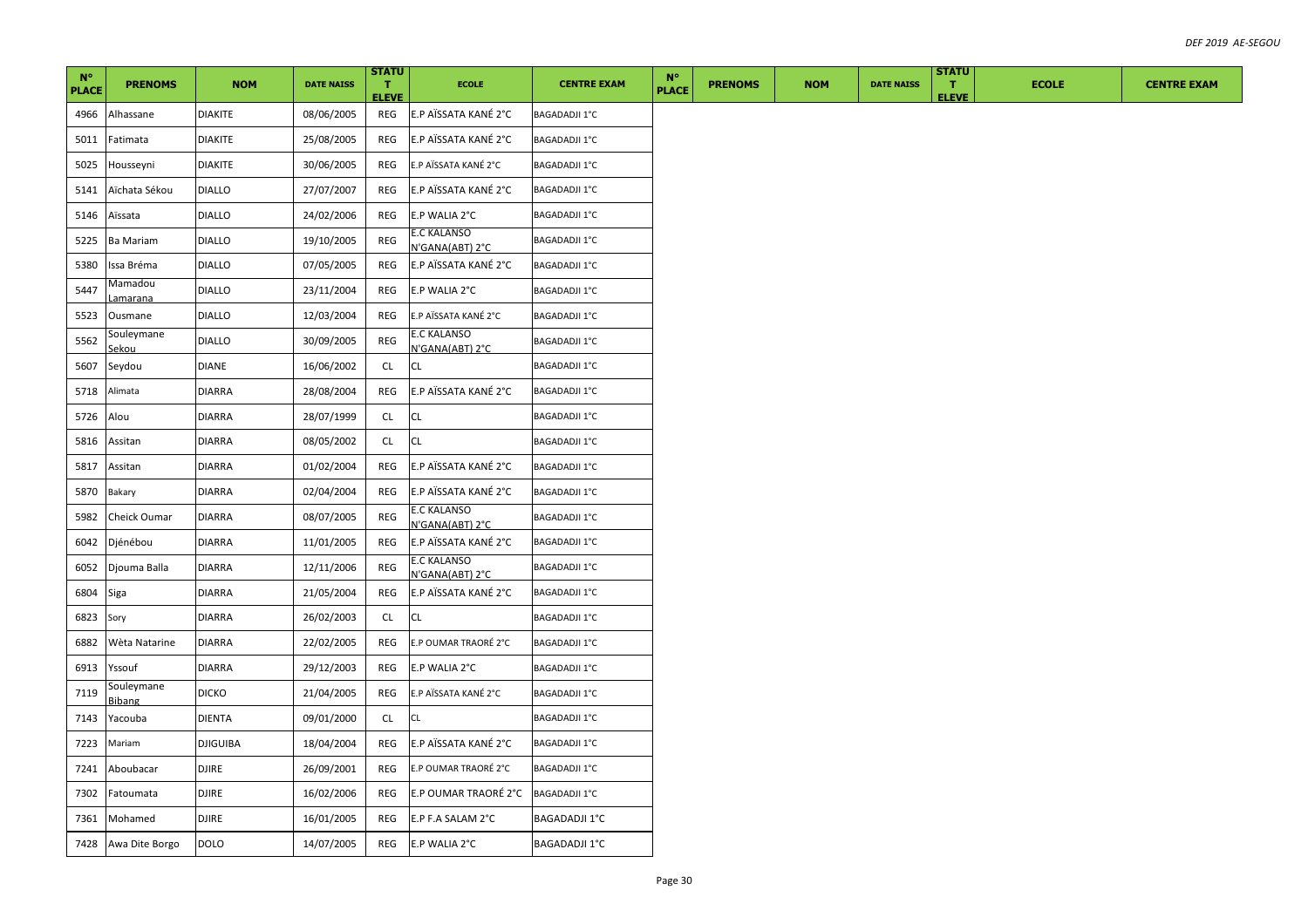| $N^{\circ}$  |                          |                  |                   | <b>STATU</b>                 |                                       |                      | $N^{\circ}$  |                |            |                   | <b>STATU</b>                 |              |                    |
|--------------|--------------------------|------------------|-------------------|------------------------------|---------------------------------------|----------------------|--------------|----------------|------------|-------------------|------------------------------|--------------|--------------------|
| <b>PLACE</b> | <b>PRENOMS</b>           | <b>NOM</b>       | <b>DATE NAISS</b> | $\mathbf{T}$<br><b>ELEVE</b> | <b>ECOLE</b>                          | <b>CENTRE EXAM</b>   | <b>PLACE</b> | <b>PRENOMS</b> | <b>NOM</b> | <b>DATE NAISS</b> | $\mathbf{T}$<br><b>ELEVE</b> | <b>ECOLE</b> | <b>CENTRE EXAM</b> |
| 7475         | Aly                      | <b>DOUCOURE</b>  | 13/04/2004        | REG                          | E.P F.A SALAM 2°C                     | <b>BAGADADJI 1°C</b> |              |                |            |                   |                              |              |                    |
| 7477         | Awa                      | <b>DOUCOURE</b>  | 24/04/2005        | REG                          | E.P F.A SALAM 2°C                     | <b>BAGADADJI 1°C</b> |              |                |            |                   |                              |              |                    |
| 7513         | Mariam                   | <b>DOUCOURE</b>  | 14/09/2006        | REG                          | E.C KALANSO<br>N'GANA(ABT) 2°C        | <b>BAGADADJI 1°C</b> |              |                |            |                   |                              |              |                    |
| 7517         | Mohamed                  | <b>DOUCOURE</b>  | 25/08/2006        | REG                          | E.P F.A SALAM 2°C                     | <b>BAGADADJI 1°C</b> |              |                |            |                   |                              |              |                    |
| 7518         | Moussa Galadio           | <b>DOUCOURE</b>  | 11/12/2005        | REG                          | E.P AÏSSATA KANÉ 2°C                  | <b>BAGADADJI 1°C</b> |              |                |            |                   |                              |              |                    |
| 7646         | Marietou                 | <b>DOUMBIA</b>   | 08/03/2006        | REG                          | E.P AÏSSATA KANÉ 2°C                  | <b>BAGADADJI 1°C</b> |              |                |            |                   |                              |              |                    |
| 7807         | Zeinabou Walett          | <b>ELMEHDI</b>   | 25/11/2006        | REG                          | E.P AÏSSATA KANÉ 2°C                  | <b>BAGADADJI 1°C</b> |              |                |            |                   |                              |              |                    |
| 7968         | Mohamed                  | FANE             | 22/06/2005        | REG                          | E.P AÏSSATA KANÉ 2°C                  | <b>BAGADADJI 1°C</b> |              |                |            |                   |                              |              |                    |
| 8173         | Aissata                  | FOMBA            | 31/10/2005        | REG                          | E.C KALANSO<br>N'GANA(ABT) 2°C        | <b>BAGADADJI 1°C</b> |              |                |            |                   |                              |              |                    |
| 8244         | Aminata                  | GANAME           | 07/03/2004        | REG                          | E.P WALIA 2°C                         | <b>BAGADADJI 1°C</b> |              |                |            |                   |                              |              |                    |
| 8478         | Oumarou                  | <b>GUINDO</b>    | 22/07/2005        | REG                          | E.P WALIA 2°C                         | <b>BAGADADJI 1°C</b> |              |                |            |                   |                              |              |                    |
| 8583         | Aichata                  | HAÏDARA          | 18/08/2005        | REG                          | E.P AÏSSATA KANÉ 2°C                  | <b>BAGADADJI 1°C</b> |              |                |            |                   |                              |              |                    |
| 8650         | Ouma Rouhma              | HAÏDARA          | 07/11/2003        | REG                          | E.P WALIA 2°C                         | <b>BAGADADJI 1°C</b> |              |                |            |                   |                              |              |                    |
| 8664         | Fatoumata                | <b>HAMMADOUN</b> | 06/06/2001        | <b>CL</b>                    | CL                                    | <b>BAGADADJI 1°C</b> |              |                |            |                   |                              |              |                    |
| 8679         | Mamady Bama              | KABA             | 07/03/2006        | REG                          | E.P WALIA 2°C                         | BAGADADJI 1°C        |              |                |            |                   |                              |              |                    |
| 8847         | Alimatou                 | KANE             | 13/06/2006        | REG                          | E.P WALIA 2°C                         | <b>BAGADADJI 1°C</b> |              |                |            |                   |                              |              |                    |
| 8974         | Fatoumata Dite<br>Niaber | KANTE            | 20/10/2004        | REG                          | E.P AÏSSATA KANÉ 2°C                  | <b>BAGADADJI 1°C</b> |              |                |            |                   |                              |              |                    |
| 8990         | Salia                    | KANTE            | 25/04/2003        | REG                          | E.P AÏSSATA KANÉ 2°C                  | <b>BAGADADJI 1°C</b> |              |                |            |                   |                              |              |                    |
| 9032         | Awa                      | KAREMBE          | 05/06/2005        | REG                          | E.P AÏSSATA KANÉ 2°C                  | <b>BAGADADJI 1°C</b> |              |                |            |                   |                              |              |                    |
| 9385         | Kadiatou Tanti           | KEÏTA            | 30/01/2006        | REG                          | E.P WALIA 2°C                         | <b>BAGADADJI 1°C</b> |              |                |            |                   |                              |              |                    |
| 9428         | Mariam                   | KEÏTA            | 13/04/2006        | REG                          | E.C KALANSO<br>N'GANA(ABT) 2°C        | <b>BAGADADJI 1°C</b> |              |                |            |                   |                              |              |                    |
| 9429         | Mariam                   | KEÏTA            | 08/01/2006        | REG                          | E.P F.A SALAM 2°C                     | BAGADADJI 1°C        |              |                |            |                   |                              |              |                    |
| 9439         | Mohamed                  | KEÏTA            | 21/04/2005        | REG                          | E.P AÏSSATA KANÉ 2°C                  | <b>BAGADADJI 1°C</b> |              |                |            |                   |                              |              |                    |
| 9798         | <b>Bilal Mohamed</b>     | KONATE           | 02/02/2005        | REG                          | <b>E.C KALANSO</b><br>V'GANA(ABT) 2°C | BAGADADJI 1°C        |              |                |            |                   |                              |              |                    |
| 10134        | Fatoumata Deyko          | KONE             | 11/02/2006        | REG                          | <b>E.C KALANSO</b><br>N'GANA(ABT) 2°C | <b>BAGADADJI 1°C</b> |              |                |            |                   |                              |              |                    |
| 10173        | Kadidiatou               | KONE             | 22/06/2006        | REG                          | E.P WALIA 2°C                         | BAGADADJI 1°C        |              |                |            |                   |                              |              |                    |
| 10192        | Lassina                  | KONE             | 01/02/2001        | REG                          | E.P WALIA 2°C                         | <b>BAGADADJI 1°C</b> |              |                |            |                   |                              |              |                    |
| 10253        | Moussa                   | KONE             | 04/01/2006        | REG                          | E.P AÏSSATA KANÉ 2°C                  | <b>BAGADADJI 1°C</b> |              |                |            |                   |                              |              |                    |
| 10293        | Saanon Dite Ina          | KONE             | 14/12/2004        | REG                          | E.P AÏSSATA KANÉ 2°C                  | <b>BAGADADJI 1°C</b> |              |                |            |                   |                              |              |                    |
|              | 10429 Mohamed            | <b>KONTA</b>     | 20/10/2003        | CL                           | CL                                    | <b>BAGADADJI 1°C</b> |              |                |            |                   |                              |              |                    |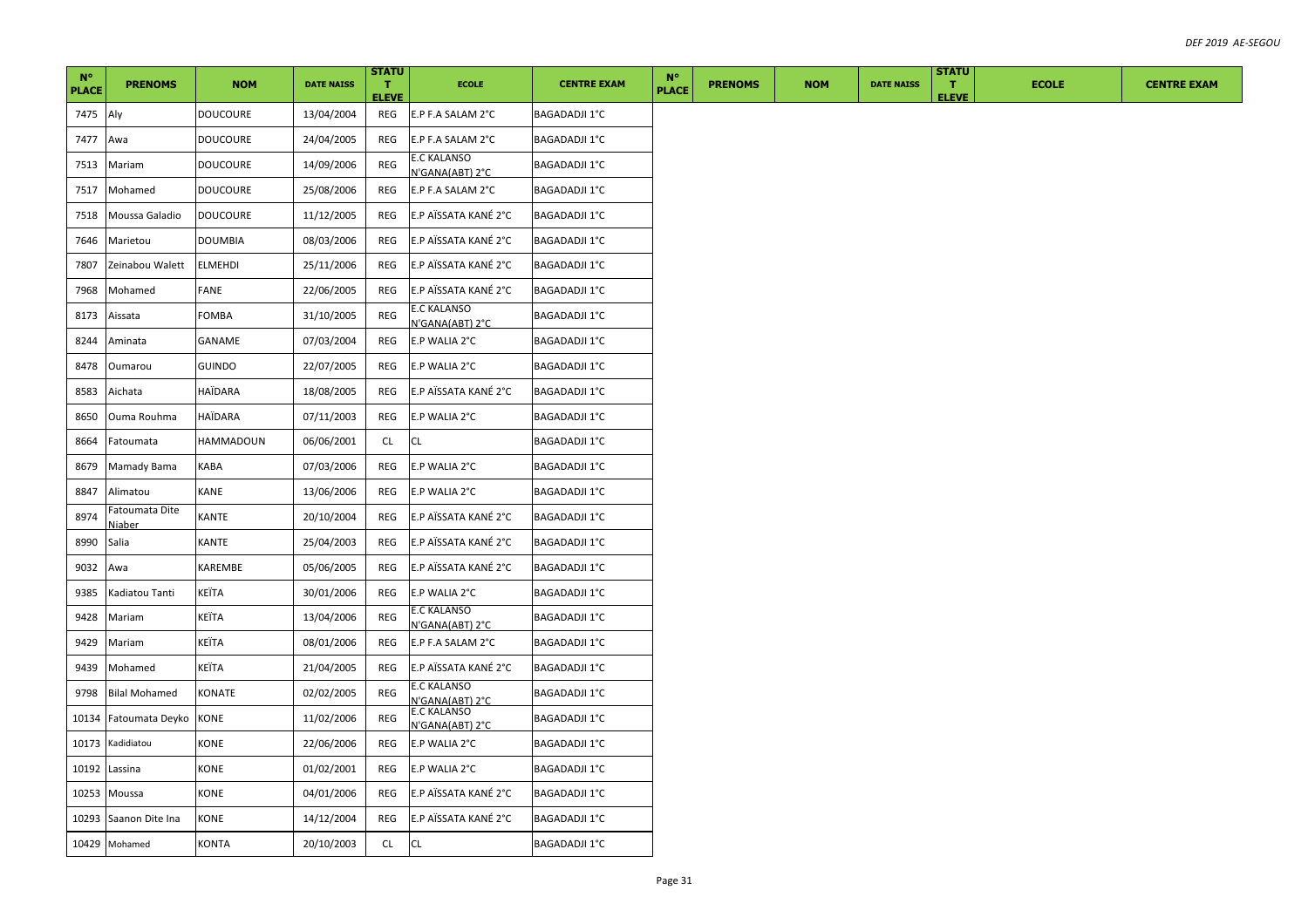| $N^{\circ}$  |                         |                  |                   | <b>STATU</b>                 |                                       |                      |                             |                |            |                   | <b>STATU</b>       |              |                    |
|--------------|-------------------------|------------------|-------------------|------------------------------|---------------------------------------|----------------------|-----------------------------|----------------|------------|-------------------|--------------------|--------------|--------------------|
| <b>PLACE</b> | <b>PRENOMS</b>          | <b>NOM</b>       | <b>DATE NAISS</b> | $\mathbf{T}$<br><b>ELEVE</b> | <b>ECOLE</b>                          | <b>CENTRE EXAM</b>   | $N^{\circ}$<br><b>PLACE</b> | <b>PRENOMS</b> | <b>NOM</b> | <b>DATE NAISS</b> | T.<br><b>ELEVE</b> | <b>ECOLE</b> | <b>CENTRE EXAM</b> |
| 10562        | Nouhoum                 | KOUMARE          | 07/05/2006        | REG                          | E.C KALANSO<br>V'GANA(ABT) 2°C        | <b>BAGADADJI 1°C</b> |                             |                |            |                   |                    |              |                    |
| 10783        | Seydou                  | MAIGA            | 12/02/2004        | REG                          | E.P OUMAR TRAORÉ 2°C BAGADADJI 1°C    |                      |                             |                |            |                   |                    |              |                    |
| 10864        | Fatimata Abdoul<br>Aziz | MAÏGA            | 10/11/2006        | REG                          | E.P WALIA 2°C                         | <b>BAGADADJI 1°C</b> |                             |                |            |                   |                    |              |                    |
| 10900        | Mafousou                | MAÏGA            | 05/11/2005        | REG                          | E.P AÏSSATA KANÉ 2°C                  | <b>BAGADADJI 1°C</b> |                             |                |            |                   |                    |              |                    |
| 11136        | Djénébou                | MARIKO           | 28/04/2003        | REG                          | E.P WALIA 2°C                         | <b>BAGADADJI 1°C</b> |                             |                |            |                   |                    |              |                    |
|              | 11165 Ousmane           | <b>MARIKO</b>    | 14/08/2005        | REG                          | E.P AÏSSATA KANÉ 2°C                  | <b>BAGADADJI 1°C</b> |                             |                |            |                   |                    |              |                    |
| 11218        | Sory Ibrahima           | <b>MINTA</b>     | 10/12/2001        | REG                          | E.P OUMAR TRAORÉ 2°C                  | <b>BAGADADJI 1°C</b> |                             |                |            |                   |                    |              |                    |
| 11327        | Beydy                   | N'DIAYE          | 22/10/2005        | <b>REG</b>                   | E.C KALANSO<br>N'GANA(ABT) 2°C        | <b>BAGADADJI 1°C</b> |                             |                |            |                   |                    |              |                    |
| 11385        | Kaman Dite<br>Geneviève | NIANG            | 28/07/2006        | REG                          | E.P AÏSSATA KANÉ 2°C                  | <b>BAGADADJI 1°C</b> |                             |                |            |                   |                    |              |                    |
| 11430        | Cheick Ahmed            | <b>NIARE</b>     | 11/02/2004        | REG                          | E.P OUMAR TRAORÉ 2°C                  | <b>BAGADADJI 1°C</b> |                             |                |            |                   |                    |              |                    |
| 11450        | <b>Cheick Oumar</b>     | NIASS            | 18/07/2005        | REG                          | <b>E.C KALANSO</b><br>N'GANA(ABT) 2°C | BAGADADJI 1°C        |                             |                |            |                   |                    |              |                    |
| 11477        | Alfousseyni<br>Mahatiba | NOMOKO           | 05/05/2004        | REG                          | E.P AÏSSATA KANÉ 2°C                  | <b>BAGADADJI 1°C</b> |                             |                |            |                   |                    |              |                    |
| 11479        | Idrissa                 | NOMOKO           | 19/04/2006        | REG                          | <b>E.C KALANSO</b><br>N'GANA(ABT) 2°C | BAGADADJI 1°C        |                             |                |            |                   |                    |              |                    |
| 11586        | Adama                   | <b>OUEDRAOGO</b> | 27/05/2004        | REG                          | E.P WALIA 2°C                         | <b>BAGADADJI 1°C</b> |                             |                |            |                   |                    |              |                    |
| 12097        | Fatoumata               | SAMAKE           | 29/07/2005        | REG                          | E.P AÏSSATA KANÉ 2°C                  | <b>BAGADADJI 1°C</b> |                             |                |            |                   |                    |              |                    |
| 12377        | Kadidiatou              | SANGARE          | 26/11/2005        | REG                          | E.P AÏSSATA KANÉ 2°C                  | BAGADADJI 1°C        |                             |                |            |                   |                    |              |                    |
| 12480        | Aminata                 | SANOGO           | 21/07/2006        | REG                          | E.C KALANSO<br>N'GANA(ABT) 2°C        | <b>BAGADADJI 1°C</b> |                             |                |            |                   |                    |              |                    |
| 12504        | Bintou                  | SANOGO           | 25/05/2006        | REG                          | E.P WALIA 2°C                         | BAGADADJI 1°C        |                             |                |            |                   |                    |              |                    |
| 12896        | Maîmouna                | <b>SIDIBE</b>    | 04/10/2005        | REG                          | E.P AÏSSATA KANÉ 2°C                  | <b>BAGADADJI 1°C</b> |                             |                |            |                   |                    |              |                    |
| 12964        | Yoro                    | SIDIBE           | 25/05/2001        | REG                          | E.P AÏSSATA KANÉ 2°C                  | <b>BAGADADJI 1°C</b> |                             |                |            |                   |                    |              |                    |
| 13073        | Adama                   | <b>SISSOKO</b>   | 08/10/2002        | REG                          | E.P AÏSSATA KANÉ 2°C                  | <b>BAGADADJI 1°C</b> |                             |                |            |                   |                    |              |                    |
| 13104        | Fatoumata               | <b>SISSOKO</b>   | 04/11/2006        | REG                          | E.P WALIA 2°C                         | <b>BAGADADJI 1°C</b> |                             |                |            |                   |                    |              |                    |
| 13140        | Moussa B                | <b>SISSOKO</b>   | 16/10/2005        | <b>REG</b>                   | E.P WALIA 2°C                         | <b>BAGADADJI 1°C</b> |                             |                |            |                   |                    |              |                    |
|              | 13756 Arahama           | TANGARA          | 05/10/2006        | REG                          | E.P WALIA 2°C                         | <b>BAGADADJI 1°C</b> |                             |                |            |                   |                    |              |                    |
| 13971        | Mariama                 | TANGARA          | 12/05/2003        | CL                           | CL                                    | <b>BAGADADJI 1°C</b> |                             |                |            |                   |                    |              |                    |
| 14125        | Souleymane Sani         | <b>TEMBELY</b>   | 30/09/2006        | REG                          | E.C KALANSO<br>N'GANA(ABT) 2°C        | <b>BAGADADJI 1°C</b> |                             |                |            |                   |                    |              |                    |
| 14173        | Marie                   | THERA            | 27/02/2006        | REG                          | E.P OUMAR TRAORÉ 2°C                  | <b>BAGADADJI 1°C</b> |                             |                |            |                   |                    |              |                    |
|              | 14259 Marietou          | THIERO           | 01/01/2006        | REG                          | E.P AÏSSATA KANÉ 2°C                  | <b>BAGADADJI 1°C</b> |                             |                |            |                   |                    |              |                    |
| 14302        | Souleymane              | <b>TIGANA</b>    | 03/10/2004        | REG                          | E.P WALIA 2°C                         | <b>BAGADADJI 1°C</b> |                             |                |            |                   |                    |              |                    |
| 14438 Bintou |                         | <b>TOGORA</b>    | 14/12/2006        | REG                          | E.C KALANSO<br>N'GANA(ABT) 2°C        | <b>BAGADADJI 1°C</b> |                             |                |            |                   |                    |              |                    |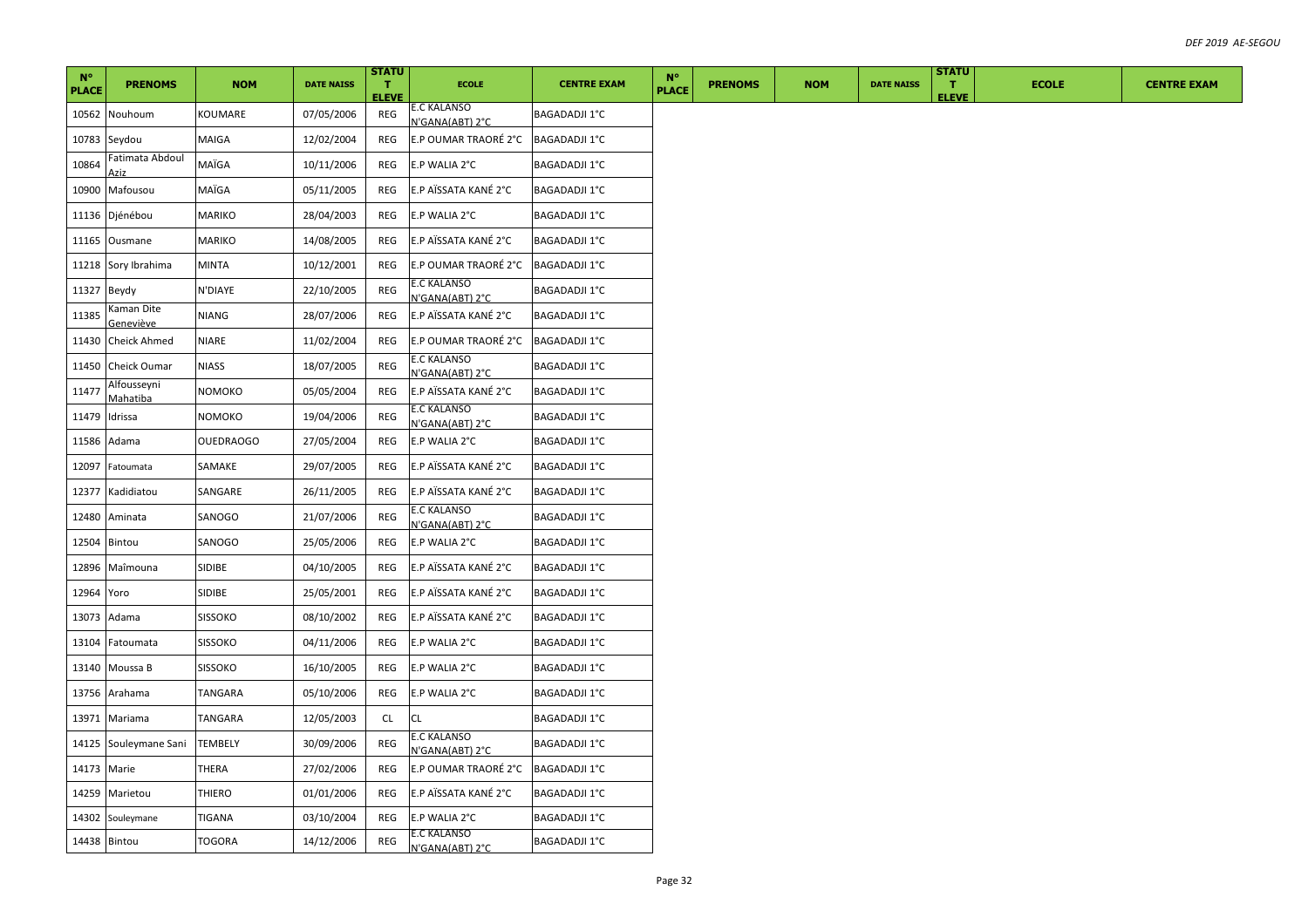| $N^{\circ}$  |                           |                  |                   | <b>STATU</b>       |                                         |                      | $N^{\circ}$  |                |            |                   | <b>STATU</b>       |              |                    |
|--------------|---------------------------|------------------|-------------------|--------------------|-----------------------------------------|----------------------|--------------|----------------|------------|-------------------|--------------------|--------------|--------------------|
| <b>PLACE</b> | <b>PRENOMS</b>            | <b>NOM</b>       | <b>DATE NAISS</b> | п.<br><b>ELEVE</b> | <b>ECOLE</b>                            | <b>CENTRE EXAM</b>   | <b>PLACE</b> | <b>PRENOMS</b> | <b>NOM</b> | <b>DATE NAISS</b> | п.<br><b>ELEVE</b> | <b>ECOLE</b> | <b>CENTRE EXAM</b> |
| 14462        | Chistoph                  | TONY             | 01/12/2005        | REG                | E.C KALANSO<br>N'GANA(ABT) 2°C          | <b>BAGADADJI 1°C</b> |              |                |            |                   |                    |              |                    |
| 14605        | Djeinam                   | TOURE            | 18/03/2007        | REG                | E.P AÏSSATA KANÉ 2°C                    | <b>BAGADADJI 1°C</b> |              |                |            |                   |                    |              |                    |
| 14617        | Fafounè                   | TOURE            | 23/08/2006        | REG                | E.C KALANSO<br>N'GANA(ABT) 2°C          | <b>BAGADADJI 1°C</b> |              |                |            |                   |                    |              |                    |
| 14769        | Souleymane                | <b>TOURE</b>     | 27/10/2006        | REG                | E.P AÏSSATA KANÉ 2°C                    | <b>BAGADADJI 1°C</b> |              |                |            |                   |                    |              |                    |
| 14785        | Abass                     | TRAORE           | 18/03/2004        | REG                | E.P WALIA 2°C                           | BAGADADJI 1°C        |              |                |            |                   |                    |              |                    |
| 15295        | Daouda                    | TRAORE           | 04/10/2004        | REG                | E.P WALIA 2°C                           | <b>BAGADADJI 1°C</b> |              |                |            |                   |                    |              |                    |
| 15342        | Djénéba                   | TRAORE           | 20/10/2005        | REG                | E.P WALIA 2°C                           | <b>BAGADADJI 1°C</b> |              |                |            |                   |                    |              |                    |
| 15379        | Dramane                   | TRAORE           | 06/06/2003        | REG                | E.P AÏSSATA KANÉ 2°C                    | <b>BAGADADJI 1°C</b> |              |                |            |                   |                    |              |                    |
| 15391        | <b>Drissa</b>             | TRAORE           | 29/06/2003        | REG                | E.C KALANSO                             | <b>BAGADADJI 1°C</b> |              |                |            |                   |                    |              |                    |
| 15545        | Fousseyni                 | TRAORE           | 26/09/2005        | REG                | <b>E: CRALLART)</b> 2°C                 | BAGADADJI 1°C        |              |                |            |                   |                    |              |                    |
| 15859        | Maïmouna                  | TRAORE           | 14/03/1999        | CL                 | N'GANA(ART) 2°C<br>CL.                  | BAGADADJI 1°C        |              |                |            |                   |                    |              |                    |
| 16033        | Mohamed                   | TRAORE           | 25/09/2001        | <b>CL</b>          | <b>CL</b>                               | BAGADADJI 1°C        |              |                |            |                   |                    |              |                    |
| 16047        | vonamed                   | TRAORE           | 23/10/2004        | REG                | E.C KALANSO                             | BAGADADJI 1°C        |              |                |            |                   |                    |              |                    |
| 16450        | Tidiane                   | TRAORE           | 25/04/2004        | REG                | N'GANA(ART) 2°C<br>E.P AÏSSATA KANÉ 2°C | <b>BAGADADJI 1°C</b> |              |                |            |                   |                    |              |                    |
|              |                           | YARRE            | 23/11/2006        | REG                | E.P WALIA 2°C                           | <b>BAGADADJI 1°C</b> |              |                |            |                   |                    |              |                    |
| 16658<br>190 | Maïmouna<br>Moussa        | BAGAYOKO         | 04/06/2004        | REG                | BAGADADJI 2°C                           | BAGADADJI 2°C        |              |                |            |                   |                    |              |                    |
| 250          | Hamadoun                  | BAH              | 25/02/2004        | REG                | <b>BAGADADJI 2°C</b>                    | <b>BAGADADJI 2°C</b> |              |                |            |                   |                    |              |                    |
| 269          | Mariam                    | BAH              | 29/03/2004        | REG                | BAGADADJI 2°C                           | BAGADADJI 2°C        |              |                |            |                   |                    |              |                    |
| 342          | Assétou                   | BALLO            | 14/09/2004        | REG                | <b>BAGADADJI 2°C</b>                    | <b>BAGADADJI 2°C</b> |              |                |            |                   |                    |              |                    |
| 572          |                           | BARRY            | 12/05/2005        | REG                | BAGADADJI 2°C                           | BAGADADJI 2°C        |              |                |            |                   |                    |              |                    |
| 693          | Lalaïssa Mody<br>Boubacar | <b>BERTHE</b>    | 17/11/2003        | <b>CL</b>          | <b>CL</b>                               | BAGADADJI 2°C        |              |                |            |                   |                    |              |                    |
| 754          | Koumba                    | <b>BINANKORO</b> | 24/10/2005        | REG                | BAGADADJI 2°C                           | BAGADADJI 2°C        |              |                |            |                   |                    |              |                    |
| 767          | Boubacar A                | <b>BOCOUM</b>    | 18/01/2005        | REG                | BAGADADJI 2°C                           | BAGADADJI 2°C        |              |                |            |                   |                    |              |                    |
| 849          | Aminata                   | <b>BOUARE</b>    | 13/09/2004        | REG                | BAGADADJI 2°C                           | BAGADADJI 2°C        |              |                |            |                   |                    |              |                    |
| 1537         | Sidi Ibrahim              | <b>CISSE</b>     | 23/01/2005        | REG                | BAGADADJI 2°C                           | BAGADADJI 2°C        |              |                |            |                   |                    |              |                    |
| 1611         | Abdoulaye                 | COULIBALY        | 14/07/2004        | REG                | BAGADADJI 2°C                           | BAGADADJI 2°C        |              |                |            |                   |                    |              |                    |
| 1903         | Assitan                   | COULIBALY        | 20/06/2002        | REG                | BAGADADJI 2°C                           | BAGADADJI 2°C        |              |                |            |                   |                    |              |                    |
| 2650         | Koniba Moussa             | COULIBALY        | 18/05/2005        | REG                | BAGADADJI 2°C                           | BAGADADJI 2°C        |              |                |            |                   |                    |              |                    |
| 3124         | Nouhoum                   | COULIBALY        | 10/04/2002        | REG                | BAGADADJI 2°C                           | BAGADADJI 2°C        |              |                |            |                   |                    |              |                    |
| 3257         | Richard                   | COULIBALY        | 20/07/2000        | CL                 | CL.                                     | <b>BAGADADJI 2°C</b> |              |                |            |                   |                    |              |                    |
| 3968         | Nana                      | DAOU             | 06/02/2007        | REG                | BAGADADJI 2°C                           | BAGADADJI 2°C        |              |                |            |                   |                    |              |                    |
| 3971         | Oumou                     | DAOU             | 27/01/2003        | REG                | BAGADADJI 2°C                           | BAGADADJI 2°C        |              |                |            |                   |                    |              |                    |
| 4643         | Niakani                   | DEMBELE          | 10/12/2005        | REG                | BAGADADJI 2°C                           | BAGADADJI 2°C        |              |                |            |                   |                    |              |                    |
| 4645         | Niangna Salimata          | DEMBELE          | 01/04/2005        | REG                | BAGADADJI 2°C                           | BAGADADJI 2°C        |              |                |            |                   |                    |              |                    |
| 5029         | Kadiatou                  | <b>DIAKITE</b>   | 19/04/1984        | <b>CL</b>          | CL                                      | BAGADADJI 2°C        |              |                |            |                   |                    |              |                    |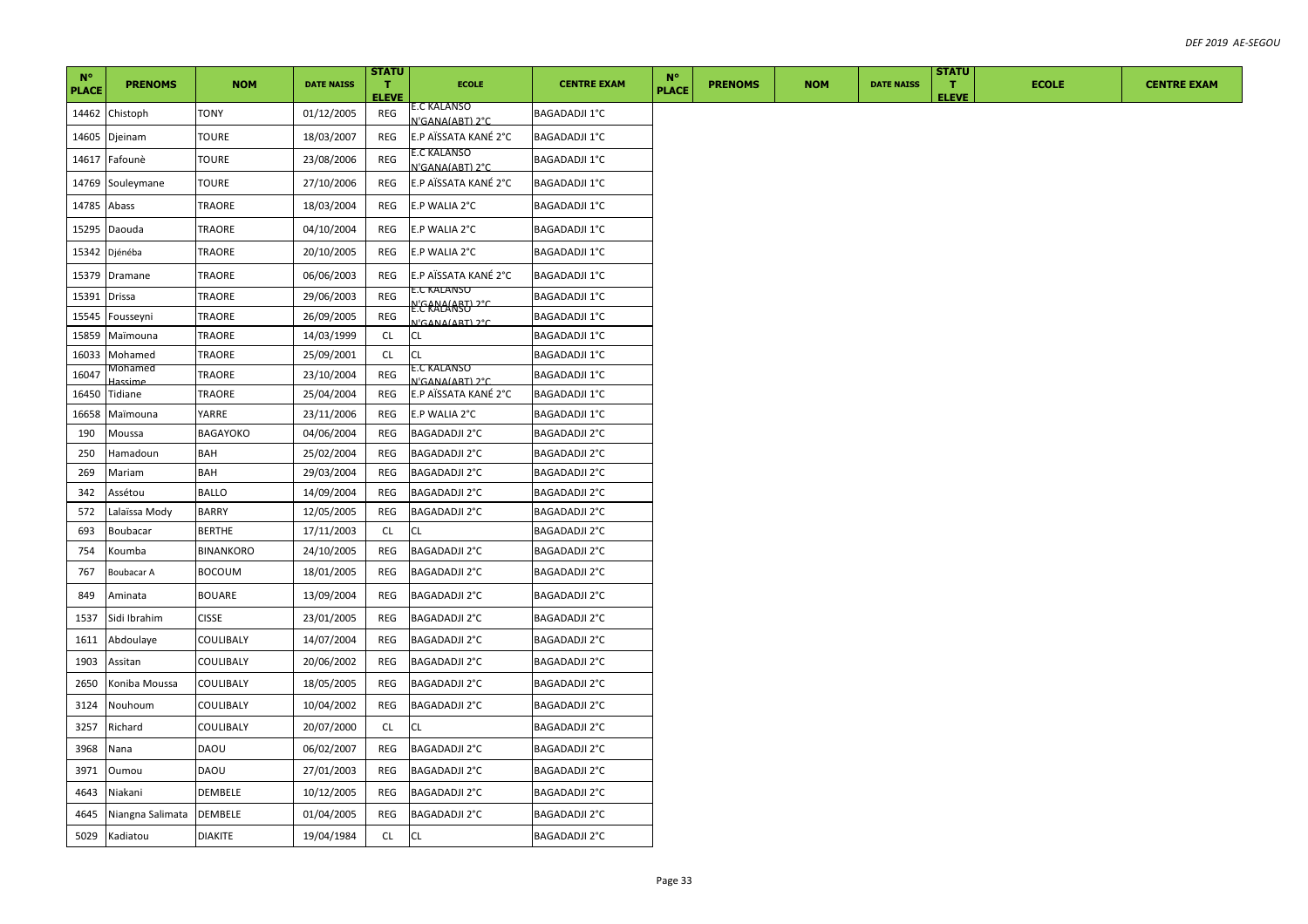|                             |                            |                 |                   | <b>STATU</b>       |                      |                      | $N^{\circ}$  |                |            |                   | <b>STATU</b>       |              |
|-----------------------------|----------------------------|-----------------|-------------------|--------------------|----------------------|----------------------|--------------|----------------|------------|-------------------|--------------------|--------------|
| $N^{\circ}$<br><b>PLACE</b> | <b>PRENOMS</b>             | <b>NOM</b>      | <b>DATE NAISS</b> | л.<br><b>ELEVE</b> | <b>ECOLE</b>         | <b>CENTRE EXAM</b>   | <b>PLACE</b> | <b>PRENOMS</b> | <b>NOM</b> | <b>DATE NAISS</b> | л.<br><b>ELEVE</b> | <b>ECOLE</b> |
| 5166                        | Alpha Mamadou              | <b>DIALLO</b>   | 11/07/2006        | REG                | <b>BAGADADJI 2°C</b> | <b>BAGADADJI 2°C</b> |              |                |            |                   |                    |              |
| 5178                        | Amadou                     | <b>DIALLO</b>   | 23/04/2004        | REG                | BAGADADJI 2°C        | BAGADADJI 2°C        |              |                |            |                   |                    |              |
| 5361                        | Hamsatou Boureima DIALLO   |                 | 01/01/2006        | REG                | BAGADADJI 2°C        | BAGADADJI 2°C        |              |                |            |                   |                    |              |
| 5610                        | Youssouf                   | DIANE           | 09/04/2006        | REG                | BAGADADJI 2°C        | BAGADADJI 2°C        |              |                |            |                   |                    |              |
| 5712                        | Alexis                     | <b>DIARRA</b>   | 14/09/2003        | REG                | BAGADADJI 2°C        | <b>BAGADADJI 2°C</b> |              |                |            |                   |                    |              |
| 5918                        | Bintou                     | <b>DIARRA</b>   | 05/10/2005        | REG                | BAGADADJI 2°C        | <b>BAGADADJI 2°C</b> |              |                |            |                   |                    |              |
| 6022                        | Djénéba                    | <b>DIARRA</b>   | 15/03/2005        | REG                | BAGADADJI 2°C        | <b>BAGADADJI 2°C</b> |              |                |            |                   |                    |              |
| 6764                        | Seydou                     | DIARRA          | 18/11/2004        | REG                | BAGADADJI 2°C        | BAGADADJI 2°C        |              |                |            |                   |                    |              |
| 7281                        | Boubacar Lassine           | <b>DJIRE</b>    | 26/04/2000        | REG                | BAGADADJI 2°C        | BAGADADJI 2°C        |              |                |            |                   |                    |              |
| 7282                        | Boubacar<br>Mohamed Lamine | <b>DJIRE</b>    | 02/11/2003        | REG                | BAGADADJI 2°C        | BAGADADJI 2°C        |              |                |            |                   |                    |              |
| 7326                        | Kadidiatou                 | <b>DJIRE</b>    | 29/04/2005        | REG                | BAGADADJI 2°C        | BAGADADJI 2°C        |              |                |            |                   |                    |              |
| 7516                        | Mody                       | <b>DOUCOURE</b> | 20/08/2001        | REG                | BAGADADJI 2°C        | BAGADADJI 2°C        |              |                |            |                   |                    |              |
| 7617                        | Harouna                    | <b>DOUMBIA</b>  | 01/01/2005        | REG                | BAGADADJI 2°C        | BAGADADJI 2°C        |              |                |            |                   |                    |              |
| 7640                        | Mamadou Issa               | <b>DOUMBIA</b>  | 06/08/2004        | REG                | BAGADADJI 2°C        | BAGADADJI 2°C        |              |                |            |                   |                    |              |
| 7822                        | Souleymane                 | FADIGA          | 05/06/2006        | REG                | BAGADADJI 2°C        | BAGADADJI 2°C        |              |                |            |                   |                    |              |
| 7884                        | Adama                      | FANE            | 12/12/2003        | REG                | BAGADADJI 2°C        | <b>BAGADADJI 2°C</b> |              |                |            |                   |                    |              |
| 8258                        | Mahamadou                  | GARRY           | 14/04/2004        | REG                | BAGADADJI 2°C        | BAGADADJI 2°C        |              |                |            |                   |                    |              |
| 8605                        | Fatoumata                  | HAÏDARA         | 08/12/2004        | REG                | BAGADADJI 2°C        | BAGADADJI 2°C        |              |                |            |                   |                    |              |
| 8696                        | Abdrahamane                | KALAPO          | 06/10/2000        | CL.                | CL                   | BAGADADJI 2°C        |              |                |            |                   |                    |              |
| 8751                        | Souaniwé                   | KAMATE          | 05/06/2003        | REG                | BAGADADJI 2°C        | <b>BAGADADJI 2°C</b> |              |                |            |                   |                    |              |
| 8769                        | Daby                       | KAMISSOKO       | 01/01/2003        | REG                | BAGADADJI 2°C        | BAGADADJI 2°C        |              |                |            |                   |                    |              |
| 8911                        | Maïmouna                   | KANOUTE         | 17/04/2003        | REG                | BAGADADJI 2°C        | <b>BAGADADJI 2°C</b> |              |                |            |                   |                    |              |
| 9050                        | Bintou                     | KASSAMBARA      | 08/07/2002        | REG                | BAGADADJI 2°C        | <b>BAGADADJI 2°C</b> |              |                |            |                   |                    |              |
| 9274                        | Alimata                    | KEÏTA           | 02/10/2003        | <b>CL</b>          | CL                   | BAGADADJI 2°C        |              |                |            |                   |                    |              |
| 9331                        | Diata                      | KEÏTA           | 06/08/2005        | REG                | BAGADADJI 2°C        | BAGADADJI 2°C        |              |                |            |                   |                    |              |
| 9346                        | Fatoumata                  | KEÏTA           | 04/09/2003        | REG                | BAGADADJI 2°C        | <b>BAGADADJI 2°C</b> |              |                |            |                   |                    |              |
| 9504                        | Youba                      | KEÏTA           | 04/07/2004        | REG                | BAGADADJI 2°C        | BAGADADJI 2°C        |              |                |            |                   |                    |              |
| 9630                        | Aminata                    | KOÏTA           | 15/09/1993        | CL.                | СL                   | BAGADADJI 2°C        |              |                |            |                   |                    |              |
|                             |                            |                 |                   |                    |                      |                      |              |                |            |                   |                    |              |
| 9647                        | Fatoumata                  | KOÏTA           | 10/12/2004        | REG                | BAGADADJI 2°C        | BAGADADJI 2°C        |              |                |            |                   |                    |              |
| 9922 Sah                    |                            | KONATE          | 02/06/2005        | REG                | <b>BAGADADJI 2°C</b> | <b>BAGADADJI 2°C</b> |              |                |            |                   |                    |              |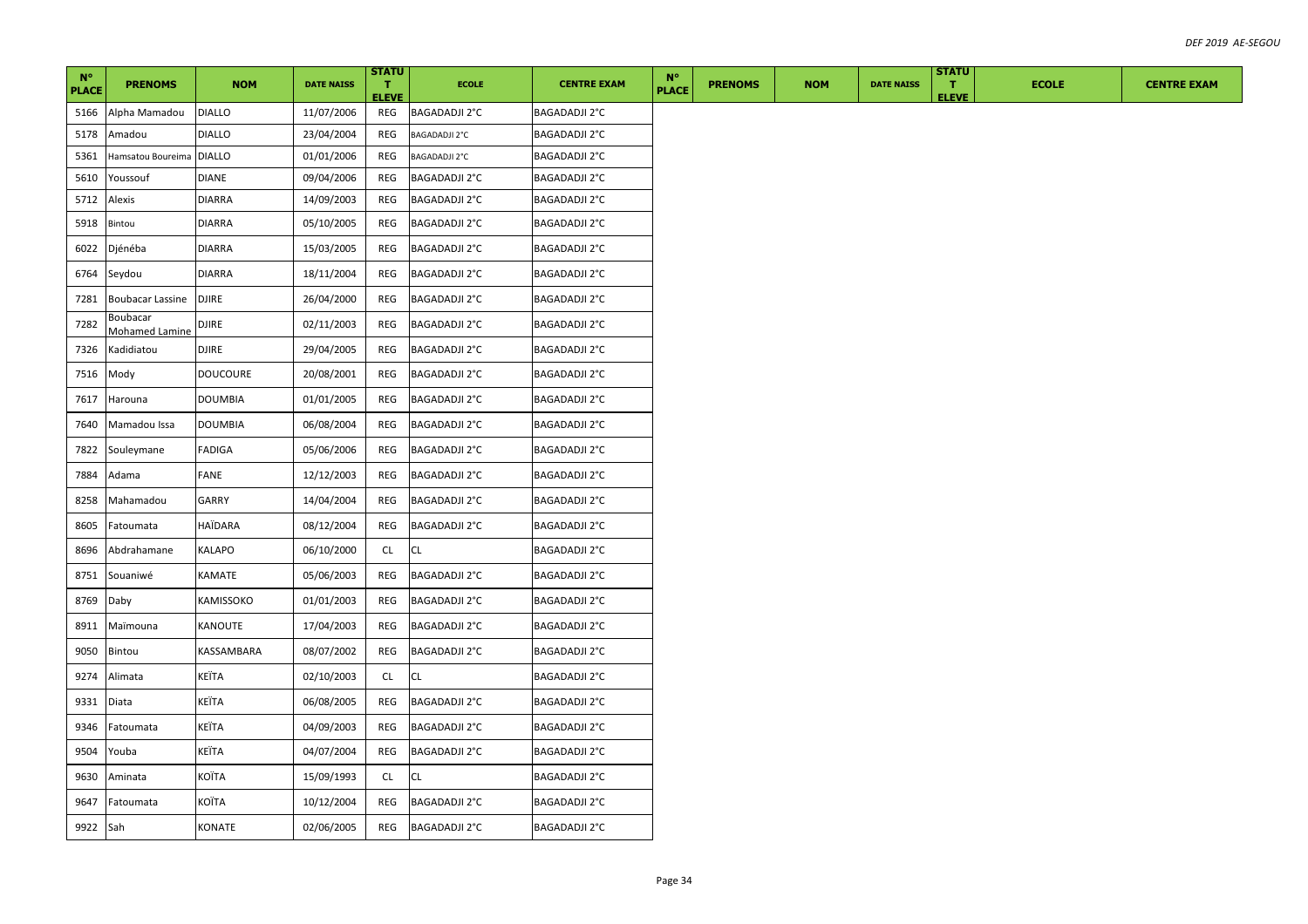| $N^{\circ}$  |                 |                 |                   | <b>STATU</b>       |                      |                      | $N^{\circ}$ |              |                |            |                   | <b>STATU</b>       |              |
|--------------|-----------------|-----------------|-------------------|--------------------|----------------------|----------------------|-------------|--------------|----------------|------------|-------------------|--------------------|--------------|
| <b>PLACE</b> | <b>PRENOMS</b>  | <b>NOM</b>      | <b>DATE NAISS</b> | Π.<br><b>ELEVE</b> | <b>ECOLE</b>         | <b>CENTRE EXAM</b>   |             | <b>PLACE</b> | <b>PRENOMS</b> | <b>NOM</b> | <b>DATE NAISS</b> | T.<br><b>ELEVE</b> | <b>ECOLE</b> |
| 10313 Sidiki |                 | KONE            | 31/12/2004        | REG                | BAGADADJI 2°C        | BAGADADJI 2°C        |             |              |                |            |                   |                    |              |
| 10403        | Dikéle          | KONTA           | 27/07/1997        | CL                 | CL                   | BAGADADJI 2°C        |             |              |                |            |                   |                    |              |
| 10811        | Aïssata         | MAÏGA           | 28/09/2004        | <b>REG</b>         | BAGADADJI 2°C        | <b>BAGADADJI 2°C</b> |             |              |                |            |                   |                    |              |
| 10823        | Aliou Abdoulaye | MAÏGA           | 30/01/1999        | CL                 | <b>CL</b>            | <b>BAGADADJI 2°C</b> |             |              |                |            |                   |                    |              |
| 10936        | Ramata Hama     | MAÏGA           | 12/01/2005        | REG                | BAGADADJI 2°C        | BAGADADJI 2°C        |             |              |                |            |                   |                    |              |
| 11055        | Maïmouna        | MALLE           | 22/04/2006        | REG                | BAGADADJI 2°C        | BAGADADJI 2°C        |             |              |                |            |                   |                    |              |
|              | 11074 Seydou    | MALLE           | 10/11/2000        | REG                | BAGADADJI 2°C        | BAGADADJI 2°C        |             |              |                |            |                   |                    |              |
| 11139        | Fatimata M      | MARIKO          | 28/07/2003        | REG                | BAGADADJI 2°C        | BAGADADJI 2°C        |             |              |                |            |                   |                    |              |
|              | 11336 Kondé Aly | N'DIAYE         | 12/06/2005        | REG                | BAGADADJI 2°C        | <b>BAGADADJI 2°C</b> |             |              |                |            |                   |                    |              |
| 11575        | Ousmane         | OUEDRAGO        | 26/01/2005        | REG                | BAGADADJI 2°C        | BAGADADJI 2°C        |             |              |                |            |                   |                    |              |
| 11650        | Modibo          | OUELEGUEM       | 07/10/2001        | REG                | BAGADADJI 2°C        | <b>BAGADADJI 2°C</b> |             |              |                |            |                   |                    |              |
| 11893        | Magloire        | SACKO           | 20/05/2005        | REG                | BAGADADJI 2°C        | BAGADADJI 2°C        |             |              |                |            |                   |                    |              |
| 11964        | Maïmouna        | SAGARA          | 16/02/2003        | REG                | BAGADADJI 2°C        | <b>BAGADADJI 2°C</b> |             |              |                |            |                   |                    |              |
|              | 12152 Mamadou   | SAMAKE          | 16/07/2005        | REG                | BAGADADJI 2°C        | BAGADADJI 2°C        |             |              |                |            |                   |                    |              |
|              | 12158 Mariam    | SAMAKE          | 02/02/2002        | REG                | BAGADADJI 2°C        | <b>BAGADADJI 2°C</b> |             |              |                |            |                   |                    |              |
|              | 12175 Moussa    | SAMAKE          | 05/04/2005        | REG                | BAGADADJI 2°C        | BAGADADJI 2°C        |             |              |                |            |                   |                    |              |
| 12462        | Abdramane       | SANOGO          | 15/08/2005        | REG                | BAGADADJI 2°C        | BAGADADJI 2°C        |             |              |                |            |                   |                    |              |
| 12758        | Sitan Founé     | SERETA          | 25/12/2004        | REG                | BAGADADJI 2°C        | <b>BAGADADJI 2°C</b> |             |              |                |            |                   |                    |              |
|              | 12834 Djenebou  | SIDIBE          | 01/03/2004        | REG                | BAGADADJI 2°C        | BAGADADJI 2°C        |             |              |                |            |                   |                    |              |
| 13120        | Mamadou         | SISSOKO         | 23/07/2002        | REG                | BAGADADJI 2°C        | BAGADADJI 2°C        |             |              |                |            |                   |                    |              |
| 13203        | Fatoumata       | SOGOBA          | 30/05/2005        | REG                | BAGADADJI 2°C        | BAGADADJI 2°C        |             |              |                |            |                   |                    |              |
| 13243        | Mariam          | SOGOBA          | 30/09/2005        | REG                | BAGADADJI 2°C        | BAGADADJI 2°C        |             |              |                |            |                   |                    |              |
| 13261        | Sanata          | SOGOBA          | 13/10/2002        | REG                | BAGADADJI 2°C        | BAGADADJI 2°C        |             |              |                |            |                   |                    |              |
| 13287        | Mohamed         | SOGODOGO        | 07/04/2003        | REG                | BAGADADJI 2°C        | <b>BAGADADJI 2°C</b> |             |              |                |            |                   |                    |              |
| 13369        | <b>Boubacar</b> | SOUMANO         | 20/06/2005        | REG                | BAGADADJI 2°C        | BAGADADJI 2°C        |             |              |                |            |                   |                    |              |
| 13659        | Assitan         | <b>TAMBOURA</b> | 25/07/2005        | REG                | BAGADADJI 2°C        | BAGADADJI 2°C        |             |              |                |            |                   |                    |              |
| 13662        | Awa             | TAMBOURA        | 01/08/2003        | REG                | <b>BAGADADJI 2°C</b> | <b>BAGADADJI 2°C</b> |             |              |                |            |                   |                    |              |
| 14341        | Anaye Issac     | <b>TOGO</b>     | 22/02/2006        | REG                | BAGADADJI 2°C        | <b>BAGADADJI 2°C</b> |             |              |                |            |                   |                    |              |
|              | 14418 Mariam    | TOGOLA          | 28/08/2005        | REG                | BAGADADJI 2°C        | <b>BAGADADJI 2°C</b> |             |              |                |            |                   |                    |              |
| 14456 Hawa   |                 | <b>TOLOBA</b>   | 20/07/2004        | REG                | <b>BAGADADJI 2°C</b> | <b>BAGADADJI 2°C</b> |             |              |                |            |                   |                    |              |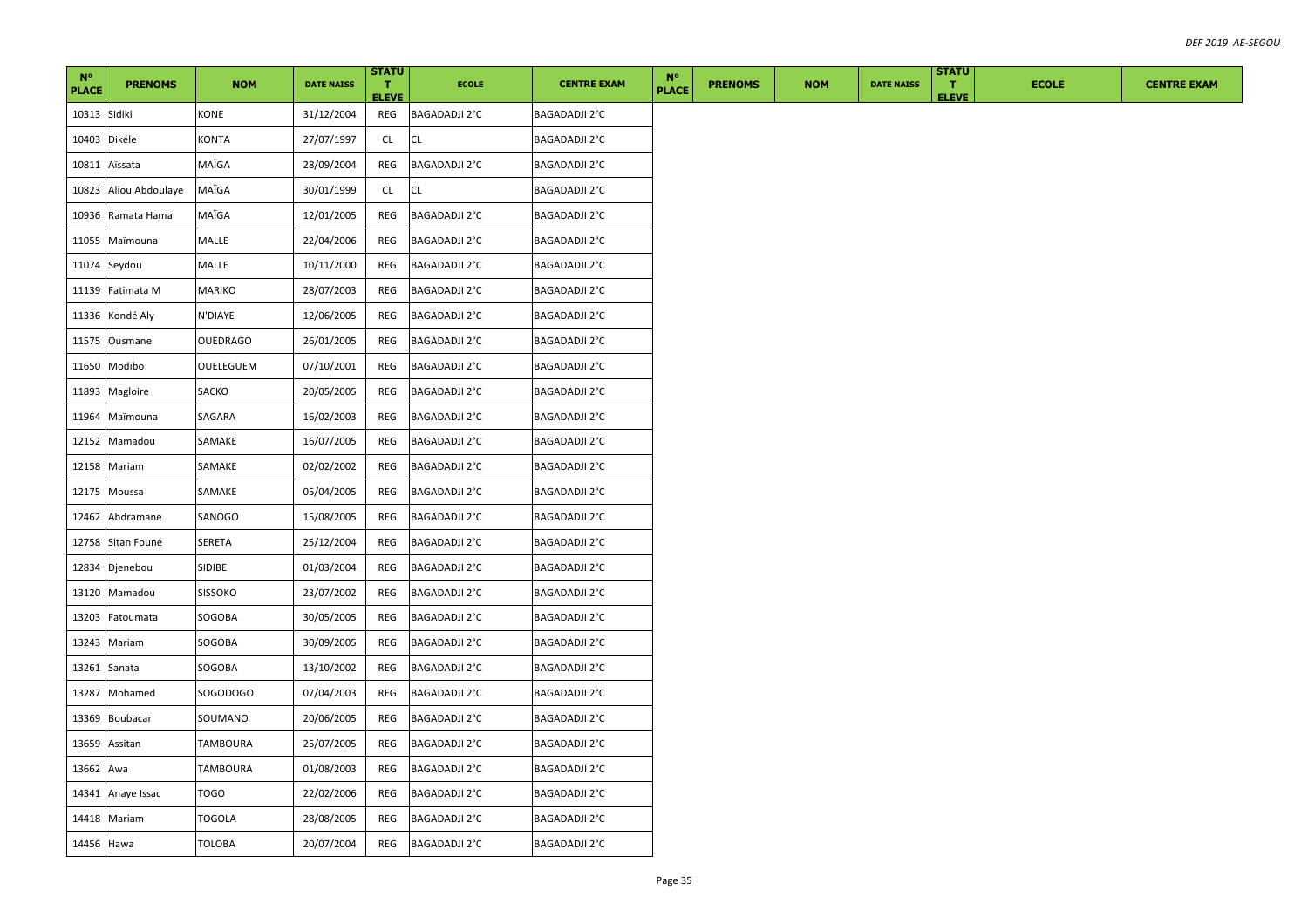| $N^{\circ}$<br><b>PLACE</b> | <b>PRENOMS</b>       | <b>NOM</b>      | <b>DATE NAISS</b> | <b>STATU</b><br>т.  | <b>ECOLE</b>         | <b>CENTRE EXAM</b>   | $N^{\circ}$<br><b>PLACE</b> | <b>PRENOMS</b> | <b>NOM</b> | <b>DATE NAISS</b> | <b>STATU</b><br>л. | <b>ECOLE</b> | <b>CENTRE EXAM</b> |
|-----------------------------|----------------------|-----------------|-------------------|---------------------|----------------------|----------------------|-----------------------------|----------------|------------|-------------------|--------------------|--------------|--------------------|
|                             | 14694 Mamadou Alpha  | <b>TOURE</b>    | 12/04/2003        | <b>ELEVE</b><br>REG | BAGADADJI 2°C        | BAGADADJI 2°C        |                             |                |            |                   | <b>ELEVE</b>       |              |                    |
| 14703                       | Mariam               | TOURE           | 16/09/2005        | REG                 | BAGADADJI 2°C        | BAGADADJI 2°C        |                             |                |            |                   |                    |              |                    |
| 15104                       | <b>Assitan Macky</b> | TRAORE          | 01/01/2005        | REG                 | BAGADADJI 2°C        | <b>BAGADADJI 2°C</b> |                             |                |            |                   |                    |              |                    |
| 15183 Baye                  |                      | TRAORE          | 04/06/2006        | REG                 | BAGADADJI 2°C        | BAGADADJI 2°C        |                             |                |            |                   |                    |              |                    |
| 15926                       | Mariam               | TRAORE          | 23/05/2003        | REG                 | <b>BAGADADJI 2°C</b> | <b>BAGADADJI 2°C</b> |                             |                |            |                   |                    |              |                    |
| 16445                       | Ténin                | TRAORE          | 12/09/2006        | REG                 | BAGADADJI 2°C        | BAGADADJI 2°C        |                             |                |            |                   |                    |              |                    |
| 16632                       | Hawa                 | YANOGA          | 07/04/2004        | REG                 | BAGADADJI 2°C        | <b>BAGADADJI 2°C</b> |                             |                |            |                   |                    |              |                    |
| 16680                       | Ibrahim              | YATTARA         | 06/05/1999        | CL                  | CL                   | BAGADADJI 2°C        |                             |                |            |                   |                    |              |                    |
| 581                         | Mariam               | <b>BARRY</b>    | 08/11/2003        | REG                 | <b>BANANKORO 2°C</b> | <b>BANANKORO 2°C</b> |                             |                |            |                   |                    |              |                    |
| 641                         | Hawa                 | BELEM           | 22/05/2004        | REG                 | BAPHO CAMP 2°C       | <b>BANANKORO 2°C</b> |                             |                |            |                   |                    |              |                    |
| 864                         | Baba Assim           | <b>BOUARE</b>   | 29/10/2003        | CL                  | CL                   | <b>BANANKORO 2°C</b> |                             |                |            |                   |                    |              |                    |
| 1156                        | <b>Bassirou B</b>    | CAMARA          | 10/08/2002        | CL                  | <b>CL</b>            | <b>BANANKORO 2°C</b> |                             |                |            |                   |                    |              |                    |
| 1264                        | Zéïnabou             | CAMARA          | 20/07/2004        | REG                 | <b>BANANKORO 2°C</b> | BANANKORO 2°C        |                             |                |            |                   |                    |              |                    |
| 1486                        | Mounta               | <b>CISSE</b>    | 31/12/2001        | REG                 | BANANKORO 2°C        | <b>BANANKORO 2°C</b> |                             |                |            |                   |                    |              |                    |
| 2166                        | Daouda               | COULIBALY       | 31/12/2003        | REG                 | BOUSSIN 2°C          | <b>BANANKORO 2°C</b> |                             |                |            |                   |                    |              |                    |
| 2195                        | Djakaridia           | COULIBALY       | 25/11/1999        | CL                  | СL                   | <b>BANANKORO 2°C</b> |                             |                |            |                   |                    |              |                    |
| 2448                        | Hawa                 | COULIBALY       | 31/12/2005        | REG                 | BAPHO CAMP 2°C       | <b>BANANKORO 2°C</b> |                             |                |            |                   |                    |              |                    |
| 3144                        | Oumar                | COULIBALY       | 17/02/2002        | REG                 | <b>BANANKORO 2°C</b> | <b>BANANKORO 2°C</b> |                             |                |            |                   |                    |              |                    |
| 3393                        | Seydou               | COULIBALY       | 25/05/2003        | CL                  | CL                   | <b>BANANKORO 2°C</b> |                             |                |            |                   |                    |              |                    |
| 3548                        | Tidiani              | COULIBALY       | 08/04/2001        | CL                  | CL                   | <b>BANANKORO 2°C</b> |                             |                |            |                   |                    |              |                    |
| 3964                        | Moussa               | DAOU            | 15/12/2003        | REG                 | BAPHO CAMP 2°C       | <b>BANANKORO 2°C</b> |                             |                |            |                   |                    |              |                    |
| 4889                        | Diaratou             | DIABATE         | 20/01/2000        | REG                 | BAPHO CAMP 2°C       | <b>BANANKORO 2°C</b> |                             |                |            |                   |                    |              |                    |
| 5638                        | Abdoul Karim         | <b>DIARRA</b>   | 03/05/2005        | REG                 | <b>BOUSSIN 2°C</b>   | <b>BANANKORO 2°C</b> |                             |                |            |                   |                    |              |                    |
| 5640                        | Abdoulaye            | <b>DIARRA</b>   | 20/01/2003        | REG                 | BOUSSIN 2°C          | <b>BANANKORO 2°C</b> |                             |                |            |                   |                    |              |                    |
| 6285                        | Kadidia              | DIARRA          | 24/09/2002        | REG                 | BAPHO CAMP 2°C       | <b>BANANKORO 2°C</b> |                             |                |            |                   |                    |              |                    |
| 6692                        | Rokia                | DIARRA          | 03/12/2000        | CL.                 | CL                   | BANANKORO 2°C        |                             |                |            |                   |                    |              |                    |
| 6700                        | Rokiatou             | <b>DIARRA</b>   | 01/07/2004        | REG                 | <b>BANANKORO 2°C</b> | <b>BANANKORO 2°C</b> |                             |                |            |                   |                    |              |                    |
| 6733                        | Sanata               | <b>DIARRA</b>   | 23/03/2005        | REG                 | <b>BANANKORO 2°C</b> | <b>BANANKORO 2°C</b> |                             |                |            |                   |                    |              |                    |
| 7215                        | Elizabeth            | <b>DJIGUIBA</b> | 25/01/2004        | REG                 | BAPHO CAMP 2°C       | <b>BANANKORO 2°C</b> |                             |                |            |                   |                    |              |                    |
|                             | 7240 Aboubacar       | <b>DJIRE</b>    | 01/05/2001        | CL                  | CL                   | <b>BANANKORO 2°C</b> |                             |                |            |                   |                    |              |                    |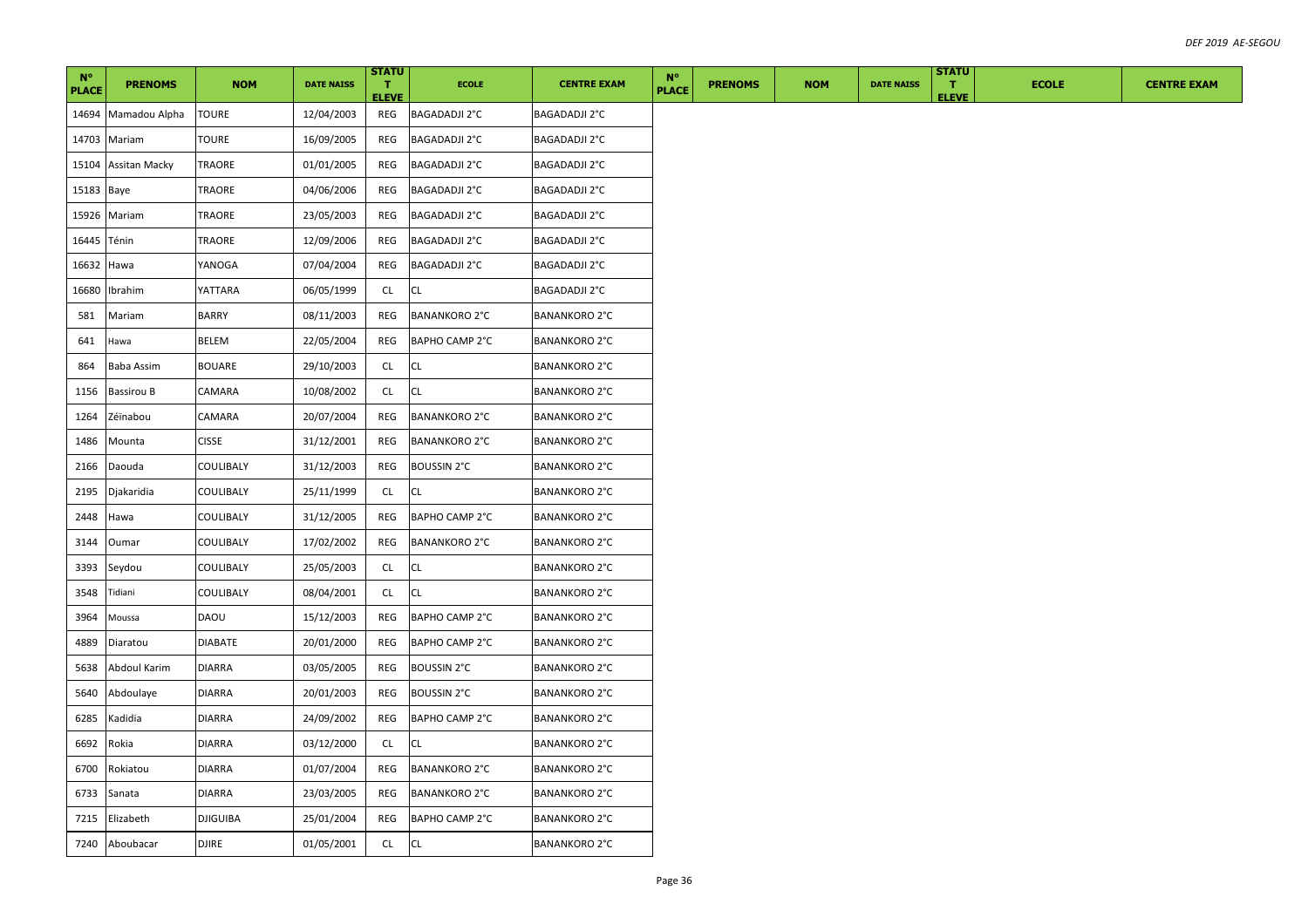| $N^{\circ}$<br><b>PLACE</b> | <b>PRENOMS</b>              | <b>NOM</b>    | <b>DATE NAISS</b> | <b>STATU</b><br>T.<br><b>ELEVE</b> | <b>ECOLE</b>         | <b>CENTRE EXAM</b>   | $N^{\circ}$<br><b>PLACE</b> | <b>PRENOMS</b> | <b>NOM</b> | <b>DATE NAISS</b> | <b>STATU</b><br>л.<br><b>ELEVE</b> | <b>ECOLE</b> | <b>CENTRE EXAM</b> |
|-----------------------------|-----------------------------|---------------|-------------------|------------------------------------|----------------------|----------------------|-----------------------------|----------------|------------|-------------------|------------------------------------|--------------|--------------------|
| 7358                        | Mohamad                     | <b>DJIRE</b>  | 19/12/2005        | REG                                | TOGOU 2°C            | <b>BANANKORO 2°C</b> |                             |                |            |                   |                                    |              |                    |
| 8095                        | Lassine                     | <b>FOFANA</b> | 20/04/2002        | REG                                | <b>BOUSSIN 2°C</b>   | <b>BANANKORO 2°C</b> |                             |                |            |                   |                                    |              |                    |
| 8232                        | Aïssata                     | GAMBI         | 01/01/2002        | REG                                | <b>BANANKORO 2°C</b> | <b>BANANKORO 2°C</b> |                             |                |            |                   |                                    |              |                    |
| 8983                        | Mohamed<br>Faraban          | KANTE         | 08/12/1999        | <b>CL</b>                          | CL.                  | <b>BANANKORO 2°C</b> |                             |                |            |                   |                                    |              |                    |
| 9544                        | Tanty                       | KIENOU        | 08/06/2004        | REG                                | BAPHO CAMP 2°C       | <b>BANANKORO 2°C</b> |                             |                |            |                   |                                    |              |                    |
| 9576                        | Fatoumata                   | KIRE          | 23/11/2002        | REG                                | <b>BANANKORO 2°C</b> | BANANKORO 2°C        |                             |                |            |                   |                                    |              |                    |
| 9668                        | Mariama<br>Tenemama         | KOÏTA         | 01/01/2005        | REG                                | TOGOU 2°C            | <b>BANANKORO 2°C</b> |                             |                |            |                   |                                    |              |                    |
| 9886                        | Minata                      | KONATE        | 17/07/2003        | REG                                | <b>BOUSSIN 2°C</b>   | <b>BANANKORO 2°C</b> |                             |                |            |                   |                                    |              |                    |
| 10012                       | Amidou                      | KONE          | 19/07/2004        | REG                                | <b>BANANKORO 2°C</b> | <b>BANANKORO 2°C</b> |                             |                |            |                   |                                    |              |                    |
| 10025                       | Aminata Tata                | KONE          | 08/01/2007        | REG                                | <b>BANANKORO 2°C</b> | <b>BANANKORO 2°C</b> |                             |                |            |                   |                                    |              |                    |
| 10043                       | Assitan Founè               | KONE          | 12/06/2001        | REG                                | BAPHO CAMP 2°C       | <b>BANANKORO 2°C</b> |                             |                |            |                   |                                    |              |                    |
| 10326                       | Solomane                    | KONE          | 15/07/2001        | REG                                | BAPHO CAMP 2°C       | <b>BANANKORO 2°C</b> |                             |                |            |                   |                                    |              |                    |
| 10639                       | Sirimory                    | KOUYATE       | 25/04/2007        | REG                                | BAPHO CAMP 2°C       | <b>BANANKORO 2°C</b> |                             |                |            |                   |                                    |              |                    |
| 10892                       | Issiaka                     | MAÏGA         | 25/11/2003        | REG                                | BAPHO CAMP 2°C       | <b>BANANKORO 2°C</b> |                             |                |            |                   |                                    |              |                    |
| 11023                       | Djénéba Dite<br><u>Mama</u> | MALLE         | 18/10/2003        | REG                                | <b>BANANKORO 2°C</b> | <b>BANANKORO 2°C</b> |                             |                |            |                   |                                    |              |                    |
| 11167                       | Ramatou                     | MARIKO        | 15/03/2005        | REG                                | <b>BANANKORO 2°C</b> | <b>BANANKORO 2°C</b> |                             |                |            |                   |                                    |              |                    |
| 11372                       | Backo                       | NIAMBELE      | 20/06/2003        | REG                                | BAPHO CAMP 2°C       | <b>BANANKORO 2°C</b> |                             |                |            |                   |                                    |              |                    |
| 11373                       | Fatoumata                   | NIAMBELE      | 09/06/2006        | REG                                | BAPHO CAMP 2°C       | <b>BANANKORO 2°C</b> |                             |                |            |                   |                                    |              |                    |
| 12032                       | Aminata                     | SAMAKE        | 11/01/2006        | REG                                | BAPHO CAMP 2°C       | <b>BANANKORO 2°C</b> |                             |                |            |                   |                                    |              |                    |
| 12202                       | Sadio                       | SAMAKE        | 12/05/2004        | REG                                | <b>BANANKORO 2°C</b> | <b>BANANKORO 2°C</b> |                             |                |            |                   |                                    |              |                    |
|                             | 12212 Sanata                | SAMAKE        | 21/12/2004        | REG                                | BAPHO CAMP 2°C       | <b>BANANKORO 2°C</b> |                             |                |            |                   |                                    |              |                    |
| 12309                       | Adama                       | SANGARE       | 13/09/2002        | CL                                 | <b>CL</b>            | <b>BANANKORO 2°C</b> |                             |                |            |                   |                                    |              |                    |
| 12609                       | Moussa Lamine               | SANOGO        | 23/03/2004        | REG                                | <b>BOUSSIN 2°C</b>   | <b>BANANKORO 2°C</b> |                             |                |            |                   |                                    |              |                    |
| 12616                       | Oumar                       | SANOGO        | 13/01/2005        | REG                                | <b>BOUSSIN 2°C</b>   | <b>BANANKORO 2°C</b> |                             |                |            |                   |                                    |              |                    |
| 12642                       | Sidiki                      | SANOGO        | 31/12/2002        | REG                                | <b>BOUSSIN 2°C</b>   | <b>BANANKORO 2°C</b> |                             |                |            |                   |                                    |              |                    |
|                             | 12643 Sidiki Youssouf       | SANOGO        | 05/02/2004        | REG                                | <b>BOUSSIN 2°C</b>   | <b>BANANKORO 2°C</b> |                             |                |            |                   |                                    |              |                    |
| 12644 Sinaly                |                             | SANOGO        | 15/05/2003        | REG                                | <b>BOUSSIN 2°C</b>   | <b>BANANKORO 2°C</b> |                             |                |            |                   |                                    |              |                    |
|                             | 12647 Sitan Sidiki          | SANOGO        | 10/01/2004        | REG                                | <b>BOUSSIN 2°C</b>   | <b>BANANKORO 2°C</b> |                             |                |            |                   |                                    |              |                    |
|                             | 12649 Souleymane            | SANOGO        | 31/03/2003        | REG                                | <b>BOUSSIN 2°C</b>   | <b>BANANKORO 2°C</b> |                             |                |            |                   |                                    |              |                    |
|                             | 12650 Soumana               | SANOGO        | 10/05/2005        | REG                                | <b>BOUSSIN 2°C</b>   | <b>BANANKORO 2°C</b> |                             |                |            |                   |                                    |              |                    |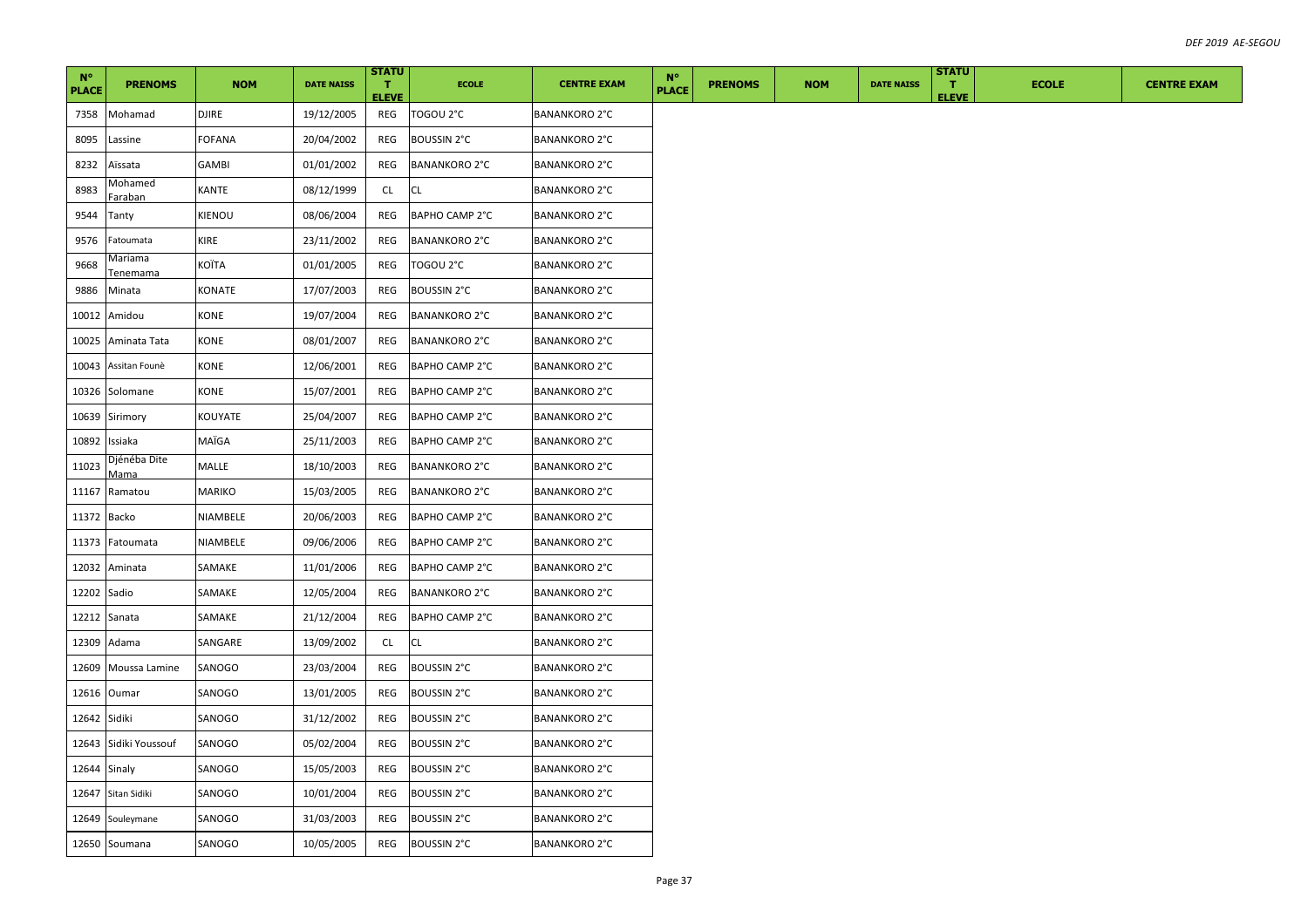| $N^{\circ}$<br><b>PLACE</b> | <b>PRENOMS</b>        | <b>NOM</b>      | <b>DATE NAISS</b> | <b>STATU</b><br>л.<br><b>ELEVE</b> | <b>ECOLE</b>          | <b>CENTRE EXAM</b>   | <b>N°</b><br><b>PLACE</b> | <b>PRENOMS</b> | <b>NOM</b> | <b>DATE NAISS</b> | <b>STATU</b><br>т.<br><b>ELEVE</b> | <b>ECOLE</b> | <b>CENTRE EXAM</b> |
|-----------------------------|-----------------------|-----------------|-------------------|------------------------------------|-----------------------|----------------------|---------------------------|----------------|------------|-------------------|------------------------------------|--------------|--------------------|
| 12651 Tata                  |                       | SANOGO          | 31/12/2004        | REG                                | <b>BOUSSIN 2°C</b>    | <b>BANANKORO 2°C</b> |                           |                |            |                   |                                    |              |                    |
| 12912                       | Mariétou Adama        | SIDIBE          | 21/02/2002        | REG                                | TOGOU 2°C             | <b>BANANKORO 2°C</b> |                           |                |            |                   |                                    |              |                    |
|                             | 13012 Mambé           | SINAYOKO        | 22/05/2004        | REG                                | <b>BANANKORO 2°C</b>  | <b>BANANKORO 2°C</b> |                           |                |            |                   |                                    |              |                    |
| 13631                       | Sidi                  | TAMATA          | 22/04/2002        | REG                                | <b>BANANKORO 2°C</b>  | <b>BANANKORO 2°C</b> |                           |                |            |                   |                                    |              |                    |
| 13703                       | Abdoulaye             | TANGARA         | 15/10/2005        | REG                                | BAPHO CAMP 2°C        | <b>BANANKORO 2°C</b> |                           |                |            |                   |                                    |              |                    |
| 13918 Karim                 |                       | <b>TANGARA</b>  | 31/12/2003        | REG                                | TOGOU 2°C             | <b>BANANKORO 2°C</b> |                           |                |            |                   |                                    |              |                    |
|                             | 13976 Minata          | TANGARA         | 19/11/2002        | REG                                | <b>BANANKORO 2°C</b>  | <b>BANANKORO 2°C</b> |                           |                |            |                   |                                    |              |                    |
| 14056                       | Soumana               | TANGARA         | 05/11/2002        | REG                                | <b>BOUSSIN 2°C</b>    | BANANKORO 2°C        |                           |                |            |                   |                                    |              |                    |
| 14098                       | Issa                  | <b>TAYITA</b>   | 01/01/2002        | REG                                | <b>BANANKORO 2°C</b>  | <b>BANANKORO 2°C</b> |                           |                |            |                   |                                    |              |                    |
| 14303                       | Kantara               | TIGUIRA         | 05/10/2002        | CL.                                | CL                    | <b>BANANKORO 2°C</b> |                           |                |            |                   |                                    |              |                    |
| 14383                       | Abdramane Yiriba      | <b>TOGOLA</b>   | 28/05/2003        | REG                                | BAPHO CAMP 2°C        | <b>BANANKORO 2°C</b> |                           |                |            |                   |                                    |              |                    |
| 14388                       | Assétou               | TOGOLA          | 05/01/2006        | REG                                | BAPHO CAMP 2°C        | <b>BANANKORO 2°C</b> |                           |                |            |                   |                                    |              |                    |
| 14838                       | Aboudou               | TRAORE          | 21/05/2005        | REG                                | BAPHO CAMP 2°C        | <b>BANANKORO 2°C</b> |                           |                |            |                   |                                    |              |                    |
| 14847                       | Adama                 | TRAORE          | 07/08/2005        | REG                                | BOUSSIN 2°C           | <b>BANANKORO 2°C</b> |                           |                |            |                   |                                    |              |                    |
| 14869                       | Adissa                | TRAORE          | 10/01/2005        | REG                                | BAPHO CAMP 2°C        | <b>BANANKORO 2°C</b> |                           |                |            |                   |                                    |              |                    |
| 14963                       | Alpha Mamadou         | TRAORE          | 25/10/2003        | REG                                | BAPHO CAMP 2°C        | BANANKORO 2°C        |                           |                |            |                   |                                    |              |                    |
| 15249                       | Bourema               | TRAORE          | 10/02/2003        | REG                                | <b>BANANKORO 2°C</b>  | <b>BANANKORO 2°C</b> |                           |                |            |                   |                                    |              |                    |
| 15757                       | Korotoumou            | TRAORE          | 29/02/2004        | REG                                | TOGOU 2°C             | <b>BANANKORO 2°C</b> |                           |                |            |                   |                                    |              |                    |
| 15885                       | Mamadou               | TRAORE          | 08/06/2005        | REG                                | <b>BOUSSIN 2°C</b>    | BANANKORO 2°C        |                           |                |            |                   |                                    |              |                    |
| 16054                       | Moulaye               | TRAORE          | 01/10/2003        | REG                                | BAPHO CAMP 2°C        | <b>BANANKORO 2°C</b> |                           |                |            |                   |                                    |              |                    |
| 16088                       | Moussa Amidou         | TRAORE          | 29/06/2004        | REG                                | <b>BANANKORO 2°C</b>  | <b>BANANKORO 2°C</b> |                           |                |            |                   |                                    |              |                    |
| 281                         | Moussa Tiema          | BAH             | 31/12/2005        | REG                                | B.OULALÉ 2°C/B        | BRÉHIMA OULALÉ 1°C/A |                           |                |            |                   |                                    |              |                    |
| 809                         | Mariam                | <b>BORO</b>     | 09/06/2005        | REG                                | B.OULALÉ 2°C/B        | BRÉHIMA OULALÉ 1°C/A |                           |                |            |                   |                                    |              |                    |
| 1121                        | Luka Walet            | <b>BOUBACAR</b> | 15/09/2006        | REG                                | B.OULALÉ 2°C/B        | BRÉHIMA OULALÉ 1°C/A |                           |                |            |                   |                                    |              |                    |
| 1122                        | Hama                  | BOUCOUM         | 24/11/2002        | REG                                | B.OULALÉ 2°C/B        | BRÉHIMA OULALÉ 1°C/A |                           |                |            |                   |                                    |              |                    |
| 1283                        | Agaïchatou            | <b>CISSE</b>    | 24/08/2006        | REG                                | E.P YAYA DEMBÉLÉ 2°C  | BRÉHIMA OULALÉ 1°C/A |                           |                |            |                   |                                    |              |                    |
| 1378                        | Fatoumata<br>Mahamane | <b>CISSE</b>    | 21/09/2004        | REG                                | E.P YAYA DEMBÉLÉ 2°C  | BRÉHIMA OULALÉ 1°C/A |                           |                |            |                   |                                    |              |                    |
| 1524                        | Safiatou              | <b>CISSE</b>    | 26/05/2004        | REG                                | <b>B.OULALÉ 2°C/B</b> | BRÉHIMA OULALÉ 1°C/A |                           |                |            |                   |                                    |              |                    |
| 1692                        | Afoussatou            | COULIBALY       | 23/06/2003        | REG                                | <b>B.OULALÉ 2°C/B</b> | BRÉHIMA OULALÉ 1°C/A |                           |                |            |                   |                                    |              |                    |
| 1719                        | Alassane              | COULIBALY       | 15/11/2004        | REG                                | E.P YAYA DEMBÉLÉ 2°C  | BRÉHIMA OULALÉ 1°C/A |                           |                |            |                   |                                    |              |                    |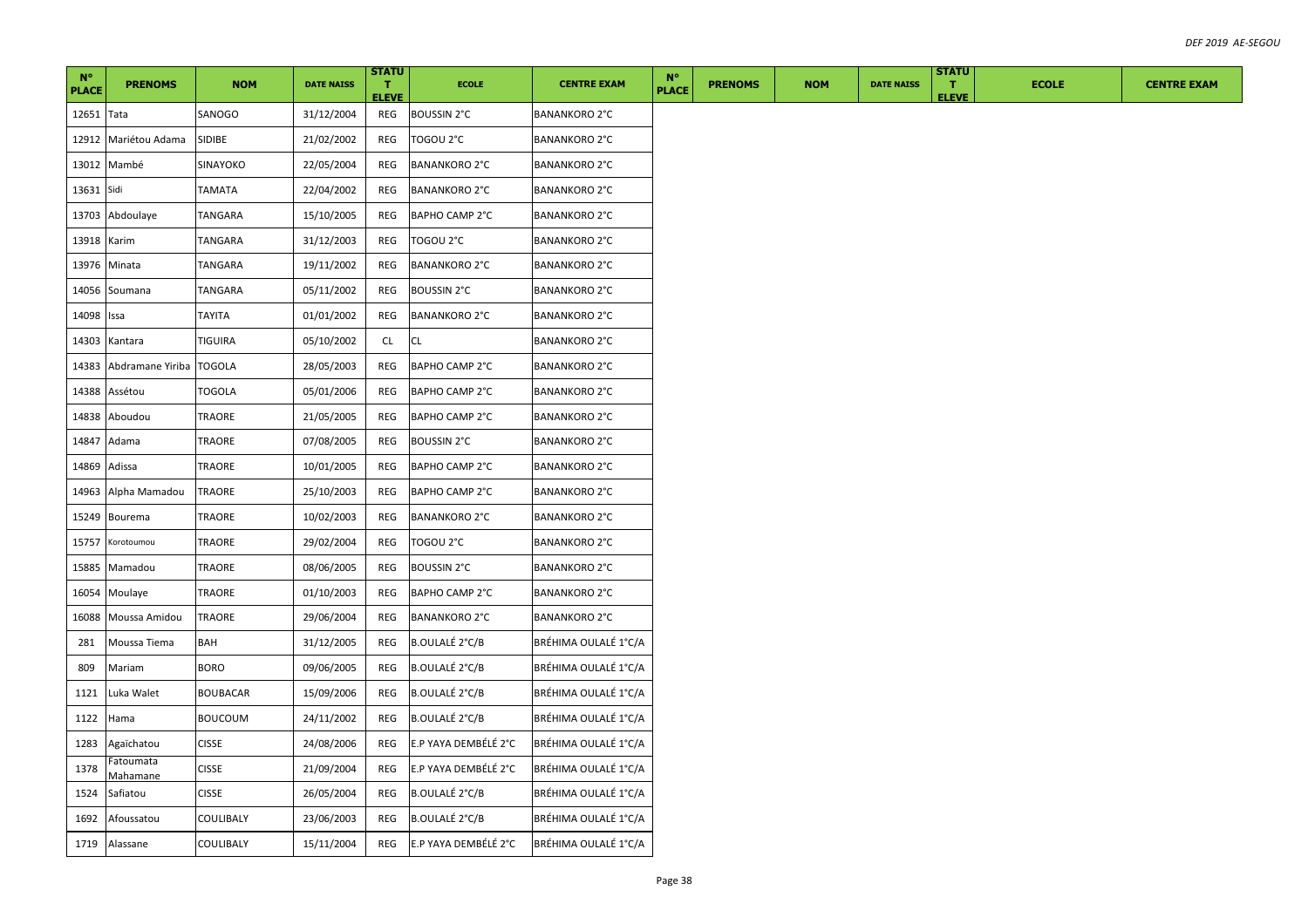| $N^{\circ}$  |                      |                |                   | <b>STATU</b>       |                       |                      | $N^{\circ}$  |                |            |                   | <b>STATU</b>       |              |
|--------------|----------------------|----------------|-------------------|--------------------|-----------------------|----------------------|--------------|----------------|------------|-------------------|--------------------|--------------|
| <b>PLACE</b> | <b>PRENOMS</b>       | <b>NOM</b>     | <b>DATE NAISS</b> | T.<br><b>ELEVE</b> | <b>ECOLE</b>          | <b>CENTRE EXAM</b>   | <b>PLACE</b> | <b>PRENOMS</b> | <b>NOM</b> | <b>DATE NAISS</b> | T.<br><b>ELEVE</b> | <b>ECOLE</b> |
| 1976         | <b>Bakary</b>        | COULIBALY      | 15/01/2003        | REG                | <b>B.OULALÉ 2°C/B</b> | BRÉHIMA OULALÉ 1°C/A |              |                |            |                   |                    |              |
| 2219         | Djénéba              | COULIBALY      | 16/10/2004        | REG                | B.OULALÉ 2°C/B        | BRÉHIMA OULALÉ 1°C/A |              |                |            |                   |                    |              |
| 2257         | Dramane              | COULIBALY      | 22/01/2005        | <b>REG</b>         | E.P YAYA DEMBÉLÉ 2°C  | BRÉHIMA OULALÉ 1°C/A |              |                |            |                   |                    |              |
| 2459         | Hawa                 | COULIBALY      | 12/02/2001        | REG                | E.P YAYA DEMBÉLÉ 2°C  | BRÉHIMA OULALÉ 1°C/A |              |                |            |                   |                    |              |
| 2551         | Kadiata              | COULIBALY      | 11/08/2003        | REG                | <b>B.OULALÉ 2°C/B</b> | BRÉHIMA OULALÉ 1°C/A |              |                |            |                   |                    |              |
| 2603         | Kafounè              | COULIBALY      | 25/03/2005        | REG                | E.P YAYA DEMBÉLÉ 2°C  | BRÉHIMA OULALÉ 1°C/A |              |                |            |                   |                    |              |
| 2625         | Karim                | COULIBALY      | 04/03/2004        | REG                | B.OULALÉ 2°C/B        | BRÉHIMA OULALÉ 1°C/A |              |                |            |                   |                    |              |
| 2629         | Karim                | COULIBALY      | 13/08/2005        | REG                | E.P YAYA DEMBÉLÉ 2°C  | BRÉHIMA OULALÉ 1°C/A |              |                |            |                   |                    |              |
| 2894         | Mariam               | COULIBALY      | 19/12/2002        | REG                | <b>B.OULALÉ 2°C/B</b> | BRÉHIMA OULALÉ 1°C/A |              |                |            |                   |                    |              |
| 3080         | Moussa Issa          | COULIBALY      | 07/02/2005        | REG                | <b>B.OULALÉ 2°C/B</b> | BRÉHIMA OULALÉ 1°C/A |              |                |            |                   |                    |              |
| 3259         | Rokia                | COULIBALY      | 11/09/2004        | REG                | <b>B.OULALÉ 2°C/B</b> | BRÉHIMA OULALÉ 1°C/A |              |                |            |                   |                    |              |
| 3472         | Sorofing             | COULIBALY      | 16/05/2005        | REG                | B.OULALÉ 2°C/B        | BRÉHIMA OULALÉ 1°C/A |              |                |            |                   |                    |              |
| 3480         | Souleymane           | COULIBALY      | 06/11/2001        | <b>CL</b>          | CL                    | BRÉHIMA OULALÉ 1°C/A |              |                |            |                   |                    |              |
| 3637         | Abdoul Majid         | COUMARE        | 09/01/2005        | <b>CL</b>          | CL                    | BRÉHIMA OULALÉ 1°C/A |              |                |            |                   |                    |              |
| 3723         | Tankéré Abdias       | DABOU          | 22/02/2002        | <b>REG</b>         | <b>B.OULALÉ 2°C/B</b> | BRÉHIMA OULALÉ 1°C/A |              |                |            |                   |                    |              |
| 3791         | Pauline              | <b>DAKOUO</b>  | 25/01/2005        | REG                | B.OULALÉ 2°C/B        | BRÉHIMA OULALÉ 1°C/A |              |                |            |                   |                    |              |
| 3813         | Diawoye              | DANTE          | 18/01/2005        | REG                | B.OULALÉ 2°C/B        | BRÉHIMA OULALÉ 1°C/A |              |                |            |                   |                    |              |
| 3815         | atoumata<br>Mamoutou | DANTE          | 06/07/2003        | REG                | B.OULALÉ 2°C/B        | BRÉHIMA OULALÉ 1°C/A |              |                |            |                   |                    |              |
| 3870         | Aminata              | DAOU           | 09/10/2002        | REG                | <b>B.OULALÉ 2°C/B</b> | BRÉHIMA OULALÉ 1°C/A |              |                |            |                   |                    |              |
| 3896         | Djelika              | DAOU           | 26/06/2003        | REG                | B.OULALÉ 2°C/B        | BRÉHIMA OULALÉ 1°C/A |              |                |            |                   |                    |              |
| 4009         | Mamadou              | DARA           | 15/03/2002        | REG                | B.OULALÉ 2°C/B        | BRÉHIMA OULALÉ 1°C/A |              |                |            |                   |                    |              |
| 4079         | Aïssata Dite Yassa   | DEMBELE        | 09/03/2006        | REG                | E.P YAYA DEMBÉLÉ 2°C  | BRÉHIMA OULALÉ 1°C/A |              |                |            |                   |                    |              |
| 4327         | Fanta A              | DEMBELE        | 05/04/2002        | REG                | <b>B.OULALÉ 2°C/B</b> | BRÉHIMA OULALÉ 1°C/A |              |                |            |                   |                    |              |
| 4340         | Fatoumata            | DEMBELE        | 23/02/2002        | <b>CL</b>          | CL.                   | BRÉHIMA OULALÉ 1°C/A |              |                |            |                   |                    |              |
| 4875         | Alou                 | DIABATE        | 29/01/2004        | REG                | B.OULALÉ 2°C/B        | BRÉHIMA OULALÉ 1°C/A |              |                |            |                   |                    |              |
| 5034         | Karim                | <b>DIAKITE</b> | 07/05/2004        | REG                | B.OULALÉ 2°C/B        | BRÉHIMA OULALÉ 1°C/A |              |                |            |                   |                    |              |
| 5104         | Zeïnabou             | <b>DIAKITE</b> | 12/09/2006        | REG                | <b>B.OULALÉ 2°C/B</b> | BRÉHIMA OULALÉ 1°C/A |              |                |            |                   |                    |              |
| 5140         | Aïchata              | <b>DIALLO</b>  | 31/12/2002        | REG                | <b>B.OULALÉ 2°C/B</b> | BRÉHIMA OULALÉ 1°C/A |              |                |            |                   |                    |              |
| 5284         | Daouda               | <b>DIALLO</b>  | 21/11/2006        | REG                | E.P YAYA DEMBÉLÉ 2°C  | BRÉHIMA OULALÉ 1°C/A |              |                |            |                   |                    |              |
| 5570         | Toumani              | <b>DIALLO</b>  | 15/06/1998        | <b>CL</b>          | CL                    | BRÉHIMA OULALÉ 1°C/A |              |                |            |                   |                    |              |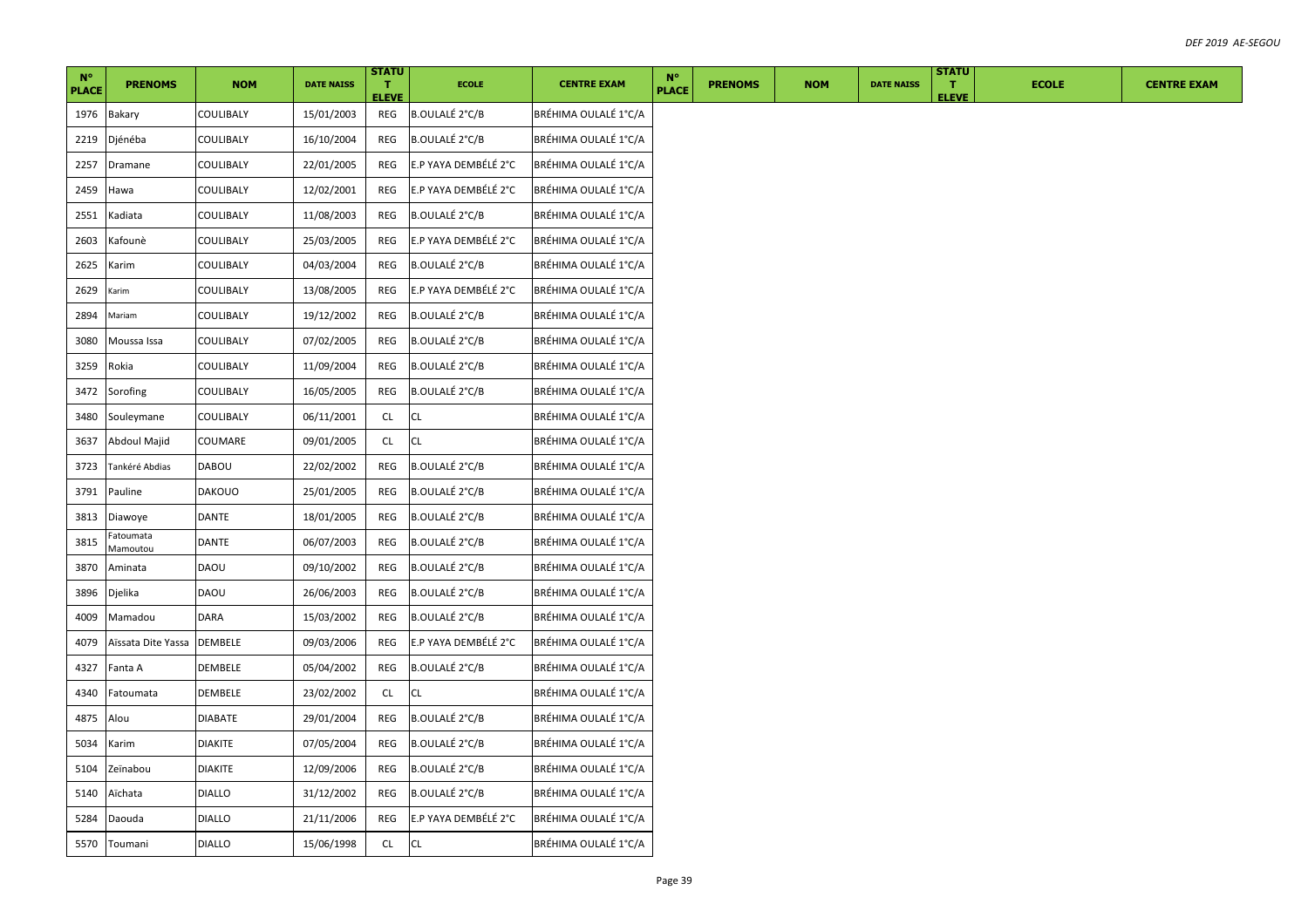| $N^{\circ}$  |                          |                |                   | <b>STATU</b>       |                       |                      | <b>N°</b>    |                |            |                   | <b>STATU</b>       |              |
|--------------|--------------------------|----------------|-------------------|--------------------|-----------------------|----------------------|--------------|----------------|------------|-------------------|--------------------|--------------|
| <b>PLACE</b> | <b>PRENOMS</b>           | <b>NOM</b>     | <b>DATE NAISS</b> | T.<br><b>ELEVE</b> | <b>ECOLE</b>          | <b>CENTRE EXAM</b>   | <b>PLACE</b> | <b>PRENOMS</b> | <b>NOM</b> | <b>DATE NAISS</b> | T.<br><b>ELEVE</b> | <b>ECOLE</b> |
| 5606         | Salif                    | <b>DIANE</b>   | 16/06/2004        | REG                | <b>B.OULALÉ 2°C/B</b> | BRÉHIMA OULALÉ 1°C/A |              |                |            |                   |                    |              |
| 6306         | Karim                    | DIARRA         | 11/01/2006        | REG                | B.OULALÉ 2°C/B        | BRÉHIMA OULALÉ 1°C/A |              |                |            |                   |                    |              |
| 6456         | Mamoutou                 | DIARRA         | 13/04/2005        | REG                | E.P YAYA DEMBÉLÉ 2°C  | BRÉHIMA OULALÉ 1°C/A |              |                |            |                   |                    |              |
| 6465         | Mariam                   | DIARRA         | 27/02/2005        | REG                | <b>B.OULALÉ 2°C/B</b> | BRÉHIMA OULALÉ 1°C/A |              |                |            |                   |                    |              |
| 7071         | Hadizatou                | <b>DICKO</b>   | 03/09/2002        | REG                | E.P YAYA DEMBÉLÉ 2°C  | BRÉHIMA OULALÉ 1°C/A |              |                |            |                   |                    |              |
| 7150         | Maïmounata               | DIONE          | 30/01/2003        | REG                | B.OULALÉ 2°C/B        | BRÉHIMA OULALÉ 1°C/A |              |                |            |                   |                    |              |
| 7294         | Dramane                  | <b>DJIRE</b>   | 28/08/2004        | REG                | B.OULALÉ 2°C/B        | BRÉHIMA OULALÉ 1°C/A |              |                |            |                   |                    |              |
| 7360         | Mohamed                  | <b>DJIRE</b>   | 05/05/2005        | REG                | <b>B.OULALÉ 2°C/B</b> | BRÉHIMA OULALÉ 1°C/A |              |                |            |                   |                    |              |
| 7417         | Kadidiatou               | <b>DJOURTE</b> | 10/08/2004        | REG                | B.OULALÉ 2°C/B        | BRÉHIMA OULALÉ 1°C/A |              |                |            |                   |                    |              |
| 7444         | Ramata                   | <b>DOLO</b>    | 14/06/2006        | <b>REG</b>         | E.P YAYA DEMBÉLÉ 2°C  | BRÉHIMA OULALÉ 1°C/A |              |                |            |                   |                    |              |
| 7996         | Yacouba                  | <b>FANE</b>    | 12/12/2004        | REG                | E.P YAYA DEMBÉLÉ 2°C  | BRÉHIMA OULALÉ 1°C/A |              |                |            |                   |                    |              |
| 8325         | Oumou                    | GOÏTA          | 17/10/2004        | REG                | B.OULALÉ 2°C/B        | BRÉHIMA OULALÉ 1°C/A |              |                |            |                   |                    |              |
| 8678         | <b>Bibata</b>            | ISSA           | 28/04/2006        | <b>REG</b>         | E.P YAYA DEMBÉLÉ 2°C  | BRÉHIMA OULALÉ 1°C/A |              |                |            |                   |                    |              |
| 8766         | Alassane                 | KAMISSOKO      | 08/06/2005        | REG                | <b>B.OULALÉ 2°C/B</b> | BRÉHIMA OULALÉ 1°C/A |              |                |            |                   |                    |              |
| 8816         | Aminata                  | KAMPO          | 20/11/2005        | REG                | B.OULALÉ 2°C/B        | BRÉHIMA OULALÉ 1°C/A |              |                |            |                   |                    |              |
| 8826         | Siaka                    | KAMPO          | 17/07/2005        | REG                | B.OULALÉ 2°C/B        | BRÉHIMA OULALÉ 1°C/A |              |                |            |                   |                    |              |
| 8834         | Djouldé                  | KANANDJIGUI    | 28/04/2005        | REG                | <b>B.OULALÉ 2°C/B</b> | BRÉHIMA OULALÉ 1°C/A |              |                |            |                   |                    |              |
| 8895         | Seydou                   | KANE           | 28/11/2006        | REG                | E.P YAYA DEMBÉLÉ 2°C  | BRÉHIMA OULALÉ 1°C/A |              |                |            |                   |                    |              |
| 9164         | Aminata                  | KEBE           | 10/01/2005        | REG                | B.OULALÉ 2°C/B        | BRÉHIMA OULALÉ 1°C/A |              |                |            |                   |                    |              |
| 9641         | Christine                | KOÏTA          | 04/09/2005        | REG                | B.OULALÉ 2°C/B        | BRÉHIMA OULALÉ 1°C/A |              |                |            |                   |                    |              |
| 9718         | Kouakou Franck<br>Michel | KONAN          | 13/11/2002        | REG                | B.OULALÉ 2°C/B        | BRÉHIMA OULALÉ 1°C/A |              |                |            |                   |                    |              |
| 10581        | Alfousseiny              | KOUNTA         | 31/12/2005        | REG                | E.P YAYA DEMBÉLÉ 2°C  | BRÉHIMA OULALÉ 1°C/A |              |                |            |                   |                    |              |
| 10858        | Fadimatou                | MAÏGA          | 28/04/2005        | REG                | E.P YAYA DEMBÉLÉ 2°C  | BRÉHIMA OULALÉ 1°C/A |              |                |            |                   |                    |              |
| 10865        | Fatoumata                | MAÏGA          | 22/08/2005        | REG                | <b>B.OULALÉ 2°C/B</b> | BRÉHIMA OULALÉ 1°C/A |              |                |            |                   |                    |              |
| 11054        | Maimouna                 | MALLE          | 25/11/1999        | CL.                | CL                    | BRÉHIMA OULALÉ 1°C/A |              |                |            |                   |                    |              |
| 11224        | Azindiki Wallet          | MOHAMED        | 16/04/2002        | REG                | <b>B.OULALÉ 2°C/B</b> | BRÉHIMA OULALÉ 1°C/A |              |                |            |                   |                    |              |
|              | 11319 Dingue             | NATOUME        | 08/04/2006        | REG                | <b>B.OULALÉ 2°C/B</b> | BRÉHIMA OULALÉ 1°C/A |              |                |            |                   |                    |              |
| 11384 Hawa   |                          | NIANG          | 25/03/2004        | REG                | B.OULALÉ 2°C/B        | BRÉHIMA OULALÉ 1°C/A |              |                |            |                   |                    |              |
|              | 11439 Mamadou            | <b>NIARE</b>   | 06/04/2005        | REG                | E.P YAYA DEMBÉLÉ 2°C  | BRÉHIMA OULALÉ 1°C/A |              |                |            |                   |                    |              |
|              | 11794 Souleymane         | PLEA           | 01/01/2003        | REG                | <b>B.OULALÉ 2°C/B</b> | BRÉHIMA OULALÉ 1°C/A |              |                |            |                   |                    |              |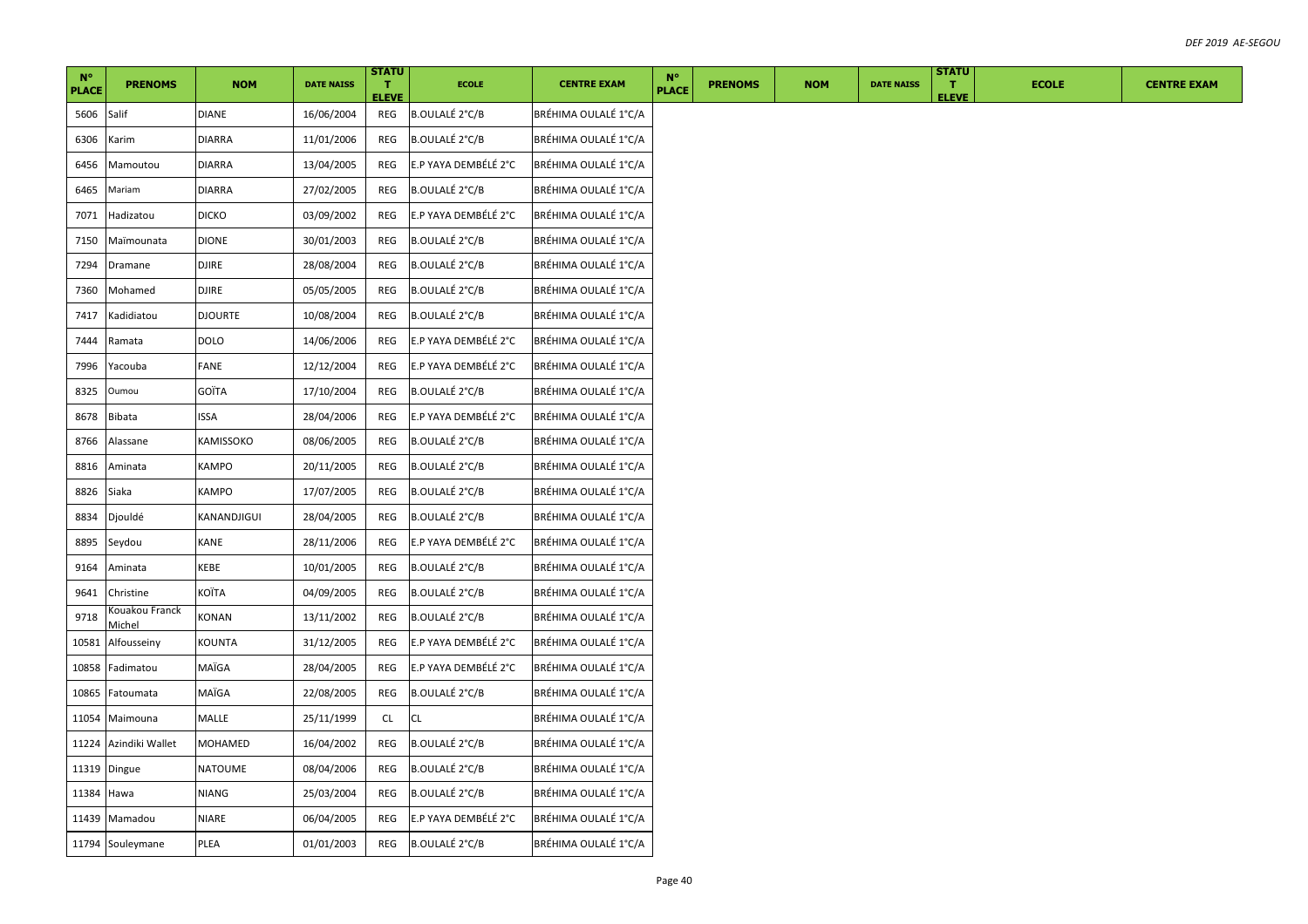|                             |                      |              |                   | <b>STATU</b>       |                       |                      |                             |                |            |                   | <b>STATU</b>       |              |  |
|-----------------------------|----------------------|--------------|-------------------|--------------------|-----------------------|----------------------|-----------------------------|----------------|------------|-------------------|--------------------|--------------|--|
| $N^{\circ}$<br><b>PLACE</b> | <b>PRENOMS</b>       | <b>NOM</b>   | <b>DATE NAISS</b> | T.<br><b>ELEVE</b> | <b>ECOLE</b>          | <b>CENTRE EXAM</b>   | $N^{\circ}$<br><b>PLACE</b> | <b>PRENOMS</b> | <b>NOM</b> | <b>DATE NAISS</b> | T.<br><b>ELEVE</b> | <b>ECOLE</b> |  |
| 12094                       | Fatoumata            | SAMAKE       | 16/09/2001        | REG                | <b>B.OULALÉ 2°C/B</b> | BRÉHIMA OULALÉ 1°C/A |                             |                |            |                   |                    |              |  |
| 12281                       | Mohamed              | SAMPANA      | 31/03/2004        | REG                | B.OULALÉ 2°C/B        | BRÉHIMA OULALÉ 1°C/A |                             |                |            |                   |                    |              |  |
| 12467                       | Afouchata La         | SANOGO       | 14/05/2007        | REG                | E.P YAYA DEMBÉLÉ 2°C  | BRÉHIMA OULALÉ 1°C/A |                             |                |            |                   |                    |              |  |
| 12485                       | Anatou               | SANOGO       | 31/01/2006        | REG                | <b>B.OULALÉ 2°C/B</b> | BRÉHIMA OULALÉ 1°C/A |                             |                |            |                   |                    |              |  |
| 12491 Awa                   |                      | SANOGO       | 25/02/2003        | REG                | E.P YAYA DEMBÉLÉ 2°C  | BRÉHIMA OULALÉ 1°C/A |                             |                |            |                   |                    |              |  |
| 12499                       | Balobo               | SANOGO       | 09/07/2004        | REG                | E.P YAYA DEMBÉLÉ 2°C  | BRÉHIMA OULALÉ 1°C/A |                             |                |            |                   |                    |              |  |
| 12501                       | <b>Binta</b>         | SANOGO       | 20/12/2002        | REG                | B.OULALÉ 2°C/B        | BRÉHIMA OULALÉ 1°C/A |                             |                |            |                   |                    |              |  |
| 13011                       | Mahama               | SINAYOKO     | 04/07/2002        | REG                | B.OULALÉ 2°C/B        | BRÉHIMA OULALÉ 1°C/A |                             |                |            |                   |                    |              |  |
|                             | 13259 Salimata       | SOGOBA       | 02/01/2002        | REG                | <b>B.OULALÉ 2°C/B</b> | BRÉHIMA OULALÉ 1°C/A |                             |                |            |                   |                    |              |  |
| 13715                       | Adam                 | TANGARA      | 10/12/2004        | REG                | <b>B.OULALÉ 2°C/B</b> | BRÉHIMA OULALÉ 1°C/A |                             |                |            |                   |                    |              |  |
| 13727                       | Aïssata              | TANGARA      | 15/01/2004        | REG                | E.P YAYA DEMBÉLÉ 2°C  | BRÉHIMA OULALÉ 1°C/A |                             |                |            |                   |                    |              |  |
| 13793                       | <b>Bintou</b>        | TANGARA      | 01/04/2006        | REG                | E.P YAYA DEMBÉLÉ 2°C  | BRÉHIMA OULALÉ 1°C/A |                             |                |            |                   |                    |              |  |
| 13893                       | Hawa                 | TANGARA      | 06/11/2003        | REG                | E.P YAYA DEMBÉLÉ 2°C  | BRÉHIMA OULALÉ 1°C/A |                             |                |            |                   |                    |              |  |
|                             | 13919 Kassim         | TANGARA      | 28/10/2004        | REG                | E.P YAYA DEMBÉLÉ 2°C  | BRÉHIMA OULALÉ 1°C/A |                             |                |            |                   |                    |              |  |
| 13933                       | Mahamadou            | TANGARA      | 15/01/2001        | CL                 | CL                    | BRÉHIMA OULALÉ 1°C/A |                             |                |            |                   |                    |              |  |
| 14232                       | <b>Bakary Sidiki</b> | THIERO       | 05/06/2005        | REG                | B.OULALÉ 2°C/B        | BRÉHIMA OULALÉ 1°C/A |                             |                |            |                   |                    |              |  |
| 14519                       | Nadié                | TOUNKARA     | 26/09/2003        | REG                | <b>B.OULALÉ 2°C/B</b> | BRÉHIMA OULALÉ 1°C/A |                             |                |            |                   |                    |              |  |
| 14553                       | Alassane             | <b>TOURE</b> | 13/08/2001        | REG                | B.OULALÉ 2°C/B        | BRÉHIMA OULALÉ 1°C/A |                             |                |            |                   |                    |              |  |
| 14620 Fati                  |                      | <b>TOURE</b> | 31/12/2004        | REG                | B.OULALÉ 2°C/B        | BRÉHIMA OULALÉ 1°C/A |                             |                |            |                   |                    |              |  |
| 14650                       | Hayèrè               | TOURE        | 11/03/2003        | REG                | E.P YAYA DEMBÉLÉ 2°C  | BRÉHIMA OULALÉ 1°C/A |                             |                |            |                   |                    |              |  |
| 14719                       | Mohamed A            | TOURE        | 10/09/2006        | REG                | E.P YAYA DEMBÉLÉ 2°C  | BRÉHIMA OULALÉ 1°C/A |                             |                |            |                   |                    |              |  |
| 14761                       | Sékou                | <b>TOURE</b> | 28/05/2004        | REG                | <b>B.OULALÉ 2°C/B</b> | BRÉHIMA OULALÉ 1°C/A |                             |                |            |                   |                    |              |  |
| 14802                       | Abdoulaye            | TRAORE       | 16/11/2003        | CL                 | СL                    | BRÉHIMA OULALÉ 1°C/A |                             |                |            |                   |                    |              |  |
| 15433                       | Fatoumata            | TRAORE       | 23/01/2005        | REG                | B.OULALÉ 2°C/B        | BRÉHIMA OULALÉ 1°C/A |                             |                |            |                   |                    |              |  |
| 15590                       | Hawa                 | TRAORE       | 16/06/2000        | CL.                | СL                    | BRÉHIMA OULALÉ 1°C/A |                             |                |            |                   |                    |              |  |
| 15595                       | Hawa                 | TRAORE       | 14/04/2005        | REG                | E.P YAYA DEMBÉLÉ 2°C  | BRÉHIMA OULALÉ 1°C/A |                             |                |            |                   |                    |              |  |
| 15613                       | Hawa Gaoussou        | TRAORE       | 02/06/2006        | REG                | E.P YAYA DEMBÉLÉ 2°C  | BRÉHIMA OULALÉ 1°C/A |                             |                |            |                   |                    |              |  |
| 15623                       | Ibrahim              | TRAORE       | 06/11/2005        | REG                | E.P YAYA DEMBÉLÉ 2°C  | BRÉHIMA OULALÉ 1°C/A |                             |                |            |                   |                    |              |  |
| 15681                       | Kadiatou             | TRAORE       | 10/06/2005        | REG                | B.OULALÉ 2°C/B        | BRÉHIMA OULALÉ 1°C/A |                             |                |            |                   |                    |              |  |
|                             | 16067 Moussa         | TRAORE       | 23/09/2005        | REG                | <b>B.OULALÉ 2°C/B</b> | BRÉHIMA OULALÉ 1°C/A |                             |                |            |                   |                    |              |  |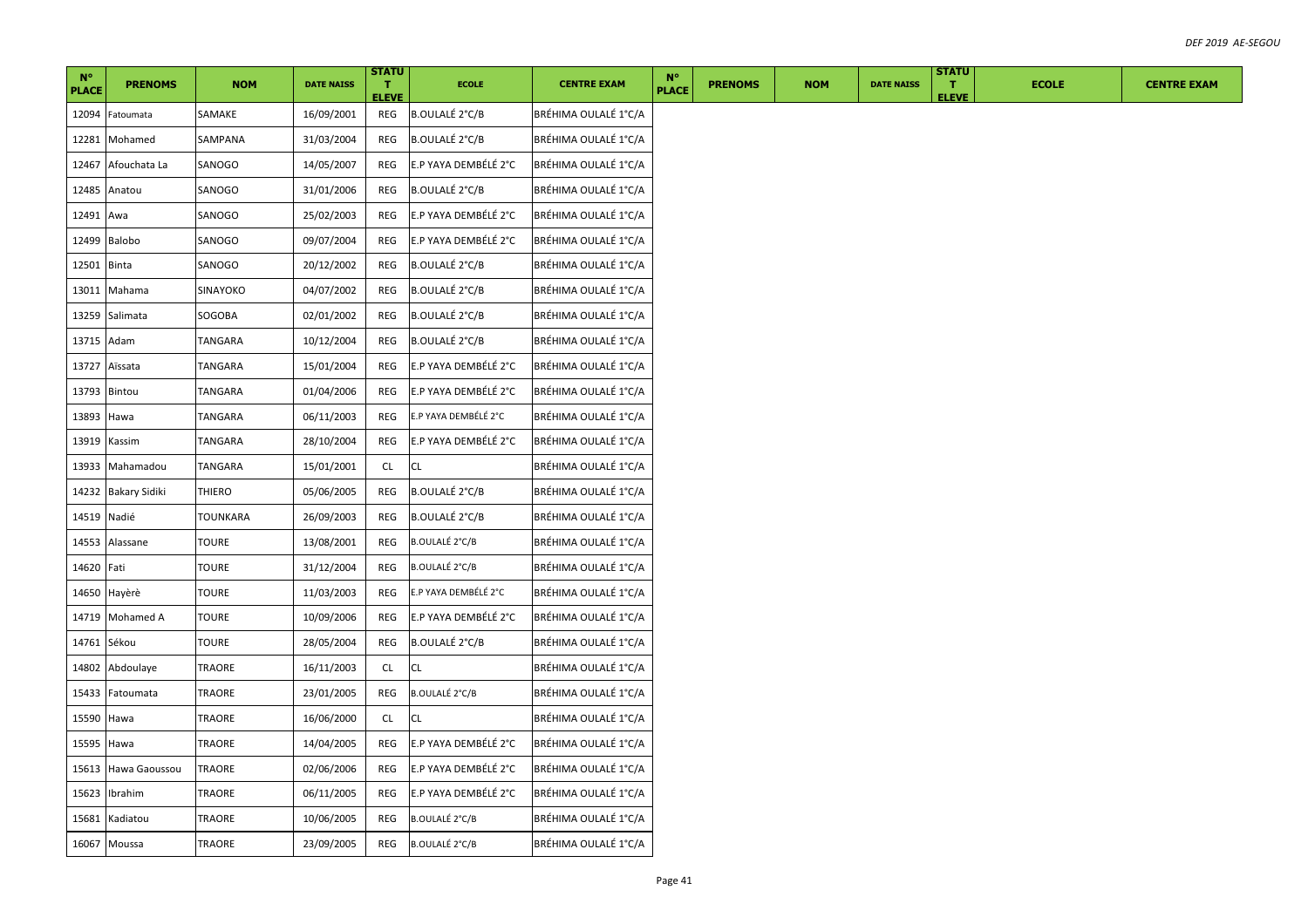| $N^{\circ}$  |                               |                 |                   | <b>STATU</b>       |                       |                      | $N^{\circ}$  |                |            |                   | <b>STATU</b>       |              |
|--------------|-------------------------------|-----------------|-------------------|--------------------|-----------------------|----------------------|--------------|----------------|------------|-------------------|--------------------|--------------|
| <b>PLACE</b> | <b>PRENOMS</b>                | <b>NOM</b>      | <b>DATE NAISS</b> | Π.<br><b>ELEVE</b> | <b>ECOLE</b>          | <b>CENTRE EXAM</b>   | <b>PLACE</b> | <b>PRENOMS</b> | <b>NOM</b> | <b>DATE NAISS</b> | T.<br><b>ELEVE</b> | <b>ECOLE</b> |
| 16437        | Tarza                         | TRAORE          | 01/11/2005        | REG                | <b>B.OULALÉ 2°C/B</b> | BRÉHIMA OULALÉ 1°C/A |              |                |            |                   |                    |              |
| 130          | Ayouba                        | <b>BAGAYOGO</b> | 31/05/2002        | REG                | B.OULALÉ 2°C/A        | BRÉHIMA OULALÉ 2°C/A |              |                |            |                   |                    |              |
| 164          | Achatou                       | BAGAYOKO        | 10/03/2005        | REG                | B.OULALÉ 2°C/A        | BRÉHIMA OULALÉ 2°C/A |              |                |            |                   |                    |              |
| 189          | Moussa                        | BAGAYOKO        | 29/05/2004        | REG                | <b>B.OULALÉ 2°C/A</b> | BRÉHIMA OULALÉ 2°C/A |              |                |            |                   |                    |              |
| 427          | Rokia                         | <b>BALLO</b>    | 13/02/2002        | REG                | <b>B.OULALÉ 2°C/A</b> | BRÉHIMA OULALÉ 2°C/A |              |                |            |                   |                    |              |
| 451          | Tiémoko                       | BALLO           | 19/02/2005        | REG                | B.OULALÉ 2°C/A        | BRÉHIMA OULALÉ 2°C/A |              |                |            |                   |                    |              |
| 1005         | Mariam                        | BOUARE          | 09/08/2002        | REG                | <b>B.OULALÉ 2°C/A</b> | BRÉHIMA OULALÉ 2°C/A |              |                |            |                   |                    |              |
| 1027         | Moussa                        | <b>BOUARE</b>   | 05/02/2005        | REG                | <b>B.OULALÉ 2°C/A</b> | BRÉHIMA OULALÉ 2°C/A |              |                |            |                   |                    |              |
| 1087         | Siaka                         | <b>BOUARE</b>   | 21/08/2004        | REG                | B.OULALÉ 2°C/A        | BRÉHIMA OULALÉ 2°C/A |              |                |            |                   |                    |              |
| 1552         | Zaphar Mohamed CISSE          |                 | 17/04/2005        | REG                | <b>B.OULALÉ 2°C/A</b> | BRÉHIMA OULALÉ 2°C/A |              |                |            |                   |                    |              |
| 1835         | Aminata<br>Aboubacar          | COULIBALY       | 15/02/2006        | REG                | B.OULALÉ 2°C/A        | BRÉHIMA OULALÉ 2°C/A |              |                |            |                   |                    |              |
| 1839         | Aminata Bafing                | COULIBALY       | 10/12/1999        | CL                 | <b>CL</b>             | BRÉHIMA OULALÉ 2°C/A |              |                |            |                   |                    |              |
| 1849         | Aminata Ousmane               | COULIBALY       | 24/08/2002        | <b>REG</b>         | <b>B.OULALÉ 2°C/A</b> | BRÉHIMA OULALÉ 2°C/A |              |                |            |                   |                    |              |
| 1975         | <b>Bakary</b>                 | COULIBALY       | 01/09/2003        | REG                | B.OULALÉ 2°C/A        | BRÉHIMA OULALÉ 2°C/A |              |                |            |                   |                    |              |
| 2243         | Djénébou Dite<br>Souko        | COULIBALY       | 25/11/2005        | REG                | <b>B.OULALÉ 2°C/A</b> | BRÉHIMA OULALÉ 2°C/A |              |                |            |                   |                    |              |
| 2493         | Ibrahima                      | COULIBALY       | 20/02/2006        | REG                | B.OULALÉ 2°C/A        | BRÉHIMA OULALÉ 2°C/A |              |                |            |                   |                    |              |
| 2893         | Mariam                        | COULIBALY       | 15/02/2003        | REG                | <b>B.OULALÉ 2°C/A</b> | BRÉHIMA OULALÉ 2°C/A |              |                |            |                   |                    |              |
| 2963         | Mariétou                      | COULIBALY       | 26/05/2006        | REG                | <b>B.OULALÉ 2°C/A</b> | BRÉHIMA OULALÉ 2°C/A |              |                |            |                   |                    |              |
| 3025         | Mohamed El<br><u>Bassirou</u> | COULIBALY       | 10/02/2005        | REG                | B.OULALÉ 2°C/A        | BRÉHIMA OULALÉ 2°C/A |              |                |            |                   |                    |              |
| 3049         | Moussa                        | COULIBALY       | 22/10/2003        | REG                | B.OULALÉ 2°C/A        | BRÉHIMA OULALÉ 2°C/A |              |                |            |                   |                    |              |
| 3166         | Oumou                         | COULIBALY       | 20/06/2003        | REG                | B.OULALÉ 2°C/A        | BRÉHIMA OULALÉ 2°C/A |              |                |            |                   |                    |              |
| 3209         | Ousmane                       | COULIBALY       | 02/07/2005        | REG                | B.OULALÉ 2°C/A        | BRÉHIMA OULALÉ 2°C/A |              |                |            |                   |                    |              |
| 3389         | Seydou                        | COULIBALY       | 30/10/2005        | REG                | <b>B.OULALÉ 2°C/A</b> | BRÉHIMA OULALÉ 2°C/A |              |                |            |                   |                    |              |
| 3423         | Sidi Mohamadou                | COULIBALY       | 18/06/2003        | REG                | <b>B.OULALÉ 2°C/A</b> | BRÉHIMA OULALÉ 2°C/A |              |                |            |                   |                    |              |
| 3451         | Sitan                         | COULIBALY       | 13/03/1999        | CL.                | CL                    | BRÉHIMA OULALÉ 2°C/A |              |                |            |                   |                    |              |
| 3594         | Yaya Karim                    | COULIBALY       | 21/06/2002        | REG                | <b>B.OULALÉ 2°C/A</b> | BRÉHIMA OULALÉ 2°C/A |              |                |            |                   |                    |              |
| 3683         | Moussa                        | COUMARE         | 23/05/2004        | REG                | <b>B.OULALÉ 2°C/A</b> | BRÉHIMA OULALÉ 2°C/A |              |                |            |                   |                    |              |
| 3814         | Drissa                        | DANTE           | 19/06/2004        | REG                | B.OULALÉ 2°C/A        | BRÉHIMA OULALÉ 2°C/A |              |                |            |                   |                    |              |
| 3828         | Awa                           | DAO             | 17/11/2005        | REG                | B.OULALÉ 2°C/A        | BRÉHIMA OULALÉ 2°C/A |              |                |            |                   |                    |              |
| 3830         | Bintou                        | DAO             | 13/03/2005        | REG                | <b>B.OULALÉ 2°C/A</b> | BRÉHIMA OULALÉ 2°C/A |              |                |            |                   |                    |              |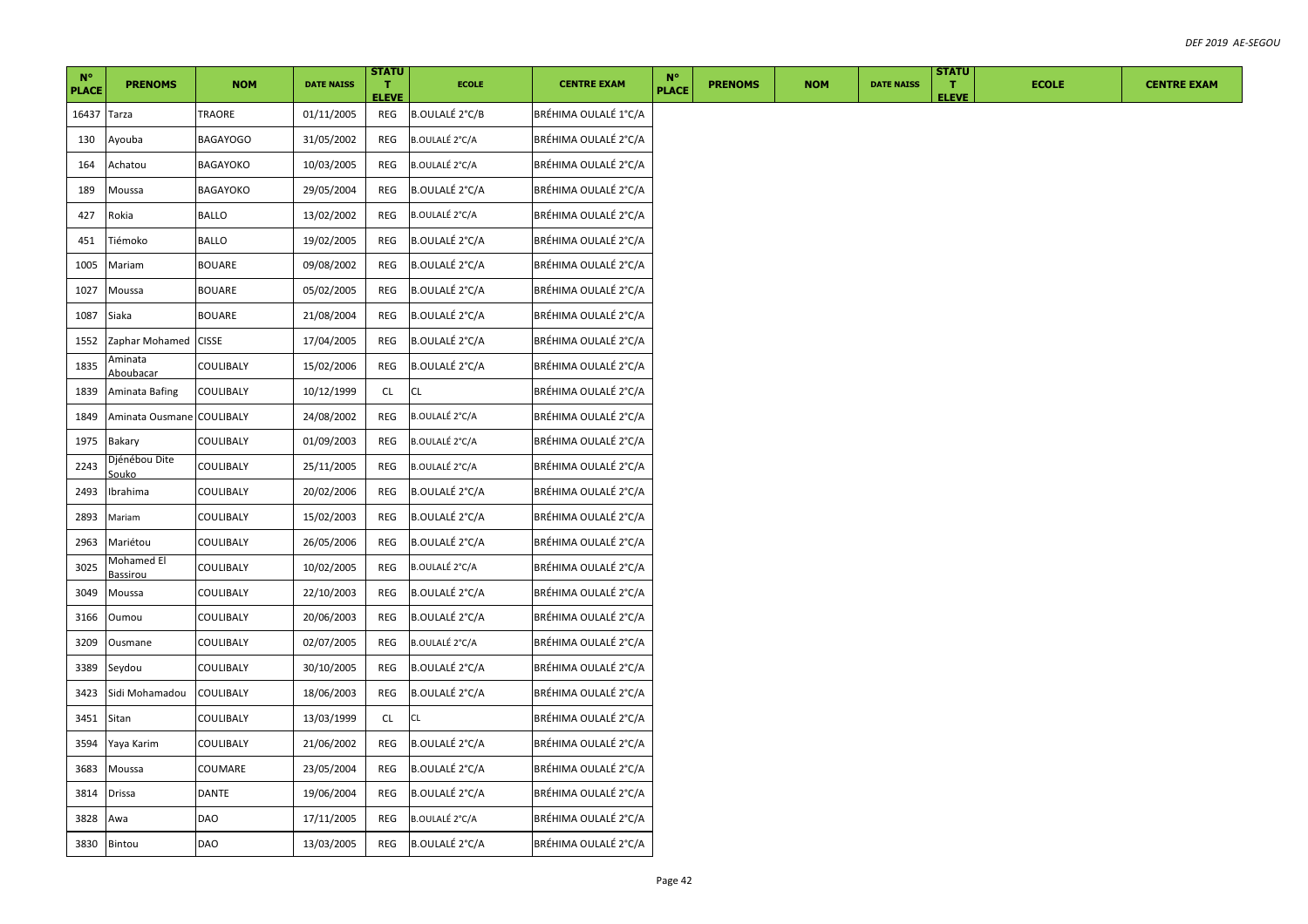| $N^{\circ}$  |                         |               |                   | <b>STATU</b>       |                       |                      | $N^{\circ}$  |                |            |                   | <b>STATU</b>       |              |                    |
|--------------|-------------------------|---------------|-------------------|--------------------|-----------------------|----------------------|--------------|----------------|------------|-------------------|--------------------|--------------|--------------------|
| <b>PLACE</b> | <b>PRENOMS</b>          | <b>NOM</b>    | <b>DATE NAISS</b> | Π.<br><b>ELEVE</b> | <b>ECOLE</b>          | <b>CENTRE EXAM</b>   | <b>PLACE</b> | <b>PRENOMS</b> | <b>NOM</b> | <b>DATE NAISS</b> | T.<br><b>ELEVE</b> | <b>ECOLE</b> | <b>CENTRE EXAM</b> |
| 3869         | Amidou                  | <b>DAOU</b>   | 15/12/2003        | REG                | <b>B.OULALÉ 2°C/A</b> | BRÉHIMA OULALÉ 2°C/A |              |                |            |                   |                    |              |                    |
| 4008         | Fatoumata               | DARA          | 10/06/2004        | REG                | B.OULALÉ 2°C/A        | BRÉHIMA OULALÉ 2°C/A |              |                |            |                   |                    |              |                    |
| 4208         | Bintou                  | DEMBELE       | 12/03/2005        | REG                | B.OULALÉ 2°C/A        | BRÉHIMA OULALÉ 2°C/A |              |                |            |                   |                    |              |                    |
| 4335         | Fatoumata               | DEMBELE       | 18/10/2003        | REG                | <b>B.OULALÉ 2°C/A</b> | BRÉHIMA OULALÉ 2°C/A |              |                |            |                   |                    |              |                    |
| 4790         | Soumeïla                | DEMBELE       | 27/09/2004        | REG                | <b>B.OULALÉ 2°C/A</b> | BRÉHIMA OULALÉ 2°C/A |              |                |            |                   |                    |              |                    |
| 4897         | Hawa                    | DIABATE       | 22/02/2005        | REG                | B.OULALÉ 2°C/A        | BRÉHIMA OULALÉ 2°C/A |              |                |            |                   |                    |              |                    |
| 5270         | Cheick Ahmed<br>Tidiane | <b>DIALLO</b> | 06/12/2005        | REG                | B.OULALÉ 2°C/A        | BRÉHIMA OULALÉ 2°C/A |              |                |            |                   |                    |              |                    |
| 5276         | Coumba                  | <b>DIALLO</b> | 27/09/2001        | REG                | <b>B.OULALÉ 2°C/A</b> | BRÉHIMA OULALÉ 2°C/A |              |                |            |                   |                    |              |                    |
| 5383         | Kadiatou                | <b>DIALLO</b> | 26/08/2002        | REG                | <b>B.OULALÉ 2°C/A</b> | BRÉHIMA OULALÉ 2°C/A |              |                |            |                   |                    |              |                    |
| 5476         | Mohamed                 | <b>DIALLO</b> | 02/05/2002        | REG                | B.OULALÉ 2°C/A        | BRÉHIMA OULALÉ 2°C/A |              |                |            |                   |                    |              |                    |
| 5565         | Tata                    | <b>DIALLO</b> | 31/12/2002        | REG                | B.OULALÉ 2°C/A        | BRÉHIMA OULALÉ 2°C/A |              |                |            |                   |                    |              |                    |
| 5906         | Beh                     | <b>DIARRA</b> | 10/09/2006        | REG                | <b>B.OULALÉ 2°C/A</b> | BRÉHIMA OULALÉ 2°C/A |              |                |            |                   |                    |              |                    |
| 6014         | Djadié                  | <b>DIARRA</b> | 18/06/2003        | REG                | B.OULALÉ 2°C/A        | BRÉHIMA OULALÉ 2°C/A |              |                |            |                   |                    |              |                    |
| 6085         | Fanta                   | <b>DIARRA</b> | 22/09/2001        | REG                | <b>B.OULALÉ 2°C/A</b> | BRÉHIMA OULALÉ 2°C/A |              |                |            |                   |                    |              |                    |
| 6103         | Fatoumata               | DIARRA        | 31/12/2002        | REG                | B.OULALÉ 2°C/A        | BRÉHIMA OULALÉ 2°C/A |              |                |            |                   |                    |              |                    |
| 6376         | Mahamadou               | <b>DIARRA</b> | 08/01/2004        | REG                | <b>B.OULALÉ 2°C/A</b> | BRÉHIMA OULALÉ 2°C/A |              |                |            |                   |                    |              |                    |
| 6464         | Mariam                  | <b>DIARRA</b> | 01/01/2006        | REG                | B.OULALÉ 2°C/A        | BRÉHIMA OULALÉ 2°C/A |              |                |            |                   |                    |              |                    |
| 6691         | Rokia                   | <b>DIARRA</b> | 05/02/2005        | REG                | B.OULALÉ 2°C/A        | BRÉHIMA OULALÉ 2°C/A |              |                |            |                   |                    |              |                    |
| 6873         | Tiemoko                 | <b>DIARRA</b> | 07/04/2002        | REG                | B.OULALÉ 2°C/A        | BRÉHIMA OULALÉ 2°C/A |              |                |            |                   |                    |              |                    |
| 7060         | Fadi                    | <b>DICKO</b>  | 05/06/2003        | REG                | B.OULALÉ 2°C/A        | BRÉHIMA OULALÉ 2°C/A |              |                |            |                   |                    |              |                    |
| 7129         | Alimata                 | DIENTA        | 10/06/2004        | REG                | <b>B.OULALÉ 2°C/A</b> | BRÉHIMA OULALÉ 2°C/A |              |                |            |                   |                    |              |                    |
| 7245         | Adama                   | <b>DJIRE</b>  | 15/11/2000        | REG                | <b>B.OULALÉ 2°C/A</b> | BRÉHIMA OULALÉ 2°C/A |              |                |            |                   |                    |              |                    |
| 7381         | Salifou                 | <b>DJIRE</b>  | 29/03/2003        | <b>REG</b>         | <b>B.OULALÉ 2°C/A</b> | BRÉHIMA OULALÉ 2°C/A |              |                |            |                   |                    |              |                    |
| 7711         | Assitan                 | <b>DRABO</b>  | 13/02/2005        | REG                | B.OULALÉ 2°C/A        | BRÉHIMA OULALÉ 2°C/A |              |                |            |                   |                    |              |                    |
| 7795         | Sanata                  | DRAME         | 24/03/2004        | REG                | <b>B.OULALÉ 2°C/A</b> | BRÉHIMA OULALÉ 2°C/A |              |                |            |                   |                    |              |                    |
| 8167         | Achatou                 | FOMBA         | 30/12/2006        | REG                | <b>B.OULALÉ 2°C/A</b> | BRÉHIMA OULALÉ 2°C/A |              |                |            |                   |                    |              |                    |
| 8394         | Aminata                 | <b>GUINDO</b> | 28/09/2003        | REG                | B.OULALÉ 2°C/A        | BRÉHIMA OULALÉ 2°C/A |              |                |            |                   |                    |              |                    |
| 8998         | Abbass                  | KARABENTA     | 02/10/2005        | REG                | B.OULALÉ 2°C/A        | BRÉHIMA OULALÉ 2°C/A |              |                |            |                   |                    |              |                    |
| 9256         | Abdoulaye               | KEÏTA         | 02/07/2005        | REG                | <b>B.OULALÉ 2°C/A</b> | BRÉHIMA OULALÉ 2°C/A |              |                |            |                   |                    |              |                    |
|              | 9426 Mariam             | KEÏTA         | 05/03/2006        | REG                | <b>B.OULALÉ 2°C/A</b> | BRÉHIMA OULALÉ 2°C/A |              |                |            |                   |                    |              |                    |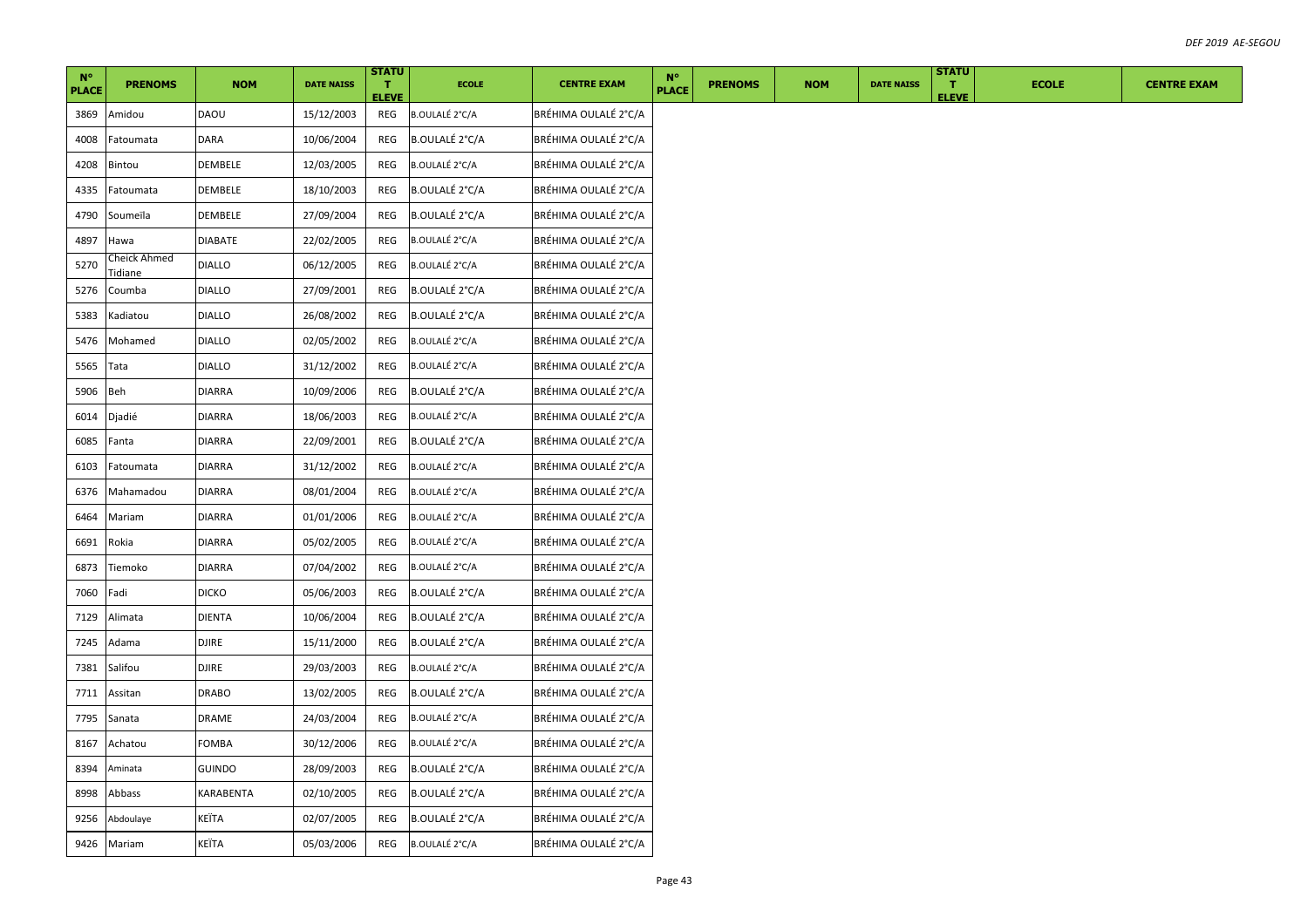| $N^{\circ}$          | <b>PRENOMS</b>             | <b>NOM</b>       | <b>DATE NAISS</b> | <b>STATU</b><br>л.  | <b>ECOLE</b>          | <b>CENTRE EXAM</b>   | $N^{\circ}$<br><b>PLACE</b> | <b>PRENOMS</b> | <b>NOM</b> | <b>DATE NAISS</b> | <b>STATU</b><br>т. | <b>ECOLE</b> | <b>CENTRE EXAM</b> |
|----------------------|----------------------------|------------------|-------------------|---------------------|-----------------------|----------------------|-----------------------------|----------------|------------|-------------------|--------------------|--------------|--------------------|
| <b>PLACE</b><br>9427 | Mariam                     | KEÏTA            | 23/12/2004        | <b>ELEVE</b><br>REG | B.OULALÉ 2°C/A        | BRÉHIMA OULALÉ 2°C/A |                             |                |            |                   | <b>ELEVE</b>       |              |                    |
|                      |                            | KONE             |                   | REG                 |                       | BRÉHIMA OULALÉ 2°C/A |                             |                |            |                   |                    |              |                    |
| 10137                | Fatoumata Sadio            |                  | 13/05/2005        |                     | B.OULALÉ 2°C/A        |                      |                             |                |            |                   |                    |              |                    |
| 10161                | Jean Marie                 | KONE             | 04/04/2006        | REG                 | <b>B.OULALÉ 2°C/A</b> | BRÉHIMA OULALÉ 2°C/A |                             |                |            |                   |                    |              |                    |
| 10949                | Saloum M                   | MAÏGA            | 14/11/2006        | REG                 | B.OULALÉ 2°C/A        | BRÉHIMA OULALÉ 2°C/A |                             |                |            |                   |                    |              |                    |
| 11485                | Fatoumata                  | <b>OMBOTIMBE</b> | 27/09/2002        | REG                 | B.OULALÉ 2°C/A        | BRÉHIMA OULALÉ 2°C/A |                             |                |            |                   |                    |              |                    |
| 11916 Nassou         |                            | SACKO            | 15/02/2006        | REG                 | B.OULALÉ 2°C/A        | BRÉHIMA OULALÉ 2°C/A |                             |                |            |                   |                    |              |                    |
|                      | 12059 Bakary               | SAMAKE           | 02/11/2003        | REG                 | B.OULALÉ 2°C/A        | BRÉHIMA OULALÉ 2°C/A |                             |                |            |                   |                    |              |                    |
| 12615                | Oumar                      | SANOGO           | 19/07/2003        | REG                 | B.OULALÉ 2°C/A        | BRÉHIMA OULALÉ 2°C/A |                             |                |            |                   |                    |              |                    |
| 12640 Sidi           |                            | SANOGO           | 24/01/2003        | REG                 | B.OULALÉ 2°C/A        | BRÉHIMA OULALÉ 2°C/A |                             |                |            |                   |                    |              |                    |
| 12692                | Ibrahim                    | SARRE            | 22/10/2004        | REG                 | B.OULALÉ 2°C/A        | BRÉHIMA OULALÉ 2°C/A |                             |                |            |                   |                    |              |                    |
| 12804                | Amadou                     | SIDIBE           | 08/03/2002        | REG                 | B.OULALÉ 2°C/A        | BRÉHIMA OULALÉ 2°C/A |                             |                |            |                   |                    |              |                    |
| 13210                | Fatoumata Dite<br>Mantjini | SOGOBA           | 25/09/2001        | REG                 | <b>B.OULALÉ 2°C/A</b> | BRÉHIMA OULALÉ 2°C/A |                             |                |            |                   |                    |              |                    |
| 13229                | Korotimi                   | SOGOBA           | 01/01/2002        | REG                 | B.OULALÉ 2°C/A        | BRÉHIMA OULALÉ 2°C/A |                             |                |            |                   |                    |              |                    |
| 13818                | Coumba<br>Mohamed          | TANGARA          | 24/07/2006        | REG                 | B.OULALÉ 2°C/A        | BRÉHIMA OULALÉ 2°C/A |                             |                |            |                   |                    |              |                    |
| 13858                | Fatoumata                  | TANGARA          | 29/09/2002        | REG                 | B.OULALÉ 2°C/A        | BRÉHIMA OULALÉ 2°C/A |                             |                |            |                   |                    |              |                    |
| 14136                | Ladji Cheick<br>Oumar      | TERERA           | 22/09/2003        | REG                 | <b>B.OULALÉ 2°C/A</b> | BRÉHIMA OULALÉ 2°C/A |                             |                |            |                   |                    |              |                    |
| 14276                | Anta                       | THIOKARY         | 14/11/2005        | REG                 | B.OULALÉ 2°C/A        | BRÉHIMA OULALÉ 2°C/A |                             |                |            |                   |                    |              |                    |
| 14277                | Kadidia                    | THIOKARY         | 29/03/2003        | REG                 | B.OULALÉ 2°C/A        | BRÉHIMA OULALÉ 2°C/A |                             |                |            |                   |                    |              |                    |
| 14741                | Oumou                      | <b>TOURE</b>     | 08/05/2002        | REG                 | B.OULALÉ 2°C/A        | BRÉHIMA OULALÉ 2°C/A |                             |                |            |                   |                    |              |                    |
| 14932                | Alimata                    | TRAORE           | 10/01/2006        | REG                 | B.OULALÉ 2°C/A        | BRÉHIMA OULALÉ 2°C/A |                             |                |            |                   |                    |              |                    |
| 14945                | Aliou Badra                | TRAORE           | 22/03/2003        | REG                 | B.OULALÉ 2°C/A        | BRÉHIMA OULALÉ 2°C/A |                             |                |            |                   |                    |              |                    |
| 15069                | Assan                      | TRAORE           | 28/02/2003        | REG                 | B.OULALÉ 2°C/A        | BRÉHIMA OULALÉ 2°C/A |                             |                |            |                   |                    |              |                    |
| 15130                | Badiallo                   | TRAORE           | 06/05/2004        | REG                 | <b>B.OULALÉ 2°C/A</b> | BRÉHIMA OULALÉ 2°C/A |                             |                |            |                   |                    |              |                    |
| 15432                | Fatoumata                  | TRAORE           | 17/01/2003        | REG                 | <b>B.OULALÉ 2°C/A</b> | BRÉHIMA OULALÉ 2°C/A |                             |                |            |                   |                    |              |                    |
| 15924                | Mariam                     | <b>TRAORE</b>    | 30/03/2006        | REG                 | <b>B.OULALÉ 2°C/A</b> | BRÉHIMA OULALÉ 2°C/A |                             |                |            |                   |                    |              |                    |
| 16066                | Moussa                     | TRAORE           | 30/11/2005        | REG                 | <b>B.OULALÉ 2°C/A</b> | BRÉHIMA OULALÉ 2°C/A |                             |                |            |                   |                    |              |                    |
| 16382                | Solomane                   | TRAORE           | 31/12/2005        | REG                 | <b>B.OULALÉ 2°C/A</b> | BRÉHIMA OULALÉ 2°C/A |                             |                |            |                   |                    |              |                    |
| 16533                | Zoumana                    | TRAORE           | 20/01/2006        | REG                 | B.OULALÉ 2°C/A        | BRÉHIMA OULALÉ 2°C/A |                             |                |            |                   |                    |              |                    |
| 16                   | Fadimata                   | <b>AGOUDIE</b>   | 10/07/2003        | CL                  | CL                    | C.C/B                |                             |                |            |                   |                    |              |                    |
| 26                   | Rassoulh Bedo              | AKANI            | 04/05/2005        | REG                 | C.C.2°C               | C.C/B                |                             |                |            |                   |                    |              |                    |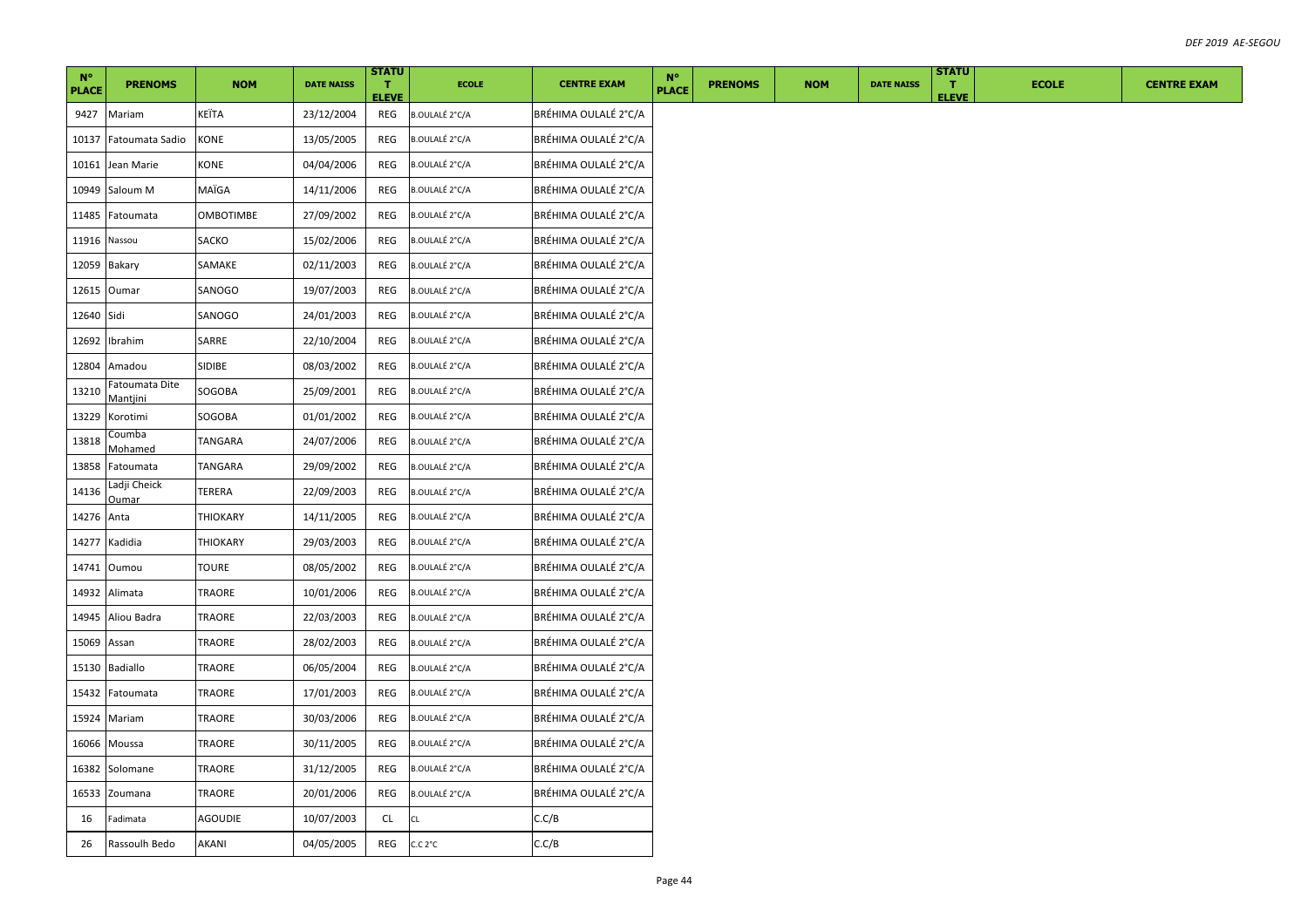| $N^{\circ}$<br><b>PLACE</b> | <b>PRENOMS</b> | <b>NOM</b>        | <b>DATE NAISS</b> | <b>STATU</b><br>ПT .<br><b>ELEVE</b> | <b>ECOLE</b>           | <b>CENTRE EXAM</b> | $N^{\circ}$<br><b>PLACE</b> | <b>PRENOMS</b> | <b>NOM</b> | <b>DATE NAISS</b> | <b>STATU</b><br>л.<br><b>ELEVE</b> | <b>ECOLE</b> | <b>CENTRE EXAM</b> |
|-----------------------------|----------------|-------------------|-------------------|--------------------------------------|------------------------|--------------------|-----------------------------|----------------|------------|-------------------|------------------------------------|--------------|--------------------|
| 182                         | Lamine         | BAGAYOKO          | 26/02/2002        | CL                                   | CL                     | C.C/B              |                             |                |            |                   |                                    |              |                    |
| 550                         | Fatoumata      | <b>BARRY</b>      | 20/11/2003        | REG                                  | C.C.2°C                | C.C/B              |                             |                |            |                   |                                    |              |                    |
| 1614                        | Abdoulaye      | COULIBALY         | 14/06/1999        | <b>CL</b>                            | СL                     | C.C/B              |                             |                |            |                   |                                    |              |                    |
| 1752                        | Alou           | COULIBALY         | 26/12/2003        | REG                                  | E.P MARIA BLANCA 2°C   | C.C/B              |                             |                |            |                   |                                    |              |                    |
| 2028                        | Bathio         | COULIBALY         | 12/11/2004        | CL                                   | СL                     | C.C/B              |                             |                |            |                   |                                    |              |                    |
| 2531                        | Kadia          | COULIBALY         | 03/07/2003        | <b>CL</b>                            | CL                     | C.C/B              |                             |                |            |                   |                                    |              |                    |
| 2618                        | Karamoko       | COULIBALY         | 15/02/2004        | REG                                  | C.C.2°C                | C.C/B              |                             |                |            |                   |                                    |              |                    |
| 2845                        | Mamadou        | COULIBALY         | 25/06/2003        | CL                                   | СL                     | C.C/B              |                             |                |            |                   |                                    |              |                    |
| 2996                        | Modibo         | COULIBALY         | 07/08/2004        | REG                                  | E.P MARIA BLANCA 2°C   | C.C/B              |                             |                |            |                   |                                    |              |                    |
| 3214                        | Ousmane        | COULIBALY         | 04/08/2001        | CL                                   | CL                     | C.C/B              |                             |                |            |                   |                                    |              |                    |
| 3262                        | Rokia          | COULIBALY         | 12/12/2005        | CL                                   | CL                     | C.C/B              |                             |                |            |                   |                                    |              |                    |
| 3621                        | Zalika Bouba   | COULIBALY         | 06/11/2006        | REG                                  | E.P MARIA BLANCA 2°C   | C.C/B              |                             |                |            |                   |                                    |              |                    |
| 3755                        | Fatoumata      | DAGNON            | 20/09/2001        | CL                                   | CL                     | C.C/B              |                             |                |            |                   |                                    |              |                    |
| 3757                        | Fotigui        | DAGNON            | 06/11/2001        | REG                                  | C.C. 2°C               | C.C/B              |                             |                |            |                   |                                    |              |                    |
| 4066                        | Aïchata        | DEMBELE           | 10/01/2005        | REG                                  | C.C. 2°C               | C.C/B              |                             |                |            |                   |                                    |              |                    |
| 4100                        | Aly            | DEMBELE           | 17/12/2006        | REG                                  | C.C. 2°C               | C.C/B              |                             |                |            |                   |                                    |              |                    |
| 4470                        | Korotoumou     | DEMBELE           | 06/10/2001        | REG                                  | C.C. 2°C               | C.C/B              |                             |                |            |                   |                                    |              |                    |
| 4474                        | Lamine         | DEMBELE           | 09/04/2000        | CL                                   | CL                     | C.C/B              |                             |                |            |                   |                                    |              |                    |
| 4543                        | Mariam         | DEMBELE           | 27/05/2004        | REG                                  | C.C. 2°C               | C.C/B              |                             |                |            |                   |                                    |              |                    |
| 4603                        | Moussa         | DEMBELE           | 18/03/2002        | REG                                  | C.C. 2°C               | C.C/B              |                             |                |            |                   |                                    |              |                    |
| 4652                        | Oumar          | DEMBELE           | 14/02/2000        | CL                                   | CL                     | C.C/B              |                             |                |            |                   |                                    |              |                    |
| 4766                        | Sidiki         | DEMBELE           | 16/09/2002        | REG                                  | E.P NELSON MANDELA 2°C | C.C/B              |                             |                |            |                   |                                    |              |                    |
| 5134                        | Adiaratou      | <b>DIALLO</b>     | 18/12/2000        | CL                                   | CL                     | C.C/B              |                             |                |            |                   |                                    |              |                    |
| 5190                        | Aminata        | <b>DIALLO</b>     | 05/06/2003        | REG                                  | C.C.2°C                | C.C/B              |                             |                |            |                   |                                    |              |                    |
| 5592                        | Lassiné        | <b>DIANCOUMBA</b> | 06/08/2004        | REG                                  | E.P MARIA BLANCA 2°C   | C.C/B              |                             |                |            |                   |                                    |              |                    |
| 5793                        | Anatou         | <b>DIARRA</b>     | 24/06/2002        | REG                                  | C.C. 2°C               | C.C/B              |                             |                |            |                   |                                    |              |                    |
| 6057                        | Dramane        | <b>DIARRA</b>     | 11/10/2003        | REG                                  | E.P MARIA BLANCA 2°C   | C.C/B              |                             |                |            |                   |                                    |              |                    |
| 6227                        | Ibrahim        | <b>DIARRA</b>     | 26/11/2002        | REG                                  | E.P MARIA BLANCA 2°C   | C.C/B              |                             |                |            |                   |                                    |              |                    |
| 6602                        | Nana Boubacar  | <b>DIARRA</b>     | 16/07/2005        | REG                                  | E.P MARIA BLANCA 2°C   | C.C/B              |                             |                |            |                   |                                    |              |                    |
| 7206                        | Astan          | <b>DJIGUIBA</b>   | 24/06/2004        | REG                                  | C.C.2°C                | C.C/B              |                             |                |            |                   |                                    |              |                    |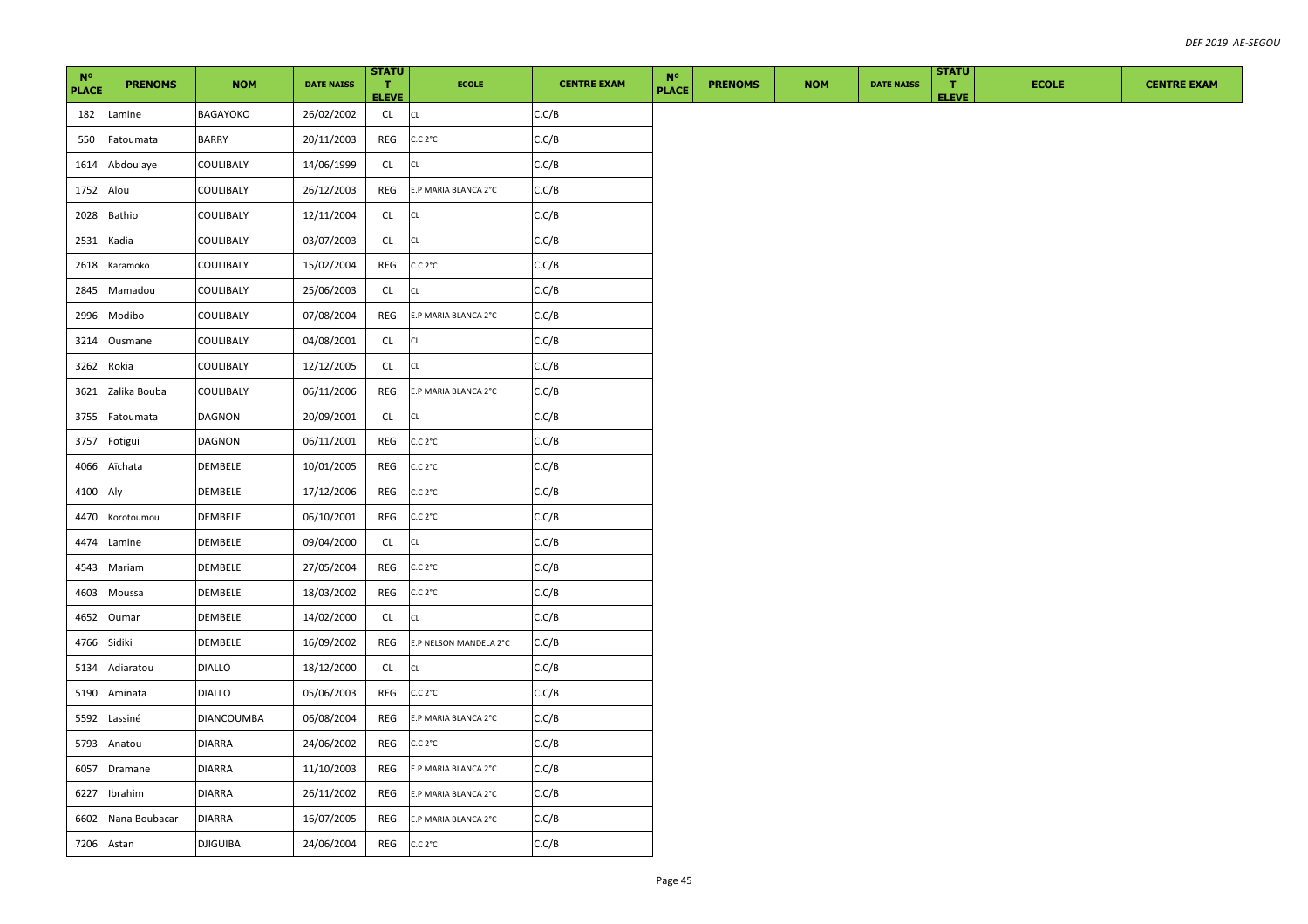| $N^{\circ}$<br><b>PLACE</b> | <b>PRENOMS</b> | <b>NOM</b>      | <b>DATE NAISS</b> | <b>STATU</b><br>ПT .<br><b>ELEVE</b> | <b>ECOLE</b>           | <b>CENTRE EXAM</b> | $N^{\circ}$<br><b>PLACE</b> | <b>PRENOMS</b> | <b>NOM</b> | <b>DATE NAISS</b> | <b>STATU</b><br>П.<br><b>ELEVE</b> | <b>ECOLE</b> | <b>CENTRE EXAM</b> |
|-----------------------------|----------------|-----------------|-------------------|--------------------------------------|------------------------|--------------------|-----------------------------|----------------|------------|-------------------|------------------------------------|--------------|--------------------|
| 7224                        | Mohamed        | <b>DJIGUIBA</b> | 24/06/2004        | REG                                  | C.C.2°C                | C.C/B              |                             |                |            |                   |                                    |              |                    |
| 7332                        | Korotimi       | DJIRE           | 17/09/2004        | REG                                  | C.C.2°C                | C.C/B              |                             |                |            |                   |                                    |              |                    |
| 7343                        | Mahamadou      | DJIRE           | 19/12/2003        | REG                                  | C.C.2°C                | C.C/B              |                             |                |            |                   |                                    |              |                    |
| 7576                        | Alioune        | <b>DOUMBIA</b>  | 10/05/2005        | REG                                  | C.C.2°C                | C.C/B              |                             |                |            |                   |                                    |              |                    |
| 7667                        | Rokia          | <b>DOUMBIA</b>  | 10/02/2001        | CL                                   | CL                     | C.C/B              |                             |                |            |                   |                                    |              |                    |
| 8367                        | Amidou         | GUIDJILAYE      | 10/06/2003        | REG                                  | C.C.2°C                | C.C/B              |                             |                |            |                   |                                    |              |                    |
| 8514                        | Mama           | GUIRO           | 15/02/2003        | CL                                   | CL                     | C.C/B              |                             |                |            |                   |                                    |              |                    |
| 8623                        | Korotimi       | HAÏDARA         | 01/01/2005        | REG                                  | C.C.2°C                | C.C/B              |                             |                |            |                   |                                    |              |                    |
| 8649                        | Nouhoum        | HAÏDARA         | 02/03/2004        | REG                                  | C.C. 2°C               | C.C/B              |                             |                |            |                   |                                    |              |                    |
| 8830                        | Maïmouna       | KANADJIGUI      | 15/10/2003        | CL                                   | CL                     | C.C/B              |                             |                |            |                   |                                    |              |                    |
| 9345                        | Fanta          | KEÏTA           | 05/02/2006        | REG                                  | E.P MARIA BLANCA 2°C   | C.C/B              |                             |                |            |                   |                                    |              |                    |
| 9368                        | Hawa           | KEÏTA           | 14/07/2002        | CL                                   | CL                     | C.C/B              |                             |                |            |                   |                                    |              |                    |
| 9418                        | Mamadou        | KEÏTA           | 20/11/2001        | CL                                   | CL                     | C.C/B              |                             |                |            |                   |                                    |              |                    |
| 9725                        | Ousmane        | KONANDJI        | 09/07/2006        | REG                                  | E.P MARIA BLANCA 2°C   | C.C/B              |                             |                |            |                   |                                    |              |                    |
| 9726                        | Tidiani        | KONANDJI        | 10/06/2002        | REG                                  | E.P MARIA BLANCA 2°C   | C.C/B              |                             |                |            |                   |                                    |              |                    |
| 9919                        | Rokiatou       | KONATE          | 05/09/2003        | CL                                   | CL                     | C.C/B              |                             |                |            |                   |                                    |              |                    |
| 10045                       | Awa            | KONE            | 02/07/1999        | CL                                   | CL                     | C.C/B              |                             |                |            |                   |                                    |              |                    |
| 10123                       | Fatoumata      | KONE            | 27/03/2000        | CL                                   | CL                     | C.C/B              |                             |                |            |                   |                                    |              |                    |
| 10145                       | Hankuiry       | KONE            | 04/12/1995        | CL                                   | CL                     | C.C/B              |                             |                |            |                   |                                    |              |                    |
| 10273                       | Oumar          | KONE            | 18/04/2000        | REG                                  | C.C.2°C                | C.C/B              |                             |                |            |                   |                                    |              |                    |
| 10679                       | Assan          | MAGASSA         | 13/05/2006        | REG                                  | E.P NELSON MANDELA 2°C | C.C/B              |                             |                |            |                   |                                    |              |                    |
| 10780                       | Samaouyatou    | MAIGA           | 26/05/2003        | REG                                  | C.C.2°C                | C.C/B              |                             |                |            |                   |                                    |              |                    |
|                             | 11013 Ba Issa  | MALLE           | 29/04/2004        | REG                                  | C.C.2°C                | C.C/B              |                             |                |            |                   |                                    |              |                    |
| 11724                       | Aïssata        | PAMENDA         | 12/09/2006        | REG                                  | E.P NELSON MANDELA 2°C | C.C/B              |                             |                |            |                   |                                    |              |                    |
| 12085                       | Djénébou       | SAMAKE          | 02/09/1996        | CL                                   | CL                     | C.C/B              |                             |                |            |                   |                                    |              |                    |
| 12245                       | Tidiane        | SAMAKE          | 10/05/2001        | CL                                   | CL                     | C.C/B              |                             |                |            |                   |                                    |              |                    |
| 12533                       | Fatoumata      | SANOGO          | 01/01/2005        | REG                                  | C.C.2°C                | C.C/B              |                             |                |            |                   |                                    |              |                    |
| 12595                       | Mariam         | SANOGO          | 12/05/2005        | REG                                  | E.P MARIA BLANCA 2°C   | C.C/B              |                             |                |            |                   |                                    |              |                    |
| 12843                       | Fatoumata      | SIDIBE          | 08/05/2003        | REG                                  | C.C.2°C                | C.C/B              |                             |                |            |                   |                                    |              |                    |
|                             | 12936 Rokiatou | <b>SIDIBE</b>   | 02/01/2002        | REG                                  | E.P MARIA BLANCA 2°C   | C.C/B              |                             |                |            |                   |                                    |              |                    |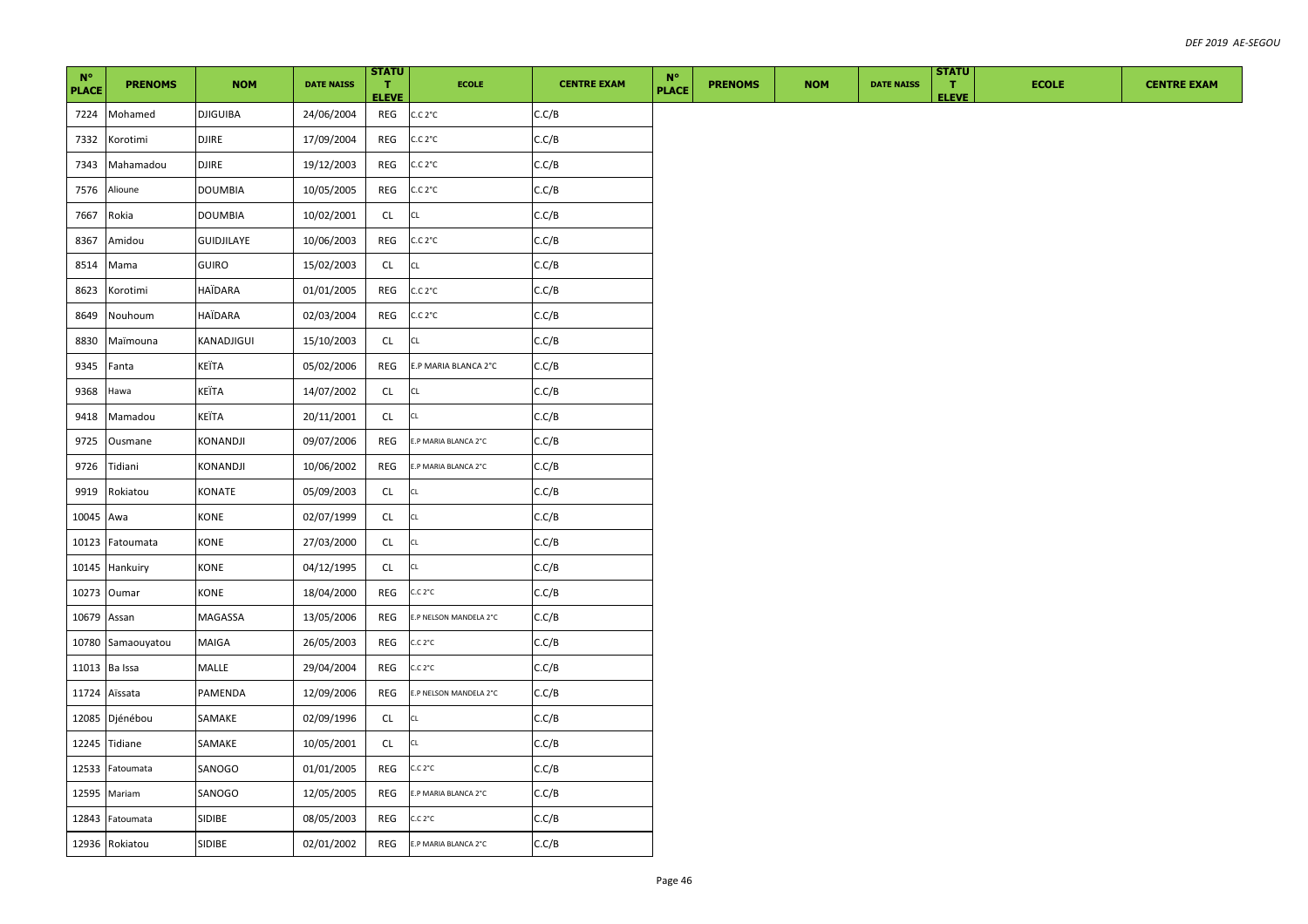| $N^{\circ}$<br><b>PLACE</b> | <b>PRENOMS</b>         | <b>NOM</b>      | <b>DATE NAISS</b> | <b>STATU</b><br>Π.<br><b>ELEVE</b> | <b>ECOLE</b>           | <b>CENTRE EXAM</b> | $N^{\circ}$<br><b>PLACE</b> | <b>PRENOMS</b> | <b>NOM</b> | <b>DATE NAISS</b> | <b>STATU</b><br>$\mathbf{T}$<br><b>ELEVE</b> | <b>ECOLE</b> | <b>CENTRE EXAM</b> |
|-----------------------------|------------------------|-----------------|-------------------|------------------------------------|------------------------|--------------------|-----------------------------|----------------|------------|-------------------|----------------------------------------------|--------------|--------------------|
|                             | 13128 Mariam           | <b>SISSOKO</b>  | 18/11/2002        | REG                                | C.C.2°C                | C.C/B              |                             |                |            |                   |                                              |              |                    |
| 13246                       | Minéta                 | SOGOBA          | 10/06/2001        | REG                                | C.C.2°C                | C.C/B              |                             |                |            |                   |                                              |              |                    |
| 13398                       | Oudas                  | SOUMOUNOU       | 17/06/2003        | CL                                 | CL                     | C.C/B              |                             |                |            |                   |                                              |              |                    |
| 13448                       | Fatoumata              | sow             | 26/07/2001        | CL                                 | CL                     | C.C/B              |                             |                |            |                   |                                              |              |                    |
| 13556                       | Fatoumata Toutou SYLLA |                 | 24/02/2000        | CL                                 | CL                     | C.C/B              |                             |                |            |                   |                                              |              |                    |
| 13624                       | Houssinatou            | TALL            | 18/03/2006        | REG                                | E.P MARIA BLANCA 2°C   | C.C/B              |                             |                |            |                   |                                              |              |                    |
| 13633                       | Assitan                | TAMBADOU        | 28/12/2003        | REG                                | C.C. 2°C               | C.C/B              |                             |                |            |                   |                                              |              |                    |
|                             | 13712 Aboubacar        | TANGARA         | 25/05/2005        | REG                                | E.P MARIA BLANCA 2°C   | C.C/B              |                             |                |            |                   |                                              |              |                    |
| 13926                       | Lamine                 | TANGARA         | 21/06/2006        | REG                                | E.P MARIA BLANCA 2°C   | C.C/B              |                             |                |            |                   |                                              |              |                    |
|                             | 13993 Moussa           | TANGARA         | 30/01/2005        | REG                                | C.C.2°C                | C.C/B              |                             |                |            |                   |                                              |              |                    |
| 14198                       | Mohamed Macky          | <b>THIAM</b>    | 21/11/2004        | REG                                | E.P MARIA BLANCA 2°C   | C.C/B              |                             |                |            |                   |                                              |              |                    |
| 14224                       | Amidou                 | THIERO          | 04/10/2000        | REG                                | C.C.2°C                | C.C/B              |                             |                |            |                   |                                              |              |                    |
| 14243                       | Dramane                | THIERO          | 02/05/2003        | REG                                | C.C.2°C                | C.C/B              |                             |                |            |                   |                                              |              |                    |
|                             | 14266 Ousmane          | THIERO          | 22/09/2002        | REG                                | C.C.2°C                | C.C/B              |                             |                |            |                   |                                              |              |                    |
| 14269                       | Sidi Mohamed           | THIERO          | 04/10/2005        | REG                                | C.C.2°C                | C.C/B              |                             |                |            |                   |                                              |              |                    |
| 14469                       | Nouhoum                | TOUMAGNON       | 01/01/2004        | CL                                 | CL                     | C.C/B              |                             |                |            |                   |                                              |              |                    |
| 14664                       | Kadiatou               | <b>TOURE</b>    | 04/10/2007        | REG                                | E.P NELSON MANDELA 2°C | C.C/B              |                             |                |            |                   |                                              |              |                    |
| 15092                       | Assitan                | TRAORE          | 12/06/2002        | CL                                 | CL                     | C.C/B              |                             |                |            |                   |                                              |              |                    |
| 15740                       | Kolette                | TRAORE          | 11/03/2003        | CL                                 | CL                     | C.C/B              |                             |                |            |                   |                                              |              |                    |
| 16127                       | Oumar                  | TRAORE          | 31/12/2003        | CL.                                | CL                     | C.C/B              |                             |                |            |                   |                                              |              |                    |
| 16452                       | Tidiani                | TRAORE          | 26/02/2002        | REG                                | E.P MARIA BLANCA 2°C   | C.C/B              |                             |                |            |                   |                                              |              |                    |
| 16573                       | Fatoumata              | WAÏGALO         | 21/01/2001        | CL                                 | CL                     | C.C/B              |                             |                |            |                   |                                              |              |                    |
| 16708                       | Bintou                 | YEBESSE         | 17/07/2005        | REG                                | E.P MARIA BLANCA 2°C   | C.C/B              |                             |                |            |                   |                                              |              |                    |
| 150                         | Moctar                 | <b>BAGAYOGO</b> | 12/05/2004        | REG                                | CINZANA 2°C            | CINZANA 2°C        |                             |                |            |                   |                                              |              |                    |
| 397                         | Madou M                | BALLO           | 31/12/2005        | REG                                | ZAMBOUGOU CINZANA 2°C  | CINZANA 2°C        |                             |                |            |                   |                                              |              |                    |
| 449                         | Tidiane                | BALLO           | 28/07/2005        | REG                                | CINZANA 2°C            | CINZANA 2°C        |                             |                |            |                   |                                              |              |                    |
| 632                         | Néné                   | <b>BATHILY</b>  | 09/12/2003        | REG                                | CINZANA 2°C            | CINZANA 2°C        |                             |                |            |                   |                                              |              |                    |
| 892                         | Djelika                | <b>BOUARE</b>   | 31/12/2004        | REG                                | SAMINÈ 2°C             | CINZANA 2°C        |                             |                |            |                   |                                              |              |                    |
| 1153                        | <b>Bakary</b>          | CAMARA          | 03/06/2004        | REG                                | CINZANA 2°C            | CINZANA 2°C        |                             |                |            |                   |                                              |              |                    |
| 1175                        | Djinè Sita             | CAMARA          | 17/04/2006        | REG                                | CINZANA 2°C            | CINZANA 2°C        |                             |                |            |                   |                                              |              |                    |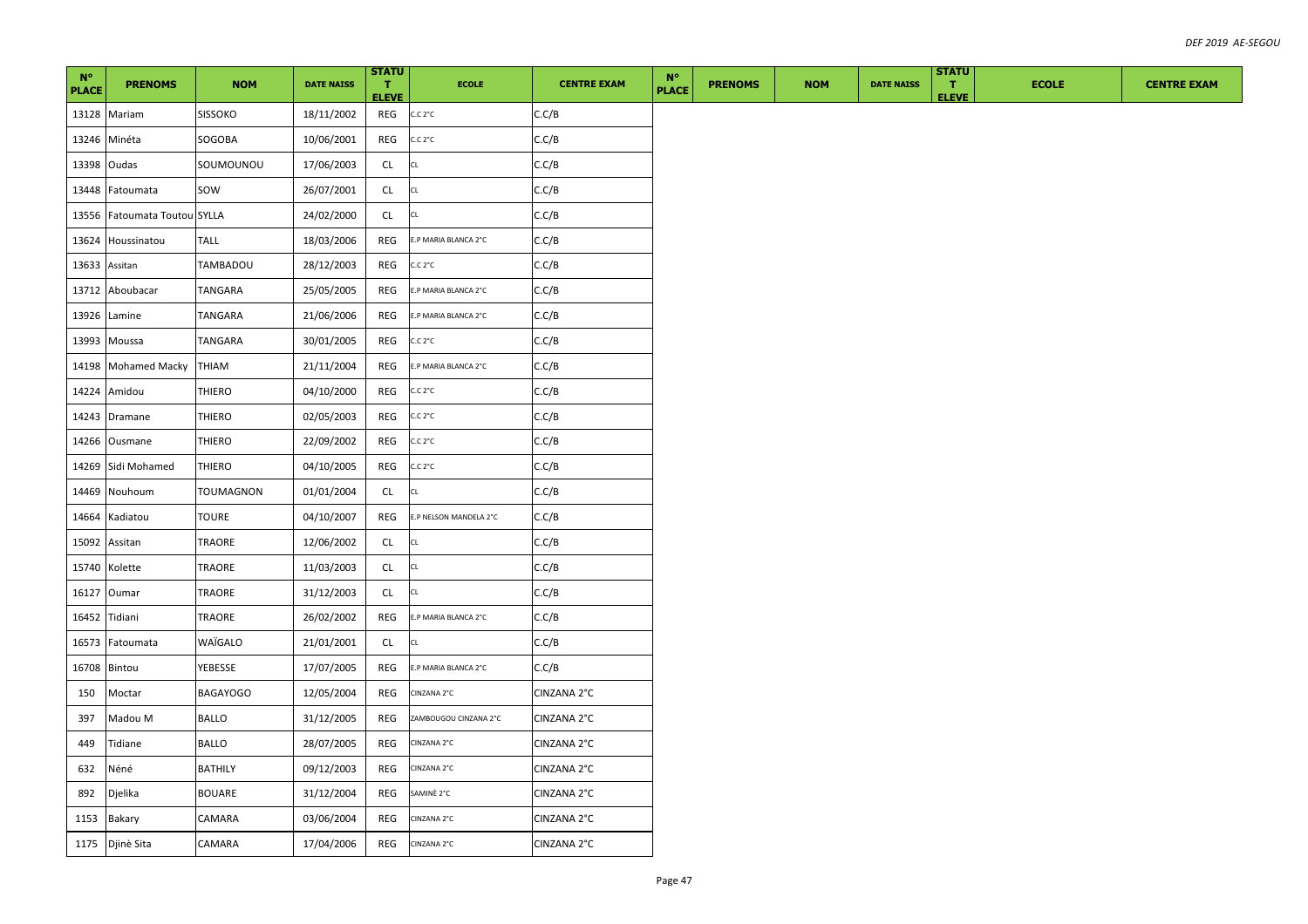| $N^{\circ}$<br><b>PLACE</b> | <b>PRENOMS</b> | <b>NOM</b>       | <b>DATE NAISS</b> | <b>STATU</b><br>T.<br><b>ELEVE</b> | <b>ECOLE</b>          | <b>CENTRE EXAM</b> | $N^{\circ}$<br><b>PLACE</b> | <b>PRENOMS</b> | <b>NOM</b> | <b>DATE NAISS</b> | <b>STATU</b><br>$\mathbf{T}$<br><b>ELEVE</b> | <b>ECOLE</b> | <b>CENTRE EXAM</b> |
|-----------------------------|----------------|------------------|-------------------|------------------------------------|-----------------------|--------------------|-----------------------------|----------------|------------|-------------------|----------------------------------------------|--------------|--------------------|
| 1223                        | Moussa M       | CAMARA           | 19/01/2004        | REG                                | CINZANA 2°C           | CINZANA 2°C        |                             |                |            |                   |                                              |              |                    |
| 1231                        | Oumou          | CAMARA           | 24/12/2004        | REG                                | CINZANA 2°C           | CINZANA 2°C        |                             |                |            |                   |                                              |              |                    |
| 1311                        | Aminata        | <b>CISSE</b>     | 03/02/2003        | REG                                | CINZANA 2°C           | CINZANA 2°C        |                             |                |            |                   |                                              |              |                    |
| 1340                        | Daouda         | <b>CISSE</b>     | 07/01/2003        | REG                                | CINZANA 2°C           | CINZANA 2°C        |                             |                |            |                   |                                              |              |                    |
| 1375                        | Fatoumata      | <b>CISSE</b>     | 28/09/2002        | REG                                | ZAMBOUGOU CINZANA 2°C | CINZANA 2°C        |                             |                |            |                   |                                              |              |                    |
| 1421                        | Kotimi         | <b>CISSE</b>     | 23/06/2003        | REG                                | CINZANA 2°C           | CINZANA 2°C        |                             |                |            |                   |                                              |              |                    |
| 1431                        | Madani         | <b>CISSE</b>     | 13/01/2002        | REG                                | CINZANA 2°C           | CINZANA 2°C        |                             |                |            |                   |                                              |              |                    |
| 1453                        | Mamary         | <b>CISSE</b>     | 28/05/2002        | REG                                | ZAMBOUGOU CINZANA 2°C | CINZANA 2°C        |                             |                |            |                   |                                              |              |                    |
| 1533                        | Sékou          | <b>CISSE</b>     | 07/11/2004        | REG                                | ZAMBOUGOU CINZANA 2°C | CINZANA 2°C        |                             |                |            |                   |                                              |              |                    |
| 1636                        | Abibatou       | COULIBALY        | 03/05/2003        | REG                                | SAMINÈ 2°C            | CINZANA 2°C        |                             |                |            |                   |                                              |              |                    |
| 1693                        | Afoussatou     | COULIBALY        | 27/12/2004        | REG                                | SAMINÈ 2°C            | CINZANA 2°C        |                             |                |            |                   |                                              |              |                    |
| 1905                        | Assitan        | COULIBALY        | 01/01/2002        | REG                                | CINZANA 2°C           | CINZANA 2°C        |                             |                |            |                   |                                              |              |                    |
| 2012                        | Balla          | COULIBALY        | 08/09/2002        | REG                                | CINZANA 2°C           | CINZANA 2°C        |                             |                |            |                   |                                              |              |                    |
| 2094                        | Boukadary      | COULIBALY        | 07/09/2005        | REG                                | ZAMBOUGOU CINZANA 2°C | CINZANA 2°C        |                             |                |            |                   |                                              |              |                    |
| 2181                        | Daouda         | COULIBALY        | 13/06/2005        | REG                                | ZAMBOUGOU CINZANA 2°C | CINZANA 2°C        |                             |                |            |                   |                                              |              |                    |
| 2254                        | Dramane        | COULIBALY        | 05/01/2001        | CL                                 | CL                    | CINZANA 2°C        |                             |                |            |                   |                                              |              |                    |
| 2281                        | Emmanuel       | COULIBALY        | 08/12/2005        | REG                                | CINZANA 2°C           | CINZANA 2°C        |                             |                |            |                   |                                              |              |                    |
| 2474                        | Hawa K         | COULIBALY        | 29/10/2005        | REG                                | CINZANA 2°C           | CINZANA 2°C        |                             |                |            |                   |                                              |              |                    |
| 2506                        | Issa           | <b>COULIBALY</b> | 20/07/2002        | REG                                | CINZANA 2°C           | CINZANA 2°C        |                             |                |            |                   |                                              |              |                    |
| 2691                        | Lala           | COULIBALY        | 01/01/2003        | REG                                | ZAMBOUGOU CINZANA 2°C | CINZANA 2°C        |                             |                |            |                   |                                              |              |                    |
| 2705                        | Lansana        | COULIBALY        | 15/02/2004        | REG                                | CINZANA 2°C           | CINZANA 2°C        |                             |                |            |                   |                                              |              |                    |
| 2804                        | Mahamane       | COULIBALY        | 31/03/1999        | CL                                 | CL                    | CINZANA 2°C        |                             |                |            |                   |                                              |              |                    |
| 3030                        | Monkumba       | COULIBALY        | 31/01/2004        | REG                                | SAMINÈ 2°C            | CINZANA 2°C        |                             |                |            |                   |                                              |              |                    |
| 3077                        | Moussa         | COULIBALY        | 30/04/2003        | REG                                | ZAMBOUGOU CINZANA 2°C | CINZANA 2°C        |                             |                |            |                   |                                              |              |                    |
| 3199                        | Oumou          | COULIBALY        | 11/06/2004        | REG                                | ZAMBOUGOU CINZANA 2°C | CINZANA 2°C        |                             |                |            |                   |                                              |              |                    |
| 3308                        | Sah            | COULIBALY        | 24/02/2004        | REG                                | CINZANA 2°C           | CINZANA 2°C        |                             |                |            |                   |                                              |              |                    |
| 3392                        | Seydou         | COULIBALY        | 21/04/2004        | REG                                | CINZANA 2°C           | CINZANA 2°C        |                             |                |            |                   |                                              |              |                    |
| 3541                        | Thérèse        | COULIBALY        | 15/12/2004        | REG                                | CINZANA 2°C           | CINZANA 2°C        |                             |                |            |                   |                                              |              |                    |
| 3589                        | Yaya           | COULIBALY        | 26/06/2004        | REG                                | SAMINÈ 2°C            | CINZANA 2°C        |                             |                |            |                   |                                              |              |                    |
| 3605                        | Youssouf       | <b>COULIBALY</b> | 25/05/2002        | REG                                | CINZANA 2°C           | CINZANA 2°C        |                             |                |            |                   |                                              |              |                    |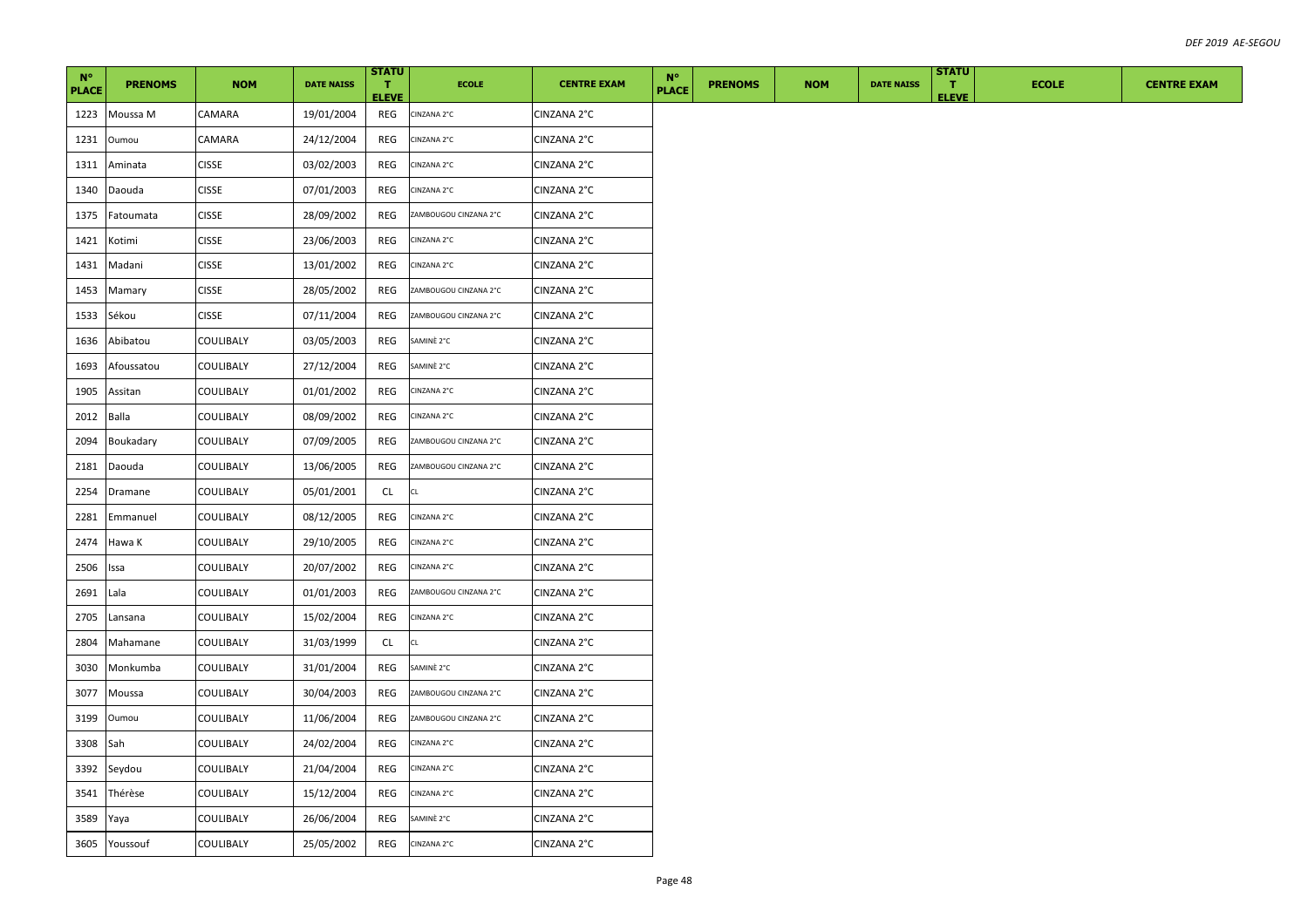| $N^{\circ}$<br><b>PLACE</b> | <b>PRENOMS</b> | <b>NOM</b>     | <b>DATE NAISS</b> | <b>STATU</b><br>T.<br><b>ELEVE</b> | <b>ECOLE</b>          | <b>CENTRE EXAM</b> | $N^{\circ}$<br><b>PLACE</b> | <b>PRENOMS</b> | <b>NOM</b> | <b>DATE NAISS</b> | <b>STATU</b><br>Π.<br><b>ELEVE</b> | <b>ECOLE</b> | <b>CENTRE EXAM</b> |
|-----------------------------|----------------|----------------|-------------------|------------------------------------|-----------------------|--------------------|-----------------------------|----------------|------------|-------------------|------------------------------------|--------------|--------------------|
| 3678                        | Mamoutou       | COUMARE        | 10/12/2004        | REG                                | ZAMBOUGOU CINZANA 2°C | CINZANA 2°C        |                             |                |            |                   |                                    |              |                    |
| 3689                        | Satou          | COUMARE        | 01/01/2005        | REG                                | CINZANA 2°C           | CINZANA 2°C        |                             |                |            |                   |                                    |              |                    |
| 3720                        | Milka          | DABOU          | 26/09/2005        | REG                                | CINZANA 2°C           | CINZANA 2°C        |                             |                |            |                   |                                    |              |                    |
| 3878                        | Assitan        | DAOU           | 31/08/2004        | REG                                | CINZANA 2°C           | CINZANA 2°C        |                             |                |            |                   |                                    |              |                    |
| 3928                        | José           | DAOU           | 01/01/2003        | REG                                | CINZANA 2°C           | CINZANA 2°C        |                             |                |            |                   |                                    |              |                    |
| 4058                        | Adama Seydou   | <b>DEMBELE</b> | 03/07/2004        | REG                                | ZAMBOUGOU CINZANA 2°C | CINZANA 2°C        |                             |                |            |                   |                                    |              |                    |
| 4096                        | Alou           | DEMBELE        | 08/04/2004        | REG                                | ZAMBOUGOU CINZANA 2°C | CINZANA 2°C        |                             |                |            |                   |                                    |              |                    |
| 4120                        | Aminata        | DEMBELE        | 26/05/2003        | REG                                | CINZANA 2°C           | CINZANA 2°C        |                             |                |            |                   |                                    |              |                    |
| 4166                        | Assitan        | DEMBELE        | 09/01/2003        | REG                                | CINZANA 2°C           | CINZANA 2°C        |                             |                |            |                   |                                    |              |                    |
| 4440                        | Kadiatou       | <b>DEMBELE</b> | 28/03/2003        | REG                                | ZAMBOUGOU CINZANA 2°C | CINZANA 2°C        |                             |                |            |                   |                                    |              |                    |
| 4452                        | Karia          | DEMBELE        | 06/05/2001        | REG                                | CINZANA 2°C           | CINZANA 2°C        |                             |                |            |                   |                                    |              |                    |
| 4457                        | Kassim         | DEMBELE        | 20/06/2004        | REG                                | CINZANA 2°C           | CINZANA 2°C        |                             |                |            |                   |                                    |              |                    |
| 4494                        | Madou          | DEMBELE        | 01/01/2002        | REG                                | ZAMBOUGOU CINZANA 2°C | CINZANA 2°C        |                             |                |            |                   |                                    |              |                    |
| 4495                        | Mafounè        | DEMBELE        | 01/01/2004        | REG                                | CINZANA 2°C           | CINZANA 2°C        |                             |                |            |                   |                                    |              |                    |
| 4585                        | Modibo         | DEMBELE        | 01/01/2003        | REG                                | SAMINÈ 2°C            | CINZANA 2°C        |                             |                |            |                   |                                    |              |                    |
| 4757                        | Siaka          | DEMBELE        | 09/05/2000        | REG                                | CINZANA 2°C           | CINZANA 2°C        |                             |                |            |                   |                                    |              |                    |
| 4807                        | Virginie       | DEMBELE        | 01/01/2001        | REG                                | CINZANA 2°C           | CINZANA 2°C        |                             |                |            |                   |                                    |              |                    |
| 4830                        | Zakariaou      | DEMBELE        | 16/07/2003        | REG                                | SAMINÈ 2°C            | CINZANA 2°C        |                             |                |            |                   |                                    |              |                    |
| 4833                        | Zoumana        | <b>DEMBELE</b> | 15/03/2004        | REG                                | SAMINÈ 2°C            | CINZANA 2°C        |                             |                |            |                   |                                    |              |                    |
| 5290                        | Djelika        | <b>DIALLO</b>  | 08/06/2001        | REG                                | SAMINÈ 2°C            | CINZANA 2°C        |                             |                |            |                   |                                    |              |                    |
| 5323                        | Fatoumata      | <b>DIALLO</b>  | 01/01/2005        | REG                                | CINZANA 2°C           | CINZANA 2°C        |                             |                |            |                   |                                    |              |                    |
| 5350                        | Fousseyni      | <b>DIALLO</b>  | 06/06/2003        | REG                                | ZAMBOUGOU CINZANA 2°C | CINZANA 2°C        |                             |                |            |                   |                                    |              |                    |
| 5403                        | Labassou       | <b>DIALLO</b>  | 20/10/2001        | REG                                | ZAMBOUGOU CINZANA 2°C | CINZANA 2°C        |                             |                |            |                   |                                    |              |                    |
| 5641                        | Abdoulaye      | <b>DIARRA</b>  | 20/04/2003        | REG                                | CINZANA 2°C           | CINZANA 2°C        |                             |                |            |                   |                                    |              |                    |
| 5775                        | Aminata        | <b>DIARRA</b>  | 13/06/2004        | REG                                | SAMINÈ 2°C            | CINZANA 2°C        |                             |                |            |                   |                                    |              |                    |
| 5782                        | Aminata        | <b>DIARRA</b>  | 01/01/2004        | REG                                | ZAMBOUGOU CINZANA 2°C | CINZANA 2°C        |                             |                |            |                   |                                    |              |                    |
| 5839                        | Awa            | <b>DIARRA</b>  | 04/12/2005        | REG                                | CINZANA 2°C           | CINZANA 2°C        |                             |                |            |                   |                                    |              |                    |
| 6055                        | Dramane        | <b>DIARRA</b>  | 05/09/2004        | REG                                | CINZANA 2°C           | CINZANA 2°C        |                             |                |            |                   |                                    |              |                    |
| 6231                        | Ibrahim        | <b>DIARRA</b>  | 01/01/2004        | REG                                | ZAMBOUGOU CINZANA 2°C | CINZANA 2°C        |                             |                |            |                   |                                    |              |                    |
| 6267                        | Kadiatou       | <b>DIARRA</b>  | 08/02/2002        | REG                                | CINZANA 2°C           | CINZANA 2°C        |                             |                |            |                   |                                    |              |                    |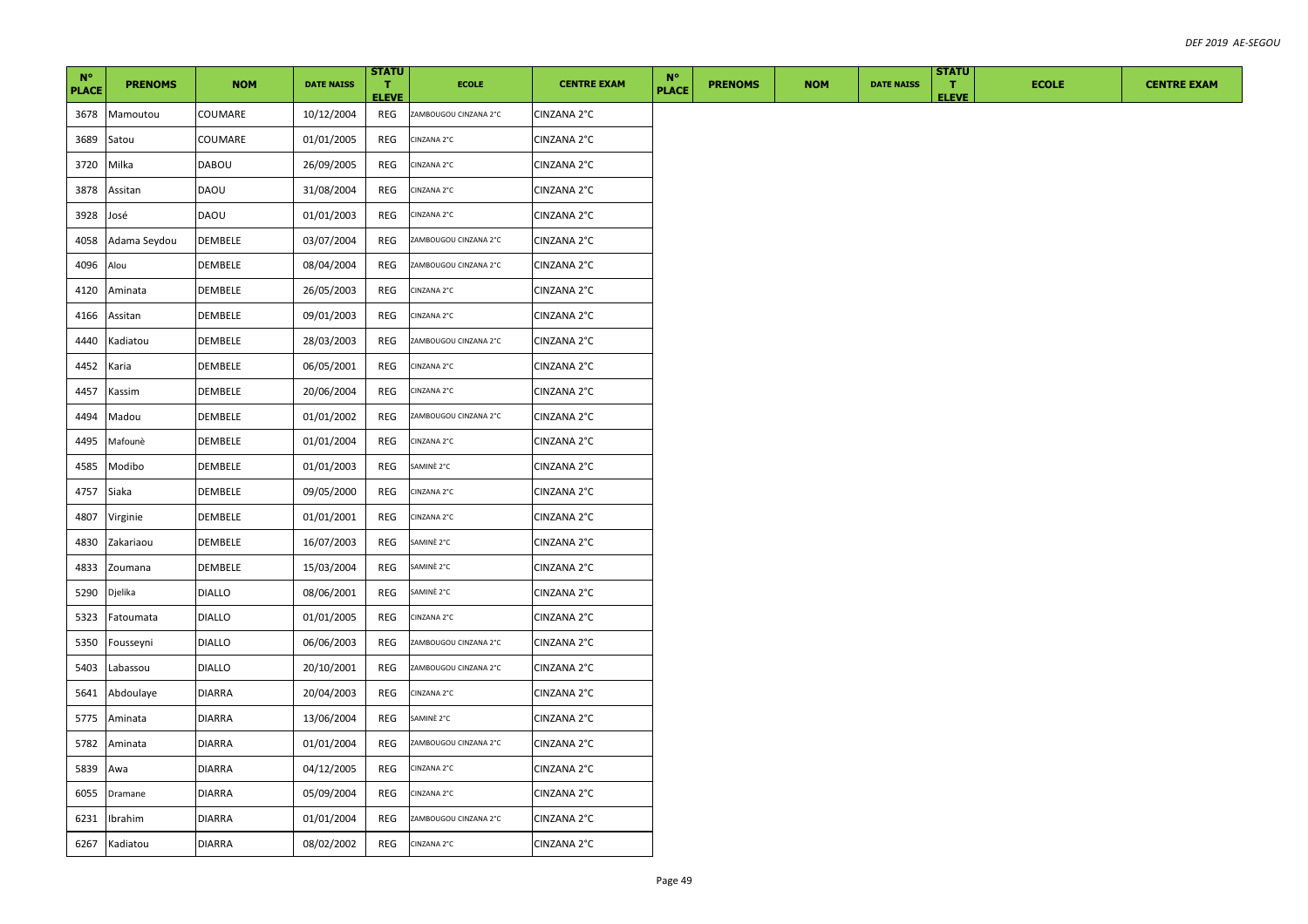| $N^{\circ}$<br><b>PLACE</b> | <b>PRENOMS</b>             | <b>NOM</b>      | <b>DATE NAISS</b> | <b>STATU</b><br>T.<br><b>ELEVE</b> | <b>ECOLE</b>             | <b>CENTRE EXAM</b> | $N^{\circ}$<br><b>PLACE</b> | <b>PRENOMS</b> | <b>NOM</b> | <b>DATE NAISS</b> | <b>STATU</b><br>$\mathbf{T}$<br><b>ELEVE</b> | <b>ECOLE</b> | <b>CENTRE EXAM</b> |
|-----------------------------|----------------------------|-----------------|-------------------|------------------------------------|--------------------------|--------------------|-----------------------------|----------------|------------|-------------------|----------------------------------------------|--------------|--------------------|
| 6318                        | Kôh                        | <b>DIARRA</b>   | 01/01/2004        | REG                                | ZAMBOUGOU CINZANA 2°C    | CINZANA 2°C        |                             |                |            |                   |                                              |              |                    |
| 6378                        | Mahamadou                  | <b>DIARRA</b>   | 30/05/2001        | CL                                 | <b>CL</b>                | CINZANA 2°C        |                             |                |            |                   |                                              |              |                    |
| 6531                        | Modibo                     | <b>DIARRA</b>   | 16/07/2004        | REG                                | CINZANA 2°C              | CINZANA 2°C        |                             |                |            |                   |                                              |              |                    |
| 6563                        | Moussa                     | <b>DIARRA</b>   | 01/01/2004        | REG                                | CINZANA 2°C              | CINZANA 2°C        |                             |                |            |                   |                                              |              |                    |
| 6734                        | Sanata                     | <b>DIARRA</b>   | 25/01/2003        | REG                                | CINZANA 2°C              | CINZANA 2°C        |                             |                |            |                   |                                              |              |                    |
| 6791                        | Sidi                       | <b>DIARRA</b>   | 24/02/2004        | REG                                | SAMINÈ 2°C               | CINZANA 2°C        |                             |                |            |                   |                                              |              |                    |
| 6813                        | Sitan                      | <b>DIARRA</b>   | 01/01/2005        | REG                                | ZAMBOUGOU CINZANA 2°C    | CINZANA 2°C        |                             |                |            |                   |                                              |              |                    |
| 6821                        | Solomane<br><u>Dramane</u> | <b>DIARRA</b>   | 30/06/2002        | REG                                | ZAMBOUGOU CINZANA 2°C    | CINZANA 2°C        |                             |                |            |                   |                                              |              |                    |
| 6822                        | Solomane Modibo DIARRA     |                 | 01/01/2002        | REG                                | ZAMBOUGOU CINZANA 2°C    | CINZANA 2°C        |                             |                |            |                   |                                              |              |                    |
| 6954                        | Nana Kadidia               | <b>DIASSANA</b> | 01/07/2004        | REG                                | CINZANA 2°C              | CINZANA 2°C        |                             |                |            |                   |                                              |              |                    |
| 7684                        | Ténin                      | <b>DOUMBIA</b>  | 03/07/2003        | REG                                | ZAMBOUGOU CINZANA 2°C    | CINZANA 2°C        |                             |                |            |                   |                                              |              |                    |
| 7850                        | Dramane                    | <b>FAMANTA</b>  | 17/07/2003        | REG                                | CINZANA 2°C              | CINZANA 2°C        |                             |                |            |                   |                                              |              |                    |
| 7919                        | Daouda                     | FANE            | 24/01/2004        | REG                                | SAMINÈ 2°C               | CINZANA 2°C        |                             |                |            |                   |                                              |              |                    |
| 8038                        | Amédou                     | <b>FOFANA</b>   | 30/11/2004        | REG                                | CINZANA 2°C              | CINZANA 2°C        |                             |                |            |                   |                                              |              |                    |
| 8724                        | Albin Michel               | KAMATE          | 25/09/2006        | REG                                | CINZANA 2°C              | CINZANA 2°C        |                             |                |            |                   |                                              |              |                    |
| 8963                        | Adama                      | KANTE           | 02/02/2004        | REG                                | ZAMBOUGOU CINZANA 2°C    | CINZANA 2°C        |                             |                |            |                   |                                              |              |                    |
| 9314                        | <b>Boubacar</b>            | KEÏTA           | 08/08/2005        | REG                                | CINZANA 2°C              | CINZANA 2°C        |                             |                |            |                   |                                              |              |                    |
| 9377                        | Issiaka                    | KEÏTA           | 20/11/2003        | REG                                | CINZANA 2°C              | CINZANA 2°C        |                             |                |            |                   |                                              |              |                    |
| 9445                        | Nabila Youba               | KEÏTA           | 31/01/2003        | REG                                | CINZANA 2°C              | CINZANA 2°C        |                             |                |            |                   |                                              |              |                    |
| 9633                        | <b>Bilaly</b>              | <b>KOÏTA</b>    | 15/05/2005        | REG                                | SAMINÈ 2°C               | CINZANA 2°C        |                             |                |            |                   |                                              |              |                    |
| 9674                        | Nouhoum                    | KOÏTA           | 11/02/2005        | REG                                | CINZANA 2°C              | CINZANA 2°C        |                             |                |            |                   |                                              |              |                    |
| 9959                        | Adama                      | KONDE           | 30/03/2003        | REG                                | CINZANA 2°C              | CINZANA 2°C        |                             |                |            |                   |                                              |              |                    |
| 9969                        | Abdoulaye                  | KONE            | 01/01/2003        | REG                                | CINZANA 2°C              | CINZANA 2°C        |                             |                |            |                   |                                              |              |                    |
| 9998                        | Ali                        | KONE            | 20/07/2005        | REG                                | CINZANA 2°C              | CINZANA 2°C        |                             |                |            |                   |                                              |              |                    |
| 10152                       | Hawa                       | KONE            | 21/08/2002        | REG                                | ZAMBOUGOU CINZANA 2°C    | CINZANA 2°C        |                             |                |            |                   |                                              |              |                    |
| 10206                       | Mahamadou                  | KONE            | 26/03/2004        | REG                                | CINZANA 2°C              | CINZANA 2°C        |                             |                |            |                   |                                              |              |                    |
| 10247                       | <b>Mohamed Cheick</b>      | KONE            | 07/09/2003        | REG                                | CINZANA 2°C              | CINZANA 2°C        |                             |                |            |                   |                                              |              |                    |
| 10271                       | Orokia                     | KONE            | 06/09/2004        | REG                                | ZAMBOUGOU CINZANA<br>P°C | CINZANA 2°C        |                             |                |            |                   |                                              |              |                    |
|                             | 10805 Agaïchatou           | MAÏGA           | 04/11/2005        | REG                                | CINZANA 2°C              | CINZANA 2°C        |                             |                |            |                   |                                              |              |                    |
|                             | 11116 Adama                | <b>MARIKO</b>   | 02/01/2004        | REG                                | CINZANA 2°C              | CINZANA 2°C        |                             |                |            |                   |                                              |              |                    |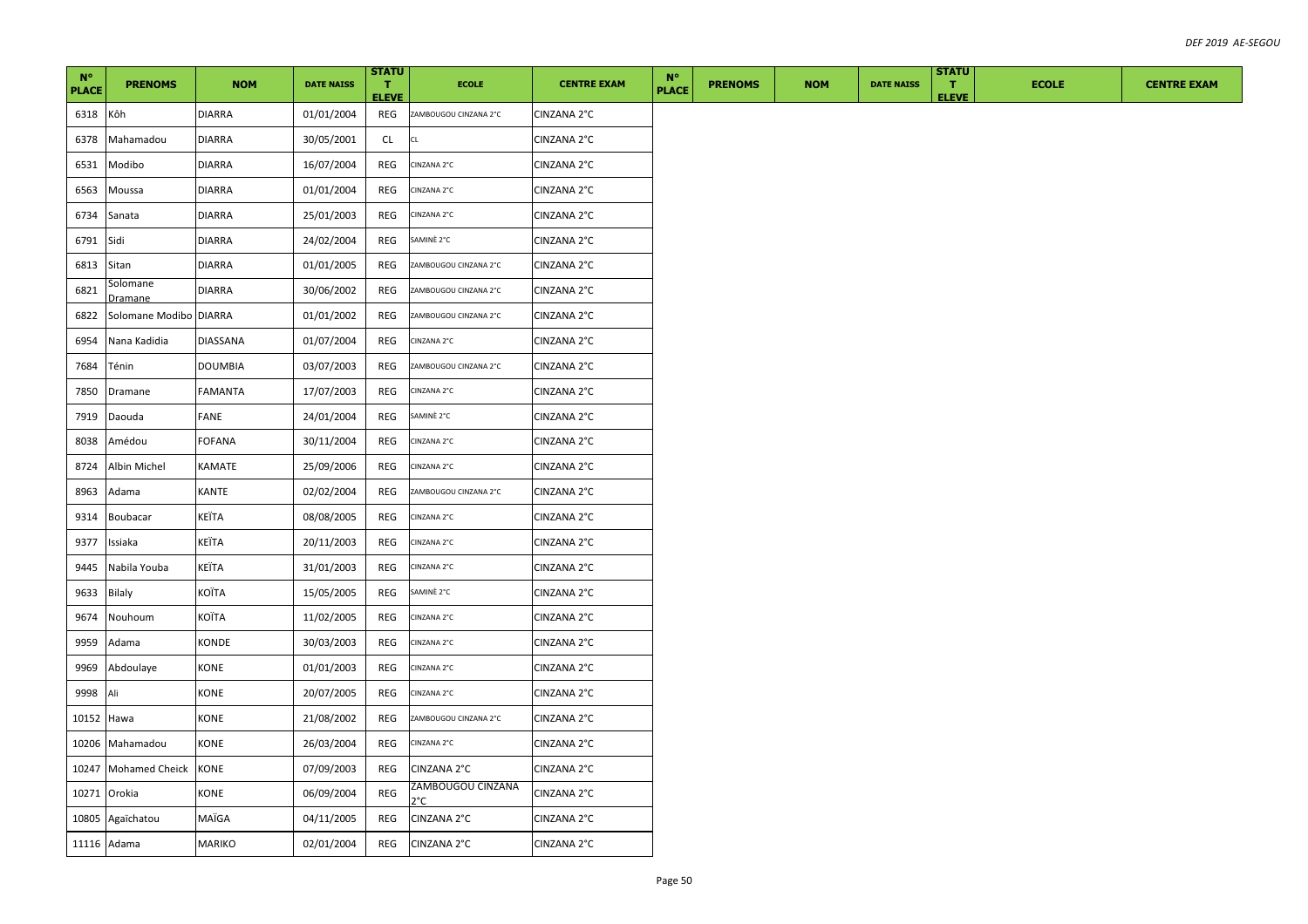| $N^{\circ}$<br><b>PLACE</b> | <b>PRENOMS</b>         | <b>NOM</b>    | <b>DATE NAISS</b> | <b>STATU</b><br>T.<br><b>ELEVE</b> | <b>ECOLE</b>             | <b>CENTRE EXAM</b> | $N^{\circ}$<br><b>PLACE</b> | <b>PRENOMS</b> | <b>NOM</b> | <b>DATE NAISS</b> | <b>STATU</b><br>$\mathbf{T}$<br><b>ELEVE</b> | <b>ECOLE</b> | <b>CENTRE EXAM</b> |
|-----------------------------|------------------------|---------------|-------------------|------------------------------------|--------------------------|--------------------|-----------------------------|----------------|------------|-------------------|----------------------------------------------|--------------|--------------------|
|                             | 11135 Daouda           | MARIKO        | 17/07/2003        | REG                                | CINZANA 2°C              | CINZANA 2°C        |                             |                |            |                   |                                              |              |                    |
| 11147                       | Kadiatou               | MARIKO        | 30/04/2005        | REG                                | CINZANA 2°C              | CINZANA 2°C        |                             |                |            |                   |                                              |              |                    |
| 11163                       | Nouhoum                | MARIKO        | 01/01/2005        | REG                                | ZAMBOUGOU CINZANA<br>2°C | CINZANA 2°C        |                             |                |            |                   |                                              |              |                    |
| 11660                       | Aminata                | OULALE        | 17/09/2004        | REG                                | CINZANA 2°C              | CINZANA 2°C        |                             |                |            |                   |                                              |              |                    |
| 11675                       | Zakariaw               | OULALE        | 15/02/2005        | REG                                | CINZANA 2°C              | CINZANA 2°C        |                             |                |            |                   |                                              |              |                    |
| 11867                       | Fatoumata              | SACKO         | 31/12/2005        | REG                                | SAMINÈ 2°C               | CINZANA 2°C        |                             |                |            |                   |                                              |              |                    |
| 12031                       | Amidou                 | SAMAKE        | 02/10/2004        | REG                                | CINZANA 2°C              | CINZANA 2°C        |                             |                |            |                   |                                              |              |                    |
| 12049                       | Astan                  | SAMAKE        | 01/12/2005        | REG                                | CINZANA 2°C              | CINZANA 2°C        |                             |                |            |                   |                                              |              |                    |
| 12087                       | Dramane                | SAMAKE        | 31/12/2004        | REG                                | CINZANA 2°C              | CINZANA 2°C        |                             |                |            |                   |                                              |              |                    |
| 12205 Salif                 |                        | SAMAKE        | 01/01/2006        | REG                                | CINZANA 2°C              | CINZANA 2°C        |                             |                |            |                   |                                              |              |                    |
| 12227                       | Sinè                   | SAMAKE        | 21/10/2004        | REG                                | SAMINE 2°C               | CINZANA 2°C        |                             |                |            |                   |                                              |              |                    |
| 12231                       | Solomane               | SAMAKE        | 01/01/2005        | REG                                | CINZANA 2°C              | CINZANA 2°C        |                             |                |            |                   |                                              |              |                    |
| 12336                       | Assitan                | SANGARE       | 01/01/2002        | REG                                | CINZANA 2°C              | CINZANA 2°C        |                             |                |            |                   |                                              |              |                    |
| 12777 Sali                  |                        | SIBY          | 01/01/2002        | REG                                | CINZANA 2°C              | CINZANA 2°C        |                             |                |            |                   |                                              |              |                    |
| 13463                       | Korotoumou<br>Modibo   | SOW           | 16/09/2004        | REG                                | CINZANA 2°C              | CINZANA 2°C        |                             |                |            |                   |                                              |              |                    |
| 13845                       | Dramane                | TANGARA       | 01/01/2005        | REG                                | CINZANA 2°C              | CINZANA 2°C        |                             |                |            |                   |                                              |              |                    |
| 14024                       | Ramata                 | TANGARA       | 10/08/2003        | REG                                | SAMINE 2°C               | CINZANA 2°C        |                             |                |            |                   |                                              |              |                    |
| 14282                       | Sékou                  | TIEMANA       | 13/06/2002        | REG                                | CINZANA 2°C              | CINZANA 2°C        |                             |                |            |                   |                                              |              |                    |
| 14603                       | Diahara<br>Almoustapha | <b>TOURE</b>  | 22/05/2005        | REG                                | CINZANA 2°C              | CINZANA 2°C        |                             |                |            |                   |                                              |              |                    |
| 14700                       | Mana                   | <b>TOURE</b>  | 22/06/2005        | REG                                | CINZANA 2°C              | CINZANA 2°C        |                             |                |            |                   |                                              |              |                    |
| 14768                       | Sory Ibrahim           | <b>TOURE</b>  | 16/08/2004        | REG                                | CINZANA 2°C              | CINZANA 2°C        |                             |                |            |                   |                                              |              |                    |
| 14906                       | Aïssatou               | TRAORE        | 23/06/2004        | REG                                | ZAMBOUGOU CINZANA<br>2°C | CINZANA 2°C        |                             |                |            |                   |                                              |              |                    |
| 15053                       | Anatou                 | TRAORE        | 22/04/2003        | REG                                | SAMINÈ 2°C               | CINZANA 2°C        |                             |                |            |                   |                                              |              |                    |
| 15062                       | Arouna                 | TRAORE        | 20/05/2004        | REG                                | SAMINE 2°C               | CINZANA 2°C        |                             |                |            |                   |                                              |              |                    |
| 15089                       | Assitan                | TRAORE        | 01/01/2005        | REG                                | CINZANA 2°C              | CINZANA 2°C        |                             |                |            |                   |                                              |              |                    |
| 15119                       | Awa                    | TRAORE        | 04/07/2004        | REG                                | SAMINE 2°C               | CINZANA 2°C        |                             |                |            |                   |                                              |              |                    |
| 15290                       | Dado                   | TRAORE        | 26/04/2005        | REG                                | CINZANA 2°C              | CINZANA 2°C        |                             |                |            |                   |                                              |              |                    |
| 15321                       | Djanguiné              | TRAORE        | 01/01/2003        | REG                                | CINZANA 2°C              | CINZANA 2°C        |                             |                |            |                   |                                              |              |                    |
| 15422                       | Fatou                  | TRAORE        | 06/04/2005        | REG                                | CINZANA 2°C              | CINZANA 2°C        |                             |                |            |                   |                                              |              |                    |
|                             | 15543 Fousseyni        | <b>TRAORE</b> | 07/08/2005        | REG                                | CINZANA 2°C              | CINZANA 2°C        |                             |                |            |                   |                                              |              |                    |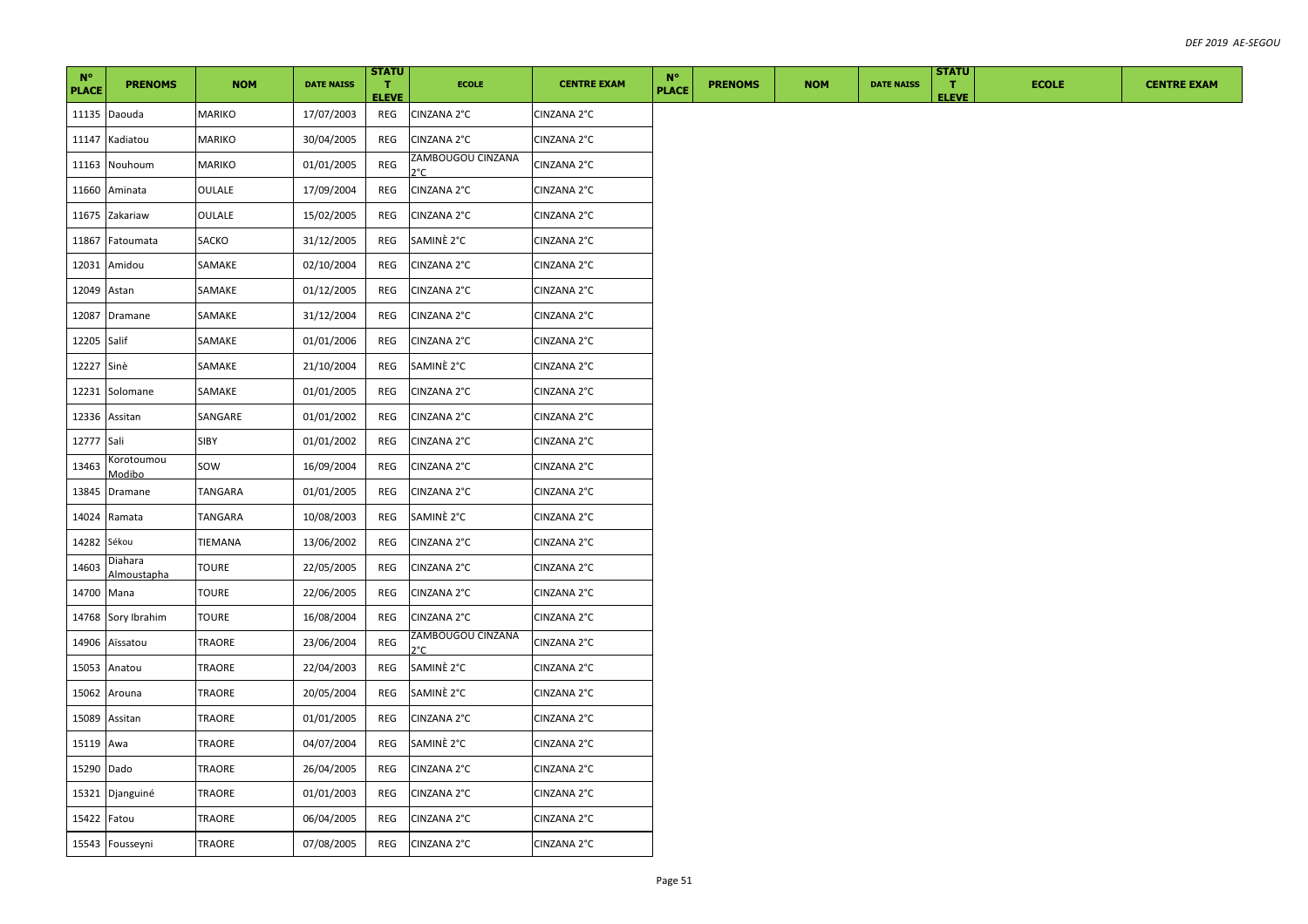| $N^{\circ}$<br><b>PLACE</b> | <b>PRENOMS</b>   | <b>NOM</b>     | <b>DATE NAISS</b> | <b>STATU</b><br>л.<br><b>ELEVE</b> | <b>ECOLE</b>                       | <b>CENTRE EXAM</b> | $N^{\circ}$<br><b>PLACE</b> | <b>PRENOMS</b> | <b>NOM</b> | <b>DATE NAISS</b> | <b>STATU</b><br>л.<br><b>ELEVE</b> | <b>ECOLE</b> | <b>CENTRE EXAM</b> |
|-----------------------------|------------------|----------------|-------------------|------------------------------------|------------------------------------|--------------------|-----------------------------|----------------|------------|-------------------|------------------------------------|--------------|--------------------|
| 15569                       | Hamidou          | TRAORE         | 11/08/2003        | REG                                | CINZANA 2°C                        | CINZANA 2°C        |                             |                |            |                   |                                    |              |                    |
| 15664                       | Kadia            | TRAORE         | 05/03/2002        | REG                                | CINZANA 2°C                        | CINZANA 2°C        |                             |                |            |                   |                                    |              |                    |
| 15803                       | Louty            | TRAORE         | 20/04/2002        | REG                                | SAMINÈ 2°C                         | CINZANA 2°C        |                             |                |            |                   |                                    |              |                    |
| 15872                       | Makan            | TRAORE         | 24/07/2004        | REG                                | CINZANA 2°C                        | CINZANA 2°C        |                             |                |            |                   |                                    |              |                    |
| 15984                       | Massitan         | TRAORE         | 27/09/2003        | REG                                | CINZANA 2°C                        | CINZANA 2°C        |                             |                |            |                   |                                    |              |                    |
| 16061                       | Moumine          | TRAORE         | 25/07/2003        | REG                                | CINZANA 2°C                        | CINZANA 2°C        |                             |                |            |                   |                                    |              |                    |
| 16087                       | Moussa           | TRAORE         | 25/07/2005        | REG                                | ZAMBOUGOU CINZANA<br>2°C           | CINZANA 2°C        |                             |                |            |                   |                                    |              |                    |
| 16180                       | Oumou Siaka      | TRAORE         | 24/03/2003        | REG                                | CINZANA 2°C                        | CINZANA 2°C        |                             |                |            |                   |                                    |              |                    |
| 16215                       | Rokia            | TRAORE         | 21/09/2002        | REG                                | ZAMBOUGOU CINZANA<br>$2^{\circ}$ C | CINZANA 2°C        |                             |                |            |                   |                                    |              |                    |
| 16221                       | Rokiatou         | TRAORE         | 08/04/2001        | REG                                | SAMINE 2°C                         | CINZANA 2°C        |                             |                |            |                   |                                    |              |                    |
| 16320                       | Siaka            | TRAORE         | 04/01/2006        | REG                                | CINZANA 2°C                        | CINZANA 2°C        |                             |                |            |                   |                                    |              |                    |
| 16345 Sidy                  |                  | TRAORE         | 01/01/2005        | <b>REG</b>                         | ZAMBOUGOU CINZANA<br>2°C           | CINZANA 2°C        |                             |                |            |                   |                                    |              |                    |
| 16371                       | Sitan Founè      | TRAORE         | 03/02/2003        | REG                                | CINZANA 2°C                        | CINZANA 2°C        |                             |                |            |                   |                                    |              |                    |
| 16421                       | Soumana          | TRAORE         | 19/08/2003        | REG                                | SAMINE 2°C                         | CINZANA 2°C        |                             |                |            |                   |                                    |              |                    |
| 16460                       | Toumani Dit Baba | <b>TRAORE</b>  | 03/06/2005        | REG                                | CINZANA 2°C                        | CINZANA 2°C        |                             |                |            |                   |                                    |              |                    |
| 16473                       | Yacouba          | TRAORE         | 24/04/2006        | REG                                | CINZANA 2°C                        | CINZANA 2°C        |                             |                |            |                   |                                    |              |                    |
| 16484                       | Yacouba          | TRAORE         | 13/01/2004        | REG                                | ZAMBOUGOU CINZANA<br>2°C           | CINZANA 2°C        |                             |                |            |                   |                                    |              |                    |
| 16528                       | Zelika           | TRAORE         | 10/04/2005        | REG                                | SAMINÈ 2°C                         | CINZANA 2°C        |                             |                |            |                   |                                    |              |                    |
| 16584                       | Kassim           | WEDRAGO        | 01/01/2002        | REG                                | CINZANA 2°C                        | CINZANA 2°C        |                             |                |            |                   |                                    |              |                    |
| 222                         | Assata           | BAH            | 31/12/2005        | REG                                | DARSALAM 2°C/A                     | DARSALAM 2°C       |                             |                |            |                   |                                    |              |                    |
| 426                         | Ramatoulaye      | BALLO          | 15/09/2007        | REG                                | E.C DEMBAW JIGI 2°C                | DARSALAM 2°C       |                             |                |            |                   |                                    |              |                    |
| 485                         | Assan            | BAMOUNI        | 08/09/2002        | REG                                | DARSALAM 2°C/A                     | DARSALAM 2°C       |                             |                |            |                   |                                    |              |                    |
| 568                         | Issa             | <b>BARRY</b>   | 30/11/2003        | REG                                | DARSALAM 2°C/A                     | DARSALAM 2°C       |                             |                |            |                   |                                    |              |                    |
| 622                         | Altine           | <b>BATHILY</b> | 31/10/2004        | REG                                | E.C LES DISCIPLES 2°C              | DARSALAM 2°C       |                             |                |            |                   |                                    |              |                    |
| 626                         | Cheick Oumar     | <b>BATHILY</b> | 24/10/2004        | REG                                | E.C LES DISCIPLES 2°C              | DARSALAM 2°C       |                             |                |            |                   |                                    |              |                    |
| 850                         | Aminata          | BOUARE         | 25/05/1996        | CL.                                | CL                                 | DARSALAM 2°C       |                             |                |            |                   |                                    |              |                    |
| 857                         | Assan            | <b>BOUARE</b>  | 27/06/2000        | CL                                 | CL                                 | DARSALAM 2°C       |                             |                |            |                   |                                    |              |                    |
| 922                         | Fatoumata        | BOUARE         | 27/10/2005        | REG                                | E.C DEMBAW JIGI 2°C                | DARSALAM 2°C       |                             |                |            |                   |                                    |              |                    |
| 1193                        | Kadia            | CAMARA         | 08/10/2003        | REG                                | E.C DEMBAW JIGI 2°C                | DARSALAM 2°C       |                             |                |            |                   |                                    |              |                    |
| 1413                        | Kadiatou         | <b>CISSE</b>   | 10/12/2005        | REG                                | DARSALAM 2°C/A                     | DARSALAM 2°C       |                             |                |            |                   |                                    |              |                    |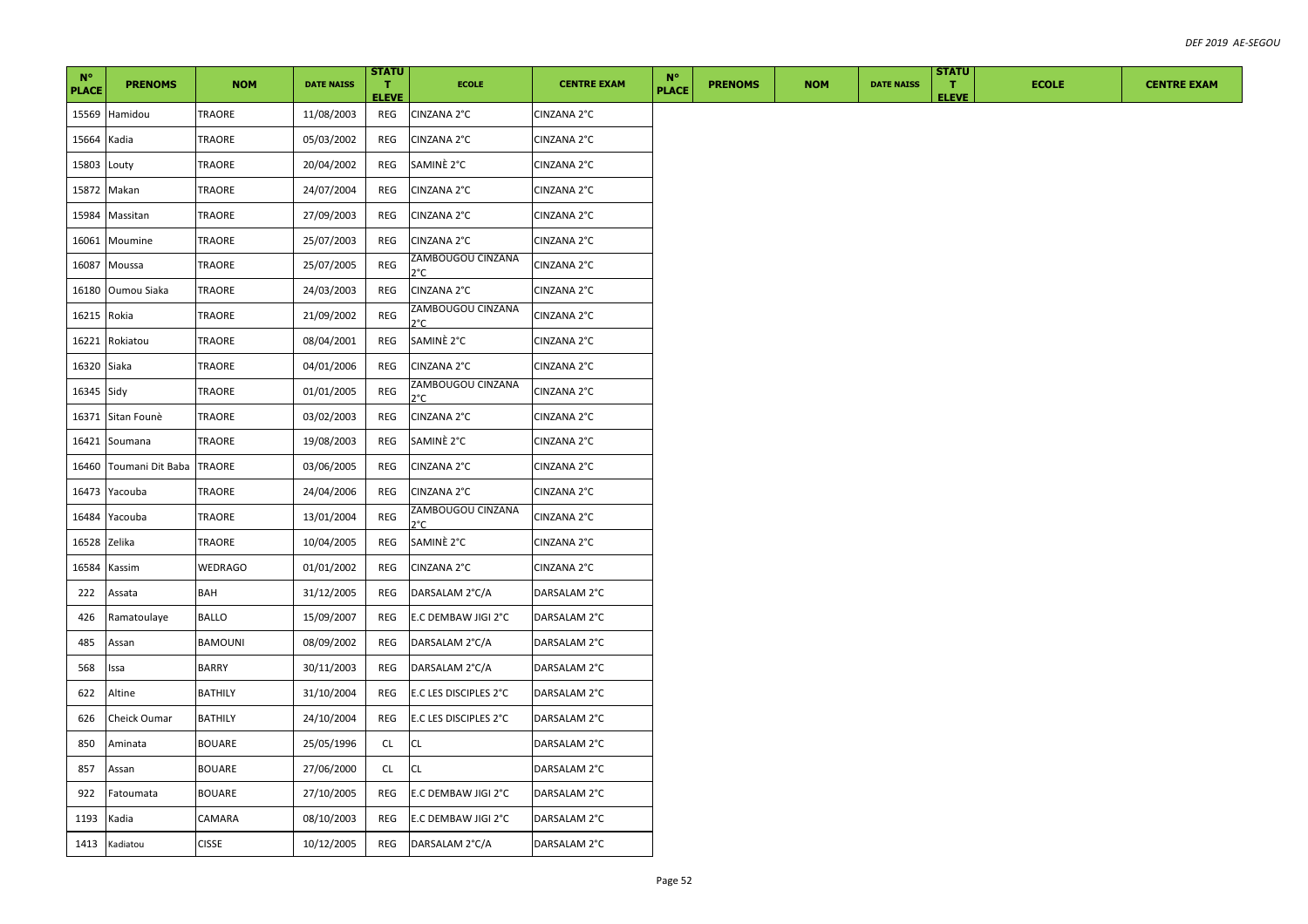| $N^{\circ}$  |                       |                |                   | <b>STATU</b>                 |                       |                    | $N^{\circ}$  |                |            |                   | <b>STATU</b>                 |              |                    |
|--------------|-----------------------|----------------|-------------------|------------------------------|-----------------------|--------------------|--------------|----------------|------------|-------------------|------------------------------|--------------|--------------------|
| <b>PLACE</b> | <b>PRENOMS</b>        | <b>NOM</b>     | <b>DATE NAISS</b> | $\mathbf{T}$<br><b>ELEVE</b> | <b>ECOLE</b>          | <b>CENTRE EXAM</b> | <b>PLACE</b> | <b>PRENOMS</b> | <b>NOM</b> | <b>DATE NAISS</b> | $\mathbf{T}$<br><b>ELEVE</b> | <b>ECOLE</b> | <b>CENTRE EXAM</b> |
| 1432         | Madi                  | <b>CISSE</b>   | 12/05/2005        | REG                          | E.C LES DISCIPLES 2°C | DARSALAM 2°C       |              |                |            |                   |                              |              |                    |
| 1555         | Zénébou               | <b>CISSE</b>   | 01/09/2005        | REG                          | E.C LES DISCIPLES 2°C | DARSALAM 2°C       |              |                |            |                   |                              |              |                    |
| 2029         | Batou                 | COULIBALY      | 10/09/2002        | REG                          | DARSALAM 2°C/A        | DARSALAM 2°C       |              |                |            |                   |                              |              |                    |
| 2167         | Daouda                | COULIBALY      | 21/05/2005        | REG                          | E.C LES DISCIPLES 2°C | DARSALAM 2°C       |              |                |            |                   |                              |              |                    |
| 2241         | Djénèbou              | COULIBALY      | 23/01/2002        | REG                          | DARSALAM 2°C/A        | DARSALAM 2°C       |              |                |            |                   |                              |              |                    |
| 2416         | Gnéba                 | COULIBALY      | 15/08/2004        | REG                          | E.C DEMBAW JIGI 2°C   | DARSALAM 2°C       |              |                |            |                   |                              |              |                    |
| 2708         | Lassana               | COULIBALY      | 26/01/2006        | REG                          | DARSALAM 2°C/A        | DARSALAM 2°C       |              |                |            |                   |                              |              |                    |
| 2794         | Mahamadou<br>assine   | COULIBALY      | 06/05/2003        | REG                          | E.C LES DISCIPLES 2°C | DARSALAM 2°C       |              |                |            |                   |                              |              |                    |
| 2799         | Mahamadou<br>Samba    | COULIBALY      | 13/09/2004        | REG                          | E.C LES DISCIPLES 2°C | DARSALAM 2°C       |              |                |            |                   |                              |              |                    |
| 2910         | Mariam                | COULIBALY      | 28/07/2004        | REG                          | E.C LES DISCIPLES 2°C | DARSALAM 2°C       |              |                |            |                   |                              |              |                    |
| 3052         | Moussa                | COULIBALY      | 01/01/2004        | REG                          | DARSALAM 2°C/A        | DARSALAM 2°C       |              |                |            |                   |                              |              |                    |
| 3089         | Namian                | COULIBALY      | 27/12/2006        | REG                          | DARSALAM 2°C/A        | DARSALAM 2°C       |              |                |            |                   |                              |              |                    |
| 3111         | Nènè                  | COULIBALY      | 15/07/2005        | REG                          | DARSALAM 2°C/A        | DARSALAM 2°C       |              |                |            |                   |                              |              |                    |
| 3398         | Seydou                | COULIBALY      | 26/09/2005        | REG                          | E.C LES DISCIPLES 2°C | DARSALAM 2°C       |              |                |            |                   |                              |              |                    |
| 3431         | Sidiki                | COULIBALY      | 01/04/2005        | REG                          | DARSALAM 2°C/A        | DARSALAM 2°C       |              |                |            |                   |                              |              |                    |
| 3482         | Souleymane            | COULIBALY      | 14/04/2001        | REG                          | DARSALAM 2°C/A        | DARSALAM 2°C       |              |                |            |                   |                              |              |                    |
| 3919         | Hawa                  | DAOU           | 22/03/2006        | REG                          | E.C LES DISCIPLES 2°C | DARSALAM 2°C       |              |                |            |                   |                              |              |                    |
| 4030         | Abdoulaye             | DEMBELE        | 10/09/2006        | REG                          | DARSALAM 2°C/A        | DARSALAM 2°C       |              |                |            |                   |                              |              |                    |
| 4289         | Djénéba               | DEMBELE        | 27/04/2005        | REG                          | E.C LES DISCIPLES 2°C | DARSALAM 2°C       |              |                |            |                   |                              |              |                    |
| 4753         | Seydou Bourama        | <b>DEMBELE</b> | 11/12/2003        | REG                          | DARSALAM 2°C/A        | DARSALAM 2°C       |              |                |            |                   |                              |              |                    |
| 4754         | Seydou Oumar          | DEMBELE        | 27/02/2004        | REG                          | DARSALAM 2°C/A        | DARSALAM 2°C       |              |                |            |                   |                              |              |                    |
| 4762         | Sidi Modibo           | DEMBELE        | 24/03/2004        | REG                          | DARSALAM 2°C/A        | DARSALAM 2°C       |              |                |            |                   |                              |              |                    |
| 4886         | <b>Bintou Ibrahim</b> | <b>DIABATE</b> | 25/05/2006        | REG                          | E.C LES DISCIPLES 2°C | DARSALAM 2°C       |              |                |            |                   |                              |              |                    |
| 4916         | Nènè                  | <b>DIABATE</b> | 29/06/2006        | REG                          | E.C LES DISCIPLES 2°C | DARSALAM 2°C       |              |                |            |                   |                              |              |                    |
| 5041         | Mafoune               | <b>DIAKITE</b> | 12/05/2005        | REG                          | E.C DEMBAW JIGI 2°C   | DARSALAM 2°C       |              |                |            |                   |                              |              |                    |
| 5180         | Amadou                | <b>DIALLO</b>  | 13/09/2005        | REG                          | DARSALAM 2°C/A        | DARSALAM 2°C       |              |                |            |                   |                              |              |                    |
| 5194         | Aminata               | <b>DIALLO</b>  | 15/06/2003        | REG                          | E.C DEMBAW JIGI 2°C   | DARSALAM 2°C       |              |                |            |                   |                              |              |                    |
| 5433         | Maïmouna              | <b>DIALLO</b>  | 31/05/2005        | REG                          | E.C DEMBAW JIGI 2°C   | DARSALAM 2°C       |              |                |            |                   |                              |              |                    |
| 5507         | Oumou                 | <b>DIALLO</b>  | 11/06/2004        | REG                          | E.C DEMBAW JIGI 2°C   | DARSALAM 2°C       |              |                |            |                   |                              |              |                    |
| 5997         | Daouda                | <b>DIARRA</b>  | 07/07/2005        | REG                          | E.C DEMBAW JIGI 2°C   | DARSALAM 2°C       |              |                |            |                   |                              |              |                    |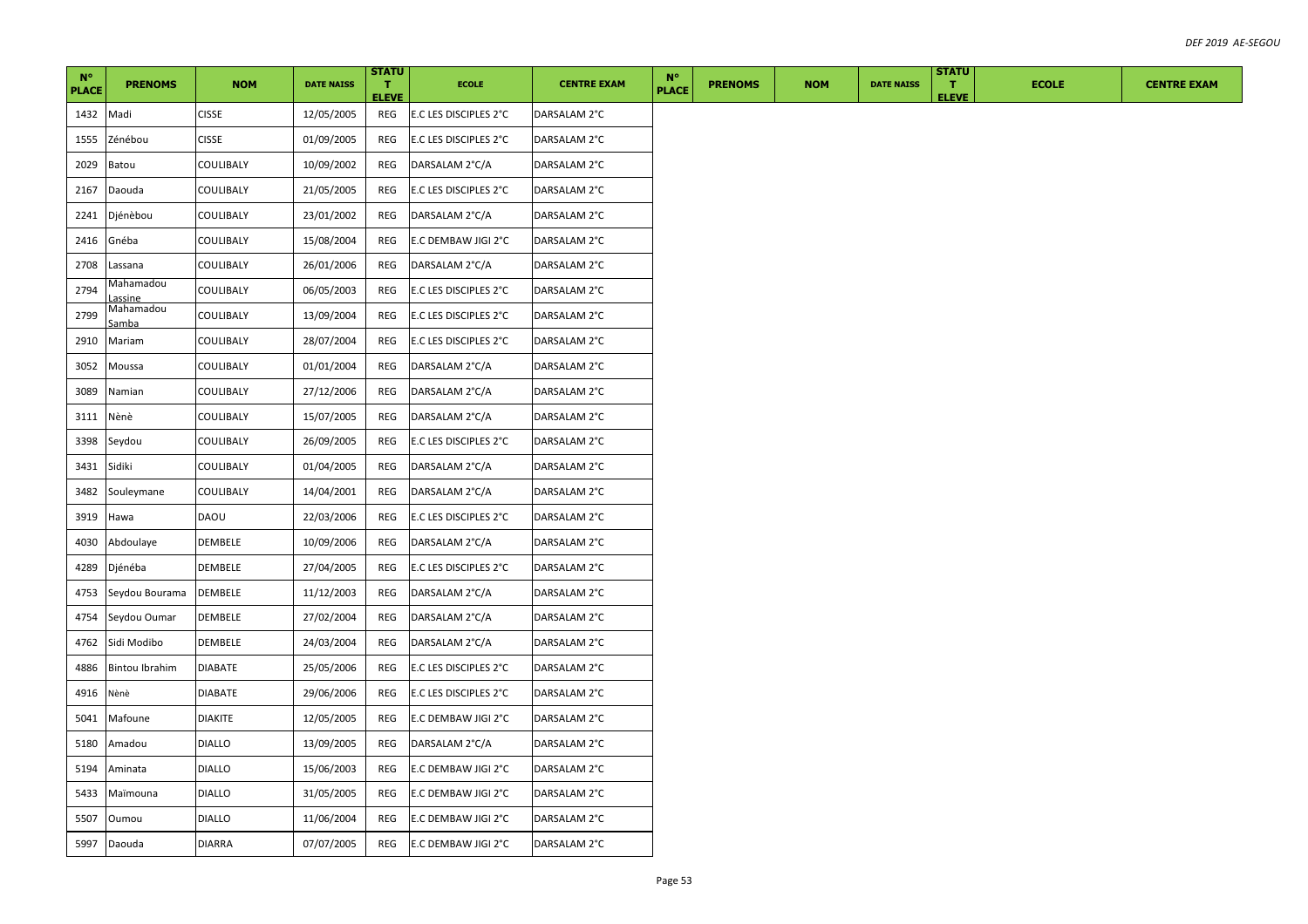| $N^{\circ}$  |                      |                |                   | <b>STATU</b>                 |                       |                    | $N^{\circ}$  |                |            |                   | <b>STATU</b>                 |              |
|--------------|----------------------|----------------|-------------------|------------------------------|-----------------------|--------------------|--------------|----------------|------------|-------------------|------------------------------|--------------|
| <b>PLACE</b> | <b>PRENOMS</b>       | <b>NOM</b>     | <b>DATE NAISS</b> | $\mathbf{T}$<br><b>ELEVE</b> | <b>ECOLE</b>          | <b>CENTRE EXAM</b> | <b>PLACE</b> | <b>PRENOMS</b> | <b>NOM</b> | <b>DATE NAISS</b> | $\mathbf{T}$<br><b>ELEVE</b> | <b>ECOLE</b> |
| 6113         | Fatoumata            | <b>DIARRA</b>  | 20/07/2005        | REG                          | E.C DEMBAW JIGI 2°C   | DARSALAM 2°C       |              |                |            |                   |                              |              |
| 6311         | Kassim               | DIARRA         | 16/08/2004        | REG                          | DARSALAM 2°C/A        | DARSALAM 2°C       |              |                |            |                   |                              |              |
| 6336         | Lala Fatoumata       | <b>DIARRA</b>  | 04/10/2006        | REG                          | E.C DEMBAW JIGI 2°C   | DARSALAM 2°C       |              |                |            |                   |                              |              |
| 6429         | Mamadou              | <b>DIARRA</b>  | 05/01/2004        | REG                          | DARSALAM 2°C/A        | DARSALAM 2°C       |              |                |            |                   |                              |              |
| 6614         | Néné                 | <b>DIARRA</b>  | 11/09/2005        | REG                          | E.C LES DISCIPLES 2°C | DARSALAM 2°C       |              |                |            |                   |                              |              |
| 6655         | Oumou                | DIARRA         | 15/12/2004        | REG                          | E.C DEMBAW JIGI 2°C   | DARSALAM 2°C       |              |                |            |                   |                              |              |
| 6768         | Seydou               | DIARRA         | 01/01/2002        | REG                          | DARSALAM 2°C/A        | DARSALAM 2°C       |              |                |            |                   |                              |              |
| 6969         | Bintou               | <b>DIAWARA</b> | 31/12/2004        | REG                          | DARSALAM 2°C/A        | DARSALAM 2°C       |              |                |            |                   |                              |              |
| 6994         | Lassana              | <b>DIAWARA</b> | 28/09/2003        | REG                          | E.C DEMBAW JIGI 2°C   | DARSALAM 2°C       |              |                |            |                   |                              |              |
| 7106         | Oumou Khalsoum DICKO |                | 03/11/2005        | REG                          | E.C LES DISCIPLES 2°C | DARSALAM 2°C       |              |                |            |                   |                              |              |
| 7234         | Amadou               | <b>DJIMDE</b>  | 13/08/2004        | REG                          | DARSALAM 2°C/A        | DARSALAM 2°C       |              |                |            |                   |                              |              |
| 7333         | Korotimi             | <b>DJIRE</b>   | 23/11/2000        | CL                           | CL                    | DARSALAM 2°C       |              |                |            |                   |                              |              |
| 7370         | Moussa Alou          | <b>DJIRE</b>   | 09/06/2005        | REG                          | E.C DEMBAW JIGI 2°C   | DARSALAM 2°C       |              |                |            |                   |                              |              |
| 7398         | Tidiani              | <b>DJIRE</b>   | 03/01/2005        | REG                          | DARSALAM 2°C/A        | DARSALAM 2°C       |              |                |            |                   |                              |              |
| 7623         | Kadiatou             | DOUMBIA        | 10/01/2004        | REG                          | E.C DEMBAW JIGI 2°C   | DARSALAM 2°C       |              |                |            |                   |                              |              |
| 8056         | Bourama              | FOFANA         | 06/01/2003        | REG                          | DARSALAM 2°C/A        | DARSALAM 2°C       |              |                |            |                   |                              |              |
| 8147         | Solomane             | FOFANA         | 06/06/2005        | REG                          | DARSALAM 2°C/A        | DARSALAM 2°C       |              |                |            |                   |                              |              |
| 8187         | Marie Bernadette     | <b>FOMBA</b>   | 09/06/2004        | REG                          | E.C DEMBAW JIGI 2°C   | DARSALAM 2°C       |              |                |            |                   |                              |              |
| 8595         | Ba Alou              | HAÏDARA        | 25/07/2006        | REG                          | E.C DEMBAW JIGI 2°C   | DARSALAM 2°C       |              |                |            |                   |                              |              |
| 8656         | Seydou               | HAÏDARA        | 03/07/2005        | REG                          | E.C LES DISCIPLES 2°C | DARSALAM 2°C       |              |                |            |                   |                              |              |
| 8701         | <b>Drissa</b>        | KALAPO         | 26/02/2005        | REG                          | E.C LES DISCIPLES 2°C | DARSALAM 2°C       |              |                |            |                   |                              |              |
| 9661         | Mahamadou            | KOÏTA          | 10/11/2005        | REG                          | E.C LES DISCIPLES 2°C | DARSALAM 2°C       |              |                |            |                   |                              |              |
| 9678         | Oumou                | KOÏTA          | 21/11/2000        | REG                          | DARSALAM 2°C/A        | DARSALAM 2°C       |              |                |            |                   |                              |              |
| 9949         | Yamoussa             | KONATE         | 02/04/2001        | REG                          | DARSALAM 2°C/A        | DARSALAM 2°C       |              |                |            |                   |                              |              |
| 10087        | Cheicknè             | KONE           | 13/07/2007        | REG                          | E.C LES DISCIPLES 2°C | DARSALAM 2°C       |              |                |            |                   |                              |              |
| 10095        | Djénéba              | KONE           | 21/04/2006        | REG                          | DARSALAM 2°C/A        | DARSALAM 2°C       |              |                |            |                   |                              |              |
| 10149        | Hawa                 | KONE           | 05/03/2004        | REG                          | DARSALAM 2°C/A        | DARSALAM 2°C       |              |                |            |                   |                              |              |
| 10267 Nana   |                      | KONE           | 16/03/2005        | REG                          | DARSALAM 2°C/A        | DARSALAM 2°C       |              |                |            |                   |                              |              |
|              | 10279 Oumou          | KONE           | 26/08/2004        | REG                          | DARSALAM 2°C/A        | DARSALAM 2°C       |              |                |            |                   |                              |              |
|              | 10431 Moussa         | <b>KONTA</b>   | 03/12/2003        | REG                          | DARSALAM 2°C/A        | DARSALAM 2°C       |              |                |            |                   |                              |              |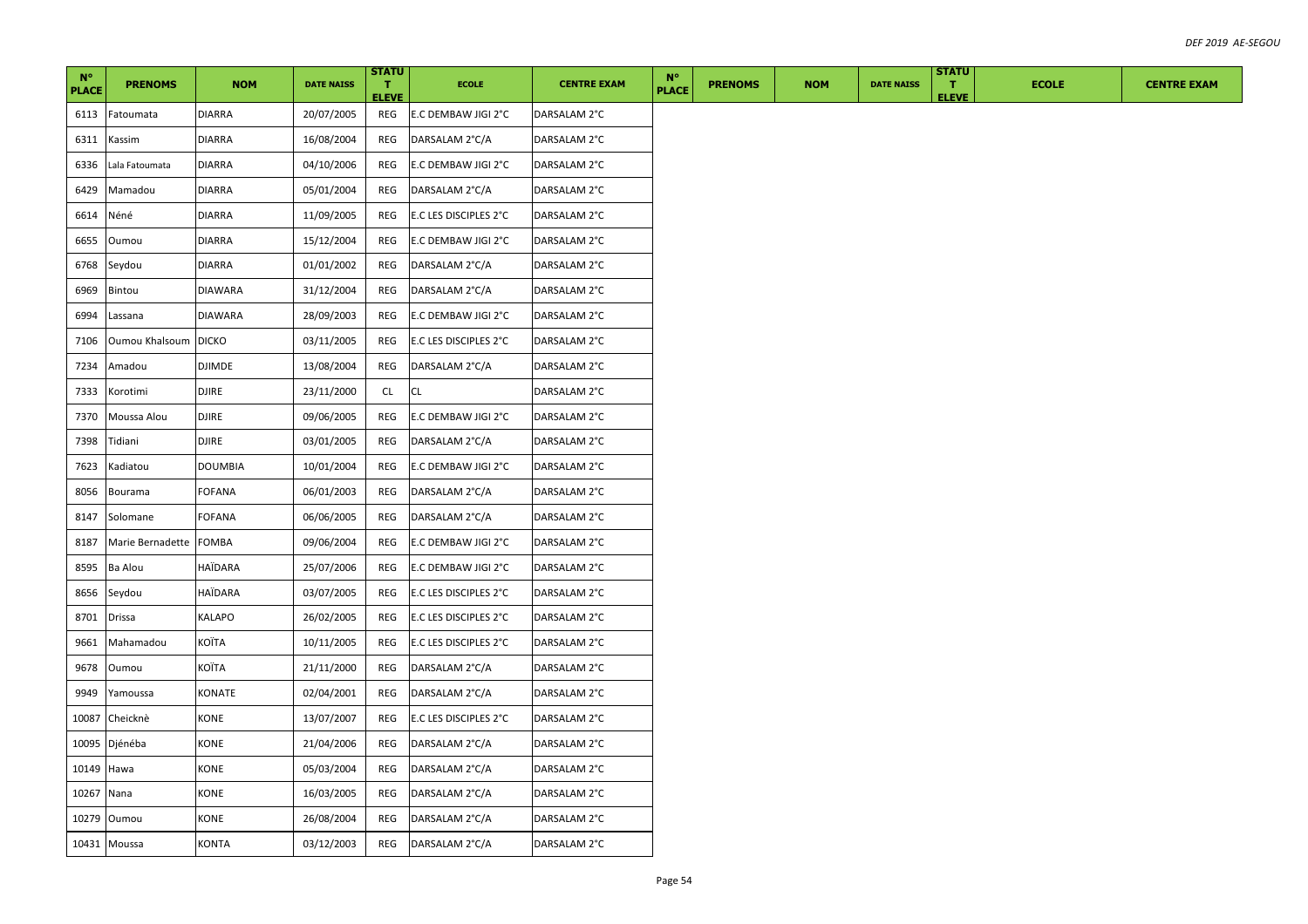| $N^{\circ}$<br><b>PLACE</b> | <b>PRENOMS</b>        | <b>NOM</b>       | <b>DATE NAISS</b> | <b>STATU</b><br>л.<br><b>ELEVE</b> | <b>ECOLE</b>          | <b>CENTRE EXAM</b> | $N^{\circ}$<br><b>PLACE</b> | <b>PRENOMS</b> | <b>NOM</b> | <b>DATE NAISS</b> | <b>STATU</b><br>л.<br><b>ELEVE</b> | <b>ECOLE</b> | <b>CENTRE EXAM</b> |
|-----------------------------|-----------------------|------------------|-------------------|------------------------------------|-----------------------|--------------------|-----------------------------|----------------|------------|-------------------|------------------------------------|--------------|--------------------|
| 10501 Haby                  |                       | KOUMA            | 06/09/2005        | REG                                | DARSALAM 2°C/A        | DARSALAM 2°C       |                             |                |            |                   |                                    |              |                    |
| 10509                       | Koudédia              | KOUMA            | 13/11/2002        | REG                                | DARSALAM 2°C/A        | DARSALAM 2°C       |                             |                |            |                   |                                    |              |                    |
| 10623                       | Awa                   | KOUYATE          | 18/07/2005        | REG                                | DARSALAM 2°C/A        | DARSALAM 2°C       |                             |                |            |                   |                                    |              |                    |
| 10746                       | Hamma Moussa          | <b>MAIGA</b>     | 08/03/2005        | REG                                | E.C LES DISCIPLES 2°C | DARSALAM 2°C       |                             |                |            |                   |                                    |              |                    |
| 10801                       | Adama                 | MAÏGA            | 17/09/2006        | REG                                | E.C DEMBAW JIGI 2°C   | DARSALAM 2°C       |                             |                |            |                   |                                    |              |                    |
| 10985                       | Niakaba               | MAKALOU          | 03/03/2006        | REG                                | DARSALAM 2°C/A        | DARSALAM 2°C       |                             |                |            |                   |                                    |              |                    |
| 11089                       | Younoussa             | MALLE            | 31/01/2005        | REG                                | DARSALAM 2°C/A        | DARSALAM 2°C       |                             |                |            |                   |                                    |              |                    |
| 11205                       | Fatoumatou            | MINTA            | 01/01/2006        | REG                                | E.C LES DISCIPLES 2°C | DARSALAM 2°C       |                             |                |            |                   |                                    |              |                    |
| 11326                       | Baya                  | N'DIAYE          | 28/01/2003        | REG                                | E.C DEMBAW JIGI 2°C   | DARSALAM 2°C       |                             |                |            |                   |                                    |              |                    |
| 11409                       | Thierno Alamadi       | NIANGADOU        | 23/06/2005        | REG                                | E.C LES DISCIPLES 2°C | DARSALAM 2°C       |                             |                |            |                   |                                    |              |                    |
| 11429                       | Cheick Abdou<br>Kader | NIARE            | 06/10/2005        | REG                                | DARSALAM 2°C/A        | DARSALAM 2°C       |                             |                |            |                   |                                    |              |                    |
|                             | 11706 Moussa          | <b>OUOLOGUEM</b> | 03/11/2005        | REG                                | E.C DEMBAW JIGI 2°C   | DARSALAM 2°C       |                             |                |            |                   |                                    |              |                    |
| 11708                       | Oumou                 | <b>OUOLOGUEM</b> | 17/03/2004        | REG                                | DARSALAM 2°C/A        | DARSALAM 2°C       |                             |                |            |                   |                                    |              |                    |
| 11826                       | Ahamed Tidiane        | SACKO            | 22/01/2005        | REG                                | E.C LES DISCIPLES 2°C | DARSALAM 2°C       |                             |                |            |                   |                                    |              |                    |
| 11894                       | Mahamadou             | SACKO            | 31/10/2005        | REG                                | E.C LES DISCIPLES 2°C | DARSALAM 2°C       |                             |                |            |                   |                                    |              |                    |
| 11942                       | Younoussa             | SACKO            | 08/07/2005        | REG                                | E.C LES DISCIPLES 2°C | DARSALAM 2°C       |                             |                |            |                   |                                    |              |                    |
| 12003                       | Hassana               | SAM              | 07/12/2005        | REG                                | DARSALAM 2°C/A        | DARSALAM 2°C       |                             |                |            |                   |                                    |              |                    |
| 12095                       | Fatoumata             | SAMAKE           | 08/04/2005        | REG                                | DARSALAM 2°C/A        | DARSALAM 2°C       |                             |                |            |                   |                                    |              |                    |
| 12096                       | Fatoumata             | SAMAKE           | 16/01/2006        | <b>REG</b>                         | E.C DEMBAW JIGI 2°C   | DARSALAM 2°C       |                             |                |            |                   |                                    |              |                    |
| 12130                       | Kassoum               | SAMAKE           | 14/04/2006        | REG                                | DARSALAM 2°C/A        | DARSALAM 2°C       |                             |                |            |                   |                                    |              |                    |
| 12170                       | Modibo                | SAMAKE           | 19/04/2004        | REG                                | DARSALAM 2°C/A        | DARSALAM 2°C       |                             |                |            |                   |                                    |              |                    |
| 12354                       | Djénèba Oumar         | SANGARE          | 15/09/2003        | REG                                | DARSALAM 2°C/A        | DARSALAM 2°C       |                             |                |            |                   |                                    |              |                    |
| 12358                       | Fatimatou             | SANGARE          | 26/10/2005        | REG                                | E.C LES DISCIPLES 2°C | DARSALAM 2°C       |                             |                |            |                   |                                    |              |                    |
| 12367                       | Hawa                  | SANGARE          | 18/06/2001        | CL.                                | CL                    | DARSALAM 2°C       |                             |                |            |                   |                                    |              |                    |
| 12549                       | Haby                  | SANOGO           | 26/08/2004        | REG                                | DARSALAM 2°C/A        | DARSALAM 2°C       |                             |                |            |                   |                                    |              |                    |
| 12760                       | Abdoulaye             | SERIBARA         | 10/09/2005        | REG                                | DARSALAM 2°C/A        | DARSALAM 2°C       |                             |                |            |                   |                                    |              |                    |
| 12860                       | Hinda<br>Korotoumou   | SIDIBE           | 19/10/2005        | REG                                | E.C LES DISCIPLES 2°C | DARSALAM 2°C       |                             |                |            |                   |                                    |              |                    |
| 13290                       | Souleymane            | SOGODOGO         | 30/11/1999        | CL                                 | СL                    | DARSALAM 2°C       |                             |                |            |                   |                                    |              |                    |
| 13291 Yaya                  |                       | SOGODOGO         | 28/08/2002        | REG                                | DARSALAM 2°C/A        | DARSALAM 2°C       |                             |                |            |                   |                                    |              |                    |
| 13402                       | Tidiane<br>Mohamoud   | SOUMOUNOU        | 10/05/2005        | REG                                | DARSALAM 2°C/A        | DARSALAM 2°C       |                             |                |            |                   |                                    |              |                    |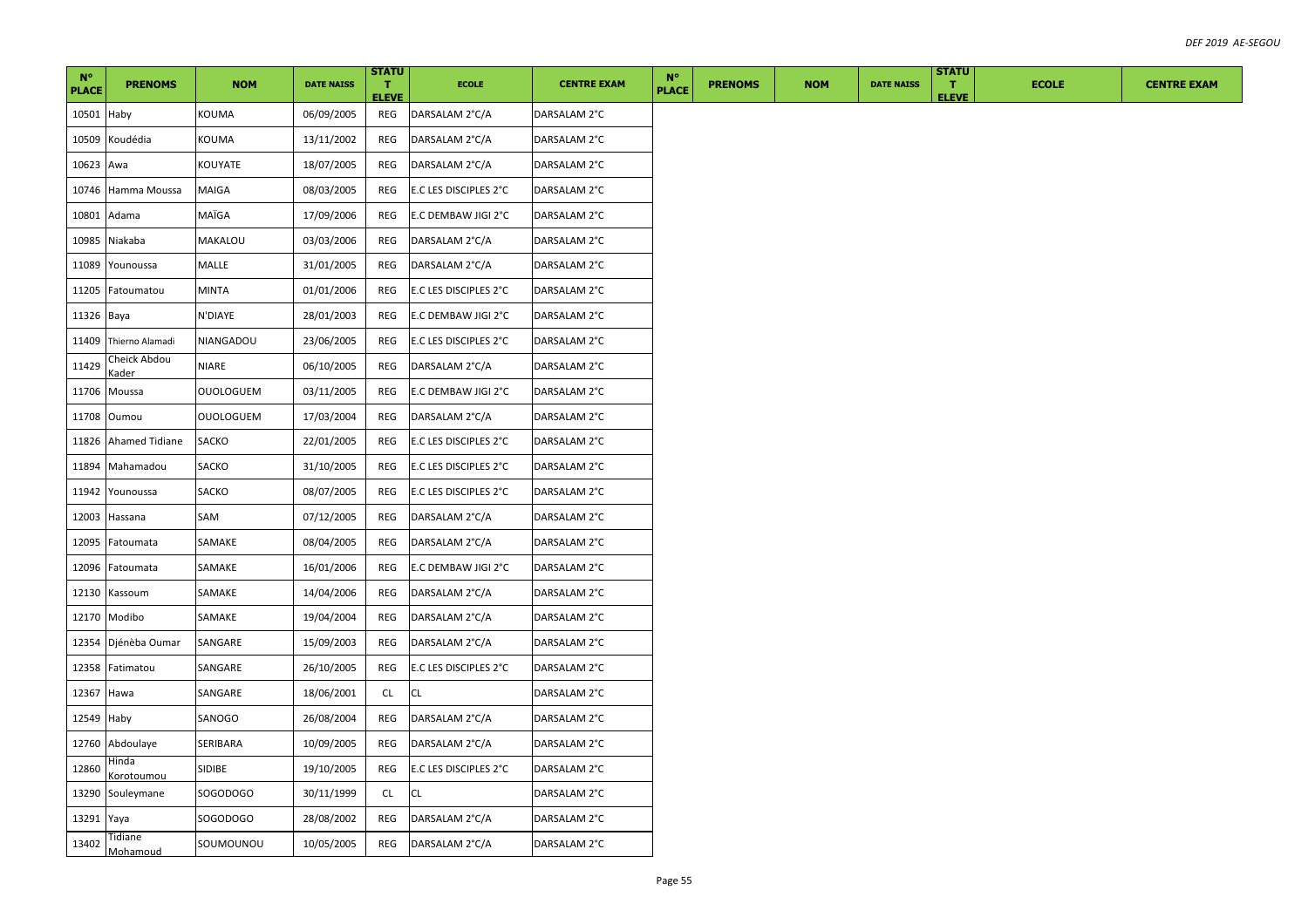| $N^{\circ}$   |                      |                 |                   | <b>STATU</b>                 |                       |                    | $N^{\circ}$ |              |                |            |                   | <b>STATU</b>                 |              |
|---------------|----------------------|-----------------|-------------------|------------------------------|-----------------------|--------------------|-------------|--------------|----------------|------------|-------------------|------------------------------|--------------|
| <b>PLACE</b>  | <b>PRENOMS</b>       | <b>NOM</b>      | <b>DATE NAISS</b> | $\mathbf{T}$<br><b>ELEVE</b> | <b>ECOLE</b>          | <b>CENTRE EXAM</b> |             | <b>PLACE</b> | <b>PRENOMS</b> | <b>NOM</b> | <b>DATE NAISS</b> | $\mathbf{T}$<br><b>ELEVE</b> | <b>ECOLE</b> |
| 13456         | <b>Georges Macky</b> | SOW             | 19/01/2005        | REG                          | DARSALAM 2°C/A        | DARSALAM 2°C       |             |              |                |            |                   |                              |              |
|               | 13471 Mamadou        | sow             | 12/05/2004        | REG                          | DARSALAM 2°C/A        | DARSALAM 2°C       |             |              |                |            |                   |                              |              |
| 13480         | Moussa               | sow             | 23/09/2002        | REG                          | DARSALAM 2°C/A        | DARSALAM 2°C       |             |              |                |            |                   |                              |              |
| 13550 Fanta   |                      | SYLLA           | 25/02/2005        | REG                          | DARSALAM 2°C/A        | DARSALAM 2°C       |             |              |                |            |                   |                              |              |
| 13619         | Cheick Mohamed       | <b>TALL</b>     | 12/07/2005        | REG                          | E.C LES DISCIPLES 2°C | DARSALAM 2°C       |             |              |                |            |                   |                              |              |
|               | 13994 Moussa         | TANGARA         | 29/03/2005        | REG                          | E.C DEMBAW JIGI 2°C   | DARSALAM 2°C       |             |              |                |            |                   |                              |              |
| 14197         | Mohamed              | THIAM           | 12/04/2004        | REG                          | DARSALAM 2°C/A        | DARSALAM 2°C       |             |              |                |            |                   |                              |              |
| 14849         | Adama                | TRAORE          | 02/10/2004        | REG                          | DARSALAM 2°C/A        | DARSALAM 2°C       |             |              |                |            |                   |                              |              |
|               | 14903 Aïssata Madou  | TRAORE          | 05/09/2005        | REG                          | E.C DEMBAW JIGI 2°C   | DARSALAM 2°C       |             |              |                |            |                   |                              |              |
|               | 15176 Bassirou       | TRAORE          | 14/11/2000        | REG                          | DARSALAM 2°C/A        | DARSALAM 2°C       |             |              |                |            |                   |                              |              |
| 15201         | Bintou               | TRAORE          | 02/06/2006        | REG                          | E.C LES DISCIPLES 2°C | DARSALAM 2°C       |             |              |                |            |                   |                              |              |
| 15221         | <b>Blaise</b>        | TRAORE          | 04/01/2002        | REG                          | DARSALAM 2°C/A        | DARSALAM 2°C       |             |              |                |            |                   |                              |              |
| 15369 Djibril |                      | <b>TRAORE</b>   | 08/03/2005        | REG                          | DARSALAM 2°C/A        | DARSALAM 2°C       |             |              |                |            |                   |                              |              |
| 15451         | Fatoumata            | TRAORE          | 15/10/2005        | REG                          | E.C LES DISCIPLES 2°C | DARSALAM 2°C       |             |              |                |            |                   |                              |              |
| 15826         | Mahamadou            | TRAORE          | 10/03/2004        | REG                          | E.C LES DISCIPLES 2°C | DARSALAM 2°C       |             |              |                |            |                   |                              |              |
| 15931         | Mariam               | TRAORE          | 13/03/2005        | REG                          | DARSALAM 2°C/A        | DARSALAM 2°C       |             |              |                |            |                   |                              |              |
| 15934         | Mariam               | TRAORE          | 29/03/2005        | REG                          | E.C LES DISCIPLES 2°C | DARSALAM 2°C       |             |              |                |            |                   |                              |              |
| 16462         | Vinima               | TRAORE          | 02/02/2004        | REG                          | DARSALAM 2°C/A        | DARSALAM 2°C       |             |              |                |            |                   |                              |              |
| 16464         | Wali                 | TRAORE          | 30/09/2006        | REG                          | E.C DEMBAW JIGI 2°C   | DARSALAM 2°C       |             |              |                |            |                   |                              |              |
| 16492         | Yamoussa             | TRAORE          | 18/10/2005        | REG                          | E.C LES DISCIPLES 2°C | DARSALAM 2°C       |             |              |                |            |                   |                              |              |
| 16647         | Aissata Alou         | YARANANGORE     | 02/07/2005        | REG                          | E.C LES DISCIPLES 2°C | DARSALAM 2°C       |             |              |                |            |                   |                              |              |
| 16754         | Zaharata             | ZERBO           | 29/10/2004        | REG                          | E.C LES DISCIPLES 2°C | DARSALAM 2°C       |             |              |                |            |                   |                              |              |
| 89            | Rokiatou             | AYINLA          | 23/02/2004        | REG                          | E.P KOUNANDI 2°C      | DARSALAM/B         |             |              |                |            |                   |                              |              |
| 213           | Aichatou             | <b>BAH</b>      | 17/07/2008        | REG                          | E.P KOUNANDI 2°C      | DARSALAM/B         |             |              |                |            |                   |                              |              |
| 234           | Cheickiné Hamala     | <b>BAH</b>      | 12/02/2004        | REG                          | E.C LES ALLIÉS 2°C    | DARSALAM/B         |             |              |                |            |                   |                              |              |
| 245           | Fatoumata Sira       | BAH             | 15/07/2005        | REG                          | E.C LES ALLIÉS 2°C    | DARSALAM/B         |             |              |                |            |                   |                              |              |
| 422           | Oumou                | <b>BALLO</b>    | 18/01/2005        | REG                          | DARSALAM 2°C/B        | DARSALAM/B         |             |              |                |            |                   |                              |              |
| 701           | Djénéba              | <b>BERTHE</b>   | 06/12/2002        | REG                          | DARSALAM 2°C/B        | DARSALAM/B         |             |              |                |            |                   |                              |              |
| 747           | Koudedia             | <b>BIDANISS</b> | 16/04/2003        | REG                          | DARSALAM 2°C/B        | DARSALAM/B         |             |              |                |            |                   |                              |              |
| 1076          | Sanata               | <b>BOUARE</b>   | 23/10/2000        | CL                           | CL                    | DARSALAM/B         |             |              |                |            |                   |                              |              |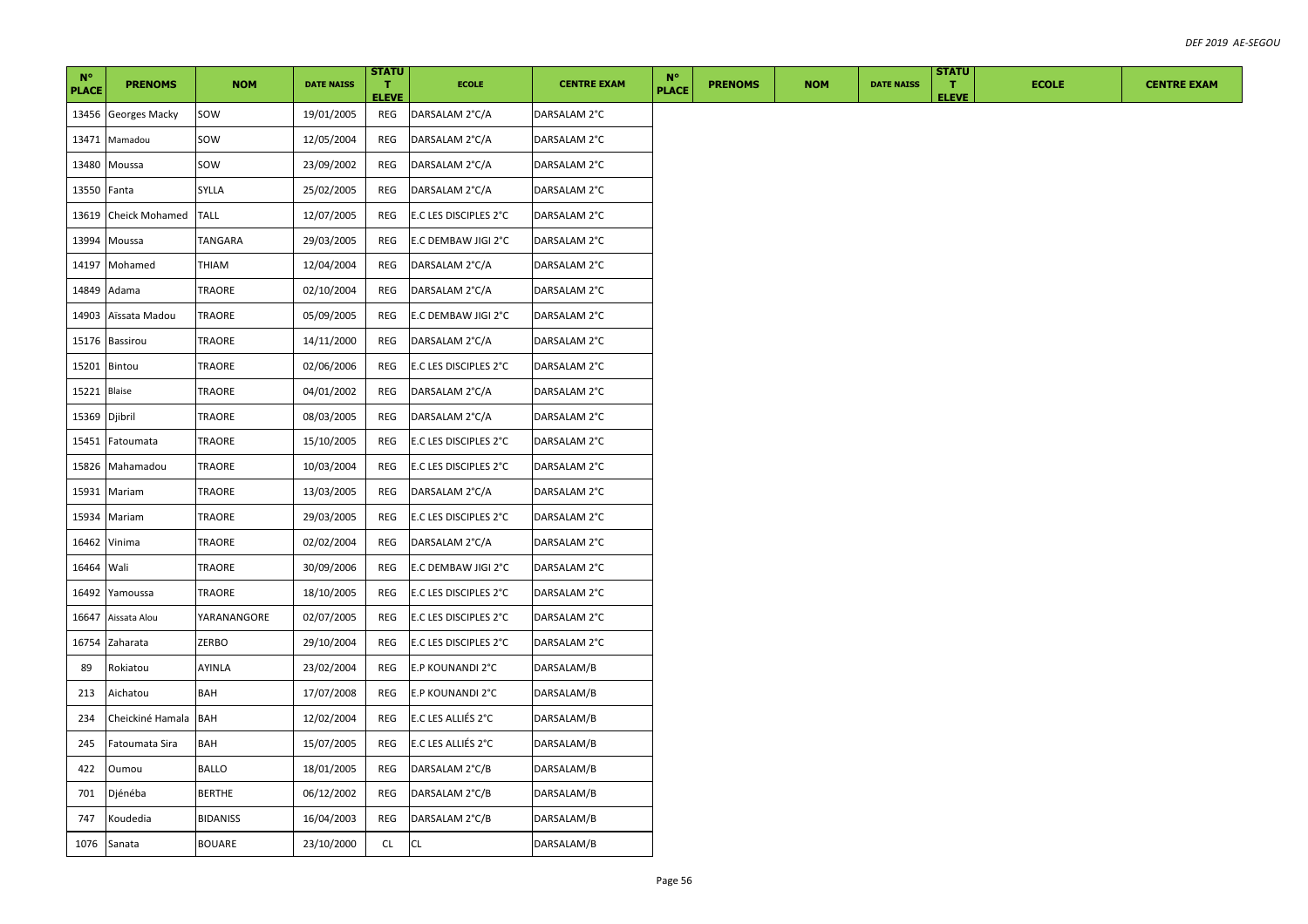| $N^{\circ}$<br><b>PLACE</b> | <b>PRENOMS</b>              | <b>NOM</b>    | <b>DATE NAISS</b> | <b>STATU</b><br>T.<br><b>ELEVE</b> | <b>ECOLE</b>       | <b>CENTRE EXAM</b> | $N^{\circ}$<br><b>PLACE</b> | <b>PRENOMS</b> | <b>NOM</b> | <b>DATE NAISS</b> | <b>STATU</b><br>T.<br><b>ELEVE</b> | <b>ECOLE</b> | <b>CENTRE EXAM</b> |
|-----------------------------|-----------------------------|---------------|-------------------|------------------------------------|--------------------|--------------------|-----------------------------|----------------|------------|-------------------|------------------------------------|--------------|--------------------|
| 1127                        | Maïra                       | <b>BOUNDI</b> | 03/01/2003        | REG                                | DARSALAM 2°C/B     | DARSALAM/B         |                             |                |            |                   |                                    |              |                    |
| 1161                        | <b>Bintou Koulaba</b>       | CAMARA        | 21/10/2005        | REG                                | DARSALAM 2°C/B     | DARSALAM/B         |                             |                |            |                   |                                    |              |                    |
| 1200                        | Kounouma                    | CAMARA        | 24/06/2006        | REG                                | E.P KOUNANDI 2°C   | DARSALAM/B         |                             |                |            |                   |                                    |              |                    |
| 1267                        | Abass                       | <b>CISSE</b>  | 14/09/2004        | REG                                | DARSALAM 2°C/B     | DARSALAM/B         |                             |                |            |                   |                                    |              |                    |
| 1412                        | Kadia                       | <b>CISSE</b>  | 10/02/2007        | REG                                | E.P KOUNANDI 2°C   | DARSALAM/B         |                             |                |            |                   |                                    |              |                    |
| 1485                        | Mounirou                    | <b>CISSE</b>  | 15/06/2005        | REG                                | DARSALAM 2°C/B     | DARSALAM/B         |                             |                |            |                   |                                    |              |                    |
| 1772                        | Amadou                      | COULIBALY     | 31/12/2004        | REG                                | DARSALAM 2°C/B     | DARSALAM/B         |                             |                |            |                   |                                    |              |                    |
| 2006                        | Bakaye                      | COULIBALY     | 10/05/2002        | CL.                                | CL.                | DARSALAM/B         |                             |                |            |                   |                                    |              |                    |
| 2197                        | Djaminatou                  | COULIBALY     | 24/02/2005        | REG                                | E.P KOUNANDI 2°C   | DARSALAM/B         |                             |                |            |                   |                                    |              |                    |
| 2207                        | Djeneba                     | COULIBALY     | 22/05/2001        | CL.                                | CL.                | DARSALAM/B         |                             |                |            |                   |                                    |              |                    |
| 2595                        | Kadidiatou                  | COULIBALY     | 02/04/2004        | REG                                | E.C LES ALLIÉS 2°C | DARSALAM/B         |                             |                |            |                   |                                    |              |                    |
| 2761                        | Mah                         | COULIBALY     | 28/11/2004        | REG                                | DARSALAM 2°C/B     | DARSALAM/B         |                             |                |            |                   |                                    |              |                    |
| 2906                        | Mariam                      | COULIBALY     | 27/09/2002        | CL                                 | CL.                | DARSALAM/B         |                             |                |            |                   |                                    |              |                    |
| 3103                        | Nana<br><b>Mouroukerou</b>  | COULIBALY     | 01/10/2002        | REG                                | E.P KOUNANDI 2°C   | DARSALAM/B         |                             |                |            |                   |                                    |              |                    |
| 3424                        | Sidi Mohamadou              | COULIBALY     | 25/07/2005        | REG                                | E.C LES ALLIÉS 2°C | DARSALAM/B         |                             |                |            |                   |                                    |              |                    |
| 3582                        | Yaya                        | COULIBALY     | 29/12/2003        | REG                                | DARSALAM 2°C/B     | DARSALAM/B         |                             |                |            |                   |                                    |              |                    |
| 3819                        | Nana                        | DANTE         | 11/11/2005        | REG                                | E.P KOUNANDI 2°C   | DARSALAM/B         |                             |                |            |                   |                                    |              |                    |
| 4097                        | Alpha                       | DEMBELE       | 25/04/2003        | REG                                | DARSALAM 2°C/B     | DARSALAM/B         |                             |                |            |                   |                                    |              |                    |
| 4342                        | Fatoumata                   | DEMBELE       | 04/08/2008        | REG                                | E.P KOUNANDI 2°C   | DARSALAM/B         |                             |                |            |                   |                                    |              |                    |
| 4490                        | Madou                       | DEMBELE       | 12/02/2001        | CL.                                | <b>CL</b>          | DARSALAM/B         |                             |                |            |                   |                                    |              |                    |
| 4514                        | Makourou                    | DEMBELE       | 07/05/2004        | REG                                | DARSALAM 2°C/B     | DARSALAM/B         |                             |                |            |                   |                                    |              |                    |
| 4562                        | Mariame Beré<br>Alfousseyni | DEMBELE       | 03/03/2005        | REG                                | E.P KOUNANDI 2°C   | DARSALAM/B         |                             |                |            |                   |                                    |              |                    |
| 4815                        | Yacouba                     | DEMBELE       | 12/02/2000        | CL.                                | CL                 | DARSALAM/B         |                             |                |            |                   |                                    |              |                    |
| 5013                        | Fatoumata                   | DIAKITE       | 21/01/2002        | CL.                                | CL.                | DARSALAM/B         |                             |                |            |                   |                                    |              |                    |
| 5272                        | Cheick Oumar<br>Abdoul      | <b>DIALLO</b> | 10/07/2005        | REG                                | E.C LES ALLIÉS 2°C | DARSALAM/B         |                             |                |            |                   |                                    |              |                    |
| 5280                        | Coumba Boureima DIALLO      |               | 08/11/2004        | REG                                | E.P KOUNANDI 2°C   | DARSALAM/B         |                             |                |            |                   |                                    |              |                    |
| 5408                        | Lassiné                     | DIALLO        | 18/08/2002        | CL                                 | CL                 | DARSALAM/B         |                             |                |            |                   |                                    |              |                    |
| 5755                        | Amidou                      | DIARRA        | 06/12/2002        | REG                                | DARSALAM 2°C/B     | DARSALAM/B         |                             |                |            |                   |                                    |              |                    |
| 5766                        | Aminata                     | <b>DIARRA</b> | 17/10/2004        | REG                                | E.P KOUNANDI 2°C   | DARSALAM/B         |                             |                |            |                   |                                    |              |                    |
| 5882                        | Bakary Samakoro             | <b>DIARRA</b> | 27/03/2006        | REG                                | DARSALAM 2°C/B     | DARSALAM/B         |                             |                |            |                   |                                    |              |                    |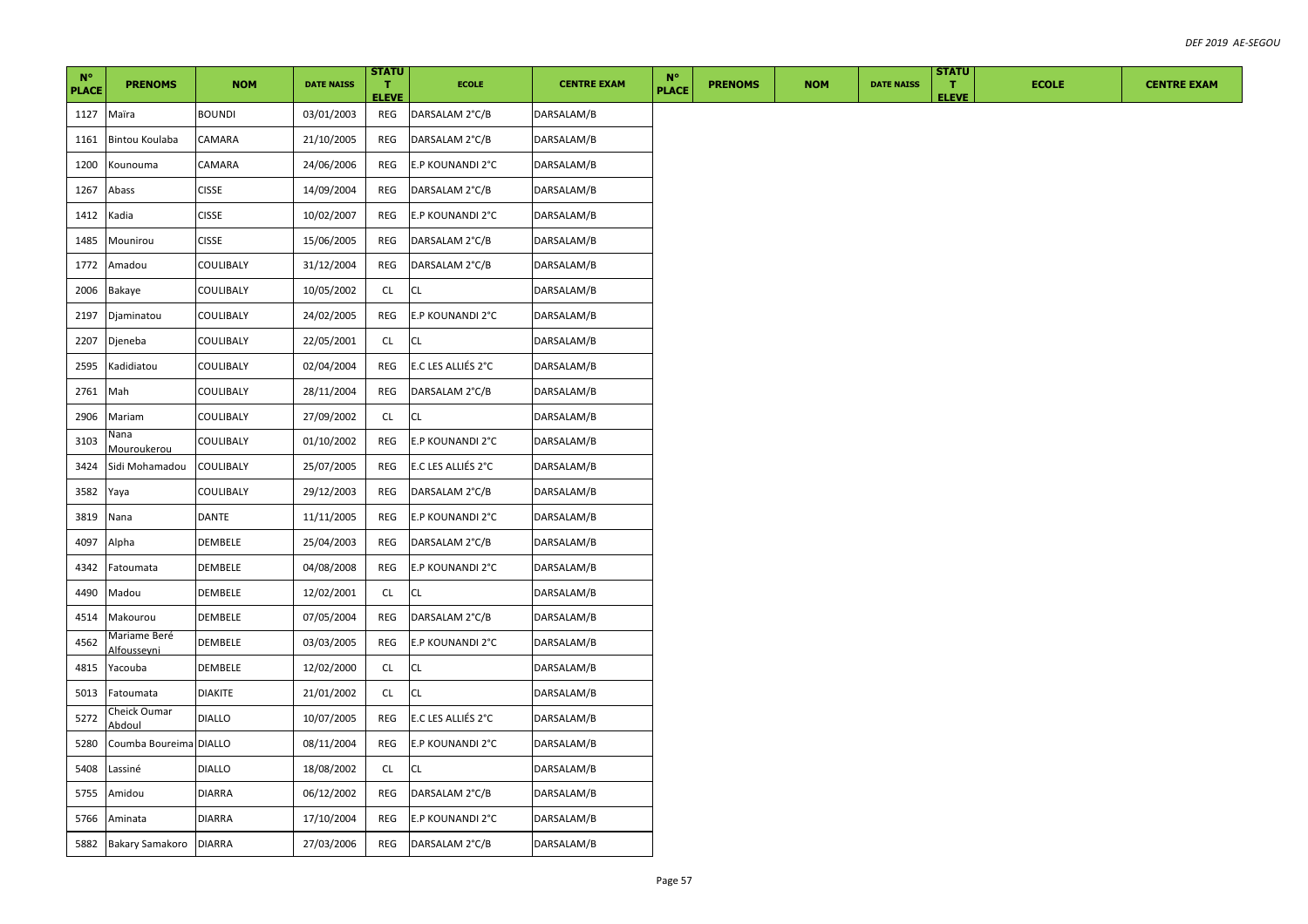| $N^{\circ}$<br><b>PLACE</b> | <b>PRENOMS</b>         | <b>NOM</b>    | <b>DATE NAISS</b> | <b>STATU</b><br>T.<br><b>ELEVE</b> | <b>ECOLE</b>       | <b>CENTRE EXAM</b> | $N^{\circ}$<br><b>PLACE</b> | <b>PRENOMS</b> | <b>NOM</b> | <b>DATE NAISS</b> | <b>STATU</b><br>$\mathbf{T}$<br><b>ELEVE</b> | <b>ECOLE</b> | <b>CENTRE EXAM</b> |
|-----------------------------|------------------------|---------------|-------------------|------------------------------------|--------------------|--------------------|-----------------------------|----------------|------------|-------------------|----------------------------------------------|--------------|--------------------|
| 5942                        | Bintou Founé           | <b>DIARRA</b> | 28/01/2003        | REG                                | E.P KOUNANDI 2°C   | DARSALAM/B         |                             |                |            |                   |                                              |              |                    |
| 6114                        | Fatoumata              | DIARRA        | 24/09/2003        | REG                                | E.P KOUNANDI 2°C   | DARSALAM/B         |                             |                |            |                   |                                              |              |                    |
| 6189                        | Gniné                  | DIARRA        | 05/02/2005        | REG                                | E.P KOUNANDI 2°C   | DARSALAM/B         |                             |                |            |                   |                                              |              |                    |
| 6225                        | Ibrahim                | DIARRA        | 25/04/2005        | REG                                | E.C LES ALLIÉS 2°C | DARSALAM/B         |                             |                |            |                   |                                              |              |                    |
| 6271                        | Kadiatou               | DIARRA        | 31/12/2002        | CL.                                | CL.                | DARSALAM/B         |                             |                |            |                   |                                              |              |                    |
| 6273                        | Kadiatou               | DIARRA        | 22/03/2006        | REG                                | DARSALAM 2°C/B     | DARSALAM/B         |                             |                |            |                   |                                              |              |                    |
| 6470                        | Mariam                 | DIARRA        | 28/10/2004        | REG                                | DARSALAM 2°C/B     | DARSALAM/B         |                             |                |            |                   |                                              |              |                    |
| 6472                        | Mariam                 | DIARRA        | 02/03/2004        | REG                                | E.P KOUNANDI 2°C   | DARSALAM/B         |                             |                |            |                   |                                              |              |                    |
| 6548                        | Mohamed Lamine DIARRA  |               | 21/12/2003        | REG                                | E.P KOUNANDI 2°C   | DARSALAM/B         |                             |                |            |                   |                                              |              |                    |
| 6814                        | Sitan Founé            | DIARRA        | 28/01/2003        | REG                                | E.P KOUNANDI 2°C   | DARSALAM/B         |                             |                |            |                   |                                              |              |                    |
| 7023                        | Fatoumata Dite<br>Mama | <b>DIAWO</b>  | 30/03/2004        | REG                                | DARSALAM 2°C/B     | DARSALAM/B         |                             |                |            |                   |                                              |              |                    |
| 7027                        | Moussa                 | DIBO          | 04/06/2004        | REG                                | DARSALAM 2°C/B     | DARSALAM/B         |                             |                |            |                   |                                              |              |                    |
| 7145                        | Ousmane                | DIEPIKILE     | 13/12/2001        | CL                                 | CL.                | DARSALAM/B         |                             |                |            |                   |                                              |              |                    |
| 7153                        | Fatoumata              | <b>DIONI</b>  | 19/01/2006        | REG                                | E.C LES ALLIÉS 2°C | DARSALAM/B         |                             |                |            |                   |                                              |              |                    |
| 7636                        | Mahamadou<br>Bachir    | DOUMBIA       | 06/02/2005        | REG                                | E.C LES ALLIÉS 2°C | DARSALAM/B         |                             |                |            |                   |                                              |              |                    |
| 7641                        | Mamady                 | DOUMBIA       | 04/09/2006        | REG                                | E.P KOUNANDI 2°C   | DARSALAM/B         |                             |                |            |                   |                                              |              |                    |
| 7909                        | Batou                  | FANE          | 14/09/2006        | REG                                | E.P KOUNANDI 2°C   | DARSALAM/B         |                             |                |            |                   |                                              |              |                    |
| 8048                        | Assitan                | FOFANA        | 24/03/2005        | REG                                | E.P KOUNANDI 2°C   | DARSALAM/B         |                             |                |            |                   |                                              |              |                    |
| 8387                        | Aissata                | GUINDO        | 07/01/2007        | REG                                | E.P KOUNANDI 2°C   | DARSALAM/B         |                             |                |            |                   |                                              |              |                    |
| 8628                        | Lamine                 | HAÏDARA       | 25/04/2003        | REG                                | DARSALAM 2°C/B     | DARSALAM/B         |                             |                |            |                   |                                              |              |                    |
| 8681                        | Réné                   | KABE          | 28/09/2004        | REG                                | DARSALAM 2°C/B     | DARSALAM/B         |                             |                |            |                   |                                              |              |                    |
| 8838                        | Abdoul Kader           | KANE          | 12/12/2003        | REG                                | E.C LES ALLIÉS 2°C | DARSALAM/B         |                             |                |            |                   |                                              |              |                    |
| 8857                        | Dico Aissa             | KANE          | 19/12/2005        | REG                                | E.P KOUNANDI 2°C   | DARSALAM/B         |                             |                |            |                   |                                              |              |                    |
| 8876                        | Maïmouna               | KANE          | 31/01/1999        | CL.                                | CL                 | DARSALAM/B         |                             |                |            |                   |                                              |              |                    |
| 8897                        | Sory Ibrahima          | KANE          | 12/12/2003        | REG                                | E.C LES ALLIÉS 2°C | DARSALAM/B         |                             |                |            |                   |                                              |              |                    |
| 9342                        | Dramane                | KEÏTA         | 28/03/2004        | REG                                | E.P KOUNANDI 2°C   | DARSALAM/B         |                             |                |            |                   |                                              |              |                    |
| 9456                        | Oumou                  | KEÏTA         | 09/05/2006        | REG                                | E.P KOUNANDI 2°C   | DARSALAM/B         |                             |                |            |                   |                                              |              |                    |
| 9466                        | Rokiatou               | KEÏTA         | 18/12/2002        | CL.                                | CL.                | DARSALAM/B         |                             |                |            |                   |                                              |              |                    |
| 9624                        | Aliou                  | KOÏTA         | 05/03/2001        | REG                                | E.P KOUNANDI 2°C   | DARSALAM/B         |                             |                |            |                   |                                              |              |                    |
| 10047 Awa                   |                        | KONE          | 30/12/2001        | REG                                | DARSALAM 2°C/B     | DARSALAM/B         |                             |                |            |                   |                                              |              |                    |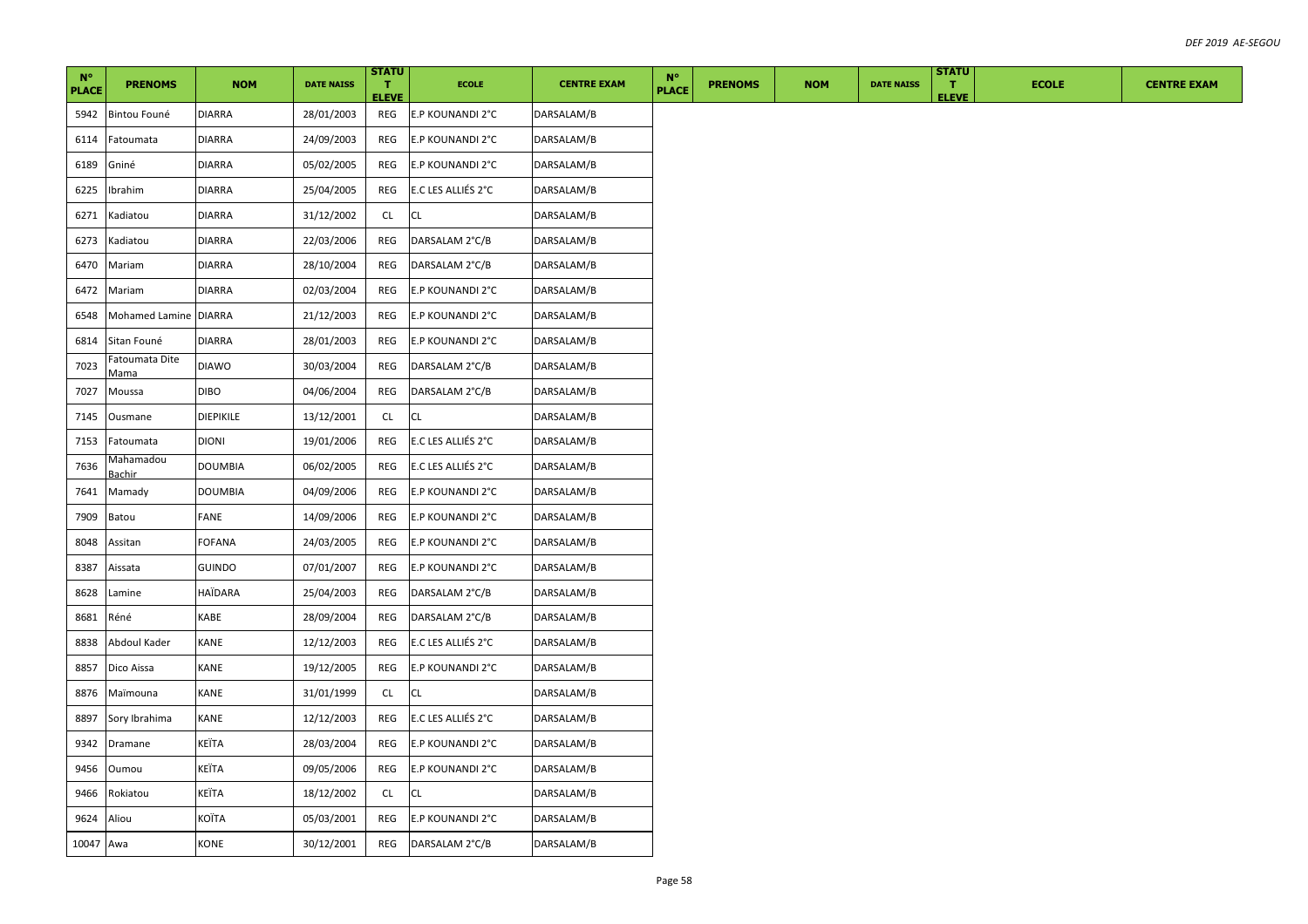| $N^{\circ}$<br><b>PLACE</b> | <b>PRENOMS</b>  | <b>NOM</b>     | <b>DATE NAISS</b> | <b>STATU</b><br>т.<br><b>ELEVE</b> | <b>ECOLE</b>       | <b>CENTRE EXAM</b> | $N^{\circ}$<br><b>PLACE</b> | <b>PRENOMS</b> | <b>NOM</b> | <b>DATE NAISS</b> | <b>STATU</b><br>л.<br><b>ELEVE</b> | <b>ECOLE</b> | <b>CENTRE EXAM</b> |
|-----------------------------|-----------------|----------------|-------------------|------------------------------------|--------------------|--------------------|-----------------------------|----------------|------------|-------------------|------------------------------------|--------------|--------------------|
|                             | 10442 Safiatou  | KONTA          | 08/06/2005        | REG                                | DARSALAM 2°C/B     | DARSALAM/B         |                             |                |            |                   |                                    |              |                    |
| 10770                       | Nafissatou      | MAIGA          | 19/08/2002        | REG                                | DARSALAM 2°C/B     | DARSALAM/B         |                             |                |            |                   |                                    |              |                    |
| 10820                       | Ali             | MAÏGA          | 01/01/2004        | REG                                | DARSALAM 2°C/B     | DARSALAM/B         |                             |                |            |                   |                                    |              |                    |
| 10886                       | Hawa            | MAÏGA          | 13/11/2002        | REG                                | DARSALAM 2°C/B     | DARSALAM/B         |                             |                |            |                   |                                    |              |                    |
| 10953                       | Seydou          | MAÏGA          | 30/08/2004        | REG                                | DARSALAM 2°C/B     | DARSALAM/B         |                             |                |            |                   |                                    |              |                    |
| 11018                       | Cheick Oumar    | MALLE          | 03/08/2006        | REG                                | DARSALAM 2°C/B     | DARSALAM/B         |                             |                |            |                   |                                    |              |                    |
| 11245                       | Aïchata Téréna  | MOUNKORO       | 05/05/2001        | CL                                 | <b>CL</b>          | DARSALAM/B         |                             |                |            |                   |                                    |              |                    |
| 11257                       | Nana            | MOUNKORO       | 19/05/2004        | REG                                | E.P KOUNANDI 2°C   | DARSALAM/B         |                             |                |            |                   |                                    |              |                    |
| 11261 Sory                  |                 | MOUNKORO       | 23/06/2004        | REG                                | E.P KOUNANDI 2°C   | DARSALAM/B         |                             |                |            |                   |                                    |              |                    |
| 11286                       | Aminata Badra   | NALIA          | 14/03/2006        | REG                                | E.C LES ALLIÉS 2°C | DARSALAM/B         |                             |                |            |                   |                                    |              |                    |
| 11302                       | Mariam          | NANTOUME       | 03/05/2003        | REG                                | DARSALAM 2°C/B     | DARSALAM/B         |                             |                |            |                   |                                    |              |                    |
| 11398                       | Dramane         | NIANGADOU      | 10/09/2003        | REG                                | DARSALAM 2°C/B     | DARSALAM/B         |                             |                |            |                   |                                    |              |                    |
| 11531                       | Maïmouna        | OUATTARA       | 08/04/2006        | REG                                | E.C LES ALLIÉS 2°C | DARSALAM/B         |                             |                |            |                   |                                    |              |                    |
| 11981                       | Diaguèly        | SAKHO          | 19/07/2005        | REG                                | E.C LES ALLIÉS 2°C | DARSALAM/B         |                             |                |            |                   |                                    |              |                    |
| 12014                       | Adama           | SAMAKE         | 28/01/2006        | REG                                | E.C LES ALLIÉS 2°C | DARSALAM/B         |                             |                |            |                   |                                    |              |                    |
| 12034                       | Aminata         | SAMAKE         | 01/07/2004        | REG                                | E.P KOUNANDI 2°C   | DARSALAM/B         |                             |                |            |                   |                                    |              |                    |
| 12098                       | Fatoumata       | SAMAKE         | 31/12/2005        | REG                                | E.P KOUNANDI 2°C   | DARSALAM/B         |                             |                |            |                   |                                    |              |                    |
| 12135                       | Koroba          | SAMAKE         | 05/07/2005        | REG                                | DARSALAM 2°C/B     | DARSALAM/B         |                             |                |            |                   |                                    |              |                    |
| 12200                       | Rokiatou        | SAMAKE         | 12/02/2002        | CL.                                | CL                 | DARSALAM/B         |                             |                |            |                   |                                    |              |                    |
| 12318                       | Aïchatou        | SANGARE        | 12/11/2004        | REG                                | DARSALAM 2°C/B     | DARSALAM/B         |                             |                |            |                   |                                    |              |                    |
| 12423                       | Rokiatou        | SANGARE        | 02/04/2005        | REG                                | E.P KOUNANDI 2°C   | DARSALAM/B         |                             |                |            |                   |                                    |              |                    |
| 12585                       | Maïmouna        | SANOGO         | 06/05/2002        | REG                                | DARSALAM 2°C/B     | DARSALAM/B         |                             |                |            |                   |                                    |              |                    |
| 12606                       | Mounina         | SANOGO         | 24/04/2007        | REG                                | E.P KOUNANDI 2°C   | DARSALAM/B         |                             |                |            |                   |                                    |              |                    |
| 12612 Nana                  |                 | SANOGO         | 18/08/2004        | REG                                | DARSALAM 2°C/B     | DARSALAM/B         |                             |                |            |                   |                                    |              |                    |
| 12629                       | Sadio Bakary    | SANOGO         | 02/02/2003        | REG                                | DARSALAM 2°C/B     | DARSALAM/B         |                             |                |            |                   |                                    |              |                    |
| 12928                       | Oumar           | <b>SIDIBE</b>  | 15/12/2006        | REG                                | E.P KOUNANDI 2°C   | DARSALAM/B         |                             |                |            |                   |                                    |              |                    |
| 12947                       | Sidi Abdramane  | SIDIBE         | 10/05/2005        | REG                                | DARSALAM 2°C/B     | DARSALAM/B         |                             |                |            |                   |                                    |              |                    |
| 13072                       | Adam            | <b>SISSOKO</b> | 05/09/2005        | REG                                | E.P KOUNANDI 2°C   | DARSALAM/B         |                             |                |            |                   |                                    |              |                    |
| 13102                       | Fatoumata       | <b>SISSOKO</b> | 11/05/2006        | REG                                | E.P KOUNANDI 2°C   | DARSALAM/B         |                             |                |            |                   |                                    |              |                    |
|                             | 13142 Moustapha | <b>SISSOKO</b> | 28/07/2005        | REG                                | E.C LES ALLIÉS 2°C | DARSALAM/B         |                             |                |            |                   |                                    |              |                    |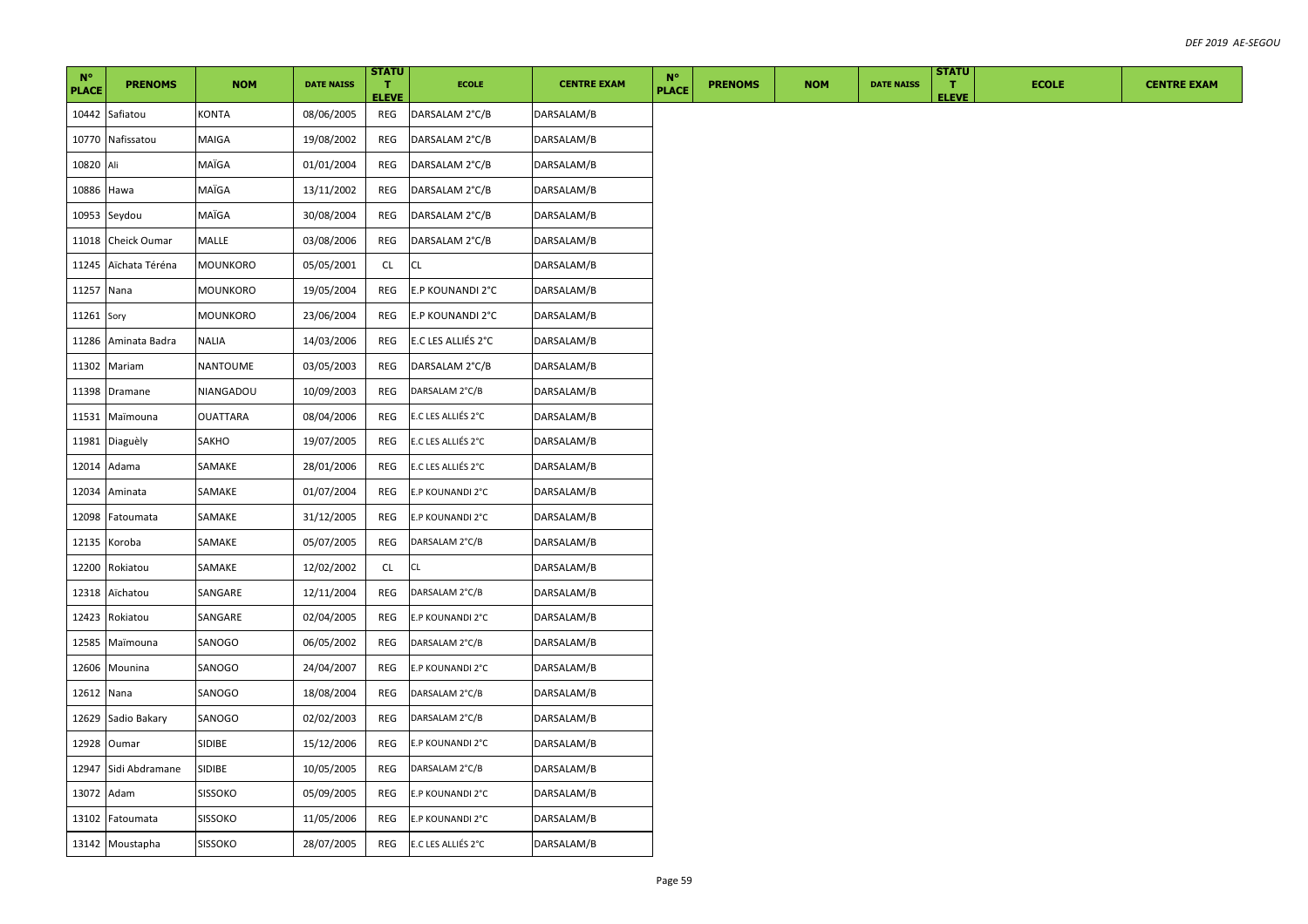| $N^{\circ}$<br><b>PLACE</b> | <b>PRENOMS</b>                        | <b>NOM</b> | <b>DATE NAISS</b> | <b>STATU</b><br>т.<br><b>ELEVE</b> | <b>ECOLE</b>       | <b>CENTRE EXAM</b> | $N^{\circ}$<br><b>PLACE</b> | <b>PRENOMS</b> | <b>NOM</b> | <b>DATE NAISS</b> | <b>STATU</b><br>T.<br><b>ELEVE</b> | <b>ECOLE</b> | <b>CENTRE EXAM</b> |
|-----------------------------|---------------------------------------|------------|-------------------|------------------------------------|--------------------|--------------------|-----------------------------|----------------|------------|-------------------|------------------------------------|--------------|--------------------|
| 13260                       | Samba                                 | SOGOBA     | 21/10/2004        | REG                                | E.P KOUNANDI 2°C   | DARSALAM/B         |                             |                |            |                   |                                    |              |                    |
| 13331                       | Fatoumata                             | SONTA      | 01/08/2002        | <b>CL</b>                          | <b>CL</b>          | DARSALAM/B         |                             |                |            |                   |                                    |              |                    |
| 13404                       | Youssouf<br>Mahamoudou                | SOUMOUNOU  | 31/03/2003        | REG                                | DARSALAM 2°C/B     | DARSALAM/B         |                             |                |            |                   |                                    |              |                    |
| 13425                       | Aminata                               | SOW        | 19/03/2001        | CL                                 | CL                 | DARSALAM/B         |                             |                |            |                   |                                    |              |                    |
| 13520                       | Aminata                               | SYLLA      | 24/04/2000        | REG                                | E.P KOUNANDI 2°C   | DARSALAM/B         |                             |                |            |                   |                                    |              |                    |
| 13530                       | Assitan Moussa                        | SYLLA      | 26/05/2003        | REG                                | DARSALAM 2°C/B     | DARSALAM/B         |                             |                |            |                   |                                    |              |                    |
| 13552                       | Fatoumata                             | SYLLA      | 26/09/2005        | REG                                | E.P KOUNANDI 2°C   | DARSALAM/B         |                             |                |            |                   |                                    |              |                    |
| 13682                       | Oumou                                 | TAMBOURA   | 23/08/2005        | REG                                | E.P KOUNANDI 2°C   | DARSALAM/B         |                             |                |            |                   |                                    |              |                    |
| 13709                       | Abdoulaye B                           | TANGARA    | 10/10/2002        | REG                                | DARSALAM 2°C/B     | DARSALAM/B         |                             |                |            |                   |                                    |              |                    |
| 13725                       | Aïché                                 | TANGARA    | 25/06/2000        | REG                                | E.P KOUNANDI 2°C   | DARSALAM/B         |                             |                |            |                   |                                    |              |                    |
| 13740                       | Amadou                                | TANGARA    | 18/12/2005        | REG                                | DARSALAM 2°C/B     | DARSALAM/B         |                             |                |            |                   |                                    |              |                    |
| 13917                       | Kaliou                                | TANGARA    | 22/05/2006        | REG                                | E.P KOUNANDI 2°C   | DARSALAM/B         |                             |                |            |                   |                                    |              |                    |
| 13931                       | Mady                                  | TANGARA    | 31/01/2005        | REG                                | E.P KOUNANDI 2°C   | DARSALAM/B         |                             |                |            |                   |                                    |              |                    |
| 14214                       | Mahamed                               | THIENTA    | 24/04/2004        | REG                                | DARSALAM 2°C/B     | DARSALAM/B         |                             |                |            |                   |                                    |              |                    |
| 14244                       | Dramane                               | THIERO     | 07/10/2005        | REG                                | E.P KOUNANDI 2°C   | DARSALAM/B         |                             |                |            |                   |                                    |              |                    |
| 14251                       | Ibrahim                               | THIERO     | 16/02/2006        | REG                                | E.C LES ALLIÉS 2°C | DARSALAM/B         |                             |                |            |                   |                                    |              |                    |
| 14267                       | Ousmane                               | THIERO     | 13/03/2006        | REG                                | E.C LES ALLIÉS 2°C | DARSALAM/B         |                             |                |            |                   |                                    |              |                    |
| 14324                       | Marine Victorina                      | TOE        | 04/05/2001        | CL                                 | <b>CL</b>          | DARSALAM/B         |                             |                |            |                   |                                    |              |                    |
| 14329                       | Ramatou                               | TOE        | 10/03/1999        | CL                                 | CL                 | DARSALAM/B         |                             |                |            |                   |                                    |              |                    |
| 14421                       | Mohamed                               | TOGOLA     | 29/08/2004        | REG                                | E.P KOUNANDI 2°C   | DARSALAM/B         |                             |                |            |                   |                                    |              |                    |
| 14458                       | Kadidiatou                            | TOMODA     | 13/11/2004        | REG                                | E.P KOUNANDI 2°C   | DARSALAM/B         |                             |                |            |                   |                                    |              |                    |
| 14607                       | Djeneba                               | TOURE      | 08/05/2006        | REG                                | E.P KOUNANDI 2°C   | DARSALAM/B         |                             |                |            |                   |                                    |              |                    |
| 14828                       | Aboubacar                             | TRAORE     | 30/03/2005        | REG                                | DARSALAM 2°C/B     | DARSALAM/B         |                             |                |            |                   |                                    |              |                    |
| 15038                       | Aminata Boubacar                      | TRAORE     | 14/05/2005        | REG                                | E.P KOUNANDI 2°C   | DARSALAM/B         |                             |                |            |                   |                                    |              |                    |
| 15041                       | Aminata Cheick<br>Ibrahima<br>Aminata | TRAORE     | 01/01/2006        | REG                                | DARSALAM 2°C/B     | DARSALAM/B         |                             |                |            |                   |                                    |              |                    |
| 15051                       | Soulevmane                            | TRAORE     | 17/09/2006        | REG                                | E.P KOUNANDI 2°C   | DARSALAM/B         |                             |                |            |                   |                                    |              |                    |
| 15094                       | Assitan                               | TRAORE     | 29/09/2004        | REG                                | E.P KOUNANDI 2°C   | DARSALAM/B         |                             |                |            |                   |                                    |              |                    |
| 15187                       | Beidy                                 | TRAORE     | 23/10/2003        | CL                                 | CL                 | DARSALAM/B         |                             |                |            |                   |                                    |              |                    |
| 15338                       | Djénéba                               | TRAORE     | 01/01/2001        | REG                                | DARSALAM 2°C/B     | DARSALAM/B         |                             |                |            |                   |                                    |              |                    |
| 15340                       | Djénéba                               | TRAORE     | 28/03/2006        | REG                                | E.C LES ALLIÉS 2°C | DARSALAM/B         |                             |                |            |                   |                                    |              |                    |
| 15443                       | Fatoumata                             | TRAORE     | 05/08/2000        | <b>CL</b>                          | CL                 | DARSALAM/B         |                             |                |            |                   |                                    |              |                    |
|                             | 15455 Fatoumata                       | TRAORE     | 20/04/2005        | REG                                | E.P KOUNANDI 2°C   | DARSALAM/B         |                             |                |            |                   |                                    |              |                    |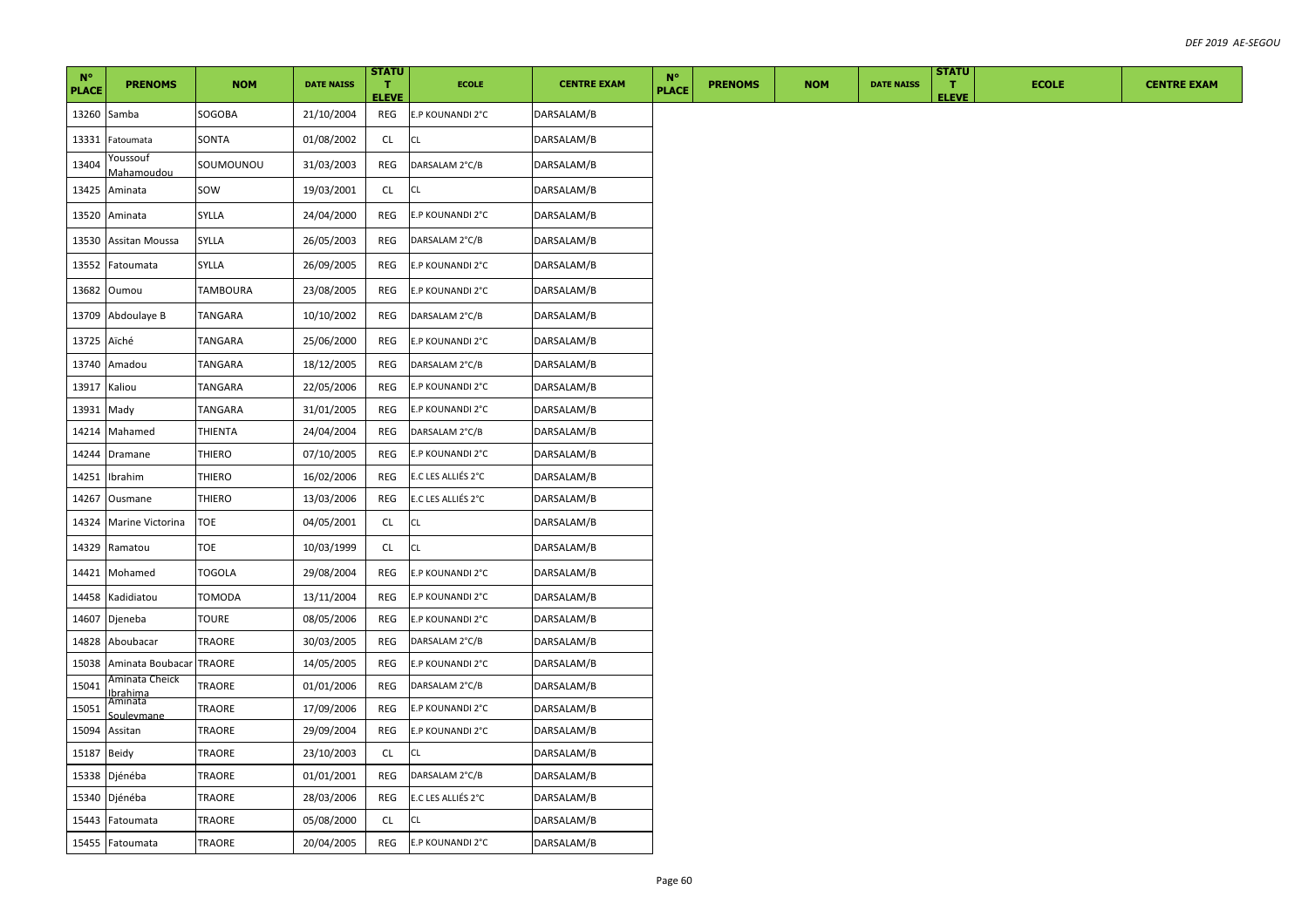| $N^{\circ}$<br><b>PLACE</b> | <b>PRENOMS</b>      | <b>NOM</b>                  | <b>DATE NAISS</b> | <b>STATU</b><br>$\mathbf T$<br><b>ELEVE</b> | <b>ECOLE</b>         | <b>CENTRE EXAM</b> | $N^{\circ}$<br><b>PLACE</b> | <b>PRENOMS</b> | <b>NOM</b> | <b>DATE NAISS</b> | <b>STATU</b><br>$\mathbf{T}$<br><b>ELEVE</b> | <b>ECOLE</b> | <b>CENTRE EXAM</b> |
|-----------------------------|---------------------|-----------------------------|-------------------|---------------------------------------------|----------------------|--------------------|-----------------------------|----------------|------------|-------------------|----------------------------------------------|--------------|--------------------|
| 15650                       | Issa                | TRAORE                      | 17/04/2001        | REG                                         | DARSALAM 2°C/B       | DARSALAM/B         |                             |                |            |                   |                                              |              |                    |
| 15742                       | Koniba              | TRAORE                      | 07/06/2008        | REG                                         | E.P KOUNANDI 2°C     | DARSALAM/B         |                             |                |            |                   |                                              |              |                    |
| 15888                       | Mamadou             | TRAORE                      | 18/10/2005        | REG                                         | E.P KOUNANDI 2°C     | DARSALAM/B         |                             |                |            |                   |                                              |              |                    |
| 16034                       | Mohamed             | TRAORE                      | 24/06/2001        | REG                                         | DARSALAM 2°C/B       | DARSALAM/B         |                             |                |            |                   |                                              |              |                    |
| 16072                       | Moussa              | TRAORE                      | 22/08/2002        | REG                                         | DARSALAM 2°C/B       | DARSALAM/B         |                             |                |            |                   |                                              |              |                    |
| 16219                       | Rokiatou            | TRAORE                      | 02/06/2003        | REG                                         | E.P KOUNANDI 2°C     | DARSALAM/B         |                             |                |            |                   |                                              |              |                    |
| 16231                       | Sadio               | TRAORE                      | 07/10/2003        | REG                                         | DARSALAM 2°C/B       | DARSALAM/B         |                             |                |            |                   |                                              |              |                    |
| 16430                       | Soussourou          | TRAORE                      | 10/02/2006        | REG                                         | DARSALAM 2°C/B       | DARSALAM/B         |                             |                |            |                   |                                              |              |                    |
| 16500                       | Younoussa           | TRAORE                      | 15/03/2003        | REG                                         | DARSALAM 2°C/B       | DARSALAM/B         |                             |                |            |                   |                                              |              |                    |
| 16506                       | Youssouf            | TRAORE                      | 24/02/2002        | REG                                         | DARSALAM 2°C/B       | DARSALAM/B         |                             |                |            |                   |                                              |              |                    |
| 16609                       | Djénéba             | YALCOUYE                    | 20/09/2001        | CL                                          | <b>CL</b>            | DARSALAM/B         |                             |                |            |                   |                                              |              |                    |
| 32                          | Houssou Walett      | ALDJOUMAT<br><b>INAMOUD</b> | 04/09/2006        | REG                                         | E.P LADAMUSO 2°C     | E.P ROKIA TRAORÉ   |                             |                |            |                   |                                              |              |                    |
| 122                         | Ramatoulaye         | <b>BAGAYA</b>               | 07/08/1999        | CL                                          | <b>CL</b>            | E.P ROKIA TRAORÉ   |                             |                |            |                   |                                              |              |                    |
| 257                         | Korka               | BAH                         | 16/08/2003        | <b>CL</b>                                   | <b>CL</b>            | E.P ROKIA TRAORÉ   |                             |                |            |                   |                                              |              |                    |
| 270                         | Mariam              | BAH                         | 03/05/1999        | CL                                          | <b>CL</b>            | E.P ROKIA TRAORÉ   |                             |                |            |                   |                                              |              |                    |
| 428                         | Salif               | BALLO                       | 10/10/2001        | CL                                          | CL                   | E.P ROKIA TRAORÉ   |                             |                |            |                   |                                              |              |                    |
| 634                         | Odile               | BAYA                        | 16/05/2000        | CL                                          | <b>CL</b>            | E.P ROKIA TRAORÉ   |                             |                |            |                   |                                              |              |                    |
| 663                         | Abdoulaye           | <b>BERTHE</b>               | 27/04/2003        | REG                                         | E.P ROKIA TRAORÉ 2°C | E.P ROKIA TRAORÉ   |                             |                |            |                   |                                              |              |                    |
| 682                         | Aminata             | <b>BERTHE</b>               | 26/03/2001        | <b>CL</b>                                   | <b>CL</b>            | E.P ROKIA TRAORÉ   |                             |                |            |                   |                                              |              |                    |
| 694                         | Boubacar            | <b>BERTHE</b>               | 19/02/2004        | REG                                         | E.P ROKIA TRAORÉ 2°C | E.P ROKIA TRAORÉ   |                             |                |            |                   |                                              |              |                    |
| 704                         | Fatoumata           | <b>BERTHE</b>               | 04/07/2005        | REG                                         | E.P LADAMUSO 2°C     | E.P ROKIA TRAORÉ   |                             |                |            |                   |                                              |              |                    |
| 1000                        | Mamoutou            | <b>BOUARE</b>               | 31/12/2003        | REG                                         | E.P ROKIA TRAORÉ 2°C | E.P ROKIA TRAORÉ   |                             |                |            |                   |                                              |              |                    |
| 1224                        | Nana                | CAMARA                      | 13/03/1980        | CL                                          | <b>CL</b>            | E.P ROKIA TRAORÉ   |                             |                |            |                   |                                              |              |                    |
| 1459                        | Mariam              | <b>CISSE</b>                | 26/07/1992        | CL                                          | <b>CL</b>            | E.P ROKIA TRAORÉ   |                             |                |            |                   |                                              |              |                    |
| 1539                        | Sitan Founé         | <b>CISSE</b>                | 27/10/2004        | REG                                         | E.P ROKIA TRAORÉ 2°C | E.P ROKIA TRAORÉ   |                             |                |            |                   |                                              |              |                    |
| 1607                        | <b>Abdoul Karim</b> | COULIBALY                   | 27/09/1996        | <b>CL</b>                                   | <b>CL</b>            | E.P ROKIA TRAORÉ   |                             |                |            |                   |                                              |              |                    |
| 1797                        | Aminata             | COULIBALY                   | 01/08/2000        | <b>CL</b>                                   | <b>CL</b>            | E.P ROKIA TRAORÉ   |                             |                |            |                   |                                              |              |                    |
| 1805                        | Aminata             | COULIBALY                   | 15/04/2004        | REG                                         | E.P LADAMUSO 2°C     | E.P ROKIA TRAORÉ   |                             |                |            |                   |                                              |              |                    |
| 1939                        | Awa                 | COULIBALY                   | 21/04/2002        | CL                                          | CL                   | E.P ROKIA TRAORÉ   |                             |                |            |                   |                                              |              |                    |
|                             | 2141 Cheick Oumar   | COULIBALY                   | 12/03/2003        | CL                                          | CL                   | E.P ROKIA TRAORÉ   |                             |                |            |                   |                                              |              |                    |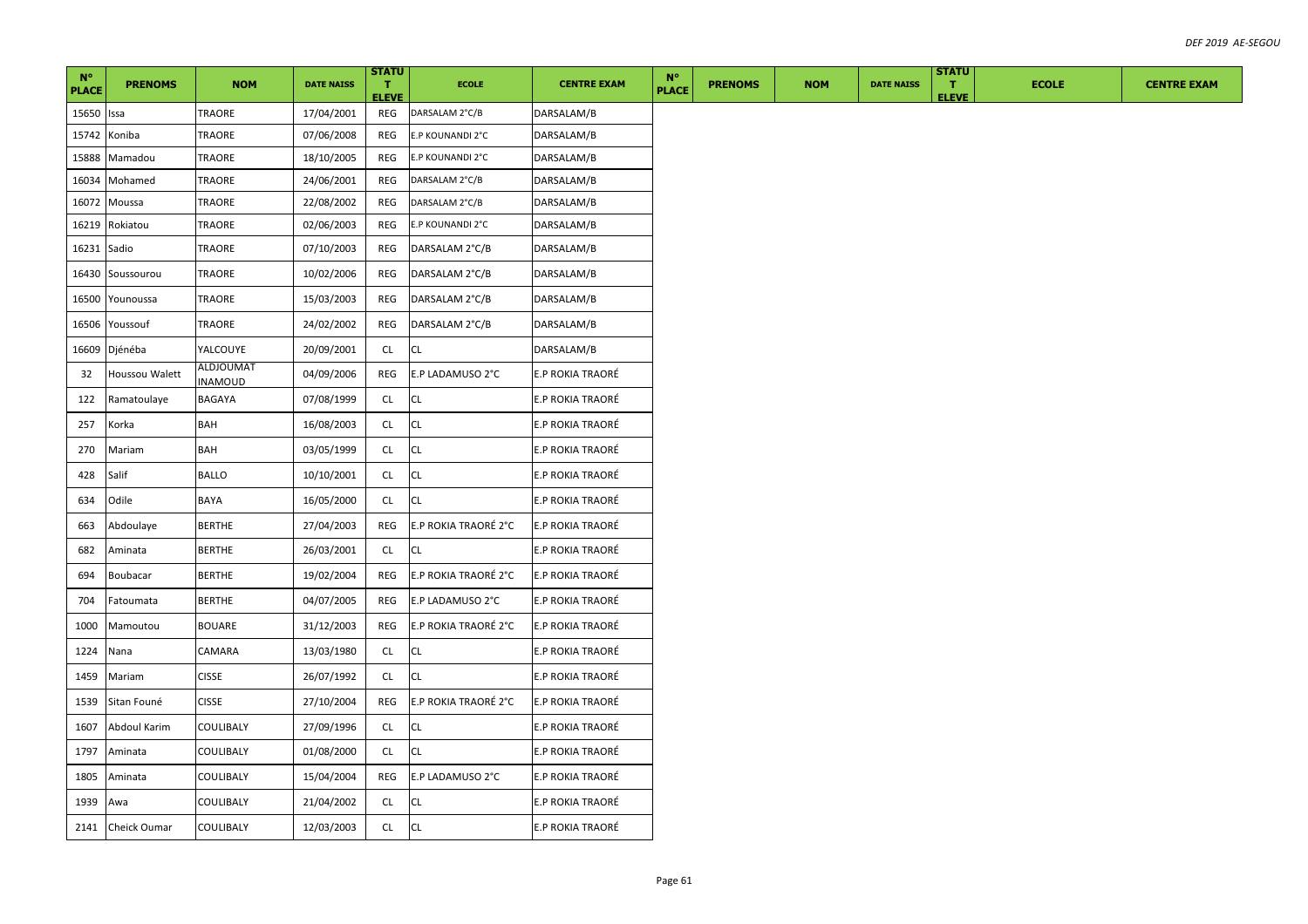| $N^{\circ}$<br><b>PLACE</b> | <b>PRENOMS</b>               | <b>NOM</b>      | <b>DATE NAISS</b> | <b>STATU</b><br>$\mathbf{T}$<br><b>ELEVE</b> | <b>ECOLE</b>         | <b>CENTRE EXAM</b>      | $N^{\circ}$<br><b>PLACE</b> | <b>PRENOMS</b> | <b>NOM</b> | <b>DATE NAISS</b> | <b>STATU</b><br>т.<br><b>ELEVE</b> | <b>ECOLE</b> | <b>CENTRE EXAM</b> |
|-----------------------------|------------------------------|-----------------|-------------------|----------------------------------------------|----------------------|-------------------------|-----------------------------|----------------|------------|-------------------|------------------------------------|--------------|--------------------|
| 2150                        | Cheickné                     | COULIBALY       | 17/08/1995        | CL                                           | <b>CL</b>            | E.P ROKIA TRAORÉ        |                             |                |            |                   |                                    |              |                    |
| 2326                        | Fatoumata                    | COULIBALY       | 26/09/2006        | REG                                          | E.P LADAMUSO 2°C     | E.P ROKIA TRAORÉ        |                             |                |            |                   |                                    |              |                    |
| 2453                        | Hawa                         | COULIBALY       | 01/01/2000        | <b>CL</b>                                    | <b>CL</b>            | E.P ROKIA TRAORÉ        |                             |                |            |                   |                                    |              |                    |
| 2765                        | Mahamadou                    | COULIBALY       | 14/05/2003        | CL                                           | <b>CL</b>            | <b>E.P ROKIA TRAORÉ</b> |                             |                |            |                   |                                    |              |                    |
| 2911                        | Mariam                       | COULIBALY       | 12/02/2004        | <b>REG</b>                                   | E.P LADAMUSO 2°C     | E.P ROKIA TRAORÉ        |                             |                |            |                   |                                    |              |                    |
| 2973                        | Mayama                       | COULIBALY       | 13/10/2006        | REG                                          | E.P ROKIA TRAORÉ 2°C | E.P ROKIA TRAORÉ        |                             |                |            |                   |                                    |              |                    |
| 3412                        | Siakou Marie<br>/vonne       | COULIBALY       | 02/08/2001        | CL                                           | <b>CL</b>            | E.P ROKIA TRAORÉ        |                             |                |            |                   |                                    |              |                    |
| 3433                        | Sidiki                       | COULIBALY       | 30/08/2002        | REG                                          | E.P ROKIA TRAORÉ 2°C | E.P ROKIA TRAORÉ        |                             |                |            |                   |                                    |              |                    |
| 3501                        | Soumana                      | COULIBALY       | 01/01/2000        | CL                                           | <b>CL</b>            | <b>E.P ROKIA TRAORÉ</b> |                             |                |            |                   |                                    |              |                    |
| 3593                        | Yaya Boubacar                | COULIBALY       | 22/10/2003        | <b>REG</b>                                   | E.P ROKIA TRAORÉ 2°C | <b>E.P ROKIA TRAORÉ</b> |                             |                |            |                   |                                    |              |                    |
| 3595                        | Yaya Tidiani                 | COULIBALY       | 16/09/1998        | CL                                           | <b>CL</b>            | E.P ROKIA TRAORÉ        |                             |                |            |                   |                                    |              |                    |
| 3676                        | Mamadou Moctar COUMARE       |                 | 10/12/2000        | CL                                           | <b>CL</b>            | E.P ROKIA TRAORÉ        |                             |                |            |                   |                                    |              |                    |
| 3807                        | Marie Anttoinette DANIEL     |                 | 22/09/2000        | CL                                           | <b>CL</b>            | E.P ROKIA TRAORÉ        |                             |                |            |                   |                                    |              |                    |
| 4014                        | Ina                          | DEBE            | 13/02/2006        | <b>REG</b>                                   | E.P ROKIA TRAORÉ 2°C | E.P ROKIA TRAORÉ        |                             |                |            |                   |                                    |              |                    |
| 4126                        | Aminata                      | DEMBELE         | 28/10/2005        | REG                                          | E.P ROKIA TRAORÉ 2°C | E.P ROKIA TRAORÉ        |                             |                |            |                   |                                    |              |                    |
| 4489                        | Léantine                     | DEMBELE         | 03/10/2000        | CL                                           | <b>CL</b>            | E.P ROKIA TRAORÉ        |                             |                |            |                   |                                    |              |                    |
| 4718                        | Saly                         | DEMBELE         | 21/04/2006        | REG                                          | E.P ROKIA TRAORÉ 2°C | E.P ROKIA TRAORÉ        |                             |                |            |                   |                                    |              |                    |
| 4984                        | Assitan Mohamed<br>Abdoulaye | <b>DIAKITE</b>  | 01/12/2006        | REG                                          | E.P ROKIA TRAORÉ 2°C | E.P ROKIA TRAORÉ        |                             |                |            |                   |                                    |              |                    |
| 5539                        | Samba                        | <b>DIALLO</b>   | 23/10/1999        | CL                                           | <b>CL</b>            | E.P ROKIA TRAORÉ        |                             |                |            |                   |                                    |              |                    |
| 5803                        | Assan                        | DIARRA          | 18/09/2004        | REG                                          | E.P LADAMUSO 2°C     | E.P ROKIA TRAORÉ        |                             |                |            |                   |                                    |              |                    |
| 6088                        | Fanta                        | DIARRA          | 14/03/2005        | REG                                          | E.P LADAMUSO 2°C     | E.P ROKIA TRAORÉ        |                             |                |            |                   |                                    |              |                    |
| 6115                        | Fatoumata                    | DIARRA          | 25/08/2005        | REG                                          | E.P LADAMUSO 2°C     | E.P ROKIA TRAORÉ        |                             |                |            |                   |                                    |              |                    |
| 6656                        | Oumou                        | DIARRA          | 04/06/2005        | REG                                          | E.P LADAMUSO 2°C     | E.P ROKIA TRAORÉ        |                             |                |            |                   |                                    |              |                    |
| 6670                        | Ousmane                      | DIARRA          | 05/01/2003        | CL                                           | <b>CL</b>            | E.P ROKIA TRAORÉ        |                             |                |            |                   |                                    |              |                    |
| 6766                        | Seydou                       | DIARRA          | 10/02/2001        | CL                                           | <b>CL</b>            | E.P ROKIA TRAORÉ        |                             |                |            |                   |                                    |              |                    |
| 7249                        | Ahamadou                     | DJIRE           | 29/05/2000        | REG                                          | E.P ROKIA TRAORÉ 2°C | E.P ROKIA TRAORÉ        |                             |                |            |                   |                                    |              |                    |
| 7420                        | Badra Aliou                  | DOHO            | 01/08/2000        | CL                                           | <b>CL</b>            | E.P ROKIA TRAORÉ        |                             |                |            |                   |                                    |              |                    |
| 7474                        | Alimata                      | DOUCOURE        | 10/11/2002        | <b>CL</b>                                    | <b>CL</b>            | E.P ROKIA TRAORÉ        |                             |                |            |                   |                                    |              |                    |
| 7480                        | Bakary                       | DOUCOURE        | 23/09/1995        | <b>CL</b>                                    | <b>CL</b>            | E.P ROKIA TRAORÉ        |                             |                |            |                   |                                    |              |                    |
| 7496 Hawa                   |                              | <b>DOUCOURE</b> | 13/10/2003        | CL                                           | <b>CL</b>            | E.P ROKIA TRAORÉ        |                             |                |            |                   |                                    |              |                    |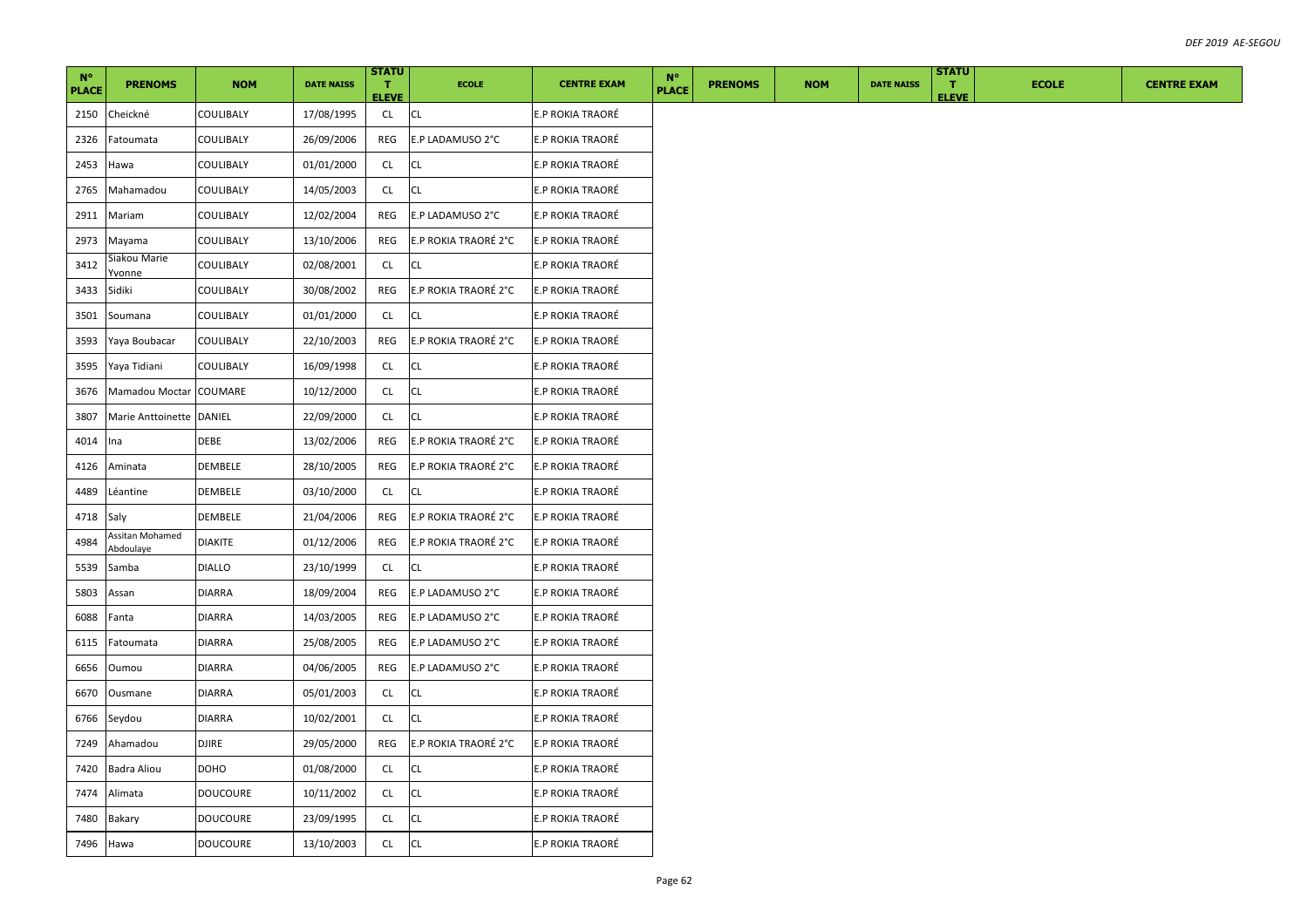| $N^{\circ}$<br><b>PLACE</b> | <b>PRENOMS</b>      | <b>NOM</b>    | <b>DATE NAISS</b> | <b>STATU</b><br>$\mathbf{T}$<br><b>ELEVE</b> | <b>ECOLE</b>         | <b>CENTRE EXAM</b>      | $N^{\circ}$<br><b>PLACE</b> | <b>PRENOMS</b> | <b>NOM</b> | <b>DATE NAISS</b> | <b>STATU</b><br>т.<br><b>ELEVE</b> | <b>ECOLE</b> | <b>CENTRE EXAM</b> |
|-----------------------------|---------------------|---------------|-------------------|----------------------------------------------|----------------------|-------------------------|-----------------------------|----------------|------------|-------------------|------------------------------------|--------------|--------------------|
| 7674                        | Sékou Sallah        | DOUMBIA       | 01/01/2003        | <b>CL</b>                                    | <b>CL</b>            | <b>E.P ROKIA TRAORÉ</b> |                             |                |            |                   |                                    |              |                    |
| 7990                        | Tata                | FANE          | 30/04/2004        | REG                                          | E.P LADAMUSO 2°C     | E.P ROKIA TRAORÉ        |                             |                |            |                   |                                    |              |                    |
| 8018                        | Aïda                | FAYE          | 02/08/2006        | REG                                          | E.P ROKIA TRAORÉ 2°C | <b>E.P ROKIA TRAORÉ</b> |                             |                |            |                   |                                    |              |                    |
| 8313                        | Hawa                | GOÏTA         | 22/09/2002        | REG                                          | E.P LADAMUSO 2°C     | E.P ROKIA TRAORÉ        |                             |                |            |                   |                                    |              |                    |
| 8393                        | Amidou              | <b>GUINDO</b> | 02/10/2000        | <b>CL</b>                                    | <b>CL</b>            | <b>E.P ROKIA TRAORÉ</b> |                             |                |            |                   |                                    |              |                    |
| 8465                        | Mariam              | GUINDO        | 21/10/1988        | CL                                           | CL                   | E.P ROKIA TRAORÉ        |                             |                |            |                   |                                    |              |                    |
| 8746                        | Patouma             | KAMATE        | 01/01/2002        | CL                                           | CL                   | E.P ROKIA TRAORÉ        |                             |                |            |                   |                                    |              |                    |
| 9263                        | Abraham             | KEÏTA         | 05/03/1999        | CL                                           | CL                   | E.P ROKIA TRAORÉ        |                             |                |            |                   |                                    |              |                    |
| 9275                        | Aly                 | KEÏTA         | 08/06/2004        | CL                                           | <b>CL</b>            | E.P ROKIA TRAORÉ        |                             |                |            |                   |                                    |              |                    |
| 9276                        | Amadou              | KEÏTA         | 09/04/1991        | CL                                           | <b>CL</b>            | E.P ROKIA TRAORÉ        |                             |                |            |                   |                                    |              |                    |
| 9292                        | Assitan             | KEÏTA         | 22/02/1999        | CL                                           | СL                   | E.P ROKIA TRAORÉ        |                             |                |            |                   |                                    |              |                    |
| 9369                        | Hawa                | KEÏTA         | 01/02/2002        | <b>CL</b>                                    | CL                   | E.P ROKIA TRAORÉ        |                             |                |            |                   |                                    |              |                    |
| 9382                        | Kadiatou            | KEÏTA         | 18/02/2003        | CL                                           | CL                   | E.P ROKIA TRAORÉ        |                             |                |            |                   |                                    |              |                    |
| 9579                        | Mariama             | KIRE          | 05/05/1999        | CL                                           | <b>CL</b>            | E.P ROKIA TRAORÉ        |                             |                |            |                   |                                    |              |                    |
| 9620                        | Abikal              | KOÏTA         | 04/03/2004        | REG                                          | E.P ROKIA TRAORÉ 2°C | <b>E.P ROKIA TRAORÉ</b> |                             |                |            |                   |                                    |              |                    |
| 9847                        | Kadidiatou          | KONATE        | 12/09/1996        | CL                                           | CL                   | E.P ROKIA TRAORÉ        |                             |                |            |                   |                                    |              |                    |
| 9899                        | Moussa              | KONATE        | 12/10/2005        | REG                                          | E.P LADAMUSO 2°C     | E.P ROKIA TRAORÉ        |                             |                |            |                   |                                    |              |                    |
| 9958                        | Zoumana             | KONATE        | 08/01/2005        | REG                                          | E.P LADAMUSO 2°C     | E.P ROKIA TRAORÉ        |                             |                |            |                   |                                    |              |                    |
| 10034 Assan                 |                     | KONE          | 02/01/2000        | CL                                           | CL                   | E.P ROKIA TRAORÉ        |                             |                |            |                   |                                    |              |                    |
| 10124                       | Fatoumata           | <b>CONE</b>   | 23/05/2004        | CL                                           | CL                   | E.P ROKIA TRAORÉ        |                             |                |            |                   |                                    |              |                    |
|                             | 10194 Lassine       | KONE          | 20/03/2002        | CL                                           | CL                   | E.P ROKIA TRAORÉ        |                             |                |            |                   |                                    |              |                    |
|                             | 10229 Mariam Kortou | KONE          | 18/05/2001        | CL                                           | <b>CL</b>            | <b>E.P ROKIA TRAORÉ</b> |                             |                |            |                   |                                    |              |                    |
|                             | 10285 Ousmane       | KONE          | 02/11/2003        | REG                                          | E.P ROKIA TRAORÉ 2°C | E.P ROKIA TRAORÉ        |                             |                |            |                   |                                    |              |                    |
|                             | 10309 Seydou        | KONE          | 10/03/2005        | REG                                          | E.P LADAMUSO 2°C     | E.P ROKIA TRAORÉ        |                             |                |            |                   |                                    |              |                    |
| 10622                       | Amadou Dit Beydi    | KOUYATE       | 13/08/2004        | REG                                          | E.P ROKIA TRAORÉ 2°C | E.P ROKIA TRAORÉ        |                             |                |            |                   |                                    |              |                    |
| 10683 Diaki                 |                     | MAGASSA       | 18/03/2003        | REG                                          | E.P ROKIA TRAORÉ 2°C | E.P ROKIA TRAORÉ        |                             |                |            |                   |                                    |              |                    |
|                             | 10813 Aïssata       | MAÏGA         | 06/05/1992        | CL                                           | CL                   | <b>E.P ROKIA TRAORÉ</b> |                             |                |            |                   |                                    |              |                    |
|                             | 10883 Hamsatou      | MAÏGA         | 22/08/2000        | CL.                                          | <b>CL</b>            | E.P ROKIA TRAORÉ        |                             |                |            |                   |                                    |              |                    |
| 10927                       | Moussa              | MAÏGA         | 11/06/2001        | CL                                           | СL                   | E.P ROKIA TRAORÉ        |                             |                |            |                   |                                    |              |                    |
| 10990 Adam                  |                     | MALIKITE      | 20/11/2001        | CL                                           | <b>CL</b>            | <b>E.P ROKIA TRAORÉ</b> |                             |                |            |                   |                                    |              |                    |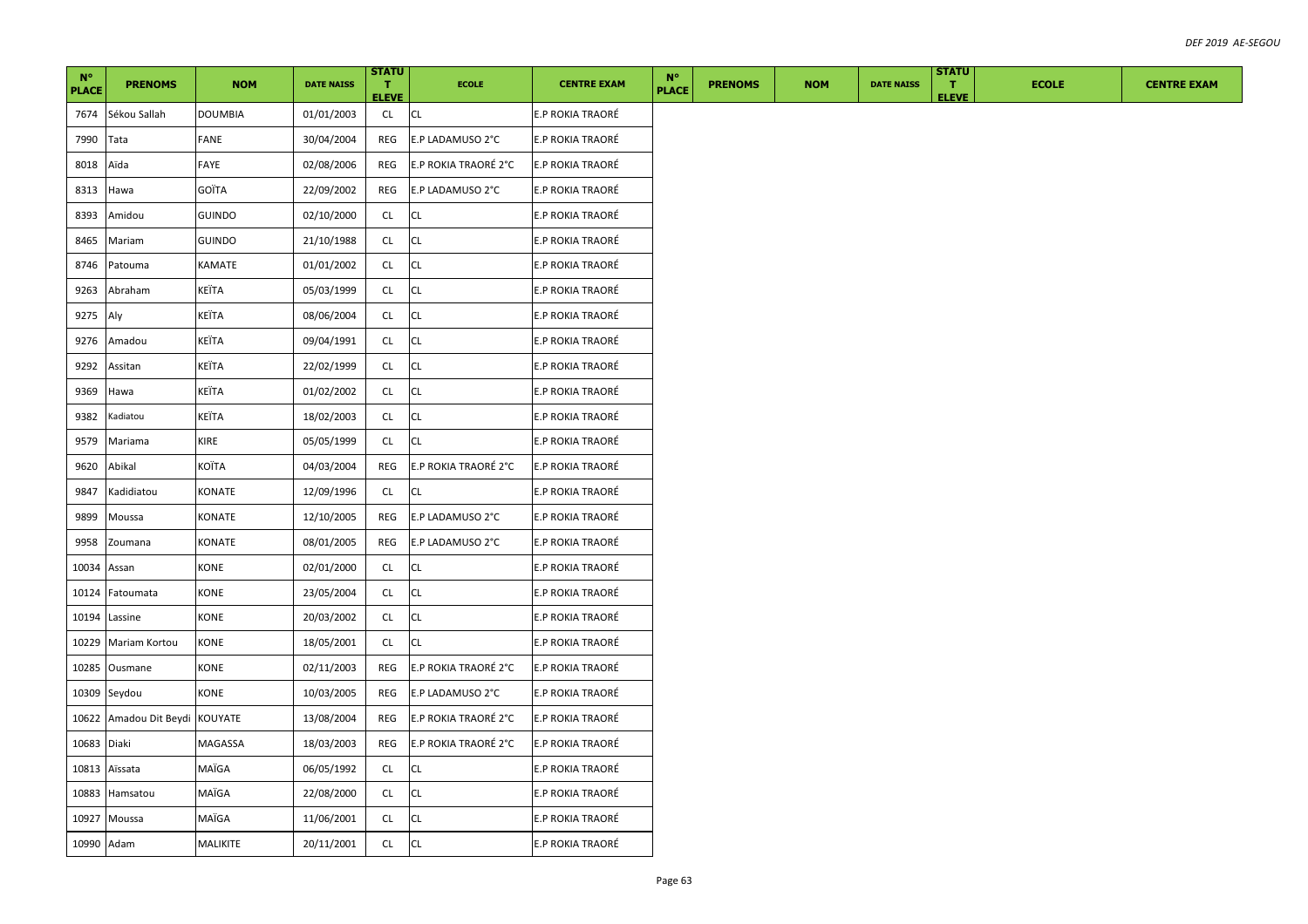| $N^{\circ}$  |                                |                |                   | <b>STATU</b>                 |                                       |                         | $N^{\circ}$  |                |            |                   | <b>STATU</b>                 |              |                    |
|--------------|--------------------------------|----------------|-------------------|------------------------------|---------------------------------------|-------------------------|--------------|----------------|------------|-------------------|------------------------------|--------------|--------------------|
| <b>PLACE</b> | <b>PRENOMS</b>                 | <b>NOM</b>     | <b>DATE NAISS</b> | $\mathbf{T}$<br><b>ELEVE</b> | <b>ECOLE</b>                          | <b>CENTRE EXAM</b>      | <b>PLACE</b> | <b>PRENOMS</b> | <b>NOM</b> | <b>DATE NAISS</b> | $\mathbf{T}$<br><b>ELEVE</b> | <b>ECOLE</b> | <b>CENTRE EXAM</b> |
| 11237        | Halimatou                      | MOUGARE        | 01/10/2002        | CL.                          | <b>CL</b>                             | E.P ROKIA TRAORÉ        |              |                |            |                   |                              |              |                    |
| 11309        | Tapéma                         | NANTOUME       | 15/06/1998        | CL.                          | СL                                    | E.P ROKIA TRAORÉ        |              |                |            |                   |                              |              |                    |
| 11437        | Issa                           | <b>NIARE</b>   | 19/03/2006        | REG                          | E.P LADAMUSO 2°C                      | E.P ROKIA TRAORÉ        |              |                |            |                   |                              |              |                    |
| 11719 Karia  |                                | PAKOU          | 31/12/2002        | REG                          | E.P ROKIA TRAORÉ 2°C                  | <b>E.P ROKIA TRAORÉ</b> |              |                |            |                   |                              |              |                    |
| 12705        | Fatoumata                      | SAVADOGO       | 09/01/2005        | REG                          | E.P ROKIA TRAORÉ 2°C                  | E.P ROKIA TRAORÉ        |              |                |            |                   |                              |              |                    |
| 12898        | Malado                         | SIDIBE         | 21/01/2002        | CL.                          | СL                                    | E.P ROKIA TRAORÉ        |              |                |            |                   |                              |              |                    |
| 13067        | Mohamed                        | SISSAO         | 31/12/2005        | REG                          | E.P LADAMUSO 2°C                      | E.P ROKIA TRAORÉ        |              |                |            |                   |                              |              |                    |
| 13103        | Fatoumata                      | <b>SISSOKO</b> | 20/09/2003        | REG                          | E.P ROKIA TRAORÉ 2°C                  | E.P ROKIA TRAORÉ        |              |                |            |                   |                              |              |                    |
|              | 13108 Kadiatou                 | <b>SISSOKO</b> | 17/10/2003        | REG                          | E.P LADAMUSO 2°C                      | <b>E.P ROKIA TRAORÉ</b> |              |                |            |                   |                              |              |                    |
| 13154 Sita   |                                | <b>SISSOKO</b> | 14/09/2006        | REG                          | E.P ROKIA TRAORÉ 2°C                  | <b>E.P ROKIA TRAORÉ</b> |              |                |            |                   |                              |              |                    |
| 13167        | Gnoudahan Amèd<br>Daniel       | SITIONON       | 31/01/2005        | REG                          | E.P LADAMUSO 2°C                      | E.P ROKIA TRAORÉ        |              |                |            |                   |                              |              |                    |
| 13461        | Kadiatou                       | sow            | 08/08/2005        | REG                          | E.P LADAMUSO 2°C                      | E.P ROKIA TRAORÉ        |              |                |            |                   |                              |              |                    |
| 13654        | Alou                           | TAMBOURA       | 26/10/2005        | REG                          | E.P ROKIA TRAORÉ 2°C                  | E.P ROKIA TRAORÉ        |              |                |            |                   |                              |              |                    |
| 14086        | Modibo                         | <b>TAPO</b>    | 23/03/2005        | REG                          | E.P ROKIA TRAORÉ 2°C                  | <b>E.P ROKIA TRAORÉ</b> |              |                |            |                   |                              |              |                    |
| 14554        | Alassane                       | TOURE          | 07/02/2002        | CL.                          | <b>CL</b>                             | E.P ROKIA TRAORÉ        |              |                |            |                   |                              |              |                    |
| 14804        | Abdoulaye                      | TRAORE         | 30/06/1999        | CL                           | СL                                    | E.P ROKIA TRAORÉ        |              |                |            |                   |                              |              |                    |
| 14948        | Alou                           | TRAORE         | 25/08/2006        | REG                          | E.P LADAMUSO 2°C                      | E.P ROKIA TRAORÉ        |              |                |            |                   |                              |              |                    |
| 14973        | Amadou                         | TRAORE         | 01/01/2003        | REG                          | E.P ROKIA TRAORÉ 2°C                  | E.P ROKIA TRAORÉ        |              |                |            |                   |                              |              |                    |
| 15084        | Assétou I                      | TRAORE         | 06/08/2006        | REG                          | E.P LADAMUSO 2°C                      | E.P ROKIA TRAORÉ        |              |                |            |                   |                              |              |                    |
| 15114        | Awa                            | <b>TRAORE</b>  | 10/08/2002        | CL                           | CL                                    | E.P ROKIA TRAORÉ        |              |                |            |                   |                              |              |                    |
| 15199        | Bintou                         | TRAORE         | 26/11/1999        | CL                           | СL                                    | E.P ROKIA TRAORÉ        |              |                |            |                   |                              |              |                    |
| 15262 Chata  |                                | TRAORE         | 17/07/2004        | REG                          | E.P ROKIA TRAORÉ 2°C                  | <b>E.P ROKIA TRAORÉ</b> |              |                |            |                   |                              |              |                    |
| 15405 Fanta  |                                | TRAORE         | 09/08/2002        | <b>CL</b>                    | <b>CL</b>                             | E.P ROKIA TRAORÉ        |              |                |            |                   |                              |              |                    |
| 15501        | Fatoumata Dite<br><u>Chèba</u> | TRAORE         | 22/10/2005        | REG                          | E.P ROKIA TRAORÉ 2°C                  | <b>E.P ROKIA TRAORÉ</b> |              |                |            |                   |                              |              |                    |
| 15591        | Hawa                           | TRAORE         | 11/10/2002        | CL                           | <b>CL</b>                             | E.P ROKIA TRAORÉ        |              |                |            |                   |                              |              |                    |
| 15661        | Josephine C                    | TRAORE         | 01/02/2001        | <b>CL</b>                    | CL                                    | E.P ROKIA TRAORÉ        |              |                |            |                   |                              |              |                    |
| 16036        | Mohamed                        | TRAORE         | 01/01/2006        | REG                          | E.P LADAMUSO 2°C                      | <b>E.P ROKIA TRAORÉ</b> |              |                |            |                   |                              |              |                    |
|              | 16156 Oumou                    | TRAORE         | 23/04/2005        | REG                          | E.P ROKIA TRAORÉ 2°C                  | <b>E.P ROKIA TRAORÉ</b> |              |                |            |                   |                              |              |                    |
| 16256        | Salimatou                      | TRAORE         | 29/11/2003        | <b>CL</b>                    | CL                                    | E.P ROKIA TRAORÉ        |              |                |            |                   |                              |              |                    |
| 21           | Agaly Ag                       | AHAMED         | 14/02/2004        | REG                          | E.P BABOUGOU N'DJI 2°C FA KEÏTA 1°C/A |                         |              |                |            |                   |                              |              |                    |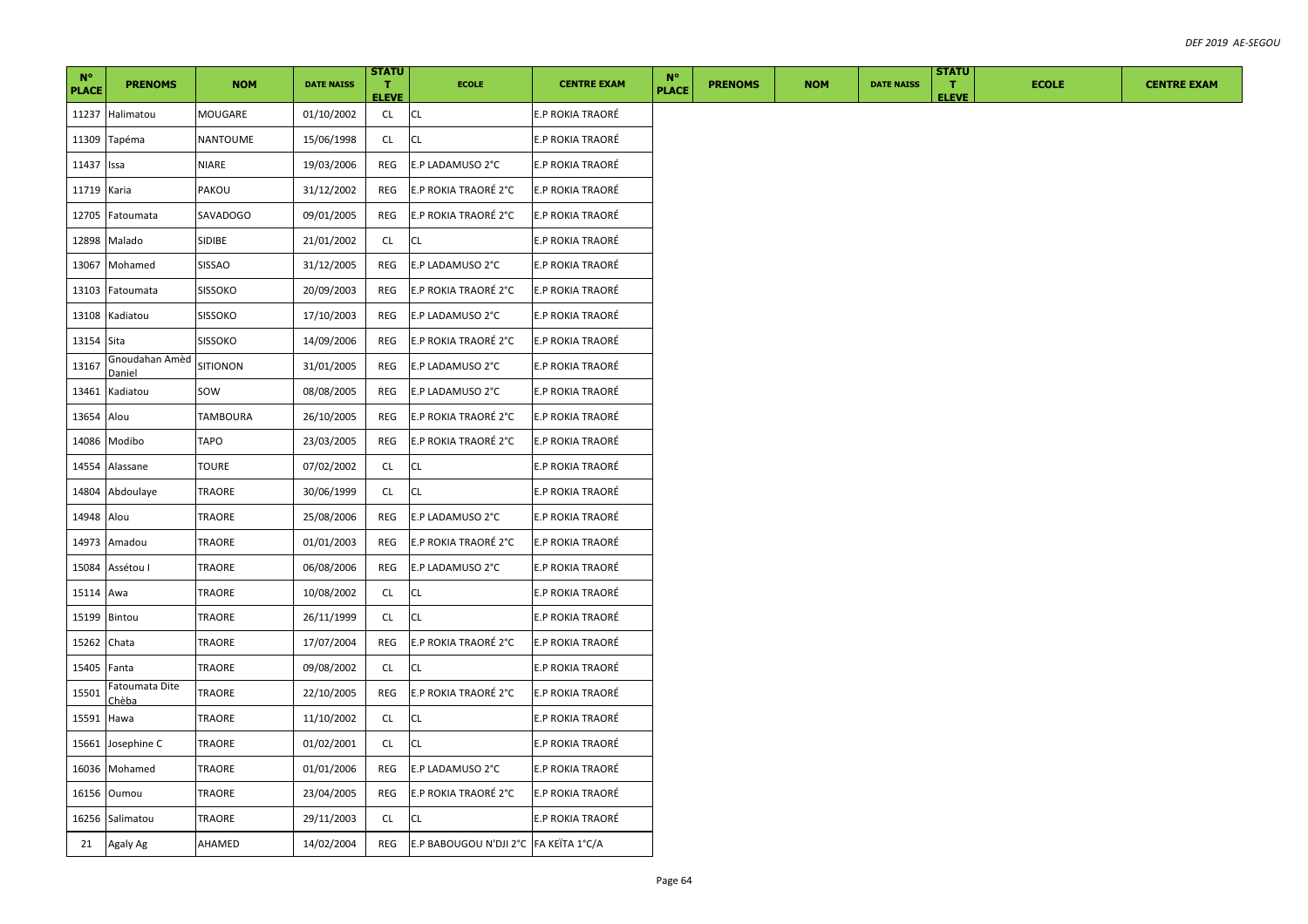| $N^{\circ}$  |                                   |                |                   | <b>STATU</b>       |                                        |                    | $N^{\circ}$  |                |            |                   | <b>STATU</b>       |              |                    |
|--------------|-----------------------------------|----------------|-------------------|--------------------|----------------------------------------|--------------------|--------------|----------------|------------|-------------------|--------------------|--------------|--------------------|
| <b>PLACE</b> | <b>PRENOMS</b>                    | <b>NOM</b>     | <b>DATE NAISS</b> | т.<br><b>ELEVE</b> | <b>ECOLE</b>                           | <b>CENTRE EXAM</b> | <b>PLACE</b> | <b>PRENOMS</b> | <b>NOM</b> | <b>DATE NAISS</b> | т.<br><b>ELEVE</b> | <b>ECOLE</b> | <b>CENTRE EXAM</b> |
| 72           | Oumar                             | ARAMA          | 10/06/2005        | REG                | E.P LES PIONNIERS 2°C                  | FA KEÏTA 1°C/A     |              |                |            |                   |                    |              |                    |
| 307          | Yacouba                           | BAH            | 02/09/2005        | REG                | E.P UNE CHANCE POUR<br>TOUS 2°C        | FA KEÏTA 1°C/A     |              |                |            |                   |                    |              |                    |
| 523          | Amadou                            | BARRY          | 04/01/2004        | REG                | E.P BOURÉMA SIDI CISSÉ<br>ን°C          | FA KEÏTA 1°C/A     |              |                |            |                   |                    |              |                    |
| 558          | Fatoumata B                       | BARRY          | 02/03/2005        | REG                | E.P UNE CHANCE POUR<br>TOUS 2°C        | FA KEÏTA 1°C/A     |              |                |            |                   |                    |              |                    |
| 561          | Gaoussou                          | <b>BARRY</b>   | 20/08/2008        | REG                | E.P UNE CHANCE POUR<br>TOUS 2°C        | FA KEÏTA 1°C/A     |              |                |            |                   |                    |              |                    |
| 594          | Nouhoum                           | BARRY          | 15/03/2005        | REG                | E.P BOURÉMA SIDI CISSÉ<br>ን°C          | FA KEÏTA 1°C/A     |              |                |            |                   |                    |              |                    |
| 2256         | Dramane                           | COULIBALY      | 29/10/2004        | <b>REG</b>         | E.P BOURÉMA SIDI CISSÉ<br>ን°C          | FA KEÏTA 1°C/A     |              |                |            |                   |                    |              |                    |
| 2484         | Ibourahima                        | COULIBALY      | 11/05/2006        | REG                | E.P UNE CHANCE POUR<br>TOUS 2°C        | FA KEÏTA 1°C/A     |              |                |            |                   |                    |              |                    |
| 2748         | Madou                             | COULIBALY      | 21/11/2003        | <b>REG</b>         | E.P UNE CHANCE POUR<br>TOUS 2°C        | FA KEÏTA 1°C/A     |              |                |            |                   |                    |              |                    |
| 2826         | Maïmouna                          | COULIBALY      | 04/02/2004        | REG                | E.P BOURÉMA SIDI CISSÉ<br>ን°Ր          | FA KEÏTA 1°C/A     |              |                |            |                   |                    |              |                    |
| 2958         | <u>Modibo</u><br>Marie Dite Fanta | COULIBALY      | 07/09/2005        | REG                | E.P LES PIONNIERS 2°C                  | FA KEÏTA 1°C/A     |              |                |            |                   |                    |              |                    |
| 3280         | Rokia Fousseyni                   | COULIBALY      | 17/12/2005        | REG                | E.P UNE CHANCE POUR<br>TOUS 2°C        | FA KEÏTA 1°C/A     |              |                |            |                   |                    |              |                    |
| 3550         | Toumani Dit<br><u>Tiemoko</u>     | COULIBALY      | 07/02/2005        | REG                | E.P BOURÉMA SIDI CISSÉ<br>ን°r          | FA KEÏTA 1°C/A     |              |                |            |                   |                    |              |                    |
| 3682         | Mohamed Lamine COUMARE            |                | 28/05/2004        | <b>REG</b>         | E.P BOURÉMA SIDI CISSÉ<br>ን°C          | FA KEÏTA 1°C/A     |              |                |            |                   |                    |              |                    |
| 4237         | Boubakar                          | DEMBELE        | 13/06/2005        | REG                | E.P BABOUGOU N'DJI 2°C  FA KEÏTA 1°C/A |                    |              |                |            |                   |                    |              |                    |
| 4377         | Gaoussou                          | DEMBELE        | 29/03/2006        | REG                | E.P BOURÉMA SIDI CISSÉ<br>ን°Ր          | FA KEÏTA 1°C/A     |              |                |            |                   |                    |              |                    |
| 4386         | Hamidou                           | DEMBELE        | 12/08/2004        | REG                | E.P UNE CHANCE POUR<br>TOUS 2°C        | FA KEÏTA 1°C/A     |              |                |            |                   |                    |              |                    |
| 4508         | Mahawa                            | DEMBELE        | 30/11/2004        | REG                | E.P BOURÉMA SIDI CISSÉ                 | FA KEÏTA 1°C/A     |              |                |            |                   |                    |              |                    |
| 4547         | Mariam                            | DEMBELE        | 01/01/2003        | REG                | E.P BOURÉMA SIDI CISSÉ<br>ን°Ր          | FA KEÏTA 1°C/A     |              |                |            |                   |                    |              |                    |
| 4676         | Ousmane                           | DEMBELE        | 22/10/2005        | REG                | E.P BABOUGOU N'DJI 2°C  FA KEÏTA 1°C/A |                    |              |                |            |                   |                    |              |                    |
| 4982         | Assitan                           | <b>DIAKITE</b> | 03/04/2006        | REG                | E.P UNE CHANCE POUR<br>TOUS 2°C        | FA KEÏTA 1°C/A     |              |                |            |                   |                    |              |                    |
| 5152         | Alhassane                         | <b>DIALLO</b>  | 02/04/2005        | REG                | E.P BABOUGOU N'DJI 2°C  FA KEÏTA 1°C/A |                    |              |                |            |                   |                    |              |                    |
| 5312         | Fanta                             | <b>DIALLO</b>  | 31/12/2003        | REG                | E.P BOURÉMA SIDI CISSÉ                 | FA KEÏTA 1°C/A     |              |                |            |                   |                    |              |                    |
| 5327         | Fatoumata                         | <b>DIALLO</b>  | 06/04/2006        | REG                | E.P BOURÉMA SIDI CISSÉ<br>م∘r          | FA KEÏTA 1°C/A     |              |                |            |                   |                    |              |                    |
| 5340         | Fatoumata I                       | <b>DIALLO</b>  | 11/01/2004        | REG                | E.P BABOUGOU N'DJI 2°C  FA KEÏTA 1°C/A |                    |              |                |            |                   |                    |              |                    |
| 5355         | Haby                              | <b>DIALLO</b>  | 09/12/2002        | REG                | E.P BOURÉMA SIDI CISSÉ<br>2°C.         | FA KEÏTA 1°C/A     |              |                |            |                   |                    |              |                    |
| 5418         | Mahamadou                         | <b>DIALLO</b>  | 18/02/2002        | REG                | E.P LES PIONNIERS 2°C                  | FA KEÏTA 1°C/A     |              |                |            |                   |                    |              |                    |
| 6027         | Djénéba                           | DIARRA         | 07/05/2004        | REG                | E.P BABOUGOU N'DJI 2°C  FA KEÏTA 1°C/A |                    |              |                |            |                   |                    |              |                    |
| 7170         | Mohamed Dit N                     | <b>DISSA</b>   | 27/03/2007        | REG                | <b>E.P UNE CHANCE POUR</b><br>TOUS 2°C | FA KEÏTA 1°C/A     |              |                |            |                   |                    |              |                    |
| 7609         | Fatoumata                         | <b>DOUMBIA</b> | 03/11/2006        | REG                | E.P LES PIONNIERS 2°C                  | FA KEÏTA 1°C/A     |              |                |            |                   |                    |              |                    |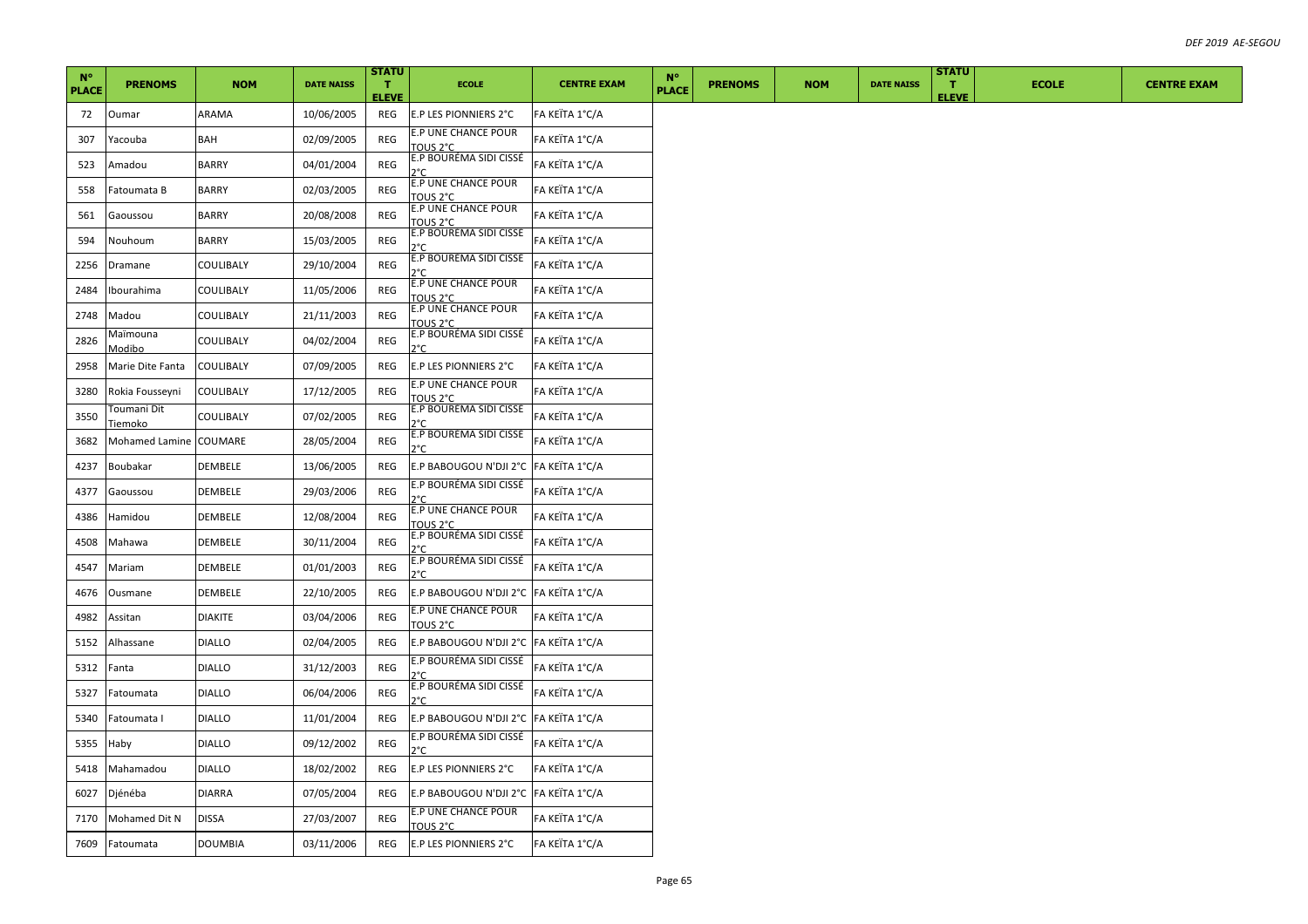| $N^{\circ}$  |                             |               |                   | <b>STATU</b>          |                                        |                    | <b>N°</b>    |                |            |                   | <b>STATU</b>       |              |                    |
|--------------|-----------------------------|---------------|-------------------|-----------------------|----------------------------------------|--------------------|--------------|----------------|------------|-------------------|--------------------|--------------|--------------------|
| <b>PLACE</b> | <b>PRENOMS</b>              | <b>NOM</b>    | <b>DATE NAISS</b> | $\mathbf{T}$<br>ELEVE | <b>ECOLE</b>                           | <b>CENTRE EXAM</b> | <b>PLACE</b> | <b>PRENOMS</b> | <b>NOM</b> | <b>DATE NAISS</b> | п.<br><b>ELEVE</b> | <b>ECOLE</b> | <b>CENTRE EXAM</b> |
| 7697         | Karim                       | <b>DOUMBO</b> | 17/10/2005        | REG                   | E.P BOURÉMA SIDI CISSÉ<br>٦°۲          | FA KEÏTA 1°C/A     |              |                |            |                   |                    |              |                    |
| 8032         | Aïchatou                    | FOFANA        | 22/08/2006        | REG                   | E.P BOURÉMA SIDI CISSÉ<br>ን°C          | FA KEÏTA 1°C/A     |              |                |            |                   |                    |              |                    |
| 8190         | Mohamed<br>Bassirou         | FOMBA         | 04/01/2005        | REG                   | E.P UNE CHANCE POUR<br>TOUS 2°C        | FA KEÏTA 1°C/A     |              |                |            |                   |                    |              |                    |
| 8194         | Oumou                       | FOMBA         | 10/09/2006        | REG                   | E.P UNE CHANCE POUR<br>TOUS 2°C        | FA KEÏTA 1°C/A     |              |                |            |                   |                    |              |                    |
| 8298         | Alassane D                  | GOÏTA         | 09/06/2004        | REG                   | <b>E.P UNE CHANCE POUR</b><br>TOUS 2°C | FA KEÏTA 1°C/A     |              |                |            |                   |                    |              |                    |
| 8311         | Fousseiny D                 | GOÏTA         | 09/06/2004        | REG                   | E.P UNE CHANCE POUR<br>TOUS 2°C        | FA KEÏTA 1°C/A     |              |                |            |                   |                    |              |                    |
| 8841         | Abdoulaye<br>Boumba         | KANE          | 06/05/2004        | REG                   | E.P BOURÉMA SIDI CISSÉ<br>ን°C          | FA KEÏTA 1°C/A     |              |                |            |                   |                    |              |                    |
| 9074         | Amadou                      | KASSOGUE      | 03/11/2005        | REG                   | E.P BOURÈMA SIDI CISSÉ<br>ን°C          | FA KEÏTA 1°C/A     |              |                |            |                   |                    |              |                    |
| 9281         | Amary                       | KEÏTA         | 02/11/2006        | REG                   | E.P BABOUGOU N'DJI 2°C  FA KEÏTA 1°C/A |                    |              |                |            |                   |                    |              |                    |
| 9284         | Aminata                     | KEÏTA         | 17/09/2005        | REG                   | <b>E.P UNE CHANCE POUR</b><br>TOUS 2°C | FA KEÏTA 1°C/A     |              |                |            |                   |                    |              |                    |
| 9293         | Assitan                     | KEÏTA         | 10/07/2006        | REG                   | E.P BOURÉMA SIDI CISSÉ<br>ን°C          | FA KEÏTA 1°C/A     |              |                |            |                   |                    |              |                    |
| 9458         | Oumou                       | KEÏTA         | 02/09/2004        | REG                   | E.P UNE CHANCE POUR<br>TOUS 2°C        | FA KEÏTA 1°C/A     |              |                |            |                   |                    |              |                    |
| 9806         | Bourama                     | KONATE        | 31/07/2005        | REG                   | E.P BOURÈMA SIDI CISSÉ<br>2°C          | FA KEÏTA 1°C/A     |              |                |            |                   |                    |              |                    |
| 10052        | Baïssou                     | KONE          | 11/06/2004        | REG                   | E.P BABOUGOU N'DJI 2°C  FA KEÏTA 1°C/A |                    |              |                |            |                   |                    |              |                    |
| 10064        | Bazoumana                   | KONE          | 04/11/2001        | REG                   | E.P BABOUGOU N'DJI 2°C  FA KEÏTA 1°C/A |                    |              |                |            |                   |                    |              |                    |
| 10237        | Massan                      | KONE          | 16/12/2006        | REG                   | E.P BABOUGOU N'DJI 2°C  FA KEÏTA 1°C/A |                    |              |                |            |                   |                    |              |                    |
| 10349        | Worokiatou                  | KONE          | 12/11/2002        | REG                   | E.P LES PIONNIERS 2°C                  | FA KEÏTA 1°C/A     |              |                |            |                   |                    |              |                    |
| 10634        | Mariam                      | KOUYATE       | 26/05/2007        | REG                   | E.P LES PIONNIERS 2°C                  | FA KEÏTA 1°C/A     |              |                |            |                   |                    |              |                    |
| 11263        | Mahamane A                  | <b>NABO</b>   | 01/08/2006        | REG                   | E.P UNE CHANCE POUR<br>TOUS 2°C        | FA KEÏTA 1°C/A     |              |                |            |                   |                    |              |                    |
| 11276        | Fatoumata                   | NAGO          | 15/02/2003        | REG                   | E.P BABOUGOU N'DJI 2°C FA KEÏTA 1°C/A  |                    |              |                |            |                   |                    |              |                    |
| 11329        | Fatoumata                   | N'DIAYE       | 24/11/2006        | REG                   | E.P BOURÉMA SIDI CISSÉ<br>2°C          | FA KEÏTA 1°C/A     |              |                |            |                   |                    |              |                    |
| 12137        | Koutoum<br>Boubacar         | SAMAKE        | 16/05/2004        | REG                   | E.P BABOUGOU N'DJI 2°C FA KEÏTA 1°C/A  |                    |              |                |            |                   |                    |              |                    |
| 12381        | Korotoumou                  | SANGARE       | 21/10/2005        | REG                   | E.P UNE CHANCE POUR<br>TOUS 2°C        | FA KEÏTA 1°C/A     |              |                |            |                   |                    |              |                    |
| 12454        | Assana                      | SANGO         | 27/04/2006        | REG                   | E.P BOURÉMA SIDI CISSÉ<br>ነየር          | FA KEÏTA 1°C/A     |              |                |            |                   |                    |              |                    |
| 12864        | Ismaïla                     | SIDIBE        | 08/05/2004        | REG                   | E.P BOURÉMA SIDI CISSÉ<br>ን°C          | FA KEÏTA 1°C/A     |              |                |            |                   |                    |              |                    |
| 12867        | Kadia                       | SIDIBE        | 08/09/2006        | REG                   | E.P BABOUGOU N'DJI 2°C  FA KEÏTA 1°C/A |                    |              |                |            |                   |                    |              |                    |
| 12875        | Kany                        | SIDIBE        | 02/11/2006        | REG                   | E.P BABOUGOU N'DJI 2°C  FA KEÏTA 1°C/A |                    |              |                |            |                   |                    |              |                    |
| 12956        | Toumani                     | SIDIBE        | 29/01/2006        | REG                   | E.P BABOUGOU N'DJI 2°C  FA KEÏTA 1°C/A |                    |              |                |            |                   |                    |              |                    |
| 12965        | Yoro                        | SIDIBE        | 23/11/2005        | <b>REG</b>            | <b>E.P UNE CHANCE POUR</b><br>TOUS 2°C | FA KEÏTA 1°C/A     |              |                |            |                   |                    |              |                    |
|              | 13135 Mohamed Gueye SISSOKO |               | 29/08/2006        | REG                   | E.P BABOUGOU N'DJI 2°C FA KEÏTA 1°C/A  |                    |              |                |            |                   |                    |              |                    |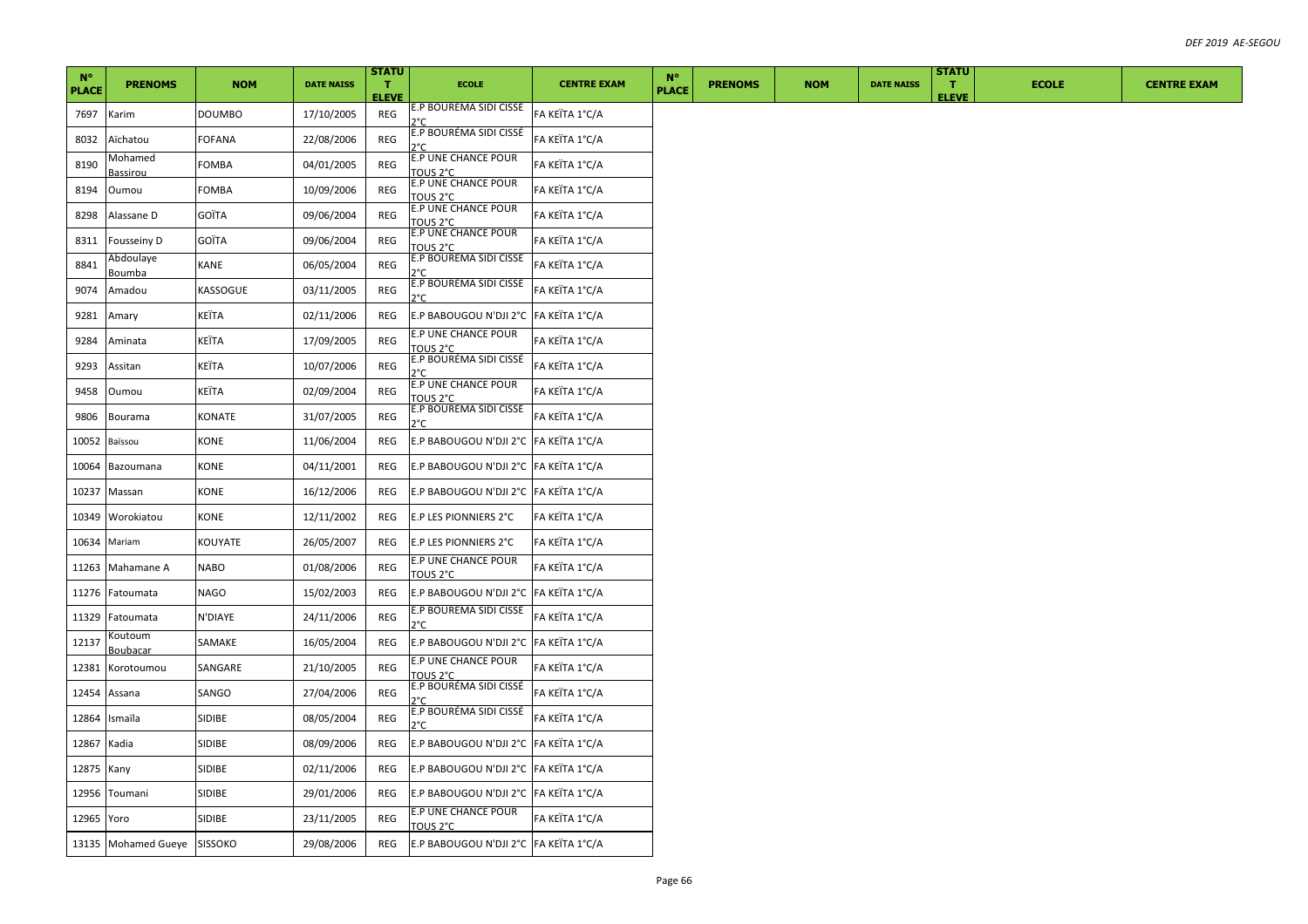|                             |                              |               |                   | <b>STATU</b>                 |                                        |                    |                             |                |            |                   | <b>STATU</b>       |              |                    |
|-----------------------------|------------------------------|---------------|-------------------|------------------------------|----------------------------------------|--------------------|-----------------------------|----------------|------------|-------------------|--------------------|--------------|--------------------|
| $N^{\circ}$<br><b>PLACE</b> | <b>PRENOMS</b>               | <b>NOM</b>    | <b>DATE NAISS</b> | $\mathbf{T}$<br><b>ELEVE</b> | <b>ECOLE</b>                           | <b>CENTRE EXAM</b> | $N^{\circ}$<br><b>PLACE</b> | <b>PRENOMS</b> | <b>NOM</b> | <b>DATE NAISS</b> | п.<br><b>ELEVE</b> | <b>ECOLE</b> | <b>CENTRE EXAM</b> |
| 13149                       | Rokia                        | SISSOKO       | 11/08/2004        | REG                          | E.P BABOUGOU N'DJI 2°C FA KEÏTA 1°C/A  |                    |                             |                |            |                   |                    |              |                    |
| 13351                       | Adama                        | SOUARE        | 08/10/2003        | REG                          | E.P BABOUGOU N'DJI 2°C FA KEÏTA 1°C/A  |                    |                             |                |            |                   |                    |              |                    |
| 13367                       | Kadidjatou                   | SOUMAHORO     | 15/01/2006        | REG                          | E.P UNE CHANCE POUR<br>TOUS 2°C        | FA KEÏTA 1°C/A     |                             |                |            |                   |                    |              |                    |
| 13663                       | Barké                        | TAMBOURA      | 07/06/2004        | REG                          | E.P UNE CHANCE POUR<br>TOUS 2°C        | FA KEÏTA 1°C/A     |                             |                |            |                   |                    |              |                    |
| 13668                       | Koumbély                     | TAMBOURA      | 01/11/2004        | REG                          | E.P LES PIONNIERS 2°C                  | FA KEÏTA 1°C/A     |                             |                |            |                   |                    |              |                    |
| 14117                       | Korotoumou                   | TEMBELY       | 27/11/2003        | REG                          | E.P BOURÉMA SIDI CISSÉ<br>ን°C          | FA KEÏTA 1°C/A     |                             |                |            |                   |                    |              |                    |
| 14249                       | Fousseny                     | <b>THIERO</b> | 30/08/2004        | <b>REG</b>                   | E.P UNE CHANCE POUR<br>TOUS 2°C        | FA KEÏTA 1°C/A     |                             |                |            |                   |                    |              |                    |
| 14335                       | Aïssata                      | <b>TOGO</b>   | 05/12/2005        | REG                          | E.P UNE CHANCE POUR<br>TOUS 2°C        | FA KEÏTA 1°C/A     |                             |                |            |                   |                    |              |                    |
| 14385                       | Adama                        | TOGOLA        | 27/04/2006        | REG                          | E.P LES PIONNIERS 2°C                  | FA KEÏTA 1°C/A     |                             |                |            |                   |                    |              |                    |
| 14541                       | Aïchata                      | <b>TOURE</b>  | 23/01/2007        | REG                          | E.P UNE CHANCE POUR<br>TOUS 2°C        | FA KEÏTA 1°C/A     |                             |                |            |                   |                    |              |                    |
| 14604                       | Diaminatou                   | <b>TOURE</b>  | 13/07/2003        | REG                          | E.P BABOUGOU N'DJI 2°C FA KEÏTA 1°C/A  |                    |                             |                |            |                   |                    |              |                    |
| 14625                       | Fatoumata                    | <b>TOURE</b>  | 14/03/2006        | <b>REG</b>                   | E.P BOURÈMA SIDI CISSÉ<br>ን°C          | FA KEÏTA 1°C/A     |                             |                |            |                   |                    |              |                    |
| 14639                       | Hachatou<br><u>Mahamadou</u> | <b>TOURE</b>  | 08/07/2004        | REG                          | E.P BABOUGOU N'DJI 2°C FA KEÏTA 1°C/A  |                    |                             |                |            |                   |                    |              |                    |
| 14830                       | Aboubacar                    | <b>TRAORE</b> | 12/10/2003        | REG                          | E.P LES PIONNIERS 2°C                  | FA KEÏTA 1°C/A     |                             |                |            |                   |                    |              |                    |
| 14866                       | Adiaratou                    | TRAORE        | 05/12/2004        | REG                          | E.P BOURÉMA SIDI CISSÉ<br>ን°C          | FA KEÏTA 1°C/A     |                             |                |            |                   |                    |              |                    |
| 14896                       | Aïssata                      | <b>TRAORE</b> | 31/12/2005        | REG                          | E.P BOURÉMA SIDI CISSÉ<br>ን°Ր          | FA KEÏTA 1°C/A     |                             |                |            |                   |                    |              |                    |
| 15085                       | Assiatou                     | TRAORE        | 09/03/2006        | REG                          | E.P BABOUGOU N'DJI 2°C FA KEÏTA 1°C/A  |                    |                             |                |            |                   |                    |              |                    |
| 15452                       | Fatoumata                    | TRAORE        | 31/01/2005        | REG                          | E.P BABOUGOU N'DJI 2°C FA KEÏTA 1°C/A  |                    |                             |                |            |                   |                    |              |                    |
| 15453                       | Fatoumata                    | TRAORE        | 14/01/2006        | REG                          | E.P BABOUGOU N'DJI 2°C FA KEÏTA 1°C/A  |                    |                             |                |            |                   |                    |              |                    |
| 15498                       | Fatoumata Bouya              | <b>TRAORE</b> | 25/05/2006        | REG                          | E.P BABOUGOU N'DJI 2°C  FA KEÏTA 1°C/A |                    |                             |                |            |                   |                    |              |                    |
| 15578                       | Haoua                        | TRAORE        | 03/04/2006        | REG                          | E.P BABOUGOU N'DJI 2°C FA KEÏTA 1°C/A  |                    |                             |                |            |                   |                    |              |                    |
| 15594                       | Hawa                         | TRAORE        | 11/07/2005        | REG                          | E.P UNE CHANCE POUR<br>TOUS 2°C        | FA KEÏTA 1°C/A     |                             |                |            |                   |                    |              |                    |
| 15935                       | Mariam                       | TRAORE        | 30/03/2005        | REG                          | E.P LES PIONNIERS 2°C                  | FA KEÏTA 1°C/A     |                             |                |            |                   |                    |              |                    |
| 16275                       | Sata                         | TRAORE        | 22/09/2006        | REG                          | E.P BABOUGOU N'DJI 2°C FA KEÏTA 1°C/A  |                    |                             |                |            |                   |                    |              |                    |
| 16616                       | Kadiatou                     | YALCOUYE      | 15/05/2006        | REG                          | E.P BOURÉMA SIDI CISSÉ<br>ን°C          | FA KEÏTA 1°C/A     |                             |                |            |                   |                    |              |                    |
| $\overline{\mathbf{3}}$     | Seïma                        | ABDOURHAMANE  | 23/03/2005        | REG                          | FA KEÏTA 2°C/B                         | FA KEÏTA 2°C       |                             |                |            |                   |                    |              |                    |
| 86                          | Madani                       | AW            | 25/11/2001        | REG                          | FA KEÏTA 2°C/A                         | FA KEÏTA 2°C       |                             |                |            |                   |                    |              |                    |
| 197                         | Salimata                     | BAGAYOKO      | 16/03/2004        | REG                          | FA KEÏTA 2°C/B                         | FA KEÏTA 2°C       |                             |                |            |                   |                    |              |                    |
| 206                         | Abdoulaye                    | BAH           | 02/06/2002        | REG                          | FA KEÏTA 2°C/B                         | FA KEÏTA 2°C       |                             |                |            |                   |                    |              |                    |
| 259                         | Lamana                       | BAH           | 03/01/2004        | REG                          | FA KEÏTA 2°C/A                         | FA KEÏTA 2°C       |                             |                |            |                   |                    |              |                    |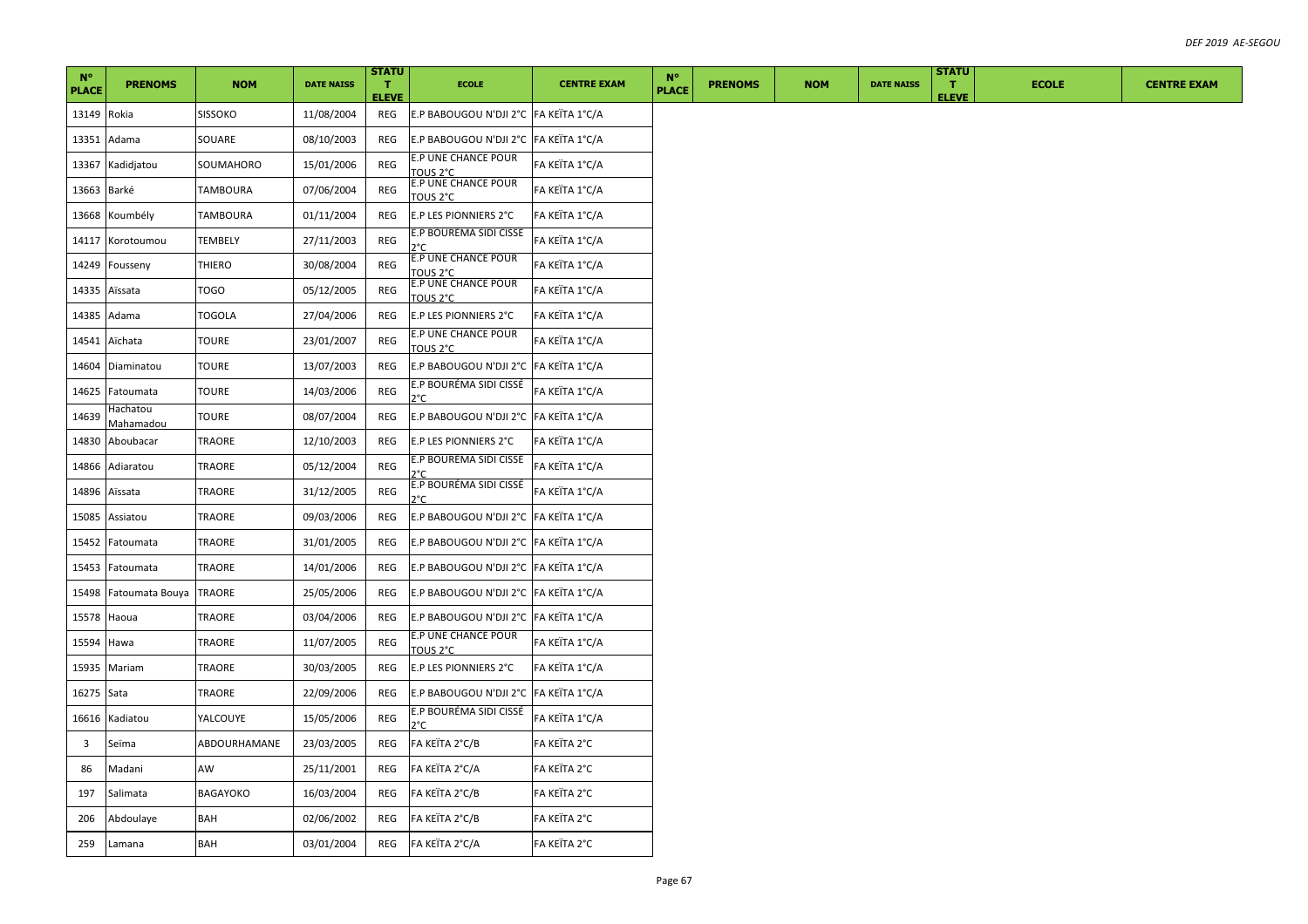| $N^{\circ}$<br><b>PLACE</b> | <b>PRENOMS</b>     | <b>NOM</b>     | <b>DATE NAISS</b> | <b>STATU</b><br>т.<br><b>ELEVE</b> | <b>ECOLE</b>     | <b>CENTRE EXAM</b> | $N^{\circ}$<br><b>PLACE</b> | <b>PRENOMS</b> | <b>NOM</b> | <b>DATE NAISS</b> | <b>STATU</b><br>л.<br><b>ELEVE</b> | <b>ECOLE</b> | <b>CENTRE EXAM</b> |
|-----------------------------|--------------------|----------------|-------------------|------------------------------------|------------------|--------------------|-----------------------------|----------------|------------|-------------------|------------------------------------|--------------|--------------------|
| 592                         | Nana               | <b>BARRY</b>   | 20/08/2003        | REG                                | FA KEÏTA 2°C/A   | FA KEÏTA 2°C       |                             |                |            |                   |                                    |              |                    |
| 769                         | Fatoumata          | <b>BOCOUM</b>  | 31/10/2005        | REG                                | FA KEÏTA 2°C/A   | FA KEÏTA 2°C       |                             |                |            |                   |                                    |              |                    |
| 879                         | Bintou Founè       | <b>BOUARE</b>  | 18/07/2002        | REG                                | FA KEÏTA 2°C/A   | FA KEÏTA 2°C       |                             |                |            |                   |                                    |              |                    |
| 915                         | Fatou              | <b>BOUARE</b>  | 01/01/2005        | REG                                | FA KEÏTA 2°C/A   | FA KEÏTA 2°C       |                             |                |            |                   |                                    |              |                    |
| 1024                        | Moulaye Labasse    | <b>BOUARE</b>  | 23/10/2003        | REG                                | FA KEÏTA 2°C/B   | FA KEÏTA 2°C       |                             |                |            |                   |                                    |              |                    |
| 1461                        | Mariam             | <b>CISSE</b>   | 10/04/2004        | REG                                | FA KEÏTA 2°C/A   | FA KEÏTA 2°C       |                             |                |            |                   |                                    |              |                    |
| 1558                        | Daouda             | <b>CISSOKO</b> | 26/08/2005        | REG                                | FA KEÏTA 2°C/A   | FA KEÏTA 2°C       |                             |                |            |                   |                                    |              |                    |
| 1595                        | Bintou             | CONDE          | 17/09/2004        | REG                                | FA KEÏTA 2°C/A   | FA KEÏTA 2°C       |                             |                |            |                   |                                    |              |                    |
| 1714                        | Aïssata            | COULIBALY      | 18/12/2005        | REG                                | FA KEÏTA 2°C/B   | FA KEÏTA 2°C       |                             |                |            |                   |                                    |              |                    |
| 1913                        | Assitan            | COULIBALY      | 10/01/2006        | REG                                | FA KEÏTA 2°C/B   | FA KEÏTA 2°C       |                             |                |            |                   |                                    |              |                    |
| 2330                        | Fatoumata          | COULIBALY      | 19/10/2004        | REG                                | FA KEÏTA 2°C/A   | FA KEÏTA 2°C       |                             |                |            |                   |                                    |              |                    |
| 2430                        | Hamidou            | COULIBALY      | 11/08/2004        | REG                                | FA KEÏTA 2°C/B   | FA KEÏTA 2°C       |                             |                |            |                   |                                    |              |                    |
| 2470                        | Hawa Bassirou      | COULIBALY      | 05/01/2005        | REG                                | FA KEÏTA 2°C/A   | FA KEÏTA 2°C       |                             |                |            |                   |                                    |              |                    |
| 2680                        | Koumba             | COULIBALY      | 25/02/2002        | REG                                | FA KEÏTA 2°C/A   | FA KEÏTA 2°C       |                             |                |            |                   |                                    |              |                    |
| 3006                        | Modibo             | COULIBALY      | 02/11/2003        | REG                                | SOUNGOBOUGOU 2°C | FA KEÏTA 2°C       |                             |                |            |                   |                                    |              |                    |
| 3542                        | Tidiane            | COULIBALY      | 13/03/2004        | REG                                | FA KEÏTA 2°C/A   | FA KEÏTA 2°C       |                             |                |            |                   |                                    |              |                    |
| 3838                        | Mamane             | <b>DAO</b>     | 27/12/2002        | REG                                | FA KEÏTA 2°C/A   | FA KEÏTA 2°C       |                             |                |            |                   |                                    |              |                    |
| 3931                        | Kadidiatou         | DAOU           | 01/04/2003        | REG                                | FA KEÏTA 2°C/B   | FA KEÏTA 2°C       |                             |                |            |                   |                                    |              |                    |
| 4068                        | Aïchata B          | DEMBELE        | 01/06/2003        | REG                                | SOUNGOBOUGOU 2°C | FA KEÏTA 2°C       |                             |                |            |                   |                                    |              |                    |
| 4078                        | Aïssata            | DEMBELE        | 23/03/2005        | REG                                | FA KEÏTA 2°C/B   | FA KEÏTA 2°C       |                             |                |            |                   |                                    |              |                    |
| 4151                        | Arouna             | DEMBELE        | 01/01/2004        | REG                                | FA KEÏTA 2°C/A   | FA KEÏTA 2°C       |                             |                |            |                   |                                    |              |                    |
| 4309                        | Dramane            | DEMBELE        | 30/03/2006        | REG                                | FA KEÏTA 2°C/B   | FA KEÏTA 2°C       |                             |                |            |                   |                                    |              |                    |
| 4382                        | Habibatou          | DEMBELE        | 14/08/2003        | REG                                | SOUNGOBOUGOU 2°C | FA KEÏTA 2°C       |                             |                |            |                   |                                    |              |                    |
| 4506                        | Mahamadou<br>Tiéma | DEMBELE        | 07/11/2005        | REG                                | FA KEÏTA 2°C/B   | FA KEÏTA 2°C       |                             |                |            |                   |                                    |              |                    |
| 4611                        | Moussa             | DEMBELE        | 09/09/2005        | REG                                | FA KEÏTA 2°C/B   | FA KEÏTA 2°C       |                             |                |            |                   |                                    |              |                    |
| 4682                        | Ousmane            | DEMBELE        | 07/08/2004        | REG                                | SOUNGOBOUGOU 2°C | FA KEÏTA 2°C       |                             |                |            |                   |                                    |              |                    |
| 4758                        | Siaka              | DEMBELE        | 01/01/2001        | REG                                | FA KEÏTA 2°C/A   | FA KEÏTA 2°C       |                             |                |            |                   |                                    |              |                    |
| 4800                        | Thérèse            | DEMBELE        | 21/09/2002        | REG                                | FA KEÏTA 2°C/A   | FA KEÏTA 2°C       |                             |                |            |                   |                                    |              |                    |
| 4842                        | Youadi             | DENA           | 12/08/2002        | REG                                | FA KEÏTA 2°C/B   | FA KEÏTA 2°C       |                             |                |            |                   |                                    |              |                    |
| 5014                        | Fatoumata          | <b>DIAKITE</b> | 24/05/2003        | REG                                | FA KEÏTA 2°C/A   | FA KEÏTA 2°C       |                             |                |            |                   |                                    |              |                    |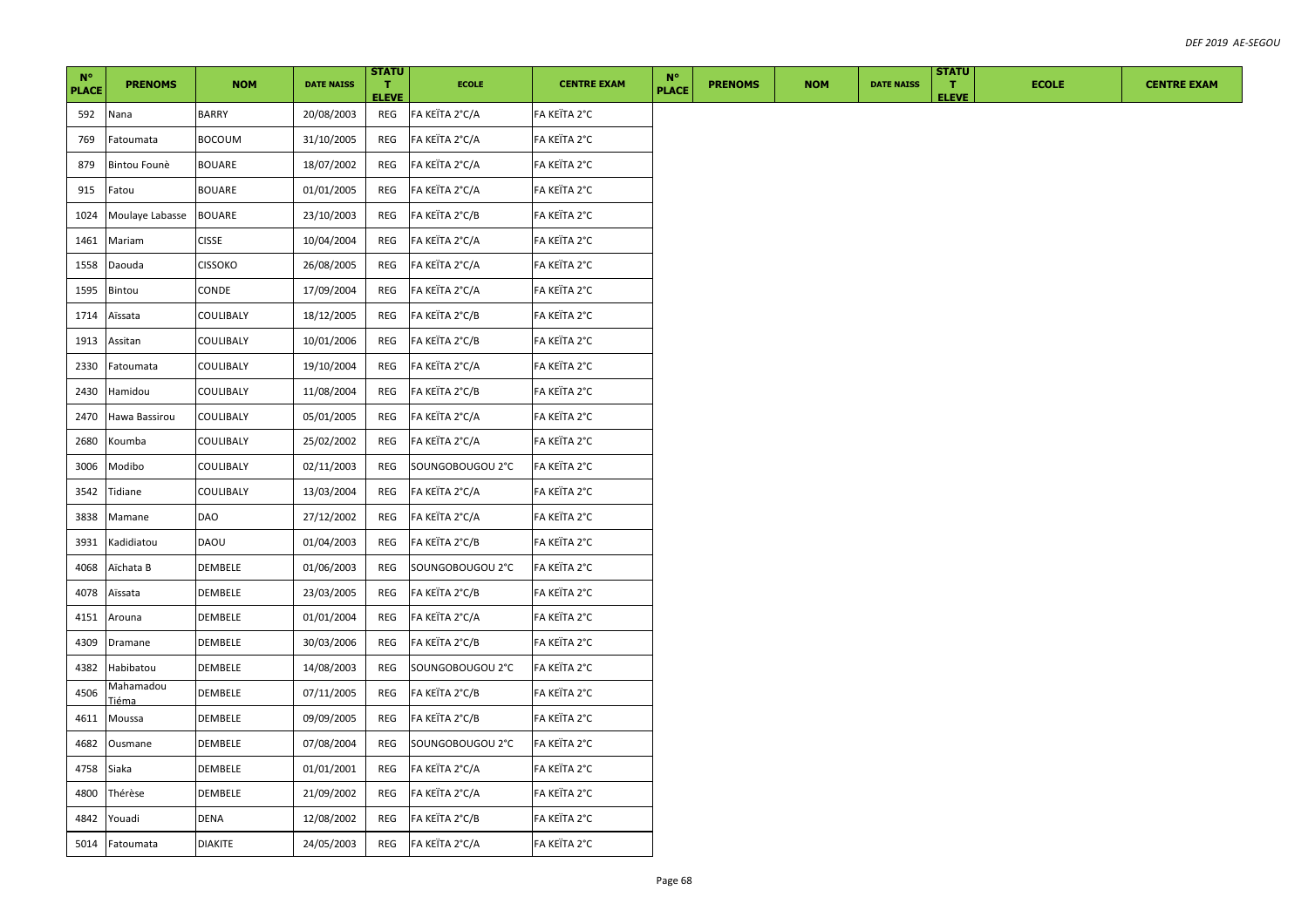| $N^{\circ}$<br><b>PLACE</b> | <b>PRENOMS</b>         | <b>NOM</b>      | <b>DATE NAISS</b> | <b>STATU</b><br>т.  | <b>ECOLE</b>     | <b>CENTRE EXAM</b> | $N^{\circ}$<br><b>PLACE</b> | <b>PRENOMS</b> | <b>NOM</b> | <b>DATE NAISS</b> | <b>STATU</b><br>л. | <b>ECOLE</b> | <b>CENTRE EXAM</b> |
|-----------------------------|------------------------|-----------------|-------------------|---------------------|------------------|--------------------|-----------------------------|----------------|------------|-------------------|--------------------|--------------|--------------------|
| 5078                        | Oumar                  | <b>DIAKITE</b>  | 18/10/2003        | <b>ELEVE</b><br>REG | FA KEÏTA 2°C/B   | FA KEÏTA 2°C       |                             |                |            |                   | <b>ELEVE</b>       |              |                    |
| 5088                        | Safiatou               | DIAKITE         | 11/08/2004        | REG                 | FA KEÏTA 2°C/B   | FA KEÏTA 2°C       |                             |                |            |                   |                    |              |                    |
| 5094                        | Saran                  | <b>DIAKITE</b>  | 28/11/2003        | REG                 | FA KEÏTA 2°C/B   | FA KEÏTA 2°C       |                             |                |            |                   |                    |              |                    |
| 5314                        | Fanta                  | <b>DIALLO</b>   | 21/05/2001        | REG                 | FA KEÏTA 2°C/A   | FA KEÏTA 2°C       |                             |                |            |                   |                    |              |                    |
| 5471                        | Modibo                 | <b>DIALLO</b>   | 31/12/2004        | REG                 | FA KEÏTA 2°C/A   | FA KEÏTA 2°C       |                             |                |            |                   |                    |              |                    |
| 5474                        | Modibo                 | <b>DIALLO</b>   | 31/12/2003        | REG                 | SOUNGOBOUGOU 2°C | FA KEÏTA 2°C       |                             |                |            |                   |                    |              |                    |
| 5752                        | Amadoun<br>Boulkassoum | <b>DIARRA</b>   | 02/08/2005        | REG                 | FA KEÏTA 2°C/B   | FA KEÏTA 2°C       |                             |                |            |                   |                    |              |                    |
| 5767                        | Aminata                | <b>DIARRA</b>   | 11/07/2003        | REG                 | FA KEÏTA 2°C/B   | FA KEÏTA 2°C       |                             |                |            |                   |                    |              |                    |
| 5820                        | Assitan                | <b>DIARRA</b>   | 19/11/2004        | REG                 | FA KEÏTA 2°C/A   | FA KEÏTA 2°C       |                             |                |            |                   |                    |              |                    |
| 5843                        | Awa                    | <b>DIARRA</b>   | 07/10/2004        | REG                 | FA KEÏTA 2°C/A   | FA KEÏTA 2°C       |                             |                |            |                   |                    |              |                    |
| 5946                        | Bintoufounè            | <b>DIARRA</b>   | 04/08/2004        | REG                 | FA KEÏTA 2°C/B   | FA KEÏTA 2°C       |                             |                |            |                   |                    |              |                    |
| 6117                        | Fatoumata              | <b>DIARRA</b>   | 21/04/2002        | REG                 | FA KEÏTA 2°C/A   | FA KEÏTA 2°C       |                             |                |            |                   |                    |              |                    |
| 6220                        | Hawa Mountaga          | <b>DIARRA</b>   | 25/10/2002        | REG                 | FA KEÏTA 2°C/B   | FA KEÏTA 2°C       |                             |                |            |                   |                    |              |                    |
| 6221                        | Hawa Sekou             | <b>DIARRA</b>   | 03/01/2004        | REG                 | FA KEÏTA 2°C/B   | FA KEÏTA 2°C       |                             |                |            |                   |                    |              |                    |
| 6279                        | Kadiatou               | DIARRA          | 03/06/2004        | REG                 | FA KEÏTA 2°C/A   | FA KEÏTA 2°C       |                             |                |            |                   |                    |              |                    |
| 6333                        | Kouraba                | <b>DIARRA</b>   | 14/06/2006        | REG                 | FA KEÏTA 2°C/B   | FA KEÏTA 2°C       |                             |                |            |                   |                    |              |                    |
| 6367                        | Madou                  | <b>DIARRA</b>   | 17/07/2001        | REG                 | FA KEÏTA 2°C/B   | FA KEÏTA 2°C       |                             |                |            |                   |                    |              |                    |
| 6445                        | Mamadou Modibo DIARRA  |                 | 08/01/2004        | REG                 | FA KEÏTA 2°C/B   | FA KEÏTA 2°C       |                             |                |            |                   |                    |              |                    |
| 6738                        | Saoudatou              | <b>DIARRA</b>   | 12/12/2001        | REG                 | FA KEÏTA 2°C/A   | FA KEÏTA 2°C       |                             |                |            |                   |                    |              |                    |
| 6833                        | Souleymane             | DIARRA          | 10/03/2003        | REG                 | SOUNGOBOUGOU 2°C | FA KEÏTA 2°C       |                             |                |            |                   |                    |              |                    |
| 7146                        | Mariam                 | <b>DIEPKILE</b> | 06/01/2006        | REG                 | FA KEÏTA 2°C/B   | FA KEÏTA 2°C       |                             |                |            |                   |                    |              |                    |
| 7271                        | <b>Baye Boubacar</b>   | <b>DJIRE</b>    | 23/11/2004        | REG                 | FA KEÏTA 2°C/A   | FA KEÏTA 2°C       |                             |                |            |                   |                    |              |                    |
| 7306                        | Fatoumata<br>Maman     | <b>DJIRE</b>    | 20/08/2004        | REG                 | FA KEÏTA 2°C/A   | FA KEÏTA 2°C       |                             |                |            |                   |                    |              |                    |
| 7614                        | Fousseyni              | <b>DOUMBIA</b>  | 09/12/2003        | REG                 | FA KEÏTA 2°C/A   | FA KEÏTA 2°C       |                             |                |            |                   |                    |              |                    |
| 7643                        | Mariam                 | DOUMBIA         | 21/08/2004        | REG                 | FA KEÏTA 2°C/A   | FA KEÏTA 2°C       |                             |                |            |                   |                    |              |                    |
| 8055                        | Bintou Founé           | FOFANA          | 01/01/2004        | REG                 | FA KEÏTA 2°C/B   | FA KEÏTA 2°C       |                             |                |            |                   |                    |              |                    |
| 8073                        | Fatoumata              | FOFANA          | 13/01/2005        | REG                 | FA KEÏTA 2°C/B   | FA KEÏTA 2°C       |                             |                |            |                   |                    |              |                    |
| 8443                        | Hawa                   | <b>GUINDO</b>   | 21/11/2006        | REG                 | FA KEÏTA 2°C/A   | FA KEÏTA 2°C       |                             |                |            |                   |                    |              |                    |
| 8466                        | Mariam                 | GUINDO          | 02/07/2003        | REG                 | FA KEÏTA 2°C/A   | FA KEÏTA 2°C       |                             |                |            |                   |                    |              |                    |
| 8586 Ali                    |                        | HAÏDARA         | 04/05/2005        | REG                 | FA KEÏTA 2°C/B   | FA KEÏTA 2°C       |                             |                |            |                   |                    |              |                    |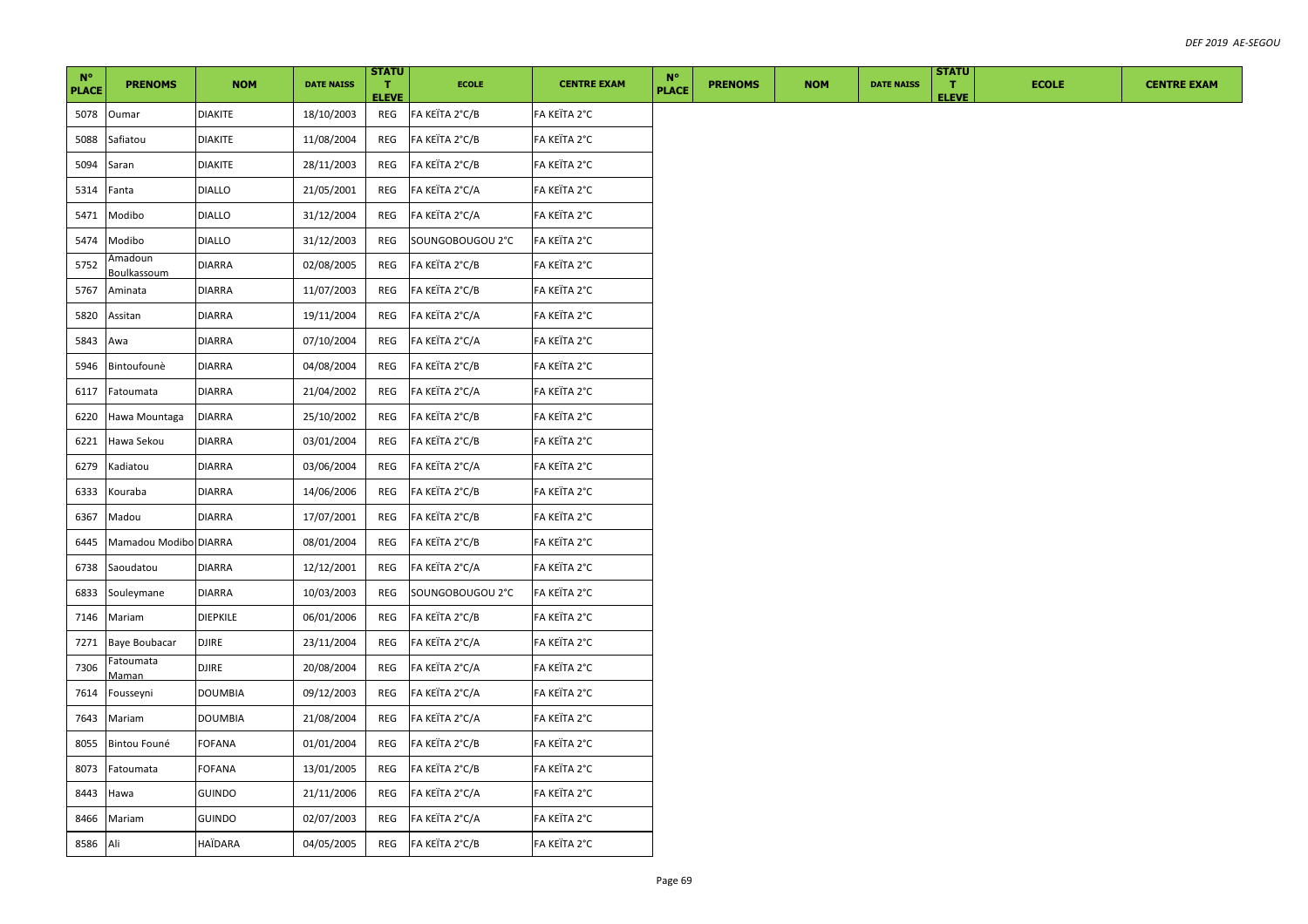| $N^{\circ}$<br><b>PLACE</b> | <b>PRENOMS</b>                | <b>NOM</b>       | <b>DATE NAISS</b> | <b>STATU</b><br>т.  | <b>ECOLE</b>   | <b>CENTRE EXAM</b> | $N^{\circ}$<br><b>PLACE</b> | <b>PRENOMS</b> | <b>NOM</b> | <b>DATE NAISS</b> | <b>STATU</b><br>л. | <b>ECOLE</b> | <b>CENTRE EXAM</b> |
|-----------------------------|-------------------------------|------------------|-------------------|---------------------|----------------|--------------------|-----------------------------|----------------|------------|-------------------|--------------------|--------------|--------------------|
| 8772                        | Fanta Dite Nah                | KAMISSOKO        | 05/08/2004        | <b>ELEVE</b><br>REG | FA KEÏTA 2°C/B | FA KEÏTA 2°C       |                             |                |            |                   | <b>ELEVE</b>       |              |                    |
| 8799                        | Mariam                        | KAMITE           | 01/11/2004        | REG                 | FA KEÏTA 2°C/B | FA KEÏTA 2°C       |                             |                |            |                   |                    |              |                    |
| 9075                        | Amadou                        | KASSOGUE         | 10/05/2006        | REG                 | FA KEÏTA 2°C/B | FA KEÏTA 2°C       |                             |                |            |                   |                    |              |                    |
| 9316                        | Boubacar                      | KEÏTA            | 11/04/2002        | REG                 | FA KEÏTA 2°C/A | FA KEÏTA 2°C       |                             |                |            |                   |                    |              |                    |
| 9512                        | Aminata                       | KELEPILY         | 14/10/2005        | REG                 | FA KEÏTA 2°C/B | FA KEÏTA 2°C       |                             |                |            |                   |                    |              |                    |
| 9528                        | Bouréma                       | <b>KENE</b>      | 13/08/2004        | REG                 | FA KEÏTA 2°C/B | FA KEÏTA 2°C       |                             |                |            |                   |                    |              |                    |
| 9531                        | Mama                          | KENE             | 01/01/2004        | REG                 | FA KEÏTA 2°C/A | FA KEÏTA 2°C       |                             |                |            |                   |                    |              |                    |
| 9587                        | Oulématou                     | KOBRA            | 20/11/2005        | REG                 | FA KEÏTA 2°C/A | FA KEÏTA 2°C       |                             |                |            |                   |                    |              |                    |
| 9594                        | Djénéba                       | KODIO            | 10/06/2004        | REG                 | FA KEÏTA 2°C/A | FA KEÏTA 2°C       |                             |                |            |                   |                    |              |                    |
| 9766                        | Adama                         | KONATE           | 11/10/2004        | REG                 | FA KEÏTA 2°C/B | FA KEÏTA 2°C       |                             |                |            |                   |                    |              |                    |
| 9845                        | Kadiatou                      | KONATE           | 27/08/2004        | REG                 | FA KEÏTA 2°C/A | FA KEÏTA 2°C       |                             |                |            |                   |                    |              |                    |
| 10018                       | Aminata                       | KONE             | 14/08/2005        | REG                 | FA KEÏTA 2°C/A | FA KEÏTA 2°C       |                             |                |            |                   |                    |              |                    |
| 10158                       | Ismaïle                       | KONE             | 16/04/2004        | REG                 | FA KEÏTA 2°C/A | FA KEÏTA 2°C       |                             |                |            |                   |                    |              |                    |
| 10160                       | Issouf                        | KONE             | 15/08/2004        | REG                 | FA KEÏTA 2°C/B | FA KEÏTA 2°C       |                             |                |            |                   |                    |              |                    |
| 10290                       | Rokia                         | KONE             | 17/07/2001        | REG                 | FA KEÏTA 2°C/B | FA KEÏTA 2°C       |                             |                |            |                   |                    |              |                    |
| 10446 Sidi                  |                               | <b>KONTA</b>     | 01/04/2004        | REG                 | FA KEÏTA 2°C/A | FA KEÏTA 2°C       |                             |                |            |                   |                    |              |                    |
| 10678                       | Aminata                       | MAGASSA          | 28/08/2002        | REG                 | FA KEÏTA 2°C/B | FA KEÏTA 2°C       |                             |                |            |                   |                    |              |                    |
| 10680                       | Assétou                       | MAGASSA          | 07/11/2005        | REG                 | FA KEÏTA 2°C/B | FA KEÏTA 2°C       |                             |                |            |                   |                    |              |                    |
| 10704                       | Abdoul Karim<br><u>Seydou</u> | MAIGA            | 17/07/2004        | REG                 | FA KEÏTA 2°C/B | FA KEÏTA 2°C       |                             |                |            |                   |                    |              |                    |
| 11064                       | Nématou                       | MALLE            | 11/08/2004        | REG                 | FA KEÏTA 2°C/A | FA KEÏTA 2°C       |                             |                |            |                   |                    |              |                    |
| 11119                       | Alassane                      | MARIKO           | 14/09/2005        | REG                 | FA KEÏTA 2°C/B | FA KEÏTA 2°C       |                             |                |            |                   |                    |              |                    |
| 11121                       | Amadou                        | MARIKO           | 21/09/2004        | REG                 | FA KEÏTA 2°C/B | FA KEÏTA 2°C       |                             |                |            |                   |                    |              |                    |
| 11149                       | Kadidiatou                    | MARIKO           | 11/12/2004        | REG                 | FA KEÏTA 2°C/A | FA KEÏTA 2°C       |                             |                |            |                   |                    |              |                    |
| 11690                       | Ambakani                      | <b>OUOLOGUEM</b> | 19/09/2002        | REG                 | FA KEÏTA 2°C/B | FA KEÏTA 2°C       |                             |                |            |                   |                    |              |                    |
| 11880                       | Issa                          | SACKO            | 02/07/2005        | REG                 | FA KEÏTA 2°C/A | FA KEÏTA 2°C       |                             |                |            |                   |                    |              |                    |
| 11958                       | Housseyni                     | SAGARA           | 23/08/2004        | REG                 | FA KEÏTA 2°C/A | FA KEÏTA 2°C       |                             |                |            |                   |                    |              |                    |
| 12133                       | Koniba                        | SAMAKE           | 29/09/2004        | REG                 | FA KEÏTA 2°C/B | FA KEÏTA 2°C       |                             |                |            |                   |                    |              |                    |
| 12382                       | Kouyé                         | SANGARE          | 12/07/2004        | REG                 | FA KEÏTA 2°C/B | FA KEÏTA 2°C       |                             |                |            |                   |                    |              |                    |
|                             | 12482 Aminata                 | SANOGO           | 14/08/2004        | REG                 | FA KEÏTA 2°C/B | FA KEÏTA 2°C       |                             |                |            |                   |                    |              |                    |
|                             | 12505 Bintou Founè            | SANOGO           | 31/12/2006        | REG                 | FA KEÏTA 2°C/B | FA KEÏTA 2°C       |                             |                |            |                   |                    |              |                    |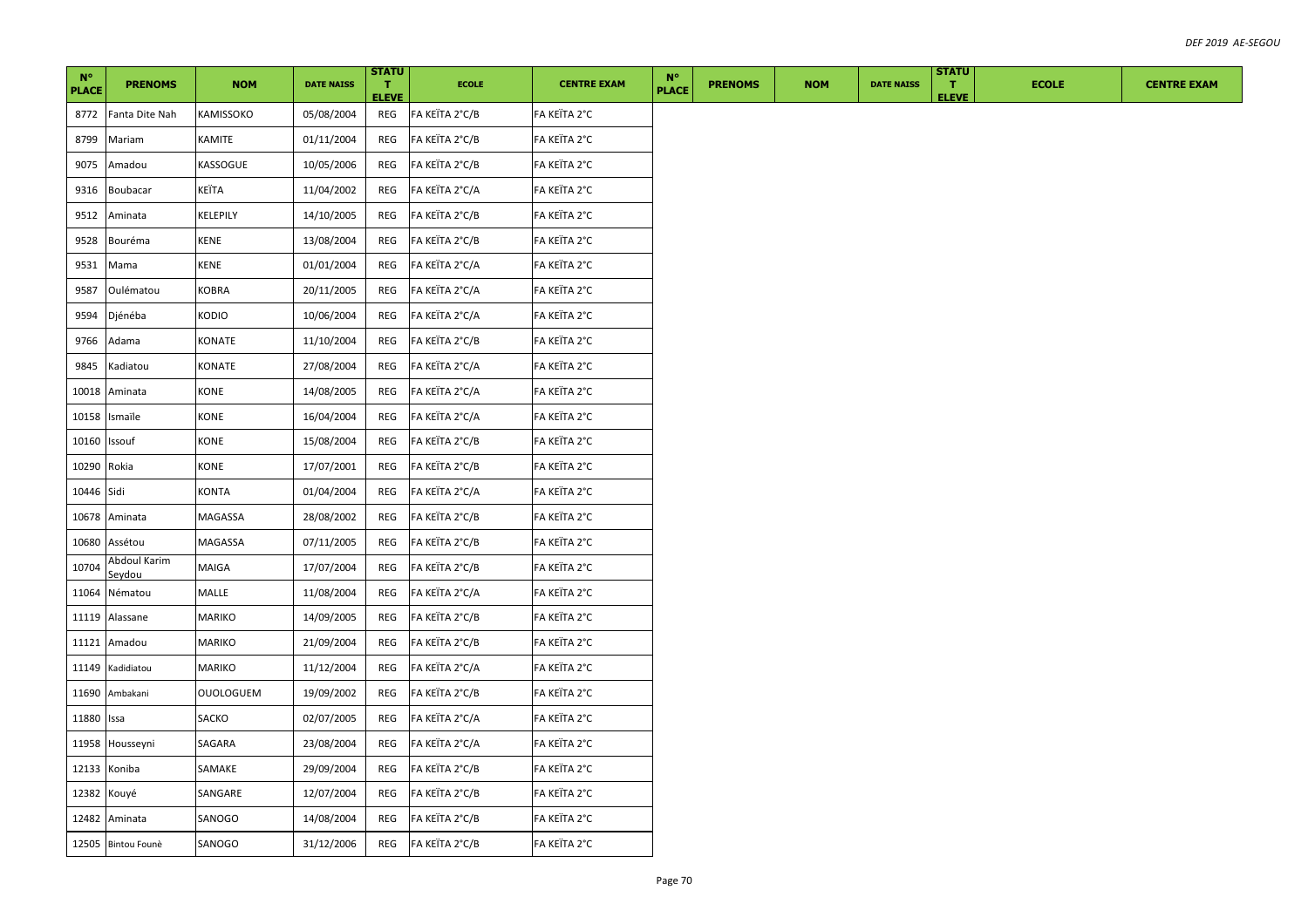| $N^{\circ}$  |                               |                |                   | <b>STATU</b>                 |                  |                    | $N^{\circ}$  |                |            |                   |                    | <b>STATU</b> |              |  |  |  |                    |  |  |
|--------------|-------------------------------|----------------|-------------------|------------------------------|------------------|--------------------|--------------|----------------|------------|-------------------|--------------------|--------------|--------------|--|--|--|--------------------|--|--|
| <b>PLACE</b> | <b>PRENOMS</b>                | <b>NOM</b>     | <b>DATE NAISS</b> | $\mathbf{T}$<br><b>ELEVE</b> | <b>ECOLE</b>     | <b>CENTRE EXAM</b> | <b>PLACE</b> | <b>PRENOMS</b> | <b>NOM</b> | <b>DATE NAISS</b> | T.<br><b>ELEVE</b> |              | <b>ECOLE</b> |  |  |  | <b>CENTRE EXAM</b> |  |  |
|              | 12744 Mahamadou               | SEKINTA        | 01/05/2007        | REG                          | FA KEÏTA 2°C/B   | FA KEÏTA 2°C       |              |                |            |                   |                    |              |              |  |  |  |                    |  |  |
| 12791        | Abou Rahamane                 | SIDIBE         | 27/08/2004        | REG                          | FA KEÏTA 2°C/A   | FA KEÏTA 2°C       |              |                |            |                   |                    |              |              |  |  |  |                    |  |  |
| 12884        | Koumba                        | SIDIBE         | 26/04/2006        | REG                          | FA KEÏTA 2°C/A   | FA KEÏTA 2°C       |              |                |            |                   |                    |              |              |  |  |  |                    |  |  |
| 13201 Fanta  |                               | SOGOBA         | 17/12/2005        | REG                          | FA KEÏTA 2°C/B   | FA KEÏTA 2°C       |              |                |            |                   |                    |              |              |  |  |  |                    |  |  |
| 13315        | Celine                        | SOMBORO        | 12/09/2001        | REG                          | SOUNGOBOUGOU 2°C | FA KEÏTA 2°C       |              |                |            |                   |                    |              |              |  |  |  |                    |  |  |
| 13453        | Fatoumata<br><u>Koumoukou</u> | sow            | 15/05/2003        | REG                          | FA KEÏTA 2°C/A   | FA KEÏTA 2°C       |              |                |            |                   |                    |              |              |  |  |  |                    |  |  |
| 13618        | Aminata                       | TALL           | 31/12/2004        | REG                          | FA KEÏTA 2°C/B   | FA KEÏTA 2°C       |              |                |            |                   |                    |              |              |  |  |  |                    |  |  |
| 13749        | Aminata                       | TANGARA        | 17/03/2005        | REG                          | FA KEÏTA 2°C/A   | FA KEÏTA 2°C       |              |                |            |                   |                    |              |              |  |  |  |                    |  |  |
| 13796        | <b>Bintou Foune</b>           | <b>TANGARA</b> | 15/11/2004        | REG                          | FA KEÏTA 2°C/A   | FA KEÏTA 2°C       |              |                |            |                   |                    |              |              |  |  |  |                    |  |  |
|              | 13833 Djénéba                 | TANGARA        | 31/12/2003        | REG                          | FA KEÏTA 2°C/A   | FA KEÏTA 2°C       |              |                |            |                   |                    |              |              |  |  |  |                    |  |  |
| 13982        | Modibo                        | TANGARA        | 01/01/2003        | REG                          | SOUNGOBOUGOU 2°C | FA KEÏTA 2°C       |              |                |            |                   |                    |              |              |  |  |  |                    |  |  |
| 14361        | Kandara                       | <b>TOGO</b>    | 08/10/2004        | REG                          | FA KEÏTA 2°C/B   | FA KEÏTA 2°C       |              |                |            |                   |                    |              |              |  |  |  |                    |  |  |
| 14547        | Aïssata                       | TOURE          | 02/02/2005        | REG                          | FA KEÏTA 2°C/B   | FA KEÏTA 2°C       |              |                |            |                   |                    |              |              |  |  |  |                    |  |  |
| 14552        | Al Hassane                    | <b>TOURE</b>   | 16/09/2005        | REG                          | FA KEÏTA 2°C/A   | FA KEÏTA 2°C       |              |                |            |                   |                    |              |              |  |  |  |                    |  |  |
| 14679        | Mahamadou                     | TOURE          | 27/12/2003        | REG                          | FA KEÏTA 2°C/B   | FA KEÏTA 2°C       |              |                |            |                   |                    |              |              |  |  |  |                    |  |  |
| 14711        | Marietou                      | TOURE          | 28/05/2004        | REG                          | FA KEÏTA 2°C/A   | FA KEÏTA 2°C       |              |                |            |                   |                    |              |              |  |  |  |                    |  |  |
| 14767 Sory   |                               | <b>TOURE</b>   | 23/01/2004        | REG                          | FA KEÏTA 2°C/A   | FA KEÏTA 2°C       |              |                |            |                   |                    |              |              |  |  |  |                    |  |  |
| 15095        | Assitan                       | TRAORE         | 08/09/2004        | REG                          | FA KEÏTA 2°C/A   | FA KEÏTA 2°C       |              |                |            |                   |                    |              |              |  |  |  |                    |  |  |
|              | 15175 Basseye                 | TRAORE         | 02/12/2002        | REG                          | FA KEÏTA 2°C/B   | FA KEÏTA 2°C       |              |                |            |                   |                    |              |              |  |  |  |                    |  |  |
| 15215        | <b>Bintou Adama</b>           | TRAORE         | 21/05/2005        | REG                          | FA KEÏTA 2°C/A   | FA KEÏTA 2°C       |              |                |            |                   |                    |              |              |  |  |  |                    |  |  |
| 15505        | Fatoumata<br>Dougoutigui      | TRAORE         | 05/08/2002        | REG                          | FA KEÏTA 2°C/A   | FA KEÏTA 2°C       |              |                |            |                   |                    |              |              |  |  |  |                    |  |  |
| 15634        | Ibrahim Daouda                | TRAORE         | 21/10/2004        | REG                          | FA KEÏTA 2°C/B   | FA KEÏTA 2°C       |              |                |            |                   |                    |              |              |  |  |  |                    |  |  |
| 15680        | Kadia Ballé                   | TRAORE         | 29/08/2004        | REG                          | FA KEÏTA 2°C/A   | FA KEÏTA 2°C       |              |                |            |                   |                    |              |              |  |  |  |                    |  |  |
| 15806        | Madama                        | TRAORE         | 12/03/2003        | REG                          | FA KEÏTA 2°C/B   | FA KEÏTA 2°C       |              |                |            |                   |                    |              |              |  |  |  |                    |  |  |
| 15990        | Mastan                        | TRAORE         | 29/08/2004        | REG                          | FA KEÏTA 2°C/B   | FA KEÏTA 2°C       |              |                |            |                   |                    |              |              |  |  |  |                    |  |  |
| 16038        | Mohamed                       | TRAORE         | 10/01/2003        | REG                          | FA KEÏTA 2°C/A   | FA KEÏTA 2°C       |              |                |            |                   |                    |              |              |  |  |  |                    |  |  |
| 16207        | Rokia                         | TRAORE         | 18/04/2004        | REG                          | FA KEÏTA 2°C/A   | FA KEÏTA 2°C       |              |                |            |                   |                    |              |              |  |  |  |                    |  |  |
|              | 16264 Sanata                  | TRAORE         | 20/03/2002        | REG                          | FA KEÏTA 2°C/B   | FA KEÏTA 2°C       |              |                |            |                   |                    |              |              |  |  |  |                    |  |  |
|              | 16315 Seydou                  | TRAORE         | 14/04/2004        | REG                          | SOUNGOBOUGOU 2°C | FA KEÏTA 2°C       |              |                |            |                   |                    |              |              |  |  |  |                    |  |  |
| 16366 Sitan  |                               | <b>TRAORE</b>  | 31/12/2003        | REG                          | SOUNGOBOUGOU 2°C | FA KEÏTA 2°C       |              |                |            |                   |                    |              |              |  |  |  |                    |  |  |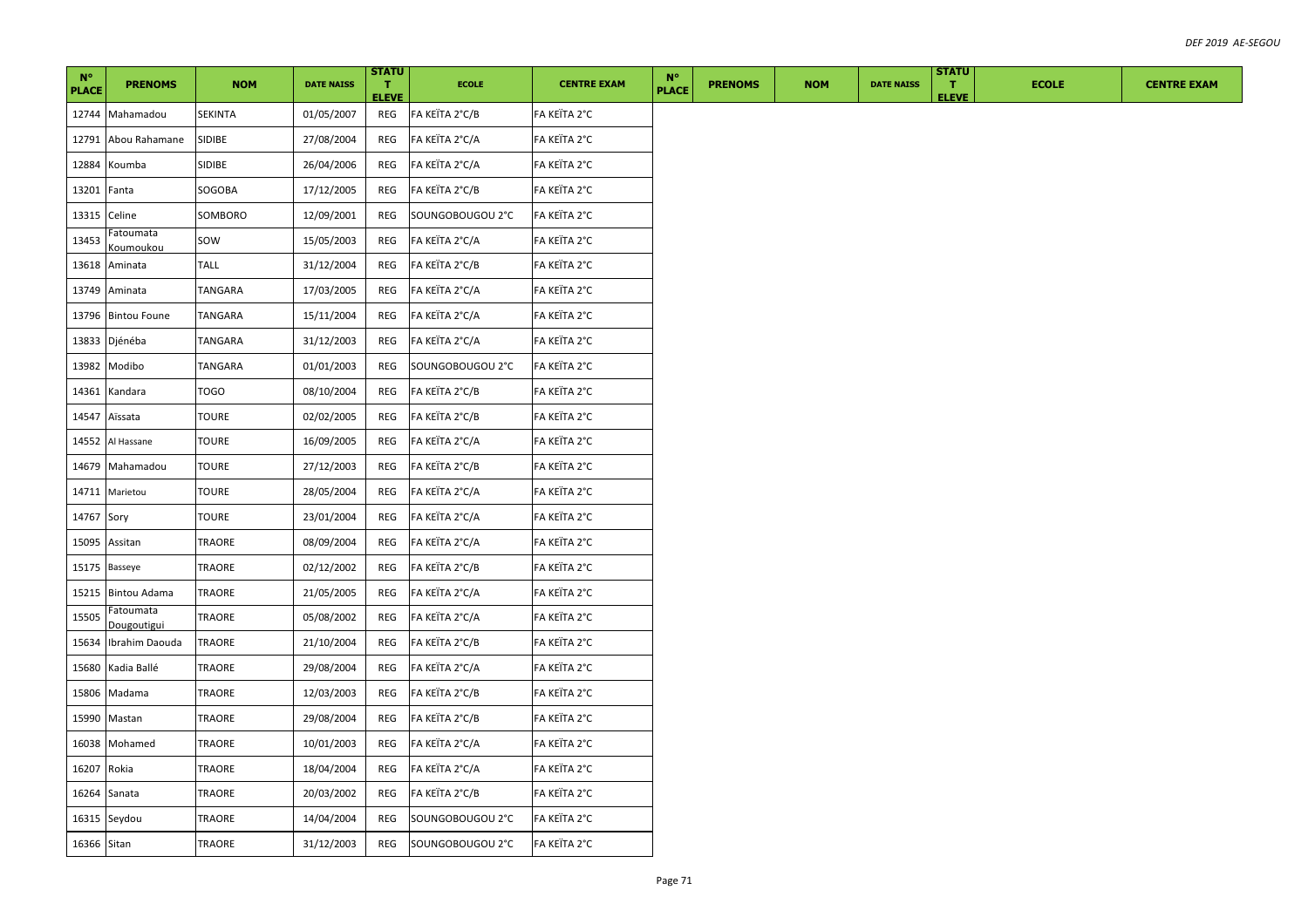| $N^{\circ}$<br><b>PLACE</b> | <b>PRENOMS</b>              | <b>NOM</b>    | <b>DATE NAISS</b> | <b>STATU</b><br>T.  | <b>ECOLE</b>           | <b>CENTRE EXAM</b> | <b>N°</b><br><b>PLACE</b> | <b>PRENOMS</b> | <b>NOM</b> | <b>DATE NAISS</b> | <b>STATU</b><br>$\mathbf{T}$ | <b>ECOLE</b> | <b>CENTRE EXAM</b> |
|-----------------------------|-----------------------------|---------------|-------------------|---------------------|------------------------|--------------------|---------------------------|----------------|------------|-------------------|------------------------------|--------------|--------------------|
| 16620                       | Moussa                      | YALCOUYE      | 31/12/2004        | <b>ELEVE</b><br>REG | FA KEÏTA 2°C/B         | FA KEÏTA 2°C       |                           |                |            |                   | <b>ELEVE</b>                 |              |                    |
| 241                         | Dôdô                        | BAH           | 23/04/2004        | REG                 | KONODIMINI 2°C         | KONODIMINI         |                           |                |            |                   |                              |              |                    |
| 248                         | Gnagnan                     | BAH           | 01/01/2003        | REG                 | D.DIARRA 2°C(BOUNDO)   | <b>KONODIMINI</b>  |                           |                |            |                   |                              |              |                    |
| 303                         | Sory                        | BAH           | 05/02/2005        | REG                 | D.DIARRA 2°C(BOUNDO)   | <b>KONODIMINI</b>  |                           |                |            |                   |                              |              |                    |
| 527                         | <b>Bakary</b>               | <b>BARRY</b>  | 08/07/2004        | REG                 | KONODIMINI 2°C         | <b>KONODIMINI</b>  |                           |                |            |                   |                              |              |                    |
| 529                         | Bakô                        | BARRY         | 22/06/2003        | REG                 | KONODIMINI 2°C         | KONODIMINI         |                           |                |            |                   |                              |              |                    |
| 531                         | Ba-Sidi                     | <b>BARRY</b>  | 10/08/2002        | REG                 | KONODIMINI 2°C         | KONODIMINI         |                           |                |            |                   |                              |              |                    |
| 866                         | Bakary                      | <b>BOUARE</b> | 30/08/2002        | REG                 | KONODIMINI 2°C         | KONODIMINI         |                           |                |            |                   |                              |              |                    |
| 1619                        | Abdoulaye                   | COULIBALY     | 18/07/2005        | REG                 | KONODIMINI 2°C         | KONODIMINI         |                           |                |            |                   |                              |              |                    |
| 1736                        | Alimata                     | COULIBALY     | 08/07/2005        | REG                 | KONODIMINI 2°C         | KONODIMINI         |                           |                |            |                   |                              |              |                    |
| 1925                        | Assitan Abdoulaye COULIBALY |               | 28/02/2004        | REG                 | KONODIMINI 2°C         | KONODIMINI         |                           |                |            |                   |                              |              |                    |
| 1929                        | Assitan Sériba              | COULIBALY     | 23/02/2004        | REG                 | KONODIMINI 2°C         | KONODIMINI         |                           |                |            |                   |                              |              |                    |
| 1931                        | Assitan Zoumana             | COULIBALY     | 18/09/2003        | REG                 | KONODIMINI 2°C         | KONODIMINI         |                           |                |            |                   |                              |              |                    |
| 1932                        | Astan                       | COULIBALY     | 13/04/2004        | REG                 | KONODIMINI 2°C         | <b>KONODIMINI</b>  |                           |                |            |                   |                              |              |                    |
| 2127                        | Chaka                       | COULIBALY     | 12/07/1997        | CL                  | <b>CL</b>              | KONODIMINI         |                           |                |            |                   |                              |              |                    |
| 2334                        | Fatoumata                   | COULIBALY     | 14/05/2005        | REG                 | KONODIMINI 2°C         | KONODIMINI         |                           |                |            |                   |                              |              |                    |
| 2505                        | Issa                        | COULIBALY     | 07/08/2004        | REG                 | <b>BANANKORONI 2°C</b> | KONODIMINI         |                           |                |            |                   |                              |              |                    |
| 2575                        | Kadiatou Brema              | COULIBALY     | 27/09/2005        | REG                 | KONODIMINI 2°C         | KONODIMINI         |                           |                |            |                   |                              |              |                    |
| 2581                        | Kadiatou<br>Mamadou         | COULIBALY     | 18/04/2004        | REG                 | KONODIMINI 2°C         | KONODIMINI         |                           |                |            |                   |                              |              |                    |
| 2733                        | Lassinè                     | COULIBALY     | 23/01/2005        | REG                 | KONODIMINI 2°C         | KONODIMINI         |                           |                |            |                   |                              |              |                    |
| 2740                        | Madani                      | COULIBALY     | 14/01/2003        | REG                 | KONODIMINI 2°C         | <b>KONODIMINI</b>  |                           |                |            |                   |                              |              |                    |
| 2887                        | Maramou                     | COULIBALY     | 17/02/2004        | REG                 | D.DIARRA 2°C(BOUNDO)   | <b>KONODIMINI</b>  |                           |                |            |                   |                              |              |                    |
| 2950                        | Mariam Z                    | COULIBALY     | 27/07/2001        | REG                 | KONODIMINI 2°C         | KONODIMINI         |                           |                |            |                   |                              |              |                    |
| 3060                        | Moussa                      | COULIBALY     | 09/09/2003        | REG                 | KONODIMINI 2°C         | KONODIMINI         |                           |                |            |                   |                              |              |                    |
| 3147                        | Oumar                       | COULIBALY     | 27/02/2002        | REG                 | KONODIMINI 2°C         | KONODIMINI         |                           |                |            |                   |                              |              |                    |
| 3215                        | Ousmane                     | COULIBALY     | 02/01/2005        | REG                 | D.DIARRA 2°C(BOUNDO)   | <b>KONODIMINI</b>  |                           |                |            |                   |                              |              |                    |
| 3232                        | <b>Ousmane Sinaly</b>       | COULIBALY     | 20/01/2004        | REG                 | KONODIMINI 2°C         | KONODIMINI         |                           |                |            |                   |                              |              |                    |
| 3233                        | Ousmane<br>Zoumana          | COULIBALY     | 15/06/2004        | REG                 | KONODIMINI 2°C         | <b>KONODIMINI</b>  |                           |                |            |                   |                              |              |                    |
| 3290                        | Sada                        | COULIBALY     | 31/12/2004        | REG                 | <b>BANANKORONI 2°C</b> | KONODIMINI         |                           |                |            |                   |                              |              |                    |
|                             | 3379 Sekou Kantara          | COULIBALY     | 10/08/2003        | REG                 | KONODIMINI 2°C         | <b>KONODIMINI</b>  |                           |                |            |                   |                              |              |                    |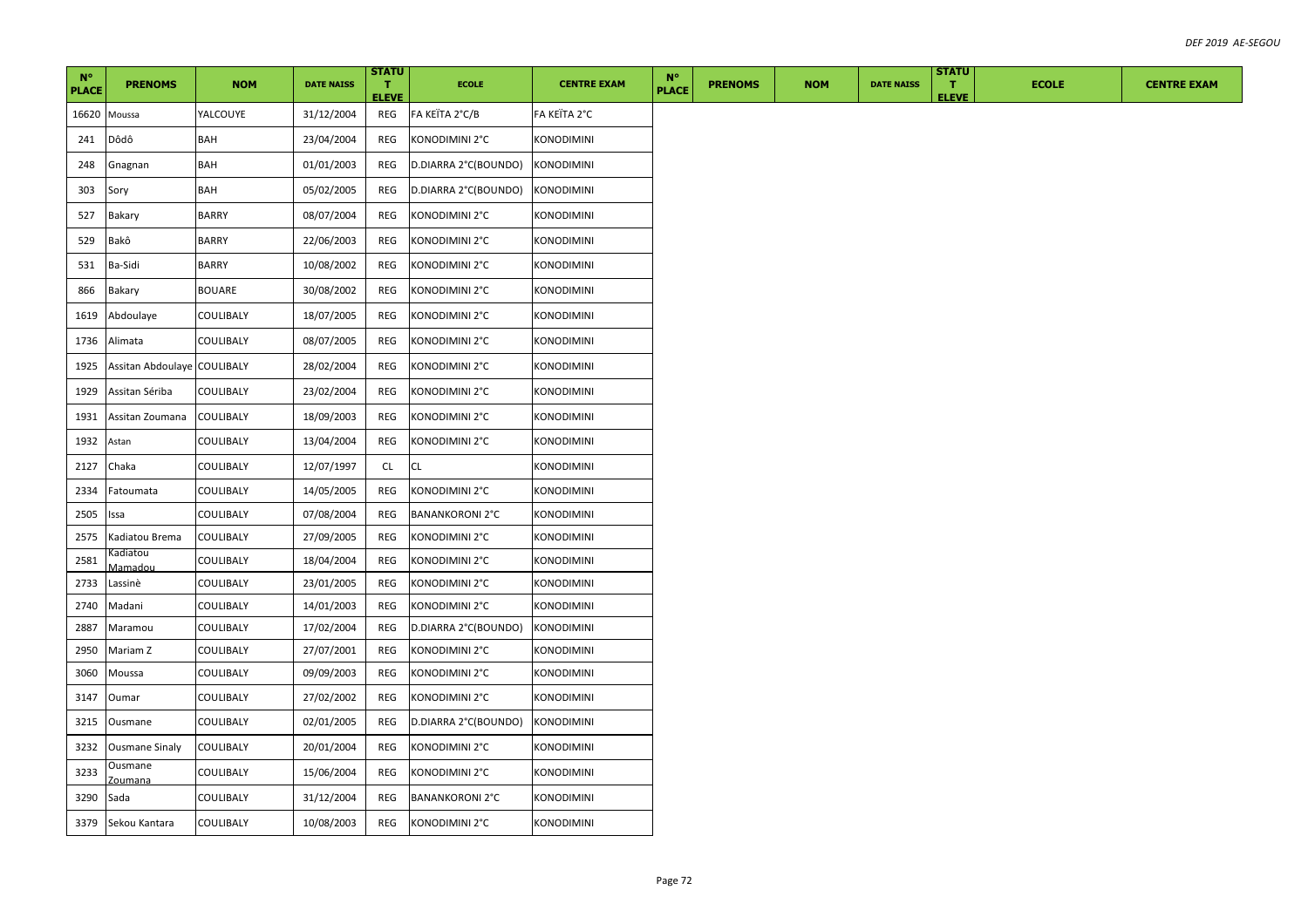| $N^{\circ}$<br><b>PLACE</b> | <b>PRENOMS</b> | <b>NOM</b>       | <b>DATE NAISS</b> | <b>STATU</b><br>T.<br><b>ELEVE</b> | <b>ECOLE</b>           | <b>CENTRE EXAM</b> | $N^{\circ}$<br><b>PLACE</b> | <b>PRENOMS</b> | <b>NOM</b> | <b>DATE NAISS</b> | <b>STATU</b><br>T.<br><b>ELEVE</b> | <b>ECOLE</b> | <b>CENTRE EXAM</b> |
|-----------------------------|----------------|------------------|-------------------|------------------------------------|------------------------|--------------------|-----------------------------|----------------|------------|-------------------|------------------------------------|--------------|--------------------|
| 3469                        | Solomane       | <b>COULIBALY</b> | 07/09/2004        | REG                                | KONODIMINI 2°C         | KONODIMINI         |                             |                |            |                   |                                    |              |                    |
| 3481                        | Souleymane     | COULIBALY        | 15/06/1992        | <b>CL</b>                          | <b>CL</b>              | KONODIMINI         |                             |                |            |                   |                                    |              |                    |
| 3485                        | Souleymane     | COULIBALY        | 25/02/2002        | REG                                | KONODIMINI 2°C         | KONODIMINI         |                             |                |            |                   |                                    |              |                    |
| 3496                        | Soumaïla       | COULIBALY        | 06/09/2004        | REG                                | <b>BANANKORONI 2°C</b> | KONODIMINI         |                             |                |            |                   |                                    |              |                    |
| 3651                        | Chaka          | COUMARE          | 10/03/2000        | REG                                | KONODIMINI 2°C         | KONODIMINI         |                             |                |            |                   |                                    |              |                    |
| 3671                        | Kassim         | COUMARE          | 18/04/2005        | REG                                | KONODIMINI 2°C         | KONODIMINI         |                             |                |            |                   |                                    |              |                    |
| 3962                        | Mohamidou      | DAOU             | 09/12/2004        | REG                                | KONODIMINI 2°C         | KONODIMINI         |                             |                |            |                   |                                    |              |                    |
| 4054                        | Adama          | DEMBELE          | 20/06/2005        | REG                                | KONODIMINI 2°C         | KONODIMINI         |                             |                |            |                   |                                    |              |                    |
| 4168                        | Assitan        | DEMBELE          | 19/08/2005        | REG                                | KONODIMINI 2°C         | <b>KONODIMINI</b>  |                             |                |            |                   |                                    |              |                    |
| 4251                        | Chaka          | DEMBELE          | 19/05/2003        | REG                                | KONODIMINI 2°C         | <b>KONODIMINI</b>  |                             |                |            |                   |                                    |              |                    |
| 4361                        | Fatoumata B    | DEMBELE          | 05/04/2005        | REG                                | KONODIMINI 2°C         | KONODIMINI         |                             |                |            |                   |                                    |              |                    |
| 4464                        | Koké           | DEMBELE          | 12/09/2004        | REG                                | KONODIMINI 2°C         | KONODIMINI         |                             |                |            |                   |                                    |              |                    |
| 4536                        | Mamoutou       | DEMBELE          | 27/06/2003        | REG                                | KONODIMINI 2°C         | KONODIMINI         |                             |                |            |                   |                                    |              |                    |
| 4632                        | Namory         | DEMBELE          | 22/11/2005        | REG                                | KONODIMINI 2°C         | <b>KONODIMINI</b>  |                             |                |            |                   |                                    |              |                    |
| 4659                        | Oumar          | DEMBELE          | 23/03/2003        | REG                                | KONODIMINI 2°C         | KONODIMINI         |                             |                |            |                   |                                    |              |                    |
| 5195                        | Aminata        | <b>DIALLO</b>    | 04/04/2006        | REG                                | KONODIMINI 2°C         | KONODIMINI         |                             |                |            |                   |                                    |              |                    |
| 5275                        | Cheikna        | <b>DIALLO</b>    | 17/11/2002        | REG                                | KONODIMINI 2°C         | <b>KONODIMINI</b>  |                             |                |            |                   |                                    |              |                    |
| 5450                        | Mamoutou       | DIALLO           | 05/03/2006        | REG                                | D.DIARRA 2°C(BOUNDO)   | <b>KONODIMINI</b>  |                             |                |            |                   |                                    |              |                    |
| 5573                        | Yacouba        | <b>DIALLO</b>    | 25/06/2002        | <b>CL</b>                          | CL.                    | <b>KONODIMINI</b>  |                             |                |            |                   |                                    |              |                    |
| 5709                        | Alamissa       | <b>DIARRA</b>    | 31/12/2003        | CL                                 | <b>CL</b>              | KONODIMINI         |                             |                |            |                   |                                    |              |                    |
| 5794                        | Anatou         | <b>DIARRA</b>    | 22/06/2004        | REG                                | KONODIMINI 2°C         | KONODIMINI         |                             |                |            |                   |                                    |              |                    |
| 5799                        | Arkia          | <b>DIARRA</b>    | 24/08/2004        | REG                                | D.DIARRA 2°C(BOUNDO)   | <b>KONODIMINI</b>  |                             |                |            |                   |                                    |              |                    |
| 5842                        | Awa            | <b>DIARRA</b>    | 15/04/2002        | REG                                | D.DIARRA 2°C(BOUNDO)   | KONODIMINI         |                             |                |            |                   |                                    |              |                    |
| 6200                        | Hamidou        | <b>DIARRA</b>    | 17/08/2003        | REG                                | KONODIMINI 2°C         | KONODIMINI         |                             |                |            |                   |                                    |              |                    |
| 6212                        | Hawa           | <b>DIARRA</b>    | 11/12/2003        | REG                                | KONODIMINI 2°C         | KONODIMINI         |                             |                |            |                   |                                    |              |                    |
| 6272                        | Kadiatou       | <b>DIARRA</b>    | 30/09/2006        | REG                                | D.DIARRA 2°C(BOUNDO)   | <b>KONODIMINI</b>  |                             |                |            |                   |                                    |              |                    |
| 6361                        | Madina         | <b>DIARRA</b>    | 20/07/2003        | REG                                | D.DIARRA 2°C(BOUNDO)   | <b>KONODIMINI</b>  |                             |                |            |                   |                                    |              |                    |
| 6365                        | Madou          | <b>DIARRA</b>    | 30/03/2003        | CL                                 | <b>CL</b>              | KONODIMINI         |                             |                |            |                   |                                    |              |                    |
| 6428                        | Mamadou        | DIARRA           | 10/05/2005        | REG                                | D.DIARRA 2°C(BOUNDO)   | <b>KONODIMINI</b>  |                             |                |            |                   |                                    |              |                    |
| 6637                        | Oumar          | <b>DIARRA</b>    | 15/06/2005        | REG                                | KONODIMINI 2°C         | KONODIMINI         |                             |                |            |                   |                                    |              |                    |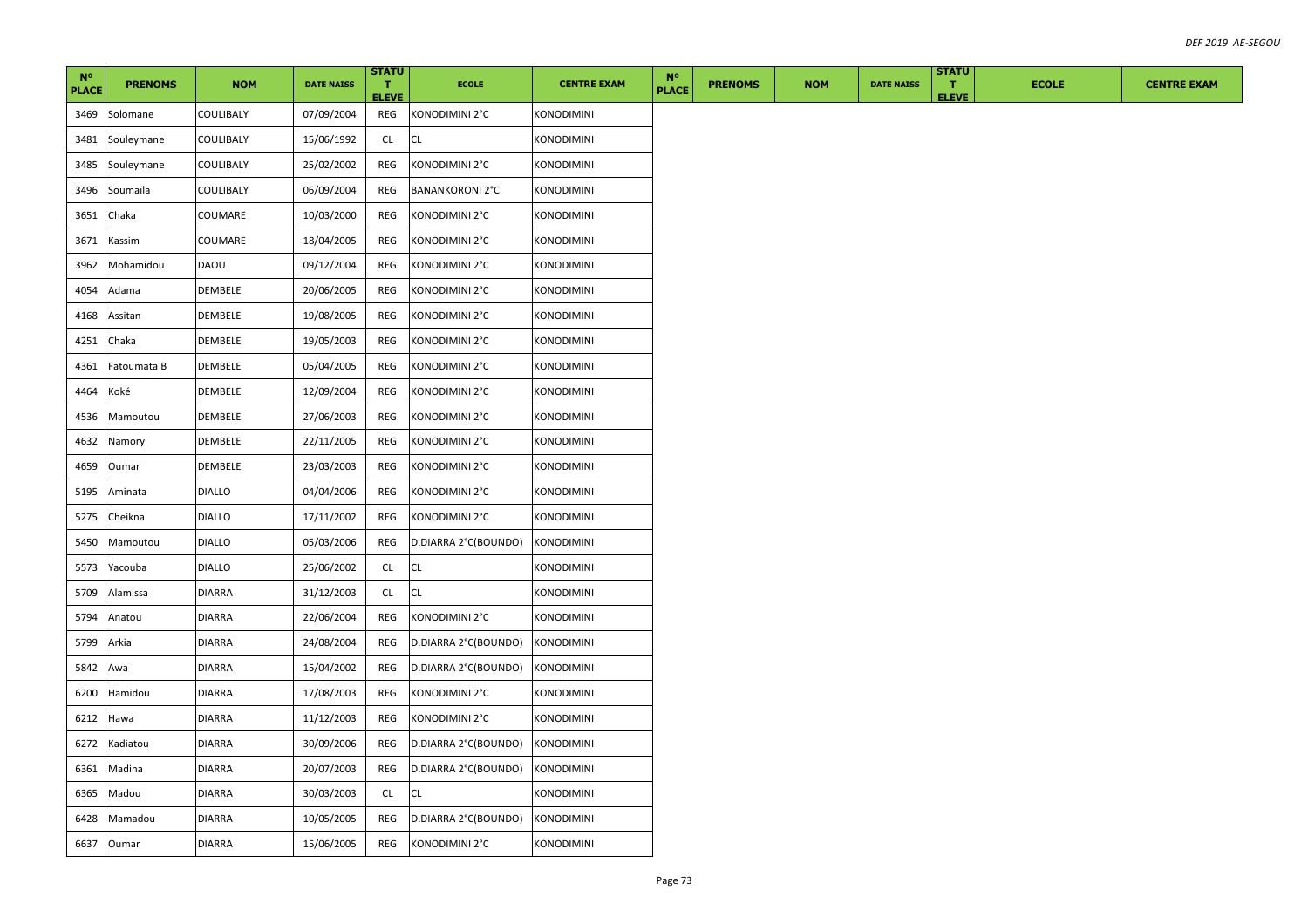| $N^{\circ}$<br><b>PLACE</b> | <b>PRENOMS</b>   | <b>NOM</b>     | <b>DATE NAISS</b> | <b>STATU</b><br>T.<br><b>ELEVE</b> | <b>ECOLE</b>           | <b>CENTRE EXAM</b> | $N^{\circ}$<br><b>PLACE</b> | <b>PRENOMS</b> | <b>NOM</b> | <b>DATE NAISS</b> | <b>STATU</b><br>T.<br><b>ELEVE</b> | <b>ECOLE</b> | <b>CENTRE EXAM</b> |
|-----------------------------|------------------|----------------|-------------------|------------------------------------|------------------------|--------------------|-----------------------------|----------------|------------|-------------------|------------------------------------|--------------|--------------------|
| 6761                        | Seybou           | <b>DIARRA</b>  | 31/12/2004        | REG                                | D.DIARRA 2°C(BOUNDO)   | <b>KONODIMINI</b>  |                             |                |            |                   |                                    |              |                    |
| 6767                        | Seydou           | <b>DIARRA</b>  | 06/10/2005        | REG                                | D.DIARRA 2°C(BOUNDO)   | <b>KONODIMINI</b>  |                             |                |            |                   |                                    |              |                    |
| 6844                        | Soumana          | <b>DIARRA</b>  | 15/03/2005        | REG                                | D.DIARRA 2°C(BOUNDO)   | <b>KONODIMINI</b>  |                             |                |            |                   |                                    |              |                    |
| 7635                        | Mahamadou        | <b>DOUMBIA</b> | 01/10/1997        | CL                                 | <b>CL</b>              | <b>KONODIMINI</b>  |                             |                |            |                   |                                    |              |                    |
| 7681                        | Sitan Founè      | <b>DOUMBIA</b> | 11/11/2003        | REG                                | <b>BANANKORONI 2°C</b> | KONODIMINI         |                             |                |            |                   |                                    |              |                    |
| 7979                        | Satou            | FANE           | 20/03/2004        | REG                                | <b>BANANKORONI 2°C</b> | <b>KONODIMINI</b>  |                             |                |            |                   |                                    |              |                    |
| 8041                        | Aminata          | FOFANA         | 10/07/2003        | REG                                | KONODIMINI 2°C         | KONODIMINI         |                             |                |            |                   |                                    |              |                    |
| 8087                        | Kadiatou         | FOFANA         | 28/10/2006        | REG                                | KONODIMINI 2°C         | KONODIMINI         |                             |                |            |                   |                                    |              |                    |
| 8622                        | Kalilou          | HAÏDARA        | 18/11/2002        | CL                                 | CL.                    | KONODIMINI         |                             |                |            |                   |                                    |              |                    |
| 8896                        | Sidiki           | KANE           | 06/03/2003        | REG                                | KONODIMINI 2°C         | <b>KONODIMINI</b>  |                             |                |            |                   |                                    |              |                    |
| 8900                        | Zakariyaou       | KANE           | 02/06/2004        | REG                                | KONODIMINI 2°C         | KONODIMINI         |                             |                |            |                   |                                    |              |                    |
| 9473                        | Samba            | KEÏTA          | 17/08/2004        | REG                                | KONODIMINI 2°C         | <b>KONODIMINI</b>  |                             |                |            |                   |                                    |              |                    |
| 9500                        | Theophile        | KEÏTA          | 25/06/2001        | CL                                 | CL                     | KONODIMINI         |                             |                |            |                   |                                    |              |                    |
| 9755                        | Yacouba          | KONARE         | 31/12/2004        | REG                                | D.DIARRA 2°C(BOUNDO)   | <b>KONODIMINI</b>  |                             |                |            |                   |                                    |              |                    |
| 9966                        | Abdoul Karim     | KONE           | 04/08/2003        | REG                                | KONODIMINI 2°C         | <b>KONODIMINI</b>  |                             |                |            |                   |                                    |              |                    |
| 10573                       | Yacouba          | KOUMARE        | 01/10/2005        | REG                                | KONODIMINI 2°C         | KONODIMINI         |                             |                |            |                   |                                    |              |                    |
| 11160                       | Moussa           | MARIKO         | 22/05/2004        | REG                                | KONODIMINI 2°C         | KONODIMINI         |                             |                |            |                   |                                    |              |                    |
| 11166                       | Ousmane          | MARIKO         | 30/08/2001        | REG                                | KONODIMINI 2°C         | KONODIMINI         |                             |                |            |                   |                                    |              |                    |
| 11191 Ali                   |                  | <b>MINTA</b>   | 31/12/2002        | REG                                | KONODIMINI 2°C         | <b>KONODIMINI</b>  |                             |                |            |                   |                                    |              |                    |
|                             | 11196 Bougader M | MINTA          | 31/12/2002        | REG                                | KONODIMINI 2°C         | KONODIMINI         |                             |                |            |                   |                                    |              |                    |
| 11834                       | Aminata          | SACKO          | 28/02/2004        | REG                                | KONODIMINI 2°C         | KONODIMINI         |                             |                |            |                   |                                    |              |                    |
| 11847                       | <b>Bintou S</b>  | SACKO          | 07/05/2004        | REG                                | KONODIMINI 2°C         | KONODIMINI         |                             |                |            |                   |                                    |              |                    |
| 11891                       | Madou            | SACKO          | 16/05/2002        | REG                                | KONODIMINI 2°C         | <b>KONODIMINI</b>  |                             |                |            |                   |                                    |              |                    |
| 11904                       | Mariam           | SACKO          | 09/05/2003        | REG                                | KONODIMINI 2°C         | <b>KONODIMINI</b>  |                             |                |            |                   |                                    |              |                    |
| 11929                       | Sitan            | SACKO          | 06/03/2005        | REG                                | KONODIMINI 2°C         | KONODIMINI         |                             |                |            |                   |                                    |              |                    |
| 12330                       | Aminata          | SANGARE        | 25/06/2006        | REG                                | KONODIMINI 2°C         | KONODIMINI         |                             |                |            |                   |                                    |              |                    |
|                             | 12815 Bakary     | SIDIBE         | 14/04/2005        | REG                                | KONODIMINI 2°C         | <b>KONODIMINI</b>  |                             |                |            |                   |                                    |              |                    |
|                             | 12957 Wassa      | SIDIBE         | 07/08/2002        | REG                                | KONODIMINI 2°C         | <b>KONODIMINI</b>  |                             |                |            |                   |                                    |              |                    |
|                             | 13296 Amadou     | SOGORE         | 25/02/2003        | REG                                | KONODIMINI 2°C         | <b>KONODIMINI</b>  |                             |                |            |                   |                                    |              |                    |
|                             | 13309 Tidiane A  | SOGORE         | 06/04/2003        | REG                                | KONODIMINI 2°C         | <b>KONODIMINI</b>  |                             |                |            |                   |                                    |              |                    |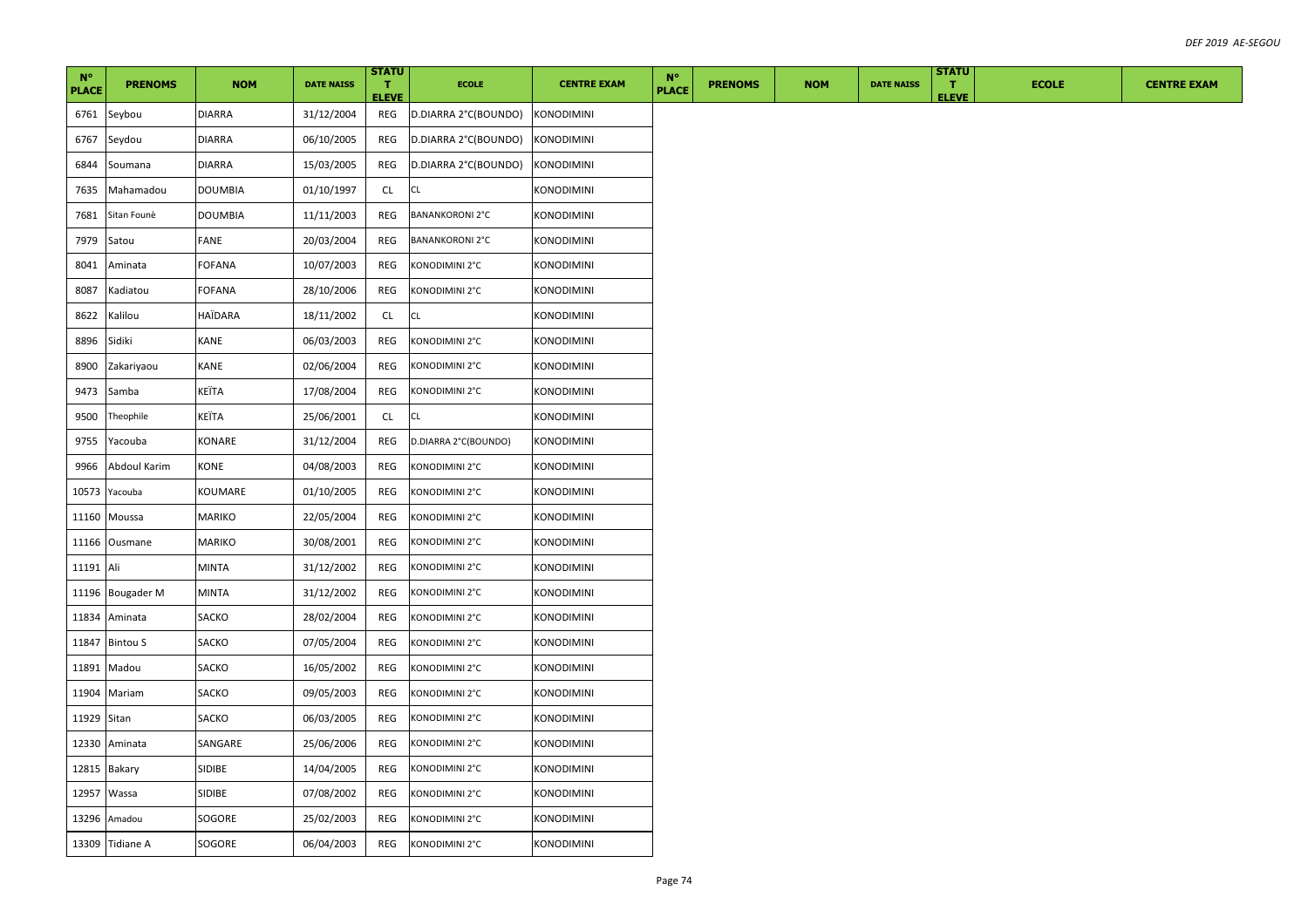| $N^{\circ}$<br><b>PLACE</b> | <b>PRENOMS</b>  | <b>NOM</b>     | <b>DATE NAISS</b> | <b>STATU</b><br>п.<br><b>ELEVE</b> | <b>ECOLE</b>           | <b>CENTRE EXAM</b> | $N^{\circ}$<br><b>PLACE</b> | <b>PRENOMS</b> | <b>NOM</b> | <b>DATE NAISS</b> | <b>STATU</b><br>$\mathbf{T}$<br><b>ELEVE</b> | <b>ECOLE</b> | <b>CENTRE EXAM</b> |
|-----------------------------|-----------------|----------------|-------------------|------------------------------------|------------------------|--------------------|-----------------------------|----------------|------------|-------------------|----------------------------------------------|--------------|--------------------|
| 13438                       | <b>Boubacar</b> | SOW            | 16/09/2004        | REG                                | D.DIARRA 2°C(BOUNDO)   | <b>KONODIMINI</b>  |                             |                |            |                   |                                              |              |                    |
| 13763                       | Assitan         | TANGARA        | 06/05/2004        | REG                                | KONODIMINI 2°C         | <b>KONODIMINI</b>  |                             |                |            |                   |                                              |              |                    |
| 13786                       | Ba-Sékou        | TANGARA        | 09/07/2001        | REG                                | KONODIMINI 2°C         | KONODIMINI         |                             |                |            |                   |                                              |              |                    |
| 13814                       | Check Hamalla   | TANGARA        | 25/10/2004        | REG                                | D.DIARRA 2°C(BOUNDO)   | <b>KONODIMINI</b>  |                             |                |            |                   |                                              |              |                    |
| 13842                       | Djénèbou        | TANGARA        | 05/01/2003        | REG                                | KONODIMINI 2°C         | KONODIMINI         |                             |                |            |                   |                                              |              |                    |
| 14007                       | Nianzon         | TANGARA        | 31/12/2003        | REG                                | KONODIMINI 2°C         | KONODIMINI         |                             |                |            |                   |                                              |              |                    |
| 14074                       | Youssouf        | TANGARA        | 28/07/2002        | REG                                | KONODIMINI 2°C         | KONODIMINI         |                             |                |            |                   |                                              |              |                    |
| 14105                       | Sidiky          | TELOU          | 10/01/2004        | CL                                 | CL                     | KONODIMINI         |                             |                |            |                   |                                              |              |                    |
| 14123                       | Seydou          | <b>TEMBELY</b> | 29/10/2003        | CL                                 | <b>CL</b>              | <b>KONODIMINI</b>  |                             |                |            |                   |                                              |              |                    |
| 14808                       | Abdoulaye       | TRAORE         | 16/03/2002        | REG                                | KONODIMINI 2°C         | KONODIMINI         |                             |                |            |                   |                                              |              |                    |
| 15435                       | Fatoumata       | TRAORE         | 31/12/2004        | REG                                | <b>BANANKORONI 2°C</b> | KONODIMINI         |                             |                |            |                   |                                              |              |                    |
| 15549                       | Gaoussou        | TRAORE         | 09/11/2002        | REG                                | KONODIMINI 2°C         | KONODIMINI         |                             |                |            |                   |                                              |              |                    |
| 15584                       | Hawa            | TRAORE         | 30/08/2004        | REG                                | <b>BANANKORONI 2°C</b> | KONODIMINI         |                             |                |            |                   |                                              |              |                    |
| 15601                       | Hawa            | TRAORE         | 10/02/2003        | REG                                | KONODIMINI 2°C         | <b>KONODIMINI</b>  |                             |                |            |                   |                                              |              |                    |
| 15809                       | Madou           | TRAORE         | 31/12/2004        | REG                                | KONODIMINI 2°C         | KONODIMINI         |                             |                |            |                   |                                              |              |                    |
| 16068                       | Moussa          | TRAORE         | 17/07/2001        | REG                                | <b>BANANKORONI 2°C</b> | KONODIMINI         |                             |                |            |                   |                                              |              |                    |
| 16079                       | Moussa          | TRAORE         | 20/06/2005        | REG                                | KONODIMINI 2°C         | KONODIMINI         |                             |                |            |                   |                                              |              |                    |
| 16150                       | Oumou           | TRAORE         | 02/10/2003        | REG                                | <b>BANANKORONI 2°C</b> | KONODIMINI         |                             |                |            |                   |                                              |              |                    |
| 16230                       | Sadio           | TRAORE         | 15/01/2006        | REG                                | D.DIARRA 2°C(BOUNDO)   | <b>KONODIMINI</b>  |                             |                |            |                   |                                              |              |                    |
| 16234 Safa                  |                 | TRAORE         | 03/04/2004        | REG                                | KONODIMINI 2°C         | KONODIMINI         |                             |                |            |                   |                                              |              |                    |
| 16301                       | Seydina Oumar   | TRAORE         | 24/01/2005        | REG                                | <b>BANANKORONI 2°C</b> | KONODIMINI         |                             |                |            |                   |                                              |              |                    |
| 16338 Sidy                  |                 | TRAORE         | 06/11/2003        | REG                                | <b>BANANKORONI 2°C</b> | KONODIMINI         |                             |                |            |                   |                                              |              |                    |
| 16399                       | Souleymane      | TRAORE         | 24/11/2003        | REG                                | KONODIMINI 2°C         | KONODIMINI         |                             |                |            |                   |                                              |              |                    |
| 217                         | Alimata         | BAH            | 16/07/2002        | REG                                | MASSALA 2°C            | MASSALA            |                             |                |            |                   |                                              |              |                    |
| 232                         | Boubou          | BAH            | 01/10/2002        | REG                                | MASSALA 2°C            | MASSALA            |                             |                |            |                   |                                              |              |                    |
| 291                         | Ousmane         | BAH            | 31/12/2003        | REG                                | ZAMBOUGOU 2°C          | MASSALA            |                             |                |            |                   |                                              |              |                    |
| 339                         | Andréa Noëly    | <b>BALLO</b>   | 12/12/1976        | CL                                 | СL                     | MASSALA            |                             |                |            |                   |                                              |              |                    |
| 452                         | Virigine Dalla  | BALLO          | 27/12/1982        | CL.                                | CL                     | MASSALA            |                             |                |            |                   |                                              |              |                    |
| 530                         | Baouréla        | BARRY          | 28/03/2003        | REG                                | MASSALA 2°C            | MASSALA            |                             |                |            |                   |                                              |              |                    |
| 772                         | Mariam          | <b>BOCOUM</b>  | 14/02/2004        | CL                                 | CL                     | MASSALA            |                             |                |            |                   |                                              |              |                    |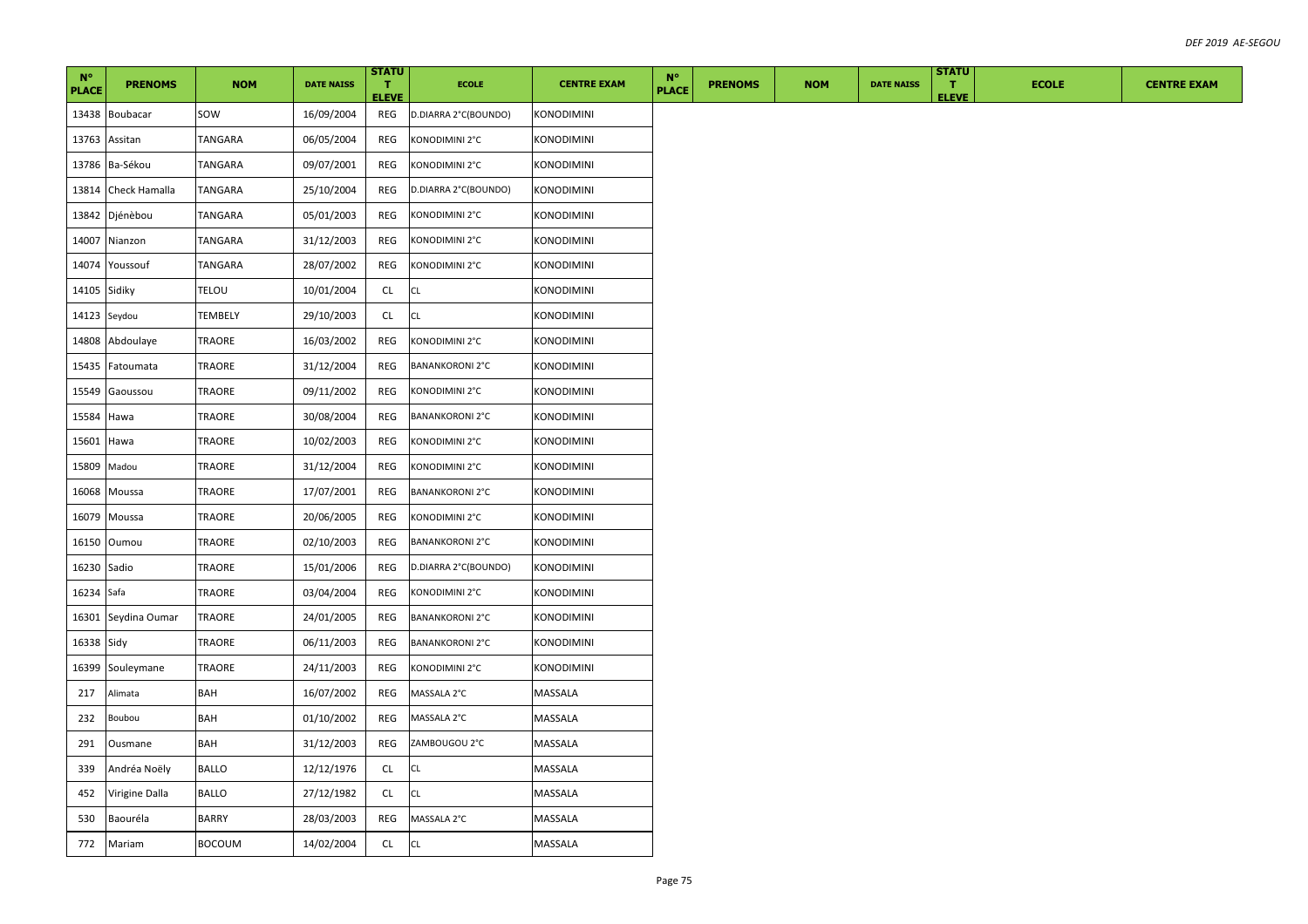| $N^{\circ}$<br><b>PLACE</b> | <b>PRENOMS</b> | <b>NOM</b>    | <b>DATE NAISS</b> | <b>STATU</b><br>л.<br><b>ELEVE</b> | <b>ECOLE</b>  | <b>CENTRE EXAM</b> | $N^{\circ}$<br><b>PLACE</b> | <b>PRENOMS</b> | <b>NOM</b> | <b>DATE NAISS</b> | <b>STATU</b><br>T.<br><b>ELEVE</b> | <b>ECOLE</b> | <b>CENTRE EXAM</b> |
|-----------------------------|----------------|---------------|-------------------|------------------------------------|---------------|--------------------|-----------------------------|----------------|------------|-------------------|------------------------------------|--------------|--------------------|
| 978                         | Ladji          | BOUARE        | 01/03/2004        | REG                                | MASSALA 2°C   | MASSALA            |                             |                |            |                   |                                    |              |                    |
| 997                         | Mamadou        | BOUARE        | 31/12/2000        | REG                                | MASSALA 2°C   | MASSALA            |                             |                |            |                   |                                    |              |                    |
| 1055                        | Ousmane        | <b>BOUARE</b> | 03/08/2003        | REG                                | MASSALA 2°C   | MASSALA            |                             |                |            |                   |                                    |              |                    |
| 1229                        | Oumar          | CAMARA        | 31/12/2005        | REG                                | ZAMBOUGOU 2°C | MASSALA            |                             |                |            |                   |                                    |              |                    |
| 1251                        | Sinaly         | CAMARA        | 31/12/2004        | REG                                | ZAMBOUGOU 2°C | MASSALA            |                             |                |            |                   |                                    |              |                    |
| 1252                        | Sine           | CAMARA        | 31/12/2005        | REG                                | ZAMBOUGOU 2°C | MASSALA            |                             |                |            |                   |                                    |              |                    |
| 1256                        | Soumaila       | CAMARA        | 31/12/2002        | REG                                | ZAMBOUGOU 2°C | MASSALA            |                             |                |            |                   |                                    |              |                    |
| 1950                        | Awa            | COULIBALY     | 01/07/2004        | REG                                | ZAMBOUGOU 2°C | MASSALA            |                             |                |            |                   |                                    |              |                    |
| 1997                        | Bakary A       | COULIBALY     | 23/05/2001        | REG                                | MASSALA 2°C   | MASSALA            |                             |                |            |                   |                                    |              |                    |
| 2340                        | Fatoumata      | COULIBALY     | 15/04/2003        | REG                                | MASSALA 2°C   | MASSALA            |                             |                |            |                   |                                    |              |                    |
| 2480                        | Hawa S         | COULIBALY     | 06/07/2004        | REG                                | MASSALA 2°C   | MASSALA            |                             |                |            |                   |                                    |              |                    |
| 3309                        | Saibou         | COULIBALY     | 31/12/2003        | REG                                | ZAMBOUGOU 2°C | MASSALA            |                             |                |            |                   |                                    |              |                    |
| 3342                        | Samba          | COULIBALY     | 23/04/2005        | REG                                | ZAMBOUGOU 2°C | MASSALA            |                             |                |            |                   |                                    |              |                    |
| 3492                        | Souleymane     | COULIBALY     | 31/12/2004        | REG                                | ZAMBOUGOU 2°C | MASSALA            |                             |                |            |                   |                                    |              |                    |
| 3500                        | Soumaïla       | COULIBALY     | 31/12/2004        | REG                                | ZAMBOUGOU 2°C | MASSALA            |                             |                |            |                   |                                    |              |                    |
| 4226                        | Bintou Founé   | DEMBELE       | 20/11/1996        | CL                                 | CL            | MASSALA            |                             |                |            |                   |                                    |              |                    |
| 4351                        | Fatoumata      | DEMBELE       | 25/07/2004        | REG                                | MASSALA 2°C   | MASSALA            |                             |                |            |                   |                                    |              |                    |
| 4359                        | Fatoumata      | DEMBELE       | 24/12/2006        | REG                                | ZAMBOUGOU 2°C | MASSALA            |                             |                |            |                   |                                    |              |                    |
| 4731                        | Sefolo         | DEMBELE       | 09/09/2005        | REG                                | ZAMBOUGOU 2°C | MASSALA            |                             |                |            |                   |                                    |              |                    |
| 4752                        | Seydou         | DEMBELE       | 21/05/2004        | REG                                | ZAMBOUGOU 2°C | MASSALA            |                             |                |            |                   |                                    |              |                    |
| 5001                        | Djagali        | DIAKITE       | 01/01/2003        | REG                                | MASSALA 2°C   | MASSALA            |                             |                |            |                   |                                    |              |                    |
| 5222                        | Awa Kane       | <b>DIALLO</b> | 25/03/2004        | REG                                | ZAMBOUGOU 2°C | MASSALA            |                             |                |            |                   |                                    |              |                    |
| 5224                        | Aya            | <b>DIALLO</b> | 20/02/2004        | REG                                | ZAMBOUGOU 2°C | MASSALA            |                             |                |            |                   |                                    |              |                    |
| 5235                        | Baray          | <b>DIALLO</b> | 08/12/2004        | REG                                | ZAMBOUGOU 2°C | MASSALA            |                             |                |            |                   |                                    |              |                    |
| 5266                        | Boye           | <b>DIALLO</b> | 07/09/2004        | REG                                | ZAMBOUGOU 2°C | MASSALA            |                             |                |            |                   |                                    |              |                    |
| 5348                        | Fousseyni      | <b>DIALLO</b> | 21/08/2003        | REG                                | MASSALA 2°C   | MASSALA            |                             |                |            |                   |                                    |              |                    |
| 5395                        | Karamoko       | <b>DIALLO</b> | 31/12/2004        | REG                                | ZAMBOUGOU 2°C | MASSALA            |                             |                |            |                   |                                    |              |                    |
| 5397                        | Kola           | <b>DIALLO</b> | 23/05/2005        | REG                                | ZAMBOUGOU 2°C | MASSALA            |                             |                |            |                   |                                    |              |                    |
| 5446                        | Mamadou Kane   | <b>DIALLO</b> | 17/02/2004        | REG                                | ZAMBOUGOU 2°C | MASSALA            |                             |                |            |                   |                                    |              |                    |
|                             | 5480 Mohamed   | <b>DIALLO</b> | 31/12/2003        | REG                                | ZAMBOUGOU 2°C | MASSALA            |                             |                |            |                   |                                    |              |                    |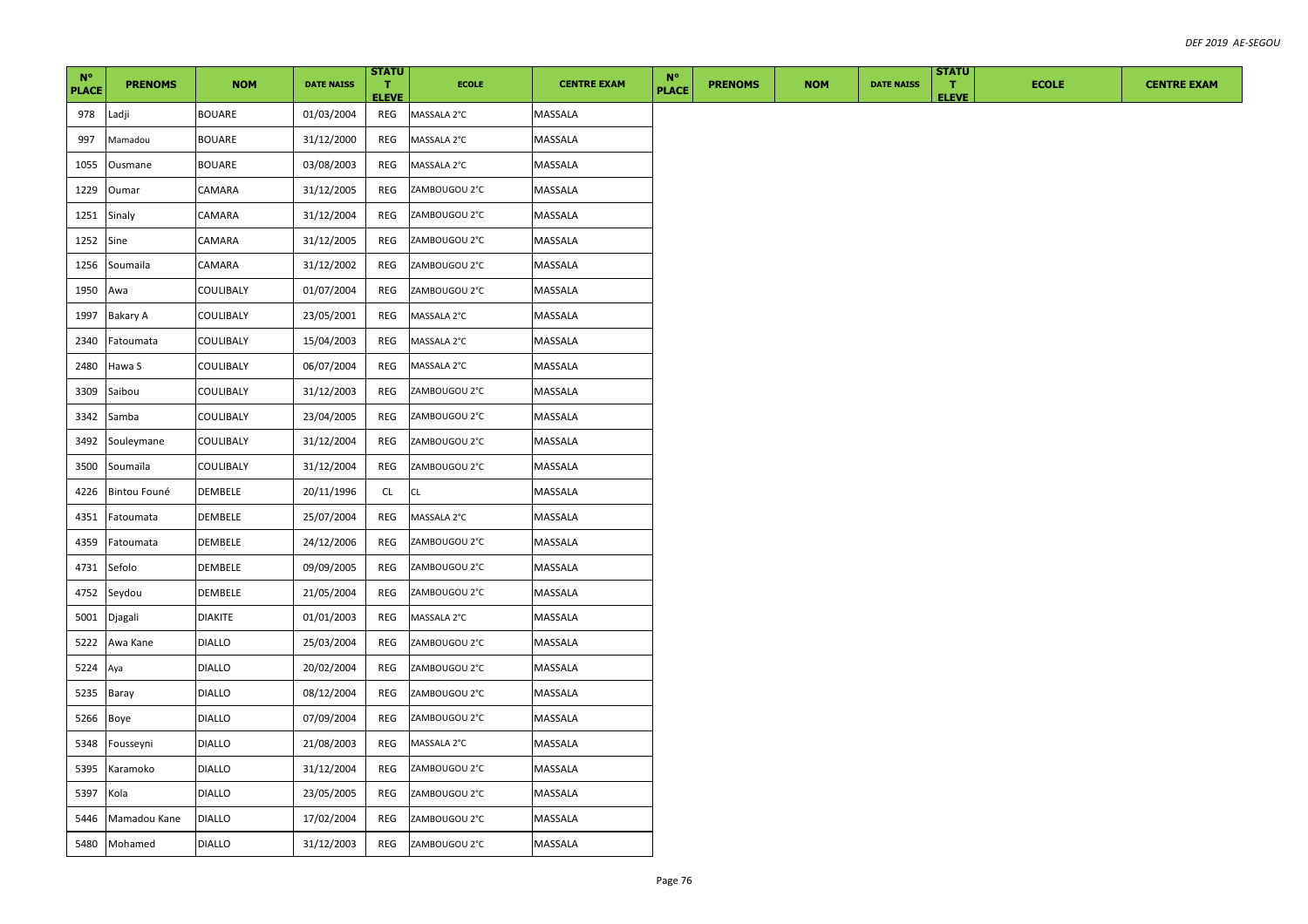| $N^{\circ}$<br><b>PLACE</b> | <b>PRENOMS</b> | <b>NOM</b>        | <b>DATE NAISS</b> | <b>STATU</b><br>T.<br><b>ELEVE</b> | <b>ECOLE</b>  | <b>CENTRE EXAM</b> | $N^{\circ}$<br><b>PLACE</b> | <b>PRENOMS</b> | <b>NOM</b> | <b>DATE NAISS</b> | <b>STATU</b><br>$\mathbf{T}$<br><b>ELEVE</b> | <b>ECOLE</b> | <b>CENTRE EXAM</b> |
|-----------------------------|----------------|-------------------|-------------------|------------------------------------|---------------|--------------------|-----------------------------|----------------|------------|-------------------|----------------------------------------------|--------------|--------------------|
| 5581                        | Younoussa      | <b>DIALLO</b>     | 07/06/2003        | REG                                | ZAMBOUGOU 2°C | MASSALA            |                             |                |            |                   |                                              |              |                    |
| 5590                        | Aminata        | <b>DIANCOUMBA</b> | 31/12/2001        | REG                                | MASSALA 2°C   | MASSALA            |                             |                |            |                   |                                              |              |                    |
| 5749                        | Amadou         | <b>DIARRA</b>     | 27/12/2005        | REG                                | ZAMBOUGOU 2°C | MASSALA            |                             |                |            |                   |                                              |              |                    |
| 5791                        | Aminata O      | <b>DIARRA</b>     | 01/01/2003        | REG                                | ZAMBOUGOU 2°C | MASSALA            |                             |                |            |                   |                                              |              |                    |
| 5824                        | Assitan        | DIARRA            | 01/12/2004        | REG                                | MASSALA 2°C   | MASSALA            |                             |                |            |                   |                                              |              |                    |
| 5974                        | Chacka         | <b>DIARRA</b>     | 20/05/2001        | REG                                | MASSALA 2°C   | MASSALA            |                             |                |            |                   |                                              |              |                    |
| 6173                        | Fousseyni      | DIARRA            | 10/11/2002        | REG                                | MASSALA 2°C   | MASSALA            |                             |                |            |                   |                                              |              |                    |
| 6411                        | Makan          | DIARRA            | 18/08/2004        | REG                                | MASSALA 2°C   | MASSALA            |                             |                |            |                   |                                              |              |                    |
| 6490                        | Mariam         | <b>DIARRA</b>     | 20/02/2002        | REG                                | ZAMBOUGOU 2°C | MASSALA            |                             |                |            |                   |                                              |              |                    |
| 6749                        | Sekou          | DIARRA            | 13/01/2001        | REG                                | ZAMBOUGOU 2°C | MASSALA            |                             |                |            |                   |                                              |              |                    |
| 6836                        | Souleymane A   | <b>DIARRA</b>     | 18/05/2006        | REG                                | ZAMBOUGOU 2°C | MASSALA            |                             |                |            |                   |                                              |              |                    |
| 6863                        | Tebou          | DIARRA            | 03/12/2005        | REG                                | ZAMBOUGOU 2°C | MASSALA            |                             |                |            |                   |                                              |              |                    |
| 6927                        | Zoubérou       | DIARRA            | 09/04/2005        | REG                                | MASSALA 2°C   | MASSALA            |                             |                |            |                   |                                              |              |                    |
| 7819                        | Moussa         | FADIGA            | 01/01/2003        | REG                                | MASSALA 2°C   | MASSALA            |                             |                |            |                   |                                              |              |                    |
| 7820                        | Oumar          | FADIGA            | 01/01/2003        | REG                                | MASSALA 2°C   | MASSALA            |                             |                |            |                   |                                              |              |                    |
| 7916                        | Cheicknè       | FANE              | 31/12/2005        | REG                                | ZAMBOUGOU 2°C | MASSALA            |                             |                |            |                   |                                              |              |                    |
| 7923                        | Djiriba        | FANE              | 22/10/2000        | REG                                | MASSALA 2°C   | MASSALA            |                             |                |            |                   |                                              |              |                    |
| 8171                        | Afou           | FOMBA             | 03/03/2003        | REG                                | MASSALA 2°C   | MASSALA            |                             |                |            |                   |                                              |              |                    |
| 8176                        | <b>Bréhima</b> | FOMBA             | 31/12/2004        | REG                                | MASSALA 2°C   | MASSALA            |                             |                |            |                   |                                              |              |                    |
| 8183                        | Karim          | <b>FOMBA</b>      | 31/12/2004        | REG                                | ZAMBOUGOU 2°C | MASSALA            |                             |                |            |                   |                                              |              |                    |
| 8202                        | Soumaïla       | FOMBA             | 01/12/2000        | REG                                | ZAMBOUGOU 2°C | MASSALA            |                             |                |            |                   |                                              |              |                    |
| 8215                        | Bakary         | GAKOU             | 31/12/2004        | REG                                | MASSALA 2°C   | MASSALA            |                             |                |            |                   |                                              |              |                    |
| 8704                        | Fatoumata      | KALLE             | 01/01/2002        | REG                                | MASSALA 2°C   | MASSALA            |                             |                |            |                   |                                              |              |                    |
| 9360                        | Fousseyni      | KEÏTA             | 11/05/2006        | REG                                | ZAMBOUGOU 2°C | MASSALA            |                             |                |            |                   |                                              |              |                    |
| 10075                       | Boucary        | KONE              | 31/12/2004        | REG                                | MASSALA 2°C   | MASSALA            |                             |                |            |                   |                                              |              |                    |
| 10557                       | Mamou          | KOUMARE           | 31/12/2005        | REG                                | ZAMBOUGOU 2°C | MASSALA            |                             |                |            |                   |                                              |              |                    |
| 12141                       | Lassine        | SAMAKE            | 31/12/2005        | REG                                | ZAMBOUGOU 2°C | MASSALA            |                             |                |            |                   |                                              |              |                    |
| 12179                       | Moussa         | SAMAKE            | 10/10/2003        | REG                                | ZAMBOUGOU 2°C | MASSALA            |                             |                |            |                   |                                              |              |                    |
| 12889                       | Madou          | SIDIBE            | 31/12/2004        | REG                                | ZAMBOUGOU 2°C | MASSALA            |                             |                |            |                   |                                              |              |                    |
|                             | 13481 Moutaga  | sow               | 31/12/2003        | REG                                | ZAMBOUGOU 2°C | MASSALA            |                             |                |            |                   |                                              |              |                    |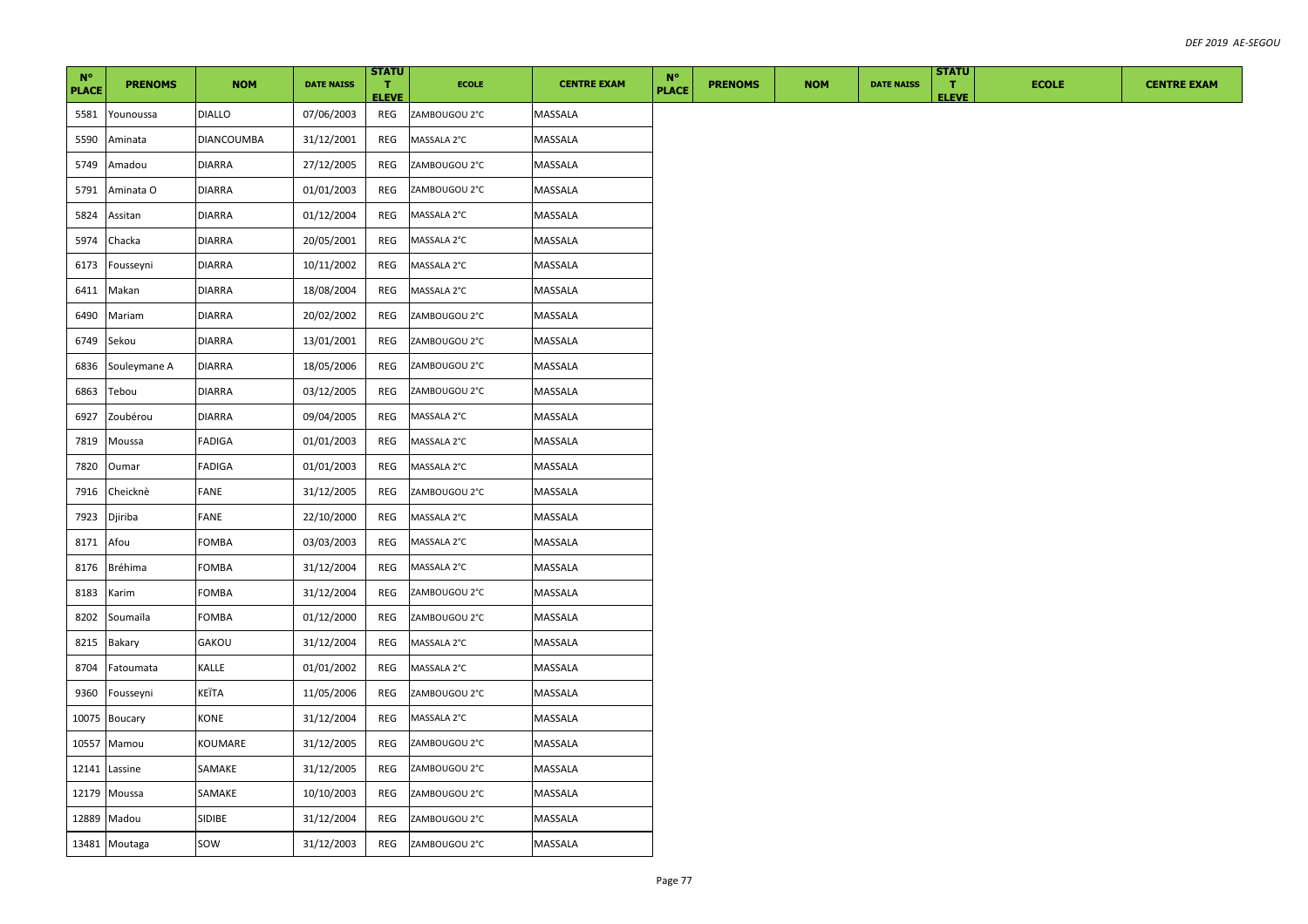| $N^{\circ}$<br><b>PLACE</b> | <b>PRENOMS</b>         | <b>NOM</b>    | <b>DATE NAISS</b> | <b>STATU</b><br>Τ.<br><b>ELEVE</b> | <b>ECOLE</b>                          | <b>CENTRE EXAM</b> | $N^{\circ}$<br><b>PLACE</b> | <b>PRENOMS</b> | <b>NOM</b> | <b>DATE NAISS</b> | <b>STATU</b><br>Π.<br><b>ELEVE</b> | <b>ECOLE</b> | <b>CENTRE EXAM</b> |
|-----------------------------|------------------------|---------------|-------------------|------------------------------------|---------------------------------------|--------------------|-----------------------------|----------------|------------|-------------------|------------------------------------|--------------|--------------------|
| 13685 Sadjo                 |                        | TAMBOURA      | 18/02/2005        | REG                                | ZAMBOUGOU 2°C                         | MASSALA            |                             |                |            |                   |                                    |              |                    |
|                             | 14597 Bourama          | TOURE         | 05/07/2004        | REG                                | ZAMBOUGOU 2°C                         | MASSALA            |                             |                |            |                   |                                    |              |                    |
| 15120 Awa                   |                        | TRAORE        | 01/07/2002        | REG                                | ZAMBOUGOU 2°C                         | MASSALA            |                             |                |            |                   |                                    |              |                    |
| 15121 Awa D                 |                        | TRAORE        | 31/12/2005        | REG                                | ZAMBOUGOU 2°C                         | MASSALA            |                             |                |            |                   |                                    |              |                    |
| 15328 Djélika               |                        | TRAORE        | 04/04/2004        | REG                                | ZAMBOUGOU 2°C                         | MASSALA            |                             |                |            |                   |                                    |              |                    |
| 15656 Issa                  |                        | TRAORE        | 15/05/2004        | REG                                | ZAMBOUGOU 2°C                         | MASSALA            |                             |                |            |                   |                                    |              |                    |
|                             | 15814 Madou            | TRAORE        | 01/01/2002        | REG                                | ZAMBOUGOU 2°C                         | MASSALA            |                             |                |            |                   |                                    |              |                    |
|                             | 16120 Oukary           | TRAORE        | 01/01/2004        | REG                                | MASSALA 2°C                           | MASSALA            |                             |                |            |                   |                                    |              |                    |
|                             | 16179 Oumou M          | TRAORE        | 27/03/2005        | REG                                | ZAMBOUGOU 2°C                         | MASSALA            |                             |                |            |                   |                                    |              |                    |
| 16267 Sanata                |                        | TRAORE        | 15/11/2002        | REG                                | ZAMBOUGOU 2°C                         | MASSALA            |                             |                |            |                   |                                    |              |                    |
| 16525 Zanké                 |                        | <b>TRAORE</b> | 01/01/2005        | REG                                | MASSALA 2°C                           | MASSALA            |                             |                |            |                   |                                    |              |                    |
| 102                         | Hajaba Al Djoumat BABY |               | 07/01/2001        | CL                                 | CL                                    | MISSIRA 2°C        |                             |                |            |                   |                                    |              |                    |
| 278                         | Moussa                 | BAH           | 09/06/2003        | <b>REG</b>                         | MISSIRA 2°C                           | MISSIRA 2°C        |                             |                |            |                   |                                    |              |                    |
| 344                         | Awa                    | <b>BALLO</b>  | 03/08/1994        | <b>CL</b>                          | CL                                    | MISSIRA 2°C        |                             |                |            |                   |                                    |              |                    |
| 532                         | Binta                  | BARRY         | 15/01/2004        | REG                                | MISSIRA 2°C                           | MISSIRA 2°C        |                             |                |            |                   |                                    |              |                    |
| 765                         | Aminata                | <b>BOCOUM</b> | 14/11/2005        | REG                                | MISSIRA 2°C                           | MISSIRA 2°C        |                             |                |            |                   |                                    |              |                    |
| 881                         | Boubacar               | <b>BOUARE</b> | 20/04/2004        | REG                                | MISSIRA 2°C                           | MISSIRA 2°C        |                             |                |            |                   |                                    |              |                    |
| 1317                        | Amy                    | <b>CISSE</b>  | 12/07/2004        | REG                                | C.M ADJA FANTA TOURÉ<br>ን°ር           | MISSIRA 2°C        |                             |                |            |                   |                                    |              |                    |
| 1401                        | Ibrahim                | <b>CISSE</b>  | 16/10/2006        | REG                                | C.M ADJA FANTA TOURÉ<br>ን°C           | MISSIRA 2°C        |                             |                |            |                   |                                    |              |                    |
| 1609                        | Abdoul Karim           | COULIBALY     | 13/09/2005        | REG                                | MISSIRA 2°C                           | MISSIRA 2°C        |                             |                |            |                   |                                    |              |                    |
| 2061                        | Bintou                 | COULIBALY     | 31/12/2003        | REG                                | MISSIRA 2°C                           | MISSIRA 2°C        |                             |                |            |                   |                                    |              |                    |
| 2089                        | Boubacar Madou         | COULIBALY     | 15/08/2003        | REG                                | MISSIRA 2°C                           | MISSIRA 2°C        |                             |                |            |                   |                                    |              |                    |
| 2310                        | Fatoumata              | COULIBALY     | 24/06/2004        | REG                                | C.M ADJA FANTA TOURÉ<br>ን°C           | MISSIRA 2°C        |                             |                |            |                   |                                    |              |                    |
| 2415                        | Gilbert Manwé          | COULIBALY     | 03/04/2003        | REG                                | MISSIRA 2°C                           | MISSIRA 2°C        |                             |                |            |                   |                                    |              |                    |
| 2516                        | Issa                   | COULIBALY     | 15/06/2005        | REG                                | MISSIRA 2°C                           | MISSIRA 2°C        |                             |                |            |                   |                                    |              |                    |
| 3237                        | Pascal                 | COULIBALY     | 19/03/1999        | CL                                 | СL                                    | MISSIRA 2°C        |                             |                |            |                   |                                    |              |                    |
| 3250                        | Ramata                 | COULIBALY     | 06/04/2002        | REG                                | C.M ADJA FANTA TOURÉ<br>$2^{\circ}$ C | MISSIRA 2°C        |                             |                |            |                   |                                    |              |                    |
| 3338                        | Saly                   | COULIBALY     | 01/01/2004        | REG                                | MISSIRA 2°C                           | MISSIRA 2°C        |                             |                |            |                   |                                    |              |                    |
| 3657                        | <b>Drissa</b>          | COUMARE       | 13/04/2005        | REG                                | MISSIRA 2°C                           | MISSIRA 2°C        |                             |                |            |                   |                                    |              |                    |
|                             | 3834 Kadiatou          | DAO           | 14/10/2002        | CL                                 | <b>CL</b>                             | MISSIRA 2°C        |                             |                |            |                   |                                    |              |                    |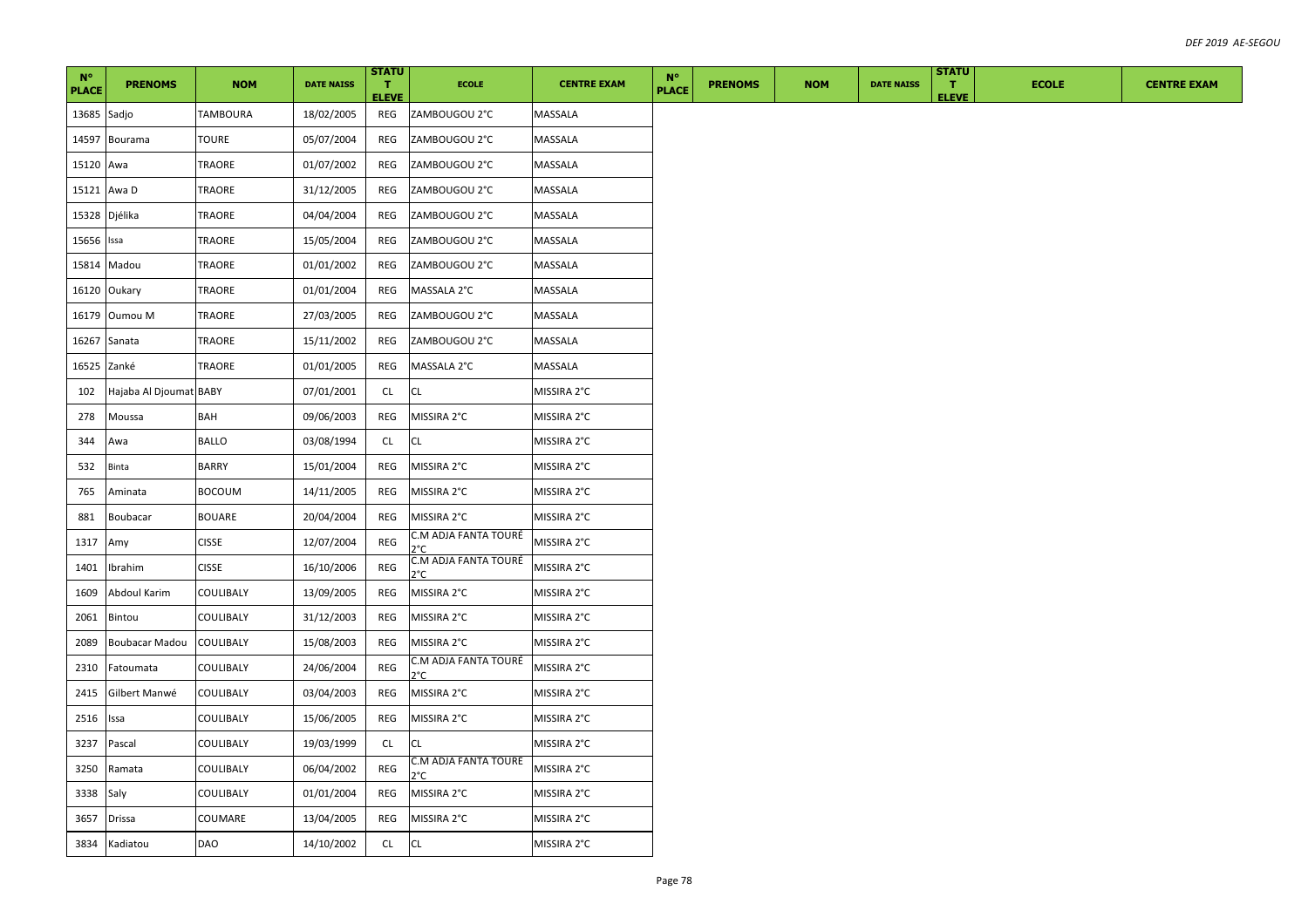| $N^{\circ}$<br><b>PLACE</b> | <b>PRENOMS</b>        | <b>NOM</b>      | <b>DATE NAISS</b> | <b>STATU</b><br>T.<br><b>ELEVE</b> | <b>ECOLE</b>                          | <b>CENTRE EXAM</b> | $N^{\circ}$<br><b>PLACE</b> | <b>PRENOMS</b> | <b>NOM</b> | <b>DATE NAISS</b> | <b>STATU</b><br>T.<br><b>ELEVE</b> | <b>ECOLE</b> | <b>CENTRE EXAM</b> |
|-----------------------------|-----------------------|-----------------|-------------------|------------------------------------|---------------------------------------|--------------------|-----------------------------|----------------|------------|-------------------|------------------------------------|--------------|--------------------|
| 4154                        | Assanatou             | DEMBELE         | 02/05/2003        | REG                                | MISSIRA 2°C                           | MISSIRA 2°C        |                             |                |            |                   |                                    |              |                    |
| 4462                        | Klétan                | DEMBELE         | 20/10/2005        | REG                                | MISSIRA 2°C                           | MISSIRA 2°C        |                             |                |            |                   |                                    |              |                    |
| 4571                        | Maurice<br>Chaugninè  | DEMBELE         | 30/09/2004        | REG                                | C.M ADJA FANTA TOURÉ<br>2°C.          | MISSIRA 2°C        |                             |                |            |                   |                                    |              |                    |
| 4597                        | Mouminy               | DEMBELE         | 10/06/2003        | REG                                | MISSIRA 2°C                           | MISSIRA 2°C        |                             |                |            |                   |                                    |              |                    |
| 4662                        | Oumar                 | DEMBELE         | 02/08/2005        | REG                                | MISSIRA 2°C                           | MISSIRA 2°C        |                             |                |            |                   |                                    |              |                    |
| 4952                        | Couramakan            | <b>DIAKHATE</b> | 30/06/2004        | REG                                | MISSIRA 2°C                           | MISSIRA 2°C        |                             |                |            |                   |                                    |              |                    |
| 5050                        | Mamadou               | <b>DIAKITE</b>  | 01/04/2003        | CL                                 | <b>CL</b>                             | MISSIRA 2°C        |                             |                |            |                   |                                    |              |                    |
| 5370                        | Hawa                  | <b>DIALLO</b>   | 16/09/2005        | REG                                | MISSIRA 2°C                           | MISSIRA 2°C        |                             |                |            |                   |                                    |              |                    |
| 6131                        | Fatoumata             | <b>DIARRA</b>   | 29/08/2005        | REG                                | MISSIRA 2°C                           | MISSIRA 2°C        |                             |                |            |                   |                                    |              |                    |
| 6260                        | Kadia                 | <b>DIARRA</b>   | 08/10/2004        | REG                                | MISSIRA 2°C                           | MISSIRA 2°C        |                             |                |            |                   |                                    |              |                    |
| 6507                        | Mariamou              | DIARRA          | 23/04/2004        | REG                                | MISSIRA 2°C                           | MISSIRA 2°C        |                             |                |            |                   |                                    |              |                    |
| 6513                        | Massan                | <b>DIARRA</b>   | 08/07/2005        | REG                                | MISSIRA 2°C                           | MISSIRA 2°C        |                             |                |            |                   |                                    |              |                    |
| 6730                        | Samba                 | <b>DIARRA</b>   | 01/01/2002        | REG                                | MISSIRA 2°C                           | MISSIRA 2°C        |                             |                |            |                   |                                    |              |                    |
| 6817                        | Sitapha               | <b>DIARRA</b>   | 14/02/2004        | REG                                | MISSIRA 2°C                           | MISSIRA 2°C        |                             |                |            |                   |                                    |              |                    |
| 6866                        | Tenin                 | <b>DIARRA</b>   | 23/09/2006        | REG                                | MISSIRA 2°C                           | MISSIRA 2°C        |                             |                |            |                   |                                    |              |                    |
| 6979                        | Djénéba               | <b>DIAWARA</b>  | 07/12/2004        | REG                                | MISSIRA 2°C                           | MISSIRA 2°C        |                             |                |            |                   |                                    |              |                    |
| 7466                        | Salimata              | DOSSAMA         | 01/01/2005        | REG                                | MISSIRA 2°C                           | MISSIRA 2°C        |                             |                |            |                   |                                    |              |                    |
| 7498                        | Kadia                 | DOUCOURE        | 06/09/2004        | REG                                | MISSIRA 2°C                           | MISSIRA 2°C        |                             |                |            |                   |                                    |              |                    |
| 7634                        | Madani                | <b>DOUMBIA</b>  | 23/11/2001        | CL                                 | <b>CL</b>                             | MISSIRA 2°C        |                             |                |            |                   |                                    |              |                    |
| 7676                        | Seydou                | <b>DOUMBIA</b>  | 01/01/2005        | REG                                | C.M ADJA FANTA TOURÉ<br>ን°C           | MISSIRA 2°C        |                             |                |            |                   |                                    |              |                    |
| 8086                        | Kadia                 | FOFANA          | 22/05/2002        | REG                                | MISSIRA 2°C                           | MISSIRA 2°C        |                             |                |            |                   |                                    |              |                    |
| 8789                        | Halimatou<br>Gaoussou | KAMITE          | 08/04/2003        | <b>CL</b>                          | <b>CL</b>                             | MISSIRA 2°C        |                             |                |            |                   |                                    |              |                    |
| 9432                        | Mariam                | KEÏTA           | 22/02/2004        | REG                                | MISSIRA 2°C                           | MISSIRA 2°C        |                             |                |            |                   |                                    |              |                    |
| 9491                        | Sitan-Founè           | KEÏTA           | 09/12/2002        | REG                                | MISSIRA 2°C                           | MISSIRA 2°C        |                             |                |            |                   |                                    |              |                    |
| 9784                        | Assan                 | KONATE          | 02/08/1998        | CL                                 | <b>CL</b>                             | MISSIRA 2°C        |                             |                |            |                   |                                    |              |                    |
| 10808                       | Aïchata               | MAÏGA           | 02/08/2004        | REG                                | MISSIRA 2°C                           | MISSIRA 2°C        |                             |                |            |                   |                                    |              |                    |
| 10856                       | Fadimata              | MAÏGA           | 22/08/2002        | REG                                | MISSIRA 2°C                           | MISSIRA 2°C        |                             |                |            |                   |                                    |              |                    |
| 11254                       | Kalifahan             | MOUNKORO        | 13/05/2002        | REG                                | MISSIRA 2°C                           | MISSIRA 2°C        |                             |                |            |                   |                                    |              |                    |
| 11256 Marc                  |                       | MOUNKORO        | 04/09/2003        | REG                                | MISSIRA 2°C                           | MISSIRA 2°C        |                             |                |            |                   |                                    |              |                    |
|                             | 11830 Amadou          | SACKO           | 18/08/2003        | REG                                | C.M ADJA FANTA TOURÉ<br>$2^{\circ}$ C | MISSIRA 2°C        |                             |                |            |                   |                                    |              |                    |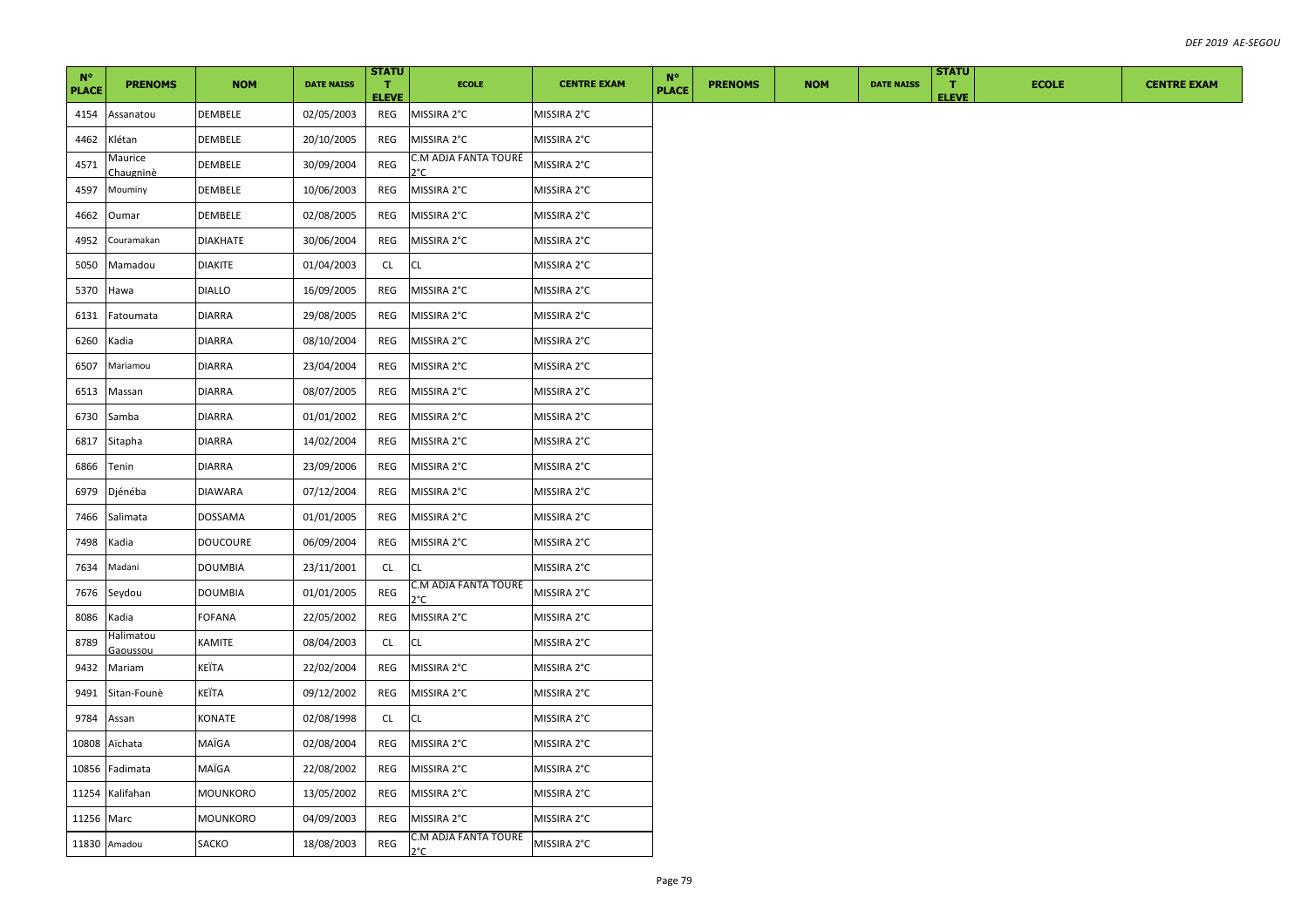| $N^{\circ}$<br><b>PLACE</b> | <b>PRENOMS</b>     | <b>NOM</b>     | <b>DATE NAISS</b> | <b>STATU</b><br>л.<br><b>ELEVE</b> | <b>ECOLE</b>                         | <b>CENTRE EXAM</b> | $N^{\circ}$<br><b>PLACE</b> | <b>PRENOMS</b> | <b>NOM</b> | <b>DATE NAISS</b> | <b>STATU</b><br>T.<br><b>ELEVE</b> | <b>ECOLE</b> | <b>CENTRE EXAM</b> |
|-----------------------------|--------------------|----------------|-------------------|------------------------------------|--------------------------------------|--------------------|-----------------------------|----------------|------------|-------------------|------------------------------------|--------------|--------------------|
| 11972 Sidiki                |                    | SAGARA         | 25/08/2004        | REG                                | MISSIRA 2°C                          | MISSIRA 2°C        |                             |                |            |                   |                                    |              |                    |
| 12100                       | Fatoumata          | SAMAKE         | 01/01/2006        | REG                                | MISSIRA 2°C                          | MISSIRA 2°C        |                             |                |            |                   |                                    |              |                    |
| 12833                       | Djénéba            | SIDIBE         | 06/10/2002        | REG                                | MISSIRA 2°C                          | MISSIRA 2°C        |                             |                |            |                   |                                    |              |                    |
| 12850 Faty                  |                    | SIDIBE         | 11/11/2004        | REG                                | MISSIRA 2°C                          | MISSIRA 2°C        |                             |                |            |                   |                                    |              |                    |
| 12895                       | Mahamoudou         | SIDIBE         | 30/12/2000        | CL                                 | <b>CL</b>                            | MISSIRA 2°C        |                             |                |            |                   |                                    |              |                    |
| 12940 Salif                 |                    | SIDIBE         | 10/08/2006        | REG                                | MISSIRA 2°C                          | MISSIRA 2°C        |                             |                |            |                   |                                    |              |                    |
| 13084                       | Bambo              | <b>SISSOKO</b> | 10/01/2004        | REG                                | MISSIRA 2°C                          | MISSIRA 2°C        |                             |                |            |                   |                                    |              |                    |
| 13286                       | Fatoumata Gogo     | SOGODOGO       | 21/05/2003        | REG                                | MISSIRA 2°C                          | MISSIRA 2°C        |                             |                |            |                   |                                    |              |                    |
| 13334                       | Mahamadou          | SONTA          | 30/08/2005        | REG                                | MISSIRA 2°C                          | MISSIRA 2°C        |                             |                |            |                   |                                    |              |                    |
| 13496 Sarata                |                    | sow            | 22/08/2004        | REG                                | C.M ADJA FANTA TOURÉ 2°C MISSIRA 2°C |                    |                             |                |            |                   |                                    |              |                    |
| 13841                       | Djénébou           | TANGARA        | 10/10/1999        | <b>CL</b>                          | CL                                   | MISSIRA 2°C        |                             |                |            |                   |                                    |              |                    |
| 13888                       | Harouna            | TANGARA        | 31/12/1999        | <b>CL</b>                          | CL                                   | MISSIRA 2°C        |                             |                |            |                   |                                    |              |                    |
| 13956                       | Mamadou            | TANGARA        | 11/03/2002        | REG                                | MISSIRA 2°C                          | MISSIRA 2°C        |                             |                |            |                   |                                    |              |                    |
| 14115                       | Issouf             | <b>TEMBELY</b> | 06/03/1997        | CL                                 | CL                                   | MISSIRA 2°C        |                             |                |            |                   |                                    |              |                    |
| 14161 Drissa                |                    | THERA          | 27/09/1999        | CL.                                | CL                                   | MISSIRA 2°C        |                             |                |            |                   |                                    |              |                    |
| 14364                       | Kosso              | <b>TOGO</b>    | 25/04/2001        | CL                                 | CL                                   | MISSIRA 2°C        |                             |                |            |                   |                                    |              |                    |
| 14774                       | Toroba Moussa      | <b>TOURE</b>   | 27/08/2005        | REG                                | MISSIRA 2°C                          | MISSIRA 2°C        |                             |                |            |                   |                                    |              |                    |
| 14791                       | <b>Abdoul Aziz</b> | TRAORE         | 05/08/2005        | REG                                | MISSIRA 2°C                          | MISSIRA 2°C        |                             |                |            |                   |                                    |              |                    |
| 14811                       | Abdoulaye          | TRAORE         | 13/11/2004        | REG                                | MISSIRA 2°C                          | MISSIRA 2°C        |                             |                |            |                   |                                    |              |                    |
| 15335                       | Djénéba            | TRAORE         | 15/02/2002        | CL                                 | CL                                   | MISSIRA 2°C        |                             |                |            |                   |                                    |              |                    |
| 15336                       | Djénéba            | TRAORE         | 07/03/1999        | CL                                 | CL                                   | MISSIRA 2°C        |                             |                |            |                   |                                    |              |                    |
| 15620                       | Ibrahim            | TRAORE         | 18/11/2005        | REG                                | C.M ADJA FANTA TOURÉ 2°C MISSIRA 2°C |                    |                             |                |            |                   |                                    |              |                    |
| 15688                       | Kadiatou           | TRAORE         | 13/07/2003        | REG                                | MISSIRA 2°C                          | MISSIRA 2°C        |                             |                |            |                   |                                    |              |                    |
| 15858                       | Maïmouna           | <b>TRAORE</b>  | 20/08/1999        | CL                                 | CL                                   | MISSIRA 2°C        |                             |                |            |                   |                                    |              |                    |
| 16446                       | Ténin              | TRAORE         | 03/08/2006        | REG                                | C.M ADJA FANTA TOURÉ 2°C MISSIRA 2°C |                    |                             |                |            |                   |                                    |              |                    |
| 16595                       | Dômon              | YALCOUE        | 27/07/2003        | REG                                | MISSIRA 2°C                          | MISSIRA 2°C        |                             |                |            |                   |                                    |              |                    |
| 16674                       | Bagna              | YATTARA        | 28/09/2005        | REG                                | MISSIRA 2°C                          | MISSIRA 2°C        |                             |                |            |                   |                                    |              |                    |
| 16727                       | Cheick Oumar       | VOUMOUNOU      | 06/07/2002        | REG                                | MISSIRA 2°C                          | MISSIRA 2°C        |                             |                |            |                   |                                    |              |                    |
| 276                         | Minata             | BAH            | 31/12/2005        | <b>REG</b>                         | N'GARA 2°C                           | N'GARA 2°C         |                             |                |            |                   |                                    |              |                    |
| 420                         | Oumar              | <b>BALLO</b>   | 18/02/2005        | REG                                | N'GARA 2°C                           | N'GARA 2°C         |                             |                |            |                   |                                    |              |                    |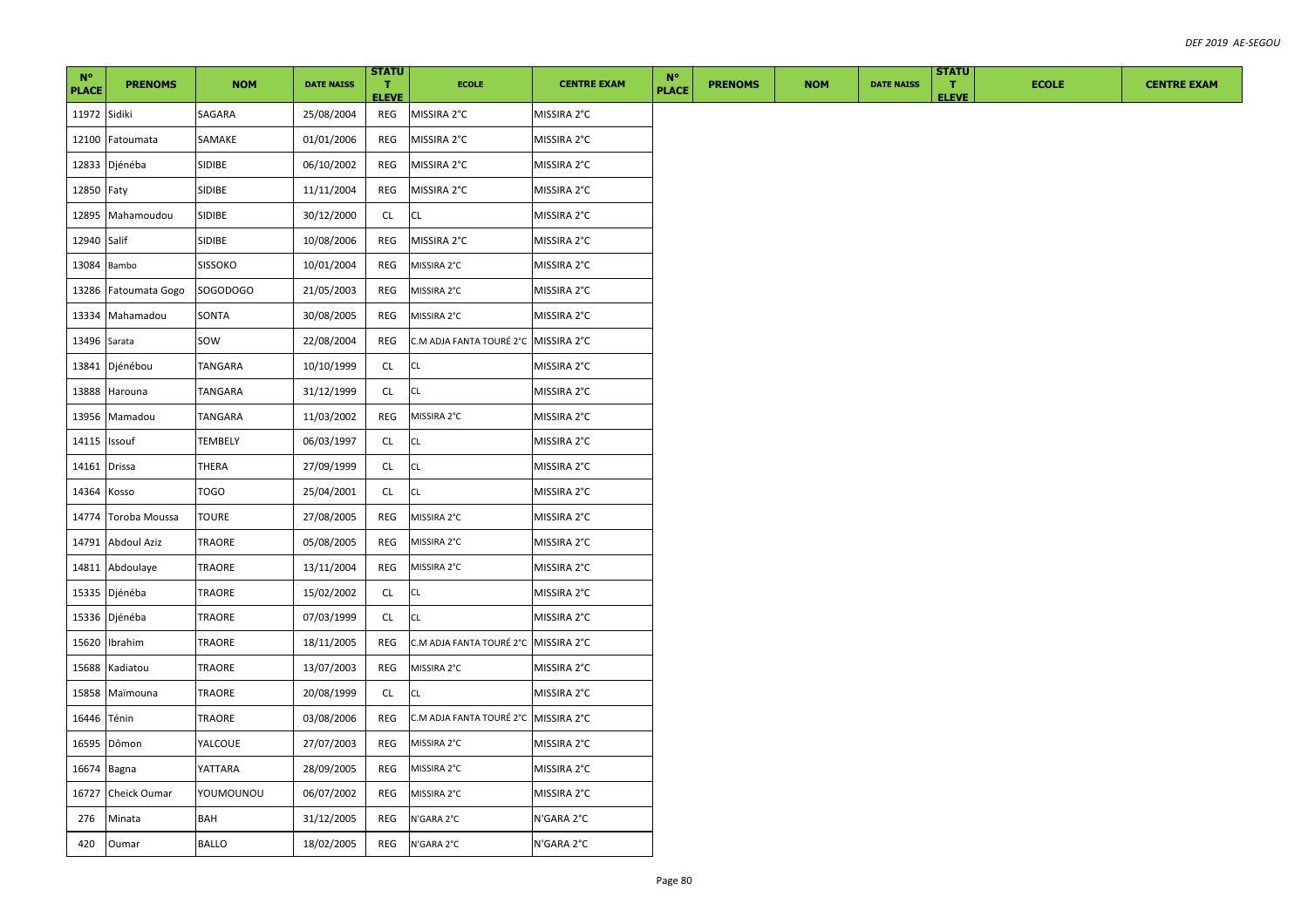| $N^{\circ}$<br><b>PLACE</b> | <b>PRENOMS</b>         | <b>NOM</b>    | <b>DATE NAISS</b> | <b>STATU</b><br>Τ.<br><b>ELEVE</b> | <b>ECOLE</b> | <b>CENTRE EXAM</b> | $N^{\circ}$<br><b>PLACE</b> | <b>PRENOMS</b> | <b>NOM</b> | <b>DATE NAISS</b> | <b>STATU</b><br>л.<br><b>ELEVE</b> | <b>ECOLE</b> | <b>CENTRE EXAM</b> |
|-----------------------------|------------------------|---------------|-------------------|------------------------------------|--------------|--------------------|-----------------------------|----------------|------------|-------------------|------------------------------------|--------------|--------------------|
| 841                         | Aly                    | <b>BOUARE</b> | 30/06/2002        | REG                                | N'GARA 2°C   | N'GARA 2°C         |                             |                |            |                   |                                    |              |                    |
| 860                         | Assitan                | BOUARE        | 17/09/2004        | REG                                | N'GARA 2°C   | N'GARA 2°C         |                             |                |            |                   |                                    |              |                    |
| 1012                        | Mariam Dite Mery       | <b>BOUARE</b> | 01/09/2005        | REG                                | N'GARA 2°C   | N'GARA 2°C         |                             |                |            |                   |                                    |              |                    |
| 1246                        | Seydou                 | CAMARA        | 14/01/2006        | REG                                | N'GARA 2°C   | N'GARA 2°C         |                             |                |            |                   |                                    |              |                    |
| 1671                        | Adama                  | COULIBALY     | 08/08/2003        | REG                                | N'GARA 2°C   | N'GARA 2°C         |                             |                |            |                   |                                    |              |                    |
| 1928                        | Assitan Sada           | COULIBALY     | 19/03/2003        | REG                                | N'GARA 2°C   | N'GARA 2°C         |                             |                |            |                   |                                    |              |                    |
| 2003                        | <b>Bakary Oumar</b>    | COULIBALY     | 24/11/2002        | REG                                | N'GARA 2°C   | N'GARA 2°C         |                             |                |            |                   |                                    |              |                    |
| 2063                        | Bintou                 | COULIBALY     | 23/12/2003        | REG                                | N'GARA 2°C   | N'GARA 2°C         |                             |                |            |                   |                                    |              |                    |
| 2347                        | Fatoumata              | COULIBALY     | 01/01/2004        | REG                                | N'GARA 2°C   | N'GARA 2°C         |                             |                |            |                   |                                    |              |                    |
| 3001                        | Modibo                 | COULIBALY     | 31/05/2004        | REG                                | N'GARA 2°C   | N'GARA 2°C         |                             |                |            |                   |                                    |              |                    |
| 3463                        | Sitan Founè            | COULIBALY     | 20/02/2005        | REG                                | N'GARA 2°C   | N'GARA 2°C         |                             |                |            |                   |                                    |              |                    |
| 3506                        | Soumana                | COULIBALY     | 01/12/2003        | REG                                | N'GARA 2°C   | N'GARA 2°C         |                             |                |            |                   |                                    |              |                    |
| 3656                        | Dramane                | COUMARE       | 24/03/2004        | REG                                | N'GARA 2°C   | N'GARA 2°C         |                             |                |            |                   |                                    |              |                    |
| 3729                        | Suzane                 | DACKO         | 01/01/2004        | CL                                 | CL           | N'GARA 2°C         |                             |                |            |                   |                                    |              |                    |
| 3854                        | Abou -Bakary<br>sidiki | DAOU          | 08/08/2004        | REG                                | N'GARA 2°C   | N'GARA 2°C         |                             |                |            |                   |                                    |              |                    |
| 3934                        | Kèkè                   | DAOU          | 07/12/2004        | REG                                | N'GARA 2°C   | N'GARA 2°C         |                             |                |            |                   |                                    |              |                    |
| 3969                        | Nènè                   | DAOU          | 28/10/2003        | REG                                | N'GARA 2°C   | N'GARA 2°C         |                             |                |            |                   |                                    |              |                    |
| 4663                        | Oumar                  | DEMBELE       | 07/01/2005        | REG                                | N'GARA 2°C   | N'GARA 2°C         |                             |                |            |                   |                                    |              |                    |
| 5656                        | Abibatou               | <b>DIARRA</b> | 11/08/2005        | <b>REG</b>                         | N'GARA 2°C   | N'GARA 2°C         |                             |                |            |                   |                                    |              |                    |
| 5736                        | Alpha Sidiki           | <b>DIARRA</b> | 10/05/2004        | REG                                | N'GARA 2°C   | N'GARA 2°C         |                             |                |            |                   |                                    |              |                    |
| 5846                        | Awa                    | DIARRA        | 12/06/2004        | REG                                | N'GARA 2°C   | N'GARA 2°C         |                             |                |            |                   |                                    |              |                    |
| 6021                        | Djeneba                | <b>DIARRA</b> | 09/12/2004        | REG                                | N'GARA 2°C   | N'GARA 2°C         |                             |                |            |                   |                                    |              |                    |
| 6045                        | Djénébou               | <b>DIARRA</b> | 29/11/2004        | REG                                | N'GARA 2°C   | N'GARA 2°C         |                             |                |            |                   |                                    |              |                    |
| 6261                        | Kadia                  | <b>DIARRA</b> | 31/05/2003        | REG                                | N'GARA 2°C   | N'GARA 2°C         |                             |                |            |                   |                                    |              |                    |
| 6417                        | Malo Dit Oumar         | <b>DIARRA</b> | 29/01/2005        | REG                                | N'GARA 2°C   | N'GARA 2°C         |                             |                |            |                   |                                    |              |                    |
| 6518                        | Massitan               | <b>DIARRA</b> | 06/04/2005        | REG                                | N'GARA 2°C   | N'GARA 2°C         |                             |                |            |                   |                                    |              |                    |
| 6600                        | Nana                   | <b>DIARRA</b> | 10/08/2004        | REG                                | N'GARA 2°C   | N'GARA 2°C         |                             |                |            |                   |                                    |              |                    |
| 6906                        | Younoussa              | <b>DIARRA</b> | 06/02/2007        | REG                                | N'GARA 2°C   | N'GARA 2°C         |                             |                |            |                   |                                    |              |                    |
| 8212                        | Amidou                 | GAKOU         | 01/01/2005        | REG                                | N'GARA 2°C   | N'GARA 2°C         |                             |                |            |                   |                                    |              |                    |
| 9643                        | Djeneba                | KOÏTA         | 12/04/2005        | REG                                | N'GARA 2°C   | N'GARA 2°C         |                             |                |            |                   |                                    |              |                    |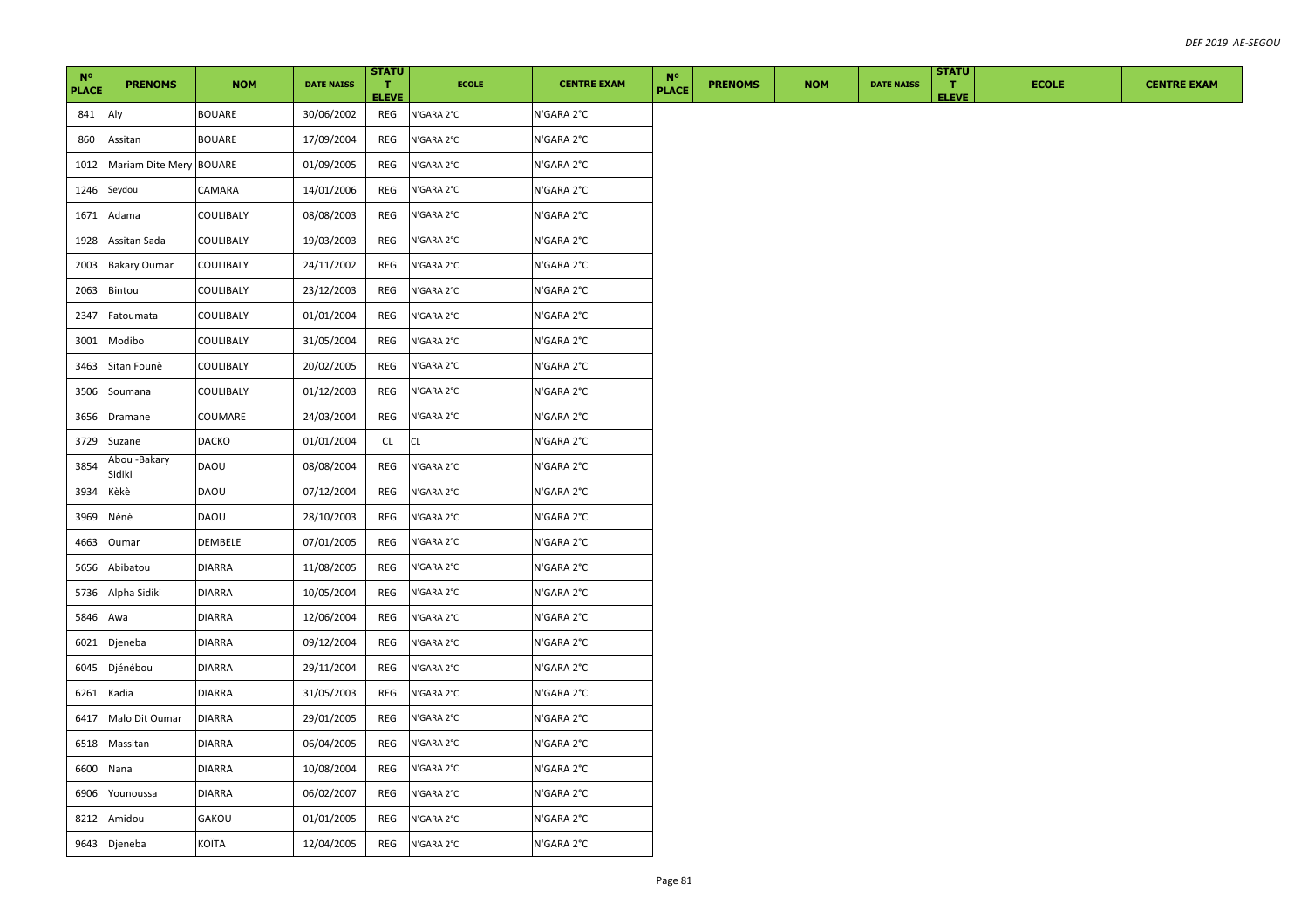| $N^{\circ}$<br><b>PLACE</b> | <b>PRENOMS</b>       | <b>NOM</b>      | <b>DATE NAISS</b> | <b>STATU</b><br>л.<br><b>ELEVE</b> | <b>ECOLE</b>                            | <b>CENTRE EXAM</b> | $N^{\circ}$<br><b>PLACE</b> | <b>PRENOMS</b> | <b>NOM</b> | <b>DATE NAISS</b> | <b>STATU</b><br>T.<br><b>ELEVE</b> | <b>ECOLE</b> | <b>CENTRE EXAM</b> |
|-----------------------------|----------------------|-----------------|-------------------|------------------------------------|-----------------------------------------|--------------------|-----------------------------|----------------|------------|-------------------|------------------------------------|--------------|--------------------|
| 9663                        | Mahamadou A          | KOÏTA           | 14/09/2005        | REG                                | N'GARA 2°C                              | N'GARA 2°C         |                             |                |            |                   |                                    |              |                    |
| 9676                        | Oumar                | KOÏTA           | 12/10/2004        | REG                                | N'GARA 2°C                              | N'GARA 2°C         |                             |                |            |                   |                                    |              |                    |
| 10411                       | Fatoumata            | <b>KONTA</b>    | 15/08/2005        | REG                                | N'GARA 2°C                              | N'GARA 2°C         |                             |                |            |                   |                                    |              |                    |
| 12125                       | Kadiatou             | SAMAKE          | 14/02/2003        | REG                                | N'GARA 2°C                              | N'GARA 2°C         |                             |                |            |                   |                                    |              |                    |
| 12311                       | Adama                | SANGARE         | 12/02/2003        | REG                                | N'GARA 2°C                              | N'GARA 2°C         |                             |                |            |                   |                                    |              |                    |
| 12816 Bakary                |                      | SIDIBE          | 14/03/2005        | REG                                | N'GARA 2°C                              | N'GARA 2°C         |                             |                |            |                   |                                    |              |                    |
| 12823                       | Boubacar             | SIDIBE          | 26/09/2005        | REG                                | N'GARA 2°C                              | N'GARA 2°C         |                             |                |            |                   |                                    |              |                    |
| 13781                       | <b>Bakary Oumar</b>  | TANGARA         | 06/05/2006        | REG                                | N'GARA 2°C                              | N'GARA 2°C         |                             |                |            |                   |                                    |              |                    |
| 13782                       | <b>Bakary Seydou</b> | TANGARA         | 18/03/2005        | REG                                | N'GARA 2°C                              | N'GARA 2°C         |                             |                |            |                   |                                    |              |                    |
| 13784                       | Bamoussa             | TANGARA         | 04/02/2005        | REG                                | N'GARA 2°C                              | N'GARA 2°C         |                             |                |            |                   |                                    |              |                    |
| 13854                       | Fanta                | TANGARA         | 12/03/2006        | REG                                | N'GARA 2°C                              | N'GARA 2°C         |                             |                |            |                   |                                    |              |                    |
| 13999                       | Moussa               | TANGARA         | 11/01/2001        | REG                                | N'GARA 2°C                              | N'GARA 2°C         |                             |                |            |                   |                                    |              |                    |
| 14012                       | Oumar                | TANGARA         | 02/03/2005        | REG                                | N'GARA 2°C                              | N'GARA 2°C         |                             |                |            |                   |                                    |              |                    |
| 14042                       | Seybou               | TANGARA         | 30/04/2004        | REG                                | N'GARA 2°C                              | N'GARA 2°C         |                             |                |            |                   |                                    |              |                    |
| 14043                       | Seydou               | TANGARA         | 02/02/2006        | REG                                | N'GARA 2°C                              | N'GARA 2°C         |                             |                |            |                   |                                    |              |                    |
| 14693                       | Mamadou              | TOURE           | 14/03/2005        | REG                                | N'GARA 2°C                              | N'GARA 2°C         |                             |                |            |                   |                                    |              |                    |
| 14992                       | Amédou               | TRAORE          | 04/12/2003        | REG                                | N'GARA 2°C                              | N'GARA 2°C         |                             |                |            |                   |                                    |              |                    |
| 15103                       | Assitan Kaledy       | TRAORE          | 18/09/2005        | <b>REG</b>                         | N'GARA 2°C                              | N'GARA 2°C         |                             |                |            |                   |                                    |              |                    |
| 15107                       | Assitan Zoumana      | TRAORE          | 31/03/2004        | REG                                | N'GARA 2°C                              | N'GARA 2°C         |                             |                |            |                   |                                    |              |                    |
| 15186 Bayi                  |                      | TRAORE          | 05/03/2004        | <b>REG</b>                         | N'GARA 2°C                              | N'GARA 2°C         |                             |                |            |                   |                                    |              |                    |
| 15305                       | Demba                | TRAORE          | 19/01/2003        | REG                                | N'GARA 2°C                              | N'GARA 2°C         |                             |                |            |                   |                                    |              |                    |
| 15386                       | Dramane              | TRAORE          | 06/10/2002        | REG                                | N'GARA 2°C                              | N'GARA 2°C         |                             |                |            |                   |                                    |              |                    |
| 15474                       | Fatoumata            | TRAORE          | 02/08/2005        | REG                                | N'GARA 2°C                              | N'GARA 2°C         |                             |                |            |                   |                                    |              |                    |
| 15605                       | Hawa                 | TRAORE          | 06/07/2003        | <b>REG</b>                         | N'GARA 2°C                              | N'GARA 2°C         |                             |                |            |                   |                                    |              |                    |
| 16080                       | Moussa               | TRAORE          | 21/06/2004        | REG                                | N'GARA 2°C                              | N'GARA 2°C         |                             |                |            |                   |                                    |              |                    |
| 16205                       | Ramatou              | TRAORE          | 14/07/2004        | REG                                | N'GARA 2°C                              | N'GARA 2°C         |                             |                |            |                   |                                    |              |                    |
| 16357                       | Siratou              | TRAORE          | 04/01/2004        | REG                                | N'GARA 2°C                              | N'GARA 2°C         |                             |                |            |                   |                                    |              |                    |
| 16386                       | Solomane             | TRAORE          | 31/12/2003        | REG                                | N'GARA 2°C                              | N'GARA 2°C         |                             |                |            |                   |                                    |              |                    |
| 126                         | Aminata              | <b>BAGAYOGO</b> | 29/04/2002        | REG                                | PÉLENGANA NORD 2°C                      | PÉLENGANA NORD     |                             |                |            |                   |                                    |              |                    |
| 176                         | Hawa B               | BAGAYOKO        | 08/01/2005        | REG                                | E.P PÉLENGANA MARCHÉ 2°C PÉLENGANA NORD |                    |                             |                |            |                   |                                    |              |                    |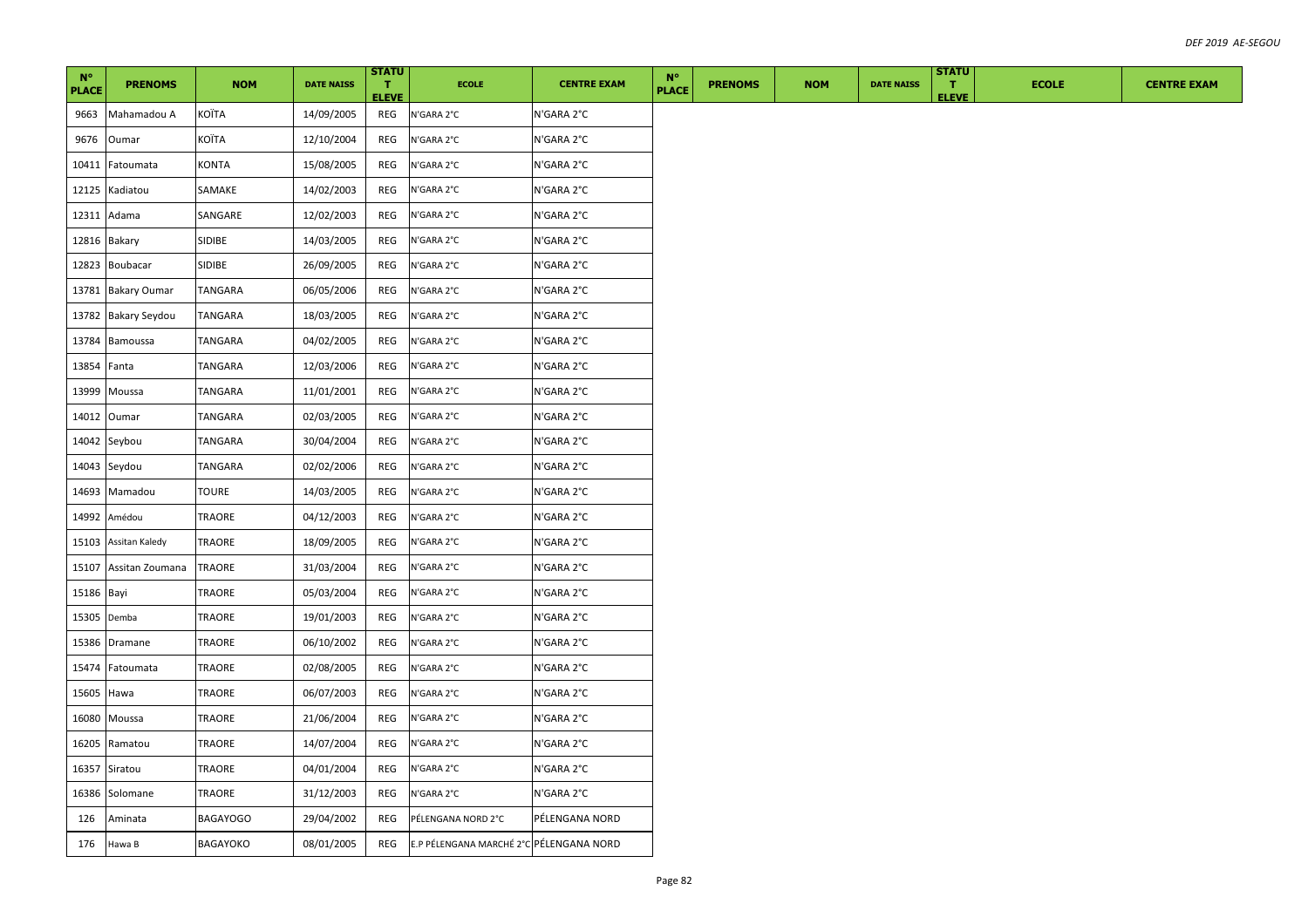| $N^{\circ}$  |                        |                |                   | <b>STATU</b>                 |                                         |                    | $N^{\circ}$  |                |            |                   | <b>STATU</b>       |              |  |
|--------------|------------------------|----------------|-------------------|------------------------------|-----------------------------------------|--------------------|--------------|----------------|------------|-------------------|--------------------|--------------|--|
| <b>PLACE</b> | <b>PRENOMS</b>         | <b>NOM</b>     | <b>DATE NAISS</b> | $\mathbf{T}$<br><b>ELEVE</b> | <b>ECOLE</b>                            | <b>CENTRE EXAM</b> | <b>PLACE</b> | <b>PRENOMS</b> | <b>NOM</b> | <b>DATE NAISS</b> | T.<br><b>ELEVE</b> | <b>ECOLE</b> |  |
| 192          | Nana                   | BAGAYOKO       | 02/03/2002        | REG                          | PÉLENGANA NORD 2°C                      | PÉLENGANA NORD     |              |                |            |                   |                    |              |  |
| 333          | Aminata                | BALLO          | 20/08/2004        | REG                          | E.P NOUVEL ESPOIR 2°C                   | PÉLENGANA NORD     |              |                |            |                   |                    |              |  |
| 633          | Sidi Ahmadou           | <b>BATHILY</b> | 02/04/2005        | REG                          | E.P NOUVEL ESPOIR 2°C                   | PÉLENGANA NORD     |              |                |            |                   |                    |              |  |
| 676          | Alima                  | <b>BERTHE</b>  | 18/06/2004        | REG                          | E.P PÉLENGANA MARCHÉ 2°C PÉLENGANA NORD |                    |              |                |            |                   |                    |              |  |
| 804          | Fatoumata Batouli BORE |                | 20/04/2004        | REG                          | PÉLENGANA NORD 2°C                      | PÉLENGANA NORD     |              |                |            |                   |                    |              |  |
| 906          | <b>Drissa</b>          | <b>BOUARE</b>  | 22/09/2004        | REG                          | PÉLENGANA NORD 2°C                      | PÉLENGANA NORD     |              |                |            |                   |                    |              |  |
| 929          | Fatoumata              | <b>BOUARE</b>  | 10/10/2005        | REG                          | PÉLENGANA NORD 2°C                      | PÉLENGANA NORD     |              |                |            |                   |                    |              |  |
| 980          | Lamine                 | <b>BOUARE</b>  | 19/12/2006        | REG                          | E.P PÉLENGANA MARCHÉ 2°C PÉLENGANA NORD |                    |              |                |            |                   |                    |              |  |
| 1303         | Amadou                 | <b>CISSE</b>   | 12/09/2004        | REG                          | E.P PÉLENGANA MARCHÉ 2°C PÉLENGANA NORD |                    |              |                |            |                   |                    |              |  |
| 1336         | Chaka                  | <b>CISSE</b>   | 21/03/2003        | REG                          | PÉLENGANA NORD 2°C                      | PÉLENGANA NORD     |              |                |            |                   |                    |              |  |
| 1344         | Djénéba                | <b>CISSE</b>   | 03/08/2005        | REG                          | E.P NOUVEL ESPOIR 2°C                   | PÉLENGANA NORD     |              |                |            |                   |                    |              |  |
| 1424         | Ladji                  | <b>CISSE</b>   | 10/01/2001        | REG                          | E.P NOUVEL ESPOIR 2°C                   | PÉLENGANA NORD     |              |                |            |                   |                    |              |  |
| 1437         | Mahamadou              | <b>CISSE</b>   | 01/02/2006        | REG                          | PÉLENGANA NORD 2°C                      | PÉLENGANA NORD     |              |                |            |                   |                    |              |  |
| 1445         | Maïmounatou            | <b>CISSE</b>   | 15/05/2004        | REG                          | E.P PÉLENGANA MARCHÉ 2°C PÉLENGANA NORD |                    |              |                |            |                   |                    |              |  |
| 1509         | Oumou                  | <b>CISSE</b>   | 12/11/2005        | REG                          | E.P NOUVEL ESPOIR 2°C                   | PÉLENGANA NORD     |              |                |            |                   |                    |              |  |
| 1912         | Assitan                | COULIBALY      | 23/08/2006        | REG                          | E.P NOUVEL ESPOIR 2°C                   | PÉLENGANA NORD     |              |                |            |                   |                    |              |  |
| 2082         | Boubacar               | COULIBALY      | 17/10/2006        | REG                          | PÉLENGANA NORD 2°C                      | PÉLENGANA NORD     |              |                |            |                   |                    |              |  |
| 2328         | Fatoumata              | COULIBALY      | 28/07/2006        | REG                          | E.P NOUVEL ESPOIR 2°C                   | PÉLENGANA NORD     |              |                |            |                   |                    |              |  |
| 2351         | Fatoumata              | COULIBALY      | 12/04/2003        | REG                          | PÉLENGANA NORD 2°C                      | PÉLENGANA NORD     |              |                |            |                   |                    |              |  |
| 2498         | Ibraïm                 | COULIBALY      | 15/07/2004        | REG                          | E.P NOUVEL ESPOIR 2°C                   | PÉLENGANA NORD     |              |                |            |                   |                    |              |  |
| 2562         | Kadiatou               | COULIBALY      | 02/08/2006        | REG                          | E.P NOUVEL ESPOIR 2°C                   | PÉLENGANA NORD     |              |                |            |                   |                    |              |  |
| 2659         | Korotimi               | COULIBALY      | 31/12/2003        | REG                          | E.P NOUVEL ESPOIR 2°C                   | PÉLENGANA NORD     |              |                |            |                   |                    |              |  |
| 2724         | Lassine                | COULIBALY      | 12/02/2006        | <b>REG</b>                   | PÉLENGANA NORD 2°C                      | PÉLENGANA NORD     |              |                |            |                   |                    |              |  |
| 2739         | Madani                 | COULIBALY      | 08/06/2006        | REG                          | E.P NOUVEL ESPOIR 2°C                   | PÉLENGANA NORD     |              |                |            |                   |                    |              |  |
| 2874         | Mamou                  | COULIBALY      | 12/07/2007        | REG                          | PÉLENGANA NORD 2°C                      | PÉLENGANA NORD     |              |                |            |                   |                    |              |  |
| 2877         | Mamourou               | COULIBALY      | 17/10/2004        | REG                          | PÉLENGANA NORD 2°C                      | PÉLENGANA NORD     |              |                |            |                   |                    |              |  |
| 2983         | Minata                 | COULIBALY      | 13/08/2003        | REG                          | PÉLENGANA NORD 2°C                      | PÉLENGANA NORD     |              |                |            |                   |                    |              |  |
| 3332         | Salimata               | COULIBALY      | 27/08/2002        | REG                          | PÉLENGANA NORD 2°C                      | PÉLENGANA NORD     |              |                |            |                   |                    |              |  |
| 3776         | Oumou                  | DAGNON         | 13/11/2006        | REG                          | PÉLENGANA NORD 2°C                      | PÉLENGANA NORD     |              |                |            |                   |                    |              |  |
| 3914         | Founé                  | DAOU           | 26/11/2004        | REG                          | PÉLENGANA NORD 2°C                      | PÉLENGANA NORD     |              |                |            |                   |                    |              |  |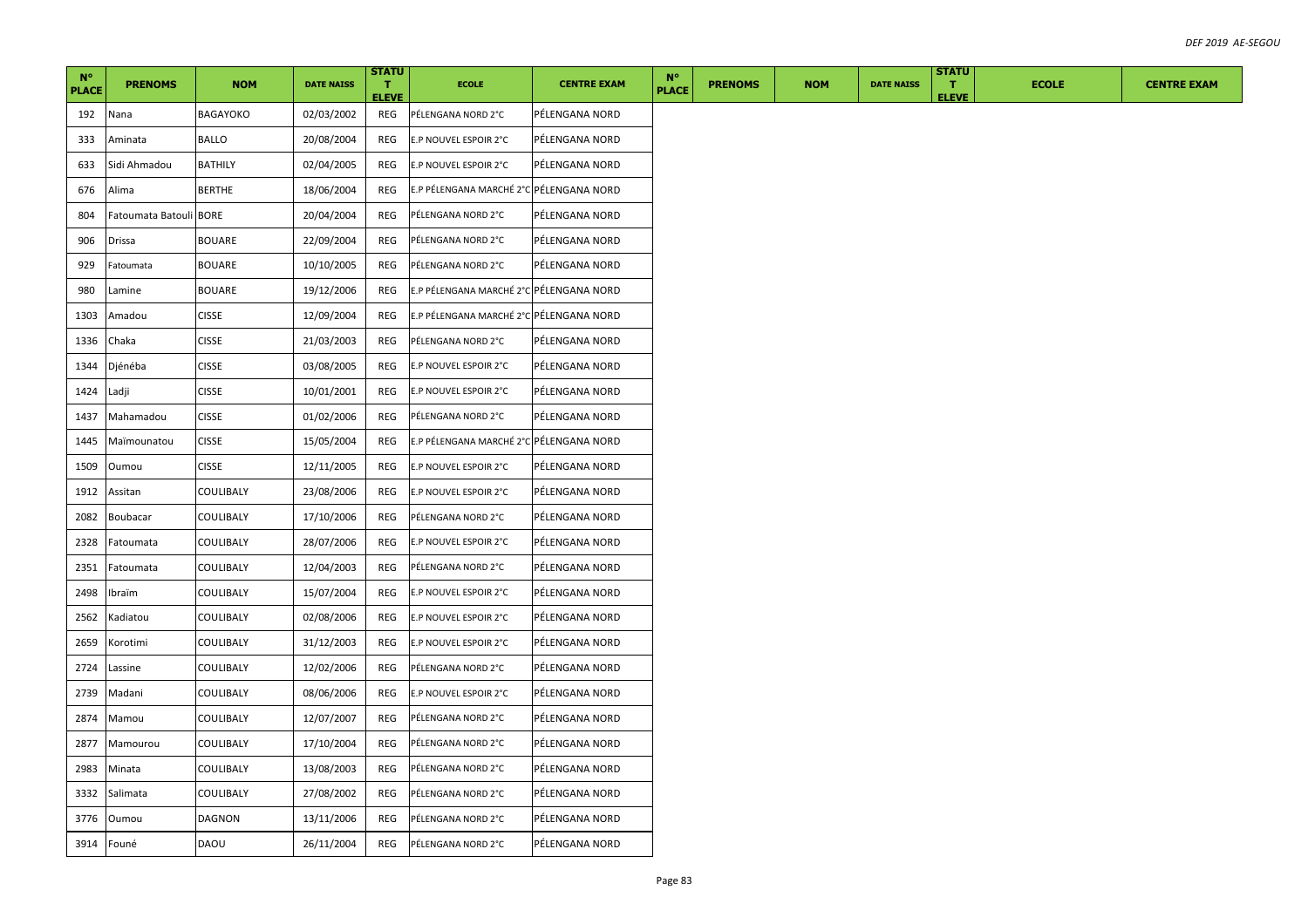| $N^{\circ}$  |                 |                   |                   | <b>STATU</b>                 |                                         |                    | $N^{\circ}$ |              |                |            |                   | <b>STATU</b>       |              |
|--------------|-----------------|-------------------|-------------------|------------------------------|-----------------------------------------|--------------------|-------------|--------------|----------------|------------|-------------------|--------------------|--------------|
| <b>PLACE</b> | <b>PRENOMS</b>  | <b>NOM</b>        | <b>DATE NAISS</b> | $\mathbf{T}$<br><b>ELEVE</b> | <b>ECOLE</b>                            | <b>CENTRE EXAM</b> |             | <b>PLACE</b> | <b>PRENOMS</b> | <b>NOM</b> | <b>DATE NAISS</b> | п.<br><b>ELEVE</b> | <b>ECOLE</b> |
| 3945         | Maïmouna        | DAOU              | 28/10/2006        | REG                          | E.P NOUVEL ESPOIR 2°C                   | PÉLENGANA NORD     |             |              |                |            |                   |                    |              |
| 4001         | Wassa           | DAOU              | 26/11/2004        | REG                          | PÉLENGANA NORD 2°C                      | PÉLENGANA NORD     |             |              |                |            |                   |                    |              |
| 4104         | Aly Badara      | DEMBELE           | 16/10/2005        | REG                          | E.P NOUVEL ESPOIR 2°C                   | PÉLENGANA NORD     |             |              |                |            |                   |                    |              |
| 4180         | Bâ Oumar        | DEMBELE           | 21/11/2004        | REG                          | PÉLENGANA NORD 2°C                      | PÉLENGANA NORD     |             |              |                |            |                   |                    |              |
| 4216         | Bintou          | DEMBELE           | 18/12/2002        | REG                          | E.P NOUVEL ESPOIR 2°C                   | PÉLENGANA NORD     |             |              |                |            |                   |                    |              |
| 4308         | Dramane         | DEMBELE           | 01/01/2006        | REG                          | E.P NOUVEL ESPOIR 2°C                   | PÉLENGANA NORD     |             |              |                |            |                   |                    |              |
| 4356         | Fatoumata       | DEMBELE           | 08/05/2003        | REG                          | PÉLENGANA NORD 2°C                      | PÉLENGANA NORD     |             |              |                |            |                   |                    |              |
| 4399         | Hawa            | DEMBELE           | 31/12/2004        | REG                          | PÉLENGANA NORD 2°C                      | PÉLENGANA NORD     |             |              |                |            |                   |                    |              |
| 4431         | Kadia           | DEMBELE           | 29/09/2005        | REG                          | E.P NOUVEL ESPOIR 2°C                   | PÉLENGANA NORD     |             |              |                |            |                   |                    |              |
| 4512         | Maïmouna        | DEMBELE           | 15/06/2003        | REG                          | E.P NOUVEL ESPOIR 2°C                   | PÉLENGANA NORD     |             |              |                |            |                   |                    |              |
| 4804         | Tiémoko         | DEMBELE           | 25/08/2003        | REG                          | E.P PÉLENGANA MARCHÉ 2°C PÈLENGANA NORD |                    |             |              |                |            |                   |                    |              |
| 4829         | Zaïnabou        | DEMBELE           | 15/03/2006        | REG                          | PÉLENGANA NORD 2°C                      | PÉLENGANA NORD     |             |              |                |            |                   |                    |              |
| 4878         | Aminata         | <b>DIABATE</b>    | 27/04/2004        | <b>REG</b>                   | E.P PÉLENGANA MARCHÉ 2°C PÉLENGANA NORD |                    |             |              |                |            |                   |                    |              |
| 4881         | Assanata        | <b>DIABATE</b>    | 30/04/2006        | REG                          | PÉLENGANA NORD 2°C                      | PÉLENGANA NORD     |             |              |                |            |                   |                    |              |
| 5049         | Mama            | DIAKITE           | 16/04/2006        | REG                          | E.P PÉLENGANA MARCHÉ 2°C PÉLENGANA NORD |                    |             |              |                |            |                   |                    |              |
| 5135         | Adizatou        | <b>DIALLO</b>     | 20/01/2006        | REG                          | PÉLENGANA NORD 2°C                      | PÉLENGANA NORD     |             |              |                |            |                   |                    |              |
| 5214         | Assétou         | <b>DIALLO</b>     | 23/11/2006        | REG                          | PÉLENGANA NORD 2°C                      | PÉLENGANA NORD     |             |              |                |            |                   |                    |              |
| 5515         | Oumou           | <b>DIALLO</b>     | 10/01/2003        | REG                          | PÉLENGANA NORD 2°C                      | PÉLENGANA NORD     |             |              |                |            |                   |                    |              |
| 5528         | Rakiata         | <b>DIALLO</b>     | 26/09/2006        | REG                          | PÉLENGANA NORD 2°C                      | PÉLENGANA NORD     |             |              |                |            |                   |                    |              |
| 5535         | Saïdou          | <b>DIALLO</b>     | 30/05/2006        | REG                          | E.P PÉLENGANA MARCHÉ 2°C PÉLENGANA NORD |                    |             |              |                |            |                   |                    |              |
| 5589         | Mariam          | <b>DIAMOUTENE</b> | 11/01/2005        | REG                          | PÉLENGANA NORD 2°C                      | PÉLENGANA NORD     |             |              |                |            |                   |                    |              |
| 5910         | Bekaye          | DIARRA            | 30/12/2006        | REG                          | PÉLENGANA NORD 2°C                      | PÉLENGANA NORD     |             |              |                |            |                   |                    |              |
| 6134         | Fatoumata       | DIARRA            | 11/09/2000        | REG                          | PÉLENGANA NORD 2°C                      | PÉLENGANA NORD     |             |              |                |            |                   |                    |              |
| 6298         | Kadidiatou Yaya | <b>DIARRA</b>     | 14/01/2002        | REG                          | PÉLENGANA NORD 2°C                      | PÉLENGANA NORD     |             |              |                |            |                   |                    |              |
| 6360         | Madeleine       | DIARRA            | 25/09/2004        | REG                          | E.P PÉLENGANA MARCHÉ 2°C PÉLENGANA NORD |                    |             |              |                |            |                   |                    |              |
| 6437         | Mamadou         | <b>DIARRA</b>     | 29/06/2003        | REG                          | PÉLENGANA NORD 2°C                      | PÉLENGANA NORD     |             |              |                |            |                   |                    |              |
| 6473         | Mariam          | DIARRA            | 08/12/2005        | REG                          | E.P PÉLENGANA MARCHÉ 2°C PÉLENGANA NORD |                    |             |              |                |            |                   |                    |              |
| 6565         | Moussa          | DIARRA            | 09/02/2006        | REG                          | E.P NOUVEL ESPOIR 2°C                   | PÉLENGANA NORD     |             |              |                |            |                   |                    |              |
| 6777         | Seydou          | DIARRA            | 13/04/2002        | REG                          | PÉLENGANA NORD 2°C                      | PÉLENGANA NORD     |             |              |                |            |                   |                    |              |
| 6824         | Soulaka Oumou   | <b>DIARRA</b>     | 17/12/2006        | REG                          | E.P NOUVEL ESPOIR 2°C                   | PÉLENGANA NORD     |             |              |                |            |                   |                    |              |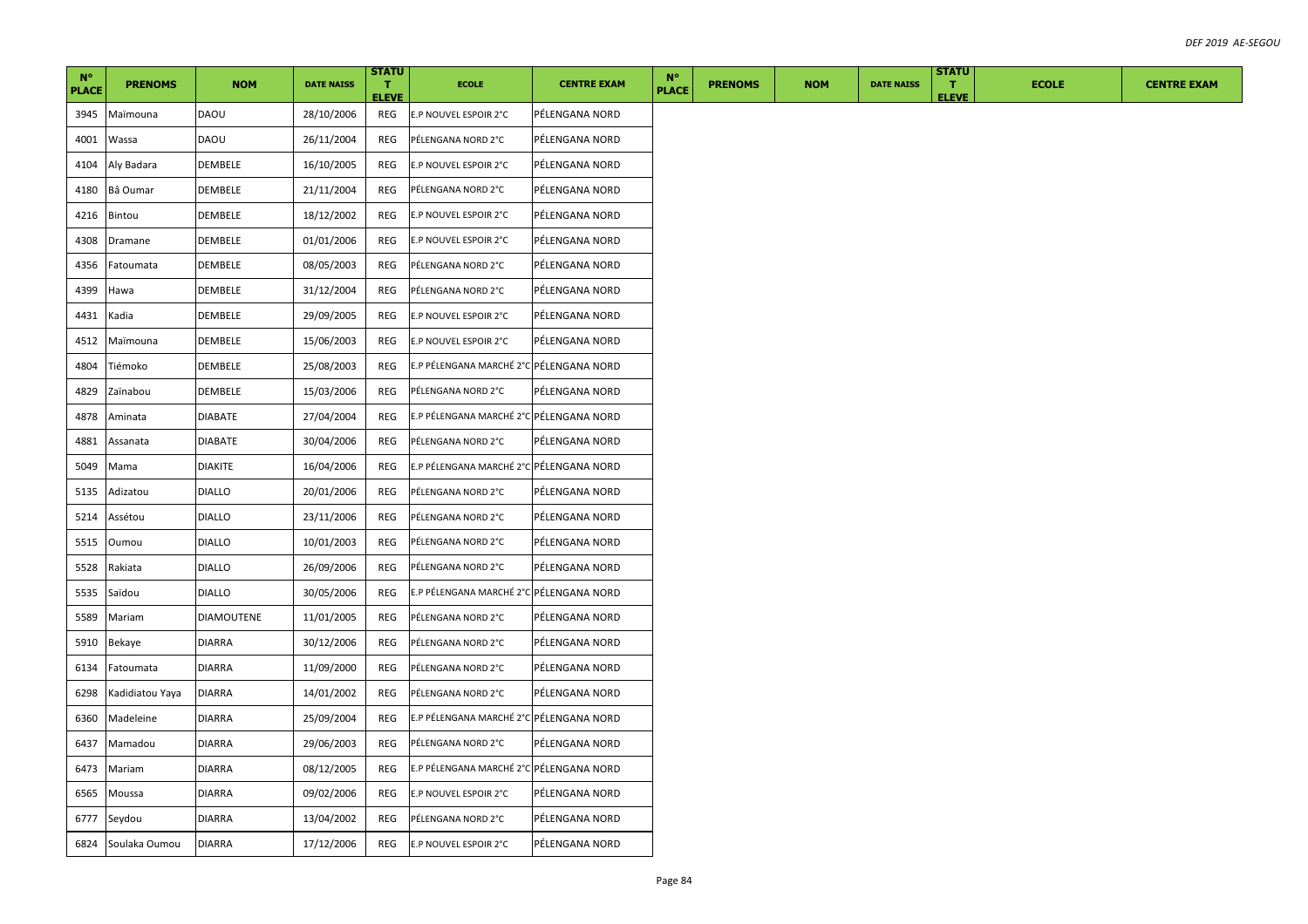| $N^{\circ}$<br><b>PLACE</b> | <b>PRENOMS</b>   | <b>NOM</b>      | <b>DATE NAISS</b> | <b>STATU</b><br>T.<br><b>ELEVE</b> | <b>ECOLE</b>                            | <b>CENTRE EXAM</b> | $N^{\circ}$<br><b>PLACE</b> | <b>PRENOMS</b> | <b>NOM</b> | <b>DATE NAISS</b> | <b>STATU</b><br>$\mathbf{T}$<br><b>ELEVE</b> | <b>ECOLE</b> |  |
|-----------------------------|------------------|-----------------|-------------------|------------------------------------|-----------------------------------------|--------------------|-----------------------------|----------------|------------|-------------------|----------------------------------------------|--------------|--|
| 6831                        | Souleymane       | <b>DIARRA</b>   | 28/10/2002        | REG                                | PÉLENGANA NORD 2°C                      | PÉLENGANA NORD     |                             |                |            |                   |                                              |              |  |
| 6868                        | Tidiane          | DIARRA          | 25/12/2002        | REG                                | PÉLENGANA NORD 2°C                      | PÉLENGANA NORD     |                             |                |            |                   |                                              |              |  |
| 6914                        | Zahan            | <b>DIARRA</b>   | 10/05/2003        | REG                                | PÉLENGANA NORD 2°C                      | PÉLENGANA NORD     |                             |                |            |                   |                                              |              |  |
| 6989                        | Ibrahima         | <b>DIAWARA</b>  | 18/10/2006        | REG                                | PÉLENGANA NORD 2°C                      | PÉLENGANA NORD     |                             |                |            |                   |                                              |              |  |
| 7121                        | Tidiane          | <b>DICKO</b>    | 18/10/2004        | REG                                | PÉLENGANA NORD 2°C                      | PÉLENGANA NORD     |                             |                |            |                   |                                              |              |  |
| 7169                        | Mamoutou         | <b>DISSA</b>    | 23/05/2006        | REG                                | PÉLENGANA NORD 2°C                      | PÉLENGANA NORD     |                             |                |            |                   |                                              |              |  |
| 7195                        | Ousmane          | DJIGA           | 07/02/2006        | REG                                | E.P NOUVEL ESPOIR 2°C                   | PÉLENGANA NORD     |                             |                |            |                   |                                              |              |  |
| 7208                        | Bintou           | <b>DJIGUIBA</b> | 26/06/2003        | REG                                | PÉLENGANA NORD 2°C                      | PÉLENGANA NORD     |                             |                |            |                   |                                              |              |  |
| 7229                        | Youssouf         | <b>DJIGUIBA</b> | 25/06/2005        | REG                                | PÉLENGANA NORD 2°C                      | PÉLENGANA NORD     |                             |                |            |                   |                                              |              |  |
| 7248                        | Adiaratou        | <b>DJIRE</b>    | 10/12/2003        | REG                                | PÉLENGANA NORD 2°C                      | PÉLENGANA NORD     |                             |                |            |                   |                                              |              |  |
| 7372                        | Moustapha        | DJIRE           | 19/04/2006        | REG                                | E.P NOUVEL ESPOIR 2°C                   | PÉLENGANA NORD     |                             |                |            |                   |                                              |              |  |
| 7628                        | Kinsa            | <b>DOUMBIA</b>  | 04/04/2006        | REG                                | E.P NOUVEL ESPOIR 2°C                   | PÉLENGANA NORD     |                             |                |            |                   |                                              |              |  |
| 7726                        | Mariam           | <b>DRABO</b>    | 14/07/2005        | REG                                | PÉLENGANA NORD 2°C                      | PÉLENGANA NORD     |                             |                |            |                   |                                              |              |  |
| 7985                        | Sitan            | FANE            | 08/11/2003        | REG                                | PÉLENGANA NORD 2°C                      | PÉLENGANA NORD     |                             |                |            |                   |                                              |              |  |
| 8076                        | Fatoumata        | FOFANA          | 09/07/2004        | REG                                | PÉLENGANA NORD 2°C                      | PÉLENGANA NORD     |                             |                |            |                   |                                              |              |  |
| 8296                        | Adama            | GOÏTA           | 17/05/2006        | REG                                | E.P NOUVEL ESPOIR 2°C                   | PÉLENGANA NORD     |                             |                |            |                   |                                              |              |  |
| 8319                        | Maman            | GOÏTA           | 18/05/2003        | REG                                | PÉLENGANA NORD 2°C                      | PÉLENGANA NORD     |                             |                |            |                   |                                              |              |  |
| 8329                        | Solomane         | GOÏTA           | 22/09/2004        | REG                                | PÉLENGANA NORD 2°C                      | PÉLENGANA NORD     |                             |                |            |                   |                                              |              |  |
| 8709                        | N'Ta             | KALOGA          | 01/01/2006        | REG                                | E.P PÉLENGANA MARCHÉ 2°C PÉLENGANA NORD |                    |                             |                |            |                   |                                              |              |  |
| 8811                        | Souleymane       | KAMITE          | 06/03/2005        | REG                                | PÉLENGANA NORD 2°C                      | PÉLENGANA NORD     |                             |                |            |                   |                                              |              |  |
| 8946                        | Mamou            | KANTA           | 18/04/2007        | REG                                | PÉLENGANA NORD 2°C                      | PÉLENGANA NORD     |                             |                |            |                   |                                              |              |  |
| 8980                        | Korian Dite Haby | <b>KANTE</b>    | 06/09/2003        | REG                                | E.P NOUVEL ESPOIR 2°C                   | PÉLENGANA NORD     |                             |                |            |                   |                                              |              |  |
| 9085                        | Mariam           | KASSOGUE        | 03/01/2005        | REG                                | PÉLENGANA NORD 2°C                      | PÉLENGANA NORD     |                             |                |            |                   |                                              |              |  |
| 9391                        | Korka            | KEÏTA           | 04/12/2005        | REG                                | E.P NOUVEL ESPOIR 2°C                   | PÉLENGANA NORD     |                             |                |            |                   |                                              |              |  |
| 9398                        | Lassina          | KEÏTA           | 25/03/2006        | REG                                | PÉLENGANA NORD 2°C                      | PÉLENGANA NORD     |                             |                |            |                   |                                              |              |  |
| 9436                        | Mémé Zégué       | KEÏTA           | 27/10/2006        | REG                                | E.P NOUVEL ESPOIR 2°C                   | PÉLENGANA NORD     |                             |                |            |                   |                                              |              |  |
| 9480                        | Sékou            | KEÏTA           | 24/11/2003        | REG                                | PÉLENGANA NORD 2°C                      | PÉLENGANA NORD     |                             |                |            |                   |                                              |              |  |
| 9770                        | Aïchatou         | KONATE          | 21/02/2001        | REG                                | PÉLENGANA NORD 2°C                      | PÉLENGANA NORD     |                             |                |            |                   |                                              |              |  |
| 9848                        | Karamoko         | KONATE          | 16/06/2006        | REG                                | E.P NOUVEL ESPOIR 2°C                   | PÉLENGANA NORD     |                             |                |            |                   |                                              |              |  |
| 9865                        | Mahamadou        | KONATE          | 08/08/2004        | REG                                | E.P NOUVEL ESPOIR 2°C                   | PÉLENGANA NORD     |                             |                |            |                   |                                              |              |  |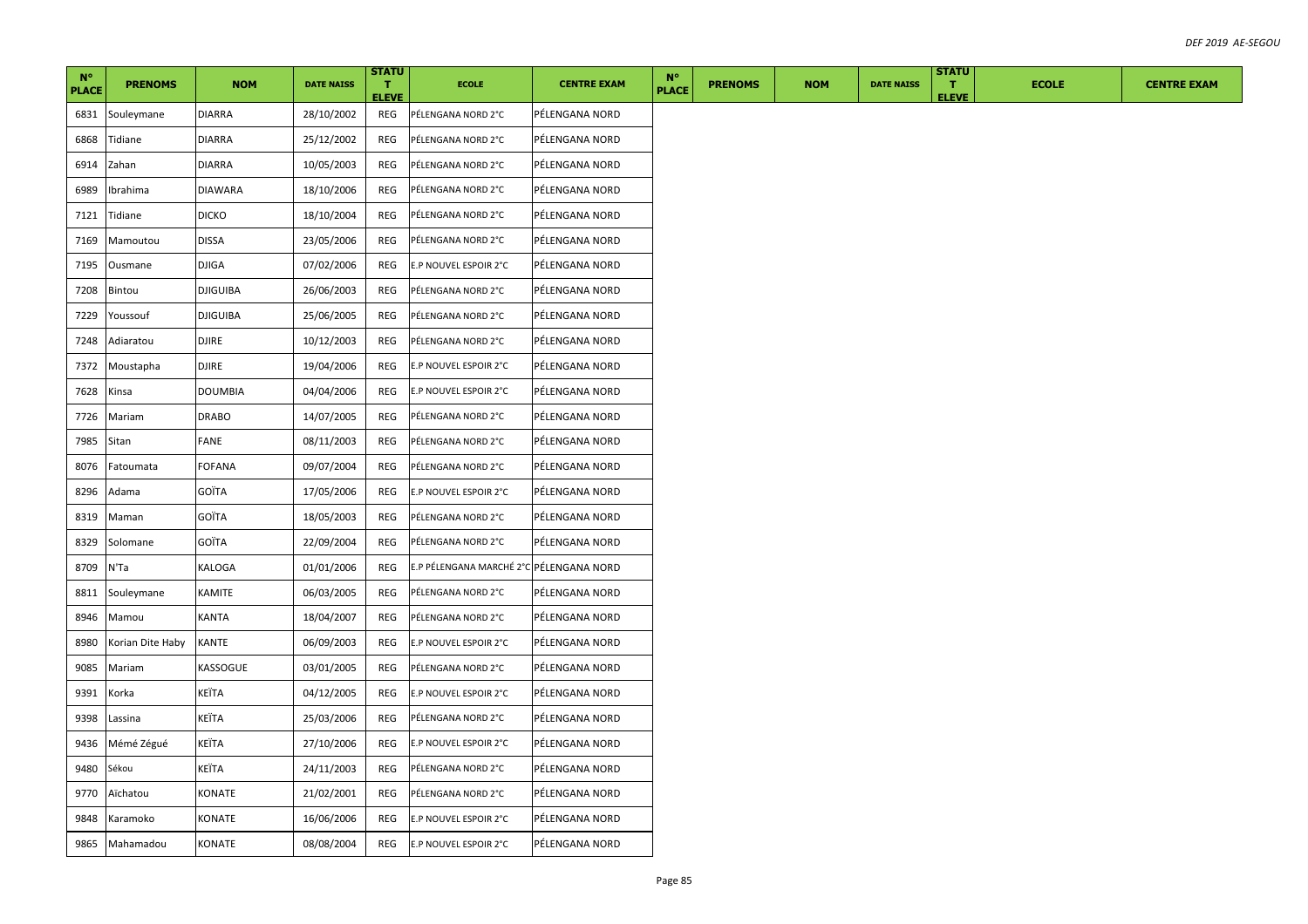| $N^{\circ}$<br><b>PLACE</b> | <b>PRENOMS</b>          | <b>NOM</b>       | <b>DATE NAISS</b> | <b>STATU</b><br>T.<br><b>ELEVE</b> | <b>ECOLE</b>                            | <b>CENTRE EXAM</b> | $N^{\circ}$<br><b>PLACE</b> | <b>PRENOMS</b> | <b>NOM</b> | <b>DATE NAISS</b> | <b>STATU</b><br>$\mathbf{T}$<br><b>ELEVE</b> | <b>ECOLE</b> | <b>CENTRE EXAM</b> |
|-----------------------------|-------------------------|------------------|-------------------|------------------------------------|-----------------------------------------|--------------------|-----------------------------|----------------|------------|-------------------|----------------------------------------------|--------------|--------------------|
| 10114                       | Esther Worowé           | KONE             | 26/10/2005        | REG                                | PÉLENGANA NORD 2°C                      | PÉLENGANA NORD     |                             |                |            |                   |                                              |              |                    |
| 10153                       | Hiambé                  | KONE             | 11/12/2002        | REG                                | PÉLENGANA NORD 2°C                      | PÉLENGANA NORD     |                             |                |            |                   |                                              |              |                    |
| 10225                       | Mariam                  | KONE             | 04/01/2006        | REG                                | PÉLENGANA NORD 2°C                      | PÉLENGANA NORD     |                             |                |            |                   |                                              |              |                    |
| 10233                       | <b>Marie Therese</b>    | KONE             | 28/11/2006        | REG                                | PÉLENGANA NORD 2°C                      | PÉLENGANA NORD     |                             |                |            |                   |                                              |              |                    |
| 10674                       | Fatoumata               | MACALOU          | 12/07/2006        | REG                                | E.P NOUVEL ESPOIR 2°C                   | PÉLENGANA NORD     |                             |                |            |                   |                                              |              |                    |
| 10799                       | Adam                    | MAÏGA            | 15/07/2005        | REG                                | E.P NOUVEL ESPOIR 2°C                   | PÉLENGANA NORD     |                             |                |            |                   |                                              |              |                    |
| 10817                       | Alassane                | MAÏGA            | 04/04/2004        | REG                                | PÉLENGANA NORD 2°C                      | PÉLENGANA NORD     |                             |                |            |                   |                                              |              |                    |
| 10824                       | Almaïmoune<br>Abdoulaye | MAÏGA            | 02/04/2004        | REG                                | PÉLENGANA NORD 2°C                      | PÉLENGANA NORD     |                             |                |            |                   |                                              |              |                    |
| 11007                       | Aminata                 | MALLE            | 15/12/2006        | REG                                | E.P NOUVEL ESPOIR 2°C                   | PÉLENGANA NORD     |                             |                |            |                   |                                              |              |                    |
| 11057                       | Mastan                  | MALLE            | 18/03/2004        | REG                                | PÉLENGANA NORD 2°C                      | PÉLENGANA NORD     |                             |                |            |                   |                                              |              |                    |
| 11220                       | Fatouma                 | MINTHE           | 01/06/2002        | REG                                | E.P PÉLENGANA MARCHÉ 2°C PÉLENGANA NORD |                    |                             |                |            |                   |                                              |              |                    |
| 11231                       | Zouber Ould             | MOHAMED          | 19/01/2002        | REG                                | E.P PÉLENGANA MARCHÉ 2°C PÉLENGANA NORD |                    |                             |                |            |                   |                                              |              |                    |
| 11251                       | Foro                    | <b>MOUNKORO</b>  | 27/03/2006        | REG                                | E.P NOUVEL ESPOIR 2°C                   | PÉLENGANA NORD     |                             |                |            |                   |                                              |              |                    |
| 11297                       | Bakary                  | NANTOUME         | 10/07/2005        | REG                                | PÉLENGANA NORD 2°C                      | PÉLENGANA NORD     |                             |                |            |                   |                                              |              |                    |
| 11374                       | Fatoumata               | NIAMBELE         | 31/12/2005        | REG                                | E.P PÉLENGANA MARCHÉ 2°C PÉLENGANA NORD |                    |                             |                |            |                   |                                              |              |                    |
| 11489                       | Seydou                  | <b>OMBOTIMBE</b> | 24/11/2004        | REG                                | E.P NOUVEL ESPOIR 2°C                   | PÉLENGANA NORD     |                             |                |            |                   |                                              |              |                    |
| 11491                       | Awa                     | <b>ONGOIBA</b>   | 19/09/2005        | REG                                | PÉLENGANA NORD 2°C                      | PÉLENGANA NORD     |                             |                |            |                   |                                              |              |                    |
| 11687 Aly                   |                         | <b>OUOLOGUEM</b> | 14/02/2005        | REG                                | PÉLENGANA NORD 2°C                      | PÉLENGANA NORD     |                             |                |            |                   |                                              |              |                    |
| 11730                       | Aminata                 | PARE             | 31/12/2006        | REG                                | PÉLENGANA NORD 2°C                      | PÉLENGANA NORD     |                             |                |            |                   |                                              |              |                    |
| 11837                       | Aminata                 | SACKO            | 01/10/2005        | REG                                | PÉLENGANA NORD 2°C                      | PÉLENGANA NORD     |                             |                |            |                   |                                              |              |                    |
| 11950                       | Djénèba                 | SAGARA           | 28/02/2004        | REG                                | PÉLENGANA NORD 2°C                      | PÉLENGANA NORD     |                             |                |            |                   |                                              |              |                    |
| 12086                       | Djinè Moussa            | SAMAKE           | 26/05/2006        | REG                                | PÉLENGANA NORD 2°C                      | PÉLENGANA NORD     |                             |                |            |                   |                                              |              |                    |
| 12102                       | Fatoumata               | SAMAKE           | 16/04/2006        | REG                                | PÉLENGANA NORD 2°C                      | PÉLENGANA NORD     |                             |                |            |                   |                                              |              |                    |
| 12198 Rokia                 |                         | SAMAKE           | 31/12/2006        | REG                                | E.P NOUVEL ESPOIR 2°C                   | PÉLENGANA NORD     |                             |                |            |                   |                                              |              |                    |
| 12521                       | Djeneba                 | SANOGO           | 11/01/2003        | REG                                | PÉLENGANA NORD 2°C                      | PÉLENGANA NORD     |                             |                |            |                   |                                              |              |                    |
| 12536                       | Fatoumata               | SANOGO           | 22/03/2002        | REG                                | PÉLENGANA NORD 2°C                      | PÉLENGANA NORD     |                             |                |            |                   |                                              |              |                    |
| 12562                       | Kadia                   | SANOGO           | 30/05/2006        | REG                                | PÉLENGANA NORD 2°C                      | PÉLENGANA NORD     |                             |                |            |                   |                                              |              |                    |
|                             | 12671 Sambala           | SANOU            | 16/07/2006        | REG                                | PÉLENGANA NORD 2°C                      | PÉLENGANA NORD     |                             |                |            |                   |                                              |              |                    |
| 12745 Rokia                 |                         | SEKINTA          | 01/01/2008        | REG                                | PÉLENGANA NORD 2°C                      | PÉLENGANA NORD     |                             |                |            |                   |                                              |              |                    |
|                             | 13064 Kadidia           | <b>SINTA</b>     | 05/01/2006        | REG                                | E.P PÉLENGANA MARCHÉ 2°C PÉLENGANA NORD |                    |                             |                |            |                   |                                              |              |                    |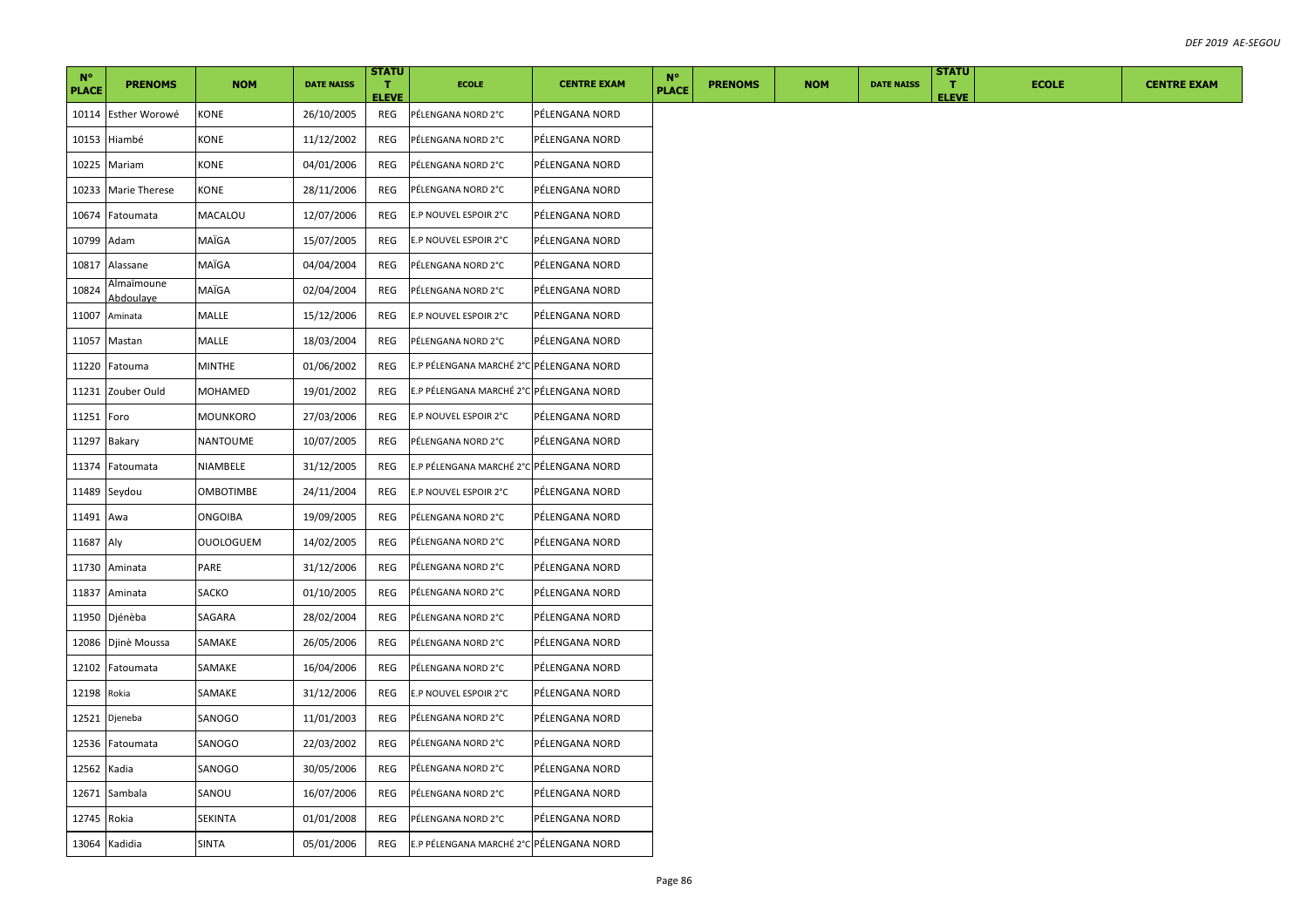| $N^{\circ}$<br><b>PLACE</b> | <b>PRENOMS</b>          | <b>NOM</b>      | <b>DATE NAISS</b> | <b>STATU</b><br>т.<br><b>ELEVE</b> | <b>ECOLE</b>                            | <b>CENTRE EXAM</b>     | $N^{\circ}$<br><b>PLACE</b> | <b>PRENOMS</b> | <b>NOM</b> | <b>DATE NAISS</b> | <b>STATU</b><br>T.<br><b>ELEVE</b> | <b>ECOLE</b> | <b>CENTRE EXAM</b> |
|-----------------------------|-------------------------|-----------------|-------------------|------------------------------------|-----------------------------------------|------------------------|-----------------------------|----------------|------------|-------------------|------------------------------------|--------------|--------------------|
| 13123                       | Mamou                   | <b>SISSOKO</b>  | 13/05/2003        | REG                                | PÉLENGANA NORD 2°C                      | PÉLENGANA NORD         |                             |                |            |                   |                                    |              |                    |
| 13209                       | Fatoumata               | SOGOBA          | 31/05/2002        | REG                                | PÉLENGANA NORD 2°C                      | PÉLENGANA NORD         |                             |                |            |                   |                                    |              |                    |
| 13525                       | Assita                  | SYLLA           | 19/07/2005        | REG                                | E.P PÉLENGANA MARCHÉ 2°C PÉLENGANA NORD |                        |                             |                |            |                   |                                    |              |                    |
| 13809                       | <b>Brahima</b>          | TANGARA         | 08/09/2006        | REG                                | E.P NOUVEL ESPOIR 2°C                   | PÉLENGANA NORD         |                             |                |            |                   |                                    |              |                    |
|                             | 14334 Aïchata           | TOGO            | 15/04/2006        | REG                                | PÉLENGANA NORD 2°C                      | PÉLENGANA NORD         |                             |                |            |                   |                                    |              |                    |
| 14377                       | Odile                   | TOGO            | 22/05/2003        | REG                                | PÉLENGANA NORD 2°C                      | PÉLENGANA NORD         |                             |                |            |                   |                                    |              |                    |
| 14398                       | Djénéba                 | TOGOLA          | 30/11/2005        | REG                                | E.P NOUVEL ESPOIR 2°C                   | PÉLENGANA NORD         |                             |                |            |                   |                                    |              |                    |
| 14419                       | Mariam                  | <b>TOGOLA</b>   | 03/01/2006        | REG                                | E.P NOUVEL ESPOIR 2°C                   | PÉLENGANA NORD         |                             |                |            |                   |                                    |              |                    |
| 14520                       | Oumou                   | <b>TOUNKARA</b> | 18/09/2004        | REG                                | E.P NOUVEL ESPOIR 2°C                   | PÉLENGANA NORD         |                             |                |            |                   |                                    |              |                    |
| 14539                       | Adizatou                | TOURE           | 30/06/2006        | REG                                | E.P NOUVEL ESPOIR 2°C                   | PÉLENGANA NORD         |                             |                |            |                   |                                    |              |                    |
| 14569                       | Amara                   | TOURE           | 15/01/2006        | REG                                | E.P NOUVEL ESPOIR 2°C                   | PÉLENGANA NORD         |                             |                |            |                   |                                    |              |                    |
| 15020                       | Aminata                 | TRAORE          | 22/09/2005        | REG                                | PÉLENGANA NORD 2°C                      | PÉLENGANA NORD         |                             |                |            |                   |                                    |              |                    |
| 15220                       | Bintou Founè            | TRAORE          | 04/08/2002        | REG                                | PÉLENGANA NORD 2°C                      | PÉLENGANA NORD         |                             |                |            |                   |                                    |              |                    |
| 15232                       | <b>Boubacar</b>         | TRAORE          | 12/08/2005        | REG                                | PÉLENGANA NORD 2°C                      | PÉLENGANA NORD         |                             |                |            |                   |                                    |              |                    |
| 15240                       | Boukary                 | TRAORE          | 04/06/2005        | REG                                | PÉLENGANA NORD 2°C                      | PÉLENGANA NORD         |                             |                |            |                   |                                    |              |                    |
| 15491                       | Fatoumata A             | TRAORE          | 17/08/2006        | REG                                | E.P PÉLENGANA MARCHÉ 2°C PÉLENGANA NORD |                        |                             |                |            |                   |                                    |              |                    |
| 15495                       | Fatoumata B             | TRAORE          | 04/11/2005        | REG                                | E.P PÉLENGANA MARCHÉ 2°C PÉLENGANA NORD |                        |                             |                |            |                   |                                    |              |                    |
| 15794                       | Lassine                 | TRAORE          | 03/10/2005        | REG                                | PÉLENGANA NORD 2°C                      | PÉLENGANA NORD         |                             |                |            |                   |                                    |              |                    |
|                             | 15898 Mamadou Seyba     | TRAORE          | 24/12/2006        | REG                                | PÉLENGANA NORD 2°C                      | PÉLENGANA NORD         |                             |                |            |                   |                                    |              |                    |
| 15950                       | Mariam                  | TRAORE          | 06/08/2006        | REG                                | PÉLENGANA NORD 2°C                      | PÉLENGANA NORD         |                             |                |            |                   |                                    |              |                    |
| 15992                       | Mastan Dite<br>Mantjini | TRAORE          | 23/10/2003        | REG                                | PÉLENGANA NORD 2°C                      | PÉLENGANA NORD         |                             |                |            |                   |                                    |              |                    |
| 16200                       | Ramata                  | TRAORE          | 18/01/2006        | REG                                | PÉLENGANA NORD 2°C                      | PÉLENGANA NORD         |                             |                |            |                   |                                    |              |                    |
| 16539                       | Ousmane                 | TRAVELE         | 08/08/2004        | REG                                | E.P NOUVEL ESPOIR 2°C                   | PÉLENGANA NORD         |                             |                |            |                   |                                    |              |                    |
| 16697                       | Zeinabou                | YATTASSAYE      | 05/08/2004        | REG                                | E.P NOUVEL ESPOIR 2°C                   | PÉLENGANA NORD         |                             |                |            |                   |                                    |              |                    |
| 22                          | Hassane                 | AHIKI           | 31/07/2001        | REG                                | Q.A/A                                   | Q.ADMINISTRATIF        |                             |                |            |                   |                                    |              |                    |
| 930                         | Fatoumata               | <b>BOUARE</b>   | 22/12/2004        | REG                                | Q.A/B                                   | <b>Q.ADMINISTRATIF</b> |                             |                |            |                   |                                    |              |                    |
| 954                         | Ibrahim                 | <b>BOUARE</b>   | 23/04/2006        | REG                                | Q.A/A                                   | Q.ADMINISTRATIF        |                             |                |            |                   |                                    |              |                    |
| 1322                        | Awa                     | <b>CISSE</b>    | 21/11/2002        | CL.                                | CL                                      | Q.ADMINISTRATIF        |                             |                |            |                   |                                    |              |                    |
| 1492                        | Moustapha               | <b>CISSE</b>    | 02/03/2004        | REG                                | Q.A/B                                   | Q.ADMINISTRATIF        |                             |                |            |                   |                                    |              |                    |
| 1590 Sitan                  |                         | CISSOUMA        | 31/12/2006        | REG                                | E.C DEMBAGNOUMAN 2°C                    | Q.ADMINISTRATIF        |                             |                |            |                   |                                    |              |                    |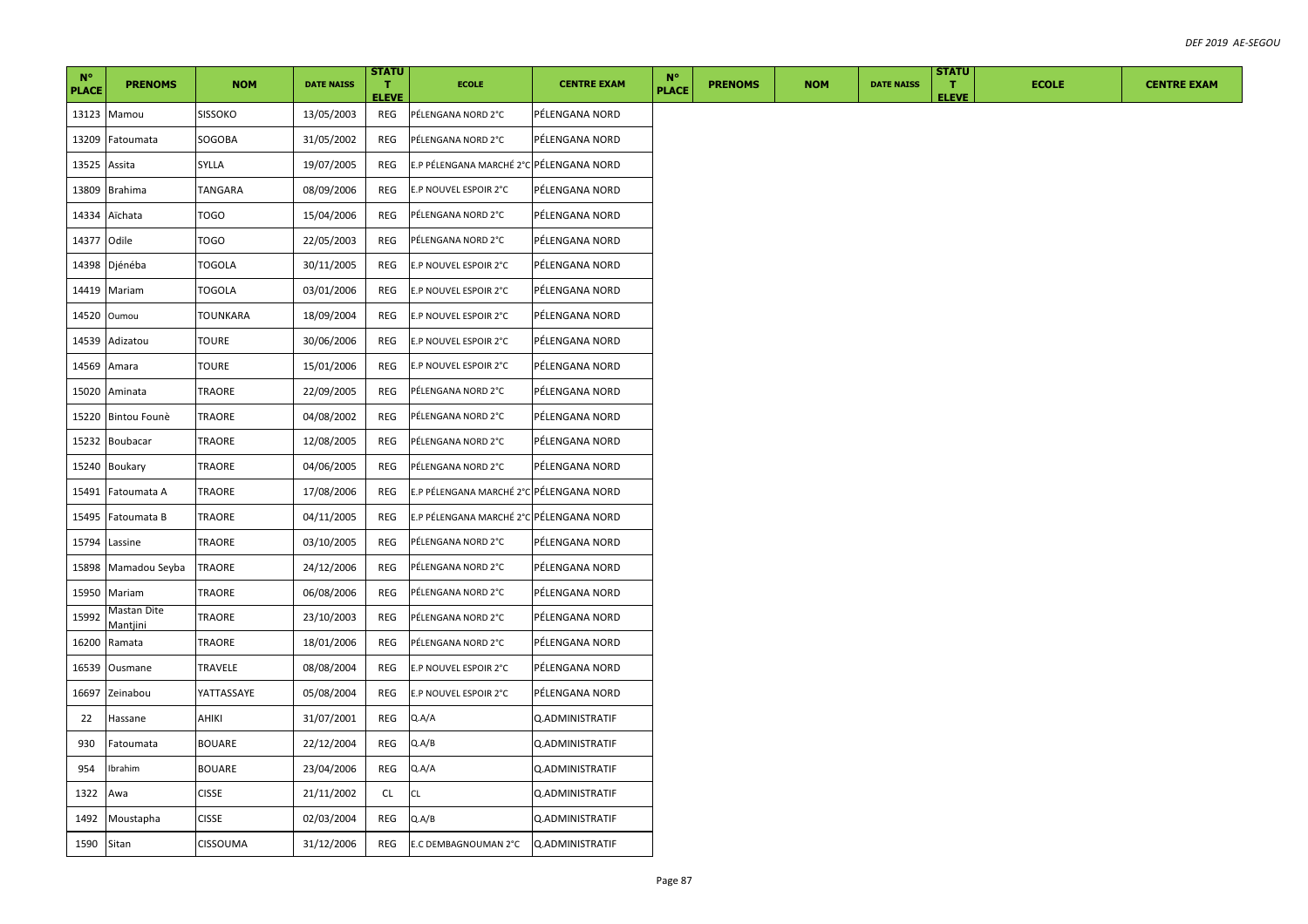| $N^{\circ}$<br><b>PLACE</b> | <b>PRENOMS</b>         | <b>NOM</b>     | <b>DATE NAISS</b> | <b>STATU</b><br>$\mathbf{T}$<br><b>ELEVE</b> | <b>ECOLE</b>         | <b>CENTRE EXAM</b> | $N^{\circ}$<br><b>PLACE</b> | <b>PRENOMS</b> | <b>NOM</b> | <b>DATE NAISS</b> | <b>STATU</b><br>T.<br><b>ELEVE</b> | <b>ECOLE</b> | <b>CENTRE EXAM</b> |
|-----------------------------|------------------------|----------------|-------------------|----------------------------------------------|----------------------|--------------------|-----------------------------|----------------|------------|-------------------|------------------------------------|--------------|--------------------|
| 2083                        | Boubacar               | COULIBALY      | 17/04/2005        | REG                                          | Q.A/B                | Q.ADMINISTRATIF    |                             |                |            |                   |                                    |              |                    |
| 2324                        | Fatoumata              | COULIBALY      | 18/08/2006        | REG                                          | E.C DEMBAGNOUMAN 2°C | Q.ADMINISTRATIF    |                             |                |            |                   |                                    |              |                    |
| 2570                        | Kadiatou               | COULIBALY      | 08/07/2004        | REG                                          | Q.A/B                | Q.ADMINISTRATIF    |                             |                |            |                   |                                    |              |                    |
| 3067                        | Moussa                 | COULIBALY      | 22/01/2003        | REG                                          | Q.A/B                | Q.ADMINISTRATIF    |                             |                |            |                   |                                    |              |                    |
| 3095                        | Nana                   | COULIBALY      | 21/02/2004        | REG                                          | Q.A/A                | Q.ADMINISTRATIF    |                             |                |            |                   |                                    |              |                    |
| 3099                        | Nana Kadia             | COULIBALY      | 13/01/2005        | REG                                          | Q.A/A                | Q.ADMINISTRATIF    |                             |                |            |                   |                                    |              |                    |
| 3150                        | Oumar                  | COULIBALY      | 04/01/2003        | REG                                          | Q.A/A                | Q.ADMINISTRATIF    |                             |                |            |                   |                                    |              |                    |
| 3272                        | Rokia                  | COULIBALY      | 22/02/2005        | REG                                          | Q.A/A                | Q.ADMINISTRATIF    |                             |                |            |                   |                                    |              |                    |
| 3298                        | Sadio                  | COULIBALY      | 08/07/2004        | REG                                          | Q.A/A                | Q.ADMINISTRATIF    |                             |                |            |                   |                                    |              |                    |
| 3622                        | Zankè                  | COULIBALY      | 22/11/2004        | REG                                          | Q.A/A                | Q.ADMINISTRATIF    |                             |                |            |                   |                                    |              |                    |
| 3744                        | Fatoumata Z            | <b>DAGNOGO</b> | 15/01/2004        | REG                                          | Q.A/B                | Q.ADMINISTRATIF    |                             |                |            |                   |                                    |              |                    |
| 3781                        | Soumba                 | DAGNON         | 13/12/2005        | REG                                          | Q.A/B                | Q.ADMINISTRATIF    |                             |                |            |                   |                                    |              |                    |
| 3782                        | Tidiani                | DAGNON         | 21/08/2003        | REG                                          | Q.A/B                | Q.ADMINISTRATIF    |                             |                |            |                   |                                    |              |                    |
| 3802                        | Fatoumata              | DAMBA          | 25/04/2001        | REG                                          | Q.A/B                | Q.ADMINISTRATIF    |                             |                |            |                   |                                    |              |                    |
| 4357                        | Fatoumata              | DEMBELE        | 18/06/2005        | REG                                          | Q.A/A                | Q.ADMINISTRATIF    |                             |                |            |                   |                                    |              |                    |
| 4560                        | Mariama                | DEMBELE        | 20/09/2005        | REG                                          | E.C DEMBAGNOUMAN 2°C | Q.ADMINISTRATIF    |                             |                |            |                   |                                    |              |                    |
| 4561                        | Mariame                | DEMBELE        | 07/03/2003        | REG                                          | Q.A/A                | Q.ADMINISTRATIF    |                             |                |            |                   |                                    |              |                    |
| 4802                        | Tidiani                | DEMBELE        | 07/06/2003        | CL                                           | CL                   | Q.ADMINISTRATIF    |                             |                |            |                   |                                    |              |                    |
| 4857                        | Aminata                | DIA            | 18/06/2004        | REG                                          | Q.A/B                | Q.ADMINISTRATIF    |                             |                |            |                   |                                    |              |                    |
| 4979                        | Assétou                | DIAKITE        | 02/02/2002        | REG                                          | Q.A/B                | Q.ADMINISTRATIF    |                             |                |            |                   |                                    |              |                    |
| 5037                        | Lamine                 | DIAKITE        | 26/05/2003        | REG                                          | Q.A/A                | Q.ADMINISTRATIF    |                             |                |            |                   |                                    |              |                    |
| 5118                        | Abdoulaye Makan DIALLO |                | 29/01/2005        | REG                                          | E.C DEMBAGNOUMAN 2°C | Q.ADMINISTRATIF    |                             |                |            |                   |                                    |              |                    |
| 5299                        | Djénéba                | DIALLO         | 20/02/2005        | REG                                          | E.C DEMBAGNOUMAN 2°C | Q.ADMINISTRATIF    |                             |                |            |                   |                                    |              |                    |
| 5311                        | Emmanuel<br>Mathieu    | <b>DIALLO</b>  | 24/12/2006        | REG                                          | Q.A/B                | Q.ADMINISTRATIF    |                             |                |            |                   |                                    |              |                    |
| 5401                        | Korotoumou             | <b>DIALLO</b>  | 20/06/2003        | CL                                           | <b>CL</b>            | Q.ADMINISTRATIF    |                             |                |            |                   |                                    |              |                    |
| 5404                        | Lafia                  | <b>DIALLO</b>  | 13/10/2001        | <b>CL</b>                                    | CL                   | Q.ADMINISTRATIF    |                             |                |            |                   |                                    |              |                    |
| 5538                        | Salimata S             | <b>DIALLO</b>  | 20/10/2005        | REG                                          | E.C DEMBAGNOUMAN 2°C | Q.ADMINISTRATIF    |                             |                |            |                   |                                    |              |                    |
| 5868                        | Bakari Martin          | DIARRA         | 11/06/2003        | REG                                          | Q.A/B                | Q.ADMINISTRATIF    |                             |                |            |                   |                                    |              |                    |
| 6093                        | Fanta                  | <b>DIARRA</b>  | 02/11/2004        | REG                                          | Q.A/A                | Q.ADMINISTRATIF    |                             |                |            |                   |                                    |              |                    |
|                             | 6265 Kadia T           | <b>DIARRA</b>  | 23/10/2003        | REG                                          | Q.A/A                | Q.ADMINISTRATIF    |                             |                |            |                   |                                    |              |                    |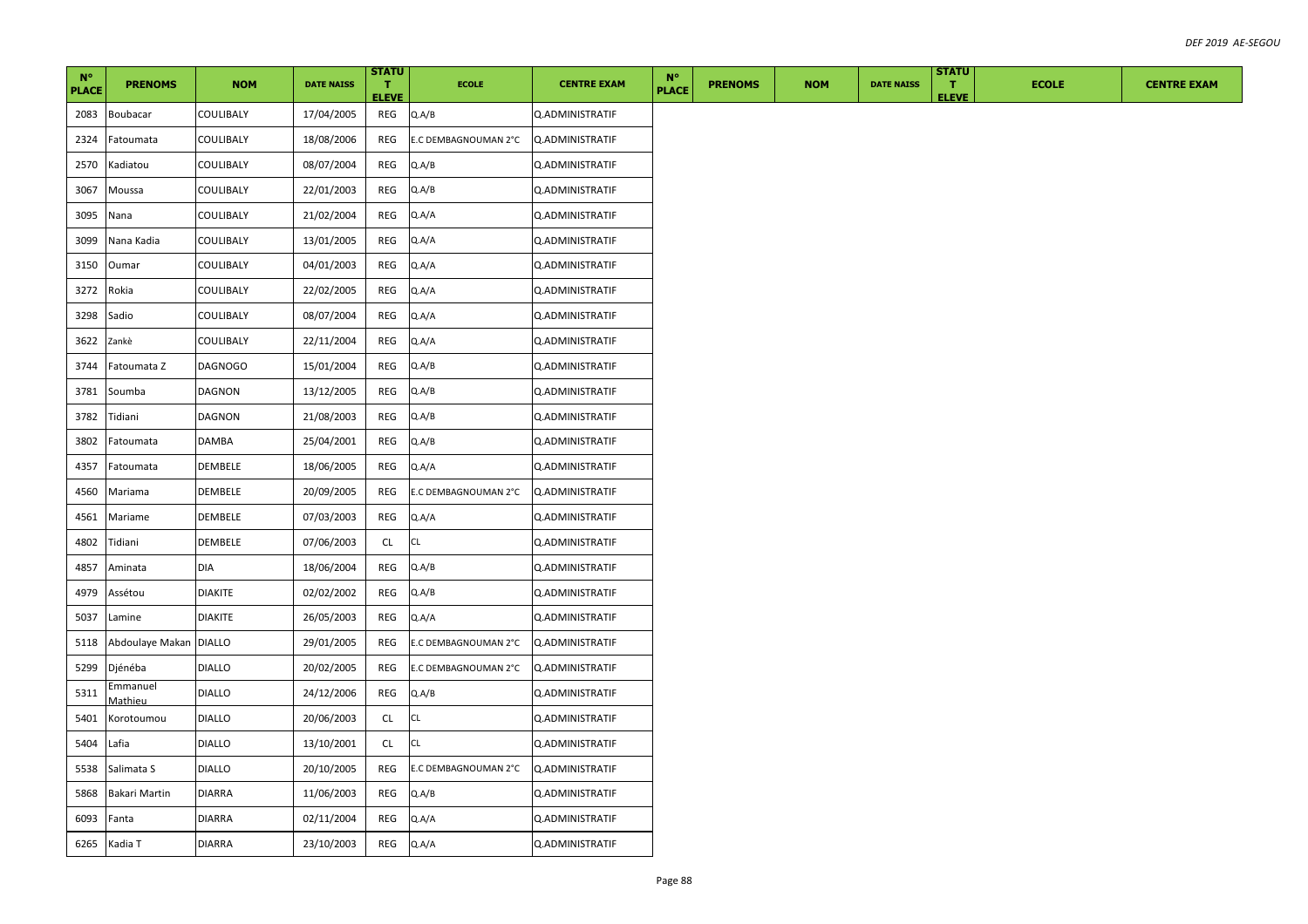| $N^{\circ}$<br><b>PLACE</b> | <b>PRENOMS</b>         | <b>NOM</b>      | <b>DATE NAISS</b> | <b>STATU</b><br>$\mathbf T$ | <b>ECOLE</b>            | <b>CENTRE EXAM</b>     | $N^{\circ}$<br><b>PLACE</b> | <b>PRENOMS</b> | <b>NOM</b> | <b>DATE NAISS</b> | <b>STATU</b><br>$\mathbf{T}$ | <b>ECOLE</b> | <b>CENTRE EXAM</b> |
|-----------------------------|------------------------|-----------------|-------------------|-----------------------------|-------------------------|------------------------|-----------------------------|----------------|------------|-------------------|------------------------------|--------------|--------------------|
| 6386                        | Mahamadou              | <b>DIARRA</b>   | 11/11/2004        | <b>ELEVE</b><br>REG         | Q.A/B                   | Q.ADMINISTRATIF        |                             |                |            |                   | <b>ELEVE</b>                 |              |                    |
| 6405                        | Maïmouna               | <b>DIARRA</b>   | 16/07/2005        | REG                         | E.C DEMBAGNOUMAN 2°C    | Q.ADMINISTRATIF        |                             |                |            |                   |                              |              |                    |
| 6538                        | Modibo                 | <b>DIARRA</b>   | 14/11/2003        | REG                         | Q.A/B                   | Q.ADMINISTRATIF        |                             |                |            |                   |                              |              |                    |
| 6663                        |                        | <b>DIARRA</b>   | 09/05/2003        | REG                         | Q.A/A                   | Q.ADMINISTRATIF        |                             |                |            |                   |                              |              |                    |
| 6790                        | Oumou                  | <b>DIARRA</b>   |                   |                             | Q.A/B                   |                        |                             |                |            |                   |                              |              |                    |
|                             | Sidi                   |                 | 10/01/2003        | REG                         |                         | Q.ADMINISTRATIF        |                             |                |            |                   |                              |              |                    |
| 7016                        | Souleymane             | <b>DIAWARA</b>  | 10/05/2001        | REG                         | Q.A/A                   | Q.ADMINISTRATIF        |                             |                |            |                   |                              |              |                    |
| 7031                        | Abouba Baba            | <b>DICKO</b>    | 01/01/2005        | REG                         | Q.A/B                   | Q.ADMINISTRATIF        |                             |                |            |                   |                              |              |                    |
| 7313                        | Hawa                   | DJIRE           | 08/03/2005        | REG                         | E.C DEMBAGNOUMAN 2°C    | Q.ADMINISTRATIF        |                             |                |            |                   |                              |              |                    |
| 7581                        | Araba                  | <b>DOUMBIA</b>  | 28/11/2005        | REG                         | Q.A/B                   | Q.ADMINISTRATIF        |                             |                |            |                   |                              |              |                    |
| 7599                        | Djénèba                | <b>DOUMBIA</b>  | 08/01/2003        | REG                         | Q.A/B                   | Q.ADMINISTRATIF        |                             |                |            |                   |                              |              |                    |
| 7758                        | Aminatou Ousmane       | <b>DRAME</b>    | 08/07/2006        | REG                         | E.C DEMBAGNOUMAN 2°C    | Q.ADMINISTRATIF        |                             |                |            |                   |                              |              |                    |
| 8020                        | Abdourahamane          | <b>FOFANA</b>   | 15/09/2004        | REG                         | Q.A/B                   | Q.ADMINISTRATIF        |                             |                |            |                   |                              |              |                    |
| 8158                        | Zoumana                | FOFANA          | 31/12/2003        | REG                         | Q.A/B                   | Q.ADMINISTRATIF        |                             |                |            |                   |                              |              |                    |
| 8303                        | Bintou                 | GOÏTA           | 28/09/2005        | REG                         | E.C DEMBAGNOUMAN 2°C    | Q.ADMINISTRATIF        |                             |                |            |                   |                              |              |                    |
| 8575                        | Abdoul Karim           | HAÏDARA         | 30/06/2003        | REG                         | Q.A/B                   | <b>Q.ADMINISTRATIF</b> |                             |                |            |                   |                              |              |                    |
| 8632                        | Mamadou Lamine         | <b>HAÏDARA</b>  | 08/10/2003        | REG                         | Q.A/A                   | Q.ADMINISTRATIF        |                             |                |            |                   |                              |              |                    |
| 8639                        | Modibo                 | HAÏDARA         | 03/07/2003        | REG                         | Q.A/A                   | Q.ADMINISTRATIF        |                             |                |            |                   |                              |              |                    |
| 8663                        | Alpha Oumar            | <b>HAMADOUN</b> | 15/04/2005        | REG                         | Q.A/B                   | Q.ADMINISTRATIF        |                             |                |            |                   |                              |              |                    |
| 8665                        | Assitan                | HANNE           | 29/12/2003        | REG                         | Q.A/B                   | Q.ADMINISTRATIF        |                             |                |            |                   |                              |              |                    |
| 8880                        | Mariam                 | KANE            | 01/07/2005        | REG                         | E.C DEMBAGNOUMAN 2°C    | Q.ADMINISTRATIF        |                             |                |            |                   |                              |              |                    |
| 9262                        | Aboubacar Junior       | <b>KEÏTA</b>    | 02/01/2006        | REG                         | E.C DEMBAGNOUMAN 2°C    | Q.ADMINISTRATIF        |                             |                |            |                   |                              |              |                    |
| 9323                        | Cheick Tidiani         | KEÏTA           | 07/03/2005        | REG                         | Q.A/A                   | Q.ADMINISTRATIF        |                             |                |            |                   |                              |              |                    |
| 9356                        | Fatoumata Cheick KEÏTA |                 | 02/12/2005        | REG                         | Q.A/A                   | Q.ADMINISTRATIF        |                             |                |            |                   |                              |              |                    |
| 9478                        | Sékou                  | KEÏTA           | 25/01/2004        | CL                          | CL.                     | Q.ADMINISTRATIF        |                             |                |            |                   |                              |              |                    |
| 9496                        | Soumaïla               | KEÏTA           | 02/10/2004        | REG                         | Q.A/A                   | Q.ADMINISTRATIF        |                             |                |            |                   |                              |              |                    |
| 9542                        | Kassim                 | KIDA            | 03/10/2001        | REG                         | Q.A/B                   | <b>Q.ADMINISTRATIF</b> |                             |                |            |                   |                              |              |                    |
| 9646                        | Drissa                 | KOÏTA           | 31/12/2003        | REG                         | Q.A/A                   | Q.ADMINISTRATIF        |                             |                |            |                   |                              |              |                    |
| 9906                        | Naminata               | KONATE          | 20/08/2004        | REG                         | E.C DEMBAGNOUMAN<br>ን°C | Q.ADMINISTRATIF        |                             |                |            |                   |                              |              |                    |
| 9941                        | Soumaila               | KONATE          | 06/12/2004        | REG                         | Q.A/B                   | Q.ADMINISTRATIF        |                             |                |            |                   |                              |              |                    |
|                             | 10006 Amadou           | KONE            | 12/10/1997        | CL                          | CL                      | Q.ADMINISTRATIF        |                             |                |            |                   |                              |              |                    |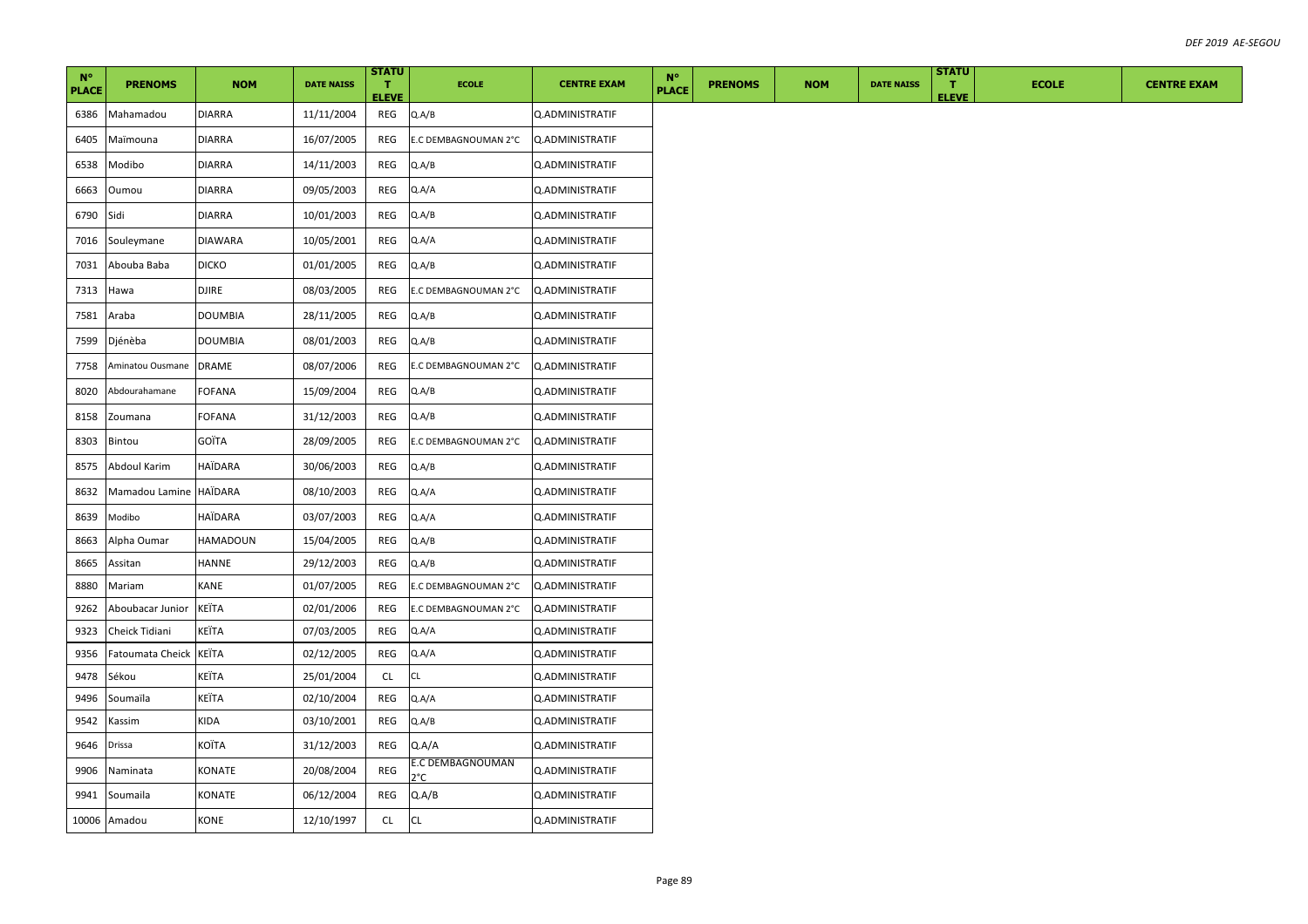| $N^{\circ}$<br><b>PLACE</b> | <b>PRENOMS</b>               | <b>NOM</b>    | <b>DATE NAISS</b> | <b>STATU</b><br>п.<br><b>ELEVE</b> | <b>ECOLE</b>                      | <b>CENTRE EXAM</b> | $N^{\circ}$<br><b>PLACE</b> | <b>PRENOMS</b> | <b>NOM</b> | <b>DATE NAISS</b> | <b>STATU</b><br>T.<br><b>ELEVE</b> | <b>ECOLE</b> | <b>CENTRE EXAM</b> |
|-----------------------------|------------------------------|---------------|-------------------|------------------------------------|-----------------------------------|--------------------|-----------------------------|----------------|------------|-------------------|------------------------------------|--------------|--------------------|
|                             | 10098 Djénéba                | KONE          | 11/01/2003        | REG                                | Q.A/B                             | Q.ADMINISTRATIF    |                             |                |            |                   |                                    |              |                    |
|                             | 10180 Konronko Seydou        | KONE          | 23/11/2005        | REG                                | Q.A/B                             | Q.ADMINISTRATIF    |                             |                |            |                   |                                    |              |                    |
|                             | 10270 N'Golo                 | KONE          | 11/04/2005        | REG                                | Q.A/B                             | Q.ADMINISTRATIF    |                             |                |            |                   |                                    |              |                    |
| 10302                       | Sawé Cathérine               | KONE          | 14/11/2001        | <b>REG</b>                         | Q.A/B                             | Q.ADMINISTRATIF    |                             |                |            |                   |                                    |              |                    |
|                             | 10412 Fatoumata              | <b>KONTA</b>  | 02/05/2002        | REG                                | Q.A/B                             | Q.ADMINISTRATIF    |                             |                |            |                   |                                    |              |                    |
|                             | 10533 Aichatou               | KOUMARE       | 30/05/2004        | REG                                | Q.A/B                             | Q.ADMINISTRATIF    |                             |                |            |                   |                                    |              |                    |
|                             | 10535 Aïssata Aly            | KOUMARE       | 05/05/2006        | REG                                | E.C DEMBAGNOUMAN<br>$2^{\circ}$ C | Q.ADMINISTRATIF    |                             |                |            |                   |                                    |              |                    |
|                             | 11154 Mamadou                | MARIKO        | 23/10/2000        | REG                                | Q.A/A                             | Q.ADMINISTRATIF    |                             |                |            |                   |                                    |              |                    |
|                             | 11202 Fatoumata              | MINTA         | 29/12/2006        | REG                                | Q.A/A                             | Q.ADMINISTRATIF    |                             |                |            |                   |                                    |              |                    |
|                             | 11203 Fatoumata              | MINTA         | 01/12/2002        | REG                                | Q.A/B                             | Q.ADMINISTRATIF    |                             |                |            |                   |                                    |              |                    |
|                             | 11234 Mahamadou              | MORO          | 01/01/2001        | CL                                 | CL                                | Q.ADMINISTRATIF    |                             |                |            |                   |                                    |              |                    |
|                             | 11529 Kadidia                | OUATTARA      | 02/05/2005        | REG                                | Q.A/B                             | Q.ADMINISTRATIF    |                             |                |            |                   |                                    |              |                    |
|                             | 12025 Alimatou               | SAMAKE        | 24/08/2003        | <b>REG</b>                         | E.C DEMBAGNOUMAN<br>ን°ር           | Q.ADMINISTRATIF    |                             |                |            |                   |                                    |              |                    |
|                             | 12078 Cheick Oumar           | SAMAKE        | 23/10/2001        | CL                                 | СL                                | Q.ADMINISTRATIF    |                             |                |            |                   |                                    |              |                    |
|                             | 12126 Kadidia                | SAMAKE        | 19/10/2005        | REG                                | Q.A/B                             | Q.ADMINISTRATIF    |                             |                |            |                   |                                    |              |                    |
|                             | 12145 Madou                  | SAMAKE        | 20/03/2004        | REG                                | Q.A/B                             | Q.ADMINISTRATIF    |                             |                |            |                   |                                    |              |                    |
|                             | 12241 Soumaïla Zié           | SAMAKE        | 16/10/2005        | <b>REG</b>                         | E.C DEMBAGNOUMAN<br>ን°C           | Q.ADMINISTRATIF    |                             |                |            |                   |                                    |              |                    |
| 12348                       | Cheick Abdoul<br><u>ader</u> | SANGARE       | 20/12/2005        | REG                                | E.C DEMBAGNOUMAN<br>۱°۲           | Q.ADMINISTRATIF    |                             |                |            |                   |                                    |              |                    |
| 12380                       | Korotoumou                   | SANGARE       | 28/10/2004        | <b>REG</b>                         | E.C DEMBAGNOUMAN<br>ን°Ր           | Q.ADMINISTRATIF    |                             |                |            |                   |                                    |              |                    |
|                             | 12387 Madou                  | SANGARE       | 31/12/2005        | REG                                | Q.A/B                             | Q.ADMINISTRATIF    |                             |                |            |                   |                                    |              |                    |
|                             | 12573 Lassina                | SANOGO        | 13/05/2001        | CL                                 | <b>CL</b>                         | Q.ADMINISTRATIF    |                             |                |            |                   |                                    |              |                    |
|                             | 12603 Modibo                 | SANOGO        | 20/02/2006        | REG                                | Q.A/B                             | Q.ADMINISTRATIF    |                             |                |            |                   |                                    |              |                    |
| 12645 Sitan                 |                              | SANOGO        | 03/08/2006        | REG                                | Q.A/B                             | Q.ADMINISTRATIF    |                             |                |            |                   |                                    |              |                    |
|                             | 12792 Aboubacar              | SIDIBE        | 08/07/2001        | REG                                | Q.A/B                             | Q.ADMINISTRATIF    |                             |                |            |                   |                                    |              |                    |
|                             | 12907 Mariam                 | <b>SIDIBE</b> | 29/04/2001        | REG                                | Q.A/A                             | Q.ADMINISTRATIF    |                             |                |            |                   |                                    |              |                    |
| 12946 Seydou                |                              | SIDIBE        | 07/05/2004        | REG                                | Q.A/B                             | Q.ADMINISTRATIF    |                             |                |            |                   |                                    |              |                    |
| 12987                       | Salimata Mehidi              | SIMBARA       | 04/08/2000        | REG                                | Q.A/B                             | Q.ADMINISTRATIF    |                             |                |            |                   |                                    |              |                    |
|                             | 13160 Zeïnabou               | SISSOKO       | 01/03/2003        | REG                                | Q.A/B                             | Q.ADMINISTRATIF    |                             |                |            |                   |                                    |              |                    |
|                             | 13370 Korotoumou             | SOUMANO       | 31/12/2003        | CL                                 | CL                                | Q.ADMINISTRATIF    |                             |                |            |                   |                                    |              |                    |
|                             | 13597 Ousmane                | SYLLA         | 09/04/2004        | REG                                | Q.A/A                             | Q.ADMINISTRATIF    |                             |                |            |                   |                                    |              |                    |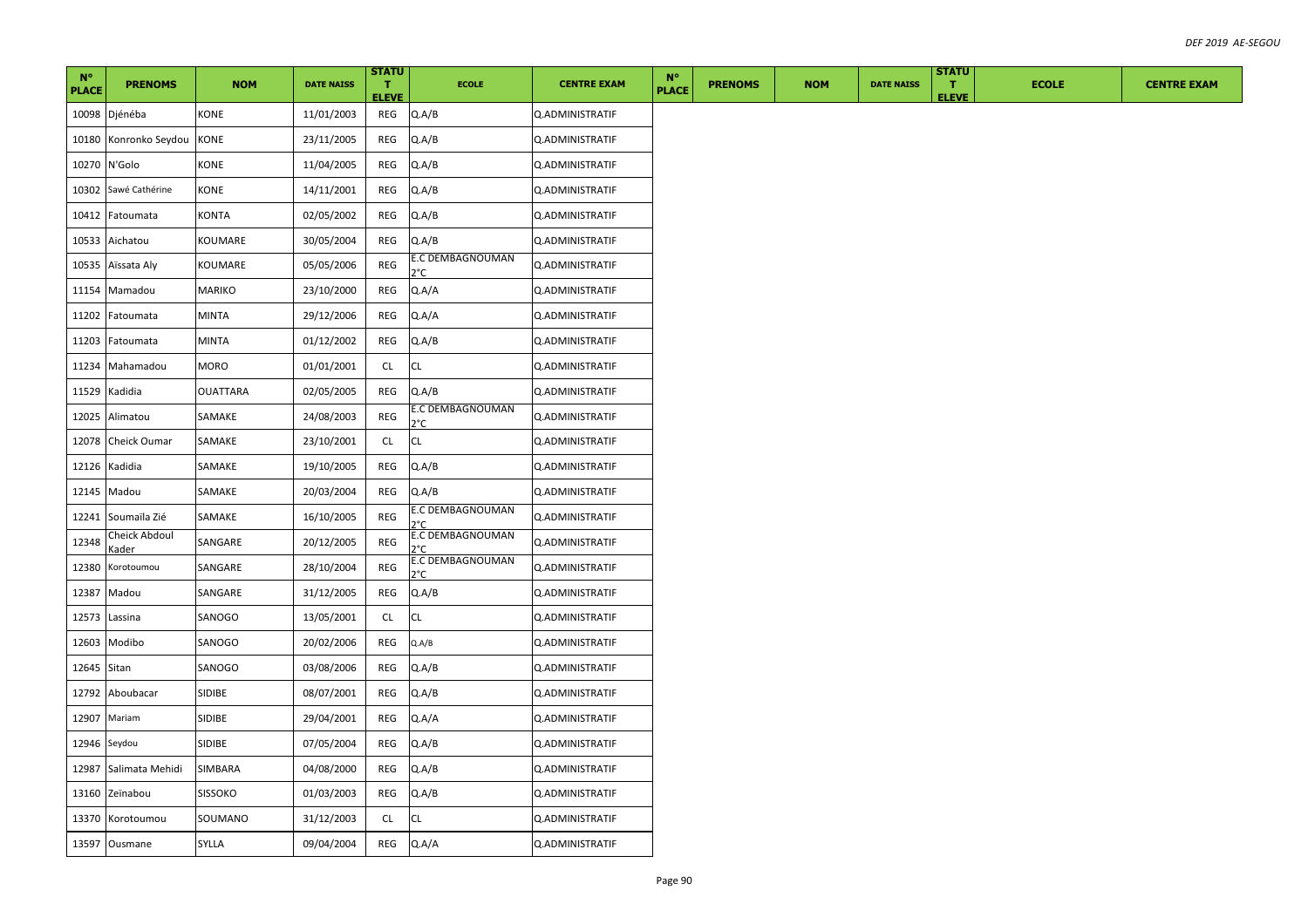| $N^{\circ}$<br><b>PLACE</b> | <b>PRENOMS</b>        | <b>NOM</b>     | <b>DATE NAISS</b> | <b>STATU</b><br>$\mathbf{T}$<br><b>ELEVE</b> | <b>ECOLE</b>            | <b>CENTRE EXAM</b> | $N^{\circ}$<br><b>PLACE</b> | <b>PRENOMS</b> | <b>NOM</b> | <b>DATE NAISS</b> | <b>STATU</b><br>ΠТ.<br><b>ELEVE</b> | <b>ECOLE</b> | <b>CENTRE EXAM</b> |
|-----------------------------|-----------------------|----------------|-------------------|----------------------------------------------|-------------------------|--------------------|-----------------------------|----------------|------------|-------------------|-------------------------------------|--------------|--------------------|
|                             | 13652 Alassane        | TAMBOURA       | 16/06/2003        | REG                                          | Q.A/B                   | Q.ADMINISTRATIF    |                             |                |            |                   |                                     |              |                    |
| 14108                       | Ankoundian Sani       | <b>TEMBELY</b> | 25/10/2003        | REG                                          | Q.A/B                   | Q.ADMINISTRATIF    |                             |                |            |                   |                                     |              |                    |
| 14165                       | Florence Bianhan      | THERA          | 30/11/2003        | REG                                          | Q.A/A                   | Q.ADMINISTRATIF    |                             |                |            |                   |                                     |              |                    |
| 14353                       | Elhadji<br>Mahamadou  | TOGO           | 28/03/2006        | <b>REG</b>                                   | E.C DEMBAGNOUMAN<br>2°C | Q.ADMINISTRATIF    |                             |                |            |                   |                                     |              |                    |
| 14363 Korka                 |                       | TOGO           | 01/01/2002        | REG                                          | Q.A/B                   | Q.ADMINISTRATIF    |                             |                |            |                   |                                     |              |                    |
|                             | 14400 Djénébou        | TOGOLA         | 30/12/2004        | REG                                          | Q.A/A                   | Q.ADMINISTRATIF    |                             |                |            |                   |                                     |              |                    |
|                             | 14423 Moussa Chaka    | TOGOLA         | 11/06/2003        | REG                                          | Q.A/B                   | Q.ADMINISTRATIF    |                             |                |            |                   |                                     |              |                    |
|                             | 14526 Aba-Mahamane    | TOURE          | 10/07/2005        | REG                                          | Q.A/B                   | Q.ADMINISTRATIF    |                             |                |            |                   |                                     |              |                    |
|                             | 14537 Adama           | TOURE          | 09/12/2005        | REG                                          | Q.A/A                   | Q.ADMINISTRATIF    |                             |                |            |                   |                                     |              |                    |
|                             | 14561 Almamy          | TOURE          | 29/10/2005        | REG                                          | E.C DEMBAGNOUMAN<br>o°( | Q.ADMINISTRATIF    |                             |                |            |                   |                                     |              |                    |
|                             | 15275 Cheick Tidiane  | TRAORE         | 20/10/2003        | REG                                          | Q.A/A                   | Q.ADMINISTRATIF    |                             |                |            |                   |                                     |              |                    |
|                             | 15276 Cheick Tidiane  | TRAORE         | 18/03/2003        | REG                                          | Q.A/B                   | Q.ADMINISTRATIF    |                             |                |            |                   |                                     |              |                    |
| 15654 Issa                  |                       | TRAORE         | 10/08/2003        | REG                                          | Q.A/A                   | Q.ADMINISTRATIF    |                             |                |            |                   |                                     |              |                    |
|                             | 15694 Kadiatou Modibo | TRAORE         | 15/05/2001        | CL                                           | CL                      | Q.ADMINISTRATIF    |                             |                |            |                   |                                     |              |                    |
| 15697                       | Kadidia               | TRAORE         | 22/04/2000        | CL.                                          | CL                      | Q.ADMINISTRATIF    |                             |                |            |                   |                                     |              |                    |
| 15819 Mah                   |                       | TRAORE         | 23/08/2003        | REG                                          | Q.A/A                   | Q.ADMINISTRATIF    |                             |                |            |                   |                                     |              |                    |
|                             | 16117 Nouhoum         | TRAORE         | 04/07/2003        | REG                                          | Q.A/A                   | Q.ADMINISTRATIF    |                             |                |            |                   |                                     |              |                    |
| 17                          | Aïchata Walet         | AGUISSA        | 04/04/2004        | REG                                          | E.P SAINT JOSEPH 2°C    | SAINT JOSEPH 2°C   |                             |                |            |                   |                                     |              |                    |
| 19                          | Mohamed Assaleh       | AGUISSA        | 17/06/2004        | REG                                          | E.P SAINT JOSEPH 2°C    | SAINT JOSEPH 2°C   |                             |                |            |                   |                                     |              |                    |
| 167                         | Djélika               | BAGAYOKO       | 06/06/2006        | REG                                          | E.P SAINT JOSEPH 2°C    | SAINT JOSEPH 2°C   |                             |                |            |                   |                                     |              |                    |
| 215                         | Al Hassane            | BAH            | 05/11/2006        | REG                                          | E.P SAINT JOSEPH 2°C    | SAINT JOSEPH 2°C   |                             |                |            |                   |                                     |              |                    |
| 293                         | Ramatoulaye           | BAH            | 10/10/2005        | REG                                          | E.P SAINT JOSEPH 2°C    | SAINT JOSEPH 2°C   |                             |                |            |                   |                                     |              |                    |
| 468                         | Chaka                 | BAMBA          | 10/06/2005        | REG                                          | E.P SAINT JOSEPH 2°C    | SAINT JOSEPH 2°C   |                             |                |            |                   |                                     |              |                    |
| 484                         | Alimata               | <b>BAMOGO</b>  | 16/09/2006        | REG                                          | E.P GAVARDO 2°C         | SAINT JOSEPH 2°C   |                             |                |            |                   |                                     |              |                    |
| 505                         | Aboubacar             | BARRO          | 10/11/2006        | REG                                          | E.P GAVARDO 2°C         | SAINT JOSEPH 2°C   |                             |                |            |                   |                                     |              |                    |
| 1147                        | Aoua Moussa           | CAMARA         | 23/06/2006        | REG                                          | E.P SAINT JOSEPH 2°C    | SAINT JOSEPH 2°C   |                             |                |            |                   |                                     |              |                    |
| 1367                        | Fatoumata             | <b>CISSE</b>   | 08/02/2006        | REG                                          | E.P SAINT JOSEPH 2°C    | SAINT JOSEPH 2°C   |                             |                |            |                   |                                     |              |                    |
| 1866                        | Ariel                 | COULIBALY      | 10/01/2006        | REG                                          | E.P SAINT JOSEPH 2°C    | SAINT JOSEPH 2°C   |                             |                |            |                   |                                     |              |                    |
| 2585                        | Kadiatou Tahirou      | COULIBALY      | 22/04/2002        | REG                                          | E.P SAINT JOSEPH 2°C    | SAINT JOSEPH 2°C   |                             |                |            |                   |                                     |              |                    |
|                             | 3102 Nana Kléka       | COULIBALY      | 31/08/2006        | REG                                          | E.P GAVARDO 2°C         | SAINT JOSEPH 2°C   |                             |                |            |                   |                                     |              |                    |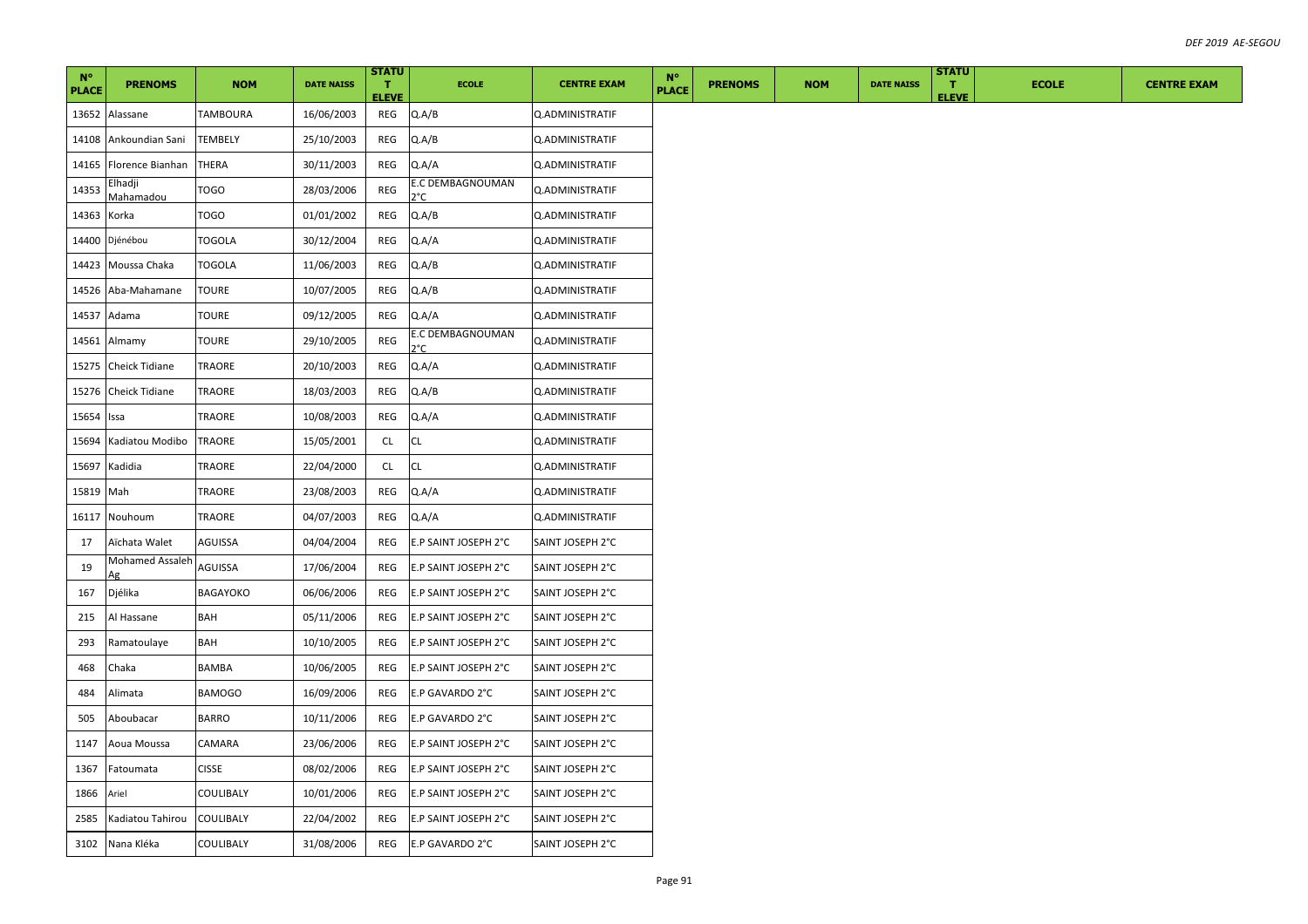| $N^{\circ}$<br><b>PLACE</b> | <b>PRENOMS</b>                     | <b>NOM</b>      | <b>DATE NAISS</b> | <b>STATU</b><br>$\mathbf{T}$ | <b>ECOLE</b>                           | <b>CENTRE EXAM</b> | $N^{\circ}$<br><b>PLACE</b> | <b>PRENOMS</b> | <b>NOM</b> | <b>DATE NAISS</b> | <b>STATU</b><br>T. | <b>ECOLE</b> | <b>CENTRE EXAM</b> |
|-----------------------------|------------------------------------|-----------------|-------------------|------------------------------|----------------------------------------|--------------------|-----------------------------|----------------|------------|-------------------|--------------------|--------------|--------------------|
| 3329                        | Salimata                           | COULIBALY       | 29/10/2006        | <b>ELEVE</b><br>REG          | E.P GAVARDO 2°C                        | SAINT JOSEPH 2°C   |                             |                |            |                   | <b>ELEVE</b>       |              |                    |
| 3356                        | Saran                              | COULIBALY       | 03/01/2002        | REG                          | E.P SAINT JOSEPH 2°C                   | SAINT JOSEPH 2°C   |                             |                |            |                   |                    |              |                    |
| 3400                        | Seydou                             | COULIBALY       | 10/01/2004        | REG                          | E.P SAINT JOSEPH 2°C                   | SAINT JOSEPH 2°C   |                             |                |            |                   |                    |              |                    |
| 3476                        | Soukeina                           | COULIBALY       | 09/05/2005        | REG                          | E.P GAVARDO 2°C                        | SAINT JOSEPH 2°C   |                             |                |            |                   |                    |              |                    |
| 3730                        | François Xavier                    | <b>DACKOUO</b>  | 20/11/2004        | REG                          | E.P SAINT JOSEPH 2°C                   | SAINT JOSEPH 2°C   |                             |                |            |                   |                    |              |                    |
| 3958                        | Mariama M                          | DAOU            | 27/11/2005        | REG                          | E.P SAINT JOSEPH 2°C                   | SAINT JOSEPH 2°C   |                             |                |            |                   |                    |              |                    |
| 4024                        | Mamadou                            | DEMBA           | 20/01/2006        | REG                          | E.P BRÉMA DEMBÉLÉ 2°C                  | SAINT JOSEPH 2°C   |                             |                |            |                   |                    |              |                    |
| 4091                        | Alou                               | DEMBELE         | 06/04/2006        | REG                          | E.P SAINT JOSEPH 2°C                   | SAINT JOSEPH 2°C   |                             |                |            |                   |                    |              |                    |
| 4461                        | Kassoum<br>Alhassane               | DEMBELE         | 15/10/2005        | REG                          | E.P SAINT JOSEPH 2°C                   | SAINT JOSEPH 2°C   |                             |                |            |                   |                    |              |                    |
| 4686                        | Pascal                             | DEMBELE         | 18/04/2003        | REG                          | E.P SAINT JOSEPH 2°C                   | SAINT JOSEPH 2°C   |                             |                |            |                   |                    |              |                    |
| 5136                        | Aïcha                              | DIALLO          | 15/02/2003        | REG                          | E.P AMADOU FAROTA 2°C SAINT JOSEPH 2°C |                    |                             |                |            |                   |                    |              |                    |
| 5260                        | Bourama                            | <b>DIALLO</b>   | 25/11/2006        | REG                          | E.P SAINT JOSEPH 2°C                   | SAINT JOSEPH 2°C   |                             |                |            |                   |                    |              |                    |
| 5301                        | Djerry                             | DIALLO          | 26/10/2004        | REG                          | E.P SAINT JOSEPH 2°C                   | SAINT JOSEPH 2°C   |                             |                |            |                   |                    |              |                    |
| 5363                        | Harouna                            | <b>DIALLO</b>   | 16/03/2006        | REG                          | E.P AMADOU FAROTA 2°C SAINT JOSEPH 2°C |                    |                             |                |            |                   |                    |              |                    |
| 5384                        | Kadiatou                           | DIALLO          | 26/06/2006        | REG                          | E.P SAINT JOSEPH 2°C                   | SAINT JOSEPH 2°C   |                             |                |            |                   |                    |              |                    |
| 5390                        | Kadidiatou                         | <b>DIALLO</b>   | 15/08/2005        | REG                          | E.P SAINT JOSEPH 2°C                   | SAINT JOSEPH 2°C   |                             |                |            |                   |                    |              |                    |
| 6011                        | Diané                              | <b>DIARRA</b>   | 17/09/2006        | REG                          | E.P AMADOU FAROTA 2°C SAINT JOSEPH 2°C |                    |                             |                |            |                   |                    |              |                    |
| 6169                        | Founè                              | DIARRA          | 30/06/2006        | REG                          | E.P AMADOU FAROTA 2°C SAINT JOSEPH 2°C |                    |                             |                |            |                   |                    |              |                    |
| 6240                        | Issa                               | <b>DIARRA</b>   | 26/09/2004        | REG                          | E.P AMADOU FAROTA 2°C SAINT JOSEPH 2°C |                    |                             |                |            |                   |                    |              |                    |
| 6245                        | Ives Mamadou                       | DIARRA          | 07/04/2006        | REG                          | E.P SAINT JOSEPH 2°C                   | SAINT JOSEPH 2°C   |                             |                |            |                   |                    |              |                    |
| 6248                        | Jule Monitian                      | DIARRA          | 31/10/2000        | REG                          | E.P BRÉMA DEMBÉLÉ 2°C                  | SAINT JOSEPH 2°C   |                             |                |            |                   |                    |              |                    |
| 6249                        | Jules L Jacob                      | DIARRA          | 12/04/2007        | REG                          | E.P SAINT JOSEPH 2°C                   | SAINT JOSEPH 2°C   |                             |                |            |                   |                    |              |                    |
| 6379                        | Mahamadou                          | <b>DIARRA</b>   | 04/11/2005        | REG                          | E.P SAINT JOSEPH 2°C                   | SAINT JOSEPH 2°C   |                             |                |            |                   |                    |              |                    |
| 6474                        | Mariam                             | DIARRA          | 27/11/2005        | REG                          | E.P SAINT JOSEPH 2°C                   | SAINT JOSEPH 2°C   |                             |                |            |                   |                    |              |                    |
| 7147                        | Augustin<br><u> Gaoussou Komon</u> | DIOMA           | 21/08/2006        | REG                          | E.P GAVARDO 2°C                        | SAINT JOSEPH 2°C   |                             |                |            |                   |                    |              |                    |
| 7494                        | Fatoumata Dite<br>Tata             | <b>DOUCOURE</b> | 20/07/2004        | REG                          | E.P SAINT JOSEPH 2°C                   | SAINT JOSEPH 2°C   |                             |                |            |                   |                    |              |                    |
| 7565                        | Abdoul                             | <b>DOUMBIA</b>  | 19/03/2006        | REG                          | E.P MAARIF 2°C                         | SAINT JOSEPH 2°C   |                             |                |            |                   |                    |              |                    |
| 7707                        | Mariam Niaber                      | DRABA           | 10/10/2005        | REG                          | E.P SAINT JOSEPH 2°C                   | SAINT JOSEPH 2°C   |                             |                |            |                   |                    |              |                    |
| 8008                        | Kadia                              | FAROTA          | 17/01/2007        | REG                          | E.P AMADOU FAROTA 2°C SAINT JOSEPH 2°C |                    |                             |                |            |                   |                    |              |                    |
|                             | 8009 Kadidia                       | <b>FAROTA</b>   | 12/10/2006        | REG                          | E.P AMADOU FAROTA 2°C SAINT JOSEPH 2°C |                    |                             |                |            |                   |                    |              |                    |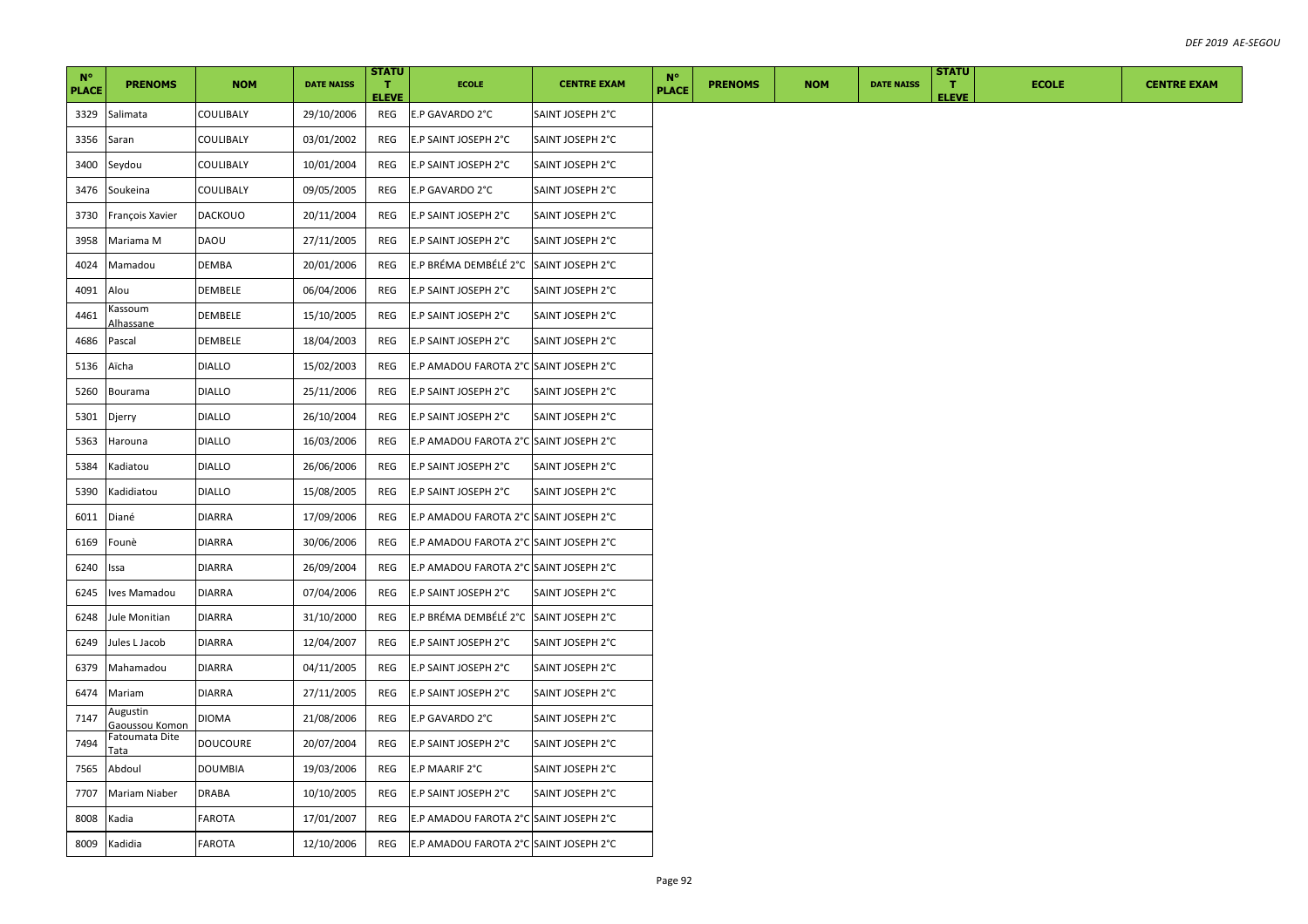| $N^{\circ}$<br><b>PLACE</b> | <b>PRENOMS</b>             | <b>NOM</b>   | <b>DATE NAISS</b> | <b>STATU</b><br>T.<br><b>ELEVE</b> | <b>ECOLE</b>                           | <b>CENTRE EXAM</b> | $N^{\circ}$<br><b>PLACE</b> | <b>PRENOMS</b> | <b>NOM</b> | <b>DATE NAISS</b> | <b>STATU</b><br>т.<br><b>ELEVE</b> | <b>ECOLE</b> |  |  | <b>CENTRE EXAM</b> |
|-----------------------------|----------------------------|--------------|-------------------|------------------------------------|----------------------------------------|--------------------|-----------------------------|----------------|------------|-------------------|------------------------------------|--------------|--|--|--------------------|
| 8166                        | Abdoulaye                  | FOMBA        | 11/11/2006        | REG                                | E.P SAINT JOSEPH 2°C                   | SAINT JOSEPH 2°C   |                             |                |            |                   |                                    |              |  |  |                    |
| 8172                        | Aïssa Mamadou              | FOMBA        | 23/02/2005        | REG                                | E.P SAINT JOSEPH 2°C                   | SAINT JOSEPH 2°C   |                             |                |            |                   |                                    |              |  |  |                    |
| 8278                        | <b>Emmanuel Gift</b>       | GOE          | 10/09/2005        | REG                                | E.P MAARIF 2°C                         | SAINT JOSEPH 2°C   |                             |                |            |                   |                                    |              |  |  |                    |
| 8338                        | Fatoumata                  | GORO         | 26/07/2006        | REG                                | E.P MAARIF 2°C                         | SAINT JOSEPH 2°C   |                             |                |            |                   |                                    |              |  |  |                    |
| 8495                        | Souleymane                 | GUINDO       | 01/01/2006        | REG                                | E.P MAARIF 2°C                         | SAINT JOSEPH 2°C   |                             |                |            |                   |                                    |              |  |  |                    |
| 8723                        | Aimé Ghislain<br>Modibo    | KAMATE       | 11/02/2007        | REG                                | E.P MAARIF 2°C                         | SAINT JOSEPH 2°C   |                             |                |            |                   |                                    |              |  |  |                    |
| 8733                        | Hanyo Marie<br>Madeeine    | KAMATE       | 05/09/2004        | REG                                | E.P SAINT JOSEPH 2°C                   | SAINT JOSEPH 2°C   |                             |                |            |                   |                                    |              |  |  |                    |
| 8745                        | Pankassi Pascal            | KAMATE       | 16/03/2006        | REG                                | E.P GAVARDO 2°C                        | SAINT JOSEPH 2°C   |                             |                |            |                   |                                    |              |  |  |                    |
| 9355                        | Fatoumata Bintou           | KEÏTA        | 06/10/2004        | REG                                | E.P SAINT JOSEPH 2°C                   | SAINT JOSEPH 2°C   |                             |                |            |                   |                                    |              |  |  |                    |
| 9366                        | Halima Oumar               | KEÏTA        | 31/01/2006        | REG                                | E.P GAVARDO 2°C                        | SAINT JOSEPH 2°C   |                             |                |            |                   |                                    |              |  |  |                    |
| 9406                        | Mahamadou                  | KEÏTA        | 29/09/2005        | REG                                | E.P SAINT JOSEPH 2°C                   | SAINT JOSEPH 2°C   |                             |                |            |                   |                                    |              |  |  |                    |
| 9448                        | Nantènin                   | KEÏTA        | 25/08/2004        | REG                                | E.P SAINT JOSEPH 2°C                   | SAINT JOSEPH 2°C   |                             |                |            |                   |                                    |              |  |  |                    |
| 9533                        | Nassan M<br><b>Madeine</b> | <b>KENE</b>  | 10/09/2006        | REG                                | E.P SAINT JOSEPH 2°C                   | SAINT JOSEPH 2°C   |                             |                |            |                   |                                    |              |  |  |                    |
| 9598                        | Mariam                     | KODIO        | 31/12/2003        | REG                                | E.P SAINT JOSEPH 2°C                   | SAINT JOSEPH 2°C   |                             |                |            |                   |                                    |              |  |  |                    |
| 9608                        | Mamadou                    | KOINTA       | 26/02/2006        | REG                                | E.P MAARIF 2°C                         | SAINT JOSEPH 2°C   |                             |                |            |                   |                                    |              |  |  |                    |
| 9648                        | Fatoumata                  | KOÏTA        | 02/12/2005        | REG                                | E.P MAARIF 2°C                         | SAINT JOSEPH 2°C   |                             |                |            |                   |                                    |              |  |  |                    |
| 10183                       | Korotoumou                 | KONE         | 01/01/2005        | REG                                | E.P SAINT JOSEPH 2°C                   | SAINT JOSEPH 2°C   |                             |                |            |                   |                                    |              |  |  |                    |
| 10254                       | Moussa                     | KONE         | 21/02/2006        | REG                                | E.P GAVARDO 2°C                        | SAINT JOSEPH 2°C   |                             |                |            |                   |                                    |              |  |  |                    |
| 10436                       | Oumou                      | <b>KONTA</b> | 14/02/2006        | REG                                | E.P AMADOU FAROTA 2°C SAINT JOSEPH 2°C |                    |                             |                |            |                   |                                    |              |  |  |                    |
| 10841                       | <b>Bakary Dit Bako</b>     | MAÏGA        | 30/10/2006        | REG                                | E.P SAINT JOSEPH 2°C                   | SAINT JOSEPH 2°C   |                             |                |            |                   |                                    |              |  |  |                    |
| 10905                       | Maïmounatou I              | MAÏGA        | 24/01/2006        | REG                                | E.P SAINT JOSEPH 2°C                   | SAINT JOSEPH 2°C   |                             |                |            |                   |                                    |              |  |  |                    |
| 10910                       | Mariam                     | MAÏGA        | 15/07/2006        | REG                                | E.P GAVARDO 2°C                        | SAINT JOSEPH 2°C   |                             |                |            |                   |                                    |              |  |  |                    |
| 10967                       | Yahiya                     | MAÏGA        | 10/07/2005        | REG                                | E.P SAINT JOSEPH 2°C                   | SAINT JOSEPH 2°C   |                             |                |            |                   |                                    |              |  |  |                    |
| 10975                       | Zeïnabou A                 | MAÏGA        | 14/11/2005        | REG                                | E.P SAINT JOSEPH 2°C                   | SAINT JOSEPH 2°C   |                             |                |            |                   |                                    |              |  |  |                    |
| 10999                       | Adiaratou                  | MALLE        | 25/07/2005        | REG                                | E.P SAINT JOSEPH 2°C                   | SAINT JOSEPH 2°C   |                             |                |            |                   |                                    |              |  |  |                    |
| 11176 Aya                   |                            | M'BAYE       | 14/09/2005        | REG                                | E.P SAINT JOSEPH 2°C                   | SAINT JOSEPH 2°C   |                             |                |            |                   |                                    |              |  |  |                    |
| 11239                       | André Madoubé              | MOUKORO      | 19/11/2004        | REG                                | E.P SAINT JOSEPH 2°C                   | SAINT JOSEPH 2°C   |                             |                |            |                   |                                    |              |  |  |                    |
| 11324                       | Amadou                     | N'DIAYE      | 06/12/2006        | REG                                | E.P MAARIF 2°C                         | SAINT JOSEPH 2°C   |                             |                |            |                   |                                    |              |  |  |                    |
|                             | 12248 Tiémoko              | SAMAKE       | 28/04/2005        | REG                                | E.P GAVARDO 2°C                        | SAINT JOSEPH 2°C   |                             |                |            |                   |                                    |              |  |  |                    |
| 12314                       | Adja Makoura<br>Clementine | SANGARE      | 14/03/2006        | REG                                | E.P SAINT JOSEPH 2°C                   | SAINT JOSEPH 2°C   |                             |                |            |                   |                                    |              |  |  |                    |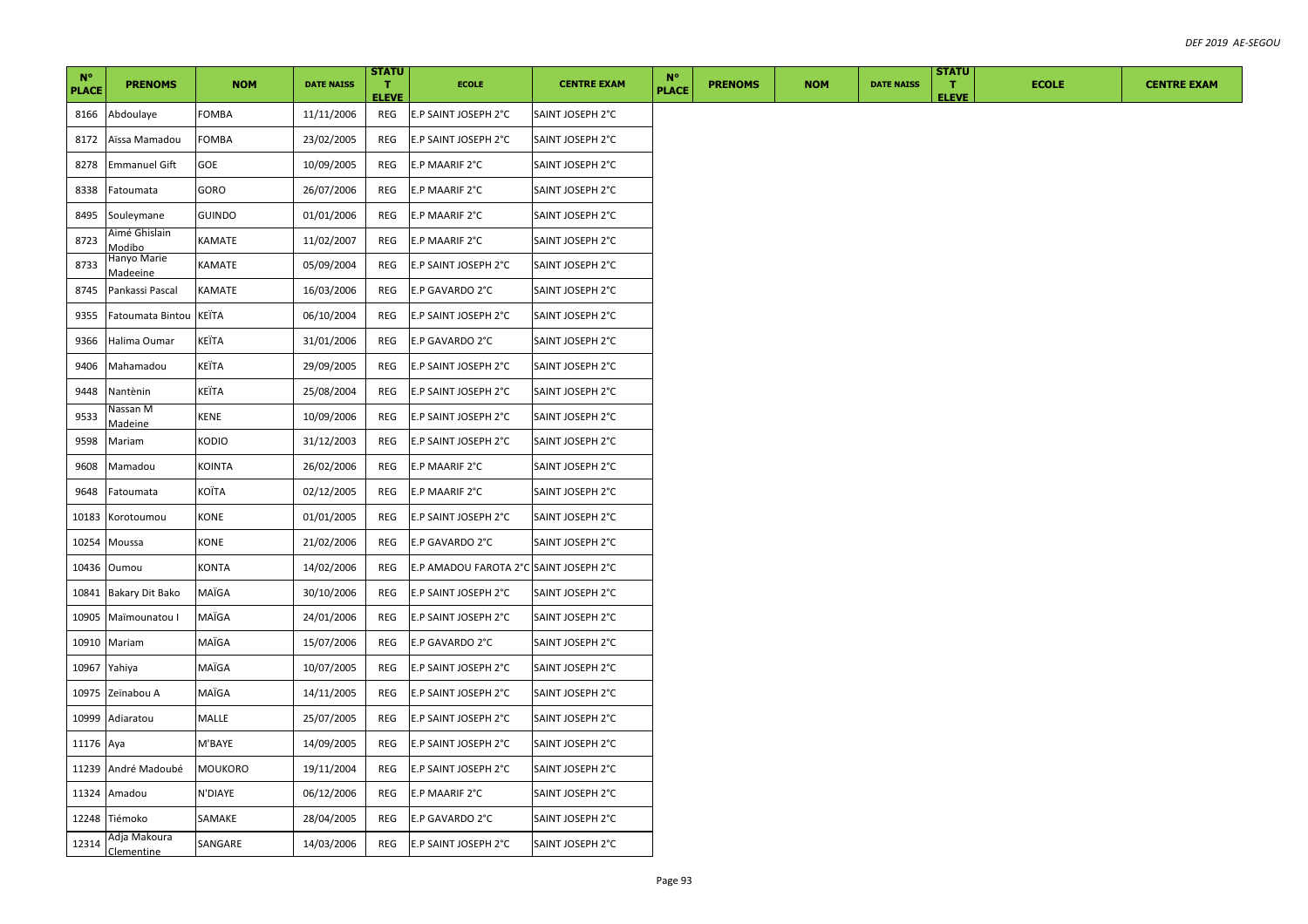| $N^{\circ}$<br><b>PLACE</b> | <b>PRENOMS</b>  | <b>NOM</b>    | <b>DATE NAISS</b> | <b>STATU</b><br>T.<br><b>ELEVE</b> | <b>ECOLE</b>                           | <b>CENTRE EXAM</b> | $N^{\circ}$<br><b>PLACE</b> | <b>PRENOMS</b> | <b>NOM</b> | <b>DATE NAISS</b> | <b>STATU</b><br>л.<br><b>ELEVE</b> | <b>ECOLE</b> | <b>CENTRE EXAM</b> |
|-----------------------------|-----------------|---------------|-------------------|------------------------------------|----------------------------------------|--------------------|-----------------------------|----------------|------------|-------------------|------------------------------------|--------------|--------------------|
| 12799 Alou                  |                 | SIDIBE        | 07/05/2006        | REG                                | E.P SAINT JOSEPH 2°C                   | SAINT JOSEPH 2°C   |                             |                |            |                   |                                    |              |                    |
| 12854                       | Halidou         | SIDIBE        | 04/08/2006        | REG                                | E.P MAARIF 2°C                         | SAINT JOSEPH 2°C   |                             |                |            |                   |                                    |              |                    |
| 12900                       | Mamadou         | SIDIBE        | 08/11/2004        | REG                                | E.P SAINT JOSEPH 2°C                   | SAINT JOSEPH 2°C   |                             |                |            |                   |                                    |              |                    |
| 13356                       | Mariam          | SOUFOUNTERA   | 09/02/2006        | REG                                | E.P SAINT JOSEPH 2°C                   | SAINT JOSEPH 2°C   |                             |                |            |                   |                                    |              |                    |
| 14201                       | Jeanne Ida      | THIENOU       | 02/01/2007        | REG                                | E.P AMADOU FAROTA 2°C SAINT JOSEPH 2°C |                    |                             |                |            |                   |                                    |              |                    |
| 14289                       | Moïse           | <b>TIENOU</b> | 04/09/2005        | REG                                | E.P MAARIF 2°C                         | SAINT JOSEPH 2°C   |                             |                |            |                   |                                    |              |                    |
| 14355                       | Fatoumata       | <b>TOGO</b>   | 01/10/2005        | REG                                | E.P SAINT JOSEPH 2°C                   | SAINT JOSEPH 2°C   |                             |                |            |                   |                                    |              |                    |
| 14645                       | Harerata        | <b>TOURE</b>  | 14/07/2005        | REG                                | E.P SAINT JOSEPH 2°C                   | SAINT JOSEPH 2°C   |                             |                |            |                   |                                    |              |                    |
| 14729                       | Nana Kadia      | <b>TOURE</b>  | 30/05/2006        | REG                                | E.P SAINT JOSEPH 2°C                   | SAINT JOSEPH 2°C   |                             |                |            |                   |                                    |              |                    |
| 15635                       | Ibrahim Lassana | TRAORE        | 21/09/2004        | REG                                | E.P GAVARDO 2°C                        | SAINT JOSEPH 2°C   |                             |                |            |                   |                                    |              |                    |
| 16384                       | Solomane        | TRAORE        | 28/06/2005        | REG                                | E.P GAVARDO 2°C                        | SAINT JOSEPH 2°C   |                             |                |            |                   |                                    |              |                    |
| 16832                       | Wassa           | COULIBALY     | 20/04/2004        | REG                                | E.P SAINT JOSEPH 2°C                   | SAINT JOSEPH 2°C   |                             |                |            |                   |                                    |              |                    |
| 224                         | Assétou         | BAH           | 15/03/2004        | REG                                | ZOGOFINA 2°C                           | SAKOÏBA            |                             |                |            |                   |                                    |              |                    |
| 522                         | Alou            | <b>BARRY</b>  | 10/02/2005        | REG                                | SIDI KEÏTA 2°C                         | SAKOÏBA            |                             |                |            |                   |                                    |              |                    |
| 537                         | Bintou          | BARRY         | 19/01/2005        | REG                                | SIDI KEÏTA 2°C                         | SAKOÏBA            |                             |                |            |                   |                                    |              |                    |
| 539                         | Bouba           | <b>BARRY</b>  | 01/06/2002        | REG                                | ZOGOFINA 2°C                           | SAKOÏBA            |                             |                |            |                   |                                    |              |                    |
| 543                         | Boukary         | <b>BARRY</b>  | 01/01/2003        | CL                                 | <b>CL</b>                              | SAKOÏBA            |                             |                |            |                   |                                    |              |                    |
| 551                         | Fatoumata       | <b>BARRY</b>  | 01/01/2003        | CL                                 | <b>CL</b>                              | SAKOÏBA            |                             |                |            |                   |                                    |              |                    |
| 583                         | Mayama          | <b>BARRY</b>  | 31/12/2004        | REG                                | SIDI KEÏTA 2°C                         | SAKOÏBA            |                             |                |            |                   |                                    |              |                    |
| 600                         | Oumou           | BARRY         | 02/05/2004        | REG                                | ZOGOFINA 2°C                           | SAKOÏBA            |                             |                |            |                   |                                    |              |                    |
| 838                         | Alou            | <b>BOUARE</b> | 27/02/2004        | REG                                | ZOGOFINA 2°C                           | SAKOÏBA            |                             |                |            |                   |                                    |              |                    |
| 920                         | Fatoumata       | <b>BOUARE</b> | 05/12/2002        | REG                                | DOUGA 2°C                              | SAKOÏBA            |                             |                |            |                   |                                    |              |                    |
| 1154                        | Bakary          | CAMARA        | 30/09/2000        | REG                                | ZOGOFINA 2°C                           | SAKOÏBA            |                             |                |            |                   |                                    |              |                    |
| 1634                        | Abdramane       | COULIBALY     | 12/05/2002        | REG                                | SIDI KEÏTA 2°C                         | SAKOÏBA            |                             |                |            |                   |                                    |              |                    |
| 1691                        | Adjaratou       | COULIBALY     | 11/11/2002        | REG                                | SOIGNÉBOUGOU 2°C                       | SAKOÏBA            |                             |                |            |                   |                                    |              |                    |
| 1698                        | Ahmed           | COULIBALY     | 20/11/2001        | REG                                | ZOGOFINA 2°C                           | SAKOÏBA            |                             |                |            |                   |                                    |              |                    |
| 1830                        | Aminata         | COULIBALY     | 01/01/2005        | REG                                | SOIGNÉBOUGOU 2°C                       | SAKOÏBA            |                             |                |            |                   |                                    |              |                    |
| 1947                        | Awa             | COULIBALY     | 10/03/2003        | REG                                | SAKOÏBA 2°C                            | SAKOÏBA            |                             |                |            |                   |                                    |              |                    |
| 1948                        | Awa             | COULIBALY     | 02/04/2003        | REG                                | SIDI KEÏTA 2°C                         | SAKOÏBA            |                             |                |            |                   |                                    |              |                    |
| 1965                        | <b>Babilen</b>  | COULIBALY     | 01/01/2005        | REG                                | SOIGNÉBOUGOU 2°C                       | SAKOÏBA            |                             |                |            |                   |                                    |              |                    |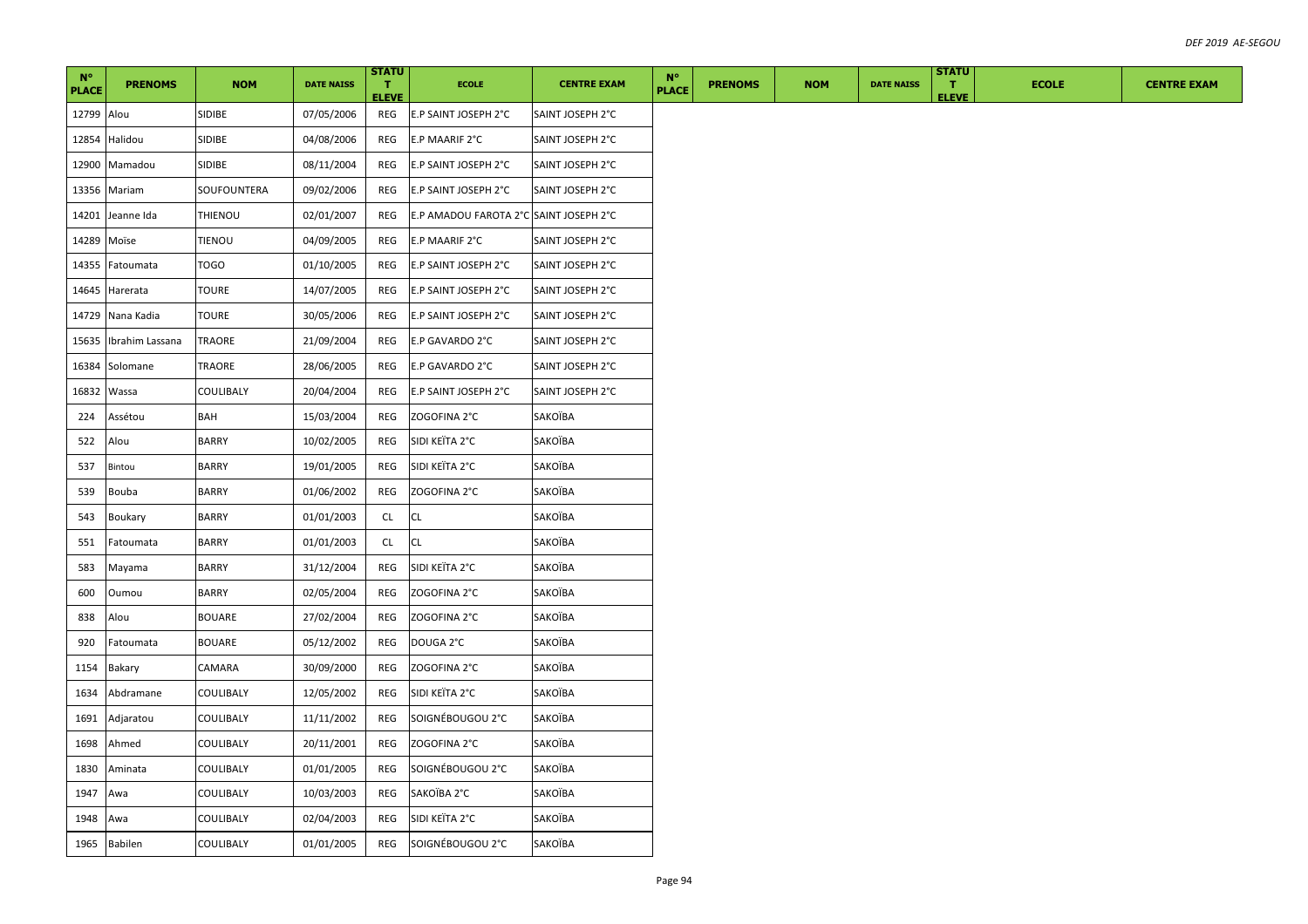| $N^{\circ}$  |                          |            |                   | <b>STATU</b>       |                  |                    | $N^{\circ}$  |                |            |                   | <b>STATU</b>       |              |
|--------------|--------------------------|------------|-------------------|--------------------|------------------|--------------------|--------------|----------------|------------|-------------------|--------------------|--------------|
| <b>PLACE</b> | <b>PRENOMS</b>           | <b>NOM</b> | <b>DATE NAISS</b> | Τ.<br><b>ELEVE</b> | <b>ECOLE</b>     | <b>CENTRE EXAM</b> | <b>PLACE</b> | <b>PRENOMS</b> | <b>NOM</b> | <b>DATE NAISS</b> | T.<br><b>ELEVE</b> | <b>ECOLE</b> |
| 1984         | Bakary                   | COULIBALY  | 31/12/2004        | REG                | DOUGA 2°C        | SAKOÏBA            |              |                |            |                   |                    |              |
| 2044         | Binadjini                | COULIBALY  | 21/03/2003        | REG                | SOIGNÉBOUGOU 2°C | SAKOÏBA            |              |                |            |                   |                    |              |
| 2054         | Bintou                   | COULIBALY  | 04/06/2004        | REG                | DOUGA 2°C        | SAKOÏBA            |              |                |            |                   |                    |              |
| 2114         | Bouréma                  | COULIBALY  | 01/04/2003        | REG                | ZOGOFINA 2°C     | SAKOÏBA            |              |                |            |                   |                    |              |
| 2134         | Chaka                    | COULIBALY  | 18/07/2003        | REG                | ZOGOFINA 2°C     | SAKOÏBA            |              |                |            |                   |                    |              |
| 2186         | Diakaridia Dit<br>V'Golo | COULIBALY  | 20/06/2002        | REG                | SAKOÏBA 2°C      | SAKOÏBA            |              |                |            |                   |                    |              |
| 2230         | Djénéba B                | COULIBALY  | 31/12/2005        | REG                | SAKOÏBA 2°C      | SAKOÏBA            |              |                |            |                   |                    |              |
| 2263         | Dramane                  | COULIBALY  | 31/12/2000        | REG                | SAKOÏBA 2°C      | SAKOÏBA            |              |                |            |                   |                    |              |
| 2362         | Fatoumata                | COULIBALY  | 12/09/2003        | REG                | ZOGOFINA 2°C     | SAKOÏBA            |              |                |            |                   |                    |              |
| 2392         | Fouseyni                 | COULIBALY  | 31/12/2005        | REG                | SIDI KEÏTA 2°C   | SAKOÏBA            |              |                |            |                   |                    |              |
| 2465         | Hawa                     | COULIBALY  | 04/10/2005        | REG                | SIDI KEÏTA 2°C   | SAKOÏBA            |              |                |            |                   |                    |              |
| 2501         | Ina                      | COULIBALY  | 01/01/2005        | REG                | SOIGNÉBOUGOU 2°C | SAKOÏBA            |              |                |            |                   |                    |              |
| 2546         | Kadia Abdoulaye          | COULIBALY  | 01/01/2005        | REG                | SOIGNÉBOUGOU 2°C | SAKOÏBA            |              |                |            |                   |                    |              |
| 2609         | Kalifa                   | COULIBALY  | 01/01/2005        | REG                | SAKOÏBA 2°C      | SAKOÏBA            |              |                |            |                   |                    |              |
| 2656         | Korotimi                 | COULIBALY  | 01/01/2003        | REG                | DOUGA 2°C        | SAKOÏBA            |              |                |            |                   |                    |              |
| 2663         | Korotimi                 | COULIBALY  | 08/03/2003        | REG                | SAKOÏBA 2°C      | SAKOÏBA            |              |                |            |                   |                    |              |
| 2664         | Korotimi                 | COULIBALY  | 04/08/2003        | REG                | SAKOÏBA 2°C      | SAKOÏBA            |              |                |            |                   |                    |              |
| 2671         | Korotoumou               | COULIBALY  | 09/01/2006        | REG                | DOUGA 2°C        | SAKOÏBA            |              |                |            |                   |                    |              |
| 2710         | Lassana                  | COULIBALY  | 07/02/2003        | REG                | SIDI KEÏTA 2°C   | SAKOÏBA            |              |                |            |                   |                    |              |
| 2974         | Mayama                   | COULIBALY  | 07/01/2002        | REG                | SIDI KEÏTA 2°C   | SAKOÏBA            |              |                |            |                   |                    |              |
| 3069         | Moussa                   | COULIBALY  | 01/01/2004        | REG                | SAKOÏBA 2°C      | SAKOÏBA            |              |                |            |                   |                    |              |
| 3114         | Nfa                      | COULIBALY  | 20/05/2003        | REG                | SAKOÏBA 2°C      | SAKOÏBA            |              |                |            |                   |                    |              |
| 3176         | Oumou                    | COULIBALY  | 01/01/2003        | REG                | DOUGA 2°C        | SAKOÏBA            |              |                |            |                   |                    |              |
| 3320         | Salif                    | COULIBALY  | 21/07/2003        | REG                | SOIGNÉBOUGOU 2°C | SAKOÏBA            |              |                |            |                   |                    |              |
| 3340         | Samba                    | COULIBALY  | 24/10/2002        | REG                | DOUGA 2°C        | SAKOÏBA            |              |                |            |                   |                    |              |
| 3444         | Sinè                     | COULIBALY  | 01/01/2004        | REG                | SOIGNÉBOUGOU 2°C | SAKOÏBA            |              |                |            |                   |                    |              |
| 3596         | Yè Dite Korotimi         | COULIBALY  | 28/02/2004        | REG                | SAKOÏBA 2°C      | SAKOÏBA            |              |                |            |                   |                    |              |
| 4314         | Dramane                  | DEMBELE    | 04/01/2001        | REG                | SOIGNÉBOUGOU 2°C | SAKOÏBA            |              |                |            |                   |                    |              |
| 4750         | Seydou                   | DEMBELE    | 01/01/2006        | REG                | SAKOÏBA 2°C      | SAKOÏBA            |              |                |            |                   |                    |              |
|              | 4797 Tahirou             | DEMBELE    | 01/01/2005        | REG                | ZOGOFINA 2°C     | SAKOÏBA            |              |                |            |                   |                    |              |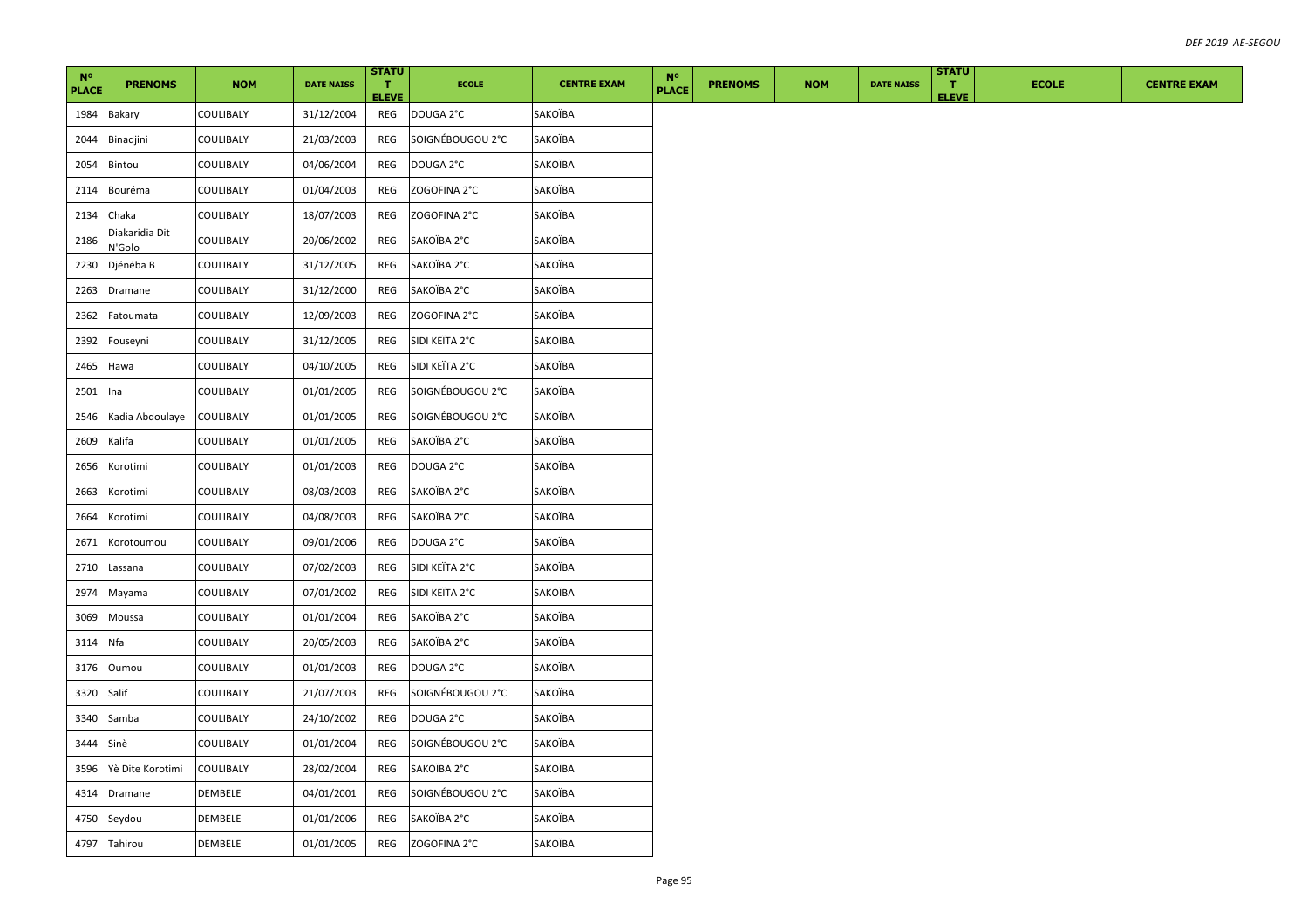| $N^{\circ}$<br><b>PLACE</b> | <b>PRENOMS</b> | <b>NOM</b>     | <b>DATE NAISS</b> | <b>STATU</b><br>T.<br><b>ELEVE</b> | <b>ECOLE</b>     | <b>CENTRE EXAM</b> | $N^{\circ}$<br><b>PLACE</b> | <b>PRENOMS</b> | <b>NOM</b> | <b>DATE NAISS</b> | <b>STATU</b><br>$\mathbf{T}$<br><b>ELEVE</b> | <b>ECOLE</b> | <b>CENTRE EXAM</b> |
|-----------------------------|----------------|----------------|-------------------|------------------------------------|------------------|--------------------|-----------------------------|----------------|------------|-------------------|----------------------------------------------|--------------|--------------------|
| 4988                        | Bakary         | <b>DIAKITE</b> | 16/08/2005        | REG                                | ZOGOFINA 2°C     | SAKOÏBA            |                             |                |            |                   |                                              |              |                    |
| 5086                        | Rokiatou       | <b>DIAKITE</b> | 31/12/2002        | REG                                | ZOGOFINA 2°C     | SAKOÏBA            |                             |                |            |                   |                                              |              |                    |
| 5116                        | Abdoulaye      | <b>DIALLO</b>  | 01/01/2003        | REG                                | ZOGOFINA 2°C     | SAKOÏBA            |                             |                |            |                   |                                              |              |                    |
| 5217                        | Assoumao       | <b>DIALLO</b>  | 01/01/2005        | REG                                | ZOGOFINA 2°C     | SAKOÏBA            |                             |                |            |                   |                                              |              |                    |
| 5543                        | Sarata         | <b>DIALLO</b>  | 04/09/2006        | REG                                | SIDI KEÏTA 2°C   | SAKOÏBA            |                             |                |            |                   |                                              |              |                    |
| 5651                        | Abdoulaye      | <b>DIARRA</b>  | 25/09/2004        | REG                                | SOIGNÉBOUGOU 2°C | SAKOÏBA            |                             |                |            |                   |                                              |              |                    |
| 5776                        | Aminata        | <b>DIARRA</b>  | 11/10/2004        | REG                                | SIDI KEÏTA 2°C   | SAKOÏBA            |                             |                |            |                   |                                              |              |                    |
| 5887                        | Bakô           | <b>DIARRA</b>  | 19/07/2004        | REG                                | SIDI KEÏTA 2°C   | SAKOÏBA            |                             |                |            |                   |                                              |              |                    |
| 5977                        | Chaka          | <b>DIARRA</b>  | 04/05/2004        | REG                                | SIDI KEÏTA 2°C   | SAKOÏBA            |                             |                |            |                   |                                              |              |                    |
| 6314                        | Kassim         | <b>DIARRA</b>  | 16/10/2005        | REG                                | SAKOÏBA 2°C      | SAKOÏBA            |                             |                |            |                   |                                              |              |                    |
| 6371                        | Madou D        | <b>DIARRA</b>  | 21/04/2004        | REG                                | SIDI KEÏTA 2°C   | SAKOÏBA            |                             |                |            |                   |                                              |              |                    |
| 6584                        | Moussa Amadi   | <b>DIARRA</b>  | 10/02/2004        | REG                                | ZOGOFINA 2°C     | SAKOÏBA            |                             |                |            |                   |                                              |              |                    |
| 6628                        | Nouhoum        | <b>DIARRA</b>  | 18/01/2005        | REG                                | ZOGOFINA 2°C     | SAKOÏBA            |                             |                |            |                   |                                              |              |                    |
| 6676                        | Ousmane        | <b>DIARRA</b>  | 04/07/2004        | REG                                | SAKOÏBA 2°C      | SAKOÏBA            |                             |                |            |                   |                                              |              |                    |
| 6716                        | Salif          | <b>DIARRA</b>  | 01/01/2002        | REG                                | ZOGOFINA 2°C     | SAKOÏBA            |                             |                |            |                   |                                              |              |                    |
| 6780                        | Seydou         | <b>DIARRA</b>  | 20/08/2002        | REG                                | ZOGOFINA 2°C     | SAKOÏBA            |                             |                |            |                   |                                              |              |                    |
| 6892                        | Yacouba        | <b>DIARRA</b>  | 23/03/2006        | REG                                | SIDI KEÏTA 2°C   | SAKOÏBA            |                             |                |            |                   |                                              |              |                    |
| 7591                        | <b>Boukary</b> | <b>DOUMBIA</b> | 01/01/2004        | REG                                | ZOGOFINA 2°C     | SAKOÏBA            |                             |                |            |                   |                                              |              |                    |
| 7898                        | Aminata        | FANE           | 15/03/2003        | REG                                | ZOGOFINA 2°C     | SAKOÏBA            |                             |                |            |                   |                                              |              |                    |
| 7962                        | Mariama        | FANE           | 01/01/2002        | REG                                | ZOGOFINA 2°C     | SAKOÏBA            |                             |                |            |                   |                                              |              |                    |
| 7966                        | Modibo         | FANE           | 01/04/2002        | REG                                | ZOGOFINA 2°C     | SAKOÏBA            |                             |                |            |                   |                                              |              |                    |
| 8378                        | Abdoulaye      | <b>GUINDO</b>  | 24/02/2002        | REG                                | ZOGOFINA 2°C     | SAKOÏBA            |                             |                |            |                   |                                              |              |                    |
| 9261                        | Abdoulaye      | KEÏTA          | 03/05/2002        | REG                                | ZOGOFINA 2°C     | SAKOÏBA            |                             |                |            |                   |                                              |              |                    |
| 9277                        | Amadou         | KEÏTA          | 01/01/2002        | REG                                | ZOGOFINA 2°C     | SAKOÏBA            |                             |                |            |                   |                                              |              |                    |
| 9291                        | Assétou        | KEÏTA          | 08/11/2003        | REG                                | SIDI KEÏTA 2°C   | SAKOÏBA            |                             |                |            |                   |                                              |              |                    |
| 9362                        | Gaoussou       | KEÏTA          | 14/06/2003        | REG                                | ZOGOFINA 2°C     | SAKOÏBA            |                             |                |            |                   |                                              |              |                    |
| 9487                        | Seydou         | KEÏTA          | 27/07/2006        | REG                                | ZOGOFINA 2°C     | SAKOÏBA            |                             |                |            |                   |                                              |              |                    |
| 9888                        | Modibo         | KONATE         | 02/02/2002        | CL                                 | <b>CL</b>        | SAKOÏBA            |                             |                |            |                   |                                              |              |                    |
| 10688                       | Moussa         | MAGASSA        | 11/02/2003        | REG                                | SAKOÏBA 2°C      | SAKOÏBA            |                             |                |            |                   |                                              |              |                    |
| 11128 Awa                   |                | <b>MARIKO</b>  | 05/11/2003        | REG                                | SIDI KEÏTA 2°C   | SAKOÏBA            |                             |                |            |                   |                                              |              |                    |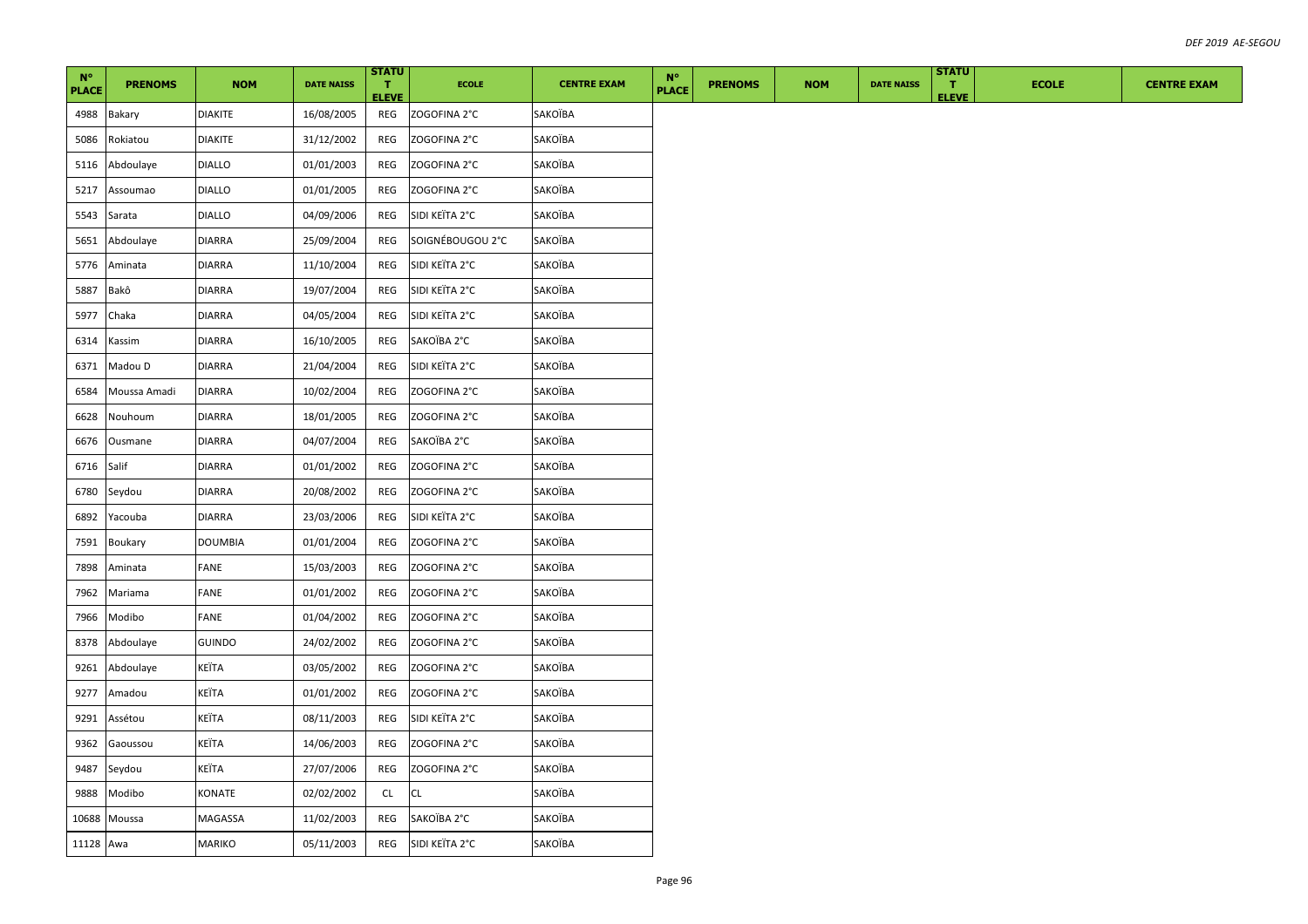| $N^{\circ}$<br><b>PLACE</b> | <b>PRENOMS</b>   | <b>NOM</b>      | <b>DATE NAISS</b> | <b>STATU</b><br>$\mathbf{T}$<br><b>ELEVE</b> | <b>ECOLE</b>                  | <b>CENTRE EXAM</b> | $N^{\circ}$<br><b>PLACE</b> | <b>PRENOMS</b> | <b>NOM</b> | <b>DATE NAISS</b> | <b>STATU</b><br>т.<br><b>ELEVE</b> | <b>ECOLE</b> | <b>CENTRE EXAM</b> |
|-----------------------------|------------------|-----------------|-------------------|----------------------------------------------|-------------------------------|--------------------|-----------------------------|----------------|------------|-------------------|------------------------------------|--------------|--------------------|
|                             | 12015 Adama      | SAMAKE          | 06/06/2003        | REG                                          | SIDI KEÏTA 2°C                | SAKOÏBA            |                             |                |            |                   |                                    |              |                    |
| 12022 Alima                 |                  | SAMAKE          | 01/01/2000        | REG                                          | ZOGOFINA 2°C                  | SAKOÏBA            |                             |                |            |                   |                                    |              |                    |
| 12259 Zara                  |                  | SAMAKE          | 03/03/2004        | REG                                          | SIDI KEÏTA 2°C                | SAKOÏBA            |                             |                |            |                   |                                    |              |                    |
| 12323 Alou                  |                  | SANGARE         | 16/07/2001        | CL.                                          | СL                            | SAKOÏBA            |                             |                |            |                   |                                    |              |                    |
| 12340 Baly                  |                  | SANGARE         | 11/12/2002        | <b>REG</b>                                   | DOUGA 2°C                     | SAKOÏBA            |                             |                |            |                   |                                    |              |                    |
|                             | 12564 Kadiatou   | SANOGO          | 14/08/2002        | REG                                          | ZOGOFINA 2°C                  | SAKOÏBA            |                             |                |            |                   |                                    |              |                    |
|                             | 12590 Mamadou    | SANOGO          | 01/01/2004        | REG                                          | ZOGOFINA 2°C                  | SAKOÏBA            |                             |                |            |                   |                                    |              |                    |
|                             | 12805 Amadou     | SIDIBE          | 06/06/2006        | REG                                          | DOUGA 2°C                     | SAKOÏBA            |                             |                |            |                   |                                    |              |                    |
|                             | 13822 Daouda     | TANGARA         | 31/12/2004        | REG                                          | SAKOÏBA 2°C                   | SAKOÏBA            |                             |                |            |                   |                                    |              |                    |
|                             | 13838 Djènèba    | TANGARA         | 21/01/2003        | REG                                          | SAKOÏBA 2°C                   | SAKOÏBA            |                             |                |            |                   |                                    |              |                    |
|                             | 13968 Mariam     | TANGARA         | 07/06/2004        | REG                                          | SIDI KEÏTA 2°C                | SAKOÏBA            |                             |                |            |                   |                                    |              |                    |
| 15158 Bakon                 |                  | TRAORE          | 08/01/2005        | REG                                          | SAKOÏBA 2°C                   | SAKOÏBA            |                             |                |            |                   |                                    |              |                    |
|                             | 15346 Djénéba    | TRAORE          | 02/06/2005        | REG                                          | SAKOÏBA 2°C                   | SAKOÏBA            |                             |                |            |                   |                                    |              |                    |
|                             | 15614 Hawa Sidi  | TRAORE          | 21/06/2005        | REG                                          | SAKOÏBA 2°C                   | SAKOÏBA            |                             |                |            |                   |                                    |              |                    |
| 15796 Lassiné               |                  | TRAORE          | 30/04/2003        | REG                                          | ZOGOFINA 2°C                  | SAKOÏBA            |                             |                |            |                   |                                    |              |                    |
|                             | 15977 Mariama    | TRAORE          | 25/08/2004        | REG                                          | SIDI KEÏTA 2°C                | SAKOÏBA            |                             |                |            |                   |                                    |              |                    |
|                             | 16146 Oumar      | TRAORE          | 01/01/2005        | REG                                          | ZOGOFINA 2°C                  | SAKOÏBA            |                             |                |            |                   |                                    |              |                    |
|                             | 16201 Ramata     | TRAORE          | 01/01/2005        | REG                                          | ZOGOFINA 2°C                  | SAKOÏBA            |                             |                |            |                   |                                    |              |                    |
|                             | 16224 Rokiatou M | TRAORE          | 02/03/2004        | REG                                          | SIDI KEÏTA 2°C                | SAKOÏBA            |                             |                |            |                   |                                    |              |                    |
| 16270 Sarata                |                  | TRAORE          | 04/05/2003        | REG                                          | DOUGA 2°C                     | SAKOÏBA            |                             |                |            |                   |                                    |              |                    |
| 16444 Tenin                 |                  | TRAORE          | 15/03/2004        | REG                                          | SIDI KEÏTA 2°C                | SAKOÏBA            |                             |                |            |                   |                                    |              |                    |
|                             | 16522 Zakaria    | TRAORE          | 26/09/2001        | REG                                          | ZOGOFINA 2°C                  | SAKOÏBA            |                             |                |            |                   |                                    |              |                    |
|                             | 16803 Keletigui  | DEMBELE         | 17/06/2006        | REG                                          | SAKOÏBA 2°C                   | SAKOÏBA            |                             |                |            |                   |                                    |              |                    |
| 8                           | Awa Mint         | ABOUBACRINE     | 25/09/2006        | REG                                          | E.P MOULAYE DEMBA<br>KIDA 2°C | SÉBOUGOU           |                             |                |            |                   |                                    |              |                    |
| 23                          | Ousmane Ag       | AHMED           | 15/08/2001        | REG                                          | SÉBOUGOU 2°C                  | SÉBOUGOU           |                             |                |            |                   |                                    |              |                    |
| 31                          | Inkata Walette   | ALDJIMET        | 22/12/2002        | REG                                          | E.P MOULAYE DEMBA<br>KIDA 2°C | SÉBOUGOU           |                             |                |            |                   |                                    |              |                    |
| 34                          | Fatoumata        | ALIOU           | 26/03/2005        | REG                                          | SÉBOUGOU 2°C                  | SÉBOUGOU           |                             |                |            |                   |                                    |              |                    |
| 107                         | Fadimata Wtte    | BACHIR          | 01/01/2002        | REG                                          | E.P LA BOUSSOLE 2°C           | SÉBOUGOU           |                             |                |            |                   |                                    |              |                    |
| 131                         | Baba Oumar       | <b>BAGAYOGO</b> | 19/10/2004        | REG                                          | E.P MOULAYE DEMBA<br>KIDA 2°C | SÉBOUGOU           |                             |                |            |                   |                                    |              |                    |
| 181                         | Ladji            | BAGAYOKO        | 19/02/2004        | REG                                          | E.P LA BOUSSOLE 2°C           | SÉBOUGOU           |                             |                |            |                   |                                    |              |                    |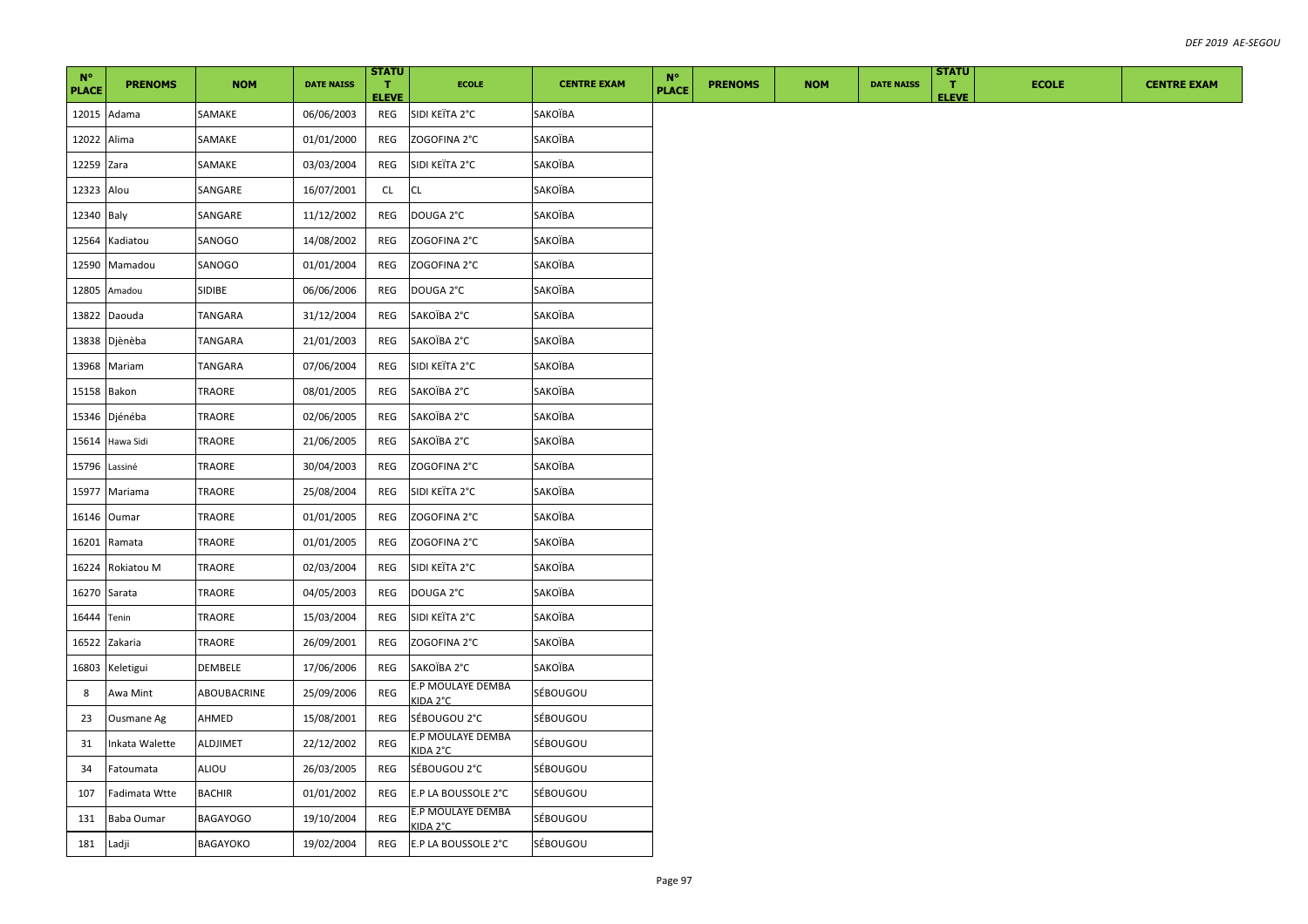| $N^{\circ}$<br><b>PLACE</b> | <b>PRENOMS</b>      | <b>NOM</b>       | <b>DATE NAISS</b> | <b>STATU</b><br>$\mathbf{T}$<br><b>ELEVE</b> | <b>ECOLE</b>                  | <b>CENTRE EXAM</b> | $N^{\circ}$<br><b>PLACE</b> | <b>PRENOMS</b> | <b>NOM</b> | <b>DATE NAISS</b> | <b>STATU</b><br>$\mathbf{T}$<br><b>ELEVE</b> | <b>ECOLE</b> | <b>CENTRE EXAM</b> |
|-----------------------------|---------------------|------------------|-------------------|----------------------------------------------|-------------------------------|--------------------|-----------------------------|----------------|------------|-------------------|----------------------------------------------|--------------|--------------------|
| 198                         | Sian                | BAGAYOKO         | 08/02/2004        | REG                                          | SÉBOUGOU 2°C                  | SÉBOUGOU           |                             |                |            |                   |                                              |              |                    |
| 200                         | Siradiè             | BAGAYOKO         | 31/08/2002        | REG                                          | SÉBOUGOU 2°C                  | SÉBOUGOU           |                             |                |            |                   |                                              |              |                    |
| 383                         | Issa                | <b>BALLO</b>     | 24/12/2005        | REG                                          | E.P MOULAYE DEMBA<br>KIDA 2°C | SÉBOUGOU           |                             |                |            |                   |                                              |              |                    |
| 461                         | Kadiatou            | <b>BAMADIO</b>   | 16/07/2004        | REG                                          | SÉBOUGOU 2°C                  | SÉBOUGOU           |                             |                |            |                   |                                              |              |                    |
| 503                         | Sidiki              | BARE             | 01/11/2004        | REG                                          | E.P MOULAYE DEMBA<br>KIDA 2°C | SÉBOUGOU           |                             |                |            |                   |                                              |              |                    |
| 611                         | Youssouf            | BARRY            | 01/03/2005        | REG                                          | SÉBOUGOU 2°C                  | SÉBOUGOU           |                             |                |            |                   |                                              |              |                    |
| 649                         | Aguibou             | <b>BENGALY</b>   | 03/06/2003        | REG                                          | SÉBOUGOU 2°C                  | SÉBOUGOU           |                             |                |            |                   |                                              |              |                    |
| 653                         | Fanta               | <b>BENGALY</b>   | 12/06/2005        | REG                                          | E.P MOULAYE DEMBA<br>KIDA 2°C | SÉBOUGOU           |                             |                |            |                   |                                              |              |                    |
| 721                         | Manze               | <b>BERTHE</b>    | 16/09/2002        | REG                                          | E.P LA BOUSSOLE 2°C           | SÉBOUGOU           |                             |                |            |                   |                                              |              |                    |
| 742                         | Youssouf            | <b>BERTHE</b>    | 07/01/2004        | REG                                          | SÉBOUGOU 2°C                  | SÉBOUGOU           |                             |                |            |                   |                                              |              |                    |
| 827                         | Aguibou             | <b>BOUARE</b>    | 03/12/2003        | REG                                          | SÉBOUGOU 2°C                  | SÉBOUGOU           |                             |                |            |                   |                                              |              |                    |
| 1188                        | Ibrahima            | CAMARA           | 15/02/2005        | REG                                          | E.P MOULAYE DEMBA<br>KIDA 2°C | SÉBOUGOU           |                             |                |            |                   |                                              |              |                    |
| 1217                        | Mindou              | CAMARA           | 31/12/2002        | REG                                          | SÉBOUGOU 2°C                  | SÉBOUGOU           |                             |                |            |                   |                                              |              |                    |
| 1280                        | Adama               | <b>CISSE</b>     | 21/09/2003        | REG                                          | SÉBOUGOU 2°C                  | SÉBOUGOU           |                             |                |            |                   |                                              |              |                    |
| 1305                        | Amadou              | <b>CISSE</b>     | 10/09/2005        | REG                                          | SÉBOUGOU 2°C                  | SÉBOUGOU           |                             |                |            |                   |                                              |              |                    |
| 1316                        | Aminata Issa        | <b>CISSE</b>     | 04/11/2002        | REG                                          | SÉBOUGOU 2°C                  | SÉBOUGOU           |                             |                |            |                   |                                              |              |                    |
| 1361                        | Fatey<br>Mahamadoun | <b>CISSE</b>     | 02/04/2006        | REG                                          | E.P MOULAYE DEMBA<br>KIDA 2°C | SÉBOUGOU           |                             |                |            |                   |                                              |              |                    |
| 1804                        | Aminata             | COULIBALY        | 12/03/2006        | REG                                          | E.P LA BOUSSOLE 2°C           | <b>SÉBOUGOU</b>    |                             |                |            |                   |                                              |              |                    |
| 1807                        | Aminata             | COULIBALY        | 01/06/2006        | REG                                          | E.P MOULAYE DEMBA<br>KIDA 2°C | SÉBOUGOU           |                             |                |            |                   |                                              |              |                    |
| 2124                        | Celine              | COULIBALY        | 19/10/2003        | REG                                          | E.P MOULAYE DEMBA<br>KIDA 2°C | SÉBOUGOU           |                             |                |            |                   |                                              |              |                    |
| 2250                        | Doua                | COULIBALY        | 01/08/2006        | REG                                          | E.P MOULAYE DEMBA<br>KIDA 2°C | SÉBOUGOU           |                             |                |            |                   |                                              |              |                    |
| 2371                        | Fatoumata Bintou    | <b>COULIBALY</b> | 26/04/2002        | REG                                          | SÉBOUGOU 2°C                  | SÉBOUGOU           |                             |                |            |                   |                                              |              |                    |
| 2598                        | Kadidiatou          | COULIBALY        | 05/12/2004        | REG                                          | SÉBOUGOU 2°C                  | <b>SÉBOUGOU</b>    |                             |                |            |                   |                                              |              |                    |
| 2808                        | Mahaoua             | COULIBALY        | 30/03/2006        | REG                                          | SÉBOUGOU 2°C                  | SÉBOUGOU           |                             |                |            |                   |                                              |              |                    |
| 2857                        | Mamadou             | COULIBALY        | 14/06/2004        | REG                                          | SÉBOUGOU 2°C                  | SÉBOUGOU           |                             |                |            |                   |                                              |              |                    |
| 2938                        | Mariam K            | COULIBALY        | 11/09/2002        | REG                                          | SÉBOUGOU 2°C                  | SÉBOUGOU           |                             |                |            |                   |                                              |              |                    |
| 3071                        | Moussa              | COULIBALY        | 11/03/2005        | REG                                          | SÉBOUGOU 2°C                  | SÉBOUGOU           |                             |                |            |                   |                                              |              |                    |
| 3112                        | Nènè                | COULIBALY        | 28/10/2006        | REG                                          | SÉBOUGOU 2°C                  | SÉBOUGOU           |                             |                |            |                   |                                              |              |                    |
| 3256                        | Ramatou             | COULIBALY        | 30/12/2005        | REG                                          | SÉBOUGOU 2°C                  | SÉBOUGOU           |                             |                |            |                   |                                              |              |                    |
| 3287                        | Rosalie             | COULIBALY        | 09/01/2007        | REG                                          | E.P MOULAYE DEMBA<br>KIDA 2°C | SÉBOUGOU           |                             |                |            |                   |                                              |              |                    |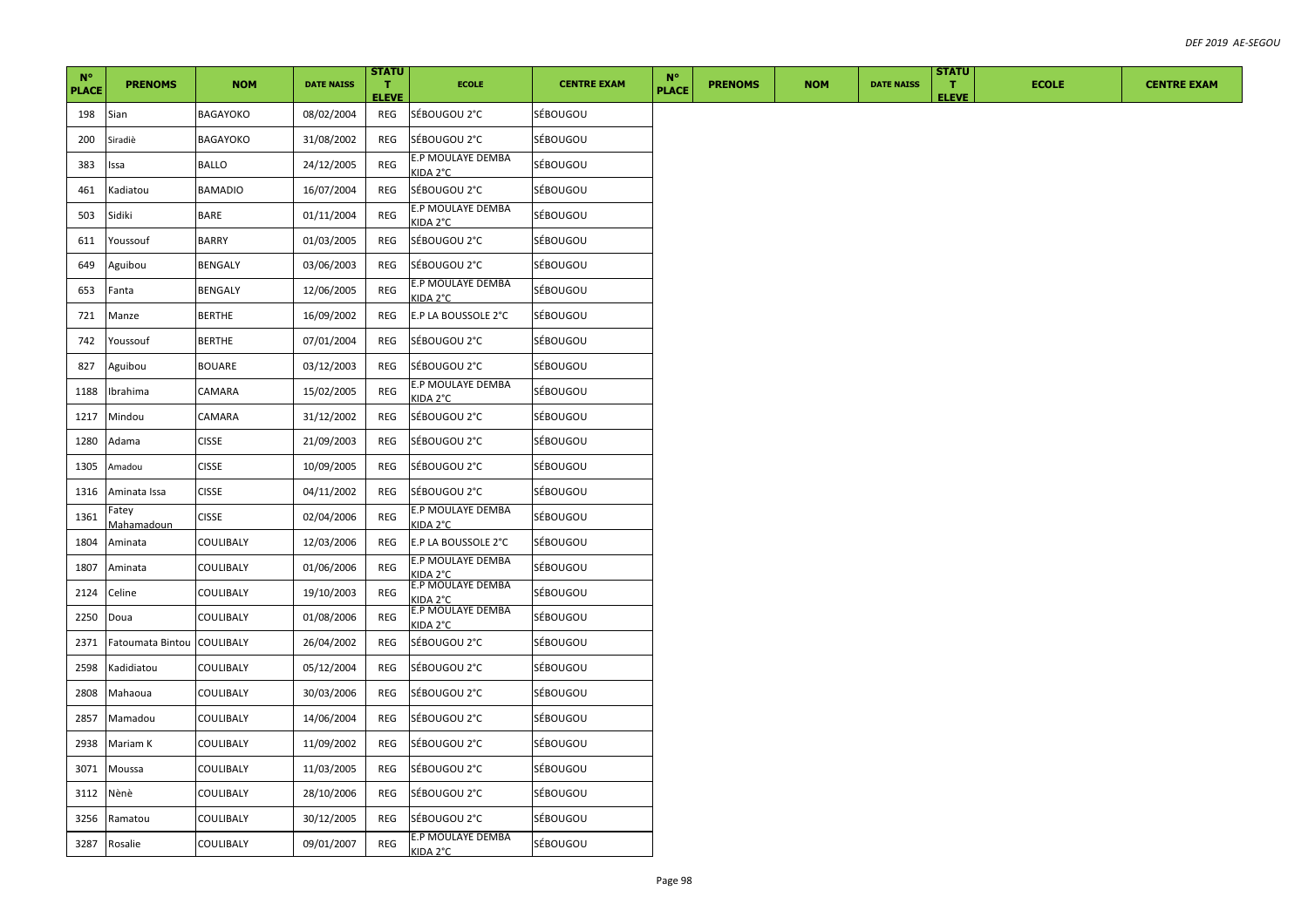| $N^{\circ}$<br><b>PLACE</b> | <b>PRENOMS</b>              | <b>NOM</b>     | <b>DATE NAISS</b> | <b>STATU</b><br>$\mathbf{T}$ | <b>ECOLE</b>                         | <b>CENTRE EXAM</b> | $N^{\circ}$<br><b>PLACE</b> | <b>PRENOMS</b> | <b>NOM</b> | <b>DATE NAISS</b> | <b>STATU</b><br>$\mathbf{T}$ | <b>ECOLE</b> | <b>CENTRE EXAM</b> |
|-----------------------------|-----------------------------|----------------|-------------------|------------------------------|--------------------------------------|--------------------|-----------------------------|----------------|------------|-------------------|------------------------------|--------------|--------------------|
|                             |                             |                |                   | <b>ELEVE</b>                 | E.P MOULAYE DEMBA                    | SÉBOUGOU           |                             |                |            |                   | <b>ELEVE</b>                 |              |                    |
| 3639                        | Adama Massa                 | COUMARE        | 12/05/2006        | REG                          | KIDA 2°C                             |                    |                             |                |            |                   |                              |              |                    |
| 3808                        | Sanda Makan                 | DANSIRA        | 31/12/2005        | REG                          | SÉBOUGOU 2°C                         | SÉBOUGOU           |                             |                |            |                   |                              |              |                    |
| 3817                        | Kama                        | DANTE          | 31/10/2004        | REG                          | E.P LA BOUSSOLE 2°C                  | SÉBOUGOU           |                             |                |            |                   |                              |              |                    |
| 3823                        | Aliou                       | DAO            | 09/09/2003        | REG                          | SÉBOUGOU 2°C                         | SÉBOUGOU           |                             |                |            |                   |                              |              |                    |
| 4006                        | Bintou                      | DARA           | 28/09/2005        | REG                          | SÉBOUGOU 2°C                         | SÉBOUGOU           |                             |                |            |                   |                              |              |                    |
| 4082                        | Alassane Balla              | DEMBELE        | 29/10/2006        | REG                          | E.P MOULAYE DEMBA<br>KIDA 2°C        | SÉBOUGOU           |                             |                |            |                   |                              |              |                    |
| 4083                        | Alfousseiny Balla           | DEMBELE        | 29/10/2006        | REG                          | E.P MOULAYE DEMBA<br>KIDA 2°C        | SÉBOUGOU           |                             |                |            |                   |                              |              |                    |
| 4234                        | Boubacar                    | DEMBELE        | 14/11/2001        | REG                          | E.P MOULAYE DEMBA<br>KIDA 2°C        | SÉBOUGOU           |                             |                |            |                   |                              |              |                    |
| 4270                        | David                       | DEMBELE        | 06/06/2003        | REG                          | SÉBOUGOU 2°C                         | SÉBOUGOU           |                             |                |            |                   |                              |              |                    |
| 4294                        | Djénéba Meme                | DEMBELE        | 24/08/2001        | REG                          | SÉBOUGOU 2°C                         | SÉBOUGOU           |                             |                |            |                   |                              |              |                    |
| 4374                        | Fulgence                    | DEMBELE        | 03/01/2005        | REG                          | E.P LA BOUSSOLE 2°C                  | SÉBOUGOU           |                             |                |            |                   |                              |              |                    |
| 4958                        | Adama                       | <b>DIAKITE</b> | 12/02/2002        | <b>REG</b>                   | E.P MOULAYE DEMBA<br>KIDA 2°C        | SÉBOUGOU           |                             |                |            |                   |                              |              |                    |
| 5126                        | Aby                         | <b>DIALLO</b>  | 23/05/2003        | REG                          | SÉBOUGOU 2°C                         | SÉBOUGOU           |                             |                |            |                   |                              |              |                    |
| 5186                        | Amary                       | <b>DIALLO</b>  | 20/04/2003        | REG                          | E.P LA BOUSSOLE 2°C                  | SÉBOUGOU           |                             |                |            |                   |                              |              |                    |
| 5216                        | Assitan A                   | <b>DIALLO</b>  | 09/11/2004        | REG                          | SÉBOUGOU 2°C                         | SÉBOUGOU           |                             |                |            |                   |                              |              |                    |
| 5307                        | Dramane                     | <b>DIALLO</b>  | 17/01/2005        | REG                          | SÉBOUGOU 2°C                         | SÉBOUGOU           |                             |                |            |                   |                              |              |                    |
| 5310                        | Elisabeth                   | <b>DIALLO</b>  | 13/06/2005        | REG                          | SÉBOUGOU 2°C                         | SÉBOUGOU           |                             |                |            |                   |                              |              |                    |
| 5318                        | Farimata                    | <b>DIALLO</b>  | 01/01/2005        | REG                          | E.P MOULAYE DEMBA<br>KIDA 2°C        | SÉBOUGOU           |                             |                |            |                   |                              |              |                    |
| 5373                        | Ibrahim                     | <b>DIALLO</b>  | 26/09/2003        | REG                          | SÉBOUGOU 2°C                         | SÉBOUGOU           |                             |                |            |                   |                              |              |                    |
| 5425                        | Mahamadou<br><u>Brahima</u> | <b>DIALLO</b>  | 30/04/2005        | REG                          | E.P MOULAYE DEMBA<br>KIDA 2°C        | SÉBOUGOU           |                             |                |            |                   |                              |              |                    |
| 5583                        | Youssouf Brahima            | <b>DIALLO</b>  | 29/11/2005        | REG                          | E.P MOULAYE DEMBA<br>KIDA 2°C        | SÉBOUGOU           |                             |                |            |                   |                              |              |                    |
| 5676                        | Adama                       | <b>DIARRA</b>  | 18/10/2004        | REG                          | E.P MOULAYE DEMBA<br>KIDA 2°C        | SÉBOUGOU           |                             |                |            |                   |                              |              |                    |
| 5688                        | Adiaratou                   | <b>DIARRA</b>  | 17/12/2005        | REG                          | E.P MOULAYE DEMBA<br><b>KIDA 2°C</b> | SÉBOUGOU           |                             |                |            |                   |                              |              |                    |
| 5938                        | <b>Bintou</b>               | DIARRA         | 10/01/2004        | REG                          | SÉBOUGOU 2°C                         | <b>SÉBOUGOU</b>    |                             |                |            |                   |                              |              |                    |
| 6116                        | Fatoumata                   | <b>DIARRA</b>  | 12/12/2006        | <b>REG</b>                   | E.P MOULAYE DEMBA<br>KIDA 2°C        | SÉBOUGOU           |                             |                |            |                   |                              |              |                    |
| 6275                        | Kadiatou                    | DIARRA         | 04/12/2005        | REG                          | E.P LA BOUSSOLE 2°C                  | SÉBOUGOU           |                             |                |            |                   |                              |              |                    |
| 6501                        | Mariam Sira                 | DIARRA         | 02/09/2003        | REG                          | SÉBOUGOU 2°C                         | SÉBOUGOU           |                             |                |            |                   |                              |              |                    |
| 6612                        | Nèh Modibo                  | <b>DIARRA</b>  | 01/01/2003        | REG                          | E.P LA BOUSSOLE 2°C                  | SÉBOUGOU           |                             |                |            |                   |                              |              |                    |
| 6627                        | Nouhoum                     | <b>DIARRA</b>  | 16/06/2003        | REG                          | SÉBOUGOU 2°C                         | SÉBOUGOU           |                             |                |            |                   |                              |              |                    |
| 6640                        | Oumar                       | <b>DIARRA</b>  | 05/03/2004        | REG                          | SÉBOUGOU 2°C                         | <b>SÉBOUGOU</b>    |                             |                |            |                   |                              |              |                    |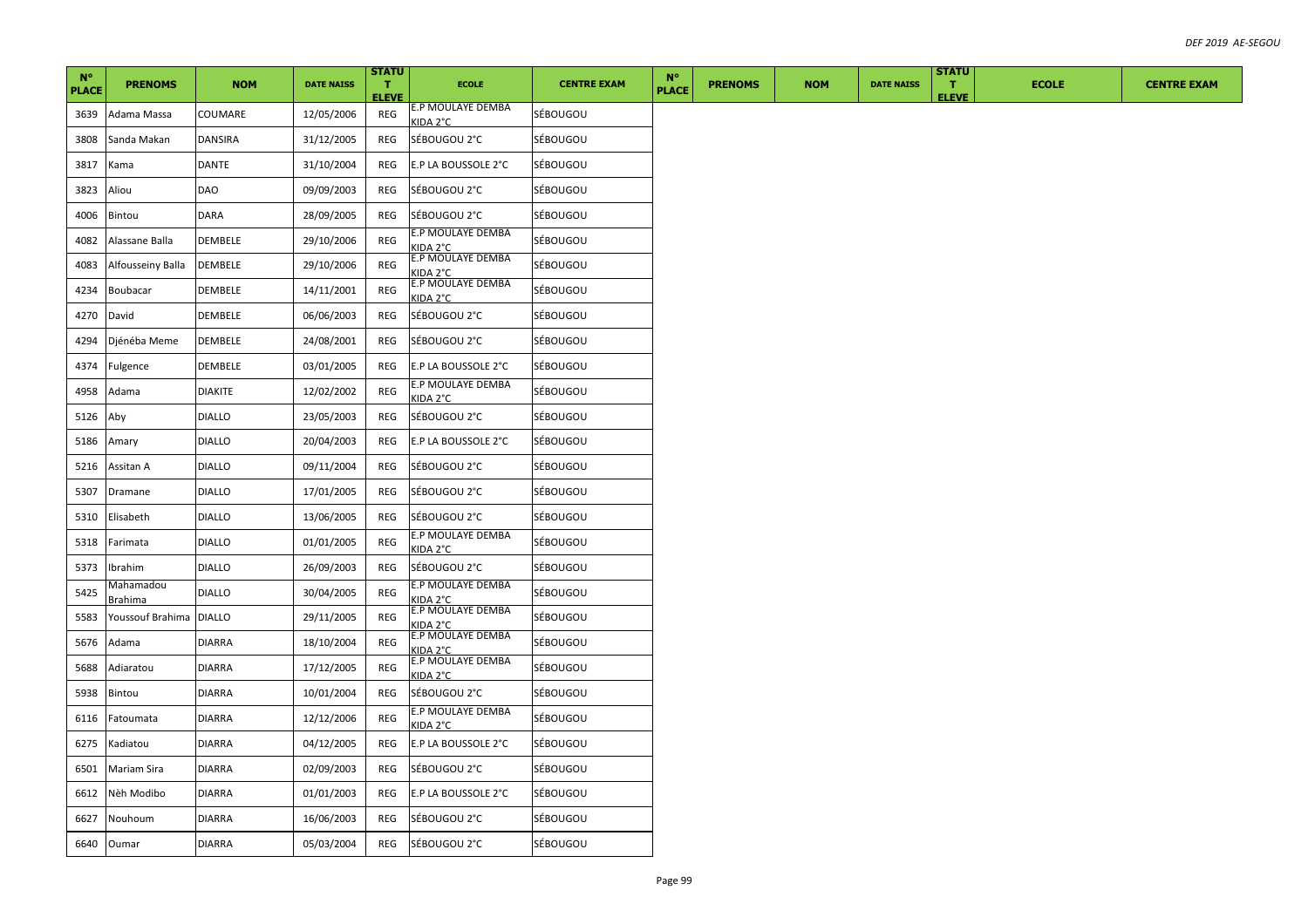| $N^{\circ}$<br><b>PLACE</b> | <b>PRENOMS</b>         | <b>NOM</b>                                                                                                                                                                  | <b>DATE NAISS</b> | <b>STATU</b><br>T.<br><b>ELEVE</b> | <b>ECOLE</b>                  | <b>CENTRE EXAM</b> | $N^{\circ}$<br><b>PLACE</b> | <b>PRENOMS</b> | <b>NOM</b> | <b>DATE NAISS</b> | <b>STATU</b><br>$\mathbf{T}$<br><b>ELEVE</b> | <b>ECOLE</b> | <b>CENTRE EXAM</b> |
|-----------------------------|------------------------|-----------------------------------------------------------------------------------------------------------------------------------------------------------------------------|-------------------|------------------------------------|-------------------------------|--------------------|-----------------------------|----------------|------------|-------------------|----------------------------------------------|--------------|--------------------|
| 6680                        | <b>Ouwesso Noellie</b> | <b>DIARRA</b>                                                                                                                                                               | 07/12/2004        | REG                                | SÉBOUGOU 2°C                  | SÉBOUGOU           |                             |                |            |                   |                                              |              |                    |
| 6816                        | Sitan Sadio            | <b>DIARRA</b>                                                                                                                                                               | 10/04/2005        | REG                                | SÉBOUGOU 2°C                  | SÉBOUGOU           |                             |                |            |                   |                                              |              |                    |
| 6949                        | Djénéba                | DIASSANA                                                                                                                                                                    | 06/02/2003        | REG                                | SÉBOUGOU 2°C                  | SÉBOUGOU           |                             |                |            |                   |                                              |              |                    |
| 6951                        | Fatouma                | <b>DIASSANA</b>                                                                                                                                                             | 09/08/2003        | REG                                | SÉBOUGOU 2°C                  | SÉBOUGOU           |                             |                |            |                   |                                              |              |                    |
| 7335                        | Lamine                 | DJIRE                                                                                                                                                                       | 01/01/2004        | REG                                | E.P MOULAYE DEMBA<br>KIDA 2°C | SÉBOUGOU           |                             |                |            |                   |                                              |              |                    |
| 7377                        | Oumou                  | <b>DJIRE</b>                                                                                                                                                                | 27/08/2002        | REG                                | SÉBOUGOU 2°C                  | SÉBOUGOU           |                             |                |            |                   |                                              |              |                    |
| 7484                        | Cheick Amala           | <b>DOUCOURE</b>                                                                                                                                                             | 03/09/2006        | REG                                | SÉBOUGOU 2°C                  | SÉBOUGOU           |                             |                |            |                   |                                              |              |                    |
| 7506                        | Mahamadou              | DOUCOURE                                                                                                                                                                    | 20/07/2004        | REG                                | SÉBOUGOU 2°C                  | SÉBOUGOU           |                             |                |            |                   |                                              |              |                    |
| 7531                        | Amadingué Dit<br>٧oé   | <b>DOUGNON</b>                                                                                                                                                              | 11/02/2004        | REG                                | E.P MOULAYE DEMBA<br>KIDA 2°C | SÉBOUGOU           |                             |                |            |                   |                                              |              |                    |
| 7540                        | Essaie Hamidou         | <b>DOUGNON</b>                                                                                                                                                              | 28/04/2005        | REG                                | E.P LA BOUSSOLE 2°C           | SÉBOUGOU           |                             |                |            |                   |                                              |              |                    |
| 7543                        | Hawa Dite<br>Yatomou   | <b>DOUGNON</b>                                                                                                                                                              | 20/08/2005        | REG                                | E.P MOULAYE DEMBA<br>KIDA 2°C | SÉBOUGOU           |                             |                |            |                   |                                              |              |                    |
| 7577                        | Alou                   | <b>DOUMBIA</b>                                                                                                                                                              | 30/01/2000        | REG                                | SÉBOUGOU 2°C                  | SÉBOUGOU           |                             |                |            |                   |                                              |              |                    |
| 7686                        | Tienidie               | <b>DOUMBIA</b>                                                                                                                                                              | 29/06/2006        | REG                                | SÉBOUGOU 2°C                  | SÉBOUGOU           |                             |                |            |                   |                                              |              |                    |
| 8023                        | Adam                   | <b>FOFANA</b>                                                                                                                                                               | 29/09/2005        | REG                                | E.P MOULAYE DEMBA<br>KIDA 2°C | SÉBOUGOU           |                             |                |            |                   |                                              |              |                    |
| 8049                        | Awa                    | FOFANA                                                                                                                                                                      | 29/10/2005        | REG                                | E.P MOULAYE DEMBA<br>KIDA 2°C | SÉBOUGOU           |                             |                |            |                   |                                              |              |                    |
| 8145                        | Siaka                  | FOFANA                                                                                                                                                                      | 27/09/2003        | REG                                | SÉBOUGOU 2°C                  | SÉBOUGOU           |                             |                |            |                   |                                              |              |                    |
| 8193                        | Nahna                  | <b>FOMBA</b>                                                                                                                                                                | 14/09/2005        | REG                                | SÉBOUGOU 2°C                  | SÉBOUGOU           |                             |                |            |                   |                                              |              |                    |
| 8245                        | Assatou                | GANAME                                                                                                                                                                      | 25/12/2004        | REG                                | SÉBOUGOU 2°C                  | SÉBOUGOU           |                             |                |            |                   |                                              |              |                    |
| 8257                        | Fatoumata              | <b>GARRY</b>                                                                                                                                                                | 25/03/2005        | REG                                | SÉBOUGOU 2°C                  | SÉBOUGOU           |                             |                |            |                   |                                              |              |                    |
| 8334                        | Amidou                 | GORO                                                                                                                                                                        | 20/08/2005        | REG                                | E.P LA BOUSSOLE 2°C           | SÉBOUGOU           |                             |                |            |                   |                                              |              |                    |
| 8667                        | <b>Ghaliou Ag</b>      | HASSANE                                                                                                                                                                     | 11/09/2004        | REG                                | E.P LA BOUSSOLE 2°C           | SÉBOUGOU           |                             |                |            |                   |                                              |              |                    |
| 8671                        | <b>Faknech Walet</b>   | <b>IBRAHIM</b>                                                                                                                                                              | 30/07/2006        | REG                                | E.P LA BOUSSOLE 2°C           | SÉBOUGOU           |                             |                |            |                   |                                              |              |                    |
| 8672                        | <b>Mohamed Ag</b>      | IBRAHIM                                                                                                                                                                     | 25/05/2005        | REG                                | E.P LA BOUSSOLE 2°C           | SÉBOUGOU           |                             |                |            |                   |                                              |              |                    |
| 8721                        | Abdoul Kader           | KAMATE                                                                                                                                                                      | 13/12/2005        | REG                                | E.P MOULAYE DEMBA<br>KIDA 2°C | SÉBOUGOU           |                             |                |            |                   |                                              |              |                    |
| 8742                        | Néou                   | KAMATE                                                                                                                                                                      | 31/12/2002        | REG                                | E.P LA BOUSSOLE 2°C           | SÉBOUGOU           |                             |                |            |                   |                                              |              |                    |
| 8878                        | Mamadi Dit<br>Sirifikè | KANE                                                                                                                                                                        | 31/12/2004        | REG                                | SÉBOUGOU 2°C                  | SÉBOUGOU           |                             |                |            |                   |                                              |              |                    |
| 8991                        | Salimata               | KANTE                                                                                                                                                                       | 22/07/2004        | REG                                | SÉBOUGOU 2°C                  | SÉBOUGOU           |                             |                |            |                   |                                              |              |                    |
| 9056                        | Hawa                   | KASSAMBARA                                                                                                                                                                  | 19/09/2004        | REG                                | SÉBOUGOU 2°C                  | SÉBOUGOU           |                             |                |            |                   |                                              |              |                    |
| 9333                        | Diouma Idrissa         | <eïta< td=""><td>01/01/2006</td><td>REG</td><td>E.P MOULAYE DEMBA<br/>KIDA 2°C</td><td>SÉBOUGOU</td><td></td><td></td><td></td><td></td><td></td><td></td><td></td></eïta<> | 01/01/2006        | REG                                | E.P MOULAYE DEMBA<br>KIDA 2°C | SÉBOUGOU           |                             |                |            |                   |                                              |              |                    |
| 9359                        | Fodé                   | KEÏTA                                                                                                                                                                       | 25/05/2005        | REG                                | E.P LA BOUSSOLE 2°C           | SÉBOUGOU           |                             |                |            |                   |                                              |              |                    |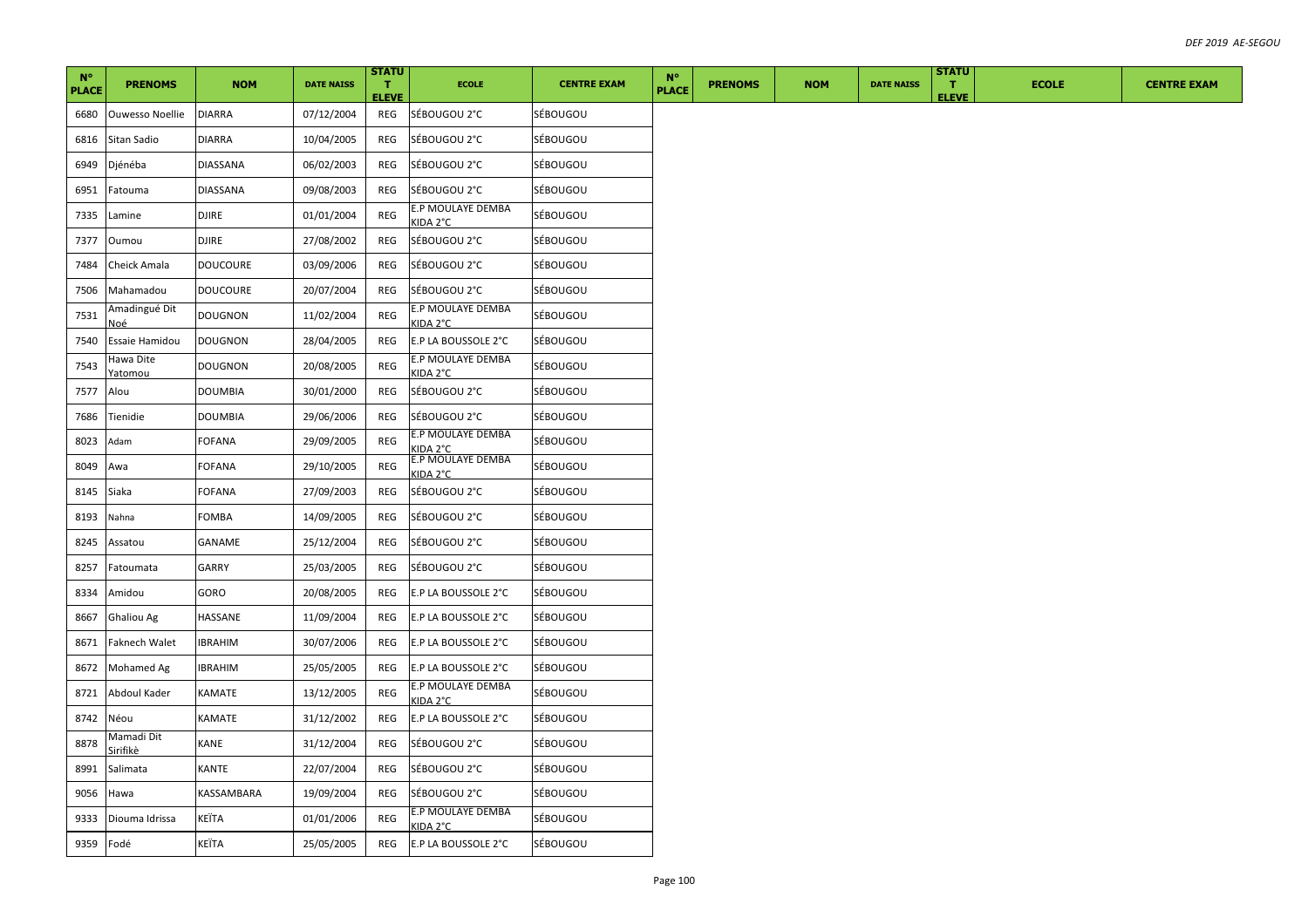| $N^{\circ}$<br><b>PLACE</b> | <b>PRENOMS</b>              | <b>NOM</b>      | <b>DATE NAISS</b> | <b>STATU</b><br>T.<br><b>ELEVE</b> | <b>ECOLE</b>                  | <b>CENTRE EXAM</b> | $N^{\circ}$<br><b>PLACE</b> | <b>PRENOMS</b> | <b>NOM</b> | <b>DATE NAISS</b> | <b>STATU</b><br>$\mathbf{T}$<br><b>ELEVE</b> | <b>ECOLE</b> | <b>CENTRE EXAM</b> |
|-----------------------------|-----------------------------|-----------------|-------------------|------------------------------------|-------------------------------|--------------------|-----------------------------|----------------|------------|-------------------|----------------------------------------------|--------------|--------------------|
| 9443                        | Moïs Ousmane                | KEÏTA           | 02/03/2007        | REG                                | E.P LA BOUSSOLE 2°C           | SÉBOUGOU           |                             |                |            |                   |                                              |              |                    |
| 9457                        | Oumou                       | KEÏTA           | 01/08/2006        | REG                                | E.P MOULAYE DEMBA<br>KIDA 2°C | SÉBOUGOU           |                             |                |            |                   |                                              |              |                    |
| 9459                        | Oumou                       | KEÏTA           | 22/06/2003        | REG                                | SÉBOUGOU 2°C                  | SÉBOUGOU           |                             |                |            |                   |                                              |              |                    |
| 9503                        | Yaya                        | KEÏTA           | 21/01/2004        | REG                                | E.P MOULAYE DEMBA<br>KIDA 2°C | SÉBOUGOU           |                             |                |            |                   |                                              |              |                    |
| 9605                        | Dina                        | KOETA           | 01/01/2002        | REG                                | SÉBOUGOU 2°C                  | SÉBOUGOU           |                             |                |            |                   |                                              |              |                    |
| 9738                        | Demba                       | KONARE          | 28/03/2006        | REG                                | SÉBOUGOU 2°C                  | SÉBOUGOU           |                             |                |            |                   |                                              |              |                    |
| 9947                        | Yama                        | KONATE          | 13/09/2002        | REG                                | E.P MOULAYE DEMBA<br>KIDA 2°C | SÉBOUGOU           |                             |                |            |                   |                                              |              |                    |
| 9964                        | Saran                       | KONDO           | 01/01/2006        | REG                                | E.P MOULAYE DEMBA<br>KIDA 2°C | SÉBOUGOU           |                             |                |            |                   |                                              |              |                    |
| 9983                        | Adama                       | KONE            | 02/10/2005        | REG                                | SÉBOUGOU 2°C                  | SÉBOUGOU           |                             |                |            |                   |                                              |              |                    |
| 9987                        | Adiaratou                   | KONE            | 05/03/2004        | REG                                | SÉBOUGOU 2°C                  | SÉBOUGOU           |                             |                |            |                   |                                              |              |                    |
| 10007                       | Amadou                      | KONE            | 27/01/2006        | REG                                | E.P LA BOUSSOLE 2°C           | SÉBOUGOU           |                             |                |            |                   |                                              |              |                    |
| 10028                       | Antoine Dabéré              | <b>CONE</b>     | 24/03/2006        | REG                                | E.P MOULAYE DEMBA<br>KIDA 2°C | SÉBOUGOU           |                             |                |            |                   |                                              |              |                    |
| 10186                       | Korotoumou                  | KONE            | 19/07/2003        | REG                                | SÉBOUGOU 2°C                  | SÉBOUGOU           |                             |                |            |                   |                                              |              |                    |
| 10198                       | Lou-Rébéka                  | KONE            | 09/01/2004        | REG                                | SÉBOUGOU 2°C                  | <b>SÉBOUGOU</b>    |                             |                |            |                   |                                              |              |                    |
| 10236                       | Massa Angele                | KONE            | 26/01/2005        | REG                                | E.P MOULAYE DEMBA<br>KIDA 2°C | SÉBOUGOU           |                             |                |            |                   |                                              |              |                    |
| 10725                       | Amadou Ben                  | MAIGA           | 06/09/2001        | REG                                | SÉBOUGOU 2°C                  | SÉBOUGOU           |                             |                |            |                   |                                              |              |                    |
| 10815                       | Aïssata Oumar               | MAÏGA           | 16/06/2006        | <b>REG</b>                         | E.P MOULAYE DEMBA<br>KIDA 2°C | SÉBOUGOU           |                             |                |            |                   |                                              |              |                    |
| 10819                       | Aldjouma                    | MAÏGA           | 14/07/2005        | REG                                | SÉBOUGOU 2°C                  | SÉBOUGOU           |                             |                |            |                   |                                              |              |                    |
| 10832                       | Aminatou<br><u>Iamadoun</u> | MAÏGA           | 08/08/2005        | REG                                | E.P MOULAYE DEMBA<br>KIDA 2°C | SÉBOUGOU           |                             |                |            |                   |                                              |              |                    |
| 10903                       | Mahamadou Dit<br>lhadô      | MAÏGA           | 27/09/2004        | REG                                | SÉBOUGOU 2°C                  | SÉBOUGOU           |                             |                |            |                   |                                              |              |                    |
| 10976                       | Zénabou<br>Abdoulaye        | MAÏGA           | 16/11/2005        | REG                                | E.P MOULAYE DEMBA<br>KIDA 2°C | SÉBOUGOU           |                             |                |            |                   |                                              |              |                    |
| 11072                       | Salimata                    | MALLE           | 19/06/2005        | REG                                | SÉBOUGOU 2°C                  | SÉBOUGOU           |                             |                |            |                   |                                              |              |                    |
| 11152                       | Mahamadou                   | MARIKO          | 28/08/2001        | REG                                | SÉBOUGOU 2°C                  | SÉBOUGOU           |                             |                |            |                   |                                              |              |                    |
|                             | 11172 Yacouba               | MARIKO          | 17/10/2005        | REG                                | E.P MOULAYE DEMBA<br>KIDA 2°C | SÉBOUGOU           |                             |                |            |                   |                                              |              |                    |
| 11511                       | Bika Ag                     | OSSADELHER      | 19/05/2005        | REG                                | E.P LA BOUSSOLE 2°C           | SÉBOUGOU           |                             |                |            |                   |                                              |              |                    |
| 11536                       | Oumarou                     | <b>OUATTARA</b> | 10/12/2000        | REG                                | SÉBOUGOU 2°C                  | SÉBOUGOU           |                             |                |            |                   |                                              |              |                    |
| 11827                       | Aïchata                     | SACKO           | 14/10/2004        | REG                                | E.P MOULAYE DEMBA<br>KIDA 2°C | SÉBOUGOU           |                             |                |            |                   |                                              |              |                    |
|                             | 12244 Tariba Anna           | SAMAKE          | 01/02/2006        | REG                                | SÉBOUGOU 2°C                  | SÉBOUGOU           |                             |                |            |                   |                                              |              |                    |
|                             | 12253 Yacouba               | SAMAKE          | 05/09/2005        | REG                                | E.P LA BOUSSOLE 2°C           | SÉBOUGOU           |                             |                |            |                   |                                              |              |                    |
|                             | 12328 Amadou                | SANGARE         | 01/10/2003        | REG                                | SÉBOUGOU 2°C                  | SÉBOUGOU           |                             |                |            |                   |                                              |              |                    |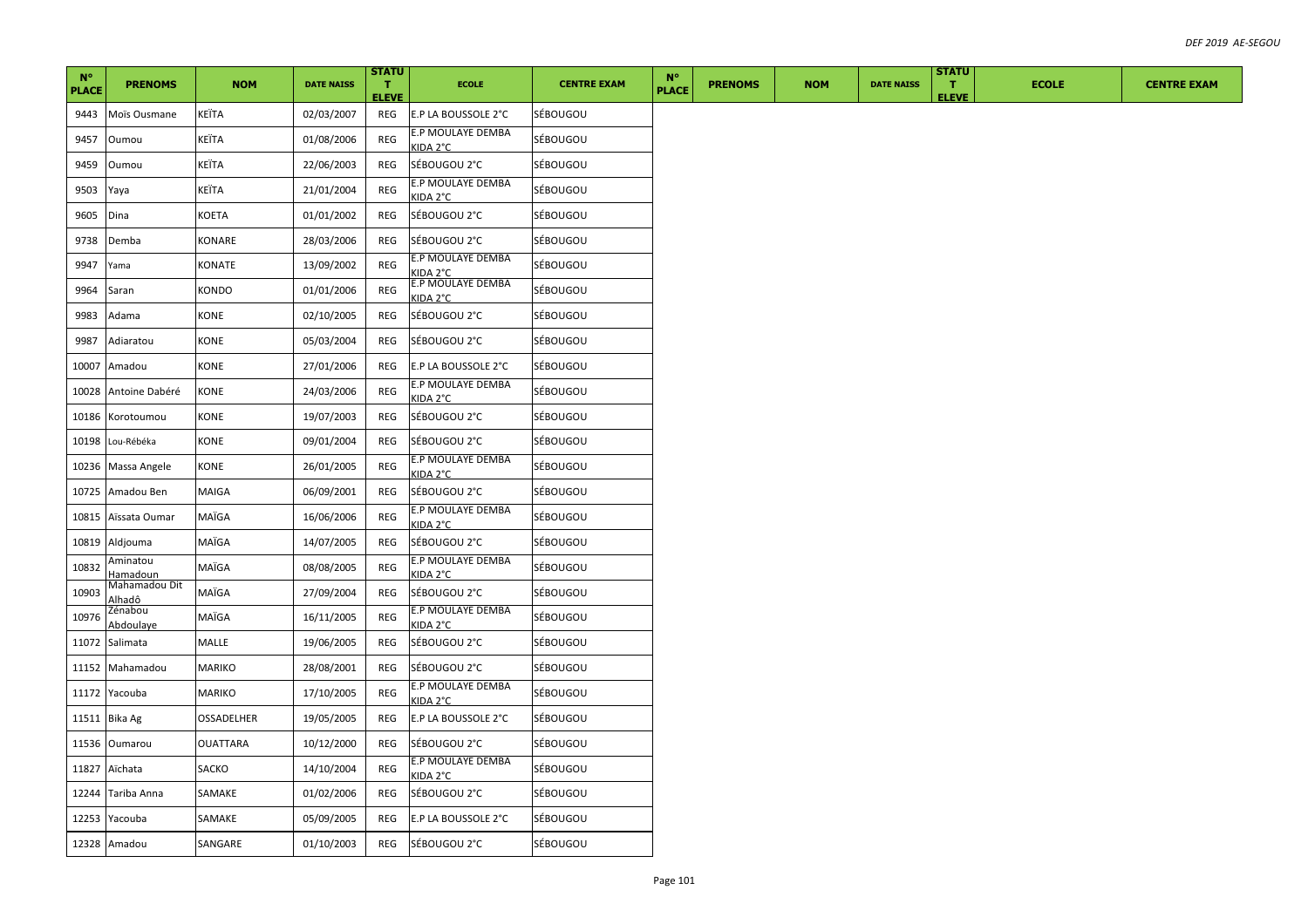| $N^{\circ}$<br><b>PLACE</b> | <b>PRENOMS</b>          | <b>NOM</b>     | <b>DATE NAISS</b> | <b>STATU</b><br>T.<br><b>ELEVE</b> | <b>ECOLE</b>                         | <b>CENTRE EXAM</b> | $N^{\circ}$<br><b>PLACE</b> | <b>PRENOMS</b> | <b>NOM</b> | <b>DATE NAISS</b> | <b>STATU</b><br>T.<br><b>ELEVE</b> | <b>ECOLE</b> | <b>CENTRE EXAM</b> |
|-----------------------------|-------------------------|----------------|-------------------|------------------------------------|--------------------------------------|--------------------|-----------------------------|----------------|------------|-------------------|------------------------------------|--------------|--------------------|
| 12390                       | Mahamadou               | SANGARE        | 01/01/2004        | REG                                | SÉBOUGOU 2°C                         | SÉBOUGOU           |                             |                |            |                   |                                    |              |                    |
| 12395                       | Mamadou Kantara SANGARE |                | 22/09/2004        | REG                                | SÉBOUGOU 2°C                         | SÉBOUGOU           |                             |                |            |                   |                                    |              |                    |
| 12427                       | Samba Kantara           | SANGARE        | 30/07/2004        | REG                                | SÉBOUGOU 2°C                         | SÉBOUGOU           |                             |                |            |                   |                                    |              |                    |
| 12434 Sétou                 |                         | SANGARE        | 01/01/2004        | REG                                | SÉBOUGOU 2°C                         | SÉBOUGOU           |                             |                |            |                   |                                    |              |                    |
| 12472                       | Alpha Yaya              | SANOGO         | 31/01/2006        | REG                                | SÉBOUGOU 2°C                         | SÉBOUGOU           |                             |                |            |                   |                                    |              |                    |
| 12515                       | Cheick Oumar            | SANOGO         | 17/09/2003        | REG                                | SÉBOUGOU 2°C                         | SÉBOUGOU           |                             |                |            |                   |                                    |              |                    |
| 12559                       | Issa                    | SANOGO         | 07/01/2004        | REG                                | SÉBOUGOU 2°C                         | SÉBOUGOU           |                             |                |            |                   |                                    |              |                    |
| 12626                       | Rokiatou                | SANOGO         | 24/10/2003        | REG                                | SÉBOUGOU 2°C                         | SÉBOUGOU           |                             |                |            |                   |                                    |              |                    |
| 12786                       | Abdoulaye               | SIDIBE         | 03/08/2003        | REG                                | SÉBOUGOU 2°C                         | SÉBOUGOU           |                             |                |            |                   |                                    |              |                    |
| 12793                       | Achatou                 | SIDIBE         | 11/07/2003        | REG                                | SÉBOUGOU 2°C                         | SÉBOUGOU           |                             |                |            |                   |                                    |              |                    |
| 12841                       | Fanta                   | SIDIBE         | 25/06/2006        | REG                                | E.P MOULAYE DEMBA<br>KIDA 2°C        | SÉBOUGOU           |                             |                |            |                   |                                    |              |                    |
| 12918                       | Mory                    | SIDIBE         | 15/01/2002        | REG                                | SÉBOUGOU 2°C                         | SÉBOUGOU           |                             |                |            |                   |                                    |              |                    |
|                             | 12951 Sira M            | SIDIBE         | 01/01/2002        | REG                                | SÉBOUGOU 2°C                         | SÉBOUGOU           |                             |                |            |                   |                                    |              |                    |
| 13078                       | Amadou                  | <b>SISSOKO</b> | 30/07/2005        | REG                                | SÉBOUGOU 2°C                         | SÉBOUGOU           |                             |                |            |                   |                                    |              |                    |
| 13311                       | El Hadji Sidiki         | SOIBA          | 23/10/2005        | REG                                | SÉBOUGOU 2°C                         | SÉBOUGOU           |                             |                |            |                   |                                    |              |                    |
| 13368                       | Ibrahim                 | SOUMANA        | 25/11/2004        | REG                                | E.P MOULAYE DEMBA<br>KIDA 2°C        | SÉBOUGOU           |                             |                |            |                   |                                    |              |                    |
| 13410                       | Assa                    | SOUNTOURA      | 01/05/1999        | CL                                 | CL                                   | SÉBOUGOU           |                             |                |            |                   |                                    |              |                    |
| 13610                       | Youssouf                | SYLLA          | 21/07/2005        | REG                                | SÉBOUGOU 2°C                         | SÉBOUGOU           |                             |                |            |                   |                                    |              |                    |
| 13684                       | Oumou                   | TAMBOURA       | 23/11/2004        | REG                                | SÉBOUGOU 2°C                         | SÉBOUGOU           |                             |                |            |                   |                                    |              |                    |
| 13823                       | Daouda                  | TANGARA        | 10/05/2005        | REG                                | SÉBOUGOU 2°C                         | SÉBOUGOU           |                             |                |            |                   |                                    |              |                    |
| 13916                       | Kadidiatou              | TANGARA        | 18/02/2005        | REG                                | E.P MOULAYE DEMBA<br>KIDA 2°C        | SÉBOUGOU           |                             |                |            |                   |                                    |              |                    |
| 13941                       | Maimouna                | TANGARA        | 15/01/2005        | REG                                | SÉBOUGOU 2°C                         | SÉBOUGOU           |                             |                |            |                   |                                    |              |                    |
| 13949                       | Mama                    | TANGARA        | 26/03/2004        | REG                                | SÉBOUGOU 2°C                         | SÉBOUGOU           |                             |                |            |                   |                                    |              |                    |
| 14022                       | Ourokia                 | TANGARA        | 01/01/2001        | REG                                | E.P LA BOUSSOLE 2°C                  | SÉBOUGOU           |                             |                |            |                   |                                    |              |                    |
| 14050 Sitan                 |                         | TANGARA        | 18/10/2002        | REG                                | SÉBOUGOU 2°C                         | SÉBOUGOU           |                             |                |            |                   |                                    |              |                    |
| 14090                       | Fatoumata               | TARE           | 19/01/2006        | REG                                | SÉBOUGOU 2°C                         | SÉBOUGOU           |                             |                |            |                   |                                    |              |                    |
| 14158                       | Assou                   | THERA          | 16/11/2004        | REG                                | E.P MOULAYE DEMBA<br>KIDA 2°C        | SÉBOUGOU           |                             |                |            |                   |                                    |              |                    |
| 14181                       | Ténin                   | THERA          | 06/12/2005        | REG                                | E.P MOULAYE DEMBA<br><b>KIDA 2°C</b> | SÉBOUGOU           |                             |                |            |                   |                                    |              |                    |
| 14208                       | Fatoumata               | THIENTA        | 25/05/2002        | REG                                | SÉBOUGOU 2°C                         | SÉBOUGOU           |                             |                |            |                   |                                    |              |                    |
|                             | 14291 Assitan           | TIENTA         | 29/12/2001        | REG                                | SÉBOUGOU 2°C                         | SÉBOUGOU           |                             |                |            |                   |                                    |              |                    |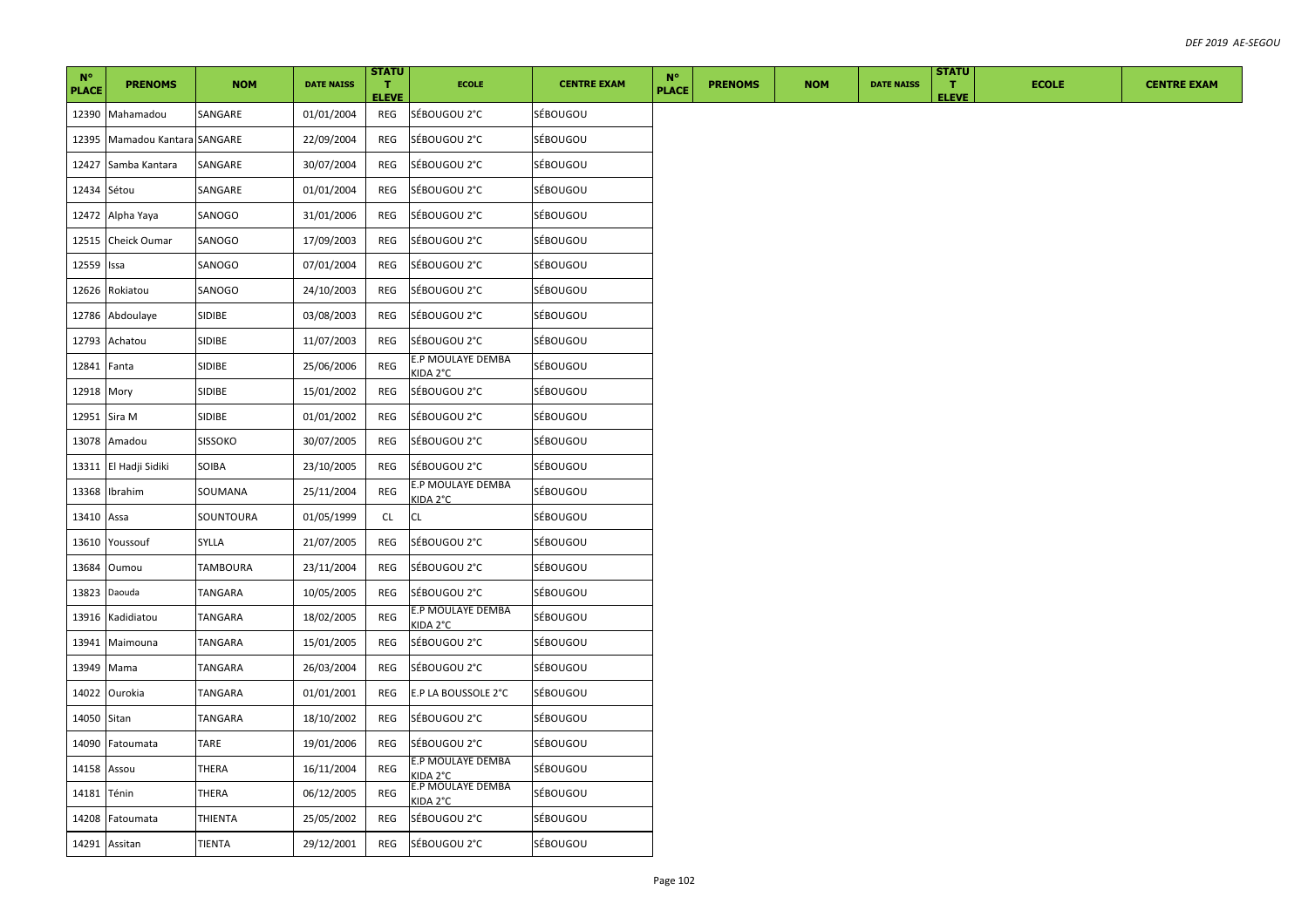| $N^{\circ}$<br><b>PLACE</b> | <b>PRENOMS</b>        | <b>NOM</b>           | <b>DATE NAISS</b> | <b>STATU</b><br>T.<br><b>ELEVE</b> | <b>ECOLE</b>                          | <b>CENTRE EXAM</b> | $N^{\circ}$<br><b>PLACE</b> | <b>PRENOMS</b> | <b>NOM</b> | <b>DATE NAISS</b> | <b>STATU</b><br>T.<br><b>ELEVE</b> | <b>ECOLE</b> | <b>CENTRE EXAM</b> |
|-----------------------------|-----------------------|----------------------|-------------------|------------------------------------|---------------------------------------|--------------------|-----------------------------|----------------|------------|-------------------|------------------------------------|--------------|--------------------|
|                             | 14392 Birama          | TOGOLA               | 16/03/2005        | REG                                | E.P MOULAYE DEMBA<br><b>KIDA 2°C</b>  | SÉBOUGOU           |                             |                |            |                   |                                    |              |                    |
| 14407                       | Karamoko M            | TOGOLA               | 22/04/2005        | REG                                | E.P MOULAYE DEMBA<br>KIDA 2°C         | SÉBOUGOU           |                             |                |            |                   |                                    |              |                    |
| 14409                       | Kassoum               | TOGOLA               | 24/07/2006        | REG                                | E.P MOULAYE DEMBA<br><b>KIDA 2°C</b>  | SÉBOUGOU           |                             |                |            |                   |                                    |              |                    |
| 14411                       | Lamine                | TOGOLA               | 22/02/2005        | REG                                | E.P MOULAYE DEMBA<br>KIDA 2°C         | SÉBOUGOU           |                             |                |            |                   |                                    |              |                    |
| 14468                       | Coura                 | TOUMAGNON            | 17/12/2005        | REG                                | SÉBOUGOU 2°C                          | SÉBOUGOU           |                             |                |            |                   |                                    |              |                    |
| 14582                       | Assitan               | TOURE                | 22/07/2005        | REG                                | E.P MOULAYE DEMBA<br>KIDA 2°C         | SÉBOUGOU           |                             |                |            |                   |                                    |              |                    |
| 14587                       | Bakary                | TOURE                | 06/06/2004        | REG                                | E.P LA BOUSSOLE 2°C                   | SÉBOUGOU           |                             |                |            |                   |                                    |              |                    |
| 14641                       | Hamady                | TOURE                | 17/12/2005        | REG                                | SÉBOUGOU 2°C                          | SÉBOUGOU           |                             |                |            |                   |                                    |              |                    |
| 14739                       | Oumar Abdoulaye TOURE |                      | 20/09/2005        | REG                                | E.P MOULAYE DEMBA<br>KIDA 2°C         | SÉBOUGOU           |                             |                |            |                   |                                    |              |                    |
| 14822                       | Abdramane             | TRAORE               | 27/01/2005        | REG                                | SÉBOUGOU 2°C                          | SÉBOUGOU           |                             |                |            |                   |                                    |              |                    |
| 14988                       | Amadou O              | TRAORE               | 24/11/2005        | REG                                | SÉBOUGOU 2°C                          | SÉBOUGOU           |                             |                |            |                   |                                    |              |                    |
| 15125                       | <b>Ba Moussa</b>      | TRAORE               | 18/07/2005        | REG                                | SÉBOUGOU 2°C                          | SÉBOUGOU           |                             |                |            |                   |                                    |              |                    |
| 15140                       | <b>Bakary</b>         | TRAORE               | 23/09/2006        | REG                                | E.P MOULAYE DEMBA<br><b>KIDA 2°C</b>  | SÉBOUGOU           |                             |                |            |                   |                                    |              |                    |
| 15192                       | Bibatou               | TRAORE               | 31/10/2005        | REG                                | SÉBOUGOU 2°C                          | SÉBOUGOU           |                             |                |            |                   |                                    |              |                    |
| 15210                       | Bintou                | TRAORE               | 11/08/2002        | REG                                | SÉBOUGOU 2°C                          | SÉBOUGOU           |                             |                |            |                   |                                    |              |                    |
| 15323                       | Djeli Baba            | TRAORE               | 22/01/2005        | REG                                | E.P MOULAYE DEMBA<br>KIDA 2°C         | SÉBOUGOU           |                             |                |            |                   |                                    |              |                    |
| 15414                       | Fanta B               | TRAORE               | 07/12/2000        | REG                                | SÉBOUGOU 2°C                          | SÉBOUGOU           |                             |                |            |                   |                                    |              |                    |
| 15657                       | Issa Emmanuel         | TRAORE               | 10/12/2005        | REG                                | E.P LA BOUSSOLE 2°C                   | SÉBOUGOU           |                             |                |            |                   |                                    |              |                    |
| 15744                       | Korotim               | TRAORE               | 12/12/2003        | REG                                | SÉBOUGOU 2°C                          | SÉBOUGOU           |                             |                |            |                   |                                    |              |                    |
| 15860                       | Maïmouna              | TRAORE               | 09/02/2005        | REG                                | E.P MOULAYE DEMBA<br><b>KIDA 2°C</b>  | SÉBOUGOU           |                             |                |            |                   |                                    |              |                    |
| 16037                       | Mohamed               | TRAORE               | 11/12/2004        | REG                                | E.P MOULAYE DEMBA<br>KIDA 2°C         | SÉBOUGOU           |                             |                |            |                   |                                    |              |                    |
| 16255                       | Salimata              | TRAORE               | 11/01/2002        | REG                                | SÉBOUGOU 2°C                          | SÉBOUGOU           |                             |                |            |                   |                                    |              |                    |
| 16280                       | Sawaratou             | TRAORE               | 02/12/2005        | REG                                | SÉBOUGOU 2°C                          | SÉBOUGOU           |                             |                |            |                   |                                    |              |                    |
| 16333                       | Sidiki                | TRAORE               | 08/08/2004        | REG                                | E.P MOULAYE DEMBA<br>KIDA 2°C         | SÉBOUGOU           |                             |                |            |                   |                                    |              |                    |
| 16443                       | Teneko                | TRAORE               | 14/04/2004        | REG                                | SÉBOUGOU 2°C                          | SÉBOUGOU           |                             |                |            |                   |                                    |              |                    |
| 16467                       | Wassa                 | TRAORE               | 11/07/2003        | REG                                | SÉBOUGOU 2°C                          | SÉBOUGOU           |                             |                |            |                   |                                    |              |                    |
| 16576                       | Fadimata              | <b>WALET AFINANE</b> | 04/04/2006        | REG                                | E.P LA BOUSSOLE 2°C                   | SÉBOUGOU           |                             |                |            |                   |                                    |              |                    |
| 36                          | Amadou                | ANGOIBA              | 13/06/2004        | REG                                | SIDO SONINKOURA 2°C/B SIDO-SONINKOURA |                    |                             |                |            |                   |                                    |              |                    |
| 64                          | Oumou                 | ANNE                 | 06/09/2003        | REG                                | E.P M.L HAÏDARA 2°C                   | SIDO-SONINKOURA    |                             |                |            |                   |                                    |              |                    |
| 188                         | Mamadou               | BAGAYOKO             | 08/01/2005        | REG                                | SIDO SONINKOURA 2°C/B SIDO-SONINKOURA |                    |                             |                |            |                   |                                    |              |                    |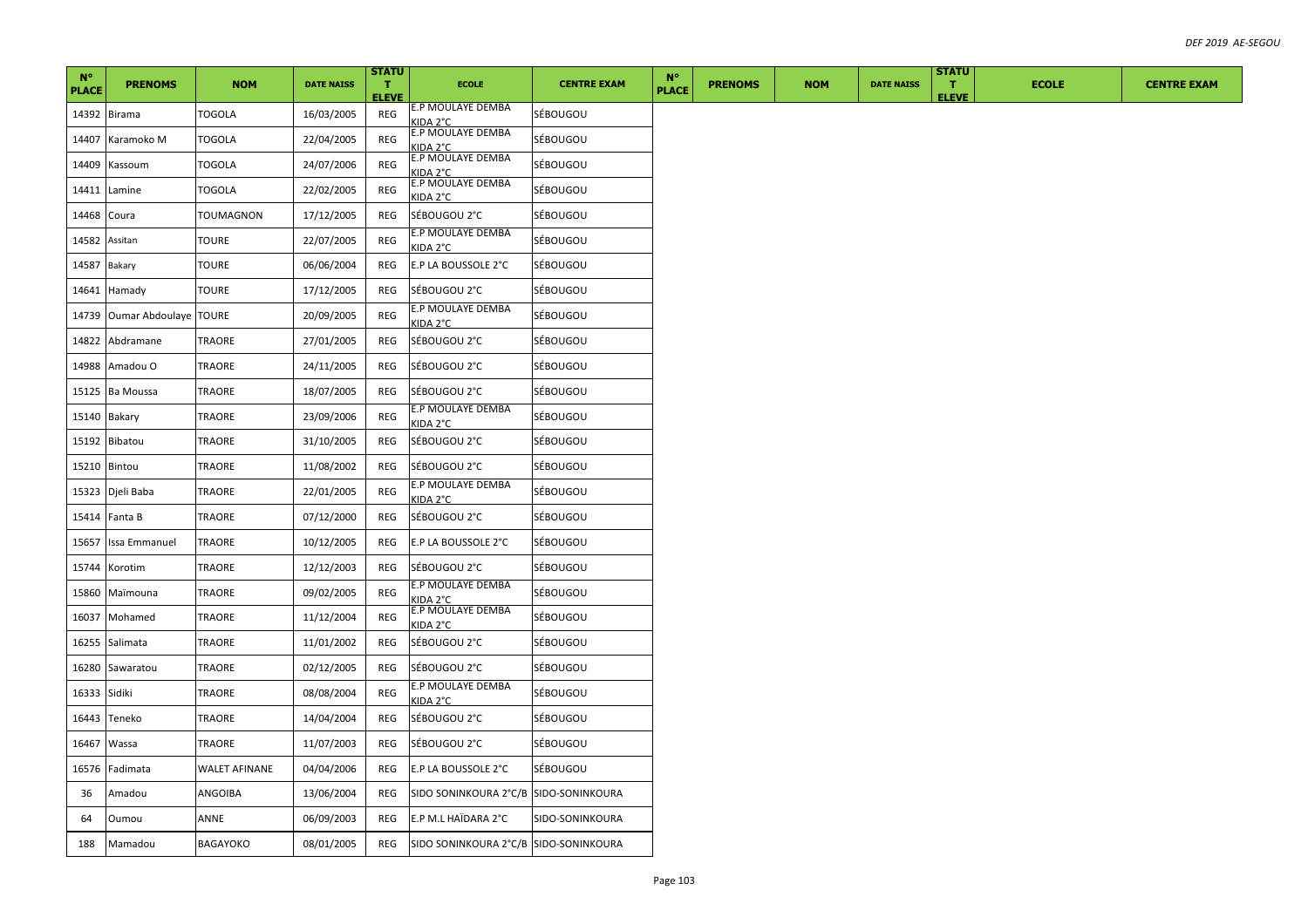| $N^{\circ}$<br><b>PLACE</b> | <b>PRENOMS</b>    | <b>NOM</b>    | <b>DATE NAISS</b> | <b>STATU</b><br>т.  | <b>ECOLE</b>                           | <b>CENTRE EXAM</b> | $N^{\circ}$<br><b>PLACE</b> | <b>PRENOMS</b> | <b>NOM</b> | <b>DATE NAISS</b> | <b>STATU</b><br>т. | <b>ECOLE</b> | <b>CENTRE EXAM</b> |
|-----------------------------|-------------------|---------------|-------------------|---------------------|----------------------------------------|--------------------|-----------------------------|----------------|------------|-------------------|--------------------|--------------|--------------------|
| 204                         | Tenin Mênê        | BAGAYOKO      | 25/11/2006        | <b>ELEVE</b><br>REG | E.P MOUSSA DIABY 2°C                   | SIDO-SONINKOURA    |                             |                |            |                   | <b>ELEVE</b>       |              |                    |
| 353                         | Bintou            | BALLO         | 12/03/2003        | REG                 | SIDO SONINKOURA 2°C/A  SIDO-SONINKOURA |                    |                             |                |            |                   |                    |              |                    |
| 366                         | Fatoumata         | <b>BALLO</b>  | 15/03/2003        | REG                 | E.P MOUSSA DIABY 2°C                   | SIDO-SONINKOURA    |                             |                |            |                   |                    |              |                    |
| 386                         | Kadidia           | <b>BALLO</b>  | 19/01/2003        | REG                 | SIDO SONINKOURA 2°C/B SIDO-SONINKOURA  |                    |                             |                |            |                   |                    |              |                    |
| 458                         | Zénébou           | <b>BALLO</b>  | 07/01/2004        | REG                 | SIDO SONINKOURA 2°C/A SIDO-SONINKOURA  |                    |                             |                |            |                   |                    |              |                    |
| 797                         | Mariam            | <b>BOLLY</b>  | 20/03/2004        | REG                 | E.P LAROUSSE 2°C                       | SIDO-SONINKOURA    |                             |                |            |                   |                    |              |                    |
| 820                         | Absatou           | BOUARE        | 18/09/2004        | REG                 | E.P M.L HAÏDARA 2°C                    | SIDO-SONINKOURA    |                             |                |            |                   |                    |              |                    |
| 933                         | Fatoumata         | <b>BOUARE</b> | 11/02/2003        | REG                 | SIDO SONINKOURA 2°C/A SIDO-SONINKOURA  |                    |                             |                |            |                   |                    |              |                    |
| 952                         | Hawa              | <b>BOUARE</b> | 18/05/2004        | REG                 | SIDO SONINKOURA 2°C/A SIDO-SONINKOURA  |                    |                             |                |            |                   |                    |              |                    |
| 969                         | Kalidi            | <b>BOUARE</b> | 15/10/2004        | REG                 | E.P M.L HAÏDARA 2°C                    | SIDO-SONINKOURA    |                             |                |            |                   |                    |              |                    |
| 989                         | Mahamadou         | <b>BOUARE</b> | 16/09/2006        | REG                 | E.P M.L HAÏDARA 2°C                    | SIDO-SONINKOURA    |                             |                |            |                   |                    |              |                    |
| 1067                        | Rokia             | <b>BOUARE</b> | 23/09/2000        | REG                 | SIDO SONINKOURA 2°C/A SIDO-SONINKOURA  |                    |                             |                |            |                   |                    |              |                    |
| 1124                        | Abdoul Walab      | <b>BOUNDI</b> | 23/01/2004        | REG                 | E.P M.L HAÏDARA 2°C                    | SIDO-SONINKOURA    |                             |                |            |                   |                    |              |                    |
| 1242                        | Sadio             | CAMARA        | 17/03/2004        | REG                 | SIDO SONINKOURA 2°C/A SIDO-SONINKOURA  |                    |                             |                |            |                   |                    |              |                    |
| 1313                        | Aminata           | <b>CISSE</b>  | 09/12/2004        | REG                 | SIDO SONINKOURA 2°C/B  SIDO-SONINKOURA |                    |                             |                |            |                   |                    |              |                    |
| 1348                        | Djoumei           | <b>CISSE</b>  | 25/11/2006        | REG                 | E.P MOUSSA DIABY 2°C                   | SIDO-SONINKOURA    |                             |                |            |                   |                    |              |                    |
| 1546                        | Tidiane           | <b>CISSE</b>  | 10/03/2005        | REG                 | SIDO SONINKOURA 2°C/A SIDO-SONINKOURA  |                    |                             |                |            |                   |                    |              |                    |
| 1625                        | Abdoulaye         | COULIBALY     | 16/06/2002        | REG                 | SIDO SONINKOURA 2°C/A SIDO-SONINKOURA  |                    |                             |                |            |                   |                    |              |                    |
| 1676                        | Adama             | COULIBALY     | 18/11/2004        | REG                 | SIDO SONINKOURA 2°C/B SIDO-SONINKOURA  |                    |                             |                |            |                   |                    |              |                    |
| 1742                        | Alimata           | COULIBALY     | 02/08/2005        | REG                 | SIDO SONINKOURA 2°C/A  SIDO-SONINKOURA |                    |                             |                |            |                   |                    |              |                    |
| 1828                        | Aminata           | COULIBALY     | 23/02/2003        | REG                 | SIDO SONINKOURA 2°C/B SIDO-SONINKOURA  |                    |                             |                |            |                   |                    |              |                    |
| 1841                        | Aminata Dite Sira | COULIBALY     | 10/02/2007        | REG                 | E.P M.L HAÏDARA 2°C                    | SIDO-SONINKOURA    |                             |                |            |                   |                    |              |                    |
| 1875                        | Assan             | COULIBALY     | 13/03/2003        | REG                 | SIDO SONINKOURA 2°C/B SIDO-SONINKOURA  |                    |                             |                |            |                   |                    |              |                    |
| 1922                        | Assitan           | COULIBALY     | 08/12/2002        | REG                 | SIDO SONINKOURA 2°C/A SIDO-SONINKOURA  |                    |                             |                |            |                   |                    |              |                    |
| 1949                        | Awa               | COULIBALY     | 15/11/2002        | REG                 | SIDO SONINKOURA 2°C/A SIDO-SONINKOURA  |                    |                             |                |            |                   |                    |              |                    |
| 1971                        | Badra Aly         | COULIBALY     | 15/03/2006        | REG                 | SIDO SONINKOURA 2°C/B SIDO-SONINKOURA  |                    |                             |                |            |                   |                    |              |                    |
| 1973                        | Bagnini           | COULIBALY     | 31/12/2002        | REG                 | SIDO SONINKOURA 2°C/A SIDO-SONINKOURA  |                    |                             |                |            |                   |                    |              |                    |
| 1994                        | Bakary            | COULIBALY     | 31/07/2002        | REG                 | SIDO SONINKOURA 2°C/B SIDO-SONINKOURA  |                    |                             |                |            |                   |                    |              |                    |
| 2161                        | Dadi              | COULIBALY     | 02/01/2002        | REG                 | SIDO SONINKOURA 2°C/A SIDO-SONINKOURA  |                    |                             |                |            |                   |                    |              |                    |
| 2182                        | Demba             | COULIBALY     | 15/04/2003        | REG                 | SIDO SONINKOURA 2°C/A SIDO-SONINKOURA  |                    |                             |                |            |                   |                    |              |                    |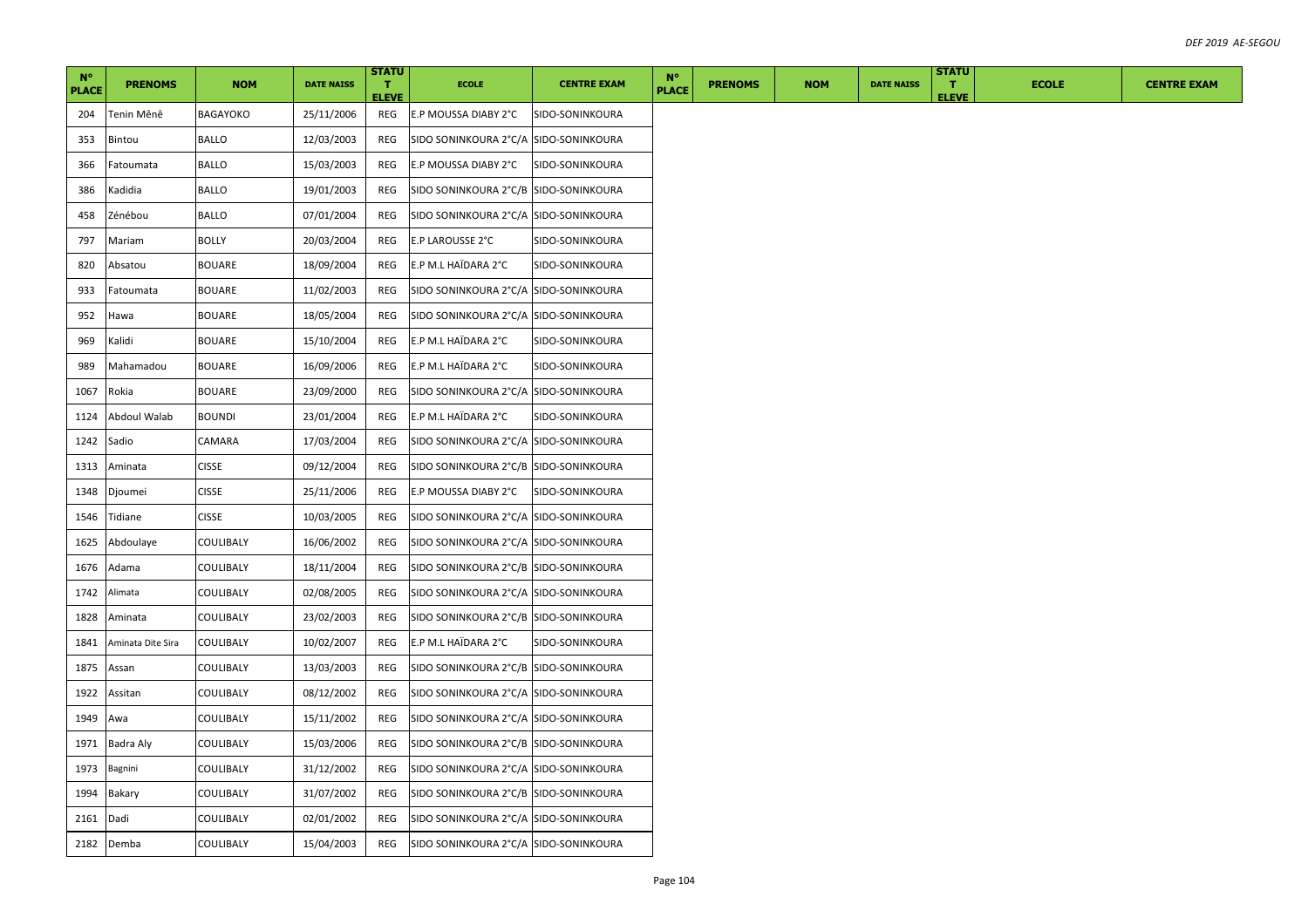| $N^{\circ}$<br><b>PLACE</b> | <b>PRENOMS</b>             | <b>NOM</b>     | <b>DATE NAISS</b> | <b>STATU</b><br>т.<br><b>ELEVE</b> | <b>ECOLE</b>                          | <b>CENTRE EXAM</b> | $N^{\circ}$<br><b>PLACE</b> | <b>PRENOMS</b> | <b>NOM</b> | <b>DATE NAISS</b> | <b>STATU</b><br>т.<br><b>ELEVE</b> | <b>ECOLE</b> | <b>CENTRE EXAM</b> |
|-----------------------------|----------------------------|----------------|-------------------|------------------------------------|---------------------------------------|--------------------|-----------------------------|----------------|------------|-------------------|------------------------------------|--------------|--------------------|
| 2437                        | Haoua                      | COULIBALY      | 20/06/2004        | REG                                | SIDO SONINKOURA 2°C/B SIDO-SONINKOURA |                    |                             |                |            |                   |                                    |              |                    |
| 2466                        | Hawa                       | COULIBALY      | 08/04/2004        | REG                                | SIDO SONINKOURA 2°C/B SIDO-SONINKOURA |                    |                             |                |            |                   |                                    |              |                    |
| 2492                        | Ibrahim                    | COULIBALY      | 07/07/2004        | REG                                | SIDO SONINKOURA 2°C/A SIDO-SONINKOURA |                    |                             |                |            |                   |                                    |              |                    |
| 2508                        | ssa                        | COULIBALY      | 22/05/1999        | CL                                 | CL                                    | SIDO-SONINKOURA    |                             |                |            |                   |                                    |              |                    |
| 2543                        | Kadia                      | COULIBALY      | 14/04/2002        | REG                                | SIDO SONINKOURA 2°C/B SIDO-SONINKOURA |                    |                             |                |            |                   |                                    |              |                    |
| 2571                        | Kadiatou                   | COULIBALY      | 01/01/2005        | REG                                | SIDO SONINKOURA 2°C/A SIDO-SONINKOURA |                    |                             |                |            |                   |                                    |              |                    |
| 2700                        | Lamine                     | COULIBALY      | 10/06/2005        | REG                                | SIDO SONINKOURA 2°C/B SIDO-SONINKOURA |                    |                             |                |            |                   |                                    |              |                    |
| 2846                        | Mamadou                    | COULIBALY      | 01/03/1998        | CL                                 | CL.                                   | SIDO-SONINKOURA    |                             |                |            |                   |                                    |              |                    |
| 2871                        | Mamou                      | COULIBALY      | 14/06/2000        | CL                                 | <b>CL</b>                             | SIDO-SONINKOURA    |                             |                |            |                   |                                    |              |                    |
| 2971                        | Massitan                   | COULIBALY      | 23/03/2003        | REG                                | SIDO SONINKOURA 2°C/A SIDO-SONINKOURA |                    |                             |                |            |                   |                                    |              |                    |
| 3073                        | Moussa                     | COULIBALY      | 01/02/2002        | REG                                | SIDO SONINKOURA 2°C/A SIDO-SONINKOURA |                    |                             |                |            |                   |                                    |              |                    |
| 3087                        | Nakana Dite Nana COULIBALY |                | 10/05/2004        | REG                                | SIDO SONINKOURA 2°C/A SIDO-SONINKOURA |                    |                             |                |            |                   |                                    |              |                    |
| 3194                        | Oumou                      | COULIBALY      | 01/01/2003        | REG                                | SIDO SONINKOURA 2°C/A SIDO-SONINKOURA |                    |                             |                |            |                   |                                    |              |                    |
| 3227                        | Ousmane                    | COULIBALY      | 25/04/2005        | REG                                | SIDO SONINKOURA 2°C/A SIDO-SONINKOURA |                    |                             |                |            |                   |                                    |              |                    |
| 3304                        | Safiatou                   | COULIBALY      | 24/01/2003        | REG                                | SIDO SONINKOURA 2°C/B SIDO-SONINKOURA |                    |                             |                |            |                   |                                    |              |                    |
| 3344                        | Sanata                     | COULIBALY      | 20/01/2003        | REG                                | SIDO SONINKOURA 2°C/B SIDO-SONINKOURA |                    |                             |                |            |                   |                                    |              |                    |
| 3503                        | Soumana                    | COULIBALY      | 18/04/2004        | REG                                | E.P LAROUSSE 2°C                      | SIDO-SONINKOURA    |                             |                |            |                   |                                    |              |                    |
| 3562                        | Worokia                    | COULIBALY      | 30/09/2003        | REG                                | SIDO SONINKOURA 2°C/A SIDO-SONINKOURA |                    |                             |                |            |                   |                                    |              |                    |
| 3659                        | Fatoumata                  | COUMARE        | 13/08/2006        | REG                                | E.P M.L HAÏDARA 2°C                   | SIDO-SONINKOURA    |                             |                |            |                   |                                    |              |                    |
| 3699                        | Yacouba                    | COUMARE        | 10/12/2004        | REG                                | E.P M.L HAÏDARA 2°C                   | SIDO-SONINKOURA    |                             |                |            |                   |                                    |              |                    |
| 3860                        | Aissata                    | DAOU           | 13/05/2005        | REG                                | SIDO SONINKOURA 2°C/B SIDO-SONINKOURA |                    |                             |                |            |                   |                                    |              |                    |
| 4023                        | Hawa                       | DEMBA          | 04/03/2003        | REG                                | SIDO SONINKOURA 2°C/B SIDO-SONINKOURA |                    |                             |                |            |                   |                                    |              |                    |
| 4026                        | Abba Djibril               | DEMBELE        | 15/05/2005        | REG                                | E.P MOUSSA DIABY 2°C                  | SIDO-SONINKOURA    |                             |                |            |                   |                                    |              |                    |
| 4027                        | Abdou Oumar                | DEMBELE        | 23/12/2004        | REG                                | SIDO SONINKOURA 2°C/B                 | SIDO-SONINKOURA    |                             |                |            |                   |                                    |              |                    |
| 4032                        | Abdoulaye                  | DEMBELE        | 13/08/2005        | REG                                | E.P MOUSSA DIABY 2°C                  | SIDO-SONINKOURA    |                             |                |            |                   |                                    |              |                    |
| 4295                        | Djenebou                   | DEMBELE        | 22/09/2002        | REG                                | SIDO SONINKOURA 2°C/A                 | SIDO-SONINKOURA    |                             |                |            |                   |                                    |              |                    |
| 4572                        | Mayama                     | DEMBELE        | 11/03/2005        | REG                                | SIDO SONINKOURA 2°C/A                 | SIDO-SONINKOURA    |                             |                |            |                   |                                    |              |                    |
| 4587                        | Mohamed                    | DEMBELE        | 06/02/2006        | REG                                | E.P MOUSSA DIABY 2°C                  | SIDO-SONINKOURA    |                             |                |            |                   |                                    |              |                    |
| 4775                        | Sitan                      | DEMBELE        | 02/06/2004        | REG                                | SIDO SONINKOURA 2°C/A                 | SIDO-SONINKOURA    |                             |                |            |                   |                                    |              |                    |
|                             | 4777 Solange               | <b>DEMBELE</b> | 28/12/1999        | <b>CL</b>                          | <b>CL</b>                             | SIDO-SONINKOURA    |                             |                |            |                   |                                    |              |                    |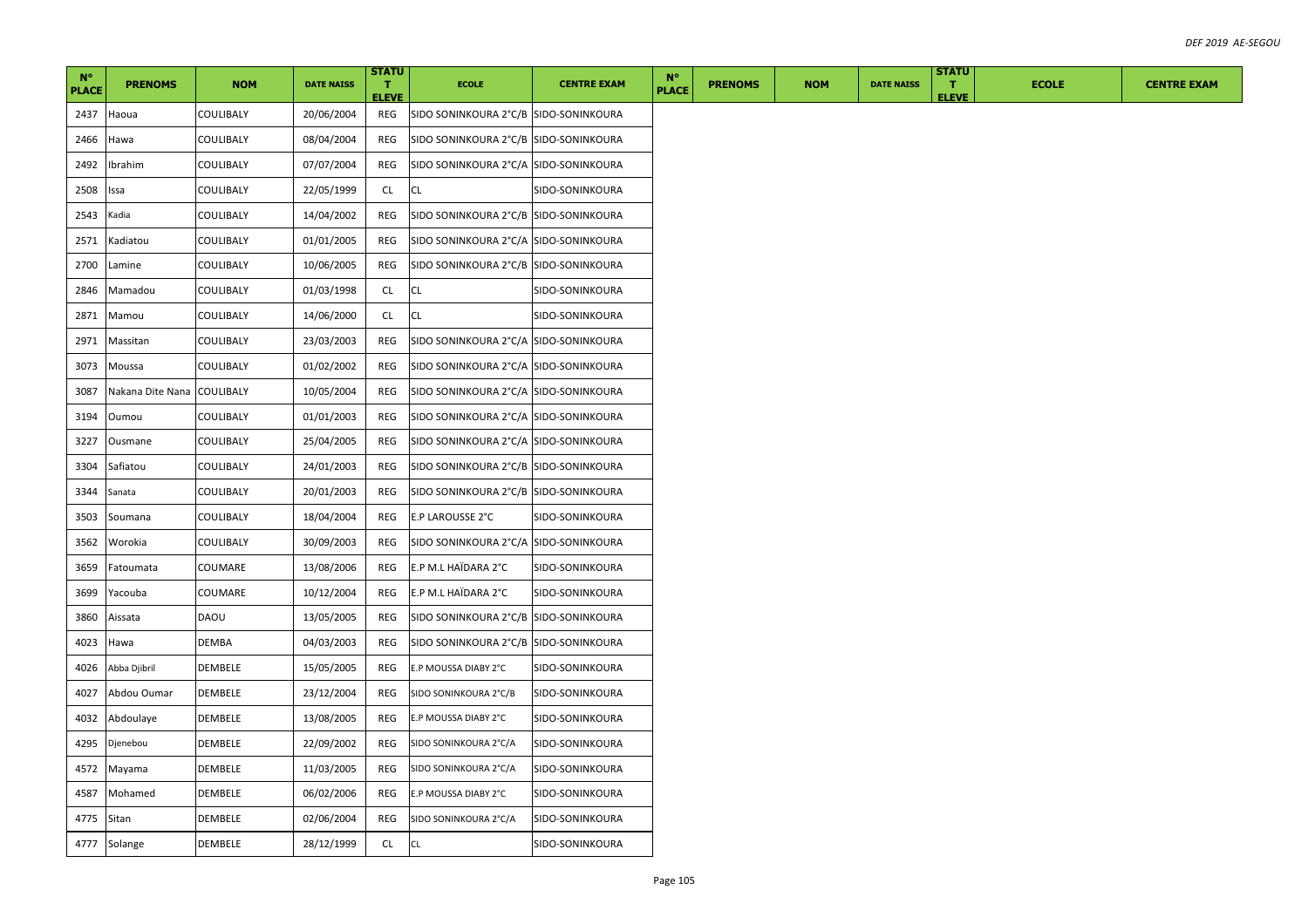| $N^{\circ}$  | <b>PRENOMS</b>      | <b>NOM</b>     | <b>DATE NAISS</b> | <b>STATU</b><br>т. | <b>ECOLE</b>          | <b>CENTRE EXAM</b> | $N^{\circ}$  | <b>PRENOMS</b> | <b>NOM</b> | <b>DATE NAISS</b> | <b>STATU</b><br>т. | <b>ECOLE</b> |  |  | <b>CENTRE EXAM</b> |  |  |
|--------------|---------------------|----------------|-------------------|--------------------|-----------------------|--------------------|--------------|----------------|------------|-------------------|--------------------|--------------|--|--|--------------------|--|--|
| <b>PLACE</b> |                     |                |                   | <b>ELEVE</b>       |                       |                    | <b>PLACE</b> |                |            |                   | <b>ELEVE</b>       |              |  |  |                    |  |  |
| 5027         | Ibrahim Sory        | <b>DIAKITE</b> | 30/09/2005        | REG                | E.P M.L HAÏDARA 2°C   | SIDO-SONINKOURA    |              |                |            |                   |                    |              |  |  |                    |  |  |
| 5028         | Kadia               | DIAKITE        | 22/05/2001        | REG                | SIDO SONINKOURA 2°C/B | SIDO-SONINKOURA    |              |                |            |                   |                    |              |  |  |                    |  |  |
| 5188         | Amidou              | <b>DIALLO</b>  | 11/08/2005        | REG                | E.P M.L HAÏDARA 2°C   | SIDO-SONINKOURA    |              |                |            |                   |                    |              |  |  |                    |  |  |
| 5207         | Assan               | <b>DIALLO</b>  | 01/01/2001        | CL                 | CL                    | SIDO-SONINKOURA    |              |                |            |                   |                    |              |  |  |                    |  |  |
| 5518         | <b>Oumou Cheick</b> | <b>DIALLO</b>  | 01/01/2005        | REG                | SIDO SONINKOURA 2°C/A | SIDO-SONINKOURA    |              |                |            |                   |                    |              |  |  |                    |  |  |
| 5537         | Salimata            | <b>DIALLO</b>  | 09/04/2005        | REG                | SIDO SONINKOURA 2°C/A | SIDO-SONINKOURA    |              |                |            |                   |                    |              |  |  |                    |  |  |
| 5719         | Alimata             | DIARRA         | 29/07/2003        | REG                | SIDO SONINKOURA 2°C/B | SIDO-SONINKOURA    |              |                |            |                   |                    |              |  |  |                    |  |  |
| 5777         | Aminata             | <b>DIARRA</b>  | 01/03/2006        | REG                | SIDO SONINKOURA 2°C/A | SIDO-SONINKOURA    |              |                |            |                   |                    |              |  |  |                    |  |  |
| 5796         | Aoussatou           | DIARRA         | 08/04/2004        | REG                | SIDO SONINKOURA 2°C/A | SIDO-SONINKOURA    |              |                |            |                   |                    |              |  |  |                    |  |  |
| 5826         | Assitan             | DIARRA         | 26/01/2004        | REG                | SIDO SONINKOURA 2°C/A | SIDO-SONINKOURA    |              |                |            |                   |                    |              |  |  |                    |  |  |
| 5877         | <b>Bakary</b>       | DIARRA         | 14/09/2002        | REG                | SIDO SONINKOURA 2°C/B | SIDO-SONINKOURA    |              |                |            |                   |                    |              |  |  |                    |  |  |
| 5940         | Bintou              | DIARRA         | 28/09/2003        | REG                | SIDO SONINKOURA 2°C/A | SIDO-SONINKOURA    |              |                |            |                   |                    |              |  |  |                    |  |  |
| 6018         | Djélika             | DIARRA         | 20/04/2005        | REG                | E.P M.L HAÏDARA 2°C   | SIDO-SONINKOURA    |              |                |            |                   |                    |              |  |  |                    |  |  |
| 6095         | Fanta               | <b>DIARRA</b>  | 19/06/2004        | REG                | SIDO SONINKOURA 2°C/B | SIDO-SONINKOURA    |              |                |            |                   |                    |              |  |  |                    |  |  |
| 6099         | Fata                | DIARRA         | 07/10/2001        | REG                | SIDO SONINKOURA 2°C/A | SIDO-SONINKOURA    |              |                |            |                   |                    |              |  |  |                    |  |  |
| 6139         | Fatoumata           | DIARRA         | 05/01/2003        | REG                | SIDO SONINKOURA 2°C/A | SIDO-SONINKOURA    |              |                |            |                   |                    |              |  |  |                    |  |  |
| 6328         | Korotoumou          | DIARRA         | 08/05/2003        | REG                | E.P M.L HAÏDARA 2°C   | SIDO-SONINKOURA    |              |                |            |                   |                    |              |  |  |                    |  |  |
| 6410         | Maïmouna            | DIARRA         | 08/12/2002        | REG                | SIDO SONINKOURA 2°C/A | SIDO-SONINKOURA    |              |                |            |                   |                    |              |  |  |                    |  |  |
| 6488         | Mariam              | <b>DIARRA</b>  | 30/08/2001        | REG                | SIDO SONINKOURA 2°C/A | SIDO-SONINKOURA    |              |                |            |                   |                    |              |  |  |                    |  |  |
| 6527         | Moctar              | DIARRA         | 14/03/2001        | REG                | SIDO SONINKOURA 2°C/A | SIDO-SONINKOURA    |              |                |            |                   |                    |              |  |  |                    |  |  |
| 6540         | Modibo<br>Abdramane | DIARRA         | 27/04/2002        | REG                | SIDO SONINKOURA 2°C/B | SIDO-SONINKOURA    |              |                |            |                   |                    |              |  |  |                    |  |  |
| 6547         | Mohamed Ives        | <b>DIARRA</b>  | 08/09/2006        | REG                | E.P M.L HAÏDARA 2°C   | SIDO-SONINKOURA    |              |                |            |                   |                    |              |  |  |                    |  |  |
| 6577         | Moussa              | DIARRA         | 15/04/2003        | REG                | SIDO SONINKOURA 2°C/A | SIDO-SONINKOURA    |              |                |            |                   |                    |              |  |  |                    |  |  |
| 6590         | Moustapha           | <b>DIARRA</b>  | 10/06/2003        | REG                | SIDO SONINKOURA 2°C/B | SIDO-SONINKOURA    |              |                |            |                   |                    |              |  |  |                    |  |  |
| 6608         | Nawéta              | DIARRA         | 27/07/2004        | CL.                | CL                    | SIDO-SONINKOURA    |              |                |            |                   |                    |              |  |  |                    |  |  |
| 6633         | Oumar               | <b>DIARRA</b>  | 20/09/2003        | <b>CL</b>          | CL                    | SIDO-SONINKOURA    |              |                |            |                   |                    |              |  |  |                    |  |  |
| 6657         | Oumou               | DIARRA         | 12/03/2004        | REG                | E.P MOUSSA DIABY 2°C  | SIDO-SONINKOURA    |              |                |            |                   |                    |              |  |  |                    |  |  |
| 6685         | Rabiatou            | <b>DIARRA</b>  | 29/04/2004        | REG                | SIDO SONINKOURA 2°C/A | SIDO-SONINKOURA    |              |                |            |                   |                    |              |  |  |                    |  |  |
| 6789         | Sidi                | DIARRA         | 31/12/1999        | CL.                | CL.                   | SIDO-SONINKOURA    |              |                |            |                   |                    |              |  |  |                    |  |  |
| 6812 Sitan   |                     | <b>DIARRA</b>  | 18/09/2002        | REG                | SIDO SONINKOURA 2°C/A | SIDO-SONINKOURA    |              |                |            |                   |                    |              |  |  |                    |  |  |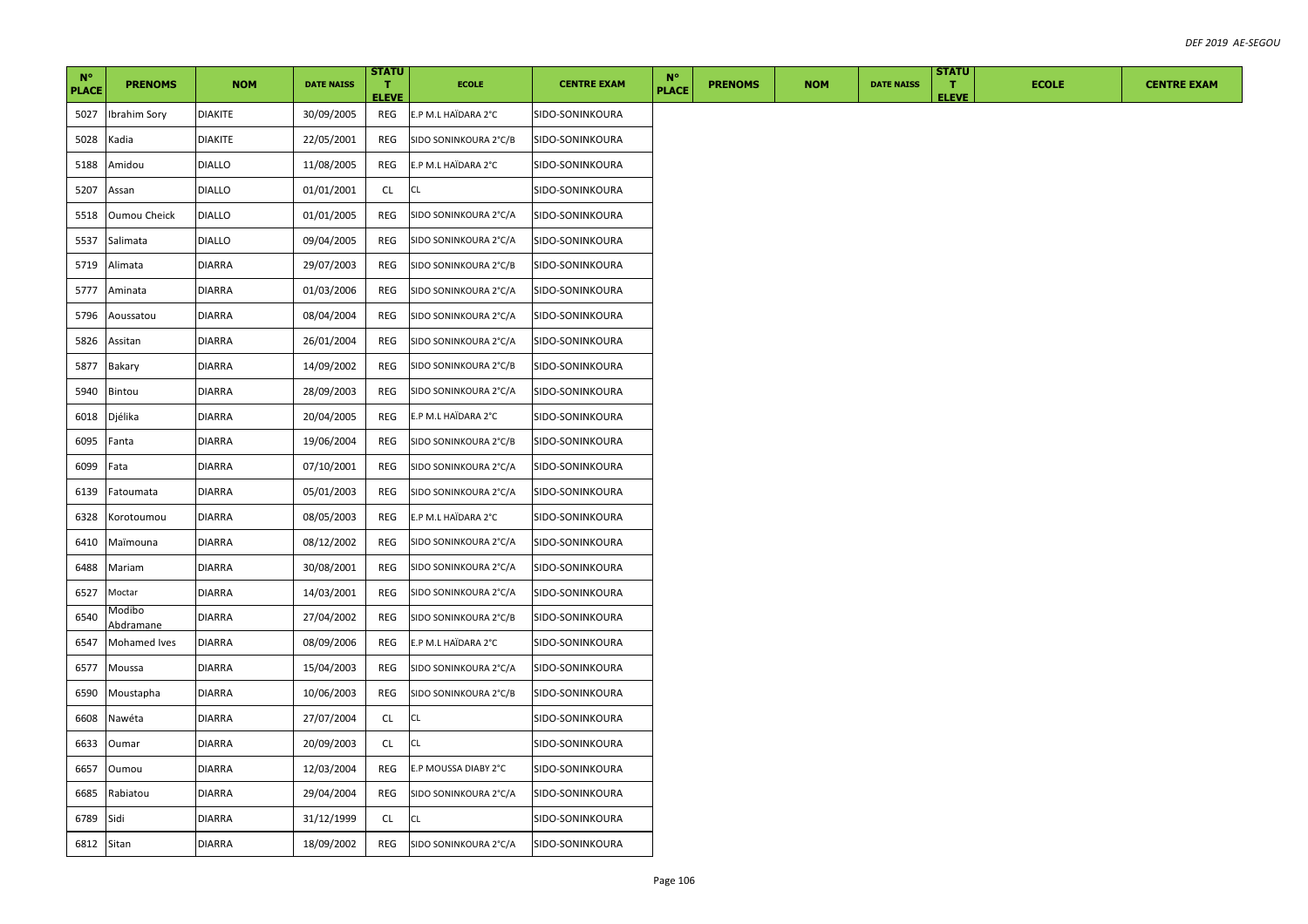| $N^{\circ}$<br><b>PLACE</b> | <b>PRENOMS</b>              | <b>NOM</b>     | <b>DATE NAISS</b> | <b>STATU</b><br>T.  | <b>ECOLE</b>          | <b>CENTRE EXAM</b> | $N^{\circ}$<br><b>PLACE</b> | <b>PRENOMS</b> | <b>NOM</b> | <b>DATE NAISS</b> | <b>STATU</b><br>$\mathbf{T}$<br><b>ELEVE</b> | <b>ECOLE</b> | <b>CENTRE EXAM</b> |
|-----------------------------|-----------------------------|----------------|-------------------|---------------------|-----------------------|--------------------|-----------------------------|----------------|------------|-------------------|----------------------------------------------|--------------|--------------------|
| 6850                        | Soumana                     | <b>DIARRA</b>  | 01/09/2001        | <b>ELEVE</b><br>REG | SIDO SONINKOURA 2°C/B | SIDO-SONINKOURA    |                             |                |            |                   |                                              |              |                    |
| 6881                        | Wassa                       | DIARRA         | 02/03/2002        | REG                 | SIDO SONINKOURA 2°C/B | SIDO-SONINKOURA    |                             |                |            |                   |                                              |              |                    |
| 6924                        | Zénebou                     | <b>DIARRA</b>  | 13/08/2003        | REG                 | SIDO SONINKOURA 2°C/A | SIDO-SONINKOURA    |                             |                |            |                   |                                              |              |                    |
| 6934                        | Mohamed Lamine DIARRASSOUBA |                | 20/11/2005        | REG                 | SIDO SONINKOURA 2°C/A | SIDO-SONINKOURA    |                             |                |            |                   |                                              |              |                    |
| 6943                        | Ami                         | DIASSANA       | 15/10/2003        | REG                 | E.P MOUSSA DIABY 2°C  | SIDO-SONINKOURA    |                             |                |            |                   |                                              |              |                    |
| 6997                        | Madou                       | DIAWARA        | 21/12/2005        | REG                 | E.P MOUSSA DIABY 2°C  | SIDO-SONINKOURA    |                             |                |            |                   |                                              |              |                    |
| 7022                        | Aïssata                     | <b>DIAWO</b>   | 23/03/2003        | REG                 | SIDO SONINKOURA 2°C/B | SIDO-SONINKOURA    |                             |                |            |                   |                                              |              |                    |
| 7131                        | Aminata                     | DIENTA         | 12/12/2002        | <b>CL</b>           | CL                    | SIDO-SONINKOURA    |                             |                |            |                   |                                              |              |                    |
| 7155                        | Mamadou                     | <b>DIONI</b>   | 10/08/2005        | REG                 | SIDO SONINKOURA 2°C/A | SIDO-SONINKOURA    |                             |                |            |                   |                                              |              |                    |
| 7348                        | Mamadou Lamine DJIRE        |                | 19/07/2003        | REG                 | E.P M.L HAÏDARA 2°C   | SIDO-SONINKOURA    |                             |                |            |                   |                                              |              |                    |
| 7611                        | Fatoumata                   | <b>DOUMBIA</b> | 25/10/2005        | REG                 | SIDO SONINKOURA 2°C/A | SIDO-SONINKOURA    |                             |                |            |                   |                                              |              |                    |
| 7627                        | Kadiatou                    | <b>DOUMBIA</b> | 07/04/2002        | REG                 | SIDO SONINKOURA 2°C/A | SIDO-SONINKOURA    |                             |                |            |                   |                                              |              |                    |
| 7633                        | Madane                      | <b>DOUMBIA</b> | 22/12/2004        | REG                 | SIDO SONINKOURA 2°C/B | SIDO-SONINKOURA    |                             |                |            |                   |                                              |              |                    |
| 7785                        | Massitan                    | <b>DRAME</b>   | 20/08/2006        | REG                 | SIDO SONINKOURA 2°C/B | SIDO-SONINKOURA    |                             |                |            |                   |                                              |              |                    |
| 7910                        | Bintou                      | FANE           | 07/06/2004        | REG                 | E.P LADAMUSO 2°C      | SIDO-SONINKOURA    |                             |                |            |                   |                                              |              |                    |
| 7931                        | Fatoumata                   | FANE           | 10/08/2007        | REG                 | SIDO SONINKOURA 2°C/A | SIDO-SONINKOURA    |                             |                |            |                   |                                              |              |                    |
| 7941                        | Kadidiatou                  | FANE           | 27/11/2004        | REG                 | SIDO SONINKOURA 2°C/B | SIDO-SONINKOURA    |                             |                |            |                   |                                              |              |                    |
| 7969                        | Mouctar                     | FANE           | 23/09/2000        | REG                 | SIDO SONINKOURA 2°C/A | SIDO-SONINKOURA    |                             |                |            |                   |                                              |              |                    |
| 7976                        | Ramatou                     | FANE           | 30/06/2006        | REG                 | E.P M.L HAÏDARA 2°C   | SIDO-SONINKOURA    |                             |                |            |                   |                                              |              |                    |
| 8105                        | Maïmouna                    | FOFANA         | 20/09/2003        | REG                 | E.P M.L HAÏDARA 2°C   | SIDO-SONINKOURA    |                             |                |            |                   |                                              |              |                    |
| 8113                        | Mamadou                     | FOFANA         | 19/03/2002        | REG                 | SIDO SONINKOURA 2°C/B | SIDO-SONINKOURA    |                             |                |            |                   |                                              |              |                    |
| 8159                        | Zoumana                     | FOFANA         | 05/05/2005        | REG                 | SIDO SONINKOURA 2°C/A | SIDO-SONINKOURA    |                             |                |            |                   |                                              |              |                    |
| 8392                        | Amadou                      | <b>GUINDO</b>  | 09/09/2005        | REG                 | SIDO SONINKOURA 2°C/B | SIDO-SONINKOURA    |                             |                |            |                   |                                              |              |                    |
| 8481                        | Oumou                       | <b>GUINDO</b>  | 04/11/2003        | REG                 | SIDO SONINKOURA 2°C/B | SIDO-SONINKOURA    |                             |                |            |                   |                                              |              |                    |
| 8594                        | Attaher                     | HAÏDARA        | 19/07/2005        | REG                 | SIDO SONINKOURA 2°C/A | SIDO-SONINKOURA    |                             |                |            |                   |                                              |              |                    |
| 8613                        | Hachim                      | HAÏDARA        | 09/06/2005        | REG                 | E.P MOUSSA DIABY 2°C  | SIDO-SONINKOURA    |                             |                |            |                   |                                              |              |                    |
| 8764                        | Salimata                    | KAMIAN         | 05/09/2002        | REG                 | SIDO SONINKOURA 2°C/B | SIDO-SONINKOURA    |                             |                |            |                   |                                              |              |                    |
| 8950                        | Oumou                       | KANTA          | 21/02/2001        | REG                 | SIDO SONINKOURA 2°C/B | SIDO-SONINKOURA    |                             |                |            |                   |                                              |              |                    |
| 9019                        | Aminata                     | KARAMBE        | 31/12/2002        | REG                 | SIDO SONINKOURA 2°C/B | SIDO-SONINKOURA    |                             |                |            |                   |                                              |              |                    |
| 9170                        | Fatoumata                   | KEBE           | 10/10/2003        | REG                 | SIDO SONINKOURA 2°C/B | SIDO-SONINKOURA    |                             |                |            |                   |                                              |              |                    |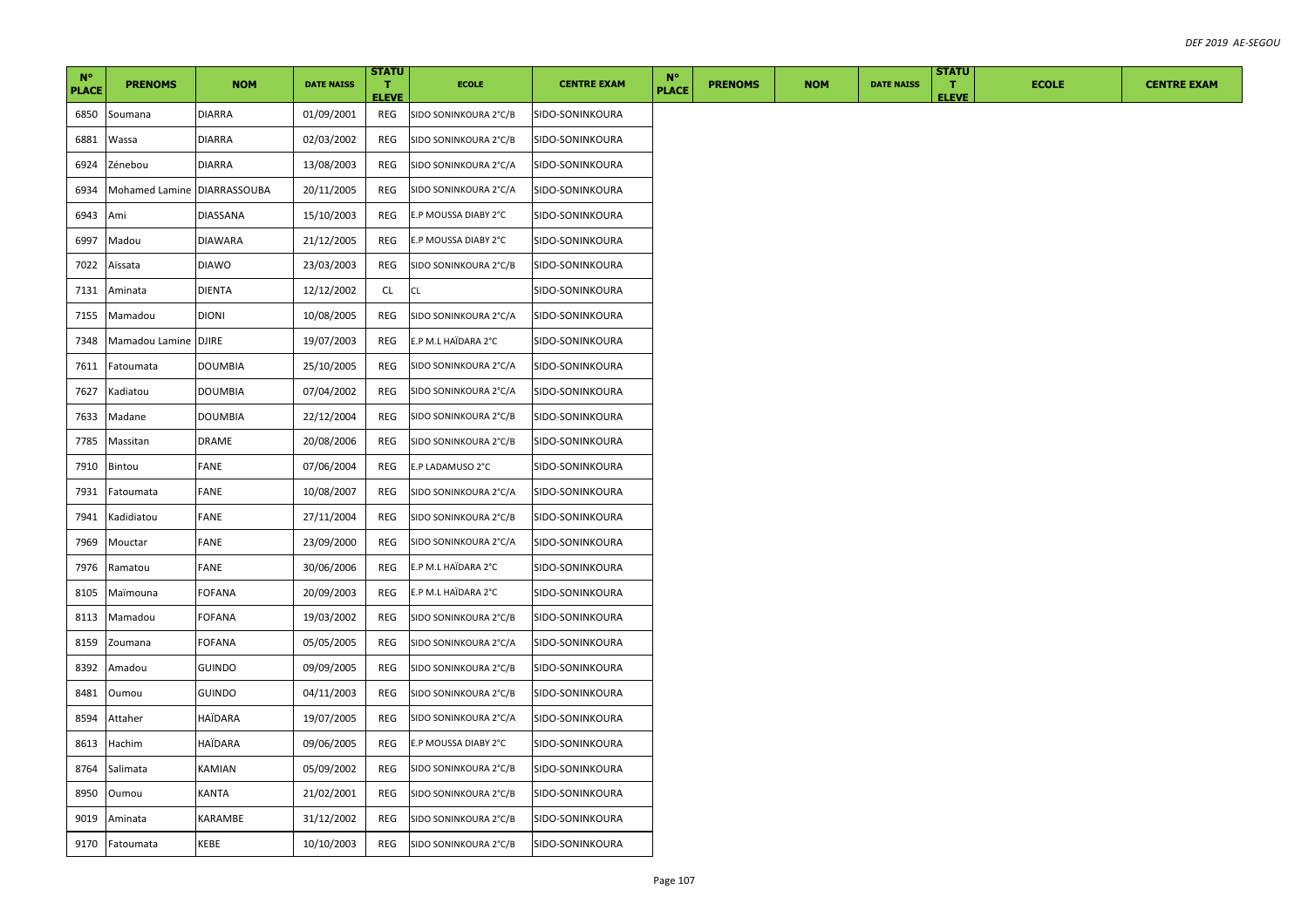| $N^{\circ}$<br><b>PLACE</b> | <b>PRENOMS</b>         | <b>NOM</b>       | <b>DATE NAISS</b> | <b>STATU</b><br>T.  | <b>ECOLE</b>          | <b>CENTRE EXAM</b> | $N^{\circ}$<br><b>PLACE</b> | <b>PRENOMS</b> | <b>NOM</b> | <b>DATE NAISS</b> | <b>STATU</b><br>$\mathbf{T}$ | <b>ECOLE</b> | <b>CENTRE EXAM</b> |
|-----------------------------|------------------------|------------------|-------------------|---------------------|-----------------------|--------------------|-----------------------------|----------------|------------|-------------------|------------------------------|--------------|--------------------|
| 9442                        | Mohamed Lamine KEITA   |                  | 05/09/2002        | <b>ELEVE</b><br>REG | E.P M.L HAÏDARA 2°C   | SIDO-SONINKOURA    |                             |                |            |                   | <b>ELEVE</b>                 |              |                    |
| 9475                        | Sayon                  | KEÏTA            | 11/01/2002        | REG                 | E.P M.L HAÏDARA 2°C   | SIDO-SONINKOURA    |                             |                |            |                   |                              |              |                    |
| 9625                        | Alou                   | KOÏTA            | 05/04/2003        | REG                 | SIDO SONINKOURA 2°C/A | SIDO-SONINKOURA    |                             |                |            |                   |                              |              |                    |
| 9760                        | Abdoulaye              | KONATE           | 03/03/2001        | REG                 | SIDO SONINKOURA 2°C/B | SIDO-SONINKOURA    |                             |                |            |                   |                              |              |                    |
| 9878                        | Mamou                  | KONATE           | 01/06/2002        | REG                 | SIDO SONINKOURA 2°C/A | SIDO-SONINKOURA    |                             |                |            |                   |                              |              |                    |
| 9967                        | Abdoul Karim           | KONE             | 27/09/2004        | REG                 | SIDO SONINKOURA 2°C/A | SIDO-SONINKOURA    |                             |                |            |                   |                              |              |                    |
| 10026                       | Aminata W<br>Mohamed   | KONE             | 19/03/2006        | REG                 | SIDO SONINKOURA 2°C/A | SIDO-SONINKOURA    |                             |                |            |                   |                              |              |                    |
| 10083                       | Chaka                  | KONE             | 20/06/2001        | REG                 | SIDO SONINKOURA 2°C/A | SIDO-SONINKOURA    |                             |                |            |                   |                              |              |                    |
| 10177                       | Kassim                 | KONE             | 22/05/2002        | CL                  | CL                    | SIDO-SONINKOURA    |                             |                |            |                   |                              |              |                    |
| 10232                       | Mariama                | KONE             | 01/08/2004        | REG                 | SIDO SONINKOURA 2°C/A | SIDO-SONINKOURA    |                             |                |            |                   |                              |              |                    |
| 10316                       | Sirantou Siaka         | KONE             | 07/10/2006        | REG                 | E.P MOUSSA DIABY 2°C  | SIDO-SONINKOURA    |                             |                |            |                   |                              |              |                    |
| 10627                       | Cheickna               | KOUYATE          | 01/01/2005        | REG                 | E.P MOUSSA DIABY 2°C  | SIDO-SONINKOURA    |                             |                |            |                   |                              |              |                    |
| 10690                       | Silamakan              | MAGASSA          | 28/05/2003        | REG                 | SIDO SONINKOURA 2°C/B | SIDO-SONINKOURA    |                             |                |            |                   |                              |              |                    |
| 10695                       | Sirantou               | MAGASSOUBA       | 04/11/2002        | REG                 | SIDO SONINKOURA 2°C/A | SIDO-SONINKOURA    |                             |                |            |                   |                              |              |                    |
| 10779                       | Salihou                | MAIGA            | 24/03/2003        | REG                 | SIDO SONINKOURA 2°C/A | SIDO-SONINKOURA    |                             |                |            |                   |                              |              |                    |
| 10797                       | Abdrahamane<br>Hassane | MAÏGA            | 01/01/2005        | REG                 | SIDO SONINKOURA 2°C/B | SIDO-SONINKOURA    |                             |                |            |                   |                              |              |                    |
| 10809                       | Aïchata                | MAÏGA            | 24/11/2004        | REG                 | SIDO SONINKOURA 2°C/A | SIDO-SONINKOURA    |                             |                |            |                   |                              |              |                    |
| 10843                       | Bouba                  | MAÏGA            | 01/03/2003        | REG                 | SIDO SONINKOURA 2°C/B | SIDO-SONINKOURA    |                             |                |            |                   |                              |              |                    |
| 10894                       | Kadia                  | MAÏGA            | 23/04/2001        | CL                  | CL                    | SIDO-SONINKOURA    |                             |                |            |                   |                              |              |                    |
| 10913                       | Mariam                 | MAÏGA            | 25/08/2005        | REG                 | SIDO SONINKOURA 2°C/A | SIDO-SONINKOURA    |                             |                |            |                   |                              |              |                    |
| 10922                       | Mohamed                | MAÏGA            | 03/03/2001        | REG                 | SIDO SONINKOURA 2°C/B | SIDO-SONINKOURA    |                             |                |            |                   |                              |              |                    |
| 10973                       | Zeïnabou               | MAÏGA            | 23/05/2003        | REG                 | SIDO SONINKOURA 2°C/B | SIDO-SONINKOURA    |                             |                |            |                   |                              |              |                    |
| 11034                       | Fousseyni              | MALLE            | 28/09/2003        | REG                 | SIDO SONINKOURA 2°C/B | SIDO-SONINKOURA    |                             |                |            |                   |                              |              |                    |
| 11038                       | Habigaly               | MALLE            | 11/08/2003        | REG                 | SIDO SONINKOURA 2°C/A | SIDO-SONINKOURA    |                             |                |            |                   |                              |              |                    |
| 11117                       | Adama                  | MARIKO           | 04/04/2003        | REG                 | E.P M.L HAÏDARA 2°C   | SIDO-SONINKOURA    |                             |                |            |                   |                              |              |                    |
| 11150                       | Korotoumou             | MARIKO           | 07/06/2004        | REG                 | SIDO SONINKOURA 2°C/B | SIDO-SONINKOURA    |                             |                |            |                   |                              |              |                    |
| 11175                       | Alimatou               | <b>MASSA</b>     | 01/01/2003        | REG                 | SIDO SONINKOURA 2°C/B | SIDO-SONINKOURA    |                             |                |            |                   |                              |              |                    |
| 11330                       | Fatoumata              | N'DIAYE          | 19/06/2003        | REG                 | E.P M.L HAÏDARA 2°C   | SIDO-SONINKOURA    |                             |                |            |                   |                              |              |                    |
|                             | 11482 Amadou           | <b>OMBOTIMBE</b> | 09/10/2005        | REG                 | SIDO SONINKOURA 2°C/B | SIDO-SONINKOURA    |                             |                |            |                   |                              |              |                    |
|                             | 11487 Kadiatou         | <b>OMBOTIMBE</b> | 04/01/2004        | REG                 | E.P MOUSSA DIABY 2°C  | SIDO-SONINKOURA    |                             |                |            |                   |                              |              |                    |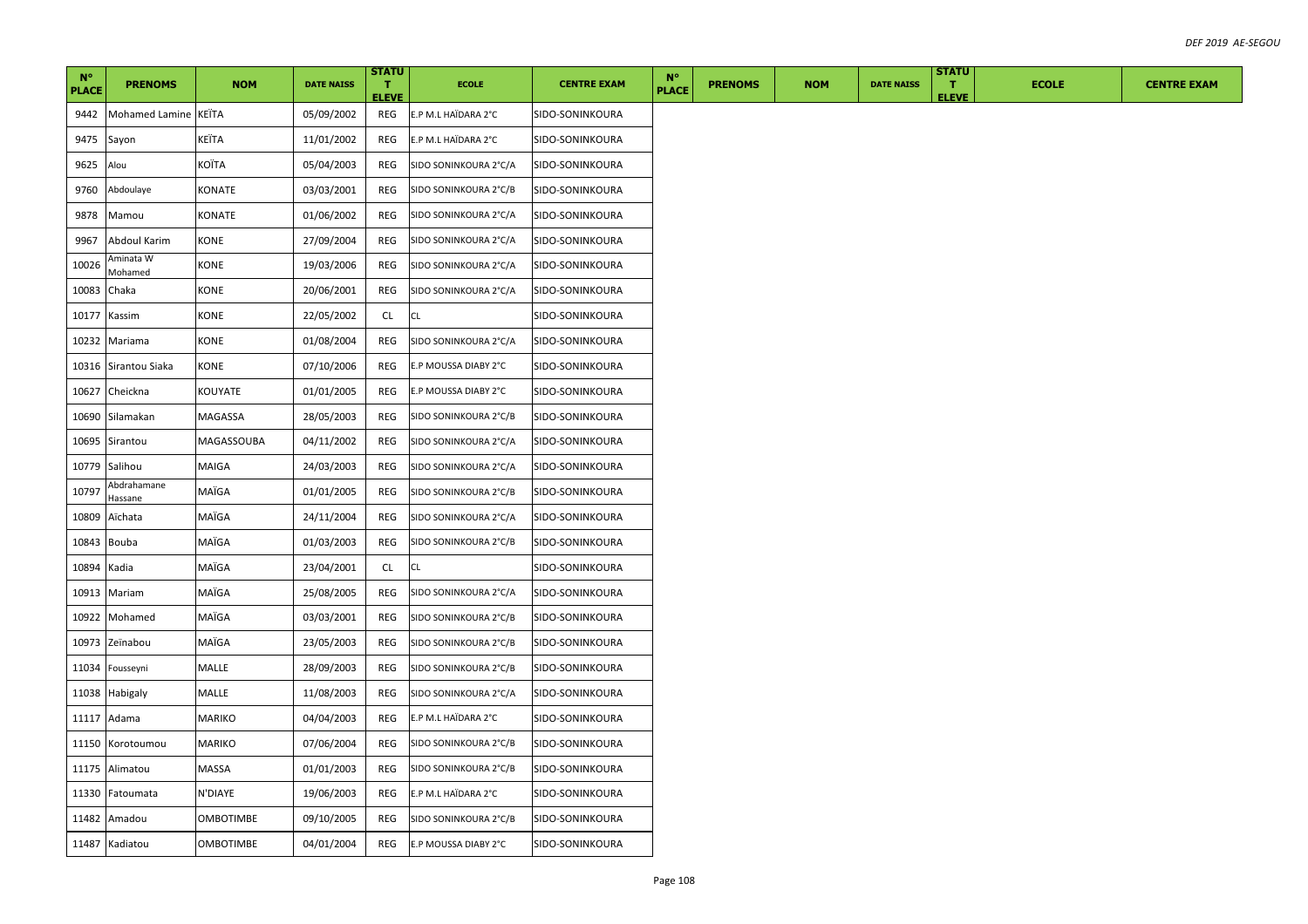| $N^{\circ}$<br><b>PLACE</b> | <b>PRENOMS</b>        | <b>NOM</b>     | <b>DATE NAISS</b> | <b>STATU</b><br>T.<br><b>ELEVE</b> | <b>ECOLE</b>          | <b>CENTRE EXAM</b> | $N^{\circ}$<br><b>PLACE</b> | <b>PRENOMS</b> | <b>NOM</b> | <b>DATE NAISS</b> | <b>STATU</b><br>T.<br><b>ELEVE</b> | <b>ECOLE</b> | <b>CENTRE EXAM</b> |
|-----------------------------|-----------------------|----------------|-------------------|------------------------------------|-----------------------|--------------------|-----------------------------|----------------|------------|-------------------|------------------------------------|--------------|--------------------|
| 11737                       | Kassim                | PARE           | 07/05/2003        | REG                                | SIDO SONINKOURA 2°C/A | SIDO-SONINKOURA    |                             |                |            |                   |                                    |              |                    |
| 11912                       | Modibo                | SACKO          | 02/06/2005        | REG                                | SIDO SONINKOURA 2°C/A | SIDO-SONINKOURA    |                             |                |            |                   |                                    |              |                    |
| 12057                       | Bah                   | SAMAKE         | 21/02/2006        | REG                                | SIDO SONINKOURA 2°C/A | SIDO-SONINKOURA    |                             |                |            |                   |                                    |              |                    |
| 12103                       | Fatoumata             | SAMAKE         | 03/03/2002        | REG                                | SIDO SONINKOURA 2°C/A | SIDO-SONINKOURA    |                             |                |            |                   |                                    |              |                    |
| 12143                       | Madou                 | SAMAKE         | 19/01/2007        | REG                                | E.P M.L HAÏDARA 2°C   | SIDO-SONINKOURA    |                             |                |            |                   |                                    |              |                    |
| 12310                       | Adama                 | SANGARE        | 19/01/2004        | REG                                | E.P M.L HAÏDARA 2°C   | SIDO-SONINKOURA    |                             |                |            |                   |                                    |              |                    |
| 12435                       | Sianwa                | SANGARE        | 05/12/2003        | REG                                | SIDO SONINKOURA 2°C/B | SIDO-SONINKOURA    |                             |                |            |                   |                                    |              |                    |
| 12511                       | Chaka                 | SANOGO         | 12/05/2006        | REG                                | E.P M.L HAÏDARA 2°C   | SIDO-SONINKOURA    |                             |                |            |                   |                                    |              |                    |
|                             | 12522 Djènèba Cherif  | SANOGO         | 16/11/2005        | REG                                | E.P M.L HAÏDARA 2°C   | SIDO-SONINKOURA    |                             |                |            |                   |                                    |              |                    |
| 12542                       | Fatoumata<br>Mamoutou | SANOGO         | 10/10/2003        | REG                                | SIDO SONINKOURA 2°C/B | SIDO-SONINKOURA    |                             |                |            |                   |                                    |              |                    |
| 12614                       | Nassi                 | SANOGO         | 03/02/2004        | REG                                | SIDO SONINKOURA 2°C/A | SIDO-SONINKOURA    |                             |                |            |                   |                                    |              |                    |
| 12621                       | Oumou                 | SANOGO         | 28/01/2003        | REG                                | SIDO SONINKOURA 2°C/B | SIDO-SONINKOURA    |                             |                |            |                   |                                    |              |                    |
| 12633                       | Salimata              | SANOGO         | 22/03/2004        | REG                                | SIDO SONINKOURA 2°C/A | SIDO-SONINKOURA    |                             |                |            |                   |                                    |              |                    |
| 12669                       | Mahamadou             | SANOU          | 06/12/2004        | REG                                | SIDO SONINKOURA 2°C/A | SIDO-SONINKOURA    |                             |                |            |                   |                                    |              |                    |
| 12682                       | Sidiki                | SANTARA        | 13/02/2006        | REG                                | E.P M.L HAÏDARA 2°C   | SIDO-SONINKOURA    |                             |                |            |                   |                                    |              |                    |
| 12788                       | Abdoulaye B           | SIDIBE         | 28/12/2005        | REG                                | E.P MOUSSA DIABY 2°C  | SIDO-SONINKOURA    |                             |                |            |                   |                                    |              |                    |
| 12809                       | Aminata               | SIDIBE         | 12/07/2001        | REG                                | SIDO SONINKOURA 2°C/B | SIDO-SONINKOURA    |                             |                |            |                   |                                    |              |                    |
| 12862                       | Inna                  | SIDIBE         | 20/04/2004        | REG                                | SIDO SONINKOURA 2°C/A | SIDO-SONINKOURA    |                             |                |            |                   |                                    |              |                    |
| 12880                       | Korotoumou            | SIDIBE         | 07/04/2007        | REG                                | E.P M.L HAÏDARA 2°C   | SIDO-SONINKOURA    |                             |                |            |                   |                                    |              |                    |
| 13023                       | <b>Boubacar</b>       | SINGARE        | 20/06/2005        | REG                                | SIDO SONINKOURA 2°C/B | SIDO-SONINKOURA    |                             |                |            |                   |                                    |              |                    |
| 13093                       | Cheick T              | <b>SISSOKO</b> | 01/01/2004        | REG                                | SIDO SONINKOURA 2°C/A | SIDO-SONINKOURA    |                             |                |            |                   |                                    |              |                    |
| 13129                       | Minata                | <b>SISSOKO</b> | 10/05/2004        | REG                                | SIDO SONINKOURA 2°C/A | SIDO-SONINKOURA    |                             |                |            |                   |                                    |              |                    |
| 13927                       | Lassina               | TANGARA        | 15/03/2003        | REG                                | SIDO SONINKOURA 2°C/B | SIDO-SONINKOURA    |                             |                |            |                   |                                    |              |                    |
| 14075                       | Zénebou               | TANGARA        | 20/05/2004        | REG                                | SIDO SONINKOURA 2°C/A | SIDO-SONINKOURA    |                             |                |            |                   |                                    |              |                    |
| 14126                       | Yatougoumo            | <b>TEMBELY</b> | 07/01/2002        | REG                                | SIDO SONINKOURA 2°C/A | SIDO-SONINKOURA    |                             |                |            |                   |                                    |              |                    |
| 14176                       | Rebeca                | THERA          | 15/05/2006        | REG                                | SIDO SONINKOURA 2°C/B | SIDO-SONINKOURA    |                             |                |            |                   |                                    |              |                    |
|                             | 14178 Seydou          | THERA          | 09/11/2003        | REG                                | E.P LAROUSSE 2°C      | SIDO-SONINKOURA    |                             |                |            |                   |                                    |              |                    |
| 14207 Eliass                |                       | THIENTA        | 21/06/2003        | CL                                 | <b>CL</b>             | SIDO-SONINKOURA    |                             |                |            |                   |                                    |              |                    |
| 14253                       | Kadiatou              | THIERO         | 06/09/2003        | REG                                | SIDO SONINKOURA 2°C/B | SIDO-SONINKOURA    |                             |                |            |                   |                                    |              |                    |
|                             | 14454 Ousmane         | TOLO           | 03/11/2002        | REG                                | SIDO SONINKOURA 2°C/B | SIDO-SONINKOURA    |                             |                |            |                   |                                    |              |                    |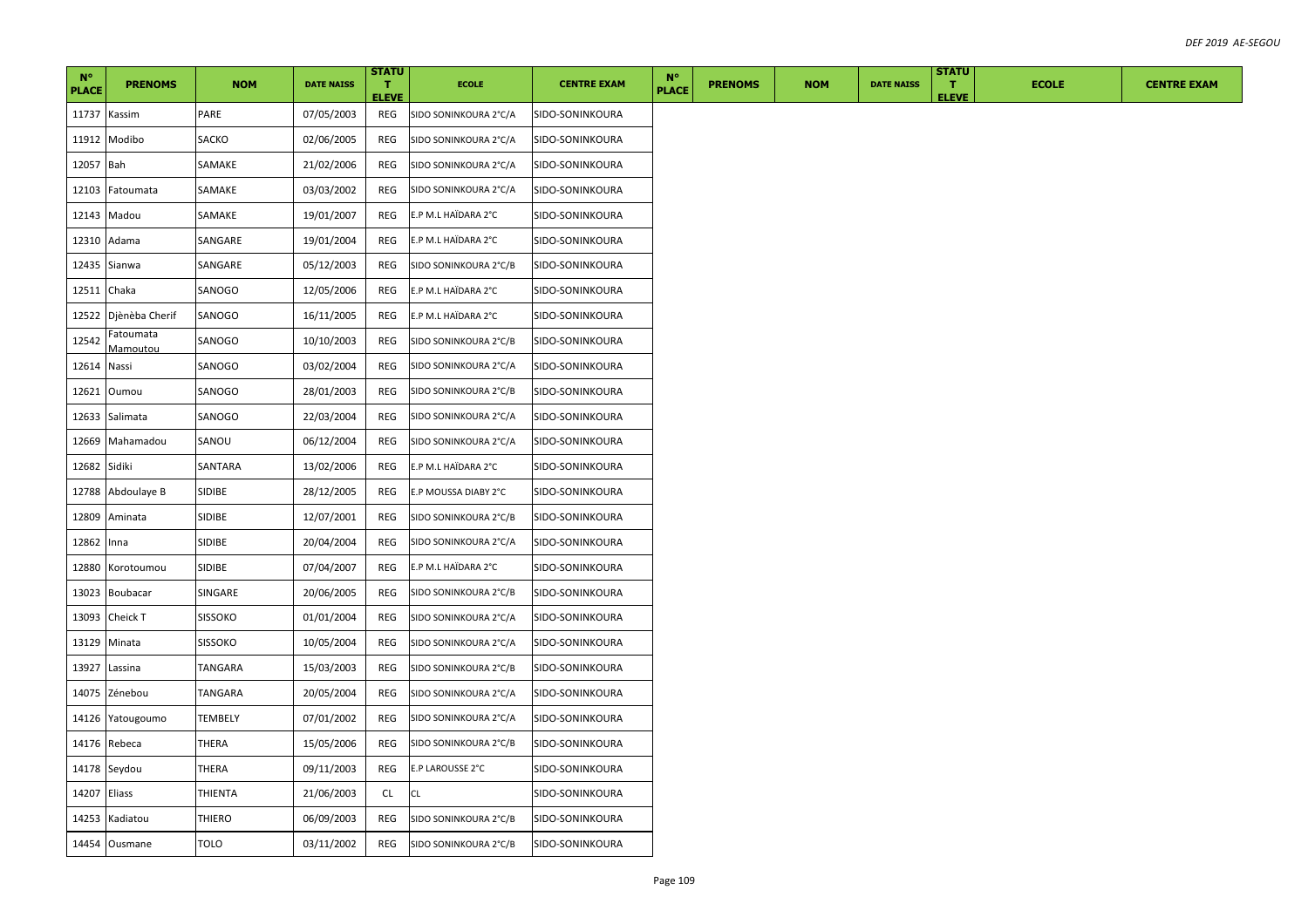| $N^{\circ}$<br><b>PLACE</b> | <b>PRENOMS</b>       | <b>NOM</b>       | <b>DATE NAISS</b> | <b>STATU</b><br>T.<br><b>ELEVE</b> | <b>ECOLE</b>                      | <b>CENTRE EXAM</b> | $N^{\circ}$<br><b>PLACE</b> | <b>PRENOMS</b> | <b>NOM</b> | <b>DATE NAISS</b> | <b>STATU</b><br>$\mathbf{T}$<br><b>ELEVE</b> | <b>ECOLE</b> | <b>CENTRE EXAM</b> |
|-----------------------------|----------------------|------------------|-------------------|------------------------------------|-----------------------------------|--------------------|-----------------------------|----------------|------------|-------------------|----------------------------------------------|--------------|--------------------|
|                             | 14575 Aminata        | <b>TOURE</b>     | 06/06/2001        | REG                                | SIDO SONINKOURA 2°C/A             | SIDO-SONINKOURA    |                             |                |            |                   |                                              |              |                    |
| 14746                       | Oumou                | TOURE            | 23/09/2003        | REG                                | SIDO SONINKOURA 2°C/A             | SIDO-SONINKOURA    |                             |                |            |                   |                                              |              |                    |
| 14795                       | Abdoul Karim         | TRAORE           | 08/07/2004        | REG                                | E.P M.L HAÏDARA 2°C               | SIDO-SONINKOURA    |                             |                |            |                   |                                              |              |                    |
| 14914                       | Alassane             | TRAORE           | 06/12/2002        | REG                                | SIDO SONINKOURA 2°C/B             | SIDO-SONINKOURA    |                             |                |            |                   |                                              |              |                    |
|                             | 15029 Aminata        | TRAORE           | 13/10/2004        | REG                                | SIDO SONINKOURA 2°C/A             | SIDO-SONINKOURA    |                             |                |            |                   |                                              |              |                    |
| 15034                       | Aminata A            | TRAORE           | 31/03/2005        | REG                                | E.P M.L HAÏDARA 2°C               | SIDO-SONINKOURA    |                             |                |            |                   |                                              |              |                    |
|                             | 15211 Bintou         | TRAORE           | 31/12/2002        | REG                                | SIDO SONINKOURA 2°C/A             | SIDO-SONINKOURA    |                             |                |            |                   |                                              |              |                    |
| 15301                       | Daouda               | TRAORE           | 14/03/2004        | REG                                | SIDO SONINKOURA 2°C/B             | SIDO-SONINKOURA    |                             |                |            |                   |                                              |              |                    |
|                             | 15347 Djénéba        | TRAORE           | 01/01/2005        | REG                                | SIDO SONINKOURA 2°C/B             | SIDO-SONINKOURA    |                             |                |            |                   |                                              |              |                    |
|                             | 15374 Djoumawoye     | TRAORE           | 29/01/2001        | REG                                | SIDO SONINKOURA 2°C/B             | SIDO-SONINKOURA    |                             |                |            |                   |                                              |              |                    |
| 15406                       | Fanta                | TRAORE           | 20/12/2006        | REG                                | E.P M.L HAÏDARA 2°C               | SIDO-SONINKOURA    |                             |                |            |                   |                                              |              |                    |
| 15415                       | Fanta Dikel          | TRAORE           | 09/10/2005        | REG                                | E.P M.L HAÏDARA 2°C               | SIDO-SONINKOURA    |                             |                |            |                   |                                              |              |                    |
| 15444                       | Fatoumata            | TRAORE           | 26/04/2000        | <b>CL</b>                          | CL.                               | SIDO-SONINKOURA    |                             |                |            |                   |                                              |              |                    |
| 15482                       | Fatoumata            | TRAORE           | 04/06/2003        | REG                                | SIDO SONINKOURA 2°C/B             | SIDO-SONINKOURA    |                             |                |            |                   |                                              |              |                    |
| 15527                       | Fatoumata<br>Nouhoum | TRAORE           | 12/07/2003        | REG                                | SIDO SONINKOURA 2°C/B             | SIDO-SONINKOURA    |                             |                |            |                   |                                              |              |                    |
| 15642                       | Ichaka               | TRAORE           | 17/11/2004        | REG                                | SIDO SONINKOURA 2°C/A             | SIDO-SONINKOURA    |                             |                |            |                   |                                              |              |                    |
| 15929                       | Mariam               | TRAORE           | 28/12/2000        | <b>CL</b>                          | CL                                | SIDO-SONINKOURA    |                             |                |            |                   |                                              |              |                    |
|                             | 16238 Safiatou       | TRAORE           | 20/11/2003        | REG                                | SIDO SONINKOURA 2°C/B             | SIDO-SONINKOURA    |                             |                |            |                   |                                              |              |                    |
| 16287                       | Sékou                | TRAORE           | 27/05/2005        | REG                                | E.P M.L HAÏDARA 2°C               | SIDO-SONINKOURA    |                             |                |            |                   |                                              |              |                    |
| 16328                       | Sidi                 | TRAORE           | 22/06/2004        | REG                                | SIDO SONINKOURA 2°C/B             | SIDO-SONINKOURA    |                             |                |            |                   |                                              |              |                    |
| 178                         | Issiaka              | <b>BAGAYOKO</b>  | 15/12/2003        | REG                                | E.P LES SAVOIRS 2°C               | SONINKOURA 1°C/C   |                             |                |            |                   |                                              |              |                    |
| 328                         | Amadou               | <b>BALLO</b>     | 05/03/2005        | REG                                | E.P KALANSO NIARO<br>KARAMOKO 2°C | SONINKOURA 1°C/C   |                             |                |            |                   |                                              |              |                    |
| 595                         | Oumar                | <b>BARRY</b>     | 13/12/2004        | REG                                | E.P KALANSO NIARO<br>KARAMOKO 2°C | SONINKOURA 1°C/C   |                             |                |            |                   |                                              |              |                    |
| 792                         | Fatoumata            | <b>BOLLY</b>     | 01/01/2004        | REG                                | E.P LES SAVOIRS 2°C               | SONINKOURA 1°C/C   |                             |                |            |                   |                                              |              |                    |
| 1197                        | Karamoko             | CAMARA           | 12/07/2004        | REG                                | E.P KALANSO NIARO<br>KARAMOKO 2°C | SONINKOURA 1°C/C   |                             |                |            |                   |                                              |              |                    |
| 1393                        | Hamidou              | <b>CISSE</b>     | 24/04/2003        | REG                                | E.P LES SAVOIRS 2°C               | SONINKOURA 1°C/C   |                             |                |            |                   |                                              |              |                    |
| 1415                        | Kadidiatou           | <b>CISSE</b>     | 07/12/2001        | <b>CL</b>                          | CL                                | SONINKOURA 1°C/C   |                             |                |            |                   |                                              |              |                    |
| 1473                        | Modibo               | <b>CISSE</b>     | 17/07/2006        | REG                                | E.P LES SAVOIRS 2°C               | SONINKOURA 1°C/C   |                             |                |            |                   |                                              |              |                    |
| 1705                        | Aïchatou             | COULIBALY        | 24/06/2003        | REG                                | E.P LES SAVOIRS 2°C               | SONINKOURA 1°C/C   |                             |                |            |                   |                                              |              |                    |
| 2488                        | Ibrahim              | <b>COULIBALY</b> | 21/07/2006        | REG                                | E.P KALANSO NIARO<br>KARAMOKO 2°C | SONINKOURA 1°C/C   |                             |                |            |                   |                                              |              |                    |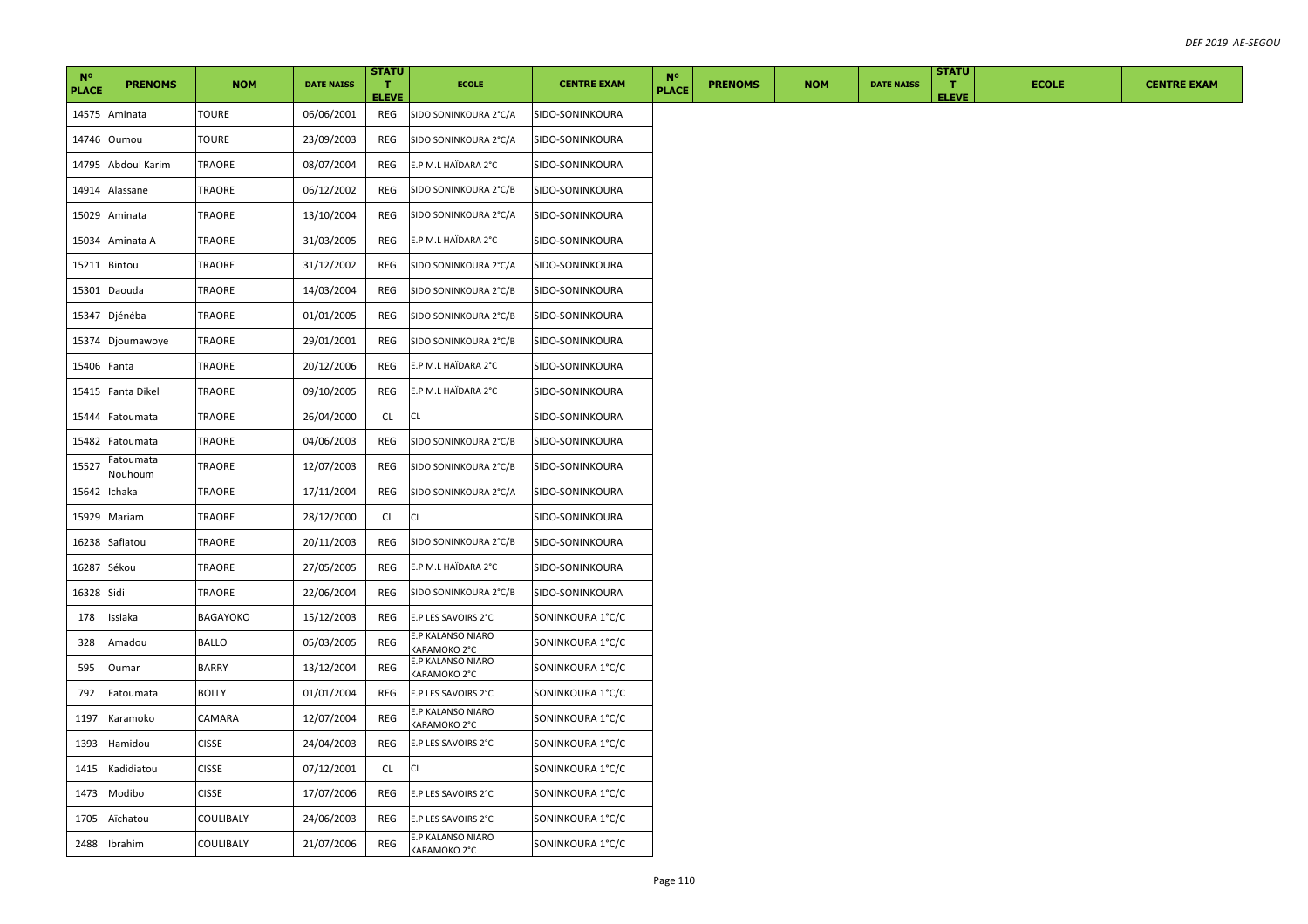|                             |                             |               |                   | <b>STATU</b>                 |                                                              |                    |                             |                |            |                   | <b>STATU</b>       |              |                    |
|-----------------------------|-----------------------------|---------------|-------------------|------------------------------|--------------------------------------------------------------|--------------------|-----------------------------|----------------|------------|-------------------|--------------------|--------------|--------------------|
| $N^{\circ}$<br><b>PLACE</b> | <b>PRENOMS</b>              | <b>NOM</b>    | <b>DATE NAISS</b> | $\mathbf{T}$<br><b>ELEVE</b> | <b>ECOLE</b>                                                 | <b>CENTRE EXAM</b> | $N^{\circ}$<br><b>PLACE</b> | <b>PRENOMS</b> | <b>NOM</b> | <b>DATE NAISS</b> | п.<br><b>ELEVE</b> | <b>ECOLE</b> | <b>CENTRE EXAM</b> |
| 2904                        | Mariam                      | COULIBALY     | 20/05/2001        | CL                           | CL.                                                          | SONINKOURA 1°C/C   |                             |                |            |                   |                    |              |                    |
| 3028                        | <b>Mohamed Sory</b>         | COULIBALY     | 10/02/2004        | REG                          | E.P KALANSO NIARO<br>KARAMOKO 2°C                            | SONINKOURA 1°C/C   |                             |                |            |                   |                    |              |                    |
| 3295                        | Sadio                       | COULIBALY     | 28/08/2005        | REG                          | E.P LES SAVOIRS 2°C                                          | SONINKOURA 1°C/C   |                             |                |            |                   |                    |              |                    |
| 3555                        | Warokiatou                  | COULIBALY     | 01/01/2005        | REG                          | E.P KALANSO NIARO<br>KARAMOKO 2°C                            | SONINKOURA 1°C/C   |                             |                |            |                   |                    |              |                    |
| 3620                        | Zakariya                    | COULIBALY     | 31/10/2006        | REG                          | E.P LES SAVOIRS 2°C                                          | SONINKOURA 1°C/C   |                             |                |            |                   |                    |              |                    |
| 3773                        | Moussa                      | DAGNON        | 22/01/2001        | CL                           | СL                                                           | SONINKOURA 1°C/C   |                             |                |            |                   |                    |              |                    |
| 4016                        | Aldjouma                    | DEGOGA        | 13/10/2002        | REG                          | E.P LES SAVOIRS 2°C                                          | SONINKOURA 1°C/C   |                             |                |            |                   |                    |              |                    |
| 4153                        | Assan Salia                 | DEMBELE       | 16/06/2005        | REG                          | E.P LES SAVOIRS 2°C                                          | SONINKOURA 1°C/C   |                             |                |            |                   |                    |              |                    |
| 4215                        | Bintou                      | DEMBELE       | 14/06/2005        | REG                          | E.P LES SAVOIRS 2°C                                          | SONINKOURA 1°C/C   |                             |                |            |                   |                    |              |                    |
| 4765                        | Sidiki                      | DEMBELE       | 27/05/2005        | REG                          | E.P LES SAVOIRS 2°C                                          | SONINKOURA 1°C/C   |                             |                |            |                   |                    |              |                    |
| 4785                        | Soumaila                    | DEMBELE       | 09/11/2004        | REG                          | E.P LES SAVOIRS 2°C                                          | SONINKOURA 1°C/C   |                             |                |            |                   |                    |              |                    |
| 4887                        | Bocar                       | DIABATE       | 03/03/2005        | REG                          | E.P KALANSO NIARO<br>KARAMOKO 2°C                            | SONINKOURA 1°C/C   |                             |                |            |                   |                    |              |                    |
| 5179                        | Amadou                      | <b>DIALLO</b> | 01/08/2002        | CL                           | CL                                                           | SONINKOURA 1°C/C   |                             |                |            |                   |                    |              |                    |
| 5291                        | Djélika                     | <b>DIALLO</b> | 05/04/2003        | CL                           | CL                                                           | SONINKOURA 1°C/C   |                             |                |            |                   |                    |              |                    |
| 5292                        | Djélika                     | <b>DIALLO</b> | 23/08/2006        | REG                          | E.P LES SAVOIRS 2°C                                          | SONINKOURA 1°C/C   |                             |                |            |                   |                    |              |                    |
| 5490                        | Nafandé Sadio               | <b>DIALLO</b> | 19/07/2005        | REG                          | E.P KALANSO NIARO<br>KARAMOKO 2°C                            | SONINKOURA 1°C/C   |                             |                |            |                   |                    |              |                    |
| 5742                        | Amadou                      | <b>DIARRA</b> | 17/03/2003        | REG                          | E.P LES SAVOIRS 2°C                                          | SONINKOURA 1°C/C   |                             |                |            |                   |                    |              |                    |
| 6210                        | Hawa                        | DIARRA        | 20/09/2006        | REG                          | E.P LES SAVOIRS 2°C                                          | SONINKOURA 1°C/C   |                             |                |            |                   |                    |              |                    |
| 6514                        | Massaran<br><u>Youssouf</u> | <b>DIARRA</b> | 18/01/2006        | REG                          | E.P LES SAVOIRS 2°C                                          | SONINKOURA 1°C/C   |                             |                |            |                   |                    |              |                    |
| 6559                        | Mouminy                     | DIARRA        | 25/02/2006        | REG                          | E.P LES SAVOIRS 2°C                                          | SONINKOURA 1°C/C   |                             |                |            |                   |                    |              |                    |
| 6651                        | Oumou                       | DIARRA        | 18/10/2001        | CL                           | СL                                                           | SONINKOURA 1°C/C   |                             |                |            |                   |                    |              |                    |
| 6897                        | Yalla                       | <b>DIARRA</b> | 16/10/2006        | REG                          | E.P LES SAVOIRS 2°C                                          | SONINKOURA 1°C/C   |                             |                |            |                   |                    |              |                    |
| 7290                        | Djélika Aboubacar           | <b>DJIRE</b>  | 07/10/2004        | REG                          | E.P KALANSO NIARO<br><b><aramoko 2°c<="" b=""></aramoko></b> | SONINKOURA 1°C/C   |                             |                |            |                   |                    |              |                    |
| 7362                        | Mohamed                     | <b>DJIRE</b>  | 12/07/2004        | REG                          | E.P KALANSO NIARO<br>KARAMOKO 2°C                            | SONINKOURA 1°C/C   |                             |                |            |                   |                    |              |                    |
| 7869                        | Tidiani                     | FAMANTA       | 29/11/2001        | REG                          | E.P KALANSO NIARO<br>KARAMOKO 2°C                            | SONINKOURA 1°C/C   |                             |                |            |                   |                    |              |                    |
| 8422                        | Djénéba                     | <b>GUINDO</b> | 08/06/2005        | REG                          | E.P KALANSO NIARO<br>KARAMOKO 2°C                            | SONINKOURA 1°C/C   |                             |                |            |                   |                    |              |                    |
| 8646                        | Mountaga                    | HAÏDARA       | 12/04/1999        | CL                           | СL                                                           | SONINKOURA 1°C/C   |                             |                |            |                   |                    |              |                    |
| 8767                        | Atouma                      | KAMISSOKO     | 03/05/2006        | REG                          | E.P LES SAVOIRS 2°C                                          | SONINKOURA 1°C/C   |                             |                |            |                   |                    |              |                    |
| 8934                        | Fatoumata                   | KANTA         | 10/01/2006        | REG                          | E.P KALANSO NIARO<br>KARAMOKO 2°C                            | SONINKOURA 1°C/C   |                             |                |            |                   |                    |              |                    |
| 9265                        | Adama                       | KEÏTA         | 12/04/2004        | REG                          | E.P LES SAVOIRS 2°C                                          | SONINKOURA 1°C/C   |                             |                |            |                   |                    |              |                    |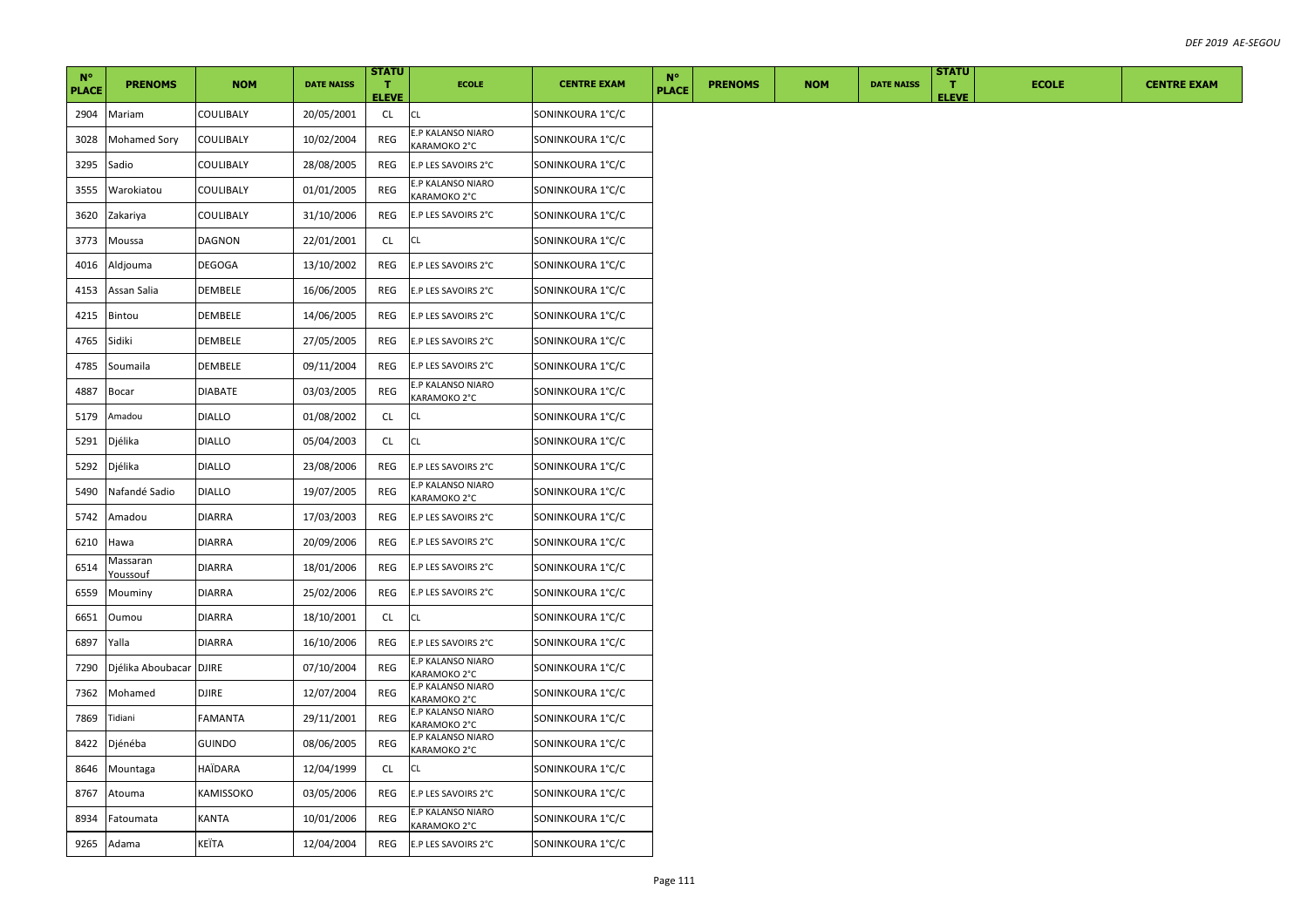| $N^{\circ}$  |                 |              |                   | <b>STATU</b>       |                                   |                    | $N^{\circ}$  |                |            |                   | <b>STATU</b>       |              |                    |
|--------------|-----------------|--------------|-------------------|--------------------|-----------------------------------|--------------------|--------------|----------------|------------|-------------------|--------------------|--------------|--------------------|
| <b>PLACE</b> | <b>PRENOMS</b>  | <b>NOM</b>   | <b>DATE NAISS</b> | т.<br><b>ELEVE</b> | <b>ECOLE</b>                      | <b>CENTRE EXAM</b> | <b>PLACE</b> | <b>PRENOMS</b> | <b>NOM</b> | <b>DATE NAISS</b> | т.<br><b>ELEVE</b> | <b>ECOLE</b> | <b>CENTRE EXAM</b> |
| 9283         | Aminata         | KEÏTA        | 28/06/2001        | CL                 | CL                                | SONINKOURA 1°C/C   |              |                |            |                   |                    |              |                    |
| 9330         | Daouda          | KEÏTA        | 23/05/2006        | REG                | E.P LES SAVOIRS 2°C               | SONINKOURA 1°C/C   |              |                |            |                   |                    |              |                    |
| 9381         | Kadia Thierno   | KEÏTA        | 01/08/2004        | REG                | E.P KALANSO NIARO<br>KARAMOKO 2°C | SONINKOURA 1°C/C   |              |                |            |                   |                    |              |                    |
| 9401         | Macki Thierno   | KEÏTA        | 01/08/2004        | CL                 | CL                                | SONINKOURA 1°C/C   |              |                |            |                   |                    |              |                    |
| 9405         | Mahamadou       | KEÏTA        | 07/01/2001        | CL                 | CL                                | SONINKOURA 1°C/C   |              |                |            |                   |                    |              |                    |
| 9627         | Amadou          | KOÏTA        | 30/03/2001        | CL                 | СL                                | SONINKOURA 1°C/C   |              |                |            |                   |                    |              |                    |
| 9879         | Mariam          | KONATE       | 09/10/2005        | REG                | E.P KALANSO NIARO<br>KARAMOKO 2°C | SONINKOURA 1°C/C   |              |                |            |                   |                    |              |                    |
| 9909         | Nana Kadidiatou | KONATE       | 25/04/2005        | REG                | E.P LES SAVOIRS 2°C               | SONINKOURA 1°C/C   |              |                |            |                   |                    |              |                    |
| 9937         | Sira            | KONATE       | 20/04/2004        | REG                | E.P KALANSO NIARO<br>KARAMOKO 2°C | SONINKOURA 1°C/C   |              |                |            |                   |                    |              |                    |
| 10046 Awa    |                 | KONE         | 12/06/2003        | CL.                | СL                                | SONINKOURA 1°C/C   |              |                |            |                   |                    |              |                    |
| 10213        | Mama            | KONE         | 26/07/2001        | REG                | E.P LES SAVOIRS 2°C               | SONINKOURA 1°C/C   |              |                |            |                   |                    |              |                    |
| 10255        | Moussa          | KONE         | 01/01/2003        | REG                | E.P KALANSO NIARO<br>KARAMOKO 2°C | SONINKOURA 1°C/C   |              |                |            |                   |                    |              |                    |
| 10264        | Moussa Idrissa  | KONE         | 30/12/2002        | CL.                | СL                                | SONINKOURA 1°C/C   |              |                |            |                   |                    |              |                    |
| 10350        | Yacouba         | KONE         | 24/01/2004        | CL                 | CL                                | SONINKOURA 1°C/C   |              |                |            |                   |                    |              |                    |
| 10652        | Gaoussou        | LABITA       | 11/03/2003        | REG                | E.P LES SAVOIRS 2°C               | SONINKOURA 1°C/C   |              |                |            |                   |                    |              |                    |
| 10802        | Adamine         | MAÏGA        | 30/01/2006        | REG                | E.P KALANSO NIARO<br>KARAMOKO 2°C | SONINKOURA 1°C/C   |              |                |            |                   |                    |              |                    |
| 10834        | Arsika          | MAÏGA        | 02/06/2003        | CL.                | СL                                | SONINKOURA 1°C/C   |              |                |            |                   |                    |              |                    |
| 10948        | Salimata        | MAÏGA        | 19/05/2005        | REG                | E.P KALANSO NIARO<br>KARAMOKO 2°C | SONINKOURA 1°C/C   |              |                |            |                   |                    |              |                    |
| 11114        | Fatoumata       | MARICO       | 26/01/2002        | <b>CL</b>          | СL                                | SONINKOURA 1°C/C   |              |                |            |                   |                    |              |                    |
| 11181        | Sékou Salla     | MILOGO       | 19/09/2005        | REG                | E.P KALANSO NIARO<br>KARAMOKO 2°C | SONINKOURA 1°C/C   |              |                |            |                   |                    |              |                    |
| 11403        | Mamadou         | NIANGADOU    | 18/08/2002        | REG                | E.P LES SAVOIRS 2°C               | SONINKOURA 1°C/C   |              |                |            |                   |                    |              |                    |
| 11438        | Issouf          | <b>NIARE</b> | 27/05/2005        | REG                | E.P LES SAVOIRS 2°C               | SONINKOURA 1°C/C   |              |                |            |                   |                    |              |                    |
| 11746        | Ousmane         | PARE         | 31/12/2004        | REG                | E.P KALANSO NIARO<br>KARAMOKO 2°C | SONINKOURA 1°C/C   |              |                |            |                   |                    |              |                    |
| 12033        | Aminata         | SAMAKE       | 03/11/1997        | CL                 | СL                                | SONINKOURA 1°C/C   |              |                |            |                   |                    |              |                    |
| 12173        | Mohamed         | SAMAKE       | 07/02/2005        | REG                | E.P LES SAVOIRS 2°C               | SONINKOURA 1°C/C   |              |                |            |                   |                    |              |                    |
| 12412        | M'Péné Marthe   | SANGARE      | 03/07/1994        | CL                 | CL                                | SONINKOURA 1°C/C   |              |                |            |                   |                    |              |                    |
| 12675        | Salaoudine      | SANOUSSI     | 18/07/2002        | CL                 | СL                                | SONINKOURA 1°C/C   |              |                |            |                   |                    |              |                    |
| 12688        | Abdoulaye       | SARRE        | 20/11/2005        | REG                | E.P KALANSO NIARO<br>KARAMOKO 2°C | SONINKOURA 1°C/C   |              |                |            |                   |                    |              |                    |
| 12883        | Koudédia        | SIDIBE       | 10/10/2005        | REG                | E.P LES SAVOIRS 2°C               | SONINKOURA 1°C/C   |              |                |            |                   |                    |              |                    |
|              | 12906 Mariam    | SIDIBE       | 19/08/2006        | REG                | E.P LES SAVOIRS 2°C               | SONINKOURA 1°C/C   |              |                |            |                   |                    |              |                    |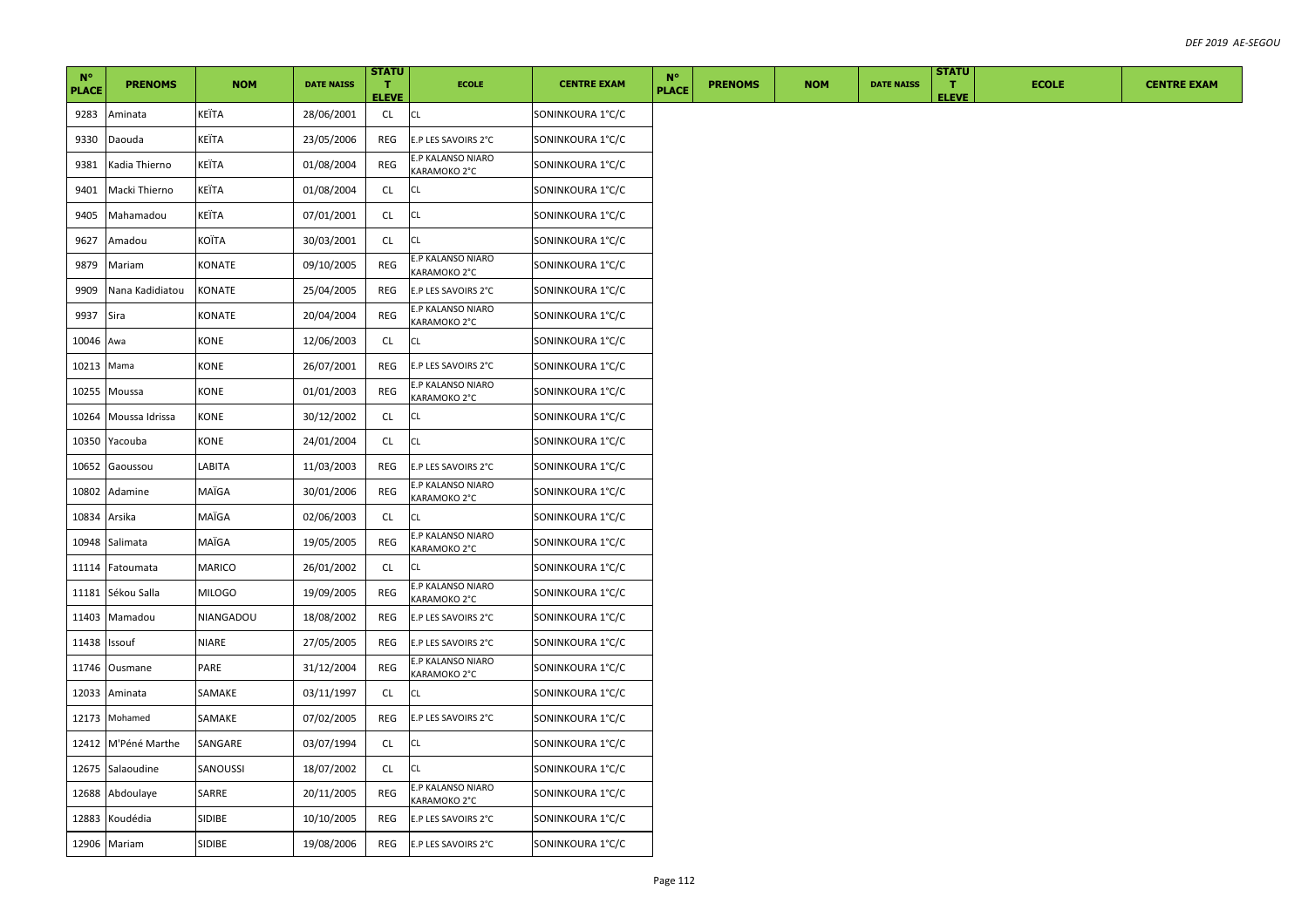| $N^{\circ}$  | <b>PRENOMS</b> | <b>NOM</b>    | <b>DATE NAISS</b> | <b>STATU</b><br>л. | <b>ECOLE</b>                                                 | <b>CENTRE EXAM</b> | $N^{\circ}$  | <b>PRENOMS</b> | <b>NOM</b> | <b>DATE NAISS</b> | <b>STATU</b><br>т. | <b>ECOLE</b> | <b>CENTRE EXAM</b> |
|--------------|----------------|---------------|-------------------|--------------------|--------------------------------------------------------------|--------------------|--------------|----------------|------------|-------------------|--------------------|--------------|--------------------|
| <b>PLACE</b> |                |               |                   | <b>ELEVE</b>       | E.P KALANSO NIARO                                            |                    | <b>PLACE</b> |                |            |                   | <b>ELEVE</b>       |              |                    |
| 13632 Araby  |                | TAMBADOU      | 28/11/2002        | REG                | KARAMOKO 2°C                                                 | SONINKOURA 1°C/C   |              |                |            |                   |                    |              |                    |
| 13637        | Mohamed M      | TAMBADOU      | 26/01/2006        | REG                | E.P KALANSO NIARO<br>KARAMOKO 2°C                            | SONINKOURA 1°C/C   |              |                |            |                   |                    |              |                    |
| 13651        | Aïssata        | TAMBOURA      | 26/03/2006        | REG                | E.P LES SAVOIRS 2°C                                          | SONINKOURA 1°C/C   |              |                |            |                   |                    |              |                    |
| 13723        | Aïchata        | TANGARA       | 19/06/2005        | REG                | E.P KALANSO NIARO<br>KARAMOKO 2°C                            | SONINKOURA 1°C/C   |              |                |            |                   |                    |              |                    |
| 14002 Nana   |                | TANGARA       | 01/01/2001        | REG                | E.P LES SAVOIRS 2°C                                          | SONINKOURA 1°C/C   |              |                |            |                   |                    |              |                    |
|              | 14174 Natogoma | THERA         | 02/05/2006        | REG                | E.P LES SAVOIRS 2°C                                          | SONINKOURA 1°C/C   |              |                |            |                   |                    |              |                    |
| 14581        | Assitan        | TOURE         | 17/05/2003        | CL.                | CL                                                           | SONINKOURA 1°C/C   |              |                |            |                   |                    |              |                    |
| 14794        | Abdoul Karim   | TRAORE        | 25/07/2006        | REG                | E.P LES SAVOIRS 2°C                                          | SONINKOURA 1°C/C   |              |                |            |                   |                    |              |                    |
| 15188        | Bekaye         | TRAORE        | 30/06/2003        | REG                | E.P LES SAVOIRS 2°C                                          | SONINKOURA 1°C/C   |              |                |            |                   |                    |              |                    |
| 15361        | Djénébou       | TRAORE        | 16/09/2004        | REG                | E.P LES SAVOIRS 2°C                                          | SONINKOURA 1°C/C   |              |                |            |                   |                    |              |                    |
| 15698        | Kadidia        | TRAORE        | 05/08/2005        | REG                | E.P LES SAVOIRS 2°C                                          | SONINKOURA 1°C/C   |              |                |            |                   |                    |              |                    |
| 15787        | Lassine        | TRAORE        | 02/08/1999        | CL                 | CL                                                           | SONINKOURA 1°C/C   |              |                |            |                   |                    |              |                    |
| 15979        | Mariame        | TRAORE        | 29/01/2003        | REG                | E.P KALANSO NIARO<br>KARAMOKO 2°C                            | SONINKOURA 1°C/C   |              |                |            |                   |                    |              |                    |
| 16128        | Oumar          | TRAORE        | 31/12/2001        | CL                 | СL                                                           | SONINKOURA 1°C/C   |              |                |            |                   |                    |              |                    |
| 16435        | Tahirou        | TRAORE        | 15/02/2003        | REG                | E.P KALANSO NIARO<br>KARAMOKO 2°C                            | SONINKOURA 1°C/C   |              |                |            |                   |                    |              |                    |
| 16530        | Zenebou        | TRAORE        | 25/06/1997        | CL                 | CL.                                                          | SONINKOURA 1°C/C   |              |                |            |                   |                    |              |                    |
| 16586        | Amadou         | WELE          | 10/05/2005        | REG                | E.P KALANSO NIARO<br>KARAMOKO 2°C                            | SONINKOURA 1°C/C   |              |                |            |                   |                    |              |                    |
| 16587        | Djénéba        | WELE          | 06/02/2005        | REG                | E.P KALANSO NIARO<br><b><aramoko 2°c<="" b=""></aramoko></b> | SONINKOURA 1°C/C   |              |                |            |                   |                    |              |                    |
| 258          | Lalaïcha       | BAH           | 23/01/2005        | REG                | SONINKOURA 2°C/A                                             | SONINKOURA 2°C     |              |                |            |                   |                    |              |                    |
| 279          | Moussa         | BAH           | 29/08/2005        | REG                | SONINKOURA 2°C/B                                             | SONINKOURA 2°C     |              |                |            |                   |                    |              |                    |
| 330          | Amadou Nénéba  | <b>BALLO</b>  | 21/11/2004        | REG                | SONINKOURA 2°C/A                                             | SONINKOURA 2°C     |              |                |            |                   |                    |              |                    |
| 472          | Ousmane        | BAMBA         | 07/04/2002        | REG                | SONINKOURA 2°C/B                                             | SONINKOURA 2°C     |              |                |            |                   |                    |              |                    |
| 934          | Fatoumata      | BOUARE        | 31/12/2002        | REG                | SONINKOURA 2°C/A                                             | SONINKOURA 2°C     |              |                |            |                   |                    |              |                    |
| 971          | Kassim         | <b>BOUARE</b> | 19/08/2005        | REG                | SONINKOURA 2°C/B                                             | SONINKOURA 2°C     |              |                |            |                   |                    |              |                    |
| 1106         | Soumeïla       | <b>BOUARE</b> | 24/01/2003        | REG                | SONINKOURA 2°C/B                                             | SONINKOURA 2°C     |              |                |            |                   |                    |              |                    |
| 1238         | Ramata         | CAMARA        | 22/06/2006        | REG                | SONINKOURA 2°C/A                                             | SONINKOURA 2°C     |              |                |            |                   |                    |              |                    |
| 1391         | Hamadoun       | <b>CISSE</b>  | 18/11/2005        | REG                | SONINKOURA 2°C/B                                             | SONINKOURA 2°C     |              |                |            |                   |                    |              |                    |
| 1467         | Mariam         | <b>CISSE</b>  | 17/11/2003        | REG                | SONINKOURA 2°C/B                                             | SONINKOURA 2°C     |              |                |            |                   |                    |              |                    |
| 2068         | Bintou         | COULIBALY     | 17/03/2003        | REG                | SONINKOURA 2°C/B                                             | SONINKOURA 2°C     |              |                |            |                   |                    |              |                    |
| 2149         | Cheickna Amala | COULIBALY     | 21/10/2003        | REG                | SONINKOURA 2°C/B                                             | SONINKOURA 2°C     |              |                |            |                   |                    |              |                    |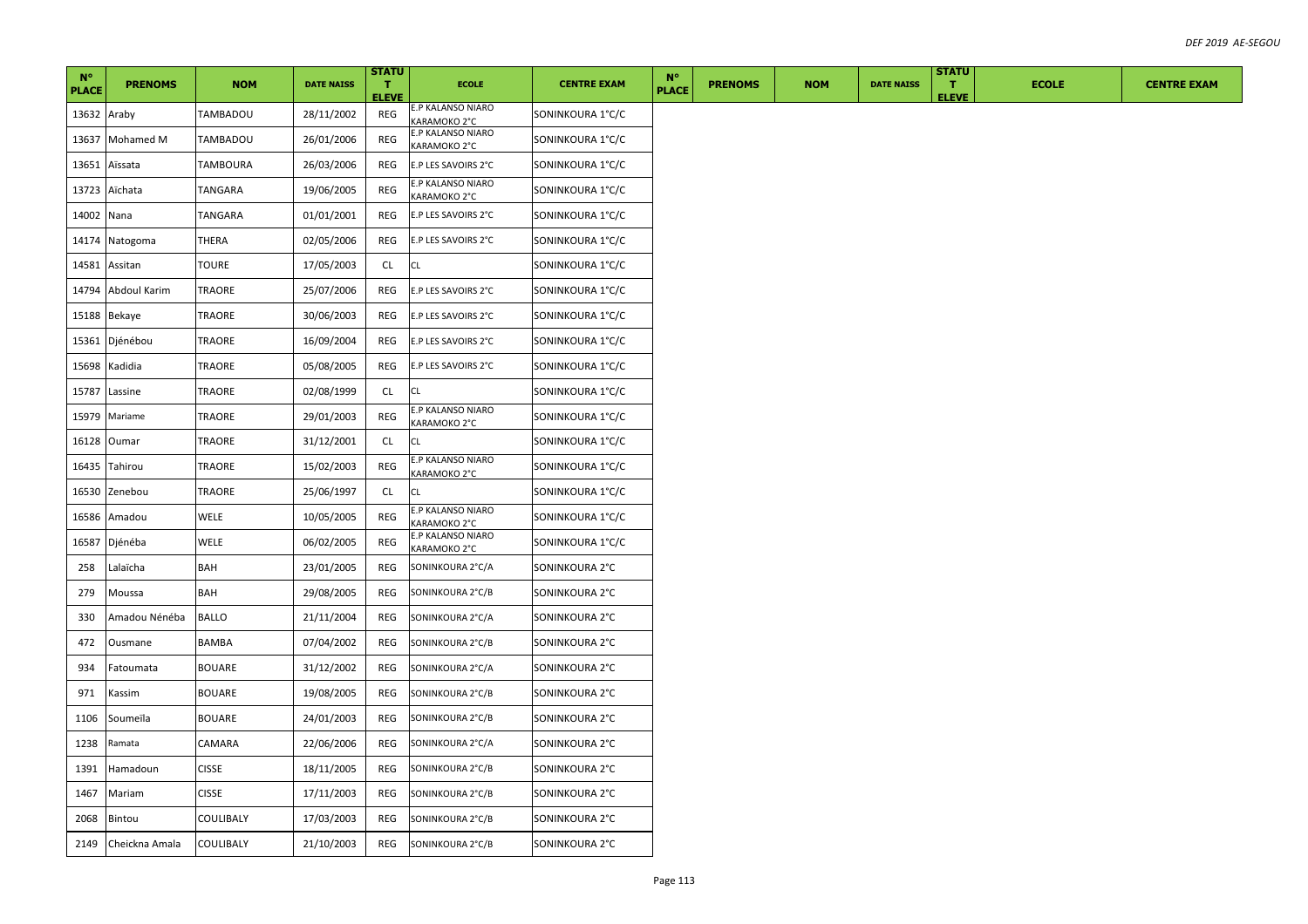| <b>PRENOMS</b><br><b>PRENOMS</b><br><b>NOM</b><br><b>DATE NAISS</b><br>$\mathbf{T}$<br><b>ECOLE</b><br><b>CENTRE EXAM</b><br><b>PLACE</b><br><b>PLACE</b><br><b>ELEVE</b><br>16/12/2002<br>2356<br>COULIBALY<br>SONINKOURA 2°C<br>Fatoumata<br>REG<br>SONINKOURA 2°C/B<br>Fatoumata Abdoul<br>2364<br>COULIBALY<br>20/05/2003<br>REG<br>SONINKOURA 2°C/A<br>SONINKOURA 2°C<br>Kader<br>06/03/2006<br><b>REG</b><br>SONINKOURA 2°C/A<br>SONINKOURA 2°C<br>2599<br>Kadidiatou<br>COULIBALY<br>02/06/2004<br>2653<br>Koritimi<br>COULIBALY<br>REG<br>SONINKOURA 2°C/A<br>SONINKOURA 2°C<br>2756<br>01/01/2006<br>COULIBALY<br>REG<br>SONINKOURA 2°C/A<br>SONINKOURA 2°C<br>Madou<br>2942<br>Mariam Mamadou COULIBALY<br>20/08/2003<br>REG<br>SONINKOURA 2°C<br>SONINKOURA 2°C/A<br>07/01/2005<br>2948<br>Mariam Tidiane<br>COULIBALY<br>REG<br>SONINKOURA 2°C<br>SONINKOURA 2°C/A<br>08/01/2003<br>SONINKOURA 2°C/A<br>SONINKOURA 2°C<br>3017<br>Mohamed<br>COULIBALY<br>REG<br>3018<br>Mohamed<br>COULIBALY<br>13/05/2003<br>REG<br>SONINKOURA 2°C/A<br>SONINKOURA 2°C<br>21/03/2003<br>SONINKOURA 2°C/A<br>3032<br>Mory Julien<br>COULIBALY<br>REG<br>SONINKOURA 2°C<br>COULIBALY<br>31/12/2005<br>3276<br>Rokia<br>REG<br>SONINKOURA 2°C<br>SONINKOURA 2°C/A<br>COULIBALY<br>02/08/2003<br>SONINKOURA 2°C/B<br>SONINKOURA 2°C<br>3306<br>Safiatou<br>REG<br>COULIBALY<br>23/09/2004<br>3449<br>Sirantou<br>REG<br>SONINKOURA 2°C/A<br>SONINKOURA 2°C<br>3616<br>COULIBALY<br>04/05/2005<br>SONINKOURA 2°C/B<br>SONINKOURA 2°C<br>Youssouf<br>REG<br>3650<br>Bintou<br>COUMARE<br>25/05/2004<br>REG<br>SONINKOURA 2°C/B<br>SONINKOURA 2°C<br>COUMARE<br>01/01/2005<br>REG<br>SONINKOURA 2°C<br>3660<br>SONINKOURA 2°C/B<br>Fatoumata<br>3674<br>COUMARE<br>19/07/2004<br>REG<br>SONINKOURA 2°C/A<br>SONINKOURA 2°C<br>Maïmouna |
|-------------------------------------------------------------------------------------------------------------------------------------------------------------------------------------------------------------------------------------------------------------------------------------------------------------------------------------------------------------------------------------------------------------------------------------------------------------------------------------------------------------------------------------------------------------------------------------------------------------------------------------------------------------------------------------------------------------------------------------------------------------------------------------------------------------------------------------------------------------------------------------------------------------------------------------------------------------------------------------------------------------------------------------------------------------------------------------------------------------------------------------------------------------------------------------------------------------------------------------------------------------------------------------------------------------------------------------------------------------------------------------------------------------------------------------------------------------------------------------------------------------------------------------------------------------------------------------------------------------------------------------------------------------------------------------------------------------------------------------------------------------------------------------------------------------------------------|
|                                                                                                                                                                                                                                                                                                                                                                                                                                                                                                                                                                                                                                                                                                                                                                                                                                                                                                                                                                                                                                                                                                                                                                                                                                                                                                                                                                                                                                                                                                                                                                                                                                                                                                                                                                                                                               |
|                                                                                                                                                                                                                                                                                                                                                                                                                                                                                                                                                                                                                                                                                                                                                                                                                                                                                                                                                                                                                                                                                                                                                                                                                                                                                                                                                                                                                                                                                                                                                                                                                                                                                                                                                                                                                               |
|                                                                                                                                                                                                                                                                                                                                                                                                                                                                                                                                                                                                                                                                                                                                                                                                                                                                                                                                                                                                                                                                                                                                                                                                                                                                                                                                                                                                                                                                                                                                                                                                                                                                                                                                                                                                                               |
|                                                                                                                                                                                                                                                                                                                                                                                                                                                                                                                                                                                                                                                                                                                                                                                                                                                                                                                                                                                                                                                                                                                                                                                                                                                                                                                                                                                                                                                                                                                                                                                                                                                                                                                                                                                                                               |
|                                                                                                                                                                                                                                                                                                                                                                                                                                                                                                                                                                                                                                                                                                                                                                                                                                                                                                                                                                                                                                                                                                                                                                                                                                                                                                                                                                                                                                                                                                                                                                                                                                                                                                                                                                                                                               |
|                                                                                                                                                                                                                                                                                                                                                                                                                                                                                                                                                                                                                                                                                                                                                                                                                                                                                                                                                                                                                                                                                                                                                                                                                                                                                                                                                                                                                                                                                                                                                                                                                                                                                                                                                                                                                               |
|                                                                                                                                                                                                                                                                                                                                                                                                                                                                                                                                                                                                                                                                                                                                                                                                                                                                                                                                                                                                                                                                                                                                                                                                                                                                                                                                                                                                                                                                                                                                                                                                                                                                                                                                                                                                                               |
|                                                                                                                                                                                                                                                                                                                                                                                                                                                                                                                                                                                                                                                                                                                                                                                                                                                                                                                                                                                                                                                                                                                                                                                                                                                                                                                                                                                                                                                                                                                                                                                                                                                                                                                                                                                                                               |
|                                                                                                                                                                                                                                                                                                                                                                                                                                                                                                                                                                                                                                                                                                                                                                                                                                                                                                                                                                                                                                                                                                                                                                                                                                                                                                                                                                                                                                                                                                                                                                                                                                                                                                                                                                                                                               |
|                                                                                                                                                                                                                                                                                                                                                                                                                                                                                                                                                                                                                                                                                                                                                                                                                                                                                                                                                                                                                                                                                                                                                                                                                                                                                                                                                                                                                                                                                                                                                                                                                                                                                                                                                                                                                               |
|                                                                                                                                                                                                                                                                                                                                                                                                                                                                                                                                                                                                                                                                                                                                                                                                                                                                                                                                                                                                                                                                                                                                                                                                                                                                                                                                                                                                                                                                                                                                                                                                                                                                                                                                                                                                                               |
|                                                                                                                                                                                                                                                                                                                                                                                                                                                                                                                                                                                                                                                                                                                                                                                                                                                                                                                                                                                                                                                                                                                                                                                                                                                                                                                                                                                                                                                                                                                                                                                                                                                                                                                                                                                                                               |
|                                                                                                                                                                                                                                                                                                                                                                                                                                                                                                                                                                                                                                                                                                                                                                                                                                                                                                                                                                                                                                                                                                                                                                                                                                                                                                                                                                                                                                                                                                                                                                                                                                                                                                                                                                                                                               |
|                                                                                                                                                                                                                                                                                                                                                                                                                                                                                                                                                                                                                                                                                                                                                                                                                                                                                                                                                                                                                                                                                                                                                                                                                                                                                                                                                                                                                                                                                                                                                                                                                                                                                                                                                                                                                               |
|                                                                                                                                                                                                                                                                                                                                                                                                                                                                                                                                                                                                                                                                                                                                                                                                                                                                                                                                                                                                                                                                                                                                                                                                                                                                                                                                                                                                                                                                                                                                                                                                                                                                                                                                                                                                                               |
|                                                                                                                                                                                                                                                                                                                                                                                                                                                                                                                                                                                                                                                                                                                                                                                                                                                                                                                                                                                                                                                                                                                                                                                                                                                                                                                                                                                                                                                                                                                                                                                                                                                                                                                                                                                                                               |
|                                                                                                                                                                                                                                                                                                                                                                                                                                                                                                                                                                                                                                                                                                                                                                                                                                                                                                                                                                                                                                                                                                                                                                                                                                                                                                                                                                                                                                                                                                                                                                                                                                                                                                                                                                                                                               |
|                                                                                                                                                                                                                                                                                                                                                                                                                                                                                                                                                                                                                                                                                                                                                                                                                                                                                                                                                                                                                                                                                                                                                                                                                                                                                                                                                                                                                                                                                                                                                                                                                                                                                                                                                                                                                               |
| 4112<br>DEMBELE<br>19/08/2003<br>REG<br>SONINKOURA 2°C/A<br>SONINKOURA 2°C<br>Amadou                                                                                                                                                                                                                                                                                                                                                                                                                                                                                                                                                                                                                                                                                                                                                                                                                                                                                                                                                                                                                                                                                                                                                                                                                                                                                                                                                                                                                                                                                                                                                                                                                                                                                                                                          |
| 4113<br>DEMBELE<br>04/01/2006<br>REG<br>SONINKOURA 2°C/B<br>SONINKOURA 2°C<br>Amadou                                                                                                                                                                                                                                                                                                                                                                                                                                                                                                                                                                                                                                                                                                                                                                                                                                                                                                                                                                                                                                                                                                                                                                                                                                                                                                                                                                                                                                                                                                                                                                                                                                                                                                                                          |
| 10/02/2002<br>4292<br>Djénéba<br>DEMBELE<br>REG<br>SONINKOURA 2°C<br>SONINKOURA 2°C/B                                                                                                                                                                                                                                                                                                                                                                                                                                                                                                                                                                                                                                                                                                                                                                                                                                                                                                                                                                                                                                                                                                                                                                                                                                                                                                                                                                                                                                                                                                                                                                                                                                                                                                                                         |
| 4319<br><b>Drissa</b><br>DEMBELE<br>13/08/2003<br>REG<br>SONINKOURA 2°C/B<br>SONINKOURA 2°C                                                                                                                                                                                                                                                                                                                                                                                                                                                                                                                                                                                                                                                                                                                                                                                                                                                                                                                                                                                                                                                                                                                                                                                                                                                                                                                                                                                                                                                                                                                                                                                                                                                                                                                                   |
| 03/01/2001<br>DEMBELE<br>REG<br>SONINKOURA 2°C/A<br>SONINKOURA 2°C<br>4364<br>Fatoumata K                                                                                                                                                                                                                                                                                                                                                                                                                                                                                                                                                                                                                                                                                                                                                                                                                                                                                                                                                                                                                                                                                                                                                                                                                                                                                                                                                                                                                                                                                                                                                                                                                                                                                                                                     |
| 01/01/2004<br>4418<br>DEMBELE<br>REG<br>SONINKOURA 2°C/A<br>SONINKOURA 2°C<br>Issa                                                                                                                                                                                                                                                                                                                                                                                                                                                                                                                                                                                                                                                                                                                                                                                                                                                                                                                                                                                                                                                                                                                                                                                                                                                                                                                                                                                                                                                                                                                                                                                                                                                                                                                                            |
| DEMBELE<br>23/02/2006<br>4485<br>REG<br>SONINKOURA 2°C/B<br>SONINKOURA 2°C<br>Lassiné                                                                                                                                                                                                                                                                                                                                                                                                                                                                                                                                                                                                                                                                                                                                                                                                                                                                                                                                                                                                                                                                                                                                                                                                                                                                                                                                                                                                                                                                                                                                                                                                                                                                                                                                         |
| 10/05/2004<br>4638<br>Nana<br>DEMBELE<br>REG<br>SONINKOURA 2°C/A<br>SONINKOURA 2°C                                                                                                                                                                                                                                                                                                                                                                                                                                                                                                                                                                                                                                                                                                                                                                                                                                                                                                                                                                                                                                                                                                                                                                                                                                                                                                                                                                                                                                                                                                                                                                                                                                                                                                                                            |
| 4890<br>Djénéba<br>DIABATE<br>26/05/2004<br>REG<br>SONINKOURA 2°C<br>SONINKOURA 2°C/A                                                                                                                                                                                                                                                                                                                                                                                                                                                                                                                                                                                                                                                                                                                                                                                                                                                                                                                                                                                                                                                                                                                                                                                                                                                                                                                                                                                                                                                                                                                                                                                                                                                                                                                                         |
| Adama<br><b>DIAKITE</b><br>03/10/2003<br>SONINKOURA 2°C<br>4959<br>REG<br>SONINKOURA 2°C/A                                                                                                                                                                                                                                                                                                                                                                                                                                                                                                                                                                                                                                                                                                                                                                                                                                                                                                                                                                                                                                                                                                                                                                                                                                                                                                                                                                                                                                                                                                                                                                                                                                                                                                                                    |
| 4995<br>Boye<br>DIAKITE<br>08/03/2005<br>REG<br>SONINKOURA 2°C/B<br>SONINKOURA 2°C                                                                                                                                                                                                                                                                                                                                                                                                                                                                                                                                                                                                                                                                                                                                                                                                                                                                                                                                                                                                                                                                                                                                                                                                                                                                                                                                                                                                                                                                                                                                                                                                                                                                                                                                            |
| <b>DIAKITE</b><br>21/09/2004<br>SONINKOURA 2°C/B<br>SONINKOURA 2°C<br>5008<br>REG<br>Dramane                                                                                                                                                                                                                                                                                                                                                                                                                                                                                                                                                                                                                                                                                                                                                                                                                                                                                                                                                                                                                                                                                                                                                                                                                                                                                                                                                                                                                                                                                                                                                                                                                                                                                                                                  |
| 24/04/2006<br>SONINKOURA 2°C<br>5051 Mamadou<br><b>DIAKITE</b><br>REG<br>SONINKOURA 2°C/A                                                                                                                                                                                                                                                                                                                                                                                                                                                                                                                                                                                                                                                                                                                                                                                                                                                                                                                                                                                                                                                                                                                                                                                                                                                                                                                                                                                                                                                                                                                                                                                                                                                                                                                                     |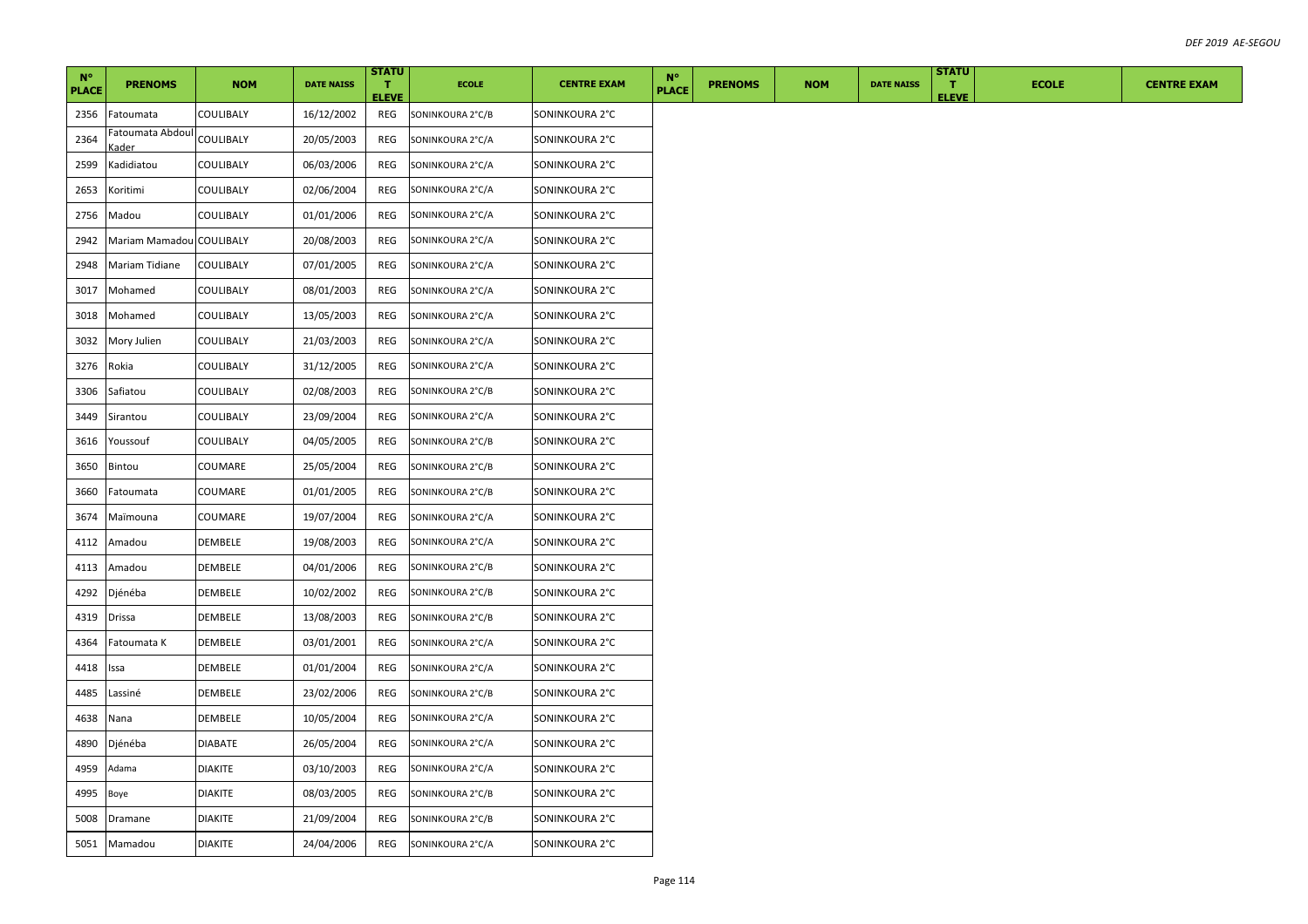| $N^{\circ}$  |                          |                |                   | <b>STATU</b>       |                  |                    | $N^{\circ}$ |              |                |            |                   | <b>STATU</b>                |              |
|--------------|--------------------------|----------------|-------------------|--------------------|------------------|--------------------|-------------|--------------|----------------|------------|-------------------|-----------------------------|--------------|
| <b>PLACE</b> | <b>PRENOMS</b>           | <b>NOM</b>     | <b>DATE NAISS</b> | л.<br><b>ELEVE</b> | <b>ECOLE</b>     | <b>CENTRE EXAM</b> |             | <b>PLACE</b> | <b>PRENOMS</b> | <b>NOM</b> | <b>DATE NAISS</b> | $\mathbf T$<br><b>ELEVE</b> | <b>ECOLE</b> |
| 5105         | Abdoulaye                | <b>DIALL</b>   | 01/11/2004        | REG                | SONINKOURA 2°C/B | SONINKOURA 2°C     |             |              |                |            |                   |                             |              |
| 5130         | Adam                     | DIALLO         | 16/10/2004        | REG                | SONINKOURA 2°C/B | SONINKOURA 2°C     |             |              |                |            |                   |                             |              |
| 5289         | Dicko                    | DIALLO         | 20/08/2006        | REG                | SONINKOURA 2°C/A | SONINKOURA 2°C     |             |              |                |            |                   |                             |              |
| 5423         | Mahamadou                | <b>DIALLO</b>  | 22/08/2005        | REG                | SONINKOURA 2°C/A | SONINKOURA 2°C     |             |              |                |            |                   |                             |              |
| 5462         | Mariam                   | <b>DIALLO</b>  | 20/01/2005        | REG                | SONINKOURA 2°C/B | SONINKOURA 2°C     |             |              |                |            |                   |                             |              |
| 5463         | Mariam Amadou            | <b>DIALLO</b>  | 02/07/2003        | REG                | SONINKOURA 2°C/B | SONINKOURA 2°C     |             |              |                |            |                   |                             |              |
| 5473         | Modibo                   | <b>DIALLO</b>  | 26/01/2005        | REG                | SONINKOURA 2°C/B | SONINKOURA 2°C     |             |              |                |            |                   |                             |              |
| 5520         | Oumou Khahiri            | <b>DIALLO</b>  | 05/10/2003        | REG                | SONINKOURA 2°C/A | SONINKOURA 2°C     |             |              |                |            |                   |                             |              |
| 5531         | Rokiatou                 | <b>DIALLO</b>  | 06/08/2004        | REG                | SONINKOURA 2°C/A | SONINKOURA 2°C     |             |              |                |            |                   |                             |              |
| 5582         | Youssouf                 | <b>DIALLO</b>  | 18/03/2002        | REG                | SONINKOURA 2°C/B | SONINKOURA 2°C     |             |              |                |            |                   |                             |              |
| 5601         | Fousseyni                | DIANE          | 05/08/2003        | REG                | SONINKOURA 2°C/B | SONINKOURA 2°C     |             |              |                |            |                   |                             |              |
| 5616         | Aminata                  | <b>DIAO</b>    | 04/10/2005        | REG                | SONINKOURA 2°C/B | SONINKOURA 2°C     |             |              |                |            |                   |                             |              |
| 5652         | Abdoulaye                | DIARRA         | 04/12/2004        | REG                | SONINKOURA 2°C/B | SONINKOURA 2°C     |             |              |                |            |                   |                             |              |
| 6015         | Djaminatou<br>Yamoussa   | <b>DIARRA</b>  | 27/01/2006        | REG                | SONINKOURA 2°C/B | SONINKOURA 2°C     |             |              |                |            |                   |                             |              |
| 6153         | Fatoumata G              | DIARRA         | 16/07/2004        | REG                | SONINKOURA 2°C/A | SONINKOURA 2°C     |             |              |                |            |                   |                             |              |
| 6157         | Fatoumata<br>Mamadou     | DIARRA         | 09/07/2005        | REG                | SONINKOURA 2°C/B | SONINKOURA 2°C     |             |              |                |            |                   |                             |              |
| 6164         | Fatoumata Zakaria DIARRA |                | 08/04/2004        | REG                | SONINKOURA 2°C/B | SONINKOURA 2°C     |             |              |                |            |                   |                             |              |
| 6263         | Kadia                    | DIARRA         | 20/04/2003        | REG                | SONINKOURA 2°C/B | SONINKOURA 2°C     |             |              |                |            |                   |                             |              |
| 6580         | Moussa                   | <b>DIARRA</b>  | 21/09/2002        | REG                | SONINKOURA 2°C/B | SONINKOURA 2°C     |             |              |                |            |                   |                             |              |
| 6601         | Nana                     | DIARRA         | 09/07/2003        | REG                | SONINKOURA 2°C/B | SONINKOURA 2°C     |             |              |                |            |                   |                             |              |
| 6731         | Samba                    | <b>DIARRA</b>  | 11/10/2004        | REG                | SONINKOURA 2°C/B | SONINKOURA 2°C     |             |              |                |            |                   |                             |              |
| 7012         | Safiatou                 | <b>DIAWARA</b> | 14/08/2004        | REG                | SONINKOURA 2°C/A | SONINKOURA 2°C     |             |              |                |            |                   |                             |              |
| 7059         | Djénébou                 | <b>DICKO</b>   | 14/01/2006        | REG                | SONINKOURA 2°C/A | SONINKOURA 2°C     |             |              |                |            |                   |                             |              |
| 7242         | Aboubacar                | DJIRE          | 20/08/2004        | REG                | SONINKOURA 2°C/B | SONINKOURA 2°C     |             |              |                |            |                   |                             |              |
|              |                          |                |                   |                    |                  |                    |             |              |                |            |                   |                             |              |
| 7253         | Aly Alrida               | DJIRE          | 25/04/2003        | REG                | SONINKOURA 2°C/B | SONINKOURA 2°C     |             |              |                |            |                   |                             |              |
| 7261         | Assan                    | DJIRE          | 16/09/2004        | REG                | SONINKOURA 2°C/B | SONINKOURA 2°C     |             |              |                |            |                   |                             |              |
| 7288         | Daouda                   | DJIRE          | 04/01/2006        | REG                | SONINKOURA 2°C/A | SONINKOURA 2°C     |             |              |                |            |                   |                             |              |
| 7299         | Fatouma                  | DJIRE          | 18/06/2003        | REG                | SONINKOURA 2°C/B | SONINKOURA 2°C     |             |              |                |            |                   |                             |              |
| 7571         | Adama                    | <b>DOUMBIA</b> | 17/04/2004        | REG                | SONINKOURA 2°C/B | SONINKOURA 2°C     |             |              |                |            |                   |                             |              |
| 7689         | Youssouf                 | <b>DOUMBIA</b> | 04/12/2003        | REG                | SONINKOURA 2°C/A | SONINKOURA 2°C     |             |              |                |            |                   |                             |              |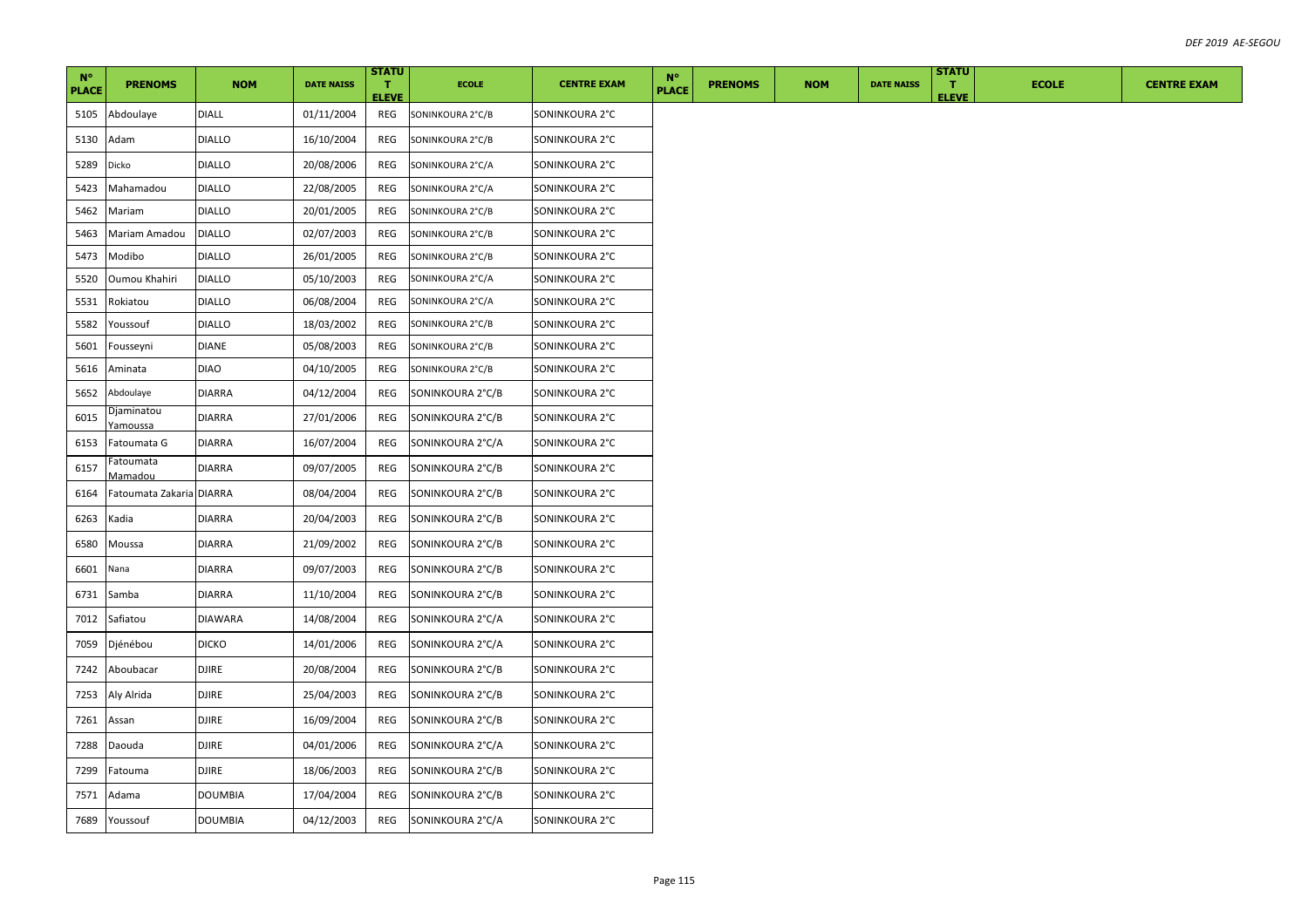| $N^{\circ}$<br><b>PLACE</b> | <b>PRENOMS</b>                  | <b>NOM</b>     | <b>DATE NAISS</b> | <b>STATU</b><br>T.<br><b>ELEVE</b> | <b>ECOLE</b>     | <b>CENTRE EXAM</b> | $N^{\circ}$<br><b>PLACE</b> | <b>PRENOMS</b> | <b>NOM</b> | <b>DATE NAISS</b> | <b>STATU</b><br>т.<br><b>ELEVE</b> | <b>ECOLE</b> | <b>CENTRE EXAM</b> |
|-----------------------------|---------------------------------|----------------|-------------------|------------------------------------|------------------|--------------------|-----------------------------|----------------|------------|-------------------|------------------------------------|--------------|--------------------|
| 7705                        | Bako                            | <b>DRABA</b>   | 17/01/2005        | REG                                | SONINKOURA 2°C/B | SONINKOURA 2°C     |                             |                |            |                   |                                    |              |                    |
| 7838                        | Aly                             | <b>FAMANTA</b> | 25/05/2006        | REG                                | SONINKOURA 2°C/A | SONINKOURA 2°C     |                             |                |            |                   |                                    |              |                    |
| 7887                        | Afousatou                       | FANE           | 20/09/2004        | REG                                | SONINKOURA 2°C/B | SONINKOURA 2°C     |                             |                |            |                   |                                    |              |                    |
| 7938                        | Kadiatou                        | FANE           | 05/08/2005        | REG                                | SONINKOURA 2°C/A | SONINKOURA 2°C     |                             |                |            |                   |                                    |              |                    |
| 8223                        | Mariam                          | GAKOU          | 23/07/2006        | REG                                | SONINKOURA 2°C/B | SONINKOURA 2°C     |                             |                |            |                   |                                    |              |                    |
| 8316                        | Kadia                           | GOÏTA          | 25/12/2001        | REG                                | SONINKOURA 2°C/A | SONINKOURA 2°C     |                             |                |            |                   |                                    |              |                    |
| 8398                        | Aminata                         | <b>GUINDO</b>  | 04/05/2005        | REG                                | SONINKOURA 2°C/A | SONINKOURA 2°C     |                             |                |            |                   |                                    |              |                    |
| 8477                        | Odji                            | <b>GUINDO</b>  | 27/10/2006        | REG                                | SONINKOURA 2°C/B | SONINKOURA 2°C     |                             |                |            |                   |                                    |              |                    |
| 8487                        | Samba                           | <b>GUINDO</b>  | 01/03/2003        | REG                                | SONINKOURA 2°C/A | SONINKOURA 2°C     |                             |                |            |                   |                                    |              |                    |
| 8653                        | Ousmane                         | HAÏDARA        | 30/03/2005        | REG                                | SONINKOURA 2°C/A | SONINKOURA 2°C     |                             |                |            |                   |                                    |              |                    |
| 8744                        | Ouabé                           | KAMATE         | 12/12/2002        | REG                                | SONINKOURA 2°C/A | SONINKOURA 2°C     |                             |                |            |                   |                                    |              |                    |
| 8765                        | Abdoulaye                       | KAMISSOKO      | 15/09/2005        | REG                                | SONINKOURA 2°C/A | SONINKOURA 2°C     |                             |                |            |                   |                                    |              |                    |
| 8773                        | Fatoumata                       | KAMISSOKO      | 14/07/2003        | <b>CL</b>                          | <b>CL</b>        | SONINKOURA 2°C     |                             |                |            |                   |                                    |              |                    |
| 8805                        | Oumar                           | KAMITE         | 25/01/2004        | REG                                | SONINKOURA 2°C/B | SONINKOURA 2°C     |                             |                |            |                   |                                    |              |                    |
| 8812                        | Soumana                         | KAMITE         | 31/12/2006        | REG                                | SONINKOURA 2°C/B | SONINKOURA 2°C     |                             |                |            |                   |                                    |              |                    |
| 8913                        | Salif                           | KANOUTE        | 16/08/2006        | REG                                | SONINKOURA 2°C/B | SONINKOURA 2°C     |                             |                |            |                   |                                    |              |                    |
| 8915                        | Soufran<br>Aboubacar            | KANOUTE        | 23/07/2004        | REG                                | SONINKOURA 2°C/B | SONINKOURA 2°C     |                             |                |            |                   |                                    |              |                    |
| 8930                        | Bintou                          | KANTA          | 02/12/2002        | REG                                | SONINKOURA 2°C/B | SONINKOURA 2°C     |                             |                |            |                   |                                    |              |                    |
| 8982                        | Mohamed                         | KANTE          | 14/12/2004        | REG                                | SONINKOURA 2°C/B | SONINKOURA 2°C     |                             |                |            |                   |                                    |              |                    |
| 9124                        | Awa                             | KATILE         | 02/04/2005        | REG                                | SONINKOURA 2°C/B | SONINKOURA 2°C     |                             |                |            |                   |                                    |              |                    |
| 9350                        | Fatoumata                       | KEÏTA          | 02/04/2003        | REG                                | SONINKOURA 2°C/B | SONINKOURA 2°C     |                             |                |            |                   |                                    |              |                    |
| 9403                        | Mady                            | KEÏTA          | 27/12/2004        | REG                                | SONINKOURA 2°C/B | SONINKOURA 2°C     |                             |                |            |                   |                                    |              |                    |
| 9655                        | Ibrahim                         | KOÏTA          | 06/03/2005        | REG                                | SONINKOURA 2°C/B | SONINKOURA 2°C     |                             |                |            |                   |                                    |              |                    |
| 9808                        | Cheickna Hamala                 | KONATE         | 15/03/2002        | REG                                | SONINKOURA 2°C/B | SONINKOURA 2°C     |                             |                |            |                   |                                    |              |                    |
| 10073                       | Boubacar                        | <b>CONE</b>    | 17/05/2004        | REG                                | SONINKOURA 2°C/A | SONINKOURA 2°C     |                             |                |            |                   |                                    |              |                    |
| 10325                       | Sitanfounè                      | KONE           | 14/09/2004        | REG                                | SONINKOURA 2°C/B | SONINKOURA 2°C     |                             |                |            |                   |                                    |              |                    |
|                             | 10334 Souleymane                | KONE           | 24/11/2006        | REG                                | SONINKOURA 2°C/A | SONINKOURA 2°C     |                             |                |            |                   |                                    |              |                    |
| 10414                       | Haby                            | KONTA          | 11/11/2003        | REG                                | SONINKOURA 2°C/A | SONINKOURA 2°C     |                             |                |            |                   |                                    |              |                    |
| 10493                       | Cheick Amadou<br><u>Tidiane</u> | KOUMA          | 30/11/2003        | REG                                | SONINKOURA 2°C/A | SONINKOURA 2°C     |                             |                |            |                   |                                    |              |                    |
|                             | 10550 Fatoumata                 | KOUMARE        | 24/11/2005        | REG                                | SONINKOURA 2°C/A | SONINKOURA 2°C     |                             |                |            |                   |                                    |              |                    |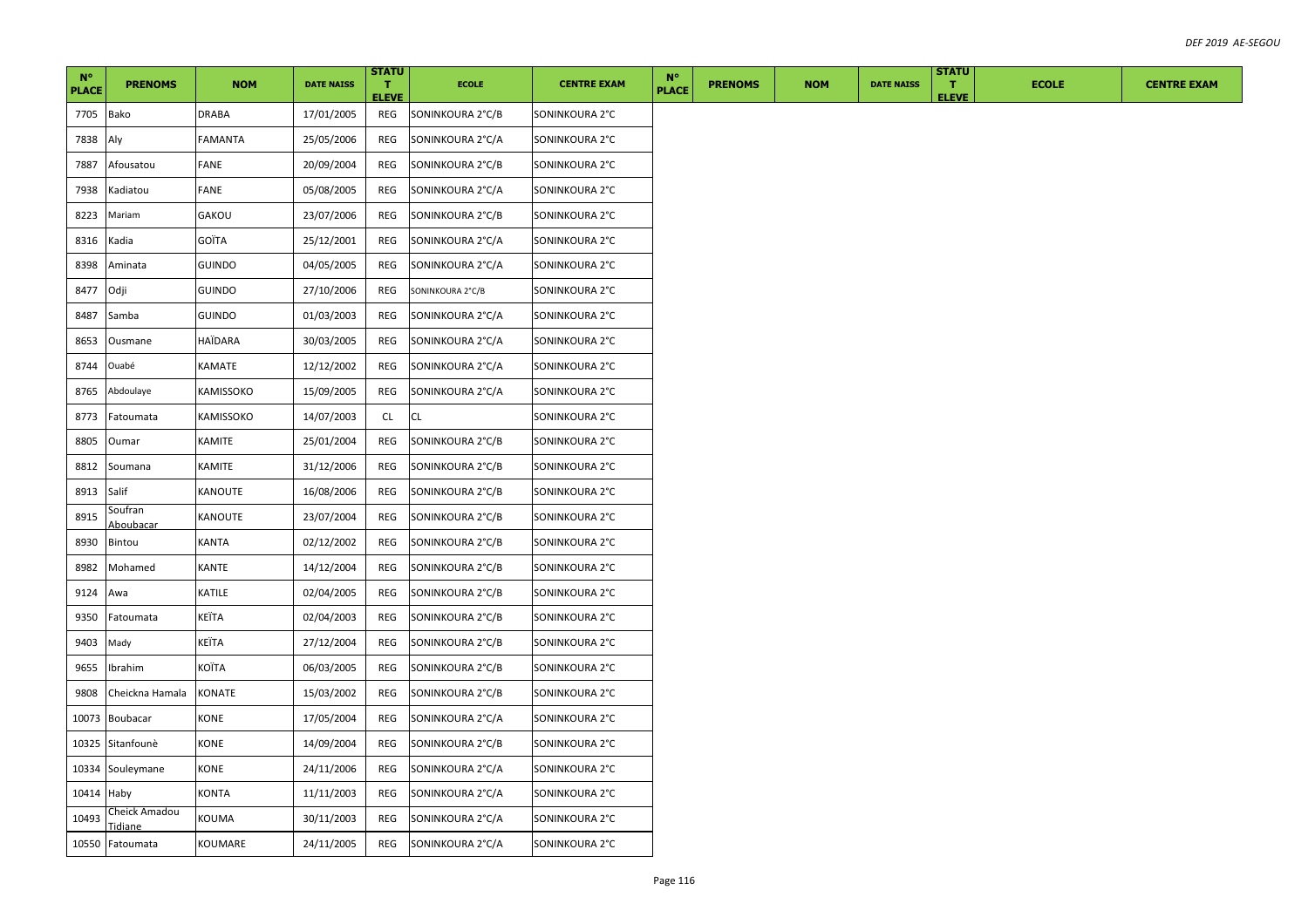| $N^{\circ}$<br><b>PLACE</b> | <b>PRENOMS</b>             | <b>NOM</b>      | <b>DATE NAISS</b> | <b>STATU</b><br>T.<br><b>ELEVE</b> | <b>ECOLE</b>     | <b>CENTRE EXAM</b> | $N^{\circ}$<br><b>PLACE</b> | <b>PRENOMS</b> | <b>NOM</b> | <b>DATE NAISS</b> | <b>STATU</b><br>$\mathbf{T}$<br><b>ELEVE</b> | <b>ECOLE</b> | <b>CENTRE EXAM</b> |
|-----------------------------|----------------------------|-----------------|-------------------|------------------------------------|------------------|--------------------|-----------------------------|----------------|------------|-------------------|----------------------------------------------|--------------|--------------------|
| 10821                       | Alimata                    | MAÏGA           | 20/07/2004        | REG                                | SONINKOURA 2°C/B | SONINKOURA 2°C     |                             |                |            |                   |                                              |              |                    |
| 10838                       | Awa                        | MAÏGA           | 02/03/2005        | REG                                | SONINKOURA 2°C/B | SONINKOURA 2°C     |                             |                |            |                   |                                              |              |                    |
| 10923                       | Mohamed                    | MAÏGA           | 02/01/2005        | REG                                | SONINKOURA 2°C/B | SONINKOURA 2°C     |                             |                |            |                   |                                              |              |                    |
| 11020                       | Diakaridia                 | MALLE           | 28/04/2005        | REG                                | SONINKOURA 2°C/B | SONINKOURA 2°C     |                             |                |            |                   |                                              |              |                    |
| 11033                       | Fatoumata<br><u>Moussa</u> | MALLE           | 12/10/2005        | REG                                | SONINKOURA 2°C/A | SONINKOURA 2°C     |                             |                |            |                   |                                              |              |                    |
| 11517                       | Ali                        | <b>OUATTARA</b> | 24/04/2004        | REG                                | SONINKOURA 2°C/A | SONINKOURA 2°C     |                             |                |            |                   |                                              |              |                    |
| 11526                       | Hawa                       | <b>OUATTARA</b> | 12/03/2004        | REG                                | SONINKOURA 2°C/B | SONINKOURA 2°C     |                             |                |            |                   |                                              |              |                    |
|                             | 11928 Seydou               | SACKO           | 06/12/2002        | REG                                | SONINKOURA 2°C/B | SONINKOURA 2°C     |                             |                |            |                   |                                              |              |                    |
| 12063                       | Bakoroba                   | SAMAKE          | 19/11/2002        | REG                                | SONINKOURA 2°C/B | SONINKOURA 2°C     |                             |                |            |                   |                                              |              |                    |
| 12139                       | Lala                       | SAMAKE          | 18/05/2005        | REG                                | SONINKOURA 2°C/B | SONINKOURA 2°C     |                             |                |            |                   |                                              |              |                    |
| 12167                       | Minata                     | SAMAKE          | 01/01/2003        | REG                                | SONINKOURA 2°C/B | SONINKOURA 2°C     |                             |                |            |                   |                                              |              |                    |
| 12308                       | Aboubacrine                | SANGARE         | 15/10/2005        | REG                                | SONINKOURA 2°C/A | SONINKOURA 2°C     |                             |                |            |                   |                                              |              |                    |
| 12312                       | Adama                      | SANGARE         | 21/11/2001        | REG                                | SONINKOURA 2°C/B | SONINKOURA 2°C     |                             |                |            |                   |                                              |              |                    |
| 12426 Salif                 |                            | SANGARE         | 29/05/2003        | REG                                | SONINKOURA 2°C/B | SONINKOURA 2°C     |                             |                |            |                   |                                              |              |                    |
| 12539                       | Fatoumata                  | SANOGO          | 27/02/2001        | REG                                | SONINKOURA 2°C/B | SONINKOURA 2°C     |                             |                |            |                   |                                              |              |                    |
| 12835                       | Djénébou                   | SIDIBE          | 21/09/2003        | REG                                | SONINKOURA 2°C/B | SONINKOURA 2°C     |                             |                |            |                   |                                              |              |                    |
| 12869                       | Kadiatou                   | SIDIBE          | 16/07/2005        | REG                                | SONINKOURA 2°C/B | SONINKOURA 2°C     |                             |                |            |                   |                                              |              |                    |
| 12934                       | Ousmane                    | SIDIBE          | 31/12/2006        | REG                                | SONINKOURA 2°C/A | SONINKOURA 2°C     |                             |                |            |                   |                                              |              |                    |
| 13202                       | Fanta Founè                | SOGOBA          | 21/01/2003        | REG                                | SONINKOURA 2°C/A | SONINKOURA 2°C     |                             |                |            |                   |                                              |              |                    |
| 13217                       | Hawa                       | SOGOBA          | 18/10/2004        | REG                                | SONINKOURA 2°C/A | SONINKOURA 2°C     |                             |                |            |                   |                                              |              |                    |
| 13503                       | Aboubacar                  | SY              | 18/04/2004        | REG                                | SONINKOURA 2°C/B | SONINKOURA 2°C     |                             |                |            |                   |                                              |              |                    |
| 13510                       | Halimatou                  | SY              | 15/02/2005        | REG                                | SONINKOURA 2°C/A | SONINKOURA 2°C     |                             |                |            |                   |                                              |              |                    |
| 13551                       | Fanta                      | SYLLA           | 05/05/2005        | REG                                | SONINKOURA 2°C/B | SONINKOURA 2°C     |                             |                |            |                   |                                              |              |                    |
| 13557                       | Founé                      | <b>SYLLA</b>    | 12/08/2005        | REG                                | SONINKOURA 2°C/A | SONINKOURA 2°C     |                             |                |            |                   |                                              |              |                    |
| 13720                       | Aguibou                    | TANGARA         | 30/05/2005        | REG                                | SONINKOURA 2°C/A | SONINKOURA 2°C     |                             |                |            |                   |                                              |              |                    |
| 13770                       | Badra Aliou                | TANGARA         | 20/01/2006        | REG                                | SONINKOURA 2°C/A | SONINKOURA 2°C     |                             |                |            |                   |                                              |              |                    |
| 13824                       | Daouda                     | TANGARA         | 20/08/2002        | REG                                | SONINKOURA 2°C/A | SONINKOURA 2°C     |                             |                |            |                   |                                              |              |                    |
| 13929                       | Lelaïcha                   | TANGARA         | 12/09/2005        | REG                                | SONINKOURA 2°C/B | SONINKOURA 2°C     |                             |                |            |                   |                                              |              |                    |
|                             | 14021 Oumou                | TANGARA         | 17/02/2005        | REG                                | SONINKOURA 2°C/A | SONINKOURA 2°C     |                             |                |            |                   |                                              |              |                    |
| 14127 Aly                   |                            | TEME            | 08/04/2005        | REG                                | SONINKOURA 2°C/B | SONINKOURA 2°C     |                             |                |            |                   |                                              |              |                    |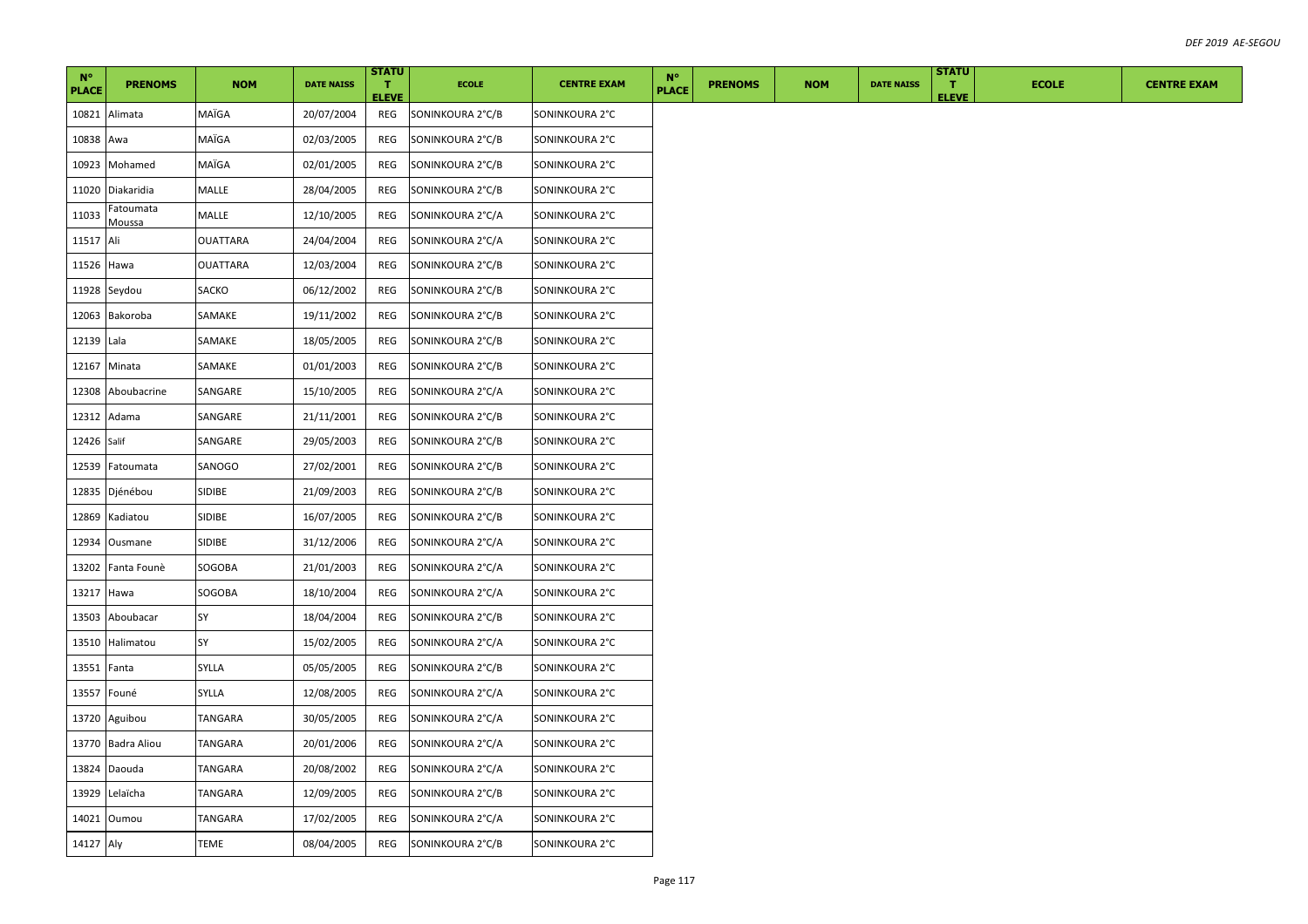| $N^{\circ}$<br><b>PLACE</b> | <b>PRENOMS</b>                                   | <b>NOM</b>    | <b>DATE NAISS</b> | <b>STATU</b><br>т.  | <b>ECOLE</b>     | <b>CENTRE EXAM</b> | $N^{\circ}$<br><b>PLACE</b> | <b>PRENOMS</b> | <b>NOM</b> | <b>DATE NAISS</b> | <b>STATU</b><br>т. | <b>ECOLE</b> | <b>CENTRE EXAM</b> |
|-----------------------------|--------------------------------------------------|---------------|-------------------|---------------------|------------------|--------------------|-----------------------------|----------------|------------|-------------------|--------------------|--------------|--------------------|
| 14220                       | Alimatou                                         | <b>THIERO</b> | 10/10/2004        | <b>ELEVE</b><br>REG | SONINKOURA 2°C/B | SONINKOURA 2°C     |                             |                |            |                   | <b>ELEVE</b>       |              |                    |
| 14228                       | Aminata                                          | <b>THIERO</b> | 08/02/2006        | REG                 | SONINKOURA 2°C/A | SONINKOURA 2°C     |                             |                |            |                   |                    |              |                    |
| 14245 Fanta                 |                                                  | <b>THIERO</b> | 28/11/2005        | REG                 | SONINKOURA 2°C/B | SONINKOURA 2°C     |                             |                |            |                   |                    |              |                    |
| 14655                       | Ibrahim                                          | <b>TOURE</b>  | 16/09/2003        | REG                 | SONINKOURA 2°C/A | SONINKOURA 2°C     |                             |                |            |                   |                    |              |                    |
| 14662                       | Kadia                                            | <b>TOURE</b>  | 13/09/2005        | REG                 | SONINKOURA 2°C/A | SONINKOURA 2°C     |                             |                |            |                   |                    |              |                    |
| 14689                       | Maïmouna                                         | TOURE         | 15/08/2005        | REG                 | SONINKOURA 2°C/A | SONINKOURA 2°C     |                             |                |            |                   |                    |              |                    |
| 14718                       | Mohamed                                          | TOURE         | 08/04/2006        | REG                 | SONINKOURA 2°C/A | SONINKOURA 2°C     |                             |                |            |                   |                    |              |                    |
| 14905                       | Aïssatou                                         | TRAORE        | 16/08/2004        | REG                 | SONINKOURA 2°C/B | SONINKOURA 2°C     |                             |                |            |                   |                    |              |                    |
| 15354                       | Djénéba O                                        | TRAORE        | 12/05/2002        | REG                 | SONINKOURA 2°C/A | SONINKOURA 2°C     |                             |                |            |                   |                    |              |                    |
| 15370 Djibril               |                                                  | TRAORE        | 16/02/2003        | REG                 | SONINKOURA 2°C/B | SONINKOURA 2°C     |                             |                |            |                   |                    |              |                    |
| 15693                       | Kadiatou M                                       | TRAORE        | 05/11/2005        | REG                 | SONINKOURA 2°C/A | SONINKOURA 2°C     |                             |                |            |                   |                    |              |                    |
| 15719                       | Kady                                             | TRAORE        | 11/04/2004        | REG                 | SONINKOURA 2°C/A | SONINKOURA 2°C     |                             |                |            |                   |                    |              |                    |
| 15758                       | Korotoumou                                       | TRAORE        | 30/06/2006        | REG                 | SONINKOURA 2°C/B | SONINKOURA 2°C     |                             |                |            |                   |                    |              |                    |
| 15759                       | <u>Abdoulaye</u><br>Korotoumou<br><u>Bréhima</u> | TRAORE        | 25/01/2004        | REG                 | SONINKOURA 2°C/B | SONINKOURA 2°C     |                             |                |            |                   |                    |              |                    |
| 15799                       | Latifatou                                        | TRAORE        | 07/12/2003        | REG                 | SONINKOURA 2°C/A | SONINKOURA 2°C     |                             |                |            |                   |                    |              |                    |
| 15838                       | Mahamadou                                        | TRAORE        | 24/12/2005        | REG                 | SONINKOURA 2°C/B | SONINKOURA 2°C     |                             |                |            |                   |                    |              |                    |
| 15845                       | Mahamadou<br>.amine                              | TRAORE        | 21/03/2004        | REG                 | SONINKOURA 2°C/B | SONINKOURA 2°C     |                             |                |            |                   |                    |              |                    |
| 15982                       | Massaran                                         | TRAORE        | 15/12/2002        | REG                 | SONINKOURA 2°C/B | SONINKOURA 2°C     |                             |                |            |                   |                    |              |                    |
| 16085                       | Moussa                                           | TRAORE        | 20/11/2004        | REG                 | SONINKOURA 2°C/A | SONINKOURA 2°C     |                             |                |            |                   |                    |              |                    |
| 16099                       | Nana                                             | TRAORE        | 14/06/2004        | REG                 | SONINKOURA 2°C/B | SONINKOURA 2°C     |                             |                |            |                   |                    |              |                    |
| 16144                       | Oumar                                            | TRAORE        | 10/12/2004        | REG                 | SONINKOURA 2°C/B | SONINKOURA 2°C     |                             |                |            |                   |                    |              |                    |
|                             | 16170 Oumou                                      | TRAORE        | 21/03/2006        | REG                 | SONINKOURA 2°C/A | SONINKOURA 2°C     |                             |                |            |                   |                    |              |                    |
| 16171                       | Oumou                                            | TRAORE        | 24/09/2005        | REG                 | SONINKOURA 2°C/B | SONINKOURA 2°C     |                             |                |            |                   |                    |              |                    |
| 16193                       | Ousmane                                          | TRAORE        | 11/07/2005        | REG                 | SONINKOURA 2°C/B | SONINKOURA 2°C     |                             |                |            |                   |                    |              |                    |
| 16213                       | Rokia                                            | TRAORE        | 06/10/2004        | REG                 | SONINKOURA 2°C/A | SONINKOURA 2°C     |                             |                |            |                   |                    |              |                    |
| 16332                       | Sidi Yaya                                        | TRAORE        | 11/11/2001        | REG                 | SONINKOURA 2°C/A | SONINKOURA 2°C     |                             |                |            |                   |                    |              |                    |
|                             | 16488 Yahaya                                     | TRAORE        | 27/06/2001        | REG                 | SONINKOURA 2°C/B | SONINKOURA 2°C     |                             |                |            |                   |                    |              |                    |
| 16518                       | Youssouf                                         | TRAORE        | 16/03/2006        | REG                 | SONINKOURA 2°C/B | SONINKOURA 2°C     |                             |                |            |                   |                    |              |                    |
|                             | 16689 Moussa                                     | YATTARA       | 15/08/2000        | REG                 | SONINKOURA 2°C/B | SONINKOURA 2°C     |                             |                |            |                   |                    |              |                    |
|                             | 16772 Aboubacar Sidiki                           | ZOU           | 07/06/2004        | REG                 | SONINKOURA 2°C/A | SONINKOURA 2°C     |                             |                |            |                   |                    |              |                    |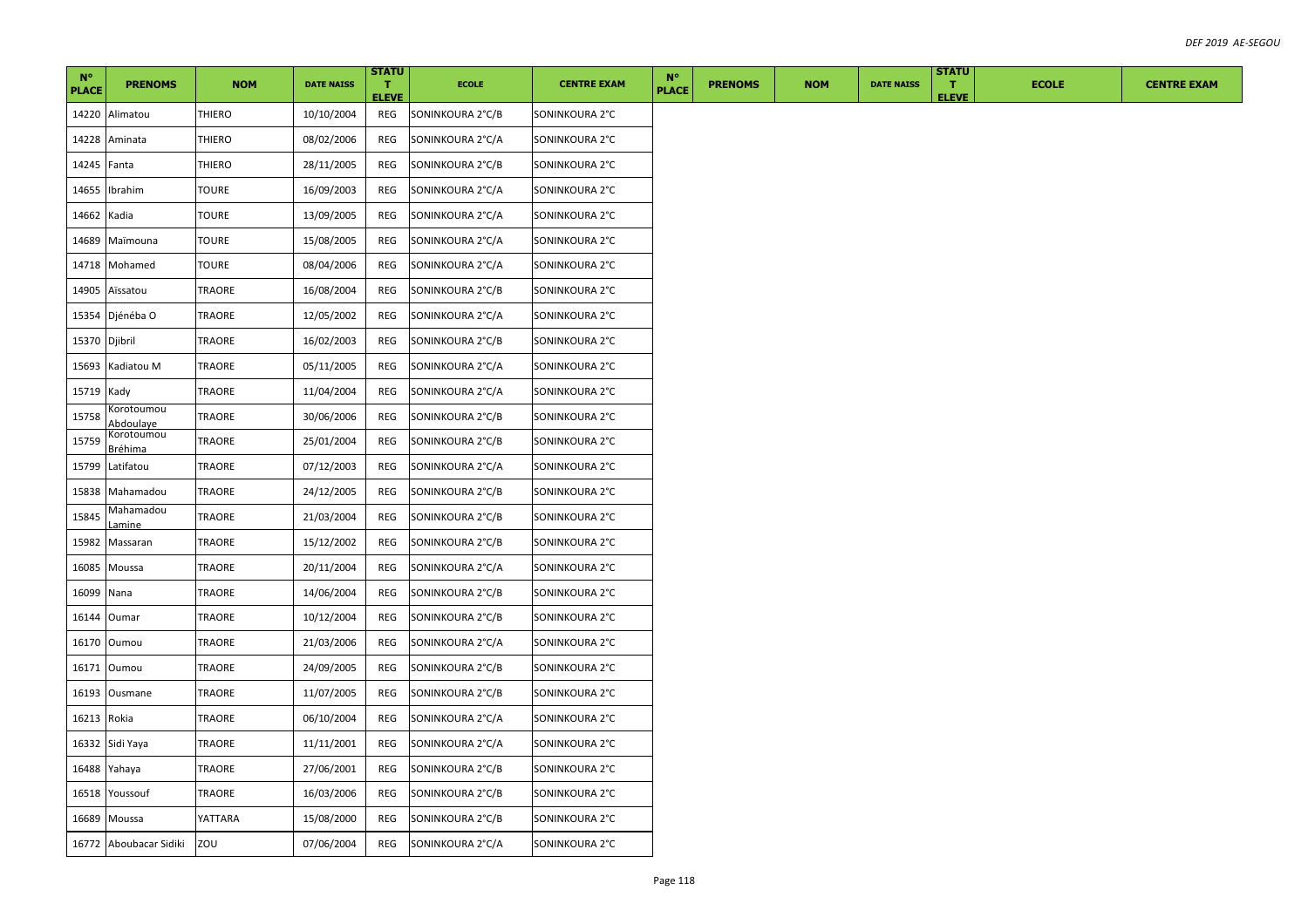| $N^{\circ}$<br><b>PLACE</b> | <b>PRENOMS</b>       | <b>NOM</b>       | <b>DATE NAISS</b> | <b>STATU</b><br>T.<br><b>ELEVE</b> | <b>ECOLE</b>          | <b>CENTRE EXAM</b> | $N^{\circ}$<br><b>PLACE</b> | <b>PRENOMS</b> | <b>NOM</b> | <b>DATE NAISS</b> | <b>STATU</b><br>л.<br><b>ELEVE</b> | <b>ECOLE</b> | <b>CENTRE EXAM</b> |
|-----------------------------|----------------------|------------------|-------------------|------------------------------------|-----------------------|--------------------|-----------------------------|----------------|------------|-------------------|------------------------------------|--------------|--------------------|
| 240                         | Djénéba              | BAH              | 17/01/2005        | REG                                | T.H.K 2°C/B           | T.H.KONTAO 2°C     |                             |                |            |                   |                                    |              |                    |
| 390                         | Karounga             | <b>BALLO</b>     | 04/01/2006        | REG                                | T.H.K $2^{\circ}$ C/A | T.H.KONTAO 2°C     |                             |                |            |                   |                                    |              |                    |
| 463                         | Alfousseyni          | BAMBA            | 28/11/2003        | REG                                | T.H.K 2°C/B           | T.H.KONTAO 2°C     |                             |                |            |                   |                                    |              |                    |
| 548                         | Cheick Tidiane       | <b>BARRY</b>     | 31/12/2002        | REG                                | DOUGOUKOUNA 2°C       | T.H.KONTAO 2°C     |                             |                |            |                   |                                    |              |                    |
| 1039                        | Nouhoum              | <b>BOUARE</b>    | 12/03/2005        | REG                                | T.H.K 2°C/B           | T.H.KONTAO 2°C     |                             |                |            |                   |                                    |              |                    |
| 1052                        | Oumou                | <b>BOUARE</b>    | 23/07/2005        | REG                                | T.H.K $2^{\circ}C/A$  | T.H.KONTAO 2°C     |                             |                |            |                   |                                    |              |                    |
| 1061                        | Ousmane              | <b>BOUARE</b>    | 04/02/2005        | REG                                | T.H.K $2^{\circ}C/B$  | T.H.KONTAO 2°C     |                             |                |            |                   |                                    |              |                    |
| 1744                        | Alimata Soumana      | COULIBALY        | 04/12/2004        | REG                                | DOUGOUKOUNA 2°C       | T.H.KONTAO 2°C     |                             |                |            |                   |                                    |              |                    |
| 1759                        | Alou                 | COULIBALY        | 28/10/2005        | REG                                | T.H.K 2°C/B           | T.H.KONTAO 2°C     |                             |                |            |                   |                                    |              |                    |
| 1951                        | Awa Ibrim            | COULIBALY        | 01/01/2003        | REG                                | DOUGOUKOUNA 2°C       | T.H.KONTAO 2°C     |                             |                |            |                   |                                    |              |                    |
| 2049                        | <b>Binta</b>         | COULIBALY        | 15/03/2003        | REG                                | T.H.K 2°C/A           | T.H.KONTAO 2°C     |                             |                |            |                   |                                    |              |                    |
| 2142                        | Cheick Oumar         | COULIBALY        | 03/03/2005        | REG                                | DOUGOUKOUNA 2°C       | T.H.KONTAO 2°C     |                             |                |            |                   |                                    |              |                    |
| 2440                        | Harouna              | COULIBALY        | 01/06/2005        | REG                                | DOUGOUKOUNA 2°C       | T.H.KONTAO 2°C     |                             |                |            |                   |                                    |              |                    |
| 2727                        | Lassine              | COULIBALY        | 31/12/2006        | REG                                | SÉKORO 2°C            | T.H.KONTAO 2°C     |                             |                |            |                   |                                    |              |                    |
| 2803                        | Mahamadou Y          | COULIBALY        | 26/11/2004        | REG                                | T.H.K $2^{\circ}$ C/B | T.H.KONTAO 2°C     |                             |                |            |                   |                                    |              |                    |
| 3003                        | Modibo               | COULIBALY        | 31/12/2005        | REG                                | SÉKORO 2°C            | T.H.KONTAO 2°C     |                             |                |            |                   |                                    |              |                    |
| 3088                        | Nama                 | COULIBALY        | 16/05/2004        | REG                                | DOUGOUKOUNA 2°C       | T.H.KONTAO 2°C     |                             |                |            |                   |                                    |              |                    |
| 3311                        | Salama               | COULIBALY        | 05/08/2006        | REG                                | SÉKORO 2°C            | T.H.KONTAO 2°C     |                             |                |            |                   |                                    |              |                    |
| 3466                        | Sitan Saïbou         | <b>COULIBALY</b> | 13/01/2005        | REG                                | DOUGOUKOUNA 2°C       | T.H.KONTAO 2°C     |                             |                |            |                   |                                    |              |                    |
| 3515                        | Soungalo             | COULIBALY        | 10/07/2005        | REG                                | T.H.K 2°C/A           | T.H.KONTAO 2°C     |                             |                |            |                   |                                    |              |                    |
| 3564                        | Wowa                 | COULIBALY        | 15/09/2004        | REG                                | DOUGOUKOUNA 2°C       | T.H.KONTAO 2°C     |                             |                |            |                   |                                    |              |                    |
| 4142                        | Aminata              | DEMBELE          | 14/05/2004        | REG                                | T.H.K 2°C/A           | T.H.KONTAO 2°C     |                             |                |            |                   |                                    |              |                    |
| 4412                        | lssa                 | DEMBELE          | 12/01/2001        | CL                                 | <b>CL</b>             | T.H.KONTAO 2°C     |                             |                |            |                   |                                    |              |                    |
| 4483                        | Lassine              | DEMBELE          | 05/01/2004        | REG                                | DOUGOUKOUNA 2°C       | T.H.KONTAO 2°C     |                             |                |            |                   |                                    |              |                    |
| 4504                        | Mahamadou            | DEMBELE          | 03/04/2004        | REG                                | T.H.K $2^{\circ}C/A$  | T.H.KONTAO 2°C     |                             |                |            |                   |                                    |              |                    |
| 4567                        | Vlassa<br>Souleymane | DEMBELE          | 01/01/2000        | REG                                | T.H.K $2^{\circ}C/A$  | T.H.KONTAO 2°C     |                             |                |            |                   |                                    |              |                    |
| 4692                        | Ramata               | DEMBELE          | 01/01/2006        | REG                                | T.H.K $2^{\circ}C/B$  | T.H.KONTAO 2°C     |                             |                |            |                   |                                    |              |                    |
| 4848                        | Fatoumata            | DENTE            | 21/12/2003        | REG                                | SÉKORO 2°C            | T.H.KONTAO 2°C     |                             |                |            |                   |                                    |              |                    |
| 5298                        | Djénéba              | <b>DIALLO</b>    | 01/01/2003        | REG                                | DOUGOUKOUNA 2°C       | T.H.KONTAO 2°C     |                             |                |            |                   |                                    |              |                    |
| 5334                        | Fatoumata            | <b>DIALLO</b>    | 12/09/2003        | REG                                | T.H.K 2°C/A           | T.H.KONTAO 2°C     |                             |                |            |                   |                                    |              |                    |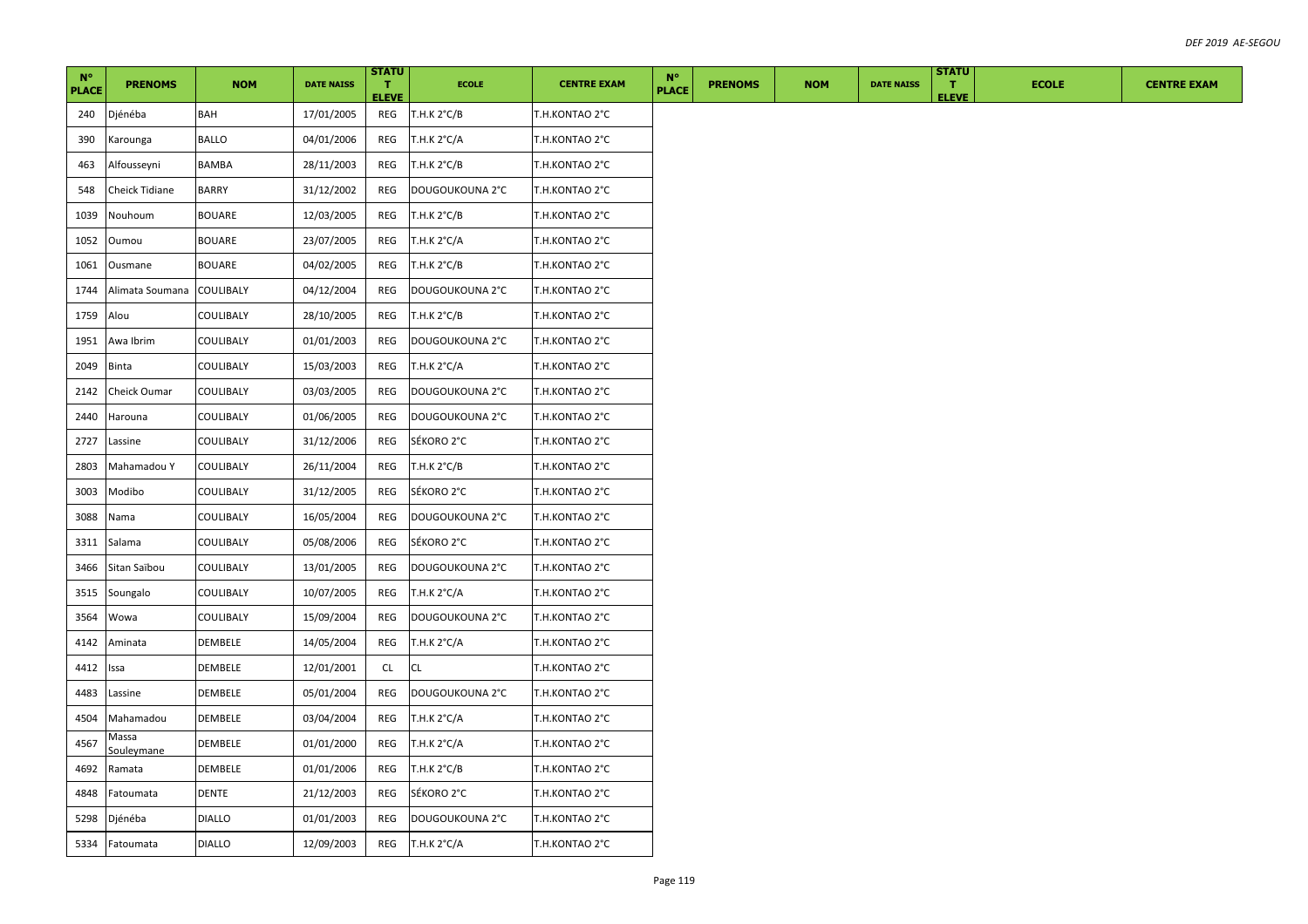| $N^{\circ}$<br><b>PLACE</b> | <b>PRENOMS</b>     | <b>NOM</b>        | <b>DATE NAISS</b> | <b>STATU</b><br>T.<br><b>ELEVE</b> | <b>ECOLE</b>          | <b>CENTRE EXAM</b> | $N^{\circ}$<br><b>PLACE</b> | <b>PRENOMS</b> | <b>NOM</b> | <b>DATE NAISS</b> | <b>STATU</b><br>л.<br><b>ELEVE</b> | <b>ECOLE</b> | <b>CENTRE EXAM</b> |
|-----------------------------|--------------------|-------------------|-------------------|------------------------------------|-----------------------|--------------------|-----------------------------|----------------|------------|-------------------|------------------------------------|--------------|--------------------|
| 5409                        | Madina             | <b>DIALLO</b>     | 19/10/2002        | REG                                | T.H.K 2°C/B           | T.H.KONTAO 2°C     |                             |                |            |                   |                                    |              |                    |
| 5587                        | Abdoulaye          | <b>DIAMOUTENE</b> | 04/03/2002        | REG                                | T.H.K $2^{\circ}$ C/A | T.H.KONTAO 2°C     |                             |                |            |                   |                                    |              |                    |
| 5948                        | Bocary             | <b>DIARRA</b>     | 01/01/2003        | REG                                | SÉKORO 2°C            | T.H.KONTAO 2°C     |                             |                |            |                   |                                    |              |                    |
| 6246                        | Jean               | <b>DIARRA</b>     | 19/01/2005        | REG                                | T.H.K 2°C/A           | T.H.KONTAO 2°C     |                             |                |            |                   |                                    |              |                    |
| 6316                        | Kéfa               | <b>DIARRA</b>     | 12/03/2004        | REG                                | T.H.K $2^{\circ}$ C/A | T.H.KONTAO 2°C     |                             |                |            |                   |                                    |              |                    |
| 6322                        | Konimba            | <b>DIARRA</b>     | 01/01/2003        | REG                                | SÉKORO 2°C            | T.H.KONTAO 2°C     |                             |                |            |                   |                                    |              |                    |
| 7269                        | <b>Batata</b>      | <b>DJIRE</b>      | 15/11/2004        | REG                                | T.H.K $2^{\circ}C/A$  | T.H.KONTAO 2°C     |                             |                |            |                   |                                    |              |                    |
| 7305                        | Fatoumata          | <b>DJIRE</b>      | 13/04/2004        | REG                                | T.H.K $2^{\circ}C/A$  | T.H.KONTAO 2°C     |                             |                |            |                   |                                    |              |                    |
| 7345                        | Mahamadou          | <b>DJIRE</b>      | 26/06/2002        | REG                                | T.H.K $2^{\circ}C/A$  | T.H.KONTAO 2°C     |                             |                |            |                   |                                    |              |                    |
| 7371                        | Moussa<br>Mamoutou | <b>DJIRE</b>      | 06/05/2005        | REG                                | T.H.K $2^{\circ}C/A$  | T.H.KONTAO 2°C     |                             |                |            |                   |                                    |              |                    |
| 7379                        | Safiatou           | DJIRE             | 09/06/2003        | REG                                | T.H.K 2°C/B           | T.H.KONTAO 2°C     |                             |                |            |                   |                                    |              |                    |
| 7393                        | Souleymane         | <b>DJIRE</b>      | 01/01/2006        | REG                                | T.H.K $2^{\circ}C/A$  | T.H.KONTAO 2°C     |                             |                |            |                   |                                    |              |                    |
| 7400                        | Yah                | DJIRE             | 26/10/2004        | REG                                | T.H.K $2^{\circ}C/A$  | T.H.KONTAO 2°C     |                             |                |            |                   |                                    |              |                    |
| 7427                        | Alou               | <b>DOLO</b>       | 04/11/2004        | REG                                | T.H.K 2°C/B           | T.H.KONTAO 2°C     |                             |                |            |                   |                                    |              |                    |
| 7443                        | Oury               | DOLO              | 04/10/2005        | REG                                | T.H.K $2^{\circ}C/A$  | T.H.KONTAO 2°C     |                             |                |            |                   |                                    |              |                    |
| 7472                        | Abdoulaye          | <b>DOUCOURE</b>   | 23/08/2001        | REG                                | T.H.K 2°C/B           | T.H.KONTAO 2°C     |                             |                |            |                   |                                    |              |                    |
| 7488                        | Fanta              | <b>DOUCOURE</b>   | 01/02/2005        | REG                                | T.H.K 2°C/B           | T.H.KONTAO 2°C     |                             |                |            |                   |                                    |              |                    |
| 7499                        | Kadiatou Moussa    | <b>DOUCOURE</b>   | 01/04/2001        | REG                                | T.H.K 2°C/B           | T.H.KONTAO 2°C     |                             |                |            |                   |                                    |              |                    |
| 7514                        | Maymounatou        | <b>DOUCOURE</b>   | 16/02/2002        | REG                                | T.H.K 2°C/A           | T.H.KONTAO 2°C     |                             |                |            |                   |                                    |              |                    |
| 7593                        | Chaka              | <b>DOUMBIA</b>    | 05/12/2003        | REG                                | T.H.K 2°C/B           | T.H.KONTAO 2°C     |                             |                |            |                   |                                    |              |                    |
| 7615                        | Gninèdiè           | <b>DOUMBIA</b>    | 16/12/2005        | REG                                | T.H.K $2^{\circ}C/A$  | T.H.KONTAO 2°C     |                             |                |            |                   |                                    |              |                    |
| 7843                        | Assitan L          | FAMANTA           | 10/12/2004        | REG                                | T.H.K 2°C/B           | T.H.KONTAO 2°C     |                             |                |            |                   |                                    |              |                    |
| 7865                        | Sedina Oumar       | FAMANTA           | 17/09/2003        | REG                                | T.H.K 2°C/B           | T.H.KONTAO 2°C     |                             |                |            |                   |                                    |              |                    |
| 7875                        | Bakary             | FAMENTA           | 23/01/2002        | REG                                | T.H.K $2^{\circ}C/A$  | T.H.KONTAO 2°C     |                             |                |            |                   |                                    |              |                    |
| 8508                        | Boubacar           | <b>GUIRE</b>      | 20/02/2003        | REG                                | T.H.K $2^{\circ}C/A$  | T.H.KONTAO 2°C     |                             |                |            |                   |                                    |              |                    |
| 8856                        | Bayssa             | KANE              | 01/11/2003        | REG                                | SÉKORO 2°C            | T.H.KONTAO 2°C     |                             |                |            |                   |                                    |              |                    |
| 8861                        | Djénebou           | KANE              | 31/08/2002        | REG                                | T.H.K 2°C/B           | T.H.KONTAO 2°C     |                             |                |            |                   |                                    |              |                    |
| 8872                        | Lassiné            | KANE              | 29/07/2003        | REG                                | SÉKORO 2°C            | T.H.KONTAO 2°C     |                             |                |            |                   |                                    |              |                    |
| 9269                        | Aïchata            | KEÏTA             | 24/07/2005        | REG                                | SÉKORO 2°C            | T.H.KONTAO 2°C     |                             |                |            |                   |                                    |              |                    |
|                             | 10031 Arouna       | KONE              | 30/07/2002        | REG                                | T.H.K 2°C/A           | T.H.KONTAO 2°C     |                             |                |            |                   |                                    |              |                    |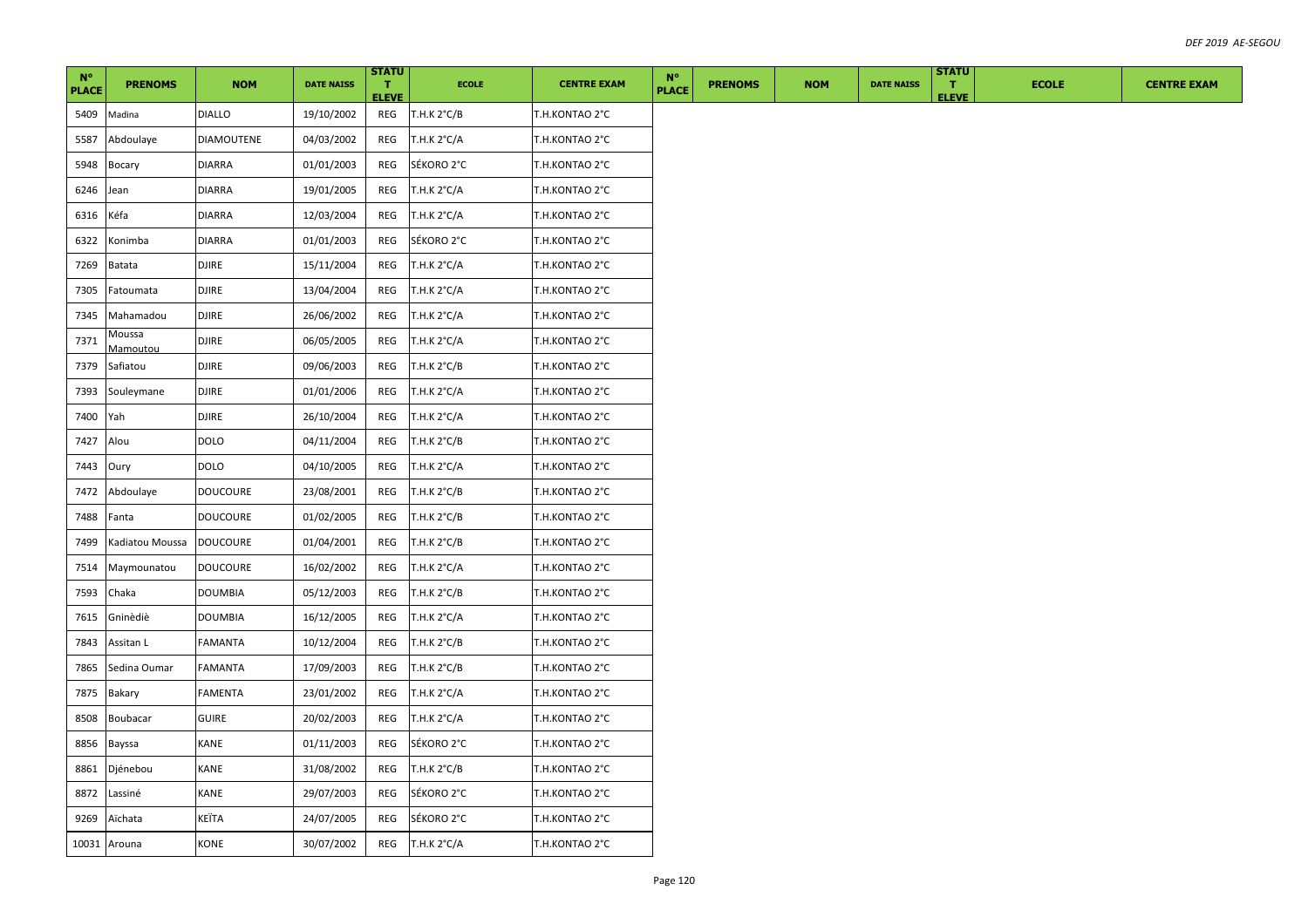| $N^{\circ}$<br><b>PLACE</b> | <b>PRENOMS</b>         | <b>NOM</b>                  | <b>DATE NAISS</b> | <b>STATU</b><br>т.<br><b>ELEVE</b> | <b>ECOLE</b>          | <b>CENTRE EXAM</b> | $N^{\circ}$<br><b>PLACE</b> | <b>PRENOMS</b> | <b>NOM</b> | <b>DATE NAISS</b> | <b>STATU</b><br>$\mathbf{T}$<br><b>ELEVE</b> | <b>ECOLE</b> | <b>CENTRE EXAM</b> |
|-----------------------------|------------------------|-----------------------------|-------------------|------------------------------------|-----------------------|--------------------|-----------------------------|----------------|------------|-------------------|----------------------------------------------|--------------|--------------------|
| 10050 Awa                   |                        | KONE                        | 05/06/2004        | REG                                | T.H.K 2°C/B           | T.H.KONTAO 2°C     |                             |                |            |                   |                                              |              |                    |
| 10449                       | Souleymane             | KONTA                       | 03/10/2002        | <b>CL</b>                          | <b>CL</b>             | T.H.KONTAO 2°C     |                             |                |            |                   |                                              |              |                    |
| 10628                       | Cheickna               | KOUYATE                     | 17/04/2005        | REG                                | SÉKORO 2°C            | T.H.KONTAO 2°C     |                             |                |            |                   |                                              |              |                    |
| 11170 Siaka                 |                        | MARIKO                      | 07/04/2004        | REG                                | DOUGOUKOUNA 2°C       | T.H.KONTAO 2°C     |                             |                |            |                   |                                              |              |                    |
| 11194 Awa                   |                        | <b>MINTA</b>                | 31/12/2005        | REG                                | SÉKORO 2°C            | T.H.KONTAO 2°C     |                             |                |            |                   |                                              |              |                    |
| 11225                       | Fadimata Walet         | <b>MOHAMED</b>              | 16/08/2002        | REG                                | T.H.K 2°C/A           | T.H.KONTAO 2°C     |                             |                |            |                   |                                              |              |                    |
| 11232                       | Assadeck Ag            | MOHAMED<br><b>ALMOULOUD</b> | 31/12/2000        | REG                                | T.H.K 2°C/B           | T.H.KONTAO 2°C     |                             |                |            |                   |                                              |              |                    |
| 12845                       | Fatoumata              | <b>SIDIBE</b>               | 07/01/2004        | REG                                | SÉKORO 2°C            | T.H.KONTAO 2°C     |                             |                |            |                   |                                              |              |                    |
| 13365                       | Kadia                  | SOUKOUMANA                  | 11/01/2002        | REG                                | T.H.K 2°C/A           | T.H.KONTAO 2°C     |                             |                |            |                   |                                              |              |                    |
| 13408                       | Mariam                 | SOUNGOUMANA                 | 01/03/2003        | REG                                | T.H.K 2°C/A           | T.H.KONTAO 2°C     |                             |                |            |                   |                                              |              |                    |
| 13596                       | Oumou                  | SYLLA                       | 23/03/2005        | REG                                | T.H.K 2°C/B           | T.H.KONTAO 2°C     |                             |                |            |                   |                                              |              |                    |
| 14033                       | Samba                  | TANGARA                     | 14/08/2003        | REG                                | DOUGOUKOUNA 2°C       | T.H.KONTAO 2°C     |                             |                |            |                   |                                              |              |                    |
|                             | 14119 Mariam           | TEMBELY                     | 03/05/2004        | REG                                | T.H.K 2°C/B           | T.H.KONTAO 2°C     |                             |                |            |                   |                                              |              |                    |
|                             | 14610 Djénéba          | <b>TOURE</b>                | 20/05/2006        | REG                                | SÉKORO 2°C            | T.H.KONTAO 2°C     |                             |                |            |                   |                                              |              |                    |
| 14726                       | Moussa                 | TOURE                       | 14/09/2005        | REG                                | SÉKORO 2°C            | T.H.KONTAO 2°C     |                             |                |            |                   |                                              |              |                    |
| 14759 Saouti                |                        | <b>TOURE</b>                | 25/02/2006        | REG                                | SÉKORO 2°C            | T.H.KONTAO 2°C     |                             |                |            |                   |                                              |              |                    |
| 14989                       | Amadou Sékou           | TRAORE                      | 17/04/2004        | REG                                | SÉKORO 2°C            | T.H.KONTAO 2°C     |                             |                |            |                   |                                              |              |                    |
| 14990                       | Amadou Soumaïla TRAORE |                             | 23/03/2004        | REG                                | SÉKORO 2°C            | T.H.KONTAO 2°C     |                             |                |            |                   |                                              |              |                    |
| 15000                       | Aminata                | TRAORE                      | 14/07/2003        | CL                                 | <b>CL</b>             | T.H.KONTAO 2°C     |                             |                |            |                   |                                              |              |                    |
| 15230                       | Boubacar               | TRAORE                      | 15/10/1999        | CL                                 | <b>CL</b>             | T.H.KONTAO 2°C     |                             |                |            |                   |                                              |              |                    |
| 15238                       | Boukadary Kader        | <b>TRAORE</b>               | 23/06/2006        | REG                                | T.H.K 2°C/B           | T.H.KONTAO 2°C     |                             |                |            |                   |                                              |              |                    |
| 15412                       | Fanta                  | TRAORE                      | 05/11/2003        | REG                                | T.H.K 2°C/B           | T.H.KONTAO 2°C     |                             |                |            |                   |                                              |              |                    |
| 15531                       | Fatoumata S            | TRAORE                      | 02/03/2003        | REG                                | T.H.K 2°C/B           | T.H.KONTAO 2°C     |                             |                |            |                   |                                              |              |                    |
| 15677                       | Kadia                  | TRAORE                      | 26/10/2004        | REG                                | T.H.K $2^{\circ}C/A$  | T.H.KONTAO 2°C     |                             |                |            |                   |                                              |              |                    |
| 15678                       | Kadia                  | TRAORE                      | 14/10/2005        | REG                                | T.H.K 2°C/B           | T.H.KONTAO 2°C     |                             |                |            |                   |                                              |              |                    |
| 15702                       | Kadidia                | TRAORE                      | 25/08/2003        | REG                                | T.H.K $2^{\circ}$ C/A | T.H.KONTAO 2°C     |                             |                |            |                   |                                              |              |                    |
| 15715                       | Kadidiatou M           | TRAORE                      | 25/07/2003        | REG                                | SÉKORO 2°C            | T.H.KONTAO 2°C     |                             |                |            |                   |                                              |              |                    |
| 15802                       | Louise                 | TRAORE                      | 15/01/2007        | REG                                | T.H.K 2°C/B           | T.H.KONTAO 2°C     |                             |                |            |                   |                                              |              |                    |
|                             | 15976 Mariama          | TRAORE                      | 17/12/2003        | REG                                | SÉKORO 2°C            | T.H.KONTAO 2°C     |                             |                |            |                   |                                              |              |                    |
|                             | 16222 Rokiatou         | TRAORE                      | 31/12/2003        | REG                                | SÉKORO 2°C            | T.H.KONTAO 2°C     |                             |                |            |                   |                                              |              |                    |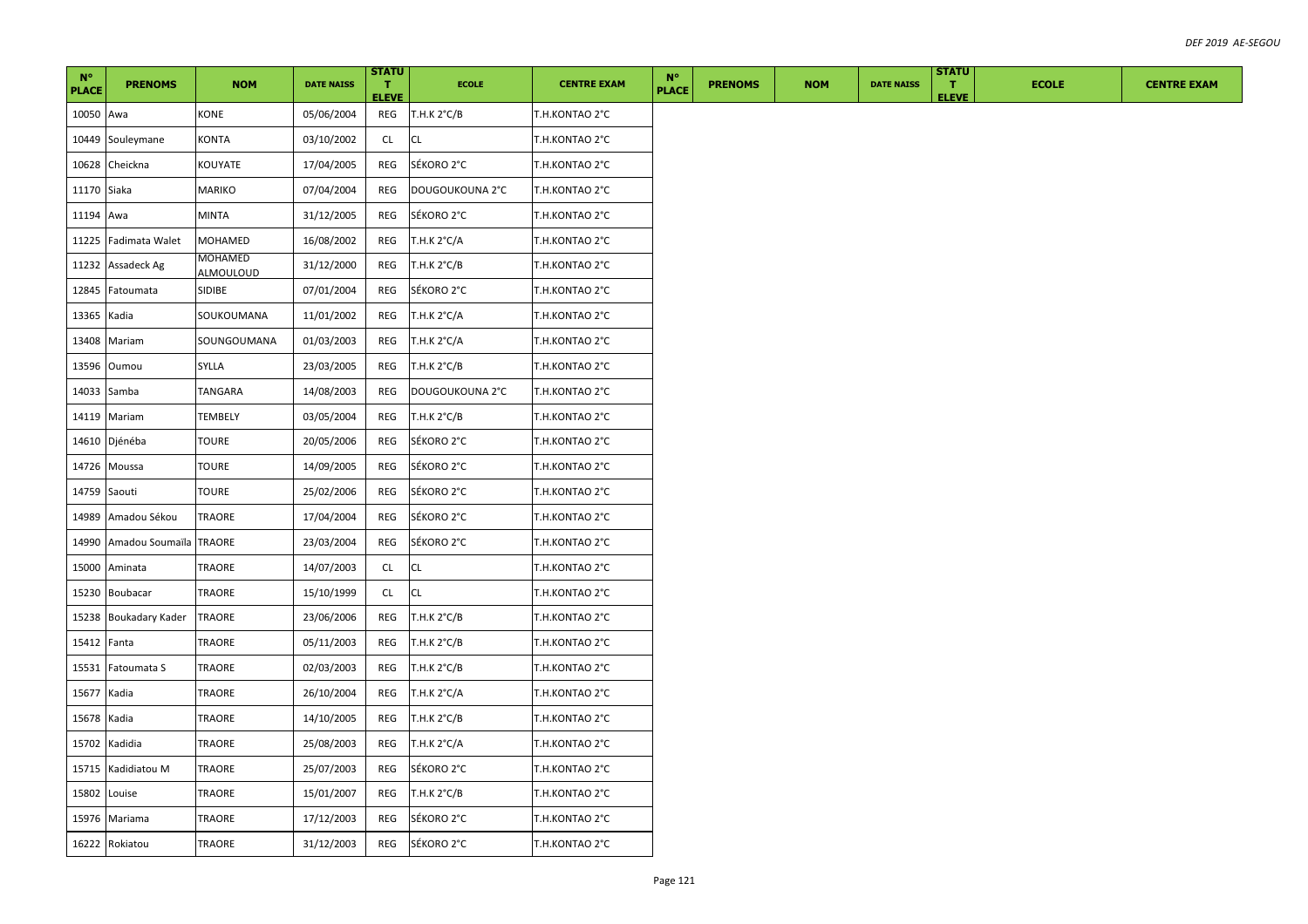| $N^{\circ}$<br><b>PLACE</b> | <b>PRENOMS</b>                 | <b>NOM</b>    | <b>DATE NAISS</b> | <b>STATU</b><br>п.<br><b>ELEVE</b> | <b>ECOLE</b>       | <b>CENTRE EXAM</b> | $N^{\circ}$<br><b>PLACE</b> | <b>PRENOMS</b> | <b>NOM</b> | <b>DATE NAISS</b> | <b>STATU</b><br>л.<br><b>ELEVE</b> | <b>ECOLE</b> | <b>CENTRE EXAM</b> |
|-----------------------------|--------------------------------|---------------|-------------------|------------------------------------|--------------------|--------------------|-----------------------------|----------------|------------|-------------------|------------------------------------|--------------|--------------------|
| 16266 Sanata                |                                | TRAORE        | 06/05/2005        | REG                                | SÉKORO 2°C         | T.H.KONTAO 2°C     |                             |                |            |                   |                                    |              |                    |
|                             | 16355 Sirantou                 | TRAORE        | 07/03/2003        | REG                                | SÉKORO 2°C         | T.H.KONTAO 2°C     |                             |                |            |                   |                                    |              |                    |
|                             | 16404 Souleymane               | TRAORE        | 05/07/2005        | REG                                | SÉKORO 2°C         | T.H.KONTAO 2°C     |                             |                |            |                   |                                    |              |                    |
|                             | 16482 Yacouba                  | TRAORE        | 01/01/2004        | REG                                | SÉKORO 2°C         | T.H.KONTAO 2°C     |                             |                |            |                   |                                    |              |                    |
| 15                          | Fatoumata                      | AGBEKE        | 01/01/2004        | REG                                | E.P NAOMIE III 2°C | T.K 1°C/B          |                             |                |            |                   |                                    |              |                    |
| 24                          | Kassim                         | AKAMBI        | 27/12/2005        | REG                                | E.P NAOMIE III 2°C | T.K 1°C/B          |                             |                |            |                   |                                    |              |                    |
| 44                          | Sékinetou                      | ANIKE         | 29/03/2003        | REG                                | E.P NAOMIE III 2°C | T.K 1°C/B          |                             |                |            |                   |                                    |              |                    |
| 76                          | Abiba                          | ARENOU        | 26/12/2003        | REG                                | E.P NAOMIE III 2°C | T.K 1°C/B          |                             |                |            |                   |                                    |              |                    |
| 78                          | Sodiq Alamu                    | AROJU         | 10/02/2006        | REG                                | E.P NAOMIE III 2°C | T.K 1°C/B          |                             |                |            |                   |                                    |              |                    |
| 286                         | Oumar                          | BAH           | 04/08/2006        | REG                                | T.K 2°C/B          | T.K 1°C/B          |                             |                |            |                   |                                    |              |                    |
| 343                         | Assitan                        | <b>BALLO</b>  | 10/01/2005        | REG                                | E.P NAOMIE III 2°C | T.K 1°C/B          |                             |                |            |                   |                                    |              |                    |
| 508                         | Sékou                          | <b>BARRO</b>  | 14/09/2004        | REG                                | E.P NAOMIE III 2°C | T.K 1°C/B          |                             |                |            |                   |                                    |              |                    |
| 667                         | Adam                           | BERTHE        | 19/05/2005        | REG                                | E.P NAOMIE III 2°C | T.K 1°C/B          |                             |                |            |                   |                                    |              |                    |
| 768                         | Fatoumata                      | <b>BOCOUM</b> | 28/01/2004        | REG                                | E.P NAOMIE III 2°C | $T.K 1^{\circ}C/B$ |                             |                |            |                   |                                    |              |                    |
| 1306                        | Amadou                         | <b>CISSE</b>  | 07/09/2005        | REG                                | T.K 2°C/B          | T.K 1°C/B          |                             |                |            |                   |                                    |              |                    |
| 1342                        | Dicorè                         | <b>CISSE</b>  | 16/09/2005        | REG                                | E.P NAOMIE III 2°C | T.K 1°C/B          |                             |                |            |                   |                                    |              |                    |
| 1479                        | Mohamed B                      | <b>CISSE</b>  | 14/06/2006        | REG                                | E.P NAOMIE III 2°C | T.K 1°C/B          |                             |                |            |                   |                                    |              |                    |
| 2208                        | Djeneba                        | COULIBALY     | 26/05/2006        | REG                                | E.P NAOMIE III 2°C | T.K 1°C/B          |                             |                |            |                   |                                    |              |                    |
| 2327                        | Fatoumata                      | COULIBALY     | 03/01/2006        | REG                                | E.P NAOMIE III 2°C | $T.K 1^{\circ}C/B$ |                             |                |            |                   |                                    |              |                    |
| 2544                        | Kadia                          | COULIBALY     | 02/07/2004        | REG                                | T.K 2°C/B          | T.K 1°C/B          |                             |                |            |                   |                                    |              |                    |
| 2912                        | Mariam                         | COULIBALY     | 20/12/2005        | REG                                | E.P NAOMIE III 2°C | T.K 1°C/B          |                             |                |            |                   |                                    |              |                    |
| 3399                        | Seydou                         | COULIBALY     | 14/10/2005        | REG                                | E.P NAOMIE III 2°C | T.K 1°C/B          |                             |                |            |                   |                                    |              |                    |
| 3526                        | Tahirou                        | COULIBALY     | 04/01/2003        | REG                                | T.K 2°C/B          | T.K 1°C/B          |                             |                |            |                   |                                    |              |                    |
| 3608                        | Youssouf                       | COULIBALY     | 01/07/2000        | CL                                 | СL                 | $T.K 1^{\circ}C/B$ |                             |                |            |                   |                                    |              |                    |
| 3739                        | Assitan                        | DAFFE         | 04/01/2007        | REG                                | E.P NAOMIE III 2°C | T.K 1°C/B          |                             |                |            |                   |                                    |              |                    |
| 3740                        | Cheick Ibrahim<br><b>Niass</b> | DAFFE         | 30/03/2005        | REG                                | E.P NAOMIE III 2°C | T.K 1°C/B          |                             |                |            |                   |                                    |              |                    |
| 3888                        | Bakary                         | DAOU          | 14/09/2005        | REG                                | E.P NAOMIE III 2°C | $T.K 1^{\circ}C/B$ |                             |                |            |                   |                                    |              |                    |
| 4124                        | Aminata                        | DEMBELE       | 20/07/2001        | <b>CL</b>                          | <b>CL</b>          | T.K 1°C/B          |                             |                |            |                   |                                    |              |                    |
| 4224                        | Bintou                         | DEMBELE       | 26/12/2004        | REG                                | T.K 2°C/B          | T.K 1°C/B          |                             |                |            |                   |                                    |              |                    |
|                             | 4293 Djénéba                   | DEMBELE       | 25/02/2005        | REG                                | T.K 2°C/B          | T.K 1°C/B          |                             |                |            |                   |                                    |              |                    |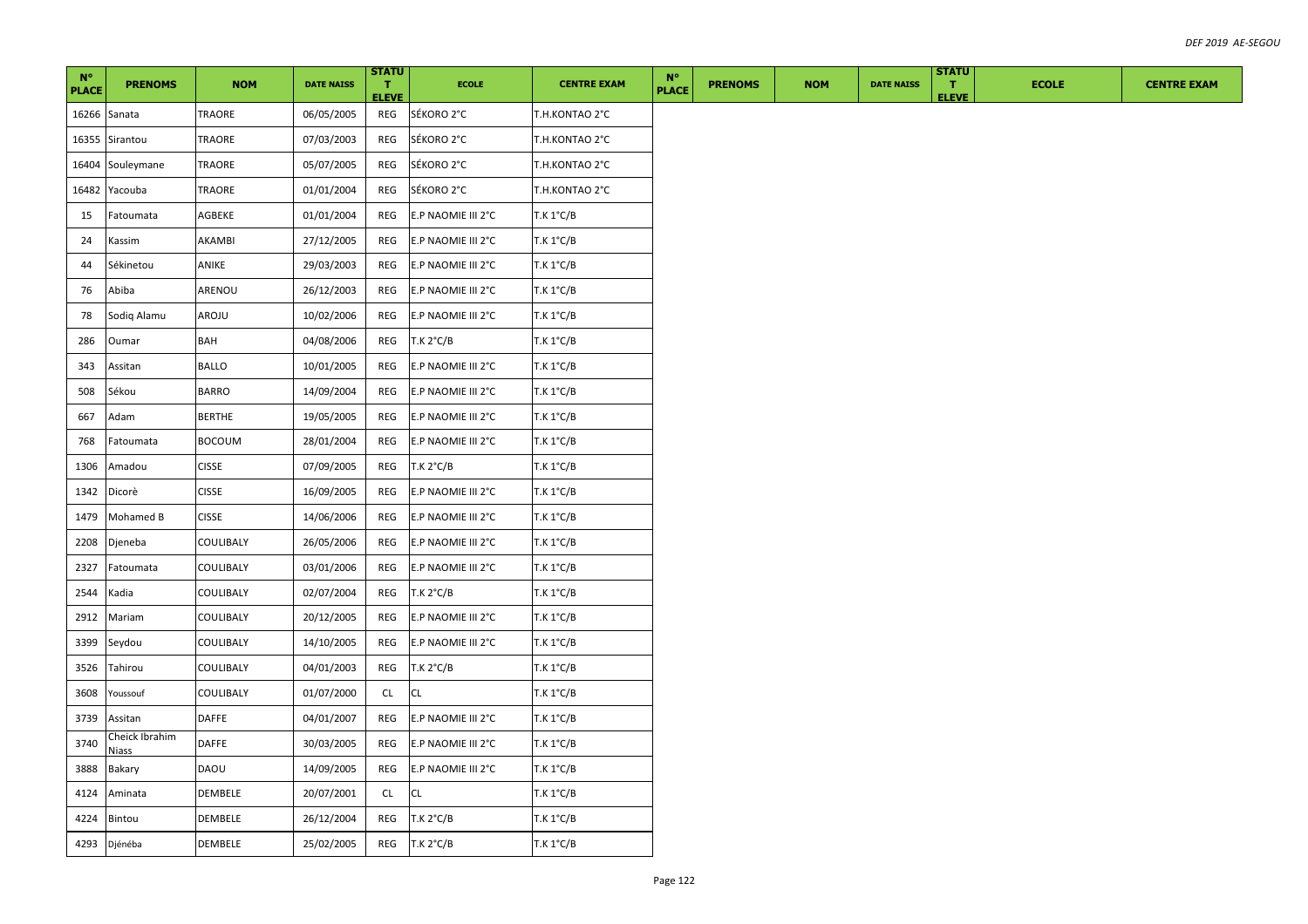| $N^{\circ}$<br><b>PLACE</b> | <b>PRENOMS</b>        | <b>NOM</b>     | <b>DATE NAISS</b> | <b>STATU</b><br>т.<br><b>ELEVE</b> | <b>ECOLE</b>       | <b>CENTRE EXAM</b> | $N^{\circ}$<br><b>PLACE</b> | <b>PRENOMS</b> | <b>NOM</b> | <b>DATE NAISS</b> | <b>STATU</b><br>$\mathbf{T}$<br><b>ELEVE</b> | <b>ECOLE</b> | <b>CENTRE EXAM</b> |
|-----------------------------|-----------------------|----------------|-------------------|------------------------------------|--------------------|--------------------|-----------------------------|----------------|------------|-------------------|----------------------------------------------|--------------|--------------------|
| 4344                        | Fatoumata             | DEMBELE        | 04/06/2005        | REG                                | E.P NAOMIE III 2°C | $T.K 1^{\circ}C/B$ |                             |                |            |                   |                                              |              |                    |
| 4383                        | Habibatou             | DEMBELE        | 22/10/2005        | REG                                | T.K 2°C/B          | T.K 1°C/B          |                             |                |            |                   |                                              |              |                    |
| 4653                        | Oumar                 | <b>DEMBELE</b> | 28/03/2003        | CL                                 | <b>CL</b>          | $T.K 1^{\circ}C/B$ |                             |                |            |                   |                                              |              |                    |
| 6154                        | Fatoumata Issa        | <b>DIARRA</b>  | 24/09/2005        | REG                                | T.K 2°C/B          | T.K 1°C/B          |                             |                |            |                   |                                              |              |                    |
| 6293                        | Kadidiatou            | <b>DIARRA</b>  | 03/01/2005        | REG                                | E.P NAOMIE III 2°C | T.K 1°C/B          |                             |                |            |                   |                                              |              |                    |
| 6443                        | Mamadou M             | <b>DIARRA</b>  | 02/11/2005        | REG                                | E.P NAOMIE III 2°C | T.K 1°C/B          |                             |                |            |                   |                                              |              |                    |
| 6446                        | Mamady                | <b>DIARRA</b>  | 20/10/2004        | REG                                | T.K 2°C/B          | T.K 1°C/B          |                             |                |            |                   |                                              |              |                    |
| 6643                        | Oumar                 | <b>DIARRA</b>  | 26/09/2003        | REG                                | T.K 2°C/B          | T.K 1°C/B          |                             |                |            |                   |                                              |              |                    |
| 6911                        | Youssouf              | <b>DIARRA</b>  | 24/05/2002        | REG                                | T.K 2°C/B          | $T.K 1^{\circ}C/B$ |                             |                |            |                   |                                              |              |                    |
| 7158                        | Abdoulaye             | <b>DIOP</b>    | 28/05/2003        | REG                                | T.K 2°C/B          | T.K 1°C/B          |                             |                |            |                   |                                              |              |                    |
| 7445                        | Rokia                 | <b>DOLO</b>    | 20/04/2002        | REG                                | T.K 2°C/B          | T.K 1°C/B          |                             |                |            |                   |                                              |              |                    |
| 7549                        | Oumar                 | <b>DOUGNON</b> | 16/01/2006        | REG                                | E.P NAOMIE III 2°C | T.K 1°C/B          |                             |                |            |                   |                                              |              |                    |
| 7567                        | Abou                  | <b>DOUMBIA</b> | 14/06/2003        | REG                                | T.K 2°C/B          | T.K 1°C/B          |                             |                |            |                   |                                              |              |                    |
| 7657                        | Moussa                | <b>DOUMBIA</b> | 28/05/2006        | REG                                | T.K 2°C/B          | T.K 1°C/B          |                             |                |            |                   |                                              |              |                    |
| 7816                        | Mama                  | <b>FADIGA</b>  | 22/11/2004        | REG                                | E.P NAOMIE III 2°C | $T.K 1^{\circ}C/B$ |                             |                |            |                   |                                              |              |                    |
| 9258                        | Abdoulaye             | KEÏTA          | 02/06/2005        | REG                                | E.P NAOMIE III 2°C | T.K 1°C/B          |                             |                |            |                   |                                              |              |                    |
| 9538                        | Vlamadou<br>Abdoulaye | KIABOU         | 24/09/2005        | REG                                | E.P NAOMIE III 2°C | T.K 1°C/B          |                             |                |            |                   |                                              |              |                    |
| 9539                        | Mamadou Fousseyni     | <b>KIABOU</b>  | 14/09/2005        | REG                                | E.P NAOMIE III 2°C | T.K 1°C/B          |                             |                |            |                   |                                              |              |                    |
| 9632                        | Aminata               | KOÏTA          | 02/08/2003        | REG                                | T.K 2°C/B          | $T.K 1^{\circ}C/B$ |                             |                |            |                   |                                              |              |                    |
| 9639                        | Bourama               | KOÏTA          | 18/05/2004        | REG                                | T.K 2°C/B          | $T.K 1^{\circ}C/B$ |                             |                |            |                   |                                              |              |                    |
| 9724                        | Mamoutou              | KONANDJI       | 06/01/2004        | REG                                | E.P NAOMIE III 2°C | $T.K 1^{\circ}C/B$ |                             |                |            |                   |                                              |              |                    |
| 9835                        | Fousseni Daba         | KONATE         | 16/12/2004        | REG                                | E.P NAOMIE III 2°C | T.K 1°C/B          |                             |                |            |                   |                                              |              |                    |
| 9880                        | Mariam                | KONATE         | 26/01/2006        | REG                                | E.P NAOMIE III 2°C | $T.K 1^{\circ}C/B$ |                             |                |            |                   |                                              |              |                    |
| 9894                        | Mohamed               | KONATE         | 14/09/2006        | REG                                | E.P NAOMIE III 2°C | $T.K 1^{\circ}C/B$ |                             |                |            |                   |                                              |              |                    |
| 9926                        | Salimata              | KONATE         | 19/02/2003        | REG                                | T.K 2°C/B          | $T.K 1^{\circ}C/B$ |                             |                |            |                   |                                              |              |                    |
| 9962                        | Aboubacar             | KONDO          | 19/09/2006        | REG                                | E.P NAOMIE III 2°C | $T.K 1^{\circ}C/B$ |                             |                |            |                   |                                              |              |                    |
| 10072                       | <b>Boubacar</b>       | KONE           | 01/01/2000        | CL                                 | <b>CL</b>          | $T.K 1^{\circ}C/B$ |                             |                |            |                   |                                              |              |                    |
| 10256                       | Moussa                | KONE           | 26/11/2005        | REG                                | E.P NAOMIE III 2°C | $T.K 1^{\circ}C/B$ |                             |                |            |                   |                                              |              |                    |
| 10283                       | Oumou                 | KONE           | 08/03/2005        | REG                                | T.K 2°C/B          | $T.K 1^{\circ}C/B$ |                             |                |            |                   |                                              |              |                    |
| 10539 Awa                   |                       | KOUMARE        | 31/12/2005        | REG                                | T.K 2°C/B          | $T.K 1^{\circ}C/B$ |                             |                |            |                   |                                              |              |                    |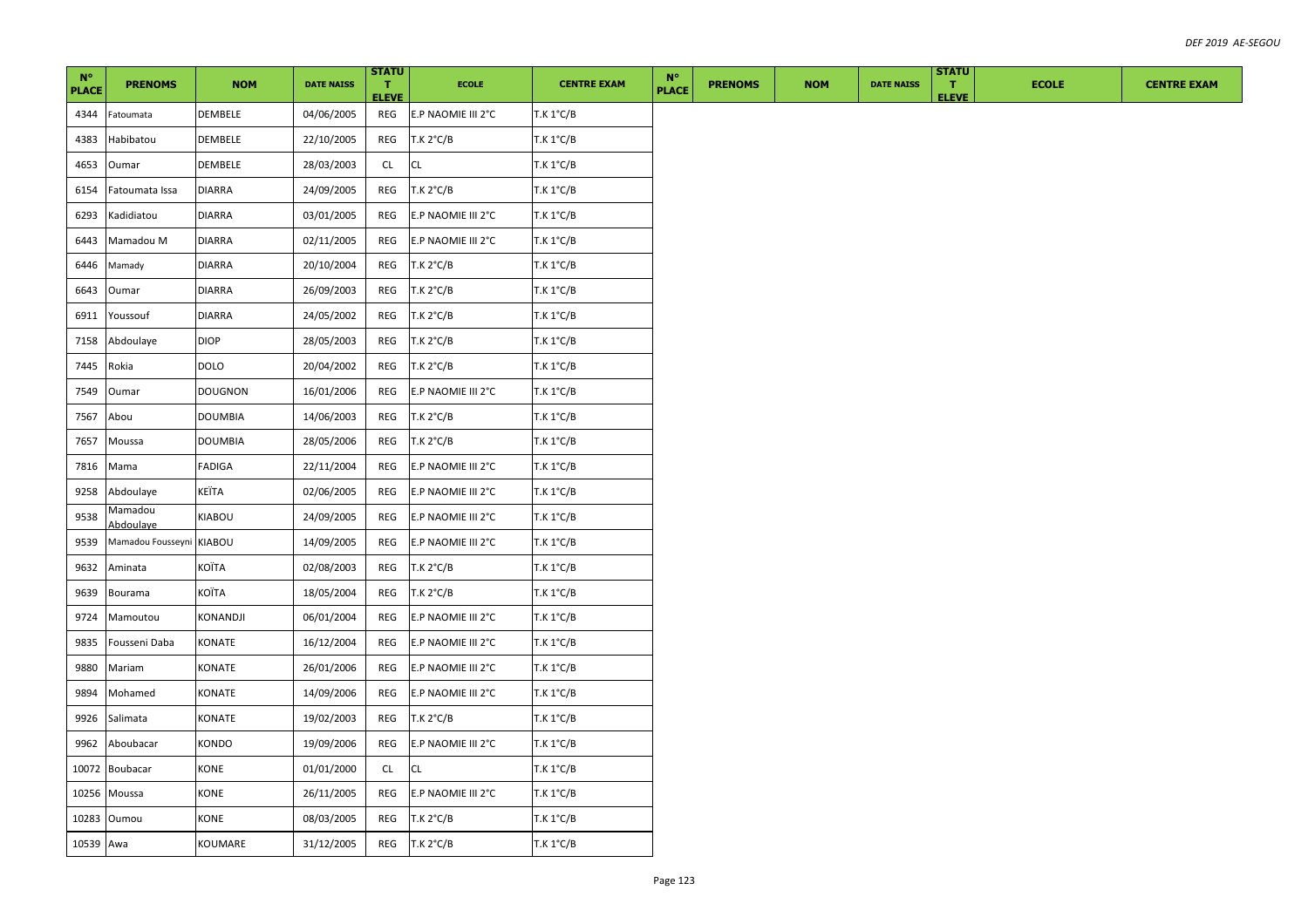| $N^{\circ}$<br><b>PLACE</b> | <b>PRENOMS</b>             | <b>NOM</b>     | <b>DATE NAISS</b> | <b>STATU</b><br>п.<br><b>ELEVE</b> | <b>ECOLE</b>       | <b>CENTRE EXAM</b> | $N^{\circ}$<br><b>PLACE</b> | <b>PRENOMS</b> | <b>NOM</b> | <b>DATE NAISS</b> | <b>STATU</b><br>$\mathbf{T}$<br><b>ELEVE</b> | <b>ECOLE</b> | <b>CENTRE EXAM</b> |
|-----------------------------|----------------------------|----------------|-------------------|------------------------------------|--------------------|--------------------|-----------------------------|----------------|------------|-------------------|----------------------------------------------|--------------|--------------------|
| 10541 Bintou                |                            | KOUMARE        | 11/11/1997        | CL                                 | CL.                | T.K 1°C/B          |                             |                |            |                   |                                              |              |                    |
| 10863                       | Fatalmoudou                | MAÏGA          | 08/06/2005        | REG                                | E.P NAOMIE III 2°C | $T.K 1^{\circ}C/B$ |                             |                |            |                   |                                              |              |                    |
|                             | 11132 Berthé               | MARIKO         | 19/04/2006        | REG                                | E.P NAOMIE III 2°C | $T.K 1^{\circ}C/B$ |                             |                |            |                   |                                              |              |                    |
| 11226                       | Moussa Ag                  | MOHAMED        | 16/11/2006        | REG                                | E.P NAOMIE III 2°C | T.K 1°C/B          |                             |                |            |                   |                                              |              |                    |
| 11287                       | Cheick Ibrahim             | <b>NALIA</b>   | 05/09/2005        | REG                                | E.P NAOMIE III 2°C | T.K 1°C/B          |                             |                |            |                   |                                              |              |                    |
| 11288                       | Fatoumata                  | NALIA          | 03/12/2005        | REG                                | E.P NAOMIE III 2°C | T.K 1°C/B          |                             |                |            |                   |                                              |              |                    |
| 11289                       | Kadidiatou                 | <b>NALIA</b>   | 02/01/2003        | REG                                | E.P NAOMIE III 2°C | T.K 1°C/B          |                             |                |            |                   |                                              |              |                    |
| 11381                       | Aminata B                  | NIANG          | 11/05/2005        | REG                                | E.P NAOMIE III 2°C | T.K 1°C/B          |                             |                |            |                   |                                              |              |                    |
| 11383                       | Elimane Lewa               | NIANG          | 05/09/2006        | REG                                | E.P NAOMIE III 2°C | T.K 1°C/B          |                             |                |            |                   |                                              |              |                    |
| 11399                       | Fatoumata                  | NIANGADOU      | 05/05/2006        | REG                                | E.P NAOMIE III 2°C | T.K 1°C/B          |                             |                |            |                   |                                              |              |                    |
| 12035                       | Aminata                    | SAMAKE         | 04/07/2004        | REG                                | E.P NAOMIE III 2°C | T.K 1°C/B          |                             |                |            |                   |                                              |              |                    |
| 12045                       | Assétou                    | SAMAKE         | 13/11/2006        | REG                                | T.K 2°C/B          | T.K 1°C/B          |                             |                |            |                   |                                              |              |                    |
| 12552                       | Hawa                       | SANOGO         | 27/11/1994        | CL                                 | СL                 | T.K 1°C/B          |                             |                |            |                   |                                              |              |                    |
| 12762                       | Modibo                     | SERIBARA       | 14/02/1994        | <b>CL</b>                          | <b>CL</b>          | T.K 1°C/B          |                             |                |            |                   |                                              |              |                    |
| 13034                       | Ramatou<br><u>Kounandi</u> | SINGARE        | 07/06/2006        | REG                                | E.P NAOMIE III 2°C | T.K 1°C/B          |                             |                |            |                   |                                              |              |                    |
| 13111                       | Madinè                     | <b>SISSOKO</b> | 13/08/2004        | REG                                | E.P NAOMIE III 2°C | T.K 1°C/B          |                             |                |            |                   |                                              |              |                    |
| 13122                       | Mamadou Lamine SISSOKO     |                | 04/11/2005        | REG                                | E.P NAOMIE III 2°C | T.K 1°C/B          |                             |                |            |                   |                                              |              |                    |
| 13389                       | Aminata                    | SOUMOUNOU      | 14/10/2003        | REG                                | E.P NAOMIE III 2°C | T.K 1°C/B          |                             |                |            |                   |                                              |              |                    |
| 13544                       | Bourama                    | SYLLA          | 29/08/2004        | REG                                | T.K 2°C/B          | T.K 1°C/B          |                             |                |            |                   |                                              |              |                    |
| 13718                       | Adama                      | TANGARA        | 16/06/2003        | REG                                | T.K 2°C/B          | T.K 1°C/B          |                             |                |            |                   |                                              |              |                    |
| 13832                       | Djénéba                    | TANGARA        | 04/04/2006        | REG                                | E.P NAOMIE III 2°C | T.K 1°C/B          |                             |                |            |                   |                                              |              |                    |
| 14231                       | Ba Alimata                 | THIERO         | 19/12/2000        | REG                                | T.K 2°C/B          | T.K 1°C/B          |                             |                |            |                   |                                              |              |                    |
| 14283                       | Assan                      | TIEMANTA       | 03/04/2005        | REG                                | T.K 2°C/B          | T.K 1°C/B          |                             |                |            |                   |                                              |              |                    |
|                             | 14316 Mamadou              | TIRERA         | 05/11/2005        | REG                                | E.P NAOMIE III 2°C | $T.K 1^{\circ}C/B$ |                             |                |            |                   |                                              |              |                    |
| 14479                       | Gaoussou                   | TOUNGARA       | 06/01/2004        | REG                                | E.P NAOMIE III 2°C | $T.K 1^{\circ}C/B$ |                             |                |            |                   |                                              |              |                    |
| 14708                       | Mariam Boubacar            | <b>TOURE</b>   | 05/01/2005        | REG                                | T.K 2°C/B          | T.K 1°C/B          |                             |                |            |                   |                                              |              |                    |
| 14902                       | Aïssata Dramane            | TRAORE         | 30/04/2003        | REG                                | T.K 2°C/B          | T.K 1°C/B          |                             |                |            |                   |                                              |              |                    |
| 14904                       | Aïssata Mamadou            | <b>TRAORE</b>  | 05/02/2003        | REG                                | T.K 2°C/B          | T.K 1°C/B          |                             |                |            |                   |                                              |              |                    |
|                             | 15036 Aminata Bakary       | TRAORE         | 31/05/2004        | REG                                | T.K 2°C/B          | $T.K 1^{\circ}C/B$ |                             |                |            |                   |                                              |              |                    |
|                             | 15042 Aminata Daouda       | <b>TRAORE</b>  | 20/11/2006        | REG                                | T.K 2°C/B          | T.K 1°C/B          |                             |                |            |                   |                                              |              |                    |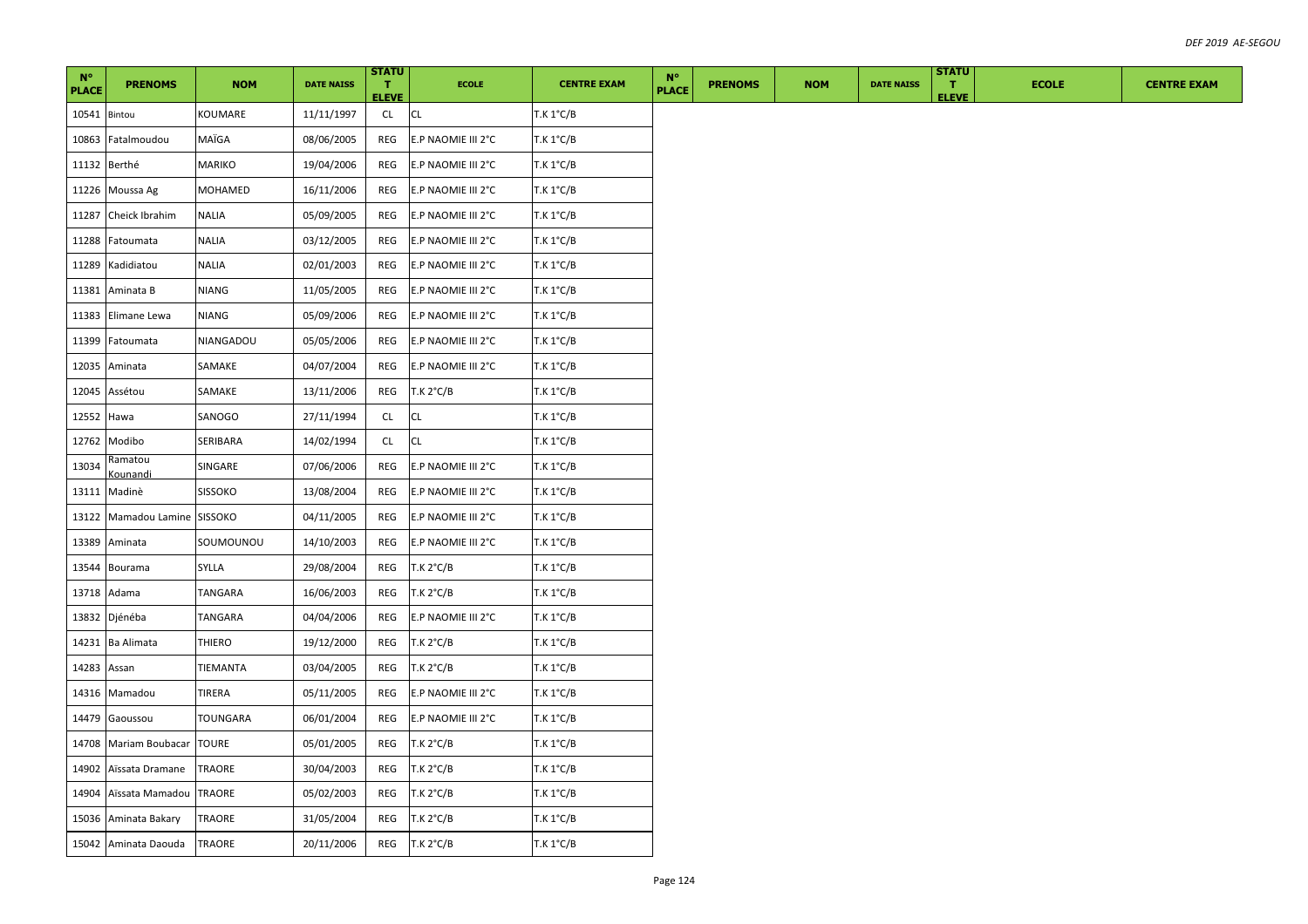| $N^{\circ}$<br><b>PLACE</b> | <b>PRENOMS</b>                | <b>NOM</b>    | <b>DATE NAISS</b> | <b>STATU</b><br>п.<br><b>ELEVE</b> | <b>ECOLE</b>       | <b>CENTRE EXAM</b> | $N^{\circ}$<br><b>PLACE</b> | <b>PRENOMS</b> | <b>NOM</b> | <b>DATE NAISS</b> | <b>STATU</b><br>$\mathbf{T}$<br><b>ELEVE</b> | <b>ECOLE</b> | <b>CENTRE EXAM</b> |
|-----------------------------|-------------------------------|---------------|-------------------|------------------------------------|--------------------|--------------------|-----------------------------|----------------|------------|-------------------|----------------------------------------------|--------------|--------------------|
|                             | 15365 Djénébou                | TRAORE        | 13/08/2005        | REG                                | T.K 2°C/B          | T.K 1°C/B          |                             |                |            |                   |                                              |              |                    |
| 15388                       | Dramane                       | TRAORE        | 01/01/2005        | REG                                | T.K 2°C/B          | T.K 1°C/B          |                             |                |            |                   |                                              |              |                    |
| 15407                       | Fanta                         | TRAORE        | 14/11/2004        | REG                                | E.P NAOMIE III 2°C | $T.K 1^{\circ}C/B$ |                             |                |            |                   |                                              |              |                    |
| 15506                       | Fatoumata<br><b>Dramane</b>   | TRAORE        | 08/12/2005        | REG                                | E.P NAOMIE III 2°C | $T.K 1^{\circ}C/B$ |                             |                |            |                   |                                              |              |                    |
| 15507                       | Fatoumata<br><u>Fousseyni</u> | TRAORE        | 02/04/2005        | REG                                | E.P NAOMIE III 2°C | T.K 1°C/B          |                             |                |            |                   |                                              |              |                    |
| 15524                       | Fatoumata<br><b>Mohamed</b>   | TRAORE        | 28/04/2006        | REG                                | E.P NAOMIE III 2°C | T.K 1°C/B          |                             |                |            |                   |                                              |              |                    |
| 15853                       | Mahamoud Baba                 | TRAORE        | 31/10/2004        | REG                                | E.P NAOMIE III 2°C | T.K 1°C/B          |                             |                |            |                   |                                              |              |                    |
| 15877                       | Mama                          | TRAORE        | 06/11/1999        | CL                                 | CL                 | T.K 1°C/B          |                             |                |            |                   |                                              |              |                    |
| 16109                       | Nènè                          | TRAORE        | 24/06/2005        | REG                                | E.P NAOMIE III 2°C | T.K 1°C/B          |                             |                |            |                   |                                              |              |                    |
| 16186                       | Ousmane                       | TRAORE        | 19/08/2006        | REG                                | E.P NAOMIE III 2°C | T.K 1°C/B          |                             |                |            |                   |                                              |              |                    |
| 16253                       | Salimata                      | TRAORE        | 06/04/2006        | REG                                | E.P NAOMIE III 2°C | T.K 1°C/B          |                             |                |            |                   |                                              |              |                    |
| 16475                       | Yacouba                       | TRAORE        | 01/03/2003        | REG                                | E.P NAOMIE III 2°C | T.K 1°C/B          |                             |                |            |                   |                                              |              |                    |
| 16618                       | Mamoutou                      | YALCOUYE      | 13/02/2002        | CL                                 | <b>CL</b>          | T.K 1°C/B          |                             |                |            |                   |                                              |              |                    |
| 94                          | Amidou                        | BA            | 29/08/2003        | REG                                | T.K 2°C/A          | T.K 2°C/A          |                             |                |            |                   |                                              |              |                    |
| 421                         | Oumar                         | <b>BALLO</b>  | 19/11/2004        | REG                                | T.K 2°C/A          | T.K 2°C/A          |                             |                |            |                   |                                              |              |                    |
| 1291                        | Aïssata                       | <b>CISSE</b>  | 18/05/2003        | REG                                | T.K 2°C/A          | T.K 2°C/A          |                             |                |            |                   |                                              |              |                    |
| 1540                        | Souleymane M                  | <b>CISSE</b>  | 01/01/2003        | REG                                | T.K 2°C/A          | T.K 2°C/A          |                             |                |            |                   |                                              |              |                    |
| 1934                        | Astan                         | COULIBALY     | 30/07/2005        | REG                                | T.K 2°C/A          | T.K 2°C/A          |                             |                |            |                   |                                              |              |                    |
| 2496                        | Ibrahima Daniel               | COULIBALY     | 23/11/2005        | REG                                | T.K 2°C/A          | T.K 2°C/A          |                             |                |            |                   |                                              |              |                    |
| 2572                        | Kadiatou                      | COULIBALY     | 20/06/2003        | REG                                | T.K 2°C/A          | T.K 2°C/A          |                             |                |            |                   |                                              |              |                    |
| 2731                        | Lassiné                       | COULIBALY     | 25/06/2005        | REG                                | T.K 2°C/A          | T.K 2°C/A          |                             |                |            |                   |                                              |              |                    |
| 2929                        | Mariam                        | COULIBALY     | 27/05/2003        | REG                                | T.K 2°C/A          | T.K 2°C/A          |                             |                |            |                   |                                              |              |                    |
| 3326                        | Salimata                      | COULIBALY     | 09/08/2002        | CL                                 | CL                 | T.K 2°C/A          |                             |                |            |                   |                                              |              |                    |
| 3926                        | Issa                          | DAOU          | 02/01/2005        | REG                                | T.K 2°C/A          | T.K 2°C/A          |                             |                |            |                   |                                              |              |                    |
| 3993                        | Seydou                        | DAOU          | 16/11/2005        | REG                                | T.K 2°C/A          | T.K 2°C/A          |                             |                |            |                   |                                              |              |                    |
| 4084                        | Alhamdou                      | DEMBELE       | 01/01/2001        | REG                                | T.K 2°C/A          | T.K 2°C/A          |                             |                |            |                   |                                              |              |                    |
| 4605                        | Moussa                        | DEMBELE       | 13/06/2002        | CL                                 | CL                 | T.K 2°C/A          |                             |                |            |                   |                                              |              |                    |
| 4893                        | Fanta Tinè                    | DIABATE       | 20/09/2003        | REG                                | T.K 2°C/A          | T.K 2°C/A          |                             |                |            |                   |                                              |              |                    |
| 5138                        | Aïcha                         | <b>DIALLO</b> | 08/09/2004        | REG                                | T.K 2°C/A          | T.K 2°C/A          |                             |                |            |                   |                                              |              |                    |
|                             | 5271 Cheick Oumar             | <b>DIALLO</b> | 04/09/2006        | REG                                | T.K 2°C/A          | T.K 2°C/A          |                             |                |            |                   |                                              |              |                    |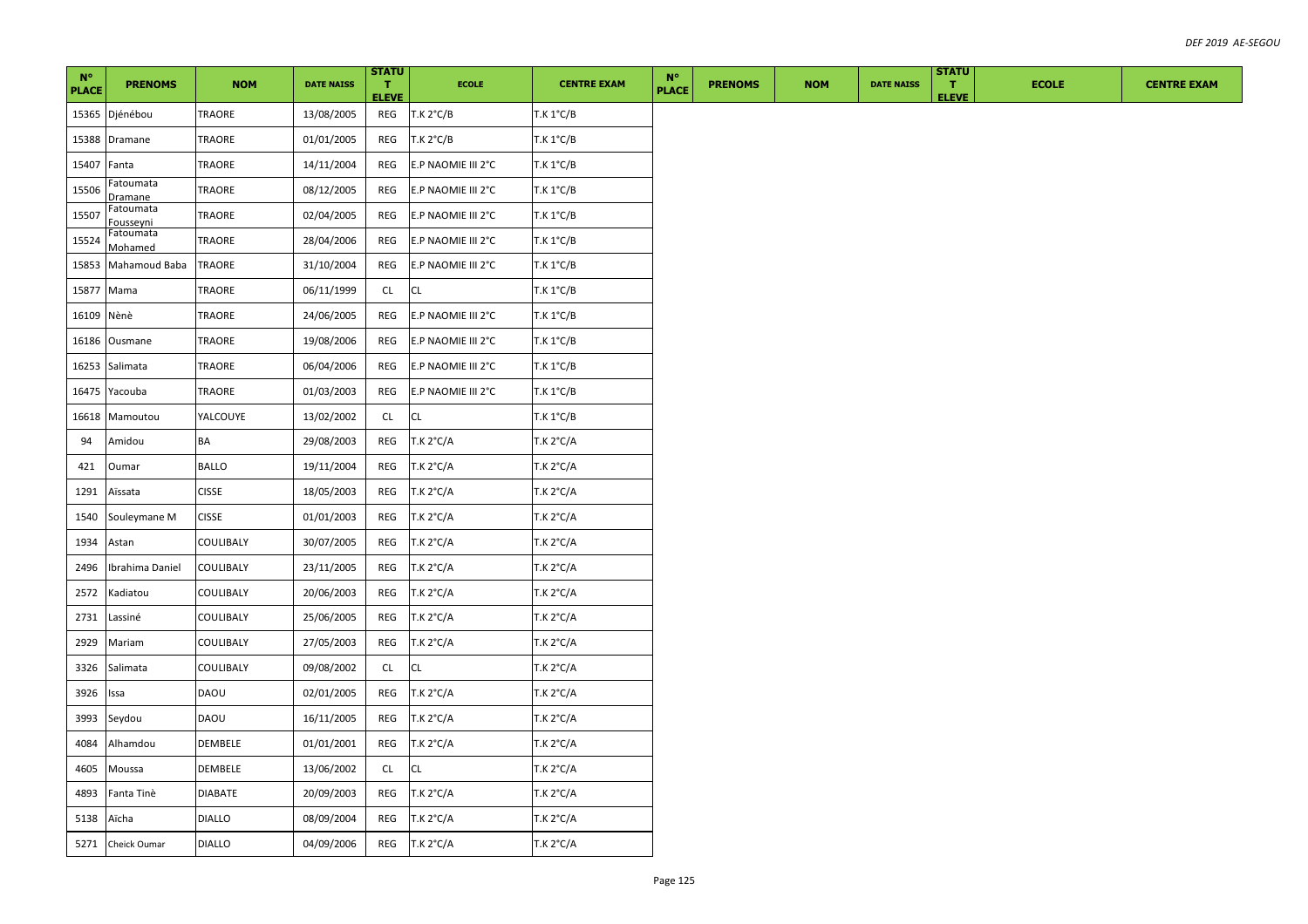| $N^{\circ}$<br><b>PLACE</b> | <b>PRENOMS</b>  | <b>NOM</b>      | <b>DATE NAISS</b> | <b>STATU</b><br>т.<br><b>ELEVE</b> | <b>ECOLE</b>       | <b>CENTRE EXAM</b> | $N^{\circ}$<br><b>PLACE</b> | <b>PRENOMS</b> | <b>NOM</b> | <b>DATE NAISS</b> | <b>STATU</b><br>$\mathbf{T}$<br><b>ELEVE</b> | <b>ECOLE</b> | <b>CENTRE EXAM</b> |
|-----------------------------|-----------------|-----------------|-------------------|------------------------------------|--------------------|--------------------|-----------------------------|----------------|------------|-------------------|----------------------------------------------|--------------|--------------------|
| 5287                        | Demba           | <b>DIALLO</b>   | 17/02/2005        | REG                                | T.K 2°C/A          | T.K 2°C/A          |                             |                |            |                   |                                              |              |                    |
| 5660                        | Aboubacar       | <b>DIARRA</b>   | 21/11/2002        | REG                                | T.K 2°C/A          | T.K 2°C/A          |                             |                |            |                   |                                              |              |                    |
| 5763                        | Aminata         | <b>DIARRA</b>   | 31/12/2002        | CL                                 | <b>CL</b>          | T.K 2°C/A          |                             |                |            |                   |                                              |              |                    |
| 6511                        | Mariétou Baba   | <b>DIARRA</b>   | 26/04/2006        | REG                                | T.K 2°C/A          | T.K 2°C/A          |                             |                |            |                   |                                              |              |                    |
| 6787                        | Siara           | <b>DIARRA</b>   | 07/06/2005        | REG                                | T.K 2°C/A          | T.K 2°C/A          |                             |                |            |                   |                                              |              |                    |
| 6982                        | Douga           | <b>DIAWARA</b>  | 01/01/2005        | REG                                | T.K $2^{\circ}C/A$ | T.K 2°C/A          |                             |                |            |                   |                                              |              |                    |
| 7892                        | Aly             | FANE            | 21/10/2003        | REG                                | T.K 2°C/A          | T.K 2°C/A          |                             |                |            |                   |                                              |              |                    |
| 7934                        | Gaoussou        | FANE            | 17/10/2004        | REG                                | T.K 2°C/A          | T.K 2°C/A          |                             |                |            |                   |                                              |              |                    |
| 8222                        | Malick          | GAKOU           | 23/11/2005        | REG                                | T.K 2°C/A          | T.K 2°C/A          |                             |                |            |                   |                                              |              |                    |
| 8424                        | Djénéba         | <b>GUINDO</b>   | 12/09/2005        | REG                                | T.K 2°C/A          | T.K 2°C/A          |                             |                |            |                   |                                              |              |                    |
| 8512                        | Sali            | <b>GUIRE</b>    | 04/05/2001        | REG                                | T.K 2°C/A          | T.K 2°C/A          |                             |                |            |                   |                                              |              |                    |
| 9410                        | Mahawa          | KEÏTA           | 05/09/2004        | REG                                | T.K 2°C/A          | T.K 2°C/A          |                             |                |            |                   |                                              |              |                    |
| 9447                        | Nakadia         | KEÏTA           | 09/11/2004        | REG                                | T.K 2°C/A          | T.K 2°C/A          |                             |                |            |                   |                                              |              |                    |
| 10199                       | Maboutou        | KONE            | 01/01/2005        | REG                                | T.K 2°C/A          | T.K 2°C/A          |                             |                |            |                   |                                              |              |                    |
| 10347                       | Tidiani         | KONE            | 08/12/2003        | REG                                | T.K 2°C/A          | T.K 2°C/A          |                             |                |            |                   |                                              |              |                    |
| 11073                       | Salimata        | MALLE           | 27/02/2003        | REG                                | T.K 2°C/A          | T.K 2°C/A          |                             |                |            |                   |                                              |              |                    |
| 11285                       | Rokiatou        | <b>NALEA</b>    | 06/02/2004        | REG                                | T.K 2°C/A          | T.K 2°C/A          |                             |                |            |                   |                                              |              |                    |
| 12012                       | Aboubacar       | SAMAKE          | 14/03/2002        | REG                                | T.K 2°C/A          | T.K 2°C/A          |                             |                |            |                   |                                              |              |                    |
| 12104                       | Fatoumata       | SAMAKE          | 21/09/2006        | REG                                | T.K 2°C/A          | T.K 2°C/A          |                             |                |            |                   |                                              |              |                    |
| 12385                       | Lassinè         | SANGARE         | 31/12/2002        | REG                                | T.K 2°C/A          | T.K 2°C/A          |                             |                |            |                   |                                              |              |                    |
|                             | 13119 Makan     | <b>SISSOKO</b>  | 18/08/2005        | REG                                | T.K 2°C/A          | T.K 2°C/A          |                             |                |            |                   |                                              |              |                    |
| 13281                       | Aminata         | SOGODOGO        | 18/03/2003        | REG                                | T.K 2°C/A          | T.K 2°C/A          |                             |                |            |                   |                                              |              |                    |
| 13469 Mahin                 |                 | sow             | 12/06/2005        | REG                                | T.K 2°C/A          | T.K 2°C/A          |                             |                |            |                   |                                              |              |                    |
| 13612                       | Fatoumata       | <b>SYNAYOGO</b> | 24/11/2002        | REG                                | T.K 2°C/A          | T.K 2°C/A          |                             |                |            |                   |                                              |              |                    |
| 13613                       | Korotimi        | SYNAYOGO        | 29/01/2005        | REG                                | T.K 2°C/A          | T.K 2°C/A          |                             |                |            |                   |                                              |              |                    |
| 13767                       | Awa             | TANGARA         | 20/04/2005        | REG                                | T.K 2°C/A          | T.K 2°C/A          |                             |                |            |                   |                                              |              |                    |
| 14504                       | Haoua           | TOUNKARA        | 27/05/2003        | REG                                | T.K 2°C/A          | T.K 2°C/A          |                             |                |            |                   |                                              |              |                    |
|                             | 14611 Djénéba   | TOURE           | 29/10/2005        | REG                                | T.K 2°C/A          | T.K 2°C/A          |                             |                |            |                   |                                              |              |                    |
|                             | 14816 Abdoulaye | TRAORE          | 31/12/2005        | REG                                | T.K 2°C/A          | T.K 2°C/A          |                             |                |            |                   |                                              |              |                    |
|                             | 14916 Alassane  | <b>TRAORE</b>   | 26/05/2005        | REG                                | T.K 2°C/A          | T.K 2°C/A          |                             |                |            |                   |                                              |              |                    |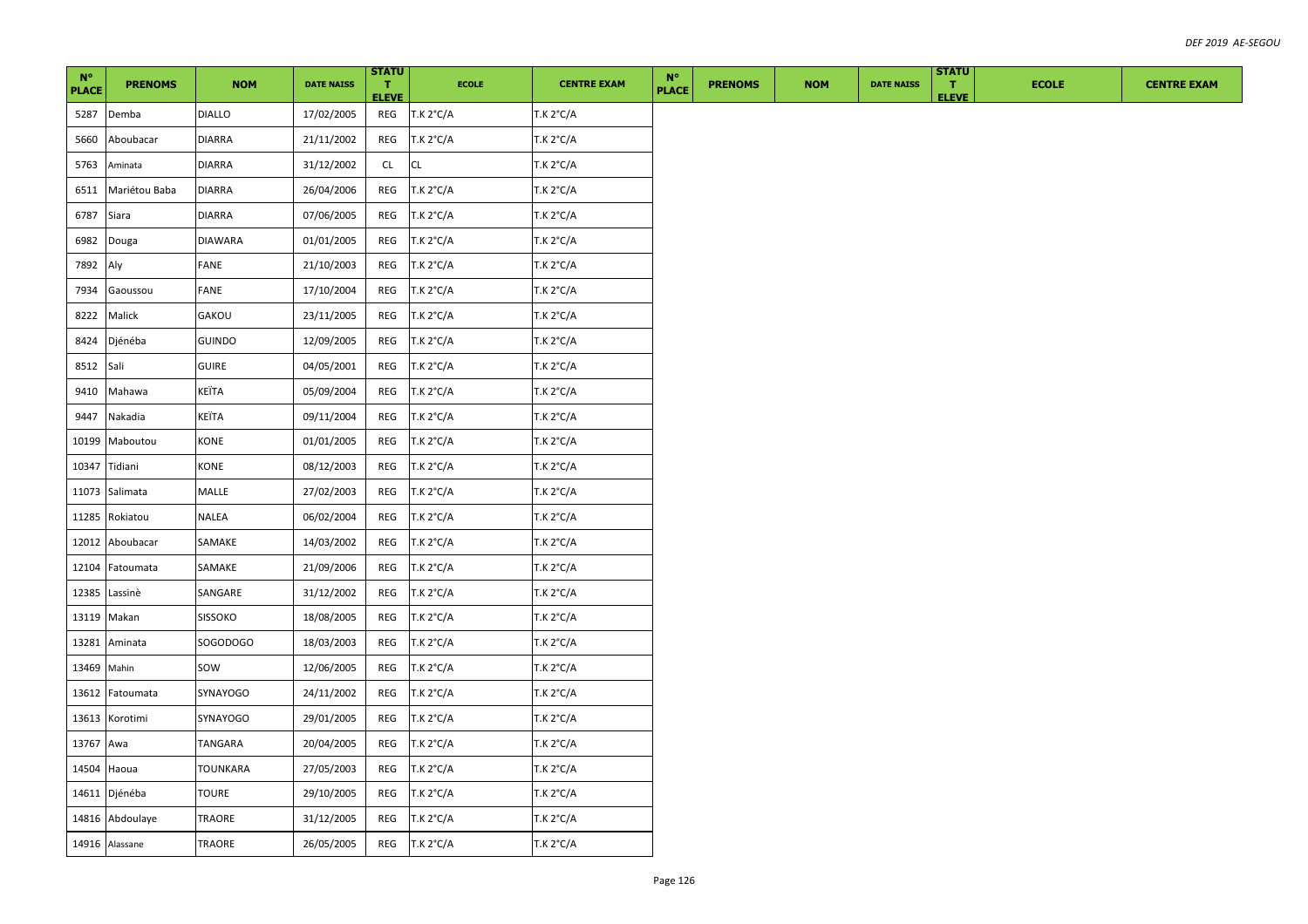| $N^{\circ}$<br><b>PLACE</b> | <b>PRENOMS</b>         | <b>NOM</b>      | <b>DATE NAISS</b> | <b>STATU</b><br>п.<br><b>ELEVE</b> | <b>ECOLE</b> | <b>CENTRE EXAM</b> | $N^{\circ}$<br><b>PLACE</b> | <b>PRENOMS</b> | <b>NOM</b> | <b>DATE NAISS</b> | <b>STATU</b><br>$\mathbf{T}$<br><b>ELEVE</b> | <b>ECOLE</b> | <b>CENTRE EXAM</b> |
|-----------------------------|------------------------|-----------------|-------------------|------------------------------------|--------------|--------------------|-----------------------------|----------------|------------|-------------------|----------------------------------------------|--------------|--------------------|
| 15413 Fanta                 |                        | TRAORE          | 15/06/2004        | REG                                | T.K 2°C/A    | <b>T.K 2°C/A</b>   |                             |                |            |                   |                                              |              |                    |
| 15497                       | Fatoumata<br>Balkassim | TRAORE          | 06/02/2005        | REG                                | T.K 2°C/A    | T.K 2°C/A          |                             |                |            |                   |                                              |              |                    |
| 15575                       | Hamzatou               | TRAORE          | 03/04/2001        | CL                                 | <b>CL</b>    | T.K 2°C/A          |                             |                |            |                   |                                              |              |                    |
| 15743                       | Koniba                 | TRAORE          | 15/05/2004        | REG                                | T.K 2°C/A    | <b>T.K 2°C/A</b>   |                             |                |            |                   |                                              |              |                    |
| 15956                       | Mariam                 | TRAORE          | 22/05/2003        | REG                                | T.K 2°C/A    | T.K 2°C/A          |                             |                |            |                   |                                              |              |                    |
| 16369                       | Sitan Amadou           | TRAORE          | 14/09/2002        | REG                                | T.K 2°C/A    | T.K 2°C/A          |                             |                |            |                   |                                              |              |                    |
| 16521                       | Zakaria                | TRAORE          | 14/06/2004        | REG                                | T.K 2°C/A    | T.K 2°C/A          |                             |                |            |                   |                                              |              |                    |
| 16634                       | Fatoumata              | YANOGO          | 15/03/2003        | REG                                | T.K 2°C/A    | T.K 2°C/A          |                             |                |            |                   |                                              |              |                    |
| 39                          | Aminata                | ANGOÏBA         | 22/08/2003        | REG                                | T.K 2°C/C    | <b>T.K 2°C/C</b>   |                             |                |            |                   |                                              |              |                    |
| 113                         | <b>Mohamed Ali</b>     | BADIAGA         | 21/07/2005        | REG                                | T.K 2°C/C    | T.K 2°C/C          |                             |                |            |                   |                                              |              |                    |
| 159                         | Souleymane             | <b>BAGAYOGO</b> | 07/07/2001        | CL                                 | <b>CL</b>    | T.K 2°C/C          |                             |                |            |                   |                                              |              |                    |
| 183                         | Madou                  | BAGAYOKO        | 18/07/2002        | REG                                | T.K 2°C/C    | T.K 2°C/C          |                             |                |            |                   |                                              |              |                    |
| 381                         | Ibrahim                | BALLO           | 16/04/2004        | REG                                | T.K 2°C/C    | T.K 2°C/C          |                             |                |            |                   |                                              |              |                    |
| 469                         | Latifatou              | BAMBA           | 22/12/2005        | REG                                | T.K 2°C/C    | <b>T.K 2°C/C</b>   |                             |                |            |                   |                                              |              |                    |
| 625                         | <b>Brahima</b>         | <b>BATHILY</b>  | 20/09/2004        | REG                                | T.K 2°C/C    | T.K 2°C/C          |                             |                |            |                   |                                              |              |                    |
| 992                         | Maïmouna               | <b>BOUARE</b>   | 09/03/2004        | REG                                | T.K 2°C/C    | T.K 2°C/C          |                             |                |            |                   |                                              |              |                    |
| 1145                        | Aminata                | CAMARA          | 29/09/2006        | REG                                | T.K 2°C/C    | T.K 2°C/C          |                             |                |            |                   |                                              |              |                    |
| 1184                        | Hawa                   | CAMARA          | 31/07/2006        | REG                                | T.K 2°C/C    | T.K 2°C/C          |                             |                |            |                   |                                              |              |                    |
| 1239                        | Rokia                  | CAMARA          | 27/09/2005        | REG                                | T.K 2°C/C    | T.K 2°C/C          |                             |                |            |                   |                                              |              |                    |
| 1876                        | Assan                  | COULIBALY       | 03/11/2004        | REG                                | T.K 2°C/C    | T.K 2°C/C          |                             |                |            |                   |                                              |              |                    |
| 1959                        | Azeddine               | COULIBALY       | 07/04/2003        | CL                                 | CL           | T.K 2°C/C          |                             |                |            |                   |                                              |              |                    |
| 2027                        | <b>Bassirou</b>        | COULIBALY       | 16/07/2004        | REG                                | T.K 2°C/C    | T.K 2°C/C          |                             |                |            |                   |                                              |              |                    |
| 2132                        | Chaka                  | COULIBALY       | 30/06/2003        | REG                                | T.K 2°C/C    | T.K 2°C/C          |                             |                |            |                   |                                              |              |                    |
| 2358                        | Fatoumata              | COULIBALY       | 14/09/2004        | REG                                | T.K 2°C/C    | T.K 2°C/C          |                             |                |            |                   |                                              |              |                    |
| 2427                        | Halimatou              | COULIBALY       | 25/07/2005        | REG                                | T.K 2°C/C    | T.K 2°C/C          |                             |                |            |                   |                                              |              |                    |
| 2475                        | Hawa Karim             | COULIBALY       | 11/04/2002        | REG                                | T.K 2°C/C    | T.K 2°C/C          |                             |                |            |                   |                                              |              |                    |
| 2482                        | Hawa Zana              | COULIBALY       | 01/06/2006        | REG                                | T.K 2°C/C    | T.K 2°C/C          |                             |                |            |                   |                                              |              |                    |
| 2589                        | Kadidia                | COULIBALY       | 16/12/2005        | REG                                | T.K 2°C/C    | T.K 2°C/C          |                             |                |            |                   |                                              |              |                    |
| 3228                        | Ousmane                | COULIBALY       | 20/09/2004        | REG                                | T.K 2°C/C    | T.K 2°C/C          |                             |                |            |                   |                                              |              |                    |
|                             | 3812 Demba             | DANTE           | 06/04/2003        | REG                                | T.K 2°C/C    | T.K 2°C/C          |                             |                |            |                   |                                              |              |                    |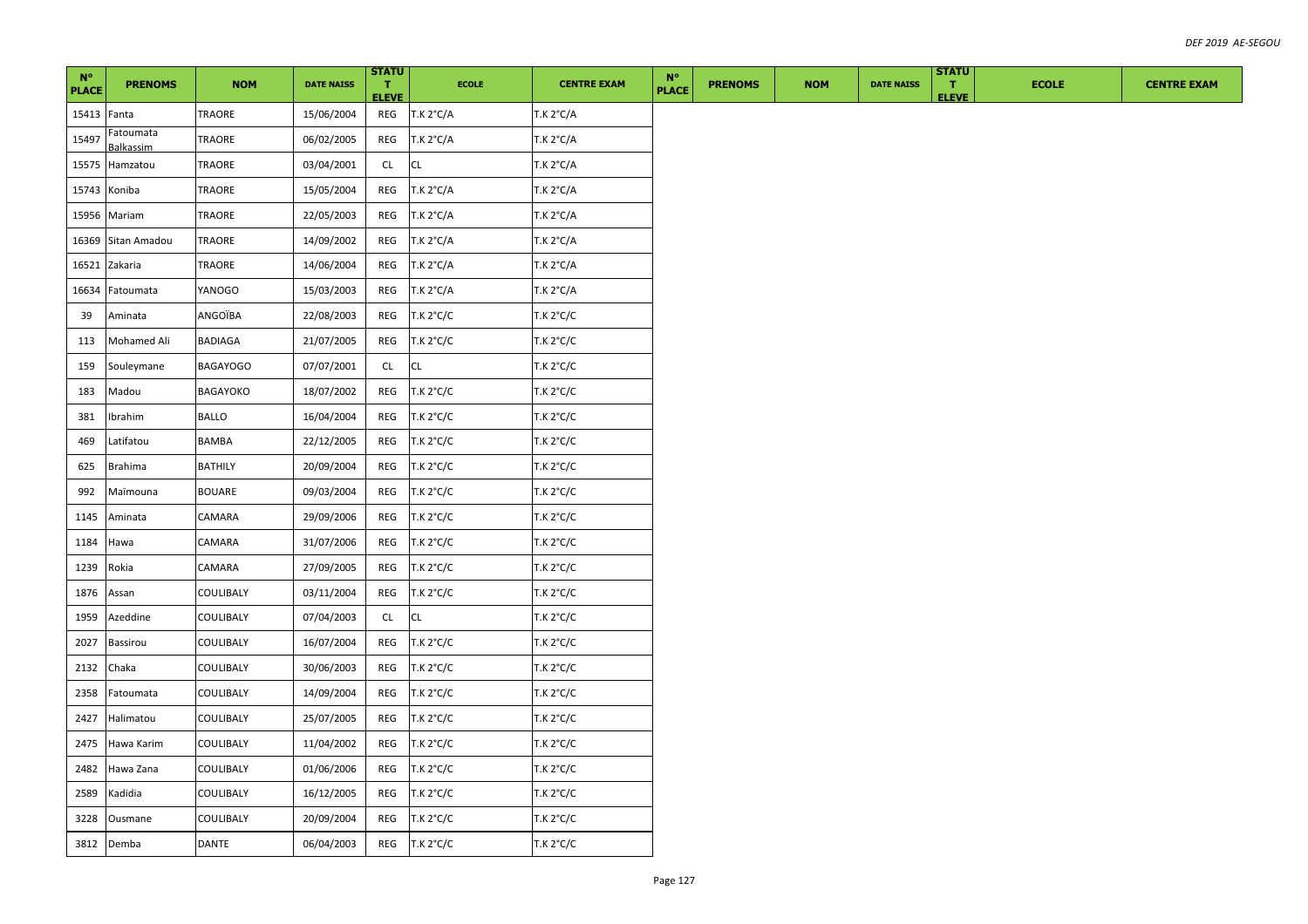| $N^{\circ}$<br><b>PLACE</b> | <b>PRENOMS</b>          | <b>NOM</b>     | <b>DATE NAISS</b> | <b>STATU</b><br>т.<br><b>ELEVE</b> | <b>ECOLE</b> | <b>CENTRE EXAM</b> | $N^{\circ}$<br><b>PLACE</b> | <b>PRENOMS</b> | <b>NOM</b> | <b>DATE NAISS</b> | <b>STATU</b><br>п.<br><b>ELEVE</b> | <b>ECOLE</b> | <b>CENTRE EXAM</b> |
|-----------------------------|-------------------------|----------------|-------------------|------------------------------------|--------------|--------------------|-----------------------------|----------------|------------|-------------------|------------------------------------|--------------|--------------------|
| 3890                        | Bamoussa Adama DAOU     |                | 17/08/2006        | REG                                | T.K 2°C/C    | T.K 2°C/C          |                             |                |            |                   |                                    |              |                    |
| 4156                        | Assanatou               | DEMBELE        | 24/04/2004        | REG                                | T.K 2°C/C    | T.K 2°C/C          |                             |                |            |                   |                                    |              |                    |
| 4650                        | Nouhoum                 | DEMBELE        | 13/01/2005        | REG                                | T.K 2°C/C    | T.K 2°C/C          |                             |                |            |                   |                                    |              |                    |
| 4707                        | Safiatou                | DEMBELE        | 24/04/2004        | REG                                | T.K 2°C/C    | T.K 2°C/C          |                             |                |            |                   |                                    |              |                    |
| 4904                        | Madinè                  | <b>DIABATE</b> | 13/07/2003        | REG                                | T.K 2°C/C    | T.K 2°C/C          |                             |                |            |                   |                                    |              |                    |
| 4960                        | Adama                   | <b>DIAKITE</b> | 31/01/2004        | REG                                | T.K 2°C/C    | T.K 2°C/C          |                             |                |            |                   |                                    |              |                    |
| 5004                        | Djenebou Rose<br>Delima | <b>DIAKITE</b> | 29/12/2002        | REG                                | T.K 2°C/C    | T.K 2°C/C          |                             |                |            |                   |                                    |              |                    |
| 5198                        | Aminata                 | <b>DIALLO</b>  | 20/04/2003        | REG                                | T.K 2°C/C    | T.K 2°C/C          |                             |                |            |                   |                                    |              |                    |
| 5279                        | Coumba                  | <b>DIALLO</b>  | 26/06/2004        | REG                                | T.K 2°C/C    | T.K 2°C/C          |                             |                |            |                   |                                    |              |                    |
| 5661                        | Aboubacar               | <b>DIARRA</b>  | 11/06/2006        | REG                                | T.K 2°C/C    | T.K 2°C/C          |                             |                |            |                   |                                    |              |                    |
| 5797                        | Araba                   | <b>DIARRA</b>  | 20/06/2006        | REG                                | T.K 2°C/C    | T.K 2°C/C          |                             |                |            |                   |                                    |              |                    |
| 5806                        | Assata                  | <b>DIARRA</b>  | 08/07/2004        | REG                                | T.K 2°C/C    | T.K 2°C/C          |                             |                |            |                   |                                    |              |                    |
| 6243                        | Issa                    | DIARRA         | 31/01/2006        | REG                                | T.K 2°C/C    | T.K 2°C/C          |                             |                |            |                   |                                    |              |                    |
| 6441                        | Mamadou                 | <b>DIARRA</b>  | 06/01/2005        | REG                                | T.K 2°C/C    | T.K 2°C/C          |                             |                |            |                   |                                    |              |                    |
| 6893                        | Yacouba                 | DIARRA         | 24/02/2004        | REG                                | T.K 2°C/C    | T.K 2°C/C          |                             |                |            |                   |                                    |              |                    |
| 7074                        | Hamidou                 | <b>DICKO</b>   | 01/01/2001        | REG                                | T.K 2°C/C    | T.K 2°C/C          |                             |                |            |                   |                                    |              |                    |
| 7307                        | Fatoumata Zara          | <b>DJIRE</b>   | 20/01/2003        | REG                                | T.K 2°C/C    | T.K 2°C/C          |                             |                |            |                   |                                    |              |                    |
| 7612                        | Fatoumata               | <b>DOUMBIA</b> | 05/02/2002        | REG                                | T.K 2°C/C    | T.K 2°C/C          |                             |                |            |                   |                                    |              |                    |
| 7855                        | Hawa                    | <b>FAMANTA</b> | 24/01/2005        | REG                                | T.K 2°C/C    | T.K 2°C/C          |                             |                |            |                   |                                    |              |                    |
| 7900                        | Astan                   | FANE           | 22/10/2002        | REG                                | T.K 2°C/C    | T.K 2°C/C          |                             |                |            |                   |                                    |              |                    |
| 8050                        | Ba Amadou               | FOFANA         | 19/06/2005        | REG                                | T.K 2°C/C    | T.K 2°C/C          |                             |                |            |                   |                                    |              |                    |
| 8263                        | Sitan Founé             | GASSAMA        | 23/11/2005        | REG                                | T.K 2°C/C    | T.K 2°C/C          |                             |                |            |                   |                                    |              |                    |
| 8429                        | Fanta                   | GUINDO         | 29/04/2005        | REG                                | T.K 2°C/C    | T.K 2°C/C          |                             |                |            |                   |                                    |              |                    |
| 8610                        | Fatoumata               | HAÏDARA        | 08/01/2004        | REG                                | T.K 2°C/C    | T.K 2°C/C          |                             |                |            |                   |                                    |              |                    |
| 8870                        | Kadidiatou              | <b>KANE</b>    | 14/10/2003        | REG                                | T.K 2°C/C    | T.K 2°C/C          |                             |                |            |                   |                                    |              |                    |
| 8886                        | Mohamed                 | KANE           | 19/11/2003        | REG                                | T.K 2°C/C    | T.K 2°C/C          |                             |                |            |                   |                                    |              |                    |
| 9469                        | Salif                   | KEÏTA          | 06/12/2004        | REG                                | T.K 2°C/C    | T.K 2°C/C          |                             |                |            |                   |                                    |              |                    |
| 9472                        | Salimata                | KEÏTA          | 16/12/2001        | REG                                | T.K 2°C/C    | T.K 2°C/C          |                             |                |            |                   |                                    |              |                    |
| 9508                        | Youssouf                | KEÏTA          | 08/11/2003        | REG                                | T.K 2°C/C    | T.K 2°C/C          |                             |                |            |                   |                                    |              |                    |
| 9509                        | Zoumana                 | KEÏTA          | 31/12/2003        | REG                                | T.K 2°C/C    | T.K 2°C/C          |                             |                |            |                   |                                    |              |                    |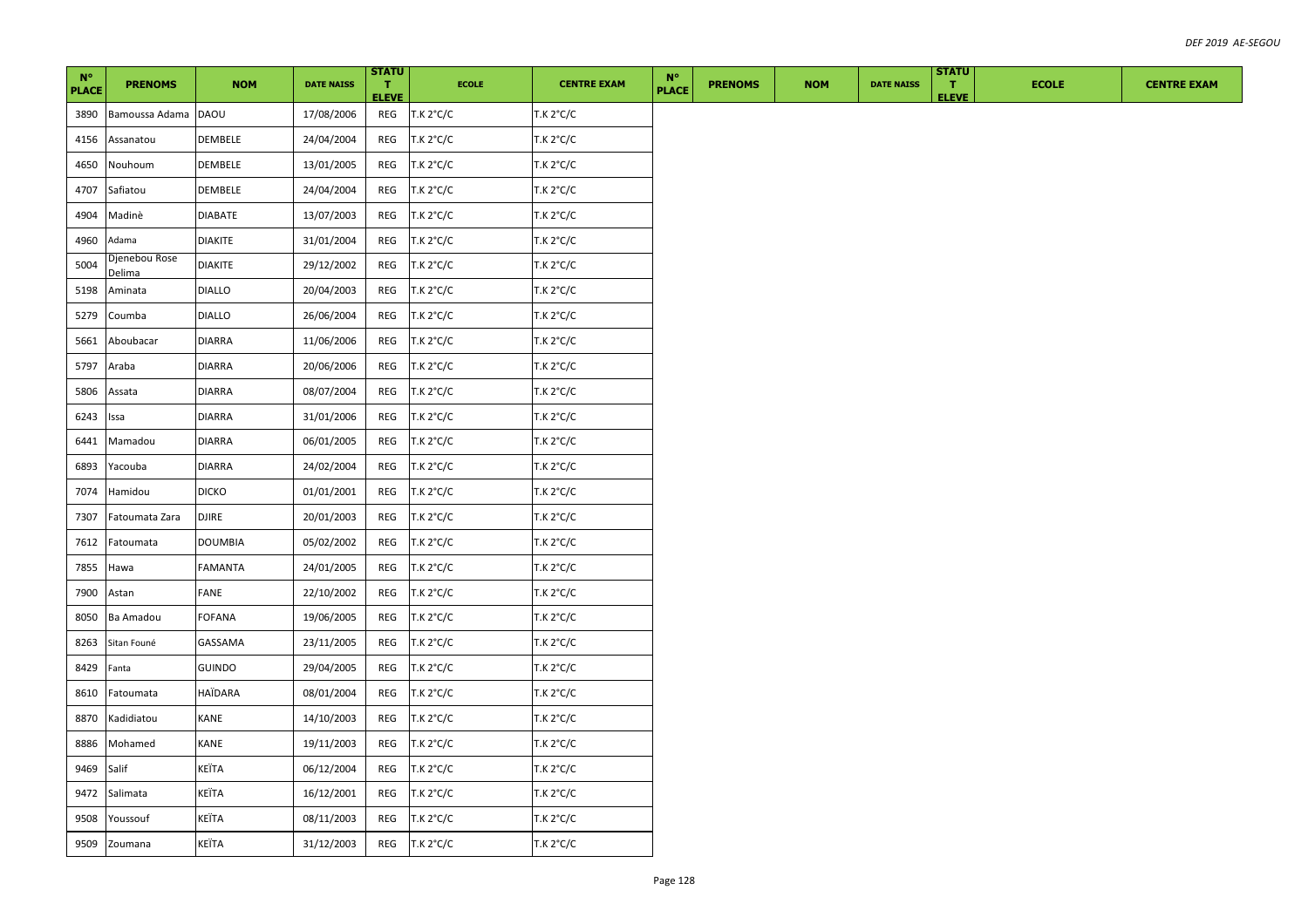| $N^{\circ}$<br><b>PLACE</b> | <b>PRENOMS</b>          | <b>NOM</b>       | <b>DATE NAISS</b> | <b>STATU</b><br>$\mathbf{T}$<br><b>ELEVE</b> | <b>ECOLE</b>  | <b>CENTRE EXAM</b> | $N^{\circ}$<br><b>PLACE</b> | <b>PRENOMS</b> | <b>NOM</b> | <b>DATE NAISS</b> | <b>STATU</b><br>$\mathbf{T}$<br><b>ELEVE</b> | <b>ECOLE</b> | <b>CENTRE EXAM</b> |
|-----------------------------|-------------------------|------------------|-------------------|----------------------------------------------|---------------|--------------------|-----------------------------|----------------|------------|-------------------|----------------------------------------------|--------------|--------------------|
| 9746                        | Mahamadou               | KONARE           | 31/12/2003        | REG                                          | T.K 2°C/C     | T.K 2°C/C          |                             |                |            |                   |                                              |              |                    |
| 9788                        | Assitan                 | KONATE           | 14/10/2004        | REG                                          | T.K 2°C/C     | T.K 2°C/C          |                             |                |            |                   |                                              |              |                    |
| 9796                        | Bandjougou              | KONATE           | 04/12/2004        | REG                                          | T.K 2°C/C     | T.K 2°C/C          |                             |                |            |                   |                                              |              |                    |
| 9908                        | Nana                    | KONATE           | 15/07/2004        | REG                                          | T.K 2°C/C     | T.K 2°C/C          |                             |                |            |                   |                                              |              |                    |
| 10157                       | Ismaïl                  | KONE             | 02/11/2002        | CL                                           | <b>CL</b>     | T.K 2°C/C          |                             |                |            |                   |                                              |              |                    |
| 10234                       | Mariétou                | KONE             | 08/09/2003        | REG                                          | T.K 2°C/C     | T.K 2°C/C          |                             |                |            |                   |                                              |              |                    |
| 10284                       | Oumou                   | KONE             | 24/05/2003        | REG                                          | T.K 2°C/C     | T.K 2°C/C          |                             |                |            |                   |                                              |              |                    |
| 10877                       | Garba                   | MAÏGA            | 15/06/2004        | REG                                          | T.K 2°C/C     | T.K 2°C/C          |                             |                |            |                   |                                              |              |                    |
| 10925                       | Mohamed<br>Atteyab .M.A | MAÏGA            | 14/10/2005        | REG                                          | T.K 2°C/C     | T.K 2°C/C          |                             |                |            |                   |                                              |              |                    |
| 11296                       | Amadou                  | NANTOUME         | 13/01/2000        | CL                                           | <b>CL</b>     | T.K 2°C/C          |                             |                |            |                   |                                              |              |                    |
| 11480                       | Fatoumata               | <b>NOUMANTA</b>  | 31/01/2005        | REG                                          | T.K 2°C/C     | T.K 2°C/C          |                             |                |            |                   |                                              |              |                    |
| 11680                       | Moussa                  | OULOGUEM         | 03/11/2003        | REG                                          | T.K 2°C/C     | T.K 2°C/C          |                             |                |            |                   |                                              |              |                    |
| 11712 Yédi                  |                         | <b>OUOLOGUEM</b> | 13/07/2002        | REG                                          | T.K 2°C/C     | T.K 2°C/C          |                             |                |            |                   |                                              |              |                    |
| 11776                       | Hawa                    | PLEA             | 18/06/1999        | CL                                           | CL            | T.K 2°C/C          |                             |                |            |                   |                                              |              |                    |
|                             | 11854 Djénèba           | SACKO            | 03/12/2003        | REG                                          | T.K 2°C/C     | T.K 2°C/C          |                             |                |            |                   |                                              |              |                    |
| 11869                       | Fatoumata               | SACKO            | 29/01/2004        | REG                                          | T.K 2°C/C     | T.K 2°C/C          |                             |                |            |                   |                                              |              |                    |
| 12010                       | Aboubacar               | SAMAKE           | 18/11/2000        | CL                                           | CL            | T.K 2°C/C          |                             |                |            |                   |                                              |              |                    |
| 12117                       | Ibrahim Abou            | SAMAKE           | 27/08/2004        | REG                                          | T.K 2°C/C     | T.K 2°C/C          |                             |                |            |                   |                                              |              |                    |
|                             | 12210 Salimata          | SAMAKE           | 04/09/2002        | REG                                          | T.K 2°C/C     | T.K 2°C/C          |                             |                |            |                   |                                              |              |                    |
| 12646 Sitan                 |                         | SANOGO           | 03/06/2001        | REG                                          | T.K 2°C/C     | T.K 2°C/C          |                             |                |            |                   |                                              |              |                    |
| 12663                       | Fatoumata               | SANOU            | 02/04/2006        | REG                                          | T.K 2°C/C     | T.K 2°C/C          |                             |                |            |                   |                                              |              |                    |
| 13143                       | Niakalin                | <b>SISSOKO</b>   | 10/07/2001        | REG                                          | T.K 2°C/C     | T.K 2°C/C          |                             |                |            |                   |                                              |              |                    |
| 13283                       | Diarha                  | SOGODOGO         | 15/09/2003        | REG                                          | T.K 2°C/C     | T.K 2°C/C          |                             |                |            |                   |                                              |              |                    |
| 13472                       | Maratou                 | SOW              | 25/09/2003        | REG                                          | T.K 2°C/C     | T.K 2°C/C          |                             |                |            |                   |                                              |              |                    |
| 13669                       | Mahamadou               | TAMBOURA         | 06/09/2002        | CL                                           | $\mathsf{CL}$ | T.K 2°C/C          |                             |                |            |                   |                                              |              |                    |
| 14150                       | Kadiatou                | TERI             | 31/12/2003        | CL                                           | <b>CL</b>     | T.K 2°C/C          |                             |                |            |                   |                                              |              |                    |
| 14618                       | Fanta Assane            | <b>TOURE</b>     | 27/06/2006        | REG                                          | T.K 2°C/C     | T.K 2°C/C          |                             |                |            |                   |                                              |              |                    |
| 14635                       | Fatoumata<br>Tiemoko    | <b>TOURE</b>     | 26/10/2003        | REG                                          | T.K 2°C/C     | T.K 2°C/C          |                             |                |            |                   |                                              |              |                    |
| 14985                       | Amadou Diadiè           | TRAORE           | 12/06/2003        | REG                                          | T.K 2°C/C     | T.K 2°C/C          |                             |                |            |                   |                                              |              |                    |
| 15193 Bih                   |                         | <b>TRAORE</b>    | 04/06/2000        | CL                                           | <b>CL</b>     | T.K 2°C/C          |                             |                |            |                   |                                              |              |                    |